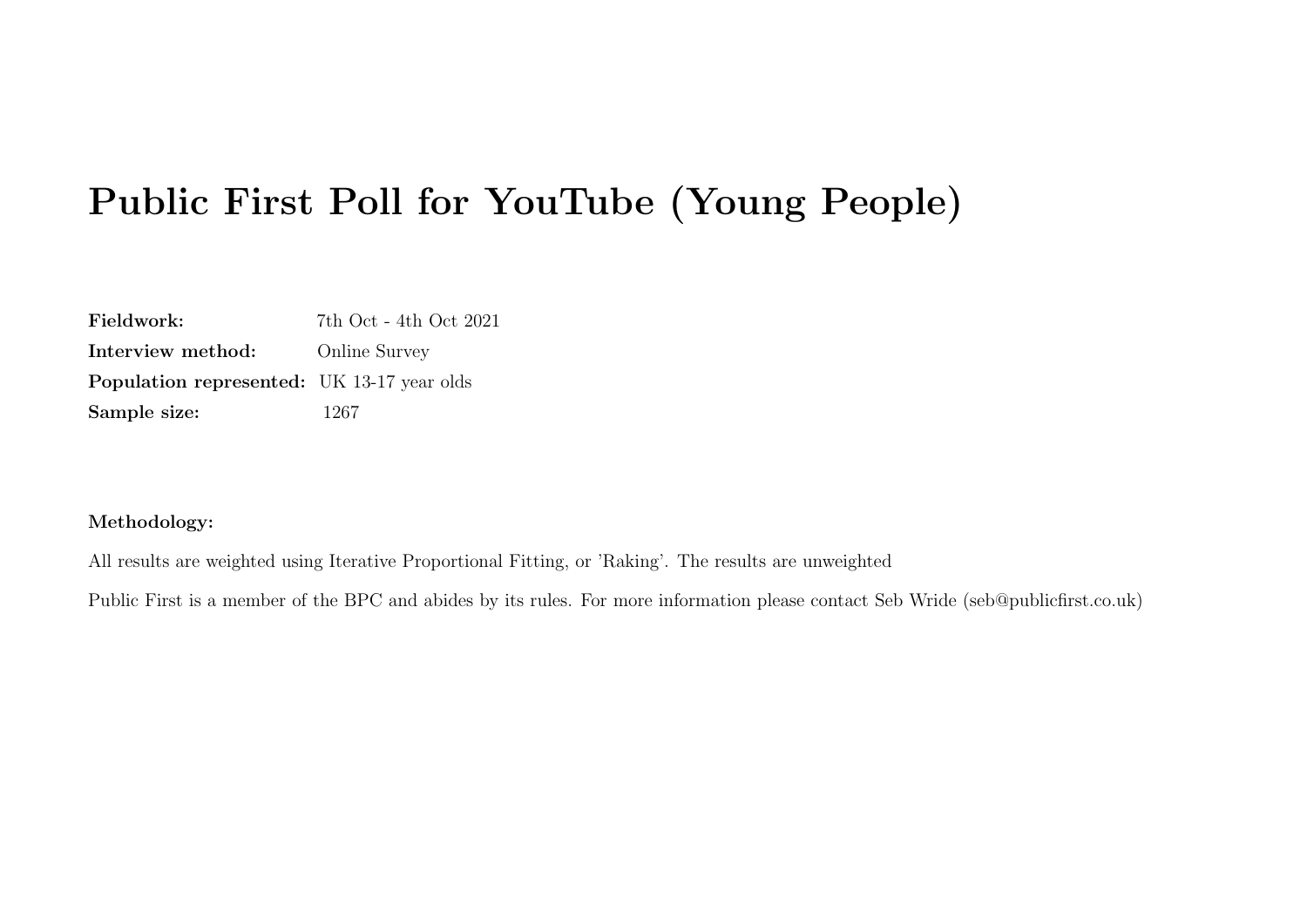

### List of Tables

| 1                |                                                                                                                                                           |  |
|------------------|-----------------------------------------------------------------------------------------------------------------------------------------------------------|--|
| $\boldsymbol{2}$ |                                                                                                                                                           |  |
| $\boldsymbol{3}$ |                                                                                                                                                           |  |
| 4                | When was the last time you used the following Google products?If you have never used a product, please select Never for that product: Google Search 12    |  |
| 5                | When was the last time you used the following Google products?If you have never used a product, please select Never for that product: Google Chrome. 14   |  |
| $\boldsymbol{6}$ | When was the last time you used the following Google products?If you have never used a product, please select Never for that product: YouTube 16          |  |
| 7                | When was the last time you used the following Google products?If you have never used a product, please select Never for that product: Google Maps 18      |  |
| 8                | When was the last time you used the following Google products?If you have never used a product, please select Never for that product: Gmail 20            |  |
| 9                | When was the last time you used the following Google products?If you have never used a product, please select Never for that product: Google Docs /       |  |
|                  |                                                                                                                                                           |  |
| 10               | When was the last time you used the following Google products?If you have never used a product, please select Never for that product: Google Classroom 24 |  |
| 11               | When was the last time you used the following Google products?If you have never used a product, please select Never for that product: Google Home 26      |  |
| 12               | When was the last time you used the following Google products?If you have never used a product, please select Never for that product: Google Meet 28      |  |
| 13               | When was the last time you used the following Google products?If you have never used a product, please select Never for that product: Google Pay 30       |  |
| 14               | When was the last time you used the following Google products?If you have never used a product, please select Never for that product: Chromecast 32       |  |
| 15               | When was the last time you used the following Google products?If you have never used a product, please select Never for that product: Google Way  34      |  |
| 16               |                                                                                                                                                           |  |
| 17               |                                                                                                                                                           |  |
| 18               |                                                                                                                                                           |  |
| 19               |                                                                                                                                                           |  |
| 20               |                                                                                                                                                           |  |
| 21               |                                                                                                                                                           |  |
| 22               |                                                                                                                                                           |  |
| 23               |                                                                                                                                                           |  |
| 24               |                                                                                                                                                           |  |
| 25               |                                                                                                                                                           |  |
| 26               |                                                                                                                                                           |  |
| 27               |                                                                                                                                                           |  |
| 28               | You said you do not use any apps/tools to help you manage how much time you spend online. Even if you do not use these apps/tools yourself, are you       |  |
|                  |                                                                                                                                                           |  |
| 29               |                                                                                                                                                           |  |
| 30               |                                                                                                                                                           |  |
| 31               |                                                                                                                                                           |  |
| 32               |                                                                                                                                                           |  |
| 33               |                                                                                                                                                           |  |
| 34               | Do you agree or disagree with the following statements?: I am better at managing how much time I spend online than my parents are at managing theirs 72   |  |
| 35               |                                                                                                                                                           |  |
| 36               | Do you agree or disagree with the following statements?: Social media and messaging platforms allow me to stay in touch with friends and make new ones 76 |  |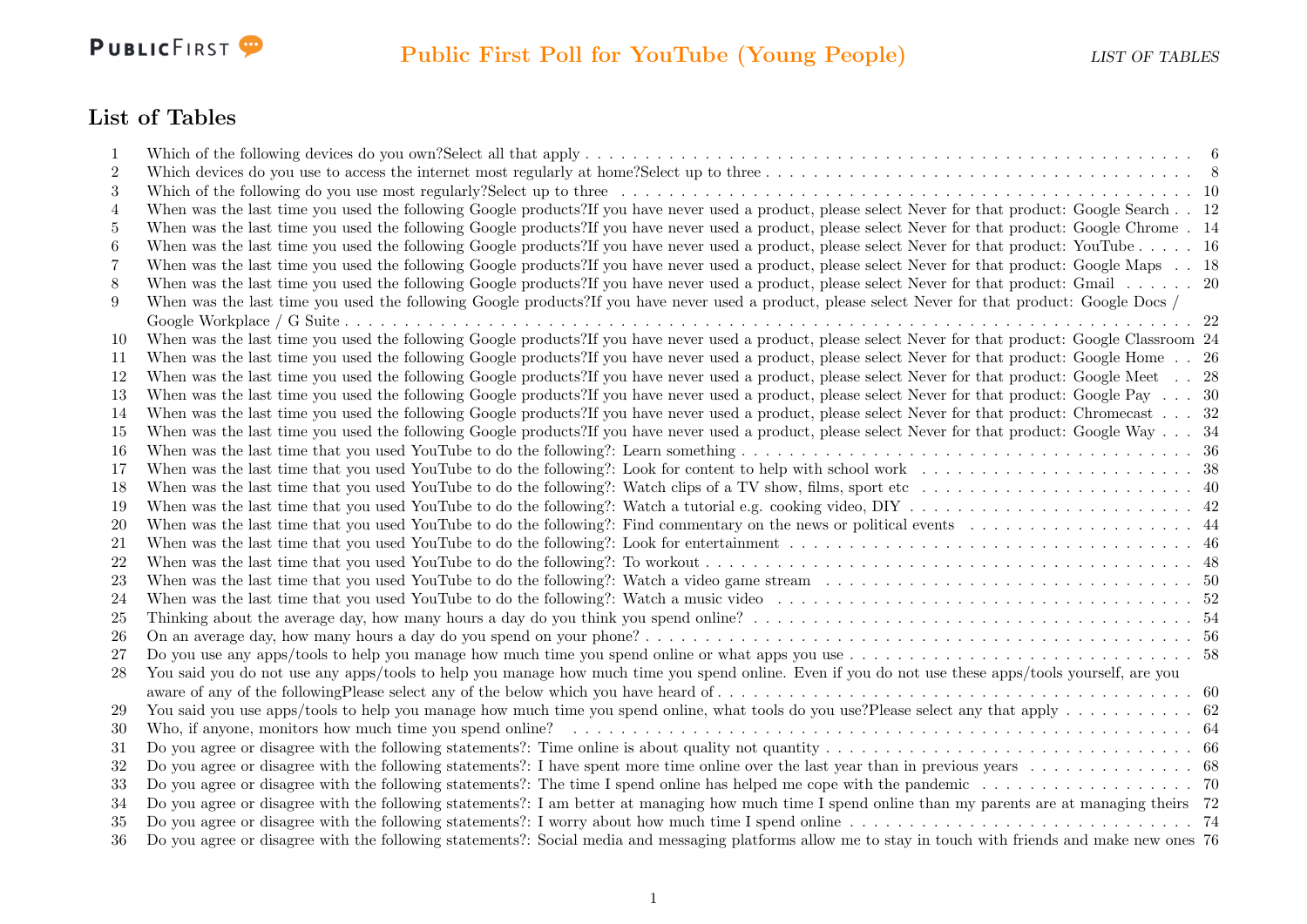

| -37 |                                                                                                                                                             |
|-----|-------------------------------------------------------------------------------------------------------------------------------------------------------------|
| 38  | Do you agree or disagree with the following statements?: There is no real difference in how I behave between the online and offline world 80                |
| 39  |                                                                                                                                                             |
| 40  |                                                                                                                                                             |
| 41  |                                                                                                                                                             |
| 42  |                                                                                                                                                             |
| 43  |                                                                                                                                                             |
| 44  |                                                                                                                                                             |
| 45  |                                                                                                                                                             |
| 46  |                                                                                                                                                             |
| 47  |                                                                                                                                                             |
| 48  |                                                                                                                                                             |
| 49  |                                                                                                                                                             |
| 50  | Thinking about your own personal experience online, which of the following have you encountered online?Please select all that apply 104                     |
| 51  | How confident are you personally, if at all, in your ability to recognise and effectively deal with the following threats that you might encounter online?: |
|     |                                                                                                                                                             |
| 52  | How confident are you personally, if at all, in your ability to recognise and effectively deal with the following threats that you might encounter online?: |
|     |                                                                                                                                                             |
| 53  | How confident are you personally, if at all, in your ability to recognise and effectively deal with the following threats that you might encounter online?: |
|     |                                                                                                                                                             |
| 54  | How confident are you personally, if at all, in your ability to recognise and effectively deal with the following threats that you might encounter online?  |
|     |                                                                                                                                                             |
| 55  | How confident are you personally, if at all, in your ability to recognise and effectively deal with the following threats that you might encounter online?: |
|     |                                                                                                                                                             |
| 56  | How confident are you personally, if at all, in your ability to recognise and effectively deal with the following threats that you might encounter online?: |
|     |                                                                                                                                                             |
| 57  | Thinking about all aspects of your life, in which of the following situations are you most likely to feel unsafe?Please select up to three  118             |
| 58  |                                                                                                                                                             |
| 59  | You said you had been the victim of a crime. Did this take place online or in person?If you have been the victim of multiple crimes, please think about     |
|     |                                                                                                                                                             |
| 60  |                                                                                                                                                             |
| 61  |                                                                                                                                                             |
| 62  | You said that you sometimes used an alias or nickname when you are online. What is the main reason for this?Please select up to three 128                   |
| 63  | Some people believe that we should remove peoples ability to be anonymous on the internet. Thinking about this generally, do you support or oppose          |
|     |                                                                                                                                                             |
| 64  | Some people believe that using alias or guest accounts online helps protect their privacy and any sensitive information whilst others believe that this     |
|     | enables bad actors to say and do things that they would otherwise avoid. The Government are currently considering requiring everyone to engage online       |
|     |                                                                                                                                                             |
| 65  | Some people believe that everyone that uses the internet should have a personal account which requires them to display their real name and requires         |
|     |                                                                                                                                                             |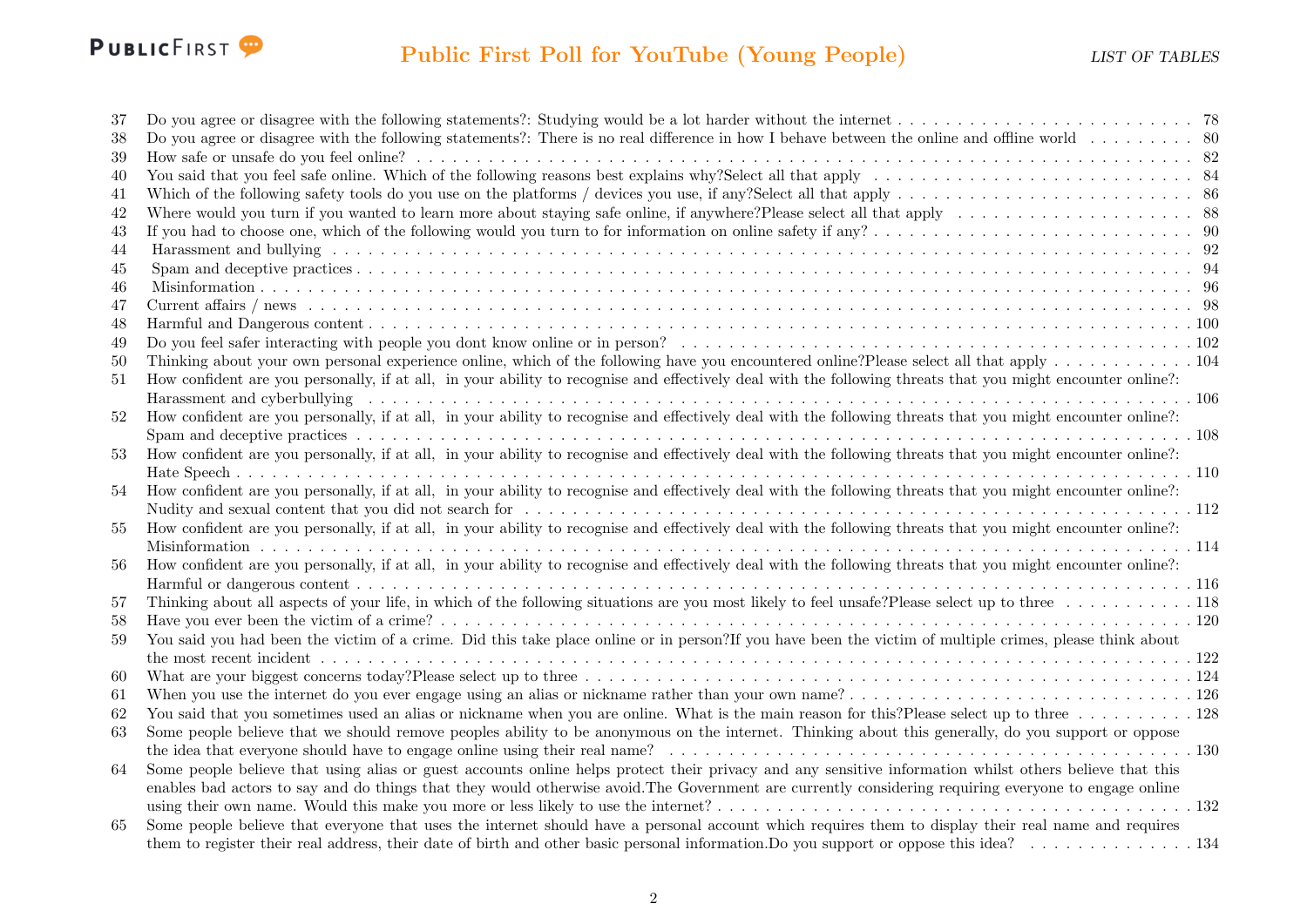# PUBLICFIRST<sup>9</sup>

| -66 | If the Government or internet companies required everyone to create an account to use the internet - registering their own name, address and other basic                                                                       |
|-----|--------------------------------------------------------------------------------------------------------------------------------------------------------------------------------------------------------------------------------|
|     |                                                                                                                                                                                                                                |
| 67  | If the Government or internet companies required everyone to create an account to use the internet - registering their own name, address and other basic                                                                       |
|     |                                                                                                                                                                                                                                |
| 68  | If the Government or internet companies required everyone to create an account to use the internet - registering their own name, address and other basic                                                                       |
|     | personal information - would this make you more or less likely to do any of the following:: Use online forums such as reddit, the student room etc. 140                                                                        |
| 69  | If the Government or internet companies required everyone to create an account to use the internet - registering their own name, address and other basic                                                                       |
|     |                                                                                                                                                                                                                                |
| 70  | If the Government or internet companies required everyone to create an account to use the internet - registering their own name, address and other basic                                                                       |
|     | personal information - would this make you more or less likely to do any of the following:: Shop or sell on online marketplaces e.g Ebay, Depop etc 144                                                                        |
| 71  | When considering a new app or online service, would having to provide any of the following information make you more or less less likely to try it?: Your                                                                      |
|     |                                                                                                                                                                                                                                |
| 72  | When considering a new app or online service, would having to provide any of the following information make you more or less less likely to try it?: Your                                                                      |
|     | passport details response to the contract the contract of the contract of the contract of the contract of the contract of the contract of the passport details response to the contract of the contract of the contract of the |
| 73  | When considering a new app or online service, would having to provide any of the following information make you more or less less likely to try it?: Your                                                                      |
|     |                                                                                                                                                                                                                                |
| 74  | When considering a new app or online service, would having to provide any of the following information make you more or less less likely to try it?: A                                                                         |
|     |                                                                                                                                                                                                                                |
| 75  | When considering a new app or online service, would having to provide any of the following information make you more or less less likely to try it?: Your                                                                      |
|     |                                                                                                                                                                                                                                |
| 76  | When considering a new app or online service, would having to provide any of the following information make you more or less less likely to try it?: Your                                                                      |
|     |                                                                                                                                                                                                                                |
| 77  | When considering a new app or online service, would having to provide any of the following information make you more or less less likely to try it?: Your                                                                      |
|     |                                                                                                                                                                                                                                |
| 78  | When considering a new app or online service, would having to provide any of the following information make you more or less less likely to try it?: Your                                                                      |
|     |                                                                                                                                                                                                                                |
| 79  | When considering a new app or online service, would having to provide any of the following information make you more or less less likely to try it?: Your                                                                      |
|     |                                                                                                                                                                                                                                |
| 80  | When considering a new app or online service, would having to provide any of the following information make you more or less less likely to try it?:                                                                           |
|     |                                                                                                                                                                                                                                |
| 81  | You said you would be less likely to try a new app or online service is you had to upload your passport details. Which of the following reasons explain                                                                        |
|     |                                                                                                                                                                                                                                |
| 82  | You said you would be less likely to try a new app or online service if you had to upload your address. Which of the following reasons explain why?Please                                                                      |
|     | You said you would be less likely to try a new app or online service is you had to provide your parent or guardians credit card details. Which of the                                                                          |
| 83  |                                                                                                                                                                                                                                |
|     |                                                                                                                                                                                                                                |
| 84  | You said you did post videos or other content online. Who do you think should be able to edit or take that content down, if anyone?Please select all that                                                                      |
| 85  |                                                                                                                                                                                                                                |
| 86  |                                                                                                                                                                                                                                |
|     |                                                                                                                                                                                                                                |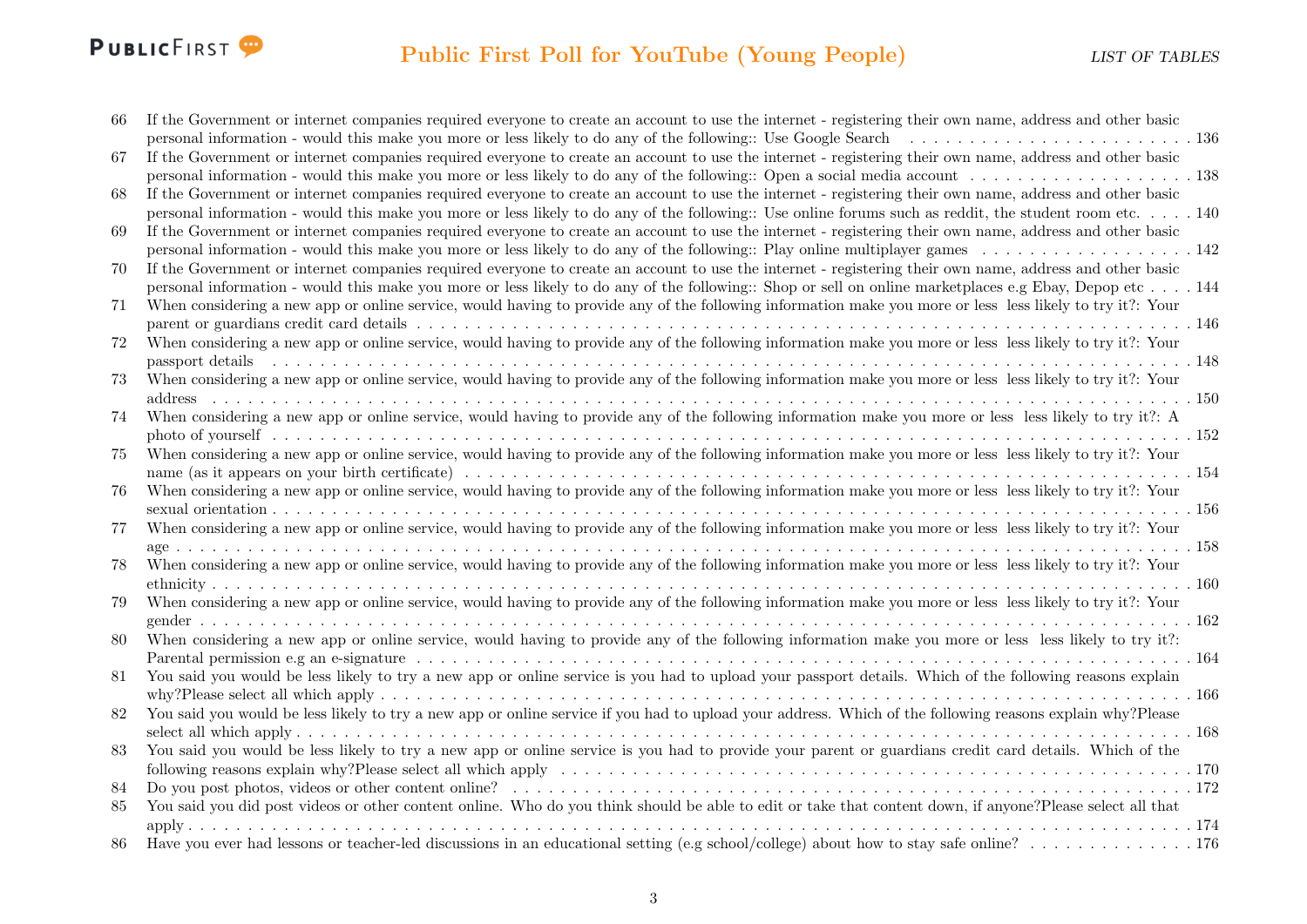

| 87  | Have you ever had any lessons or teacher-led discussions in an educational setting (e.g school/college) about behaving responsibly online? 178               |  |
|-----|--------------------------------------------------------------------------------------------------------------------------------------------------------------|--|
| 88  |                                                                                                                                                              |  |
| 89  |                                                                                                                                                              |  |
| 90  | Do you think social media accounts should be age-restricted i.e i anyone under a certain age should not be able to use TikTok or Youtube? 184                |  |
| 91  | You said that you think social media accounts should be age-restricted. What age do you think someone should have to be to set up a social media account?186 |  |
| 92  |                                                                                                                                                              |  |
| 93  |                                                                                                                                                              |  |
| 94  |                                                                                                                                                              |  |
| 95  |                                                                                                                                                              |  |
| 96  |                                                                                                                                                              |  |
| 97  |                                                                                                                                                              |  |
| 98  |                                                                                                                                                              |  |
| 99  |                                                                                                                                                              |  |
| 100 | Imagine you had to choose between the following options: Would you prefer to keep access to Youtube or go without access to Youtube for one month            |  |
|     |                                                                                                                                                              |  |
| 101 | Imagine you had to choose between the following options: Would you prefer to keep access to Youtube or go without access to Youtube for one month            |  |
|     |                                                                                                                                                              |  |
|     | 102 Imagine you had to choose between the following options: Would you prefer to keep access to Youtube or go without access to Youtube for one month        |  |
|     |                                                                                                                                                              |  |
| 103 | Imagine you had to choose between the following options: Would you prefer to keep access to Youtube or go without access to Youtube for one month            |  |
|     |                                                                                                                                                              |  |
|     | 104 Imagine you had to choose between the following options: Would you prefer to keep access to Youtube or go without access to Youtube for one month        |  |
|     |                                                                                                                                                              |  |
|     | 105 Imagine you had to choose between the following options: Would you prefer to keep access to Youtube or go without access to Youtube for one month        |  |
|     |                                                                                                                                                              |  |
|     | 106 Imagine you had to choose between the following options: Would you prefer to keep access to Youtube or go without access to Youtube for one month        |  |
|     |                                                                                                                                                              |  |
|     | 107 Imagine you had to choose between the following options: Would you prefer to keep access to Youtube or go without access to Youtube for one month        |  |
|     |                                                                                                                                                              |  |
|     | 108 Imagine you had to choose between the following options: Would you prefer to keep access to Youtube or go without access to Youtube for one month        |  |
|     |                                                                                                                                                              |  |
| 109 | Imagine you had to choose between the following options: Would you prefer to keep access to Google Search or go without access to Google Search for          |  |
|     | .222                                                                                                                                                         |  |
| 110 | Imagine you had to choose between the following options: Would you prefer to keep access to Google Search or go without access to Google Search for          |  |
|     | .224                                                                                                                                                         |  |
| 111 | Imagine you had to choose between the following options: Would you prefer to keep access to Google Search or go without access to Google Search for          |  |
|     | .226                                                                                                                                                         |  |
|     | 112 Imagine you had to choose between the following options: Would you prefer to keep access to Google Search or go without access to Google Search for      |  |
|     | .228                                                                                                                                                         |  |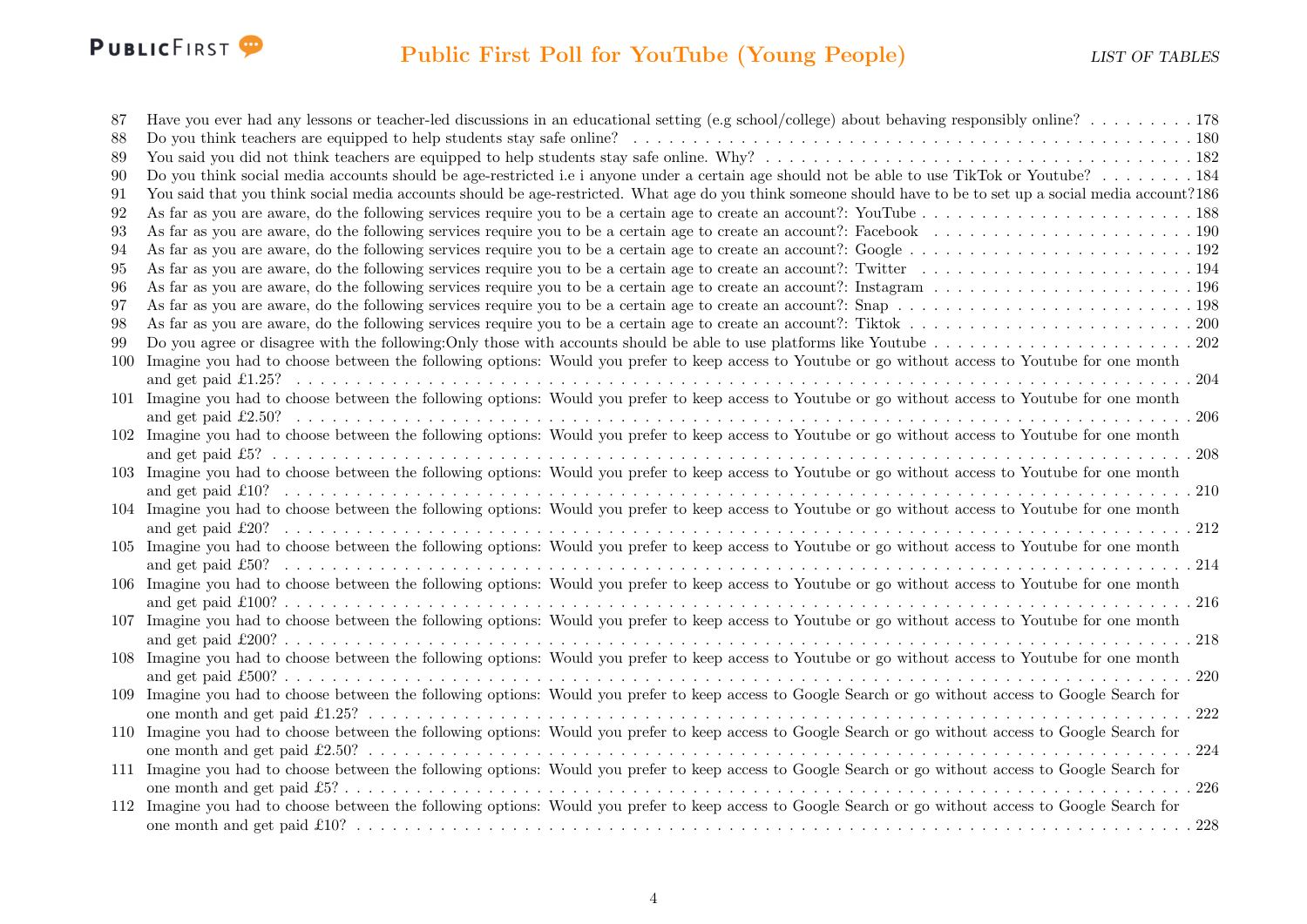

| 113 Imagine you had to choose between the following options: Would you prefer to keep access to Google Search or go without access to Google Search for |  |
|---------------------------------------------------------------------------------------------------------------------------------------------------------|--|
|                                                                                                                                                         |  |
| 114 Imagine you had to choose between the following options: Would you prefer to keep access to Google Search or go without access to Google Search for |  |
|                                                                                                                                                         |  |
| 115 Imagine you had to choose between the following options: Would you prefer to keep access to Google Search or go without access to Google Search for |  |
|                                                                                                                                                         |  |
| 116 Imagine you had to choose between the following options: Would you prefer to keep access to Google Search or go without access to Google Search for |  |
|                                                                                                                                                         |  |
| 117 Imagine you had to choose between the following options: Would you prefer to keep access to Google Search or go without access to Google Search for |  |
|                                                                                                                                                         |  |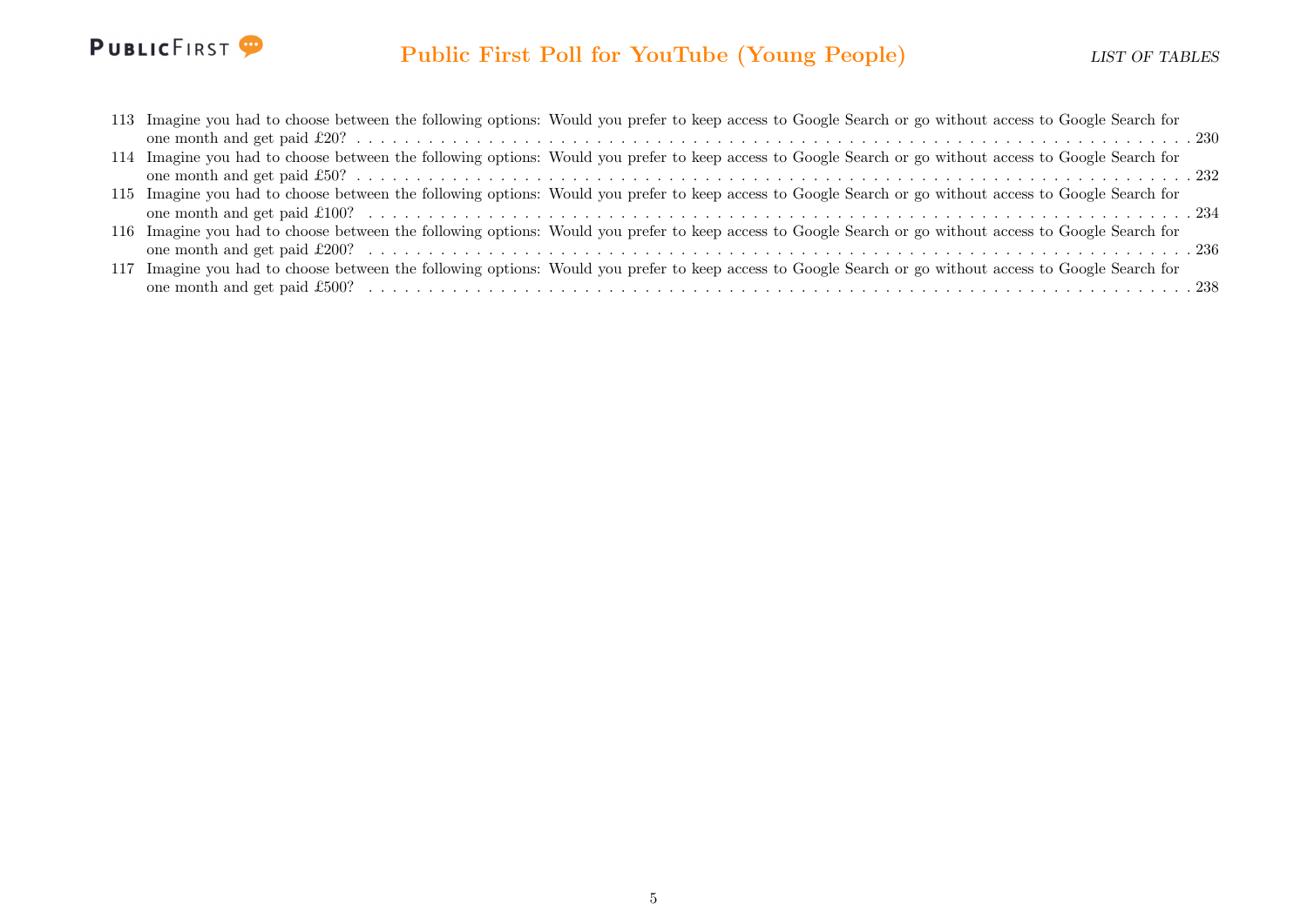<span id="page-6-0"></span>

|                   |        | Region |               |               |                    |                  |                  |                                |               |               |          |        |                     |
|-------------------|--------|--------|---------------|---------------|--------------------|------------------|------------------|--------------------------------|---------------|---------------|----------|--------|---------------------|
|                   | Total  | London | South<br>East | South<br>West | East of<br>England | East<br>Midlands | West<br>Midlands | Yorkshire<br>and the<br>Humber | North<br>East | North<br>West | Scotland | Wales  | Northern<br>Ireland |
| Unweighted        | 1267   | 218    | 199           | 112           | 84                 | 99               | 119              | 111                            | 50            | 136           | 86       | $38\,$ | 15                  |
| Smartphone        | 97%    | $97\%$ | $97\%$        | $97\%$        | $98\%$             | $95\%$           | $96\%$           | $96\%$                         | $98\%$        | $98\%$        | $94\%$   | $97\%$ | $87\%$              |
| Laptop            | 77%    | $79\%$ | $80\%$        | $81\%$        | 70%                | $78\%$           | 73%              | $76\%$                         | $82\%$        | $72\%$        | $79\%$   | $82\%$ | $80\%$              |
| Games console     | $56\%$ | $53\%$ | $57\%$        | $57\%$        | $58\%$             | $59\%$           | $51\%$           | $51\%$                         | $66\%$        | $57\%$        | $57\%$   | $68\%$ | $60\%$              |
| Tablet            | 53%    | $50\%$ | $50\%$        | $56\%$        | $46\%$             | $58\%$           | $55\%$           | $53\%$                         | 50%           | $50\%$        | 56%      | $63\%$ | 53%                 |
| Desktop computer  | $29\%$ | $36\%$ | $32\%$        | $32\%$        | $19\%$             | $37\%$           | $24\%$           | $19\%$                         | $26\%$        | $28\%$        | $26\%$   | $37\%$ | $20\%$              |
| None of the above | $0\%$  | $1\%$  | $0\%$         | $0\%$         | $0\%$              | $0\%$            | $1\%$            | $1\%$                          | $0\%$         | $0\%$         | $0\%$    | $3\%$  | $0\%$               |

(1.A) Which of the following devices do you own?Select all that apply

Note:

BASE: All Respondents

Fieldwork: 7th Oct - 4th Oct 2021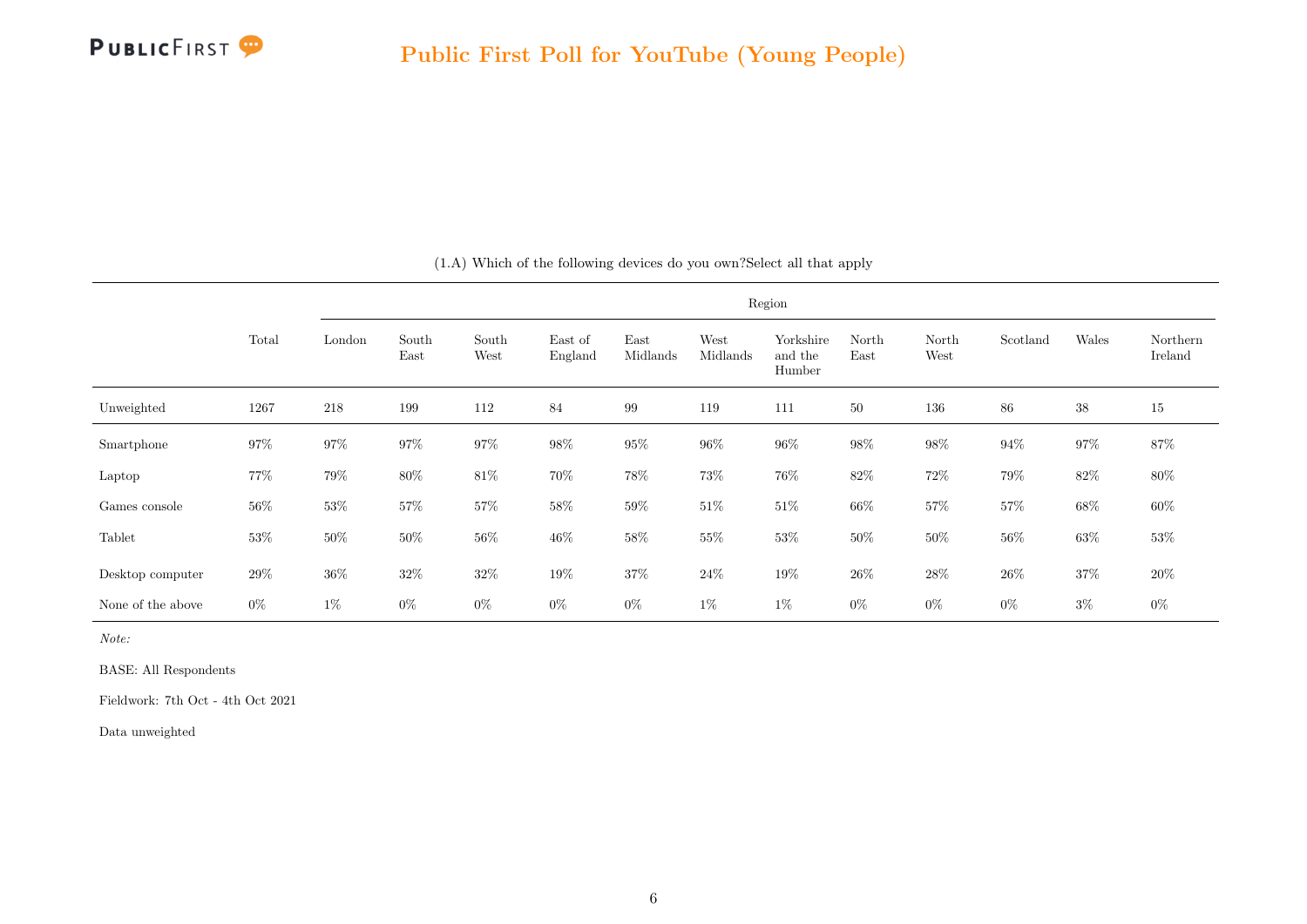

|                   | Gender |        |        |        | Social Grade |          |        |                | Age              |                    | Age & Gender      |                    |                   |  |
|-------------------|--------|--------|--------|--------|--------------|----------|--------|----------------|------------------|--------------------|-------------------|--------------------|-------------------|--|
|                   | Total  | Male   | Female | AB     | C1           | $\rm C2$ | DE     | $13 - 15$      | $16 - 17$        | Female 13<br>$-15$ | Male $13$ -<br>15 | Female 16<br>$-17$ | Male $16$ -<br>17 |  |
| Unweighted        | 1267   | 383    | 861    | 446    | 321          | 213      | 266    | $\overline{0}$ | $\boldsymbol{0}$ | $\overline{0}$     | $\overline{0}$    | $\overline{0}$     | $\boldsymbol{0}$  |  |
| Smartphone        | $97\%$ | $95\%$ | $97\%$ | $98\%$ | $96\%$       | $95\%$   | 97%    | $\ast$         | $\ast$           | $\ast$             | $\ast$            | $\ast$             | $\ast$            |  |
| Laptop            | 77%    | $69\%$ | $80\%$ | $80\%$ | $81\%$       | $76\%$   | $70\%$ | $\ast$         | $*$              | $*$                | $\ast$            | $*$                | $\ast$            |  |
| Games console     | $56\%$ | $82\%$ | $45\%$ | $60\%$ | $49\%$       | $62\%$   | 55%    | $\ast$         | $\ast$           | $\ast$             | $\ast$            | $*$                | $\ast$            |  |
| Tablet            | $53\%$ | $50\%$ | $54\%$ | $56\%$ | $51\%$       | $59\%$   | 44%    | $\ast$         | $*$              | $\ast$             | $\ast$            | $*$                | $\ast$            |  |
| Desktop computer  | $29\%$ | $36\%$ | $26\%$ | $31\%$ | $25\%$       | $34\%$   | $26\%$ | $\ast$         | $\ast$           | $\ast$             | $\ast$            | $*$                | $\ast$            |  |
| None of the above | $0\%$  | $0\%$  | $0\%$  | $0\%$  | $1\%$        | $0\%$    | $0\%$  | $\ast$         | $\ast$           | $\ast$             | $\ast$            | $\ast$             | $\ast$            |  |

(1.B) Which of the following devices do you own?Select all that apply

Note:

BASE: All Respondents

Fieldwork: 7th Oct - 4th Oct 2021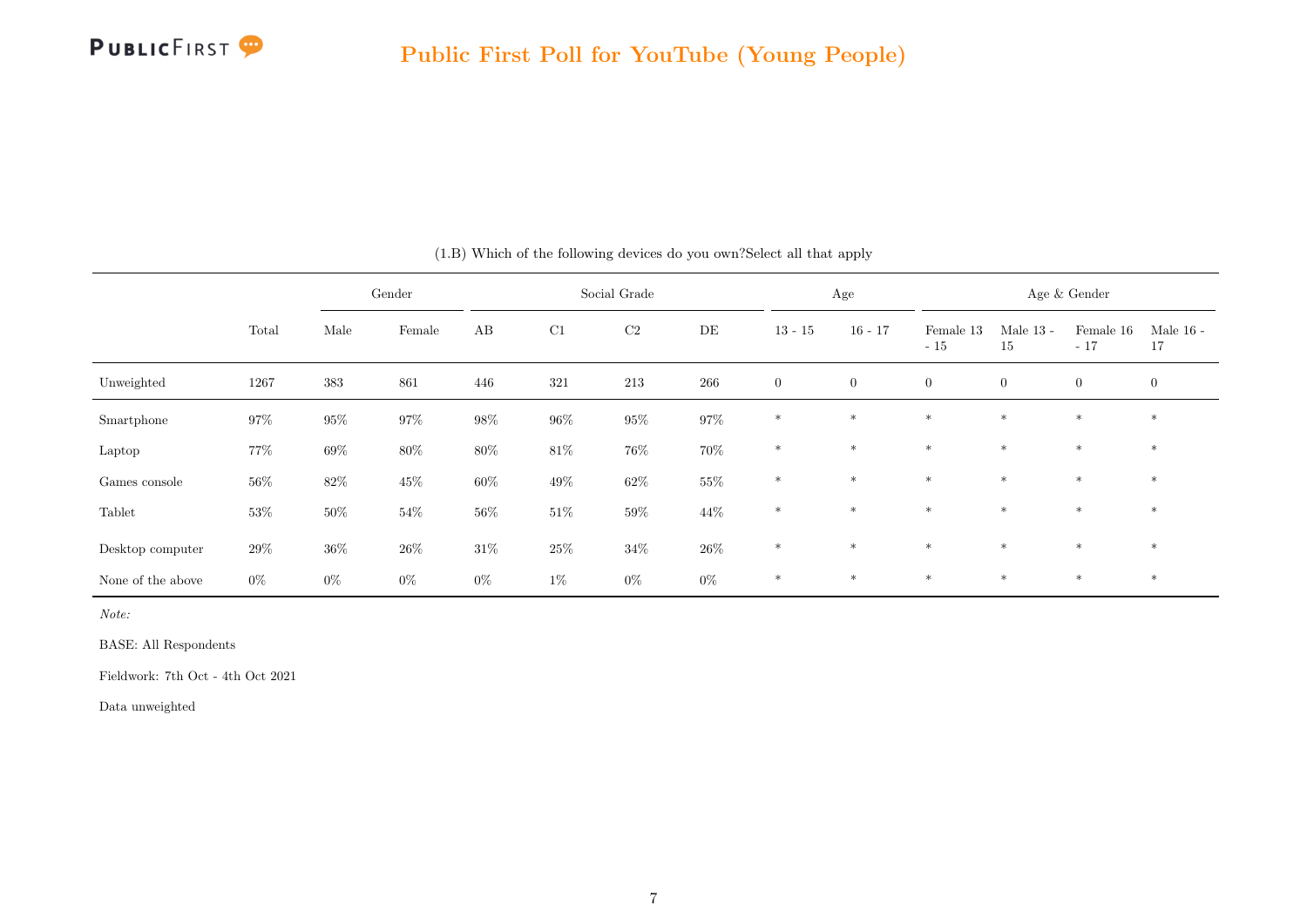

<span id="page-8-0"></span>

|                                   |        |        | Region        |               |                    |                  |                  |                                |               |               |          |        |                     |  |
|-----------------------------------|--------|--------|---------------|---------------|--------------------|------------------|------------------|--------------------------------|---------------|---------------|----------|--------|---------------------|--|
|                                   | Total  | London | South<br>East | South<br>West | East of<br>England | East<br>Midlands | West<br>Midlands | Yorkshire<br>and the<br>Humber | North<br>East | North<br>West | Scotland | Wales  | Northern<br>Ireland |  |
| Unweighted                        | 1267   | 218    | 199           | 112           | 84                 | 99               | 119              | 111                            | 50            | 136           | 86       | $38\,$ | $15\,$              |  |
| Smartphone                        | $91\%$ | $94\%$ | $88\%$        | $91\%$        | $92\%$             | $88\%$           | $93\%$           | $87\%$                         | $92\%$        | $90\%$        | $90\%$   | $95\%$ | $93\%$              |  |
| Laptop                            | $56\%$ | $62\%$ | $57\%$        | $56\%$        | 54%                | $59\%$           | $55\%$           | $42\%$                         | 56%           | $51\%$        | $63\%$   | $53\%$ | $53\%$              |  |
| Tablet                            | $25\%$ | $22\%$ | $24\%$        | $24\%$        | $24\%$             | $26\%$           | $32\%$           | $30\%$                         | $16\%$        | $25\%$        | $23\%$   | $24\%$ | $27\%$              |  |
| Games console (playing<br>online) | $24\%$ | $18\%$ | 18%           | $22\%$        | 31\%               | $31\%$           | 24\%             | $20\%$                         | 32%           | $26\%$        | $22\%$   | $39\%$ | 27\%                |  |
| Desktop computer                  | 17%    | $18\%$ | 16%           | $24\%$        | 12%                | $20\%$           | 15%              | $11\%$                         | 16%           | $19\%$        | 14%      | $16\%$ | $13\%$              |  |
| None of the above                 | $0\%$  | $0\%$  | $0\%$         | $0\%$         | $1\%$              | $0\%$            | $0\%$            | $0\%$                          | $0\%$         | $0\%$         | $1\%$    | $3\%$  | $0\%$               |  |

(2.A) Which devices do you use to access the internet most regularly at home?Select up to three

Note:

BASE: All Respondents

Fieldwork: 7th Oct - 4th Oct 2021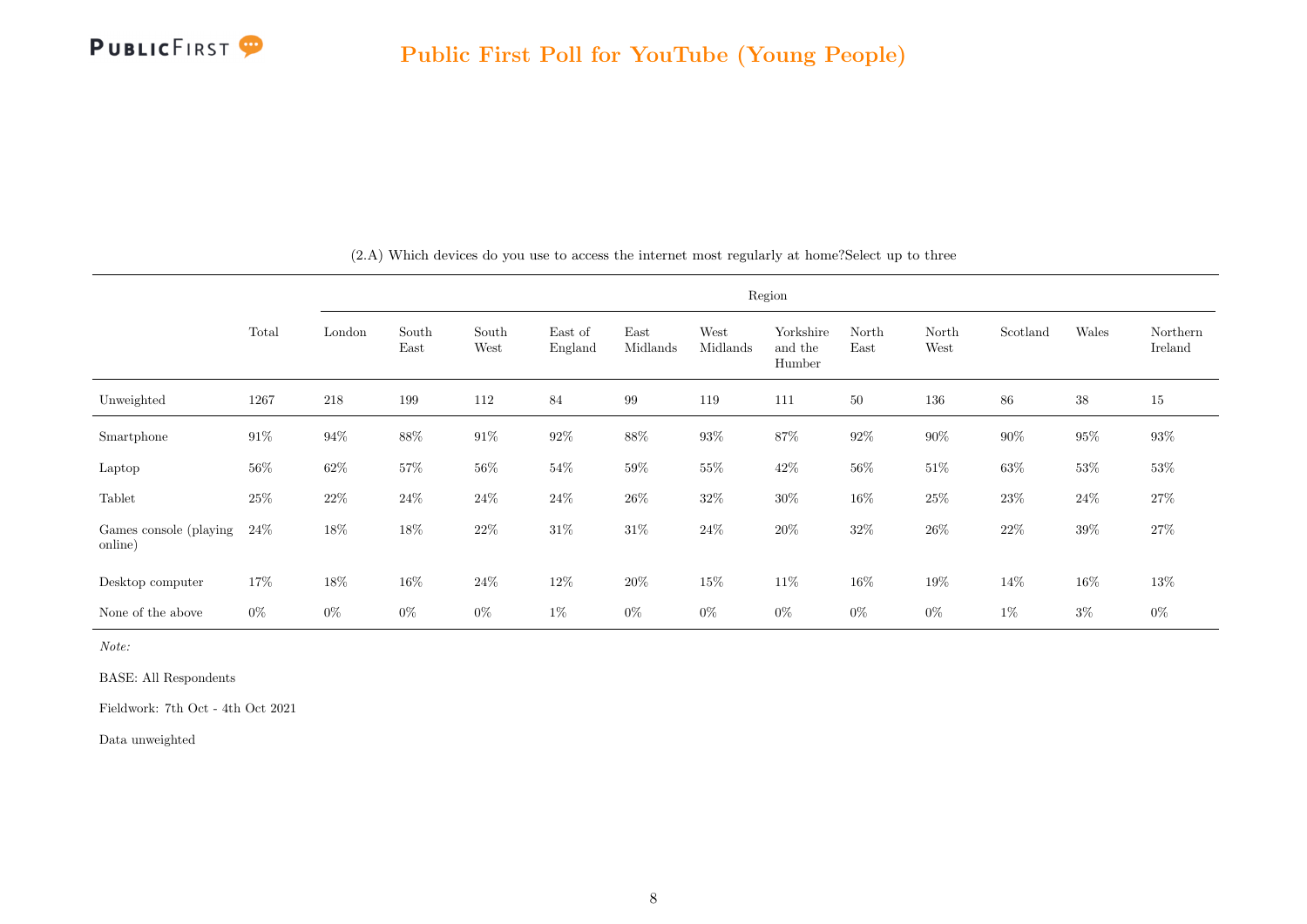

|                                   |        |        | Gender | Social Grade |        |        |        | Age            |                | Age & Gender       |                   |                    |                   |
|-----------------------------------|--------|--------|--------|--------------|--------|--------|--------|----------------|----------------|--------------------|-------------------|--------------------|-------------------|
|                                   | Total  | Male   | Female | AB           | C1     | C2     | DE     | $13 - 15$      | $16 - 17$      | Female 13<br>$-15$ | Male $13$ -<br>15 | Female 16<br>$-17$ | Male $16$ -<br>17 |
| Unweighted                        | 1267   | 383    | 861    | 446          | 321    | 213    | 266    | $\overline{0}$ | $\overline{0}$ | $\overline{0}$     | $\overline{0}$    | $\overline{0}$     | $\overline{0}$    |
| Smartphone                        | $91\%$ | $86\%$ | $93\%$ | $88\%$       | $94\%$ | $89\%$ | $92\%$ | $*$            | $*$            | $\ast$             | $\ast$            | $\ast$             | $\ast$            |
| Laptop                            | $56\%$ | $46\%$ | $60\%$ | $60\%$       | $61\%$ | $53\%$ | $44\%$ | $*$            | $*$            | $*$                | $*$               | $*$                | $*$               |
| Tablet                            | $25\%$ | $22\%$ | $26\%$ | $28\%$       | $24\%$ | $25\%$ | $20\%$ | $\ast$         | $*$            | $\ast$             | $*$               | $\ast$             | $*$               |
| Games console (playing<br>online) | $24\%$ | 44\%   | 14%    | $25\%$       | $22\%$ | $23\%$ | $25\%$ | $*$            | $*$            | $*$                | $*$               | $*$                | $*$               |
| Desktop computer                  | 17%    | $25\%$ | $13\%$ | $18\%$       | $15\%$ | $19\%$ | $17\%$ | $\ast$         | $*$            | $*$                | $*$               | $*$                | $*$               |
| None of the above                 | $0\%$  | $0\%$  | $0\%$  | $0\%$        | $0\%$  | $0\%$  | $1\%$  | $\ast$         | $*$            | $\ast$             | $*$               | $*$                | $\ast$            |

(2.B) Which devices do you use to access the internet most regularly at home?Select up to three

Note:

BASE: All Respondents

Fieldwork: 7th Oct - 4th Oct 2021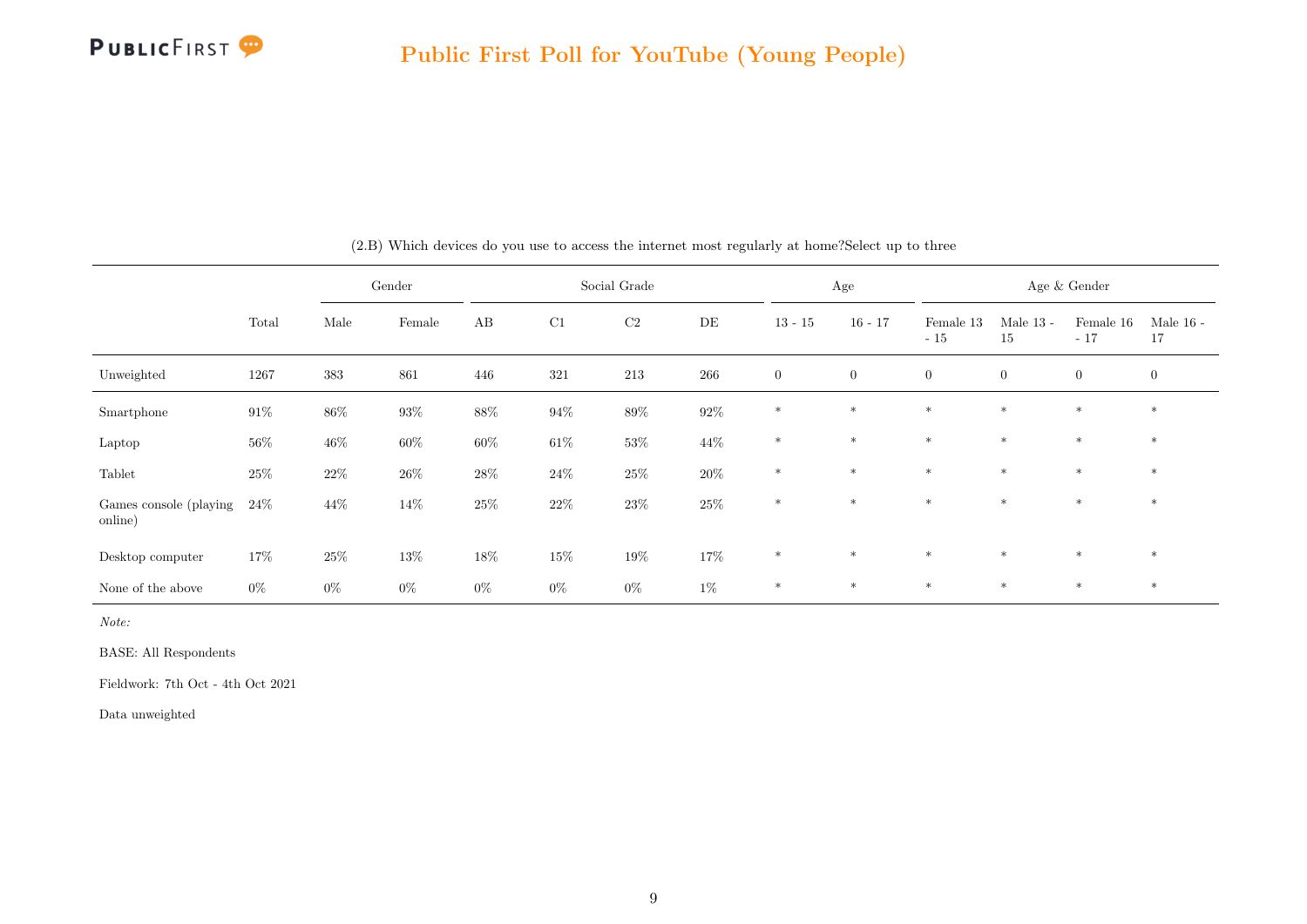

<span id="page-10-0"></span>

|                   | Region |         |               |               |                    |                  |                  |                                |               |               |          |        |                     |
|-------------------|--------|---------|---------------|---------------|--------------------|------------------|------------------|--------------------------------|---------------|---------------|----------|--------|---------------------|
|                   | Total  | London  | South<br>East | South<br>West | East of<br>England | East<br>Midlands | West<br>Midlands | Yorkshire<br>and the<br>Humber | North<br>East | North<br>West | Scotland | Wales  | Northern<br>Ireland |
| Unweighted        | 1267   | $218\,$ | 199           | 112           | 84                 | 99               | 119              | 111                            | 50            | 136           | 86       | $38\,$ | 15                  |
| YouTube           | $57\%$ | $60\%$  | $65\%$        | $49\%$        | 52\%               | $52\%$           | $61\%$           | $56\%$                         | $56\%$        | $54\%$        | $56\%$   | $45\%$ | 53%                 |
| Instagram         | $52\%$ | $49\%$  | $49\%$        | $61\%$        | $52\%$             | $58\%$           | $55\%$           | $50\%$                         | $66\%$        | $51\%$        | $49\%$   | $45\%$ | 47%                 |
| Tik Tok           | $47\%$ | $46\%$  | $42\%$        | $47\%$        | $51\%$             | $51\%$           | $43\%$           | $43\%$                         | $56\%$        | $43\%$        | $59\%$   | $63\%$ | $53\%$              |
| Snap              | $41\%$ | $41\%$  | $33\%$        | $45\%$        | $42\%$             | $43\%$           | $40\%$           | $46\%$                         | $42\%$        | $42\%$        | $49\%$   | $34\%$ | $40\%$              |
| Google            | $39\%$ | $47\%$  | $44\%$        | $41\%$        | $38\%$             | $31\%$           | $38\%$           | $31\%$                         | $36\%$        | $38\%$        | $34\%$   | $29\%$ | $27\%$              |
| Facebook          | $16\%$ | $16\%$  | $14\%$        | 14%           | $15\%$             | $12\%$           | 14%              | $20\%$                         | $22\%$        | $24\%$        | $10\%$   | $26\%$ | $7\%$               |
| Twitter           | 10%    | $13\%$  | $13\%$        | $10\%$        | $6\%$              | $7\%$            | $8\%$            | $8\%$                          | $10\%$        | $7\%$         | $8\%$    | $13\%$ | $13\%$              |
| None of the above | $1\%$  | $0\%$   | $1\%$         | $2\%$         | $1\%$              | $4\%$            | $1\%$            | $1\%$                          | $0\%$         | $1\%$         | $1\%$    | $3\%$  | $7\%$               |

(3.A) Which of the following do you use most regularly?Select up to three

Note:

BASE: All Respondents

Fieldwork: 7th Oct - 4th Oct 2021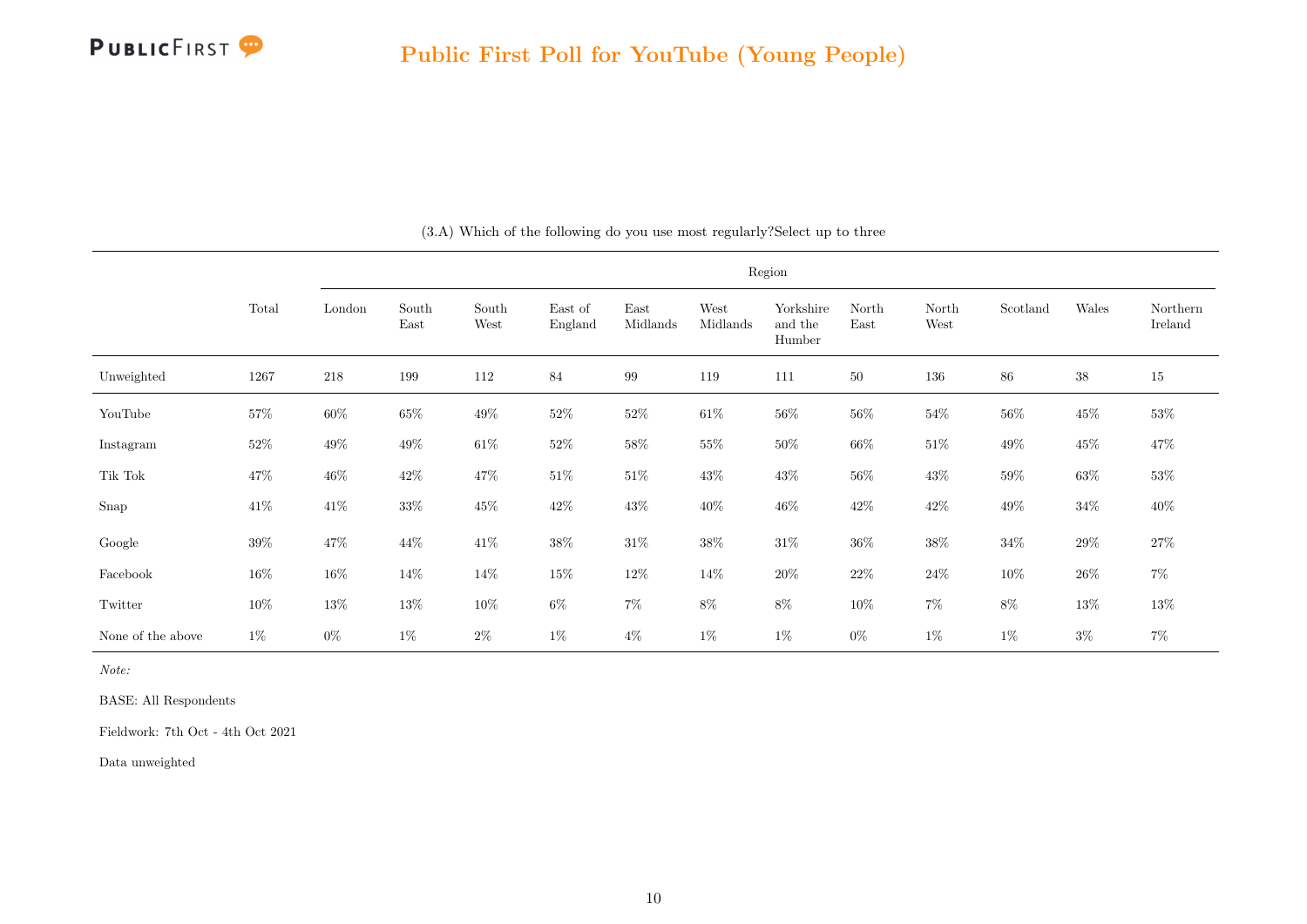

|                   |          |         | Gender  | Social Grade |         |           |           | Age            |                  | Age $\&$ Gender    |                   |                    |                   |
|-------------------|----------|---------|---------|--------------|---------|-----------|-----------|----------------|------------------|--------------------|-------------------|--------------------|-------------------|
|                   | Total    | Male    | Female  | AB           | C1      | $\rm{C2}$ | $\rm{DE}$ | $13 - 15$      | $16 - 17$        | Female 13<br>$-15$ | Male $13$ -<br>15 | Female 16<br>$-17$ | Male $16$ -<br>17 |
| Unweighted        | $1267\,$ | $383\,$ | $861\,$ | $446\,$      | $321\,$ | $213\,$   | $266\,$   | $\overline{0}$ | $\boldsymbol{0}$ | $\boldsymbol{0}$   | $\boldsymbol{0}$  | $\overline{0}$     | $\boldsymbol{0}$  |
| YouTube           | $57\%$   | $68\%$  | $51\%$  | $54\%$       | $60\%$  | $58\%$    | $55\%$    | $\ast$         | $\ast$           | $\ast$             | $\ast$            | $\ast$             | $\ast$            |
| Instagram         | $52\%$   | $45\%$  | $56\%$  | $55\%$       | $53\%$  | $48\%$    | $51\%$    | $\ast$         | $\ast$           | $\ast$             | $\ast$            | $\ast$             | $\ast$            |
| Tik Tok           | 47\%     | $30\%$  | $55\%$  | $39\%$       | $54\%$  | $50\%$    | $50\%$    | $\ast$         | $\ast$           | $\ast$             | $\ast$            | $\ast$             | $\ast$            |
| Snap              | $41\%$   | $25\%$  | $49\%$  | $37\%$       | $44\%$  | $41\%$    | $44\%$    | $*$            | $*$              | $\ast$             | $\ast$            | $\ast$             | $\ast$            |
| Google            | $39\%$   | $46\%$  | $36\%$  | $42\%$       | $35\%$  | $34\%$    | $42\%$    | $\ast$         | $*$              | $*$                | $*$               | $\ast$             | $\ast$            |
| Facebook          | $16\%$   | $24\%$  | $13\%$  | $21\%$       | $13\%$  | $17\%$    | $13\%$    | $\ast$         | $\ast$           | $\ast$             | $\ast$            | $\ast$             | $\ast$            |
| Twitter           | $10\%$   | $11\%$  | $8\%$   | $13\%$       | $6\%$   | $8\%$     | $11\%$    | $\ast$         | $\ast$           | $\ast$             | $\ast$            | $\ast$             | $\ast$            |
| None of the above | $1\%$    | $1\%$   | $1\%$   | $1\%$        | $1\%$   | $3\%$     | $1\%$     | $*$            | $\ast$           | $\ast$             | $\ast$            | $\ast$             | $\ast$            |

(3.B) Which of the following do you use most regularly?Select up to three

Note:

BASE: All Respondents

Fieldwork: 7th Oct - 4th Oct 2021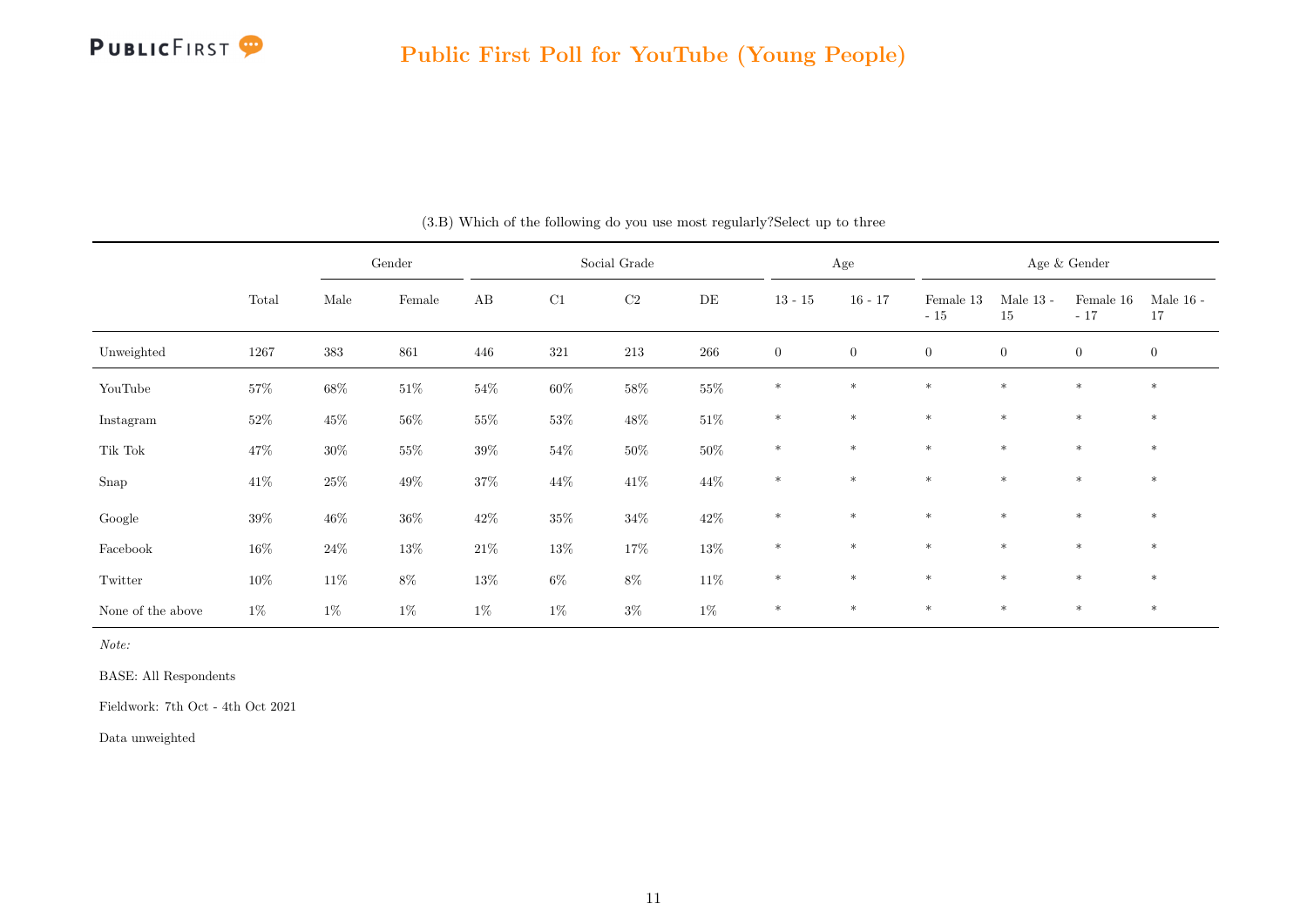

<span id="page-12-0"></span>

|                   | Region |        |               |               |                    |                  |                  |                                |               |               |          |        |                     |
|-------------------|--------|--------|---------------|---------------|--------------------|------------------|------------------|--------------------------------|---------------|---------------|----------|--------|---------------------|
|                   | Total  | London | South<br>East | South<br>West | East of<br>England | East<br>Midlands | West<br>Midlands | Yorkshire<br>and the<br>Humber | North<br>East | North<br>West | Scotland | Wales  | Northern<br>Ireland |
| Unweighted        | 1267   | 218    | 199           | 112           | 84                 | 99               | 119              | 111                            | 50            | 136           | 86       | $38\,$ | 15                  |
| In the last day   | $75\%$ | 77%    | $77\%$        | 77%           | 71%                | 73%              | 74%              | $68\%$                         | $72\%$        | 74%           | 80%      | 79%    | $93\%$              |
| In the last week  | $15\%$ | $12\%$ | $16\%$        | $12\%$        | $15\%$             | 14%              | $16\%$           | $22\%$                         | $20\%$        | $18\%$        | $12\%$   | $8\%$  | $0\%$               |
| In the last month | $3\%$  | $5\%$  | $2\%$         | $4\%$         | $2\%$              | $5\%$            | $2\%$            | $2\%$                          | $2\%$         | $4\%$         | $2\%$    | $3\%$  | $0\%$               |
| In the last year  | $1\%$  | $1\%$  | $2\%$         | $0\%$         | $0\%$              | $1\%$            | $1\%$            | $2\%$                          | $2\%$         | $1\%$         | $0\%$    | $0\%$  | $0\%$               |
| Never             | $3\%$  | $2\%$  | $2\%$         | $4\%$         | $7\%$              | $3\%$            | $5\%$            | $3\%$                          | $2\%$         | $3\%$         | $5\%$    | $5\%$  | $7\%$               |
| Don't Know        | $3\%$  | $3\%$  | $2\%$         | $3\%$         | $4\%$              | $4\%$            | $3\%$            | $4\%$                          | $2\%$         | $1\%$         | $1\%$    | $5\%$  | $0\%$               |

(4.A) When was the last time you used the following Google products?If you have never used a product, please select Never for that product: Google Search

Note:

BASE: All Respondents

Fieldwork: 7th Oct - 4th Oct 2021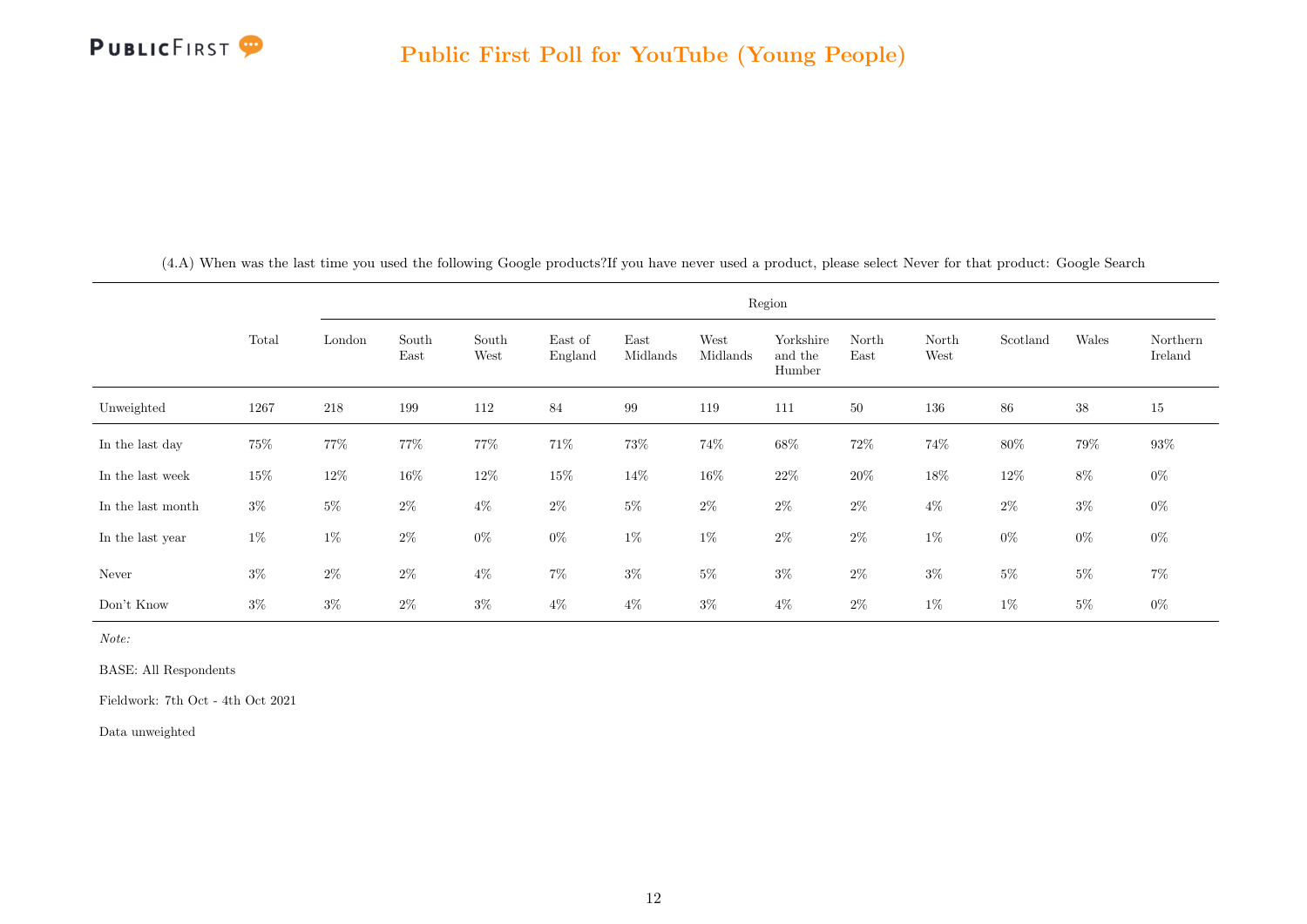

|                   |        |        | Gender |        |       | Social Grade |        |                | Age            |                    |                   | Age & Gender       |                   |
|-------------------|--------|--------|--------|--------|-------|--------------|--------|----------------|----------------|--------------------|-------------------|--------------------|-------------------|
|                   | Total  | Male   | Female | AB     | C1    | $\rm C2$     | DE     | $13 - 15$      | $16 - 17$      | Female 13<br>$-15$ | Male $13$ -<br>15 | Female 16<br>$-17$ | Male $16$ -<br>17 |
| Unweighted        | 1267   | 383    | 861    | 446    | 321   | 213          | 266    | $\overline{0}$ | $\overline{0}$ | $\overline{0}$     | $\overline{0}$    | $\overline{0}$     | $\overline{0}$    |
| In the last day   | $75\%$ | $71\%$ | $77\%$ | $78\%$ | 74%   | 77%          | 70%    | $*$            | $*$            | $*$                | $\ast$            | $\ast$             | $*$               |
| In the last week  | $15\%$ | $18\%$ | $13\%$ | $14\%$ | 14\%  | $18\%$       | $15\%$ | $\ast$         | $\ast$         | $\ast$             | $\ast$            | $\ast$             | $*$               |
| In the last month | $3\%$  | $5\%$  | $3\%$  | $3\%$  | $4\%$ | $0\%$        | $6\%$  | $\ast$         | $\ast$         | $\ast$             | $\ast$            | $\ast$             | $\ast$            |
| In the last year  | $1\%$  | $1\%$  | $1\%$  | $1\%$  | $1\%$ | $0\%$        | $1\%$  | $\ast$         | $\ast$         | $\ast$             | $\ast$            | $\ast$             | $*$               |
| Never             | $3\%$  | $3\%$  | $3\%$  | $3\%$  | $4\%$ | $3\%$        | $3\%$  | $*$            | $*$            | $\ast$             | $\ast$            | $*$                | $*$               |
| Don't Know        | $3\%$  | $2\%$  | $3\%$  | $1\%$  | $4\%$ | $0\%$        | $4\%$  | $\ast$         | $\ast$         | $*$                | $\ast$            | $\ast$             | $*$               |

(4.B) When was the last time you used the following Google products?If you have never used a product, please select Never for that product: Google Search

Note:

BASE: All Respondents

Fieldwork: 7th Oct - 4th Oct 2021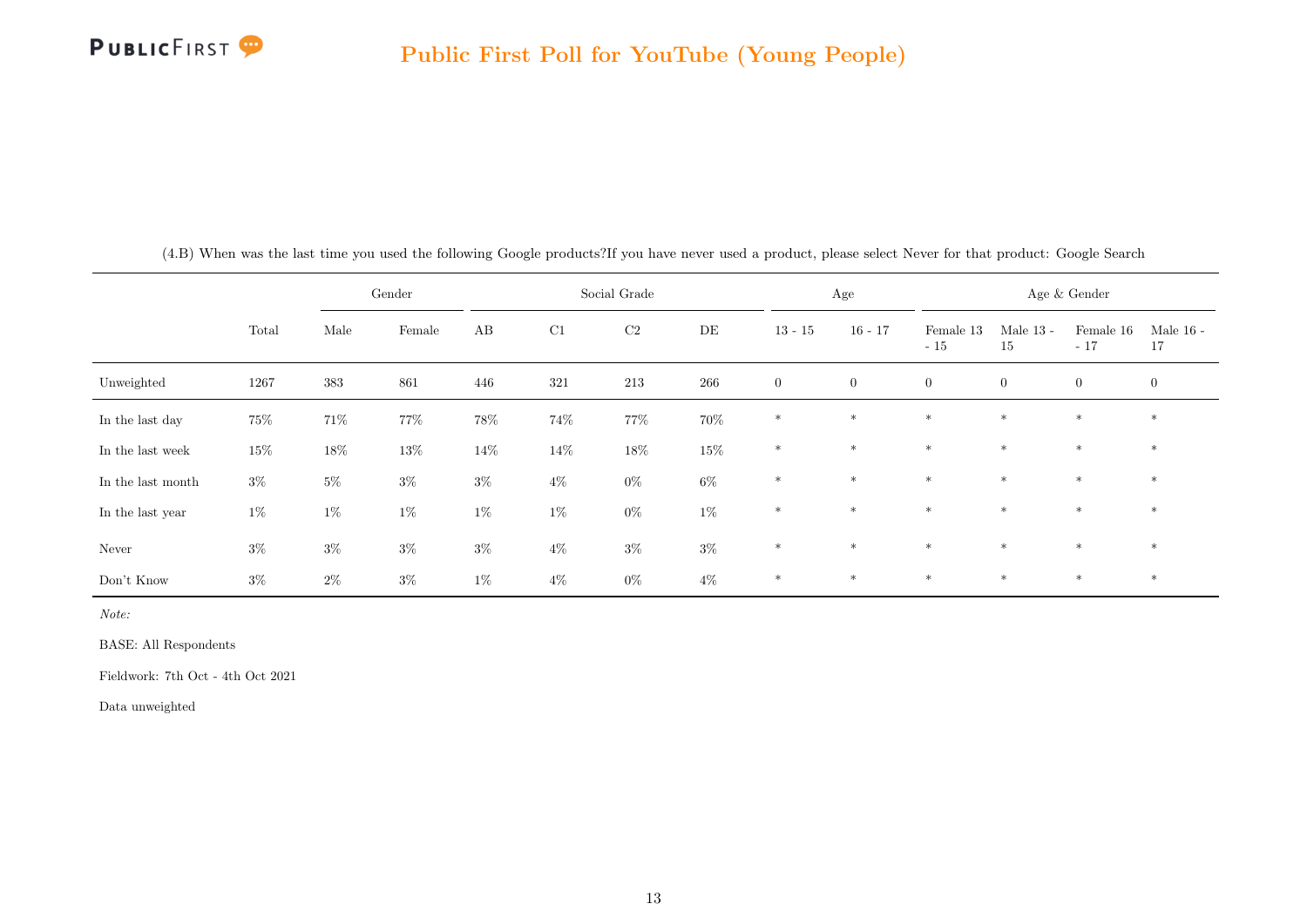

<span id="page-14-0"></span>

|                   |        |        |               |               |                    |                  |                  | Region                         |               |               |          |        |                     |
|-------------------|--------|--------|---------------|---------------|--------------------|------------------|------------------|--------------------------------|---------------|---------------|----------|--------|---------------------|
|                   | Total  | London | South<br>East | South<br>West | East of<br>England | East<br>Midlands | West<br>Midlands | Yorkshire<br>and the<br>Humber | North<br>East | North<br>West | Scotland | Wales  | Northern<br>Ireland |
| Unweighted        | 1267   | 218    | 199           | 112           | 84                 | 99               | 119              | 111                            | 50            | 136           | 86       | $38\,$ | 15                  |
| In the last day   | 58%    | $68\%$ | $59\%$        | $58\%$        | $49\%$             | $52\%$           | $61\%$           | $53\%$                         | $60\%$        | $48\%$        | 55%      | $76\%$ | $67\%$              |
| In the last week  | $19\%$ | $13\%$ | $15\%$        | $21\%$        | $20\%$             | $23\%$           | $18\%$           | $20\%$                         | $26\%$        | $29\%$        | $15\%$   | $5\%$  | $13\%$              |
| In the last month | $7\%$  | $8\%$  | $9\%$         | $4\%$         | $6\%$              | $8\%$            | $4\%$            | $8\%$                          | $6\%$         | $6\%$         | $9\%$    | $5\%$  | $7\%$               |
| In the last year  | $4\%$  | $3\%$  | $5\%$         | $4\%$         | $8\%$              | $3\%$            | $4\%$            | $4\%$                          | $4\%$         | $6\%$         | $6\%$    | $5\%$  | $0\%$               |
| Never             | $8\%$  | $6\%$  | $8\%$         | $8\%$         | $8\%$              | $11\%$           | $8\%$            | $7\%$                          | $2\%$         | $7\%$         | $9\%$    | $3\%$  | $13\%$              |
| Don't Know        | $4\%$  | $2\%$  | $5\%$         | $4\%$         | $8\%$              | $3\%$            | $4\%$            | $8\%$                          | $2\%$         | $4\%$         | 6%       | $5\%$  | $0\%$               |

(5.A) When was the last time you used the following Google products?If you have never used a product, please select Never for that product: Google Chrome

Note:

BASE: All Respondents

Fieldwork: 7th Oct - 4th Oct 2021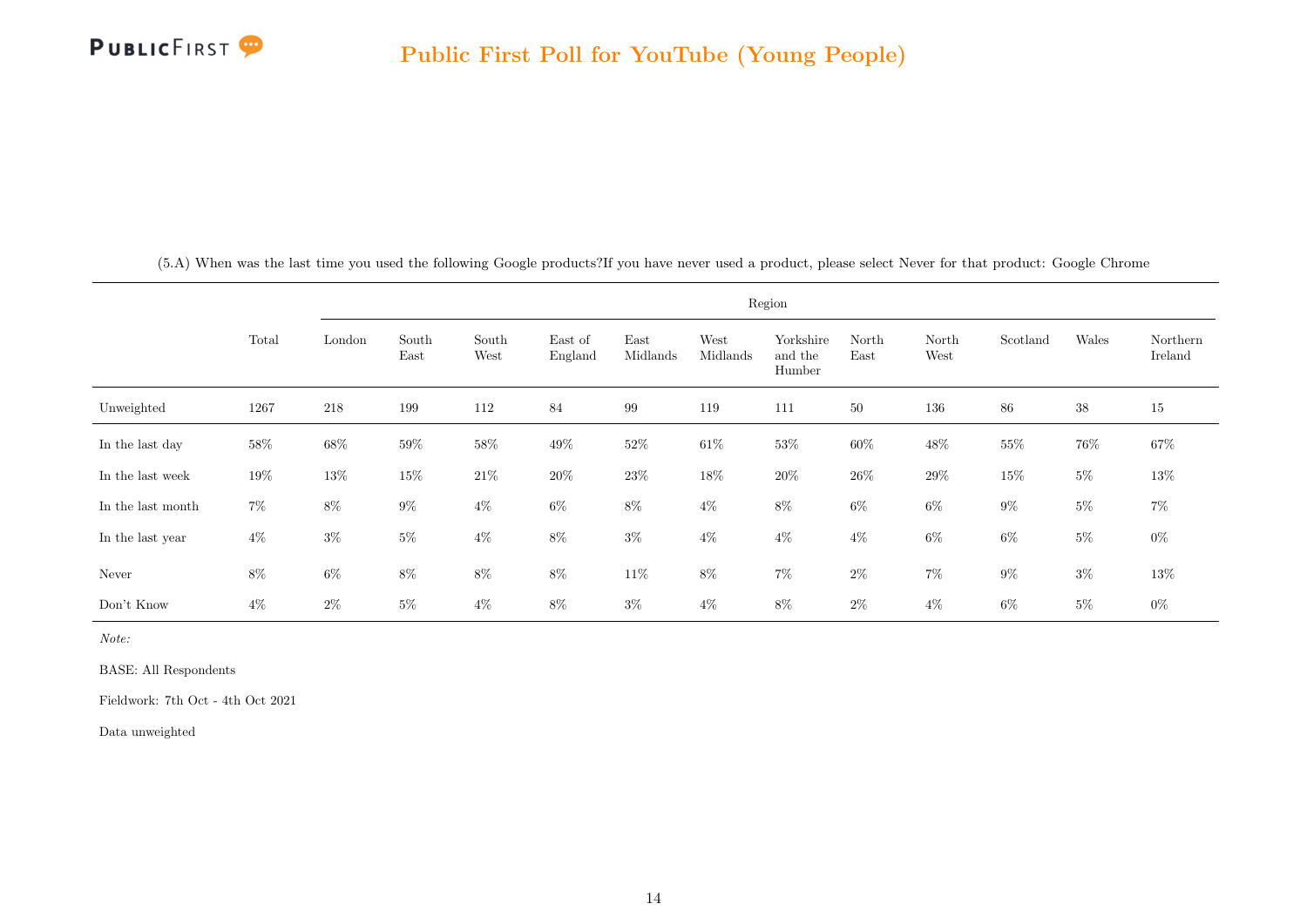

|                   |        |        | Gender |        |        | Social Grade |        |                | Age            |                    |                   | Age & Gender       |                   |
|-------------------|--------|--------|--------|--------|--------|--------------|--------|----------------|----------------|--------------------|-------------------|--------------------|-------------------|
|                   | Total  | Male   | Female | AB     | C1     | C2           | DE     | $13 - 15$      | $16 - 17$      | Female 13<br>$-15$ | Male $13$ -<br>15 | Female 16<br>$-17$ | Male $16$ -<br>17 |
| Unweighted        | 1267   | 383    | 861    | 446    | 321    | 213          | 266    | $\overline{0}$ | $\overline{0}$ | $\overline{0}$     | $\overline{0}$    | $\overline{0}$     | $\mathbf{0}$      |
| In the last day   | 58%    | $58\%$ | $58\%$ | $59\%$ | $60\%$ | $55\%$       | $57\%$ | $*$            | $*$            | $*$                | $\ast$            | $*$                | $*$               |
| In the last week  | $19\%$ | $20\%$ | $18\%$ | $18\%$ | $20\%$ | $21\%$       | $17\%$ | $\ast$         | $\ast$         | $\ast$             | $*$               | $\ast$             | $\ast$            |
| In the last month | $7\%$  | $5\%$  | $8\%$  | $7\%$  | $8\%$  | $8\%$        | $5\%$  | $\ast$         | $*$            | $*$                | $\ast$            | $*$                | $*$               |
| In the last year  | $4\%$  | $4\%$  | $5\%$  | $4\%$  | $3\%$  | $5\%$        | $6\%$  | $\ast$         | $\ast$         | $\ast$             | $\ast$            | $*$                | $\ast$            |
| Never             | $8\%$  | $9\%$  | $7\%$  | $9\%$  | $5\%$  | $8\%$        | $8\%$  | $*$            | $*$            | $*$                | $\ast$            | $*$                | $*$               |
| Don't Know        | $4\%$  | $3\%$  | $5\%$  | $3\%$  | $5\%$  | $3\%$        | $7\%$  | $*$            | $*$            | $*$                | $\ast$            | $*$                | $*$               |

(5.B) When was the last time you used the following Google products?If you have never used a product, please select Never for that product: Google Chrome

Note:

BASE: All Respondents

Fieldwork: 7th Oct - 4th Oct 2021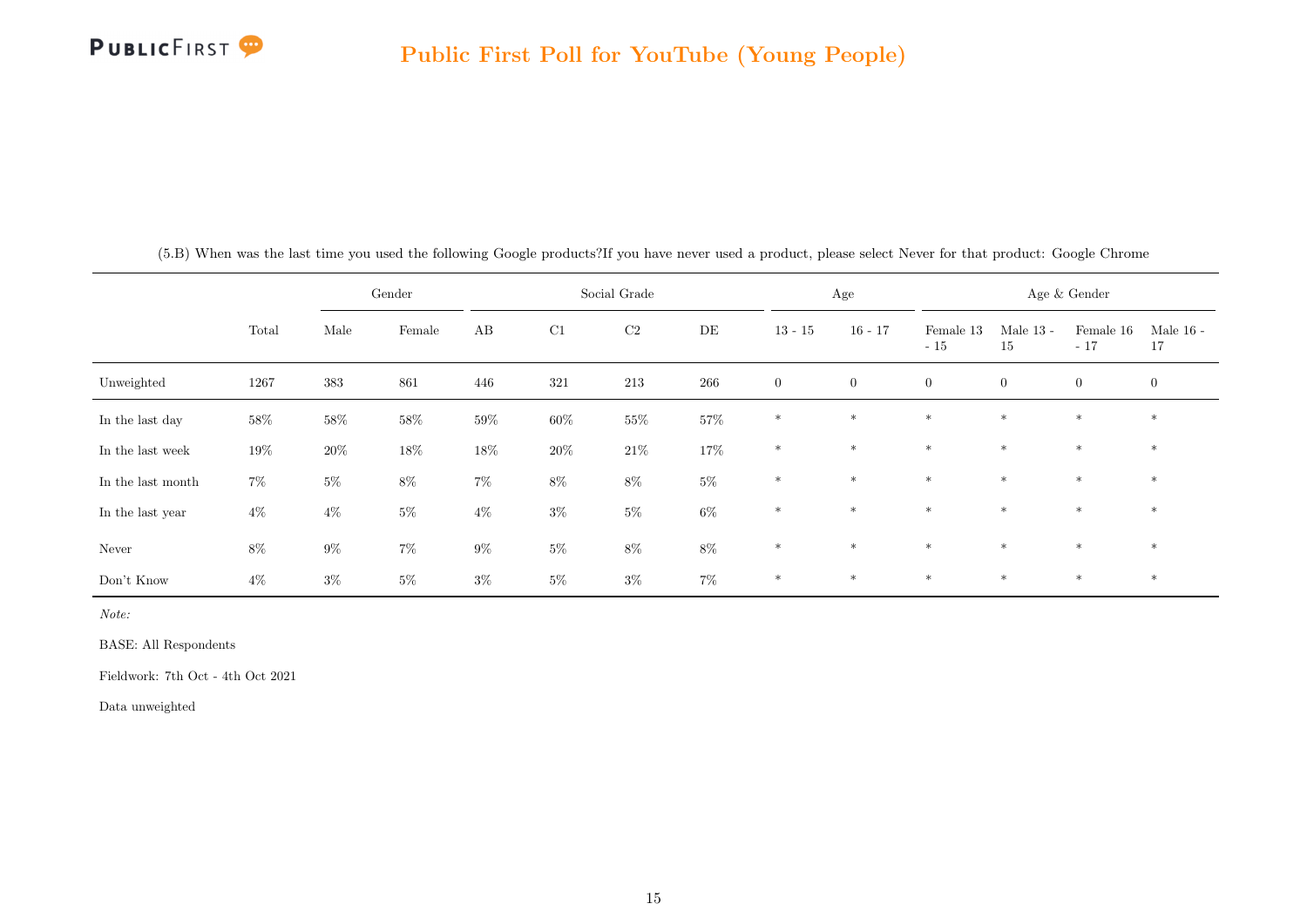

<span id="page-16-0"></span>

|                   |        |        |               |               |                    |                  |                  | Region                         |               |               |          |        |                     |
|-------------------|--------|--------|---------------|---------------|--------------------|------------------|------------------|--------------------------------|---------------|---------------|----------|--------|---------------------|
|                   | Total  | London | South<br>East | South<br>West | East of<br>England | East<br>Midlands | West<br>Midlands | Yorkshire<br>and the<br>Humber | North<br>East | North<br>West | Scotland | Wales  | Northern<br>Ireland |
| Unweighted        | 1267   | 218    | 199           | 112           | 84                 | 99               | 119              | 111                            | 50            | 136           | 86       | $38\,$ | 15                  |
| In the last day   | 70%    | 70%    | $75\%$        | 71%           | 71%                | $69\%$           | 70%              | $69\%$                         | $68\%$        | $72\%$        | $65\%$   | $63\%$ | 73%                 |
| In the last week  | $21\%$ | $22\%$ | $16\%$        | $24\%$        | $19\%$             | $18\%$           | $26\%$           | $23\%$                         | $26\%$        | $21\%$        | $21\%$   | $24\%$ | $20\%$              |
| In the last month | $4\%$  | $5\%$  | $5\%$         | $3\%$         | $1\%$              | $8\%$            | $3\%$            | $4\%$                          | $2\%$         | $3\%$         | $7\%$    | $5\%$  | $0\%$               |
| In the last year  | $2\%$  | $1\%$  | $2\%$         | $2\%$         | $5\%$              | $1\%$            | $0\%$            | $2\%$                          | $4\%$         | $2\%$         | $2\%$    | $0\%$  | $0\%$               |
| Never             | $1\%$  | $1\%$  | $1\%$         | $0\%$         | $1\%$              | $3\%$            | $1\%$            | $0\%$                          | $0\%$         | $1\%$         | $1\%$    | $0\%$  | $7\%$               |
| Don't Know        | $1\%$  | $1\%$  | $1\%$         | $1\%$         | $2\%$              | $1\%$            | $0\%$            | $3\%$                          | $0\%$         | $1\%$         | $3\%$    | $8\%$  | $0\%$               |

(6.A) When was the last time you used the following Google products?If you have never used a product, please select Never for that product: YouTube

Note:

BASE: All Respondents

Fieldwork: 7th Oct - 4th Oct 2021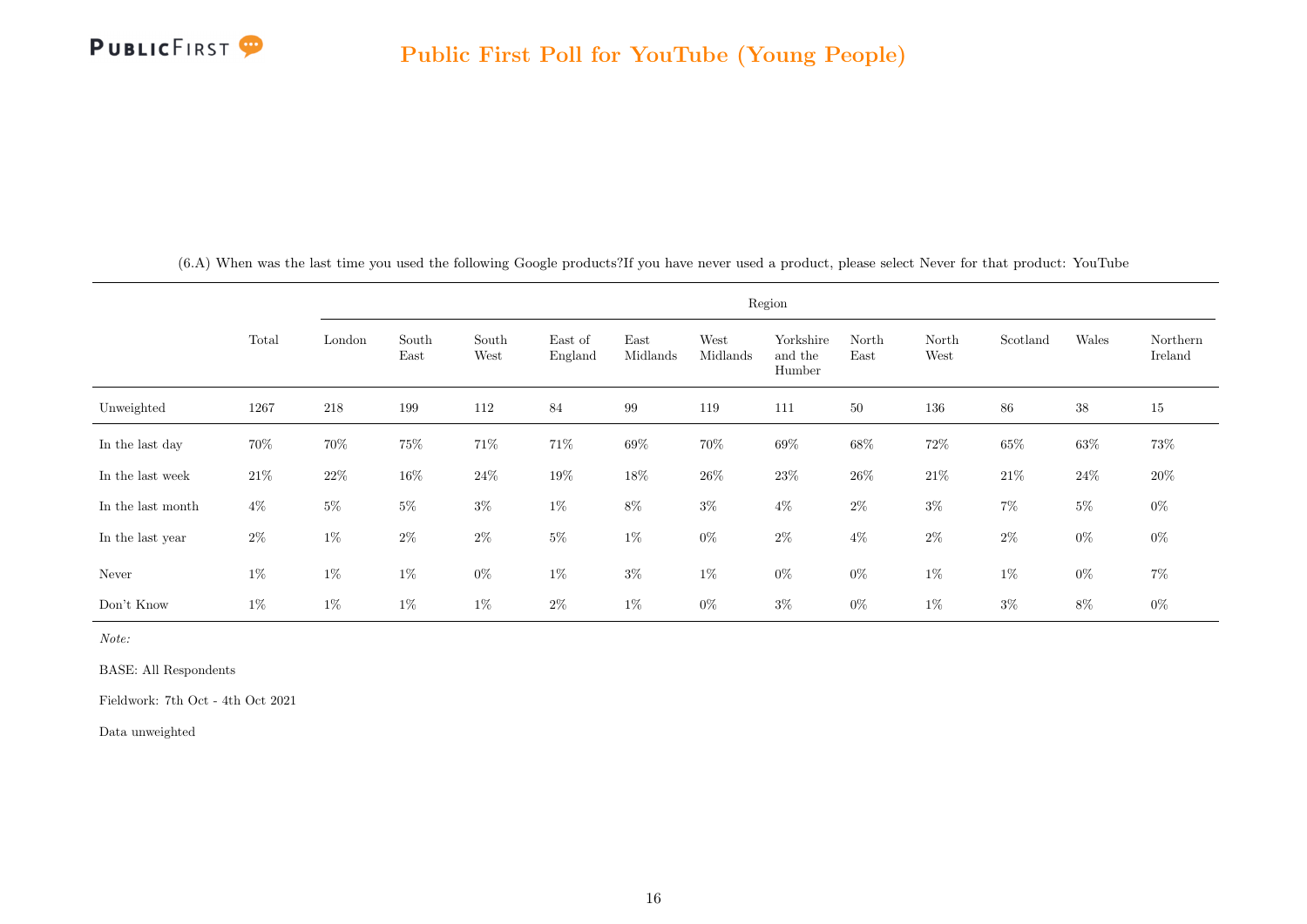

|                   |        |         | Gender |        |        | Social Grade |        |                  | Age          |                    |                   | Age & Gender       |                   |
|-------------------|--------|---------|--------|--------|--------|--------------|--------|------------------|--------------|--------------------|-------------------|--------------------|-------------------|
|                   | Total  | Male    | Female | AB     | C1     | C2           | DE     | $13 - 15$        | $16 - 17$    | Female 13<br>$-15$ | Male $13$ -<br>15 | Female 16<br>$-17$ | Male $16$ -<br>17 |
| Unweighted        | 1267   | $383\,$ | 861    | 446    | 321    | $213\,$      | 266    | $\boldsymbol{0}$ | $\mathbf{0}$ | $\overline{0}$     | $\overline{0}$    | $\overline{0}$     | $\overline{0}$    |
| In the last day   | 70%    | $75\%$  | $68\%$ | $67\%$ | 74%    | 73%          | 70%    | $\ast$           | $\ast$       | $\ast$             | $\ast$            | $\ast$             | $*$               |
| In the last week  | $21\%$ | $20\%$  | $22\%$ | $26\%$ | $17\%$ | $22\%$       | $18\%$ | $\ast$           | $\ast$       | $\ast$             | $\ast$            | $\ast$             | $*$               |
| In the last month | $4\%$  | $2\%$   | $5\%$  | $5\%$  | $4\%$  | $3\%$        | $5\%$  | $\ast$           | $\ast$       | $*$                | $\ast$            | $\ast$             | $*$               |
| In the last year  | $2\%$  | $1\%$   | $2\%$  | $2\%$  | $1\%$  | $1\%$        | $2\%$  | $\ast$           | $\ast$       | $\ast$             | $\ast$            | $\ast$             | $*$               |
| Never             | $1\%$  | $1\%$   | $1\%$  | $0\%$  | $2\%$  | $1\%$        | $2\%$  | $*$              | $*$          | $\ast$             | $\ast$            | $*$                | $*$               |
| Don't Know        | $1\%$  | $1\%$   | $2\%$  | $0\%$  | $2\%$  | $0\%$        | $3\%$  | $\ast$           | $\ast$       | $*$                | $\ast$            | $\ast$             | $*$               |

(6.B) When was the last time you used the following Google products?If you have never used a product, please select Never for that product: YouTube

Note:

BASE: All Respondents

Fieldwork: 7th Oct - 4th Oct 2021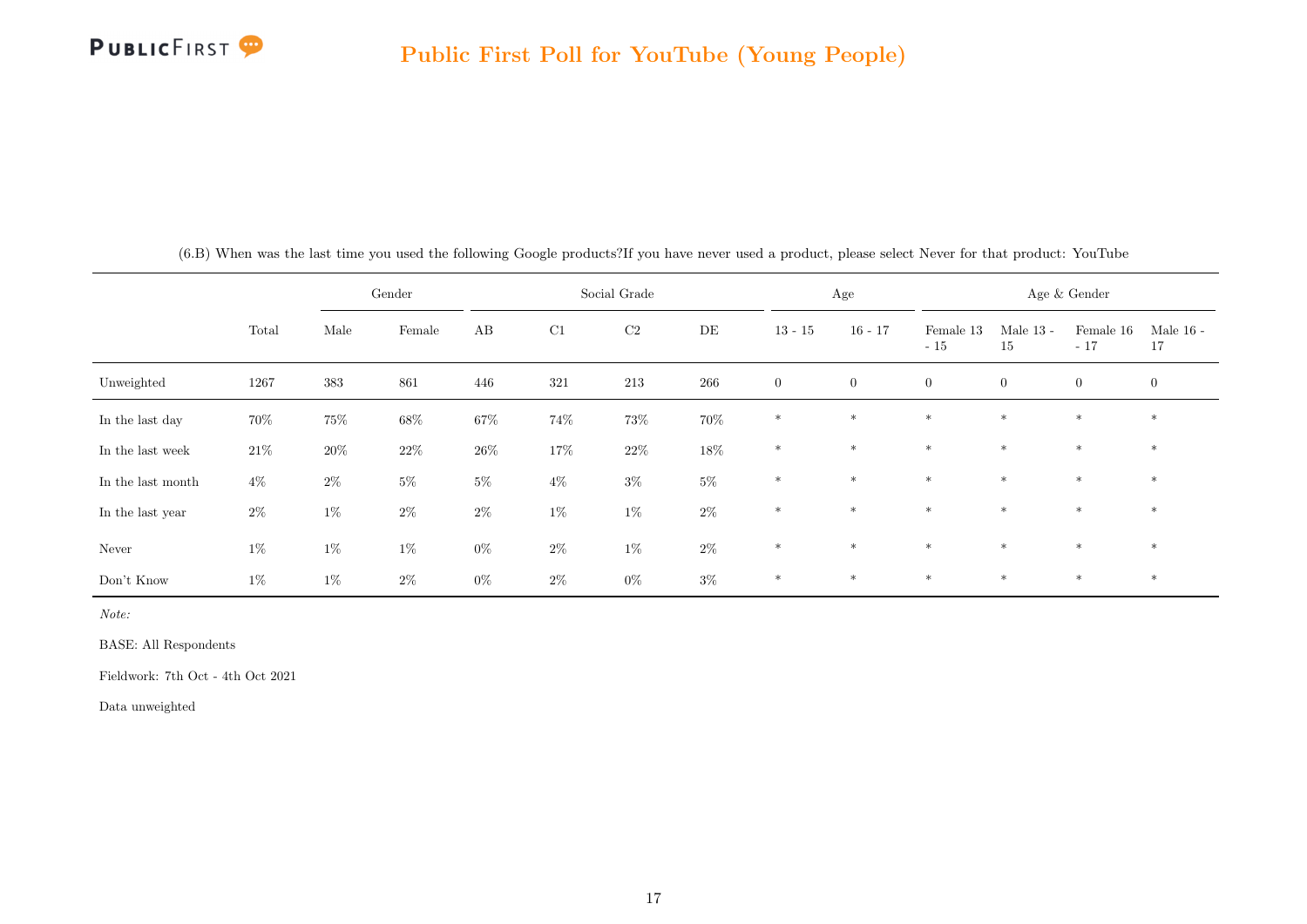

<span id="page-18-0"></span>

|                   |        |        |               |               |                    |                  |                  | Region                         |               |               |          |        |                     |
|-------------------|--------|--------|---------------|---------------|--------------------|------------------|------------------|--------------------------------|---------------|---------------|----------|--------|---------------------|
|                   | Total  | London | South<br>East | South<br>West | East of<br>England | East<br>Midlands | West<br>Midlands | Yorkshire<br>and the<br>Humber | North<br>East | North<br>West | Scotland | Wales  | Northern<br>Ireland |
| Unweighted        | 1267   | 218    | 199           | 112           | 84                 | 99               | 119              | 111                            | 50            | 136           | 86       | $38\,$ | 15                  |
| In the last day   | $22\%$ | $27\%$ | $20\%$        | $24\%$        | $19\%$             | $15\%$           | $18\%$           | $23\%$                         | 34%           | $13\%$        | $34\%$   | $24\%$ | $7\%$               |
| In the last week  | $32\%$ | $32\%$ | $38\%$        | $38\%$        | $30\%$             | $28\%$           | $34\%$           | $24\%$                         | $24\%$        | $34\%$        | $26\%$   | $39\%$ | $27\%$              |
| In the last month | $23\%$ | $26\%$ | $23\%$        | $18\%$        | $24\%$             | $24\%$           | $26\%$           | $26\%$                         | $24\%$        | $21\%$        | $19\%$   | $13\%$ | $33\%$              |
| In the last year  | $10\%$ | $6\%$  | $9\%$         | $9\%$         | $10\%$             | $16\%$           | $10\%$           | $11\%$                         | $8\%$         | $17\%$        | 8%       | $13\%$ | $13\%$              |
| Never             | $10\%$ | $6\%$  | $8\%$         | $10\%$        | 13%                | 14\%             | $12\%$           | $12\%$                         | $6\%$         | $15\%$        | 12%      | $5\%$  | $20\%$              |
| Don't Know        | $2\%$  | $3\%$  | $2\%$         | $1\%$         | $5\%$              | $2\%$            | $1\%$            | $5\%$                          | $4\%$         | $1\%$         | $2\%$    | $5\%$  | $0\%$               |

(7.A) When was the last time you used the following Google products?If you have never used a product, please select Never for that product: Google Maps

Note:

BASE: All Respondents

Fieldwork: 7th Oct - 4th Oct 2021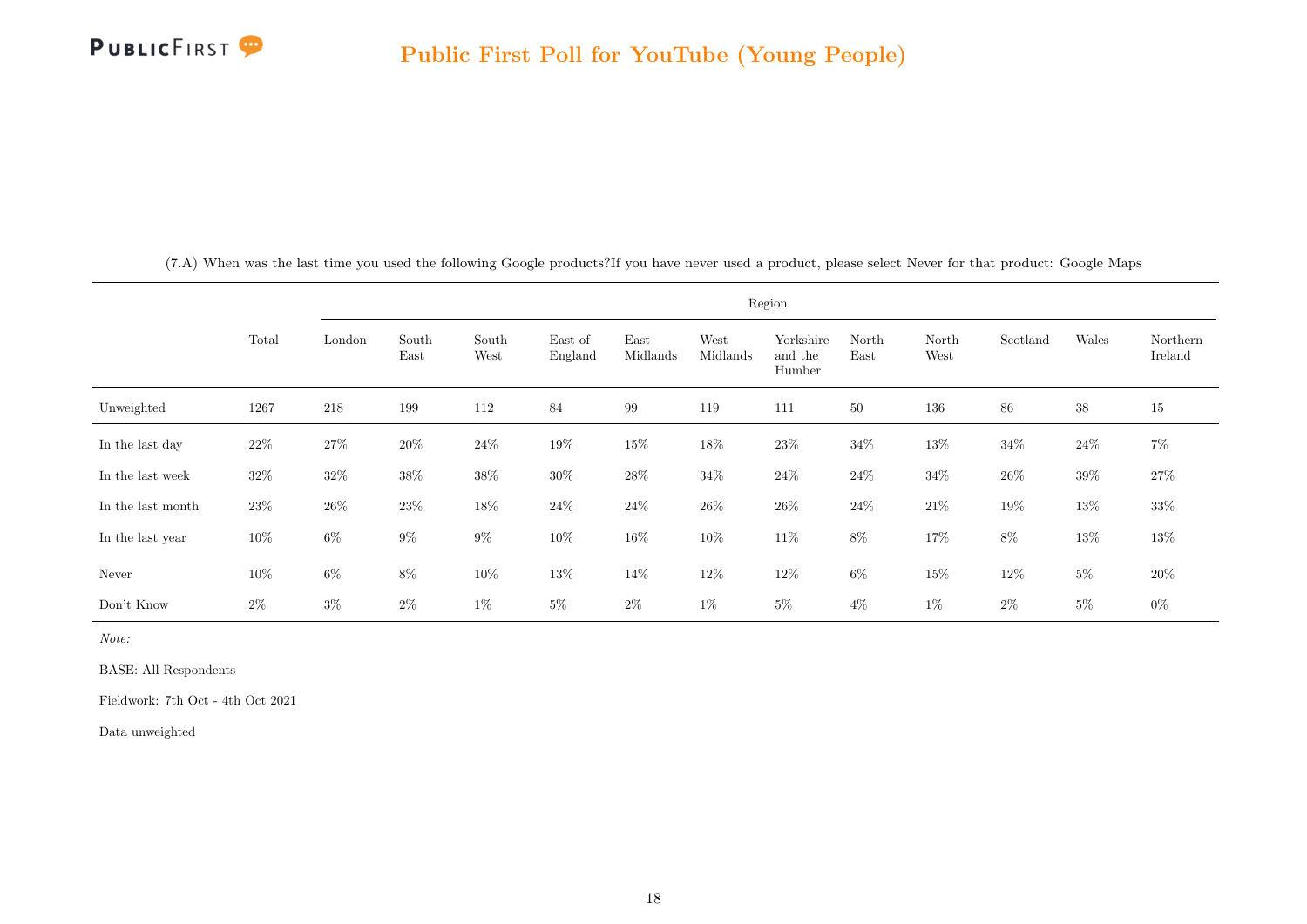

|                   |        |         | Gender |        |        | Social Grade |        |                | Age            |                    |                   | Age $\&$ Gender    |                   |
|-------------------|--------|---------|--------|--------|--------|--------------|--------|----------------|----------------|--------------------|-------------------|--------------------|-------------------|
|                   | Total  | Male    | Female | AB     | C1     | $\rm C2$     | DE     | $13 - 15$      | $16 - 17$      | Female 13<br>$-15$ | Male $13$ -<br>15 | Female 16<br>$-17$ | Male $16$ -<br>17 |
| Unweighted        | 1267   | $383\,$ | 861    | 446    | 321    | $213\,$      | 266    | $\overline{0}$ | $\overline{0}$ | $\overline{0}$     | $\overline{0}$    | $\overline{0}$     | $\overline{0}$    |
| In the last day   | $22\%$ | $20\%$  | $22\%$ | $25\%$ | $22\%$ | $16\%$       | $19\%$ | $\ast$         | $*$            | $*$                | $*$               | $*$                | $\ast$            |
| In the last week  | $32\%$ | $27\%$  | $35\%$ | $36\%$ | $28\%$ | $33\%$       | $29\%$ | $\ast$         | $\ast$         | $\ast$             | $*$               | $\ast$             | $\ast$            |
| In the last month | $23\%$ | $21\%$  | $24\%$ | $21\%$ | $25\%$ | $22\%$       | $26\%$ | $\ast$         | $*$            | $\ast$             | $\ast$            | $\ast$             | $\ast$            |
| In the last year  | $10\%$ | 14%     | $9\%$  | $9\%$  | $9\%$  | $11\%$       | $14\%$ | $\ast$         | $*$            | $\ast$             | $*$               | $\ast$             | $\ast$            |
| Never             | $10\%$ | $15\%$  | $8\%$  | $8\%$  | $13\%$ | $15\%$       | $8\%$  | $\ast$         | $*$            | $*$                | $\ast$            | $*$                | $\ast$            |
| Don't Know        | $2\%$  | $3\%$   | $2\%$  | $1\%$  | $3\%$  | $3\%$        | $3\%$  | $\ast$         | $\ast$         | $*$                | $*$               | $\ast$             | $*$               |

(7.B) When was the last time you used the following Google products?If you have never used a product, please select Never for that product: Google Maps

Note:

BASE: All Respondents

Fieldwork: 7th Oct - 4th Oct 2021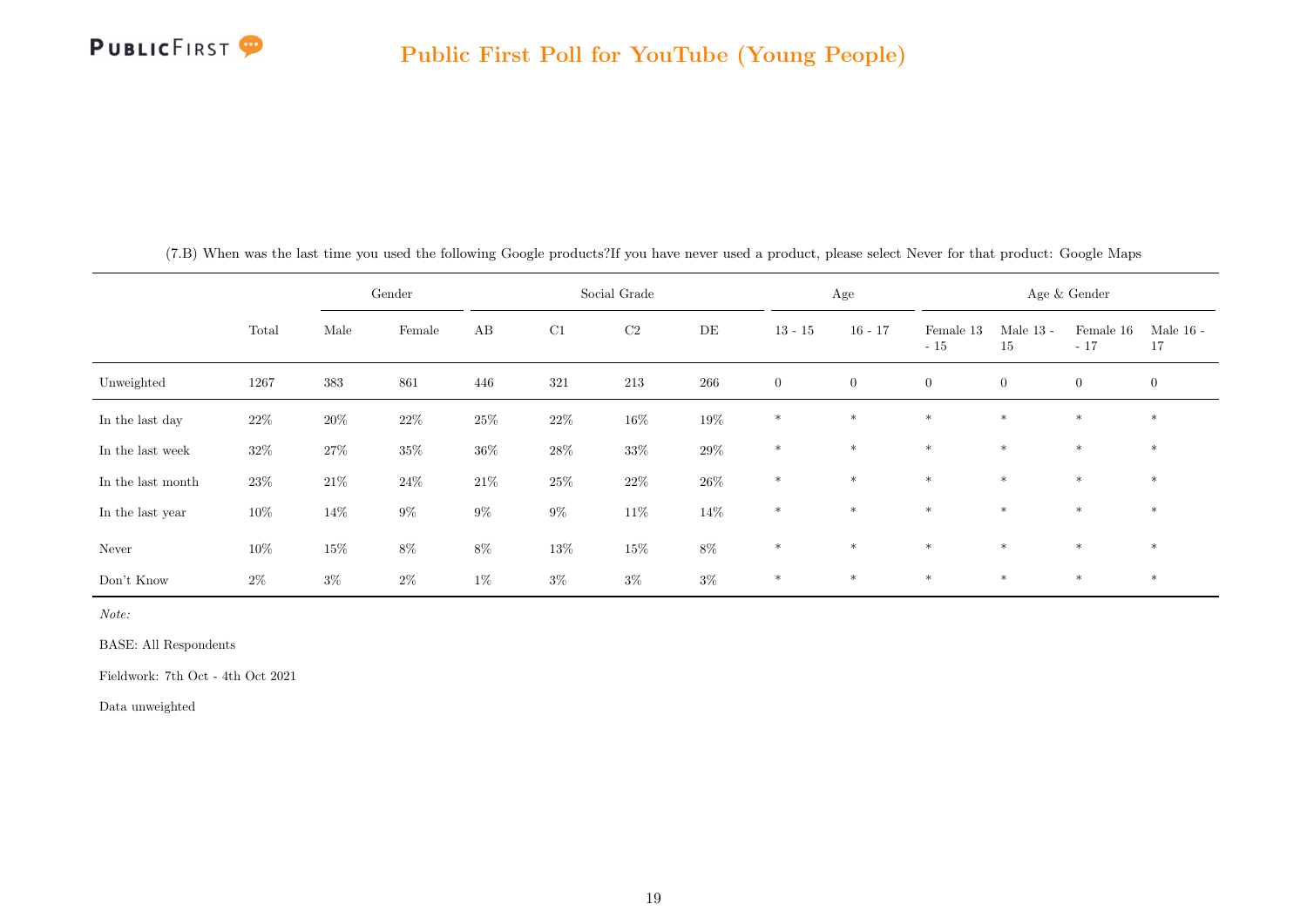

<span id="page-20-0"></span>

|                   |        |         |               |               |                    |                  |                  | Region                         |               |               |          |        |                     |
|-------------------|--------|---------|---------------|---------------|--------------------|------------------|------------------|--------------------------------|---------------|---------------|----------|--------|---------------------|
|                   | Total  | London  | South<br>East | South<br>West | East of<br>England | East<br>Midlands | West<br>Midlands | Yorkshire<br>and the<br>Humber | North<br>East | North<br>West | Scotland | Wales  | Northern<br>Ireland |
| Unweighted        | 1267   | $218\,$ | 199           | 112           | 84                 | 99               | 119              | 111                            | $50\,$        | 136           | 86       | $38\,$ | $15\,$              |
| In the last day   | $55\%$ | $62\%$  | 64%           | $55\%$        | $49\%$             | $60\%$           | $50\%$           | $43\%$                         | $58\%$        | $41\%$        | 59%      | $53\%$ | $27\%$              |
| In the last week  | 17%    | $16\%$  | $10\%$        | $14\%$        | $20\%$             | $17\%$           | $19\%$           | $20\%$                         | $16\%$        | $21\%$        | $13\%$   | $21\%$ | $40\%$              |
| In the last month | $9\%$  | $5\%$   | $11\%$        | $12\%$        | $6\%$              | $8\%$            | $8\%$            | $10\%$                         | $4\%$         | $12\%$        | $9\%$    | $8\%$  | $13\%$              |
| In the last year  | $4\%$  | $4\%$   | $2\%$         | $4\%$         | $5\%$              | $4\%$            | $4\%$            | $5\%$                          | $6\%$         | $4\%$         | $2\%$    | $5\%$  | $0\%$               |
| Never             | 13%    | $9\%$   | $12\%$        | $12\%$        | $17\%$             | $10\%$           | $16\%$           | $18\%$                         | $14\%$        | $19\%$        | 12%      | $8\%$  | $20\%$              |
| Don't Know        | $3\%$  | $5\%$   | $3\%$         | $3\%$         | $4\%$              | $1\%$            | $3\%$            | $4\%$                          | $2\%$         | $2\%$         | $5\%$    | $5\%$  | $0\%$               |

(8.A) When was the last time you used the following Google products?If you have never used a product, please select Never for that product: Gmail

Note:

BASE: All Respondents

Fieldwork: 7th Oct - 4th Oct 2021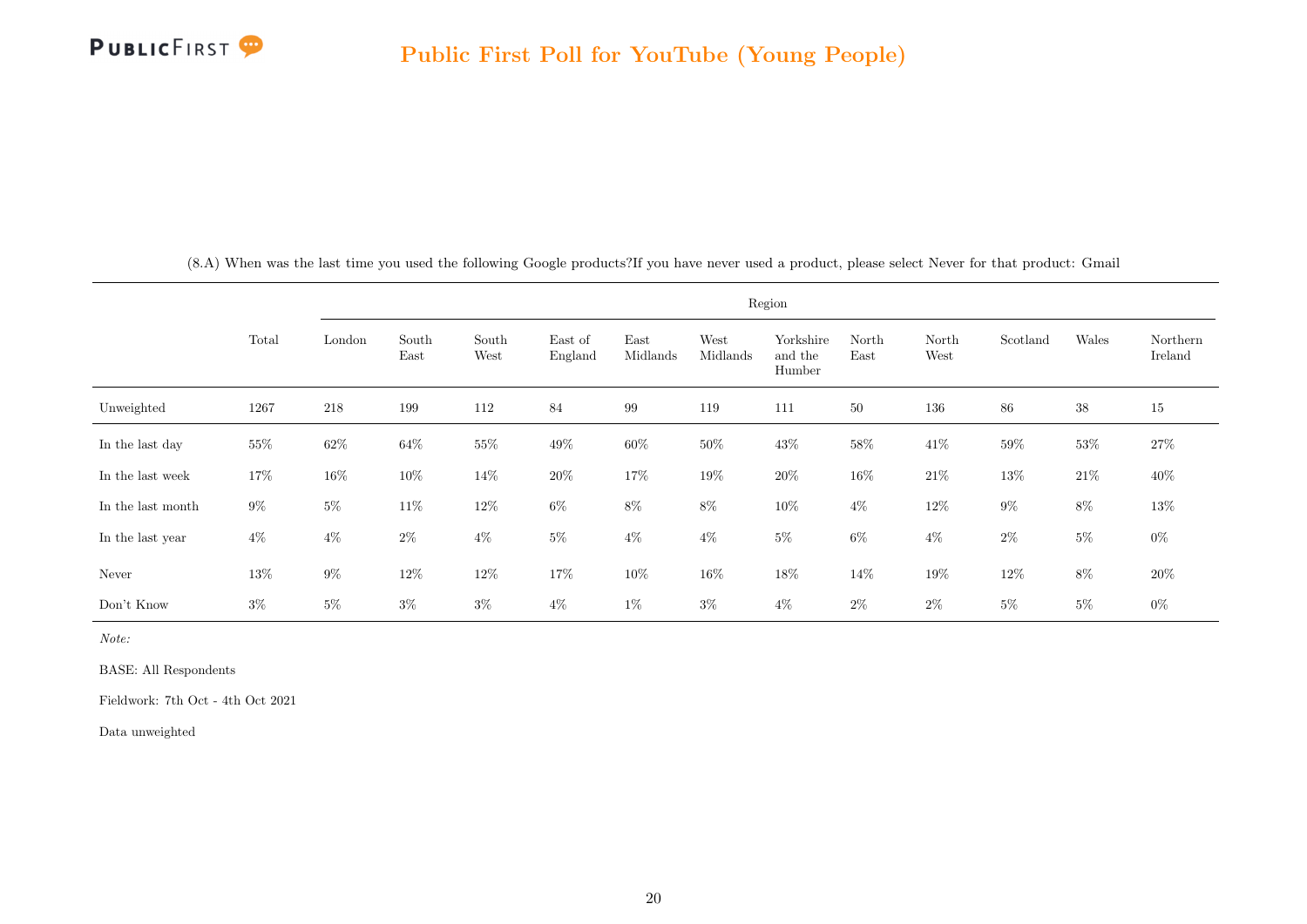

|                   |        |        | Gender |        |        | Social Grade |        |              | Age            |                    |                   | Age & Gender       |                   |
|-------------------|--------|--------|--------|--------|--------|--------------|--------|--------------|----------------|--------------------|-------------------|--------------------|-------------------|
|                   | Total  | Male   | Female | AB     | C1     | C2           | DE     | $13 - 15$    | $16 - 17$      | Female 13<br>$-15$ | Male $13$ -<br>15 | Female 16<br>$-17$ | Male $16$ -<br>17 |
| Unweighted        | 1267   | 383    | 861    | 446    | 321    | 213          | 266    | $\mathbf{0}$ | $\overline{0}$ | $\overline{0}$     | $\overline{0}$    | $\overline{0}$     | $\overline{0}$    |
| In the last day   | $55\%$ | $49\%$ | $57\%$ | $58\%$ | $54\%$ | $53\%$       | $51\%$ | $\ast$       | $\ast$         | $*$                | $\ast$            | $\ast$             | $*$               |
| In the last week  | 17%    | $19\%$ | $16\%$ | $15\%$ | $16\%$ | $18\%$       | $20\%$ | $\ast$       | $\ast$         | $\ast$             | $\ast$            | $\ast$             | $*$               |
| In the last month | $9\%$  | $9\%$  | $9\%$  | $9\%$  | $8\%$  | $10\%$       | $8\%$  | $\ast$       | $\ast$         | $\ast$             | $\ast$            | $\ast$             | $\ast$            |
| In the last year  | $4\%$  | $2\%$  | $4\%$  | $4\%$  | $3\%$  | $4\%$        | $5\%$  | $\ast$       | $\ast$         | $\ast$             | $\ast$            | $\ast$             | $*$               |
| Never             | $13\%$ | $19\%$ | $11\%$ | $13\%$ | 14%    | $15\%$       | $12\%$ | $*$          | $*$            | $\ast$             | $\ast$            | $*$                | $\ast$            |
| Don't Know        | $3\%$  | $3\%$  | $3\%$  | $3\%$  | $4\%$  | $1\%$        | $4\%$  | $\ast$       | $\ast$         | $*$                | $\ast$            | $\ast$             | $*$               |

(8.B) When was the last time you used the following Google products?If you have never used a product, please select Never for that product: Gmail

Note:

BASE: All Respondents

Fieldwork: 7th Oct - 4th Oct 2021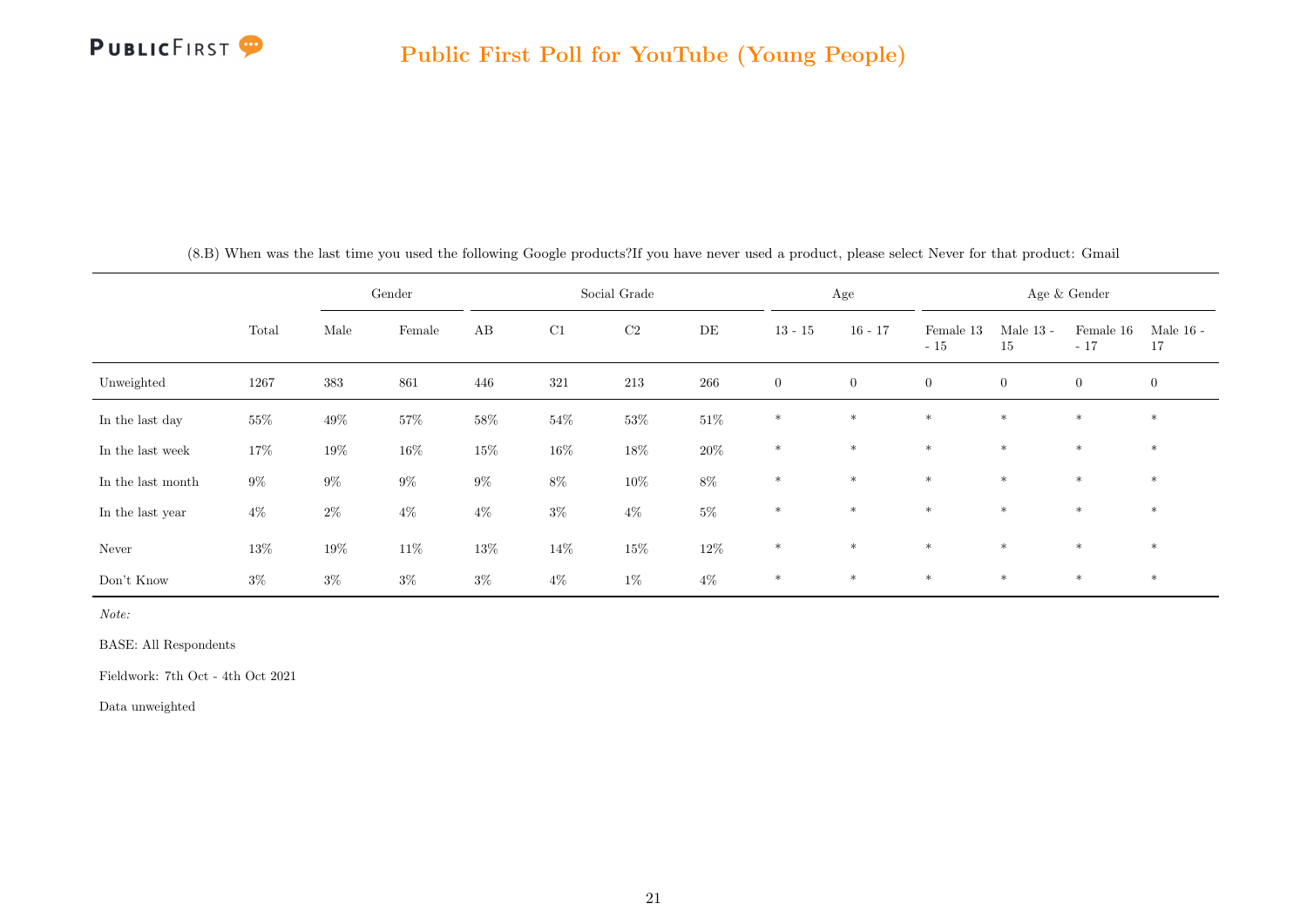

<span id="page-22-0"></span>(9.A) When was the last time you used the following Google products?If you have never used a product, please select Never for that product: Google Docs / Google Workplace / G Suite

|                   |        |        |               |               |                    |                  |                  | Region                         |               |               |          |        |                     |
|-------------------|--------|--------|---------------|---------------|--------------------|------------------|------------------|--------------------------------|---------------|---------------|----------|--------|---------------------|
|                   | Total  | London | South<br>East | South<br>West | East of<br>England | East<br>Midlands | West<br>Midlands | Yorkshire<br>and the<br>Humber | North<br>East | North<br>West | Scotland | Wales  | Northern<br>Ireland |
| Unweighted        | 1267   | 218    | 199           | 112           | 84                 | 99               | 119              | 111                            | 50            | 136           | 86       | $38\,$ | 15                  |
| In the last day   | $20\%$ | $27\%$ | $22\%$        | $19\%$        | $18\%$             | 14\%             | $24\%$           | $13\%$                         | 14%           | $15\%$        | $15\%$   | $24\%$ | $20\%$              |
| In the last week  | 18%    | $23\%$ | 19%           | $21\%$        | $14\%$             | $16\%$           | 19%              | 13%                            | 20%           | $10\%$        | $16\%$   | $21\%$ | $27\%$              |
| In the last month | $14\%$ | $16\%$ | $15\%$        | $15\%$        | $12\%$             | $13\%$           | $10\%$           | $9\%$                          | $18\%$        | $12\%$        | $26\%$   | $3\%$  | $20\%$              |
| In the last year  | 13%    | $7\%$  | $12\%$        | $12\%$        | 10%                | $14\%$           | $9\%$            | $21\%$                         | 14%           | $19\%$        | 13%      | $18\%$ | $7\%$               |
| Never             | $30\%$ | $22\%$ | $27\%$        | $28\%$        | $35\%$             | $35\%$           | $33\%$           | $37\%$                         | $32\%$        | $40\%$        | $26\%$   | $29\%$ | $20\%$              |
| Don't Know        | 6%     | $5\%$  | $6\%$         | $5\%$         | 12\%               | $7\%$            | $4\%$            | $8\%$                          | $2\%$         | $4\%$         | $5\%$    | $5\%$  | $7\%$               |

Note:

BASE: All Respondents

Fieldwork: 7th Oct - 4th Oct 2021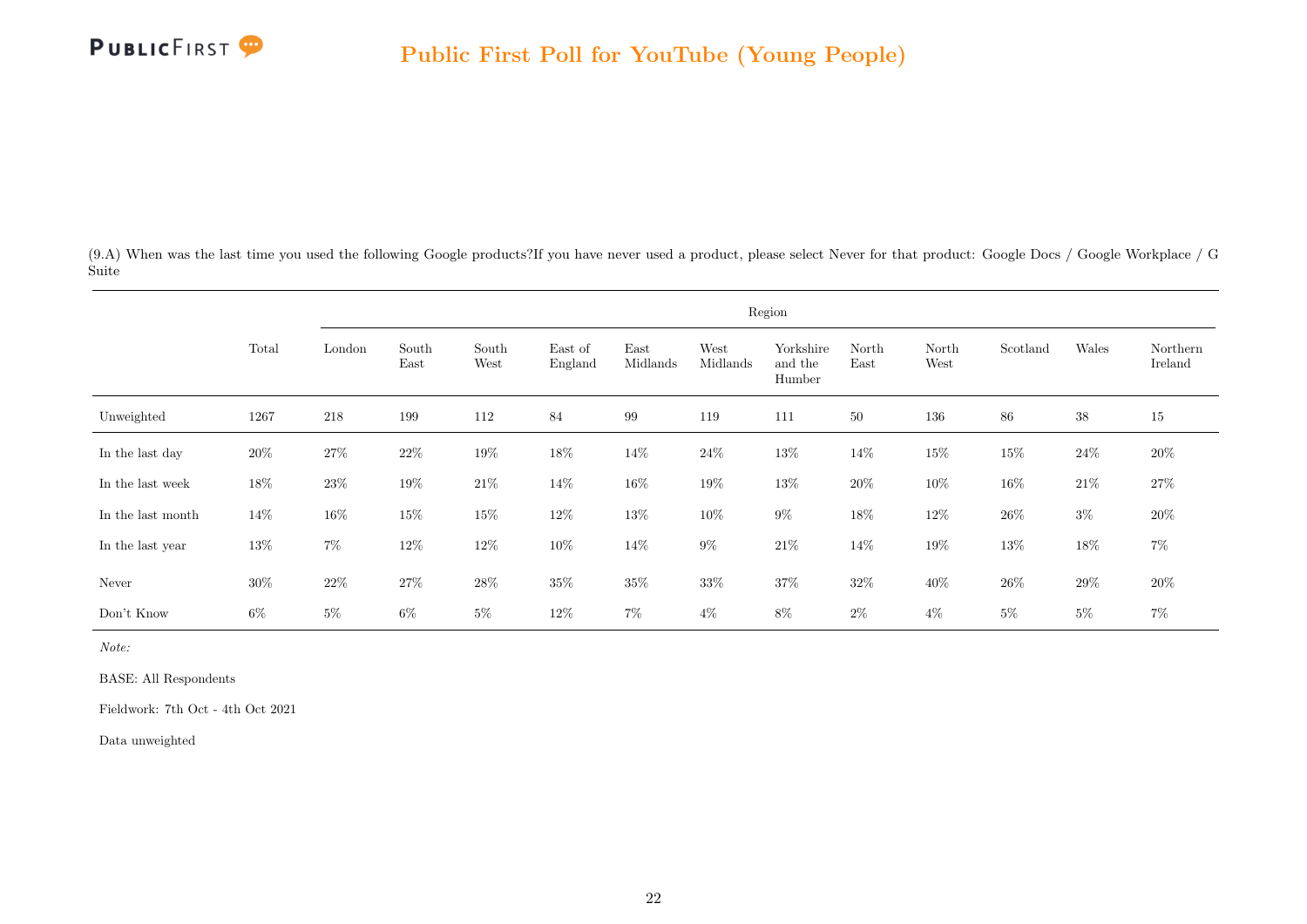

(9.B) When was the last time you used the following Google products?If you have never used a product, please select Never for that product: Google Docs / Google Workplace / G Suite

|                   |        |        | Gender |        |        | Social Grade |        |                | Age              |                    |                   | Age & Gender       |                   |
|-------------------|--------|--------|--------|--------|--------|--------------|--------|----------------|------------------|--------------------|-------------------|--------------------|-------------------|
|                   | Total  | Male   | Female | AB     | C1     | $\rm{C2}$    | DE     | $13 - 15$      | $16 - 17$        | Female 13<br>$-15$ | Male $13$ -<br>15 | Female 16<br>$-17$ | Male $16$ -<br>17 |
| Unweighted        | 1267   | 383    | 861    | 446    | 321    | $213\,$      | 266    | $\overline{0}$ | $\boldsymbol{0}$ | $\overline{0}$     | $\overline{0}$    | $\overline{0}$     | $\overline{0}$    |
| In the last day   | 20%    | $15\%$ | $21\%$ | $19\%$ | $20\%$ | $19\%$       | $20\%$ | $\ast$         | $\ast$           | $\ast$             | $\ast$            | $\ast$             | $\ast$            |
| In the last week  | 18%    | $20\%$ | $17\%$ | $20\%$ | $17\%$ | $15\%$       | 17%    | $*$            | $\ast$           | $\ast$             | $*$               | $\ast$             | $*$               |
| In the last month | $14\%$ | 14%    | $14\%$ | $13\%$ | $17\%$ | $13\%$       | $12\%$ | $\ast$         | $*$              | $\ast$             | $\ast$            | $\ast$             | $\ast$            |
| In the last year  | 13%    | $9\%$  | $14\%$ | $13\%$ | $11\%$ | $12\%$       | $14\%$ | $\ast$         | $\ast$           | $\ast$             | $\ast$            | $\ast$             | $\ast$            |
| Never             | $30\%$ | $36\%$ | $28\%$ | $31\%$ | $29\%$ | $34\%$       | $28\%$ | $\ast$         | $\ast$           | $\ast$             | $\ast$            | $*$                | $\ast$            |
| Don't Know        | $6\%$  | $5\%$  | $6\%$  | $4\%$  | $6\%$  | $7\%$        | $9\%$  | $\ast$         | $\ast$           | $\ast$             | $\ast$            | $\ast$             | $\ast$            |

Note:

BASE: All Respondents

Fieldwork: 7th Oct - 4th Oct 2021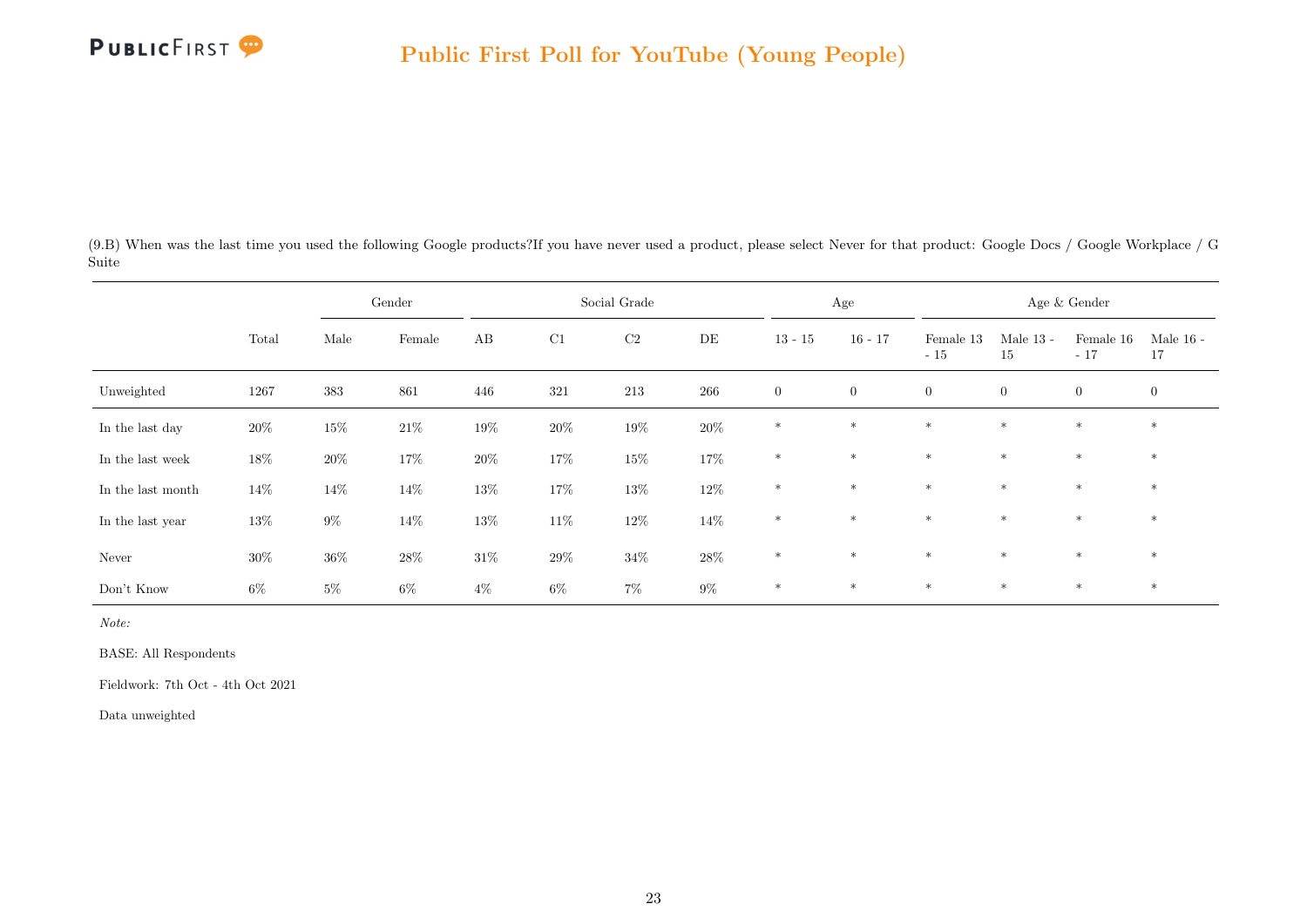

<span id="page-24-0"></span>

|                   |        |        |               |               |                    |                  |                  | Region                         |               |               |          |        |                     |
|-------------------|--------|--------|---------------|---------------|--------------------|------------------|------------------|--------------------------------|---------------|---------------|----------|--------|---------------------|
|                   | Total  | London | South<br>East | South<br>West | East of<br>England | East<br>Midlands | West<br>Midlands | Yorkshire<br>and the<br>Humber | North<br>East | North<br>West | Scotland | Wales  | Northern<br>Ireland |
| Unweighted        | 1267   | 218    | 199           | 112           | 84                 | 99               | 119              | 111                            | 50            | 136           | 86       | $38\,$ | 15                  |
| In the last day   | $19\%$ | $31\%$ | $24\%$        | $15\%$        | 17%                | $12\%$           | $18\%$           | $13\%$                         | $14\%$        | $12\%$        | 10%      | $24\%$ | $40\%$              |
| In the last week  | $11\%$ | $15\%$ | $12\%$        | $10\%$        | $13\%$             | $12\%$           | $9\%$            | $9\%$                          | $6\%$         | $7\%$         | $10\%$   | $11\%$ | $27\%$              |
| In the last month | $6\%$  | $6\%$  | $6\%$         | $8\%$         | $6\%$              | $5\%$            | $3\%$            | $7\%$                          | $8\%$         | $7\%$         | $10\%$   | $3\%$  | $0\%$               |
| In the last year  | $16\%$ | $11\%$ | $12\%$        | $9\%$         | $18\%$             | $16\%$           | $18\%$           | $23\%$                         | $12\%$        | $21\%$        | $20\%$   | $29\%$ | $7\%$               |
| Never             | 43\%   | $32\%$ | $43\%$        | $51\%$        | $40\%$             | $52\%$           | $50\%$           | $43\%$                         | $52\%$        | $48\%$        | 47%      | $29\%$ | $27\%$              |
| Don't Know        | $5\%$  | $5\%$  | $5\%$         | $7\%$         | $6\%$              | $3\%$            | $2\%$            | $5\%$                          | 8%            | $5\%$         | $2\%$    | $5\%$  | $0\%$               |

(10.A) When was the last time you used the following Google products?If you have never used a product, please select Never for that product: Google Classroom

Note:

BASE: All Respondents

Fieldwork: 7th Oct - 4th Oct 2021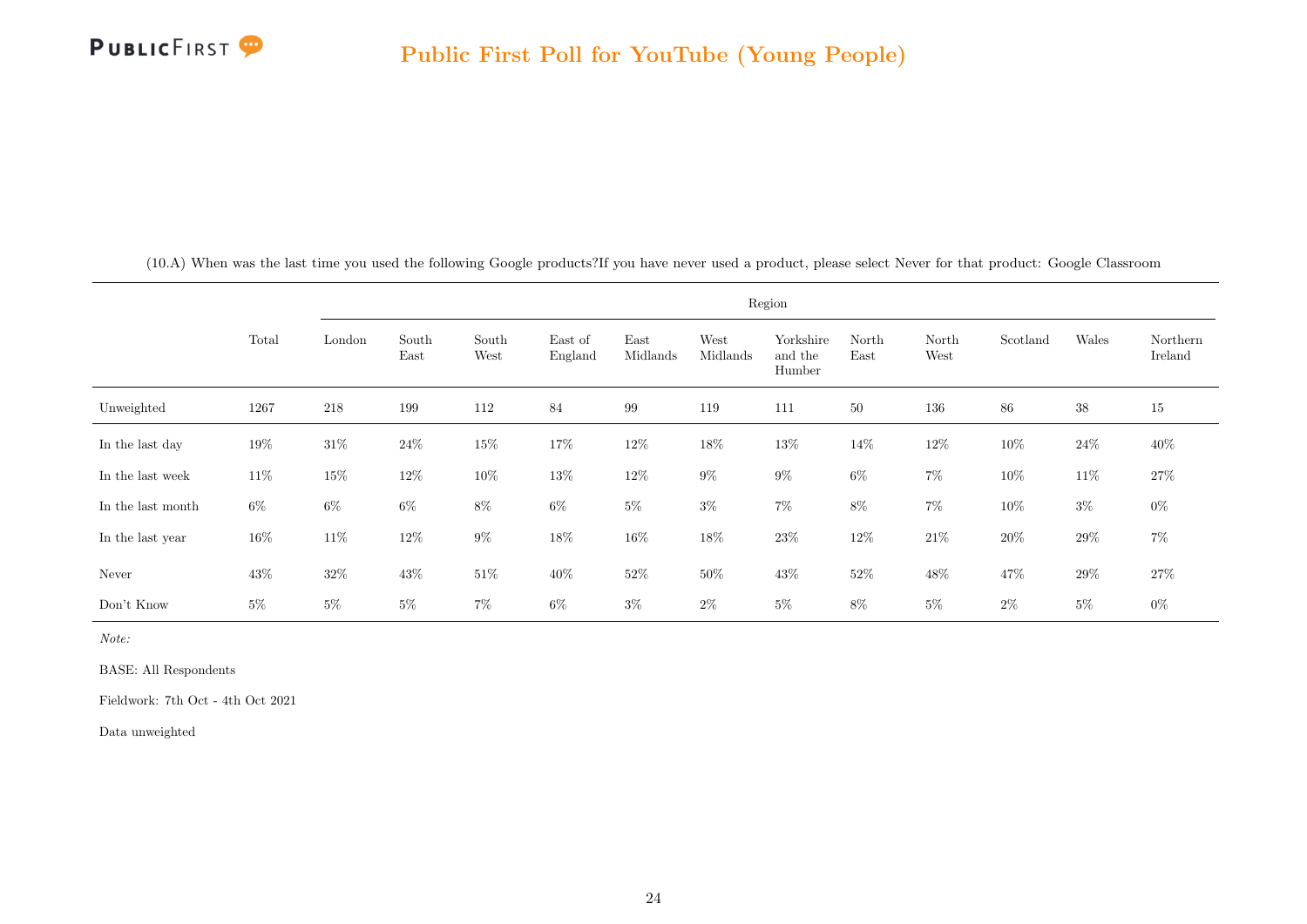

|                   |        |        | Gender |        |        | Social Grade |        |                | Age            |                    |                   | Age & Gender       |                   |
|-------------------|--------|--------|--------|--------|--------|--------------|--------|----------------|----------------|--------------------|-------------------|--------------------|-------------------|
|                   | Total  | Male   | Female | AB     | C1     | $\rm C2$     | DE     | $13 - 15$      | $16 - 17$      | Female 13<br>$-15$ | Male $13$ -<br>15 | Female 16<br>$-17$ | Male $16$ -<br>17 |
| Unweighted        | 1267   | 383    | 861    | 446    | 321    | 213          | 266    | $\overline{0}$ | $\overline{0}$ | $\overline{0}$     | $\overline{0}$    | $\overline{0}$     | $\overline{0}$    |
| In the last day   | $19\%$ | $16\%$ | $20\%$ | $18\%$ | $20\%$ | $20\%$       | $18\%$ | $*$            | $*$            | $*$                | $\ast$            | $\ast$             | $*$               |
| In the last week  | $11\%$ | 14%    | $10\%$ | $14\%$ | $9\%$  | $11\%$       | $9\%$  | $\ast$         | $\ast$         | $\ast$             | $\ast$            | $\ast$             | $\ast$            |
| In the last month | $6\%$  | $9\%$  | $5\%$  | $5\%$  | $6\%$  | $5\%$        | $9\%$  | $\ast$         | $\ast$         | $\ast$             | $\ast$            | $\ast$             | $\ast$            |
| In the last year  | $16\%$ | $13\%$ | $17\%$ | 14\%   | $16\%$ | $18\%$       | 17%    | $\ast$         | $\ast$         | $\ast$             | $\ast$            | $\ast$             | $*$               |
| Never             | $43\%$ | $42\%$ | 44\%   | $46\%$ | $43\%$ | $42\%$       | $40\%$ | $*$            | $*$            | $\ast$             | $\ast$            | $*$                | $*$               |
| Don't Know        | $5\%$  | $5\%$  | $4\%$  | $3\%$  | $5\%$  | $5\%$        | $6\%$  | $\ast$         | $\ast$         | $*$                | $\ast$            | $\ast$             | $*$               |

(10.B) When was the last time you used the following Google products?If you have never used a product, please select Never for that product: Google Classroom

Note:

BASE: All Respondents

Fieldwork: 7th Oct - 4th Oct 2021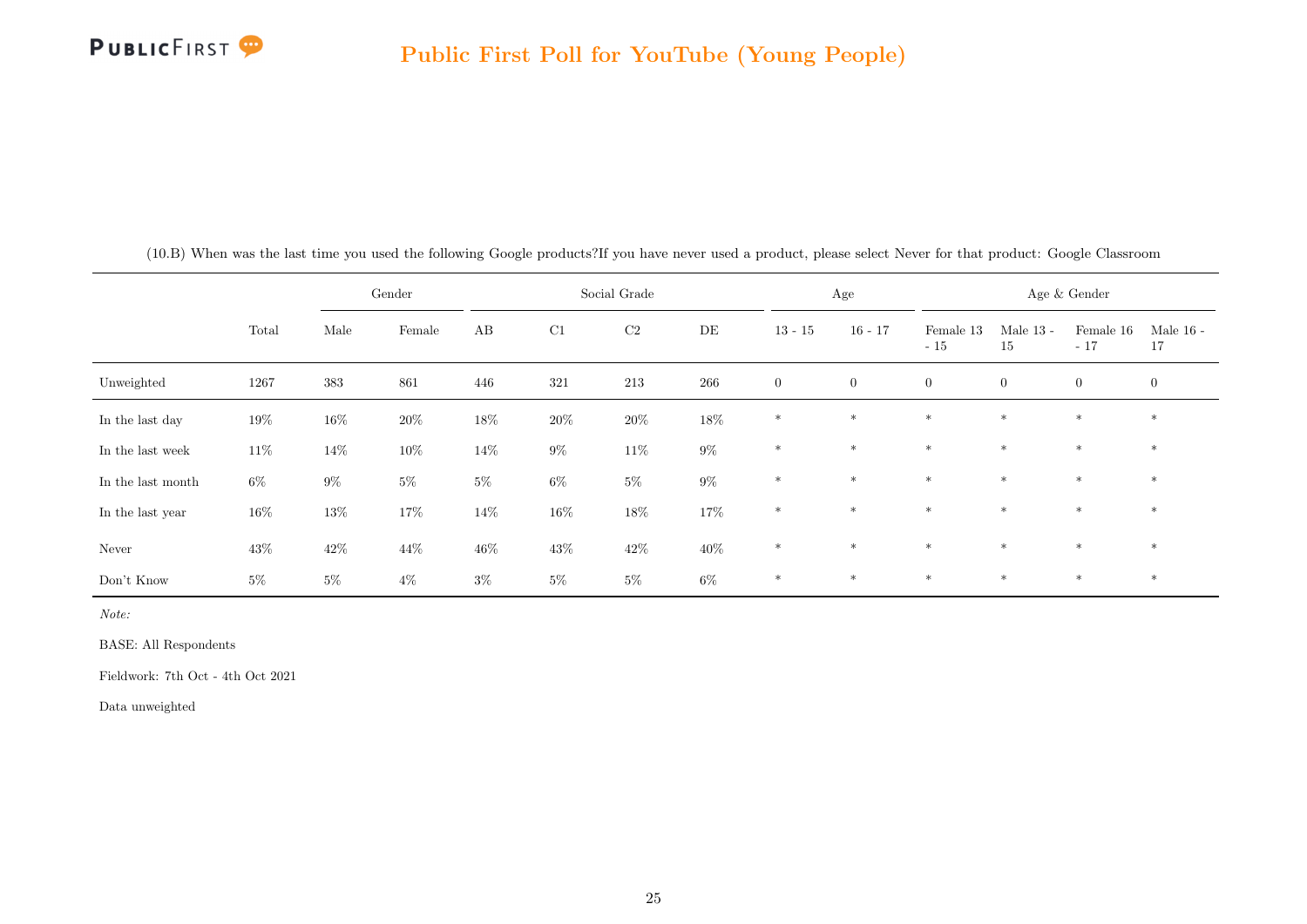

<span id="page-26-0"></span>

|                   |        |         |               |               |                    |                  | Region           |                                |               |               |          |        |                     |
|-------------------|--------|---------|---------------|---------------|--------------------|------------------|------------------|--------------------------------|---------------|---------------|----------|--------|---------------------|
|                   | Total  | London  | South<br>East | South<br>West | East of<br>England | East<br>Midlands | West<br>Midlands | Yorkshire<br>and the<br>Humber | North<br>East | North<br>West | Scotland | Wales  | Northern<br>Ireland |
| Unweighted        | 1267   | $218\,$ | 199           | 112           | 84                 | 99               | 119              | 111                            | $50\,$        | 136           | 86       | $38\,$ | 15                  |
| In the last day   | $11\%$ | 14%     | $12\%$        | $10\%$        | $12\%$             | $6\%$            | $9\%$            | $12\%$                         | $18\%$        | $12\%$        | $12\%$   | $11\%$ | $0\%$               |
| In the last week  | $9\%$  | $11\%$  | $8\%$         | $8\%$         | $6\%$              | $4\%$            | $11\%$           | $10\%$                         | $8\%$         | $11\%$        | $7\%$    | $3\%$  | 13%                 |
| In the last month | $6\%$  | $8\%$   | $7\%$         | $8\%$         | $5\%$              | $4\%$            | $4\%$            | $6\%$                          | $4\%$         | $7\%$         | $2\%$    | $3\%$  | $13\%$              |
| In the last year  | $7\%$  | $7\%$   | $6\%$         | $8\%$         | $5\%$              | $9\%$            | $4\%$            | $8\%$                          | $8\%$         | $6\%$         | $7\%$    | $3\%$  | 13%                 |
| Never             | 58%    | $53\%$  | $57\%$        | $60\%$        | $60\%$             | $64\%$           | $62\%$           | $50\%$                         | $46\%$        | $56\%$        | $63\%$   | 79%    | 53%                 |
| Don't Know        | $10\%$ | $7\%$   | $11\%$        | $6\%$         | $13\%$             | $13\%$           | $9\%$            | $14\%$                         | $16\%$        | $8\%$         | $9\%$    | $3\%$  | $7\%$               |

(11.A) When was the last time you used the following Google products?If you have never used a product, please select Never for that product: Google Home

Note:

BASE: All Respondents

Fieldwork: 7th Oct - 4th Oct 2021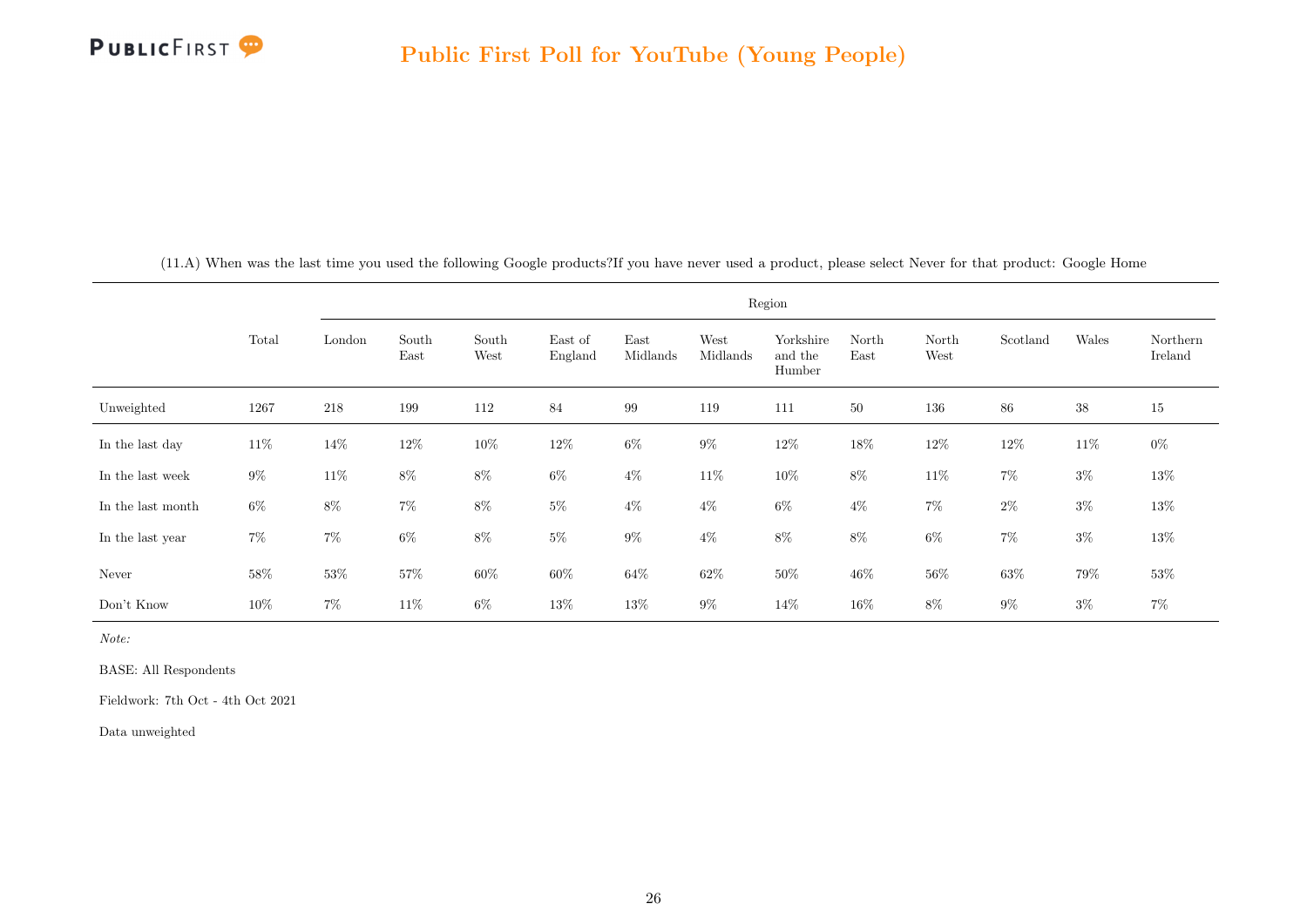

|                   |        |        | Gender |        |        | Social Grade |        |                | Age            |                    |                   | Age & Gender       |                   |
|-------------------|--------|--------|--------|--------|--------|--------------|--------|----------------|----------------|--------------------|-------------------|--------------------|-------------------|
|                   | Total  | Male   | Female | AB     | C1     | $\rm C2$     | DE     | $13 - 15$      | $16 - 17$      | Female 13<br>$-15$ | Male $13$ -<br>15 | Female 16<br>$-17$ | Male $16$ -<br>17 |
| Unweighted        | 1267   | 383    | 861    | 446    | 321    | 213          | 266    | $\overline{0}$ | $\overline{0}$ | $\overline{0}$     | $\overline{0}$    | $\overline{0}$     | $\mathbf{0}$      |
| In the last day   | $11\%$ | $13\%$ | $11\%$ | $12\%$ | $11\%$ | $11\%$       | $11\%$ | $\ast$         | $\ast$         | $\ast$             | $\ast$            | $*$                | $*$               |
| In the last week  | $9\%$  | $13\%$ | $7\%$  | $12\%$ | $6\%$  | $11\%$       | $6\%$  | $\ast$         | $*$            | $\ast$             | $\ast$            | $*$                | $*$               |
| In the last month | $6\%$  | $7\%$  | $6\%$  | $7\%$  | $6\%$  | $6\%$        | $6\%$  | $\ast$         | $\ast$         | $\ast$             | $*$               | $*$                | $*$               |
| In the last year  | $7\%$  | $6\%$  | $7\%$  | $6\%$  | $8\%$  | $6\%$        | $6\%$  | $*$            | $\ast$         | $\ast$             | $\ast$            | $*$                | $*$               |
| Never             | 58%    | $53\%$ | $59\%$ | 57%    | $60\%$ | $54\%$       | $58\%$ | $*$            | $*$            | $\ast$             | $*$               | $*$                | $*$               |
| Don't Know        | $10\%$ | $9\%$  | $10\%$ | $6\%$  | $10\%$ | 12%          | 14%    | $\ast$         | $\ast$         | $\ast$             | $*$               | $*$                | $*$               |

(11.B) When was the last time you used the following Google products?If you have never used a product, please select Never for that product: Google Home

Note:

BASE: All Respondents

Fieldwork: 7th Oct - 4th Oct 2021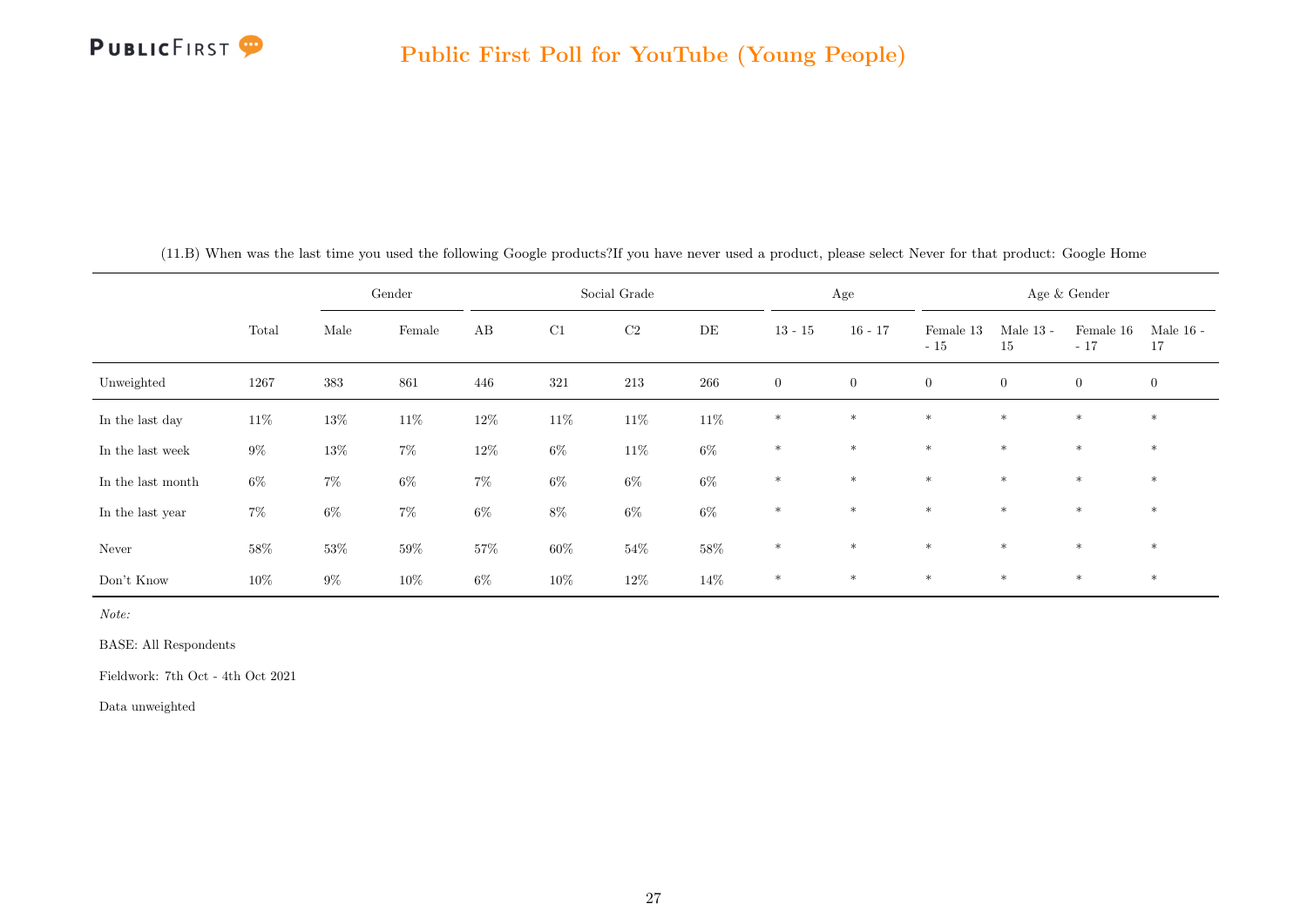

<span id="page-28-0"></span>

|                   |        |        |               |               |                    |                  |                  | Region                         |               |               |          |        |                     |
|-------------------|--------|--------|---------------|---------------|--------------------|------------------|------------------|--------------------------------|---------------|---------------|----------|--------|---------------------|
|                   | Total  | London | South<br>East | South<br>West | East of<br>England | East<br>Midlands | West<br>Midlands | Yorkshire<br>and the<br>Humber | North<br>East | North<br>West | Scotland | Wales  | Northern<br>Ireland |
| Unweighted        | 1267   | 218    | 199           | 112           | 84                 | 99               | 119              | 111                            | 50            | 136           | 86       | $38\,$ | 15                  |
| In the last day   | $5\%$  | $8\%$  | $4\%$         | $5\%$         | $2\%$              | $4\%$            | $7\%$            | $5\%$                          | $6\%$         | $4\%$         | $3\%$    | $11\%$ | $13\%$              |
| In the last week  | $6\%$  | $10\%$ | $7\%$         | $6\%$         | $5\%$              | $4\%$            | $8\%$            | $2\%$                          | $4\%$         | $4\%$         | $0\%$    | $5\%$  | $7\%$               |
| In the last month | $6\%$  | $8\%$  | $5\%$         | $3\%$         | $8\%$              | $9\%$            | $4\%$            | $3\%$                          | $6\%$         | $6\%$         | $10\%$   | $3\%$  | $0\%$               |
| In the last year  | $17\%$ | $25\%$ | $19\%$        | $18\%$        | $13\%$             | $9\%$            | $12\%$           | $13\%$                         | $18\%$        | $12\%$        | $19\%$   | $21\%$ | $13\%$              |
| Never             | $60\%$ | 43\%   | $59\%$        | $62\%$        | $63\%$             | $69\%$           | 65%              | $71\%$                         | $60\%$        | $66\%$        | $63\%$   | $55\%$ | $67\%$              |
| Don't Know        | $6\%$  | $6\%$  | $7\%$         | $5\%$         | $8\%$              | $5\%$            | $5\%$            | $7\%$                          | $6\%$         | $7\%$         | $5\%$    | $5\%$  | $0\%$               |

(12.A) When was the last time you used the following Google products?If you have never used a product, please select Never for that product: Google Meet

Note:

BASE: All Respondents

Fieldwork: 7th Oct - 4th Oct 2021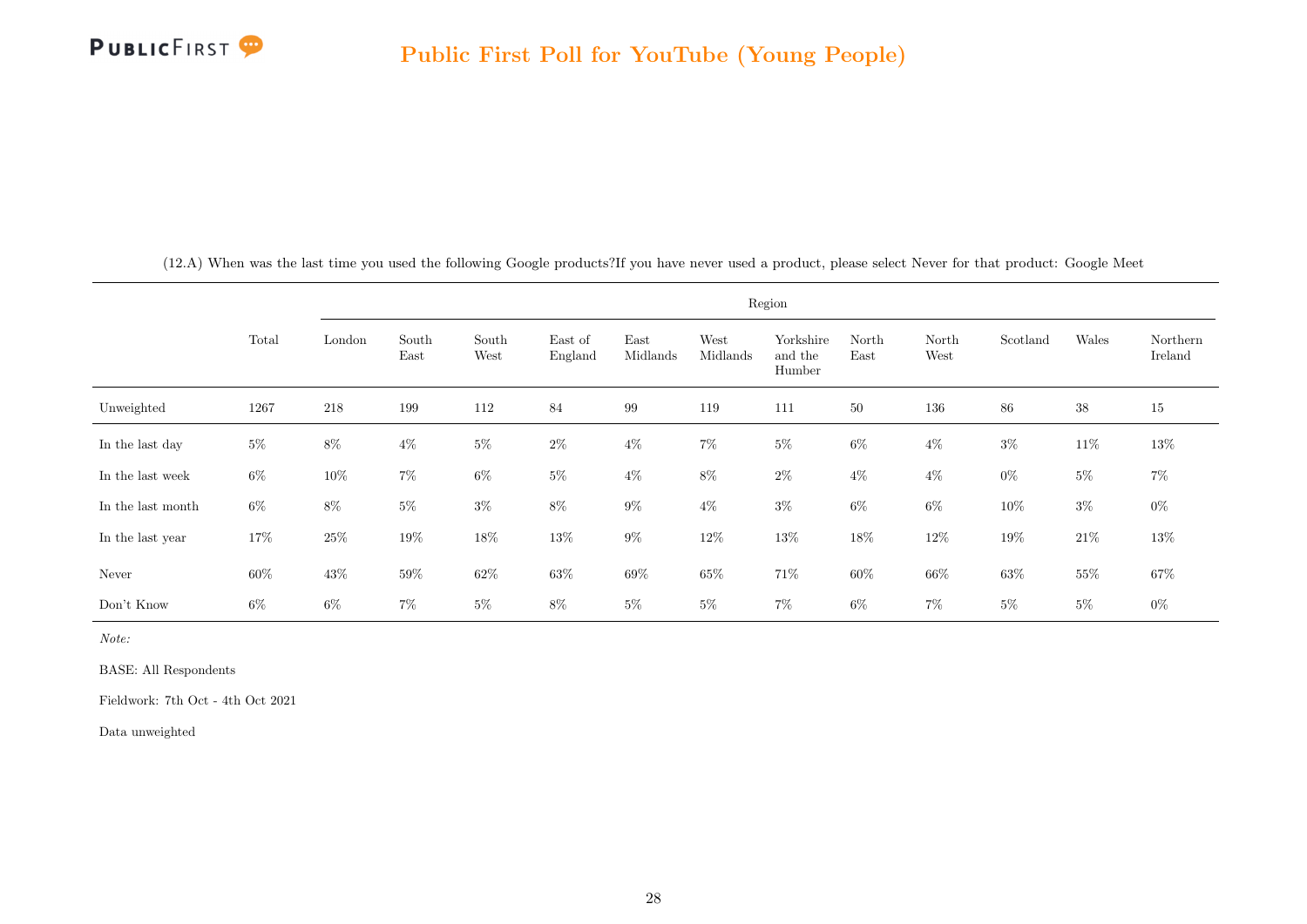

|                   |        |        | Gender |        |        | Social Grade |        |                | Age            |                    |                   | Age & Gender       |                   |
|-------------------|--------|--------|--------|--------|--------|--------------|--------|----------------|----------------|--------------------|-------------------|--------------------|-------------------|
|                   | Total  | Male   | Female | AB     | C1     | $\rm C2$     | DE     | $13 - 15$      | $16 - 17$      | Female 13<br>$-15$ | Male $13$ -<br>15 | Female 16<br>$-17$ | Male $16$ -<br>17 |
| Unweighted        | 1267   | 383    | 861    | 446    | 321    | 213          | 266    | $\overline{0}$ | $\overline{0}$ | $\overline{0}$     | $\overline{0}$    | $\overline{0}$     | $\mathbf{0}$      |
| In the last day   | $5\%$  | $6\%$  | $5\%$  | $6\%$  | $6\%$  | $4\%$        | $3\%$  | $\ast$         | $\ast$         | $\ast$             | $\ast$            | $*$                | $*$               |
| In the last week  | $6\%$  | $8\%$  | $5\%$  | $8\%$  | $4\%$  | $8\%$        | $4\%$  | $\ast$         | $*$            | $\ast$             | $\ast$            | $*$                | $*$               |
| In the last month | $6\%$  | $5\%$  | $6\%$  | $6\%$  | $7\%$  | $6\%$        | $6\%$  | $\ast$         | $\ast$         | $*$                | $*$               | $*$                | $*$               |
| In the last year  | 17%    | $12\%$ | $19\%$ | 17%    | $19\%$ | 14%          | $15\%$ | $\ast$         | $\ast$         | $\ast$             | $*$               | $*$                | $*$               |
| Never             | $60\%$ | $62\%$ | $60\%$ | $60\%$ | $59\%$ | $60\%$       | $62\%$ | $*$            | $\ast$         | $\ast$             | $*$               | $*$                | $*$               |
| Don't Know        | $6\%$  | $7\%$  | $6\%$  | $4\%$  | $5\%$  | $8\%$        | $9\%$  | $\ast$         | $\ast$         | $\ast$             | $\ast$            | $*$                | $*$               |

(12.B) When was the last time you used the following Google products?If you have never used a product, please select Never for that product: Google Meet

Note:

BASE: All Respondents

Fieldwork: 7th Oct - 4th Oct 2021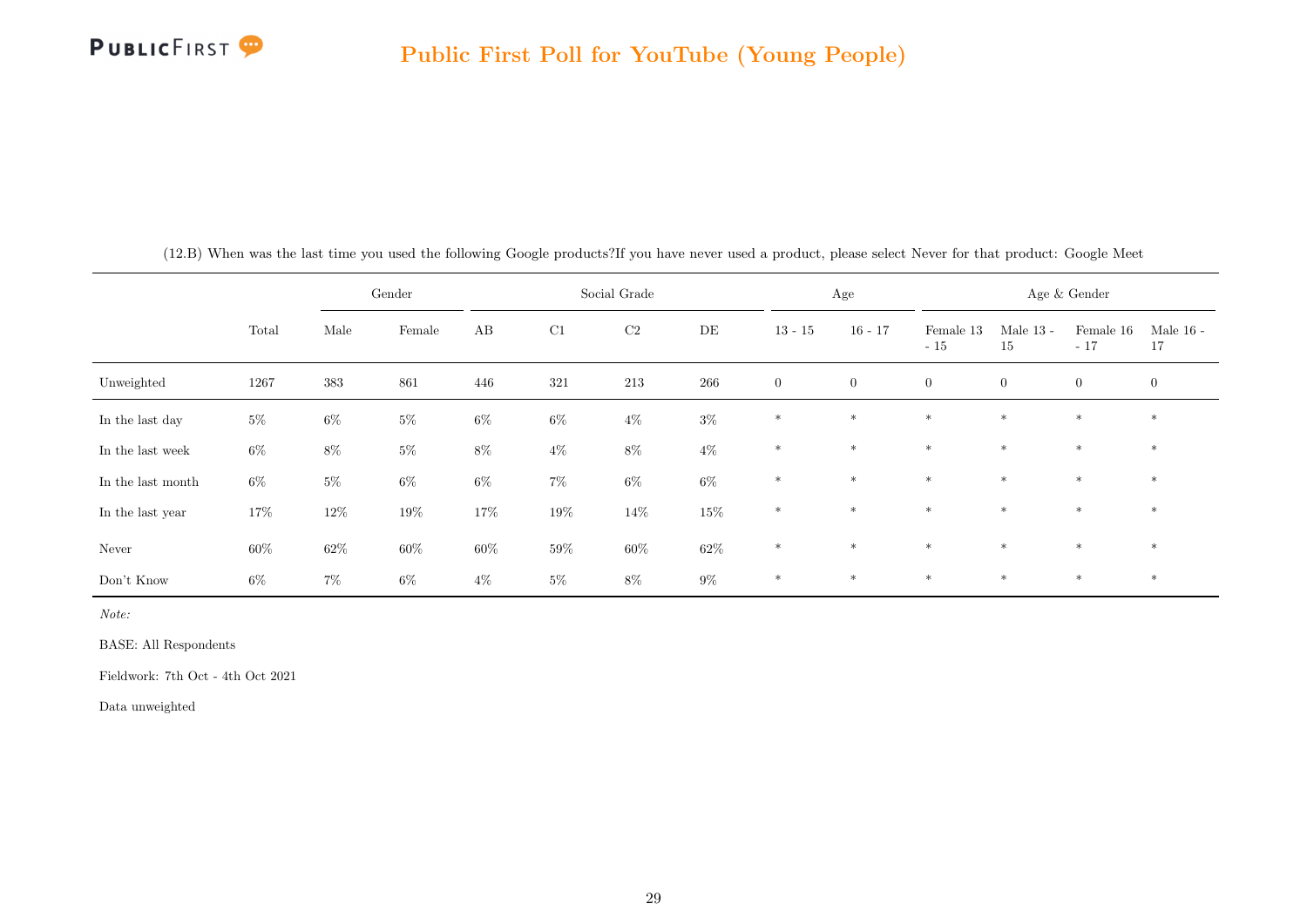

<span id="page-30-0"></span>

|                   |       |        |               |               |                    |                  |                  | Region                         |               |               |          |        |                     |
|-------------------|-------|--------|---------------|---------------|--------------------|------------------|------------------|--------------------------------|---------------|---------------|----------|--------|---------------------|
|                   | Total | London | South<br>East | South<br>West | East of<br>England | East<br>Midlands | West<br>Midlands | Yorkshire<br>and the<br>Humber | North<br>East | North<br>West | Scotland | Wales  | Northern<br>Ireland |
| Unweighted        | 1267  | 218    | 199           | 112           | 84                 | 99               | 119              | 111                            | 50            | 136           | 86       | $38\,$ | 15                  |
| In the last day   | $7\%$ | $8\%$  | $4\%$         | $11\%$        | $5\%$              | $7\%$            | $6\%$            | $6\%$                          | $8\%$         | $5\%$         | $5\%$    | $16\%$ | $0\%$               |
| In the last week  | $6\%$ | $10\%$ | $6\%$         | $4\%$         | $5\%$              | $6\%$            | $4\%$            | $7\%$                          | $6\%$         | $6\%$         | $7\%$    | $5\%$  | $13\%$              |
| In the last month | $6\%$ | $8\%$  | $5\%$         | $9\%$         | $2\%$              | $4\%$            | $8\%$            | $5\%$                          | $6\%$         | $5\%$         | $5\%$    | $3\%$  | $0\%$               |
| In the last year  | $5\%$ | $5\%$  | $7\%$         | $4\%$         | $4\%$              | $5\%$            | $9\%$            | $5\%$                          | $8\%$         | $6\%$         | $3\%$    | $3\%$  | $0\%$               |
| Never             | 70%   | $62\%$ | $76\%$        | $67\%$        | $79\%$             | $73\%$           | $67\%$           | $70\%$                         | $66\%$        | 74%           | $72\%$   | $68\%$ | $80\%$              |
| Don't Know        | $6\%$ | 8%     | $4\%$         | $5\%$         | $6\%$              | $5\%$            | $5\%$            | $7\%$                          | 6%            | $4\%$         | 8%       | $5\%$  | $7\%$               |

(13.A) When was the last time you used the following Google products?If you have never used a product, please select Never for that product: Google Pay

Note:

BASE: All Respondents

Fieldwork: 7th Oct - 4th Oct 2021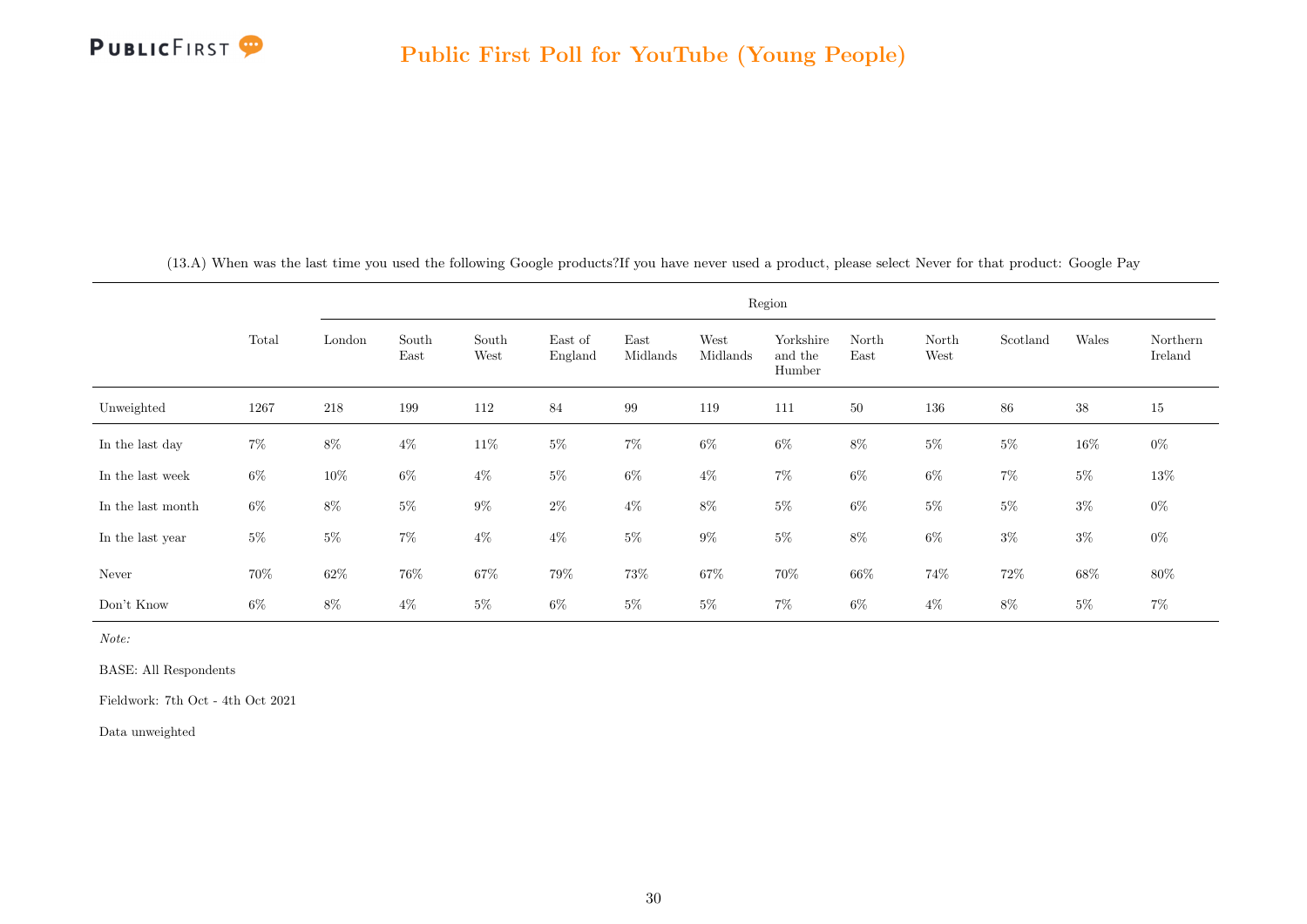

|                   |       |        | Gender |        |       | Social Grade |        |              | Age            |                    |                   | Age $\&$ Gender    |                   |
|-------------------|-------|--------|--------|--------|-------|--------------|--------|--------------|----------------|--------------------|-------------------|--------------------|-------------------|
|                   | Total | Male   | Female | AB     | C1    | C2           | DE     | $13 - 15$    | $16 - 17$      | Female 13<br>$-15$ | Male $13$ -<br>15 | Female 16<br>$-17$ | Male $16$ -<br>17 |
| Unweighted        | 1267  | 383    | 861    | 446    | 321   | 213          | 266    | $\mathbf{0}$ | $\overline{0}$ | $\overline{0}$     | $\overline{0}$    | $\overline{0}$     | $\overline{0}$    |
| In the last day   | $7\%$ | $8\%$  | $6\%$  | $6\%$  | $6\%$ | $5\%$        | $8\%$  | $\ast$       | $\ast$         | $\ast$             | $\ast$            | $*$                | $*$               |
| In the last week  | $6\%$ | $10\%$ | $5\%$  | $7\%$  | $6\%$ | $4\%$        | $8\%$  | $\ast$       | $*$            | $\ast$             | $\ast$            | $*$                | $*$               |
| In the last month | $6\%$ | $8\%$  | $4\%$  | $7\%$  | $4\%$ | $7\%$        | $5\%$  | $*$          | $\ast$         | $*$                | $*$               | $*$                | $*$               |
| In the last year  | $5\%$ | $5\%$  | $5\%$  | $4\%$  | $5\%$ | $8\%$        | $5\%$  | $\ast$       | $*$            | $*$                | $*$               | $*$                | $*$               |
| Never             | 70%   | $64\%$ | $74\%$ | $72\%$ | 70%   | $74\%$       | $65\%$ | $*$          | $*$            | $*$                | $*$               | $*$                | $*$               |
| Don't Know        | $6\%$ | $4\%$  | $6\%$  | $3\%$  | $8\%$ | $3\%$        | $9\%$  | $\ast$       | $\ast$         | $\ast$             | $*$               | $*$                | $*$               |

(13.B) When was the last time you used the following Google products?If you have never used a product, please select Never for that product: Google Pay

Note:

BASE: All Respondents

Fieldwork: 7th Oct - 4th Oct 2021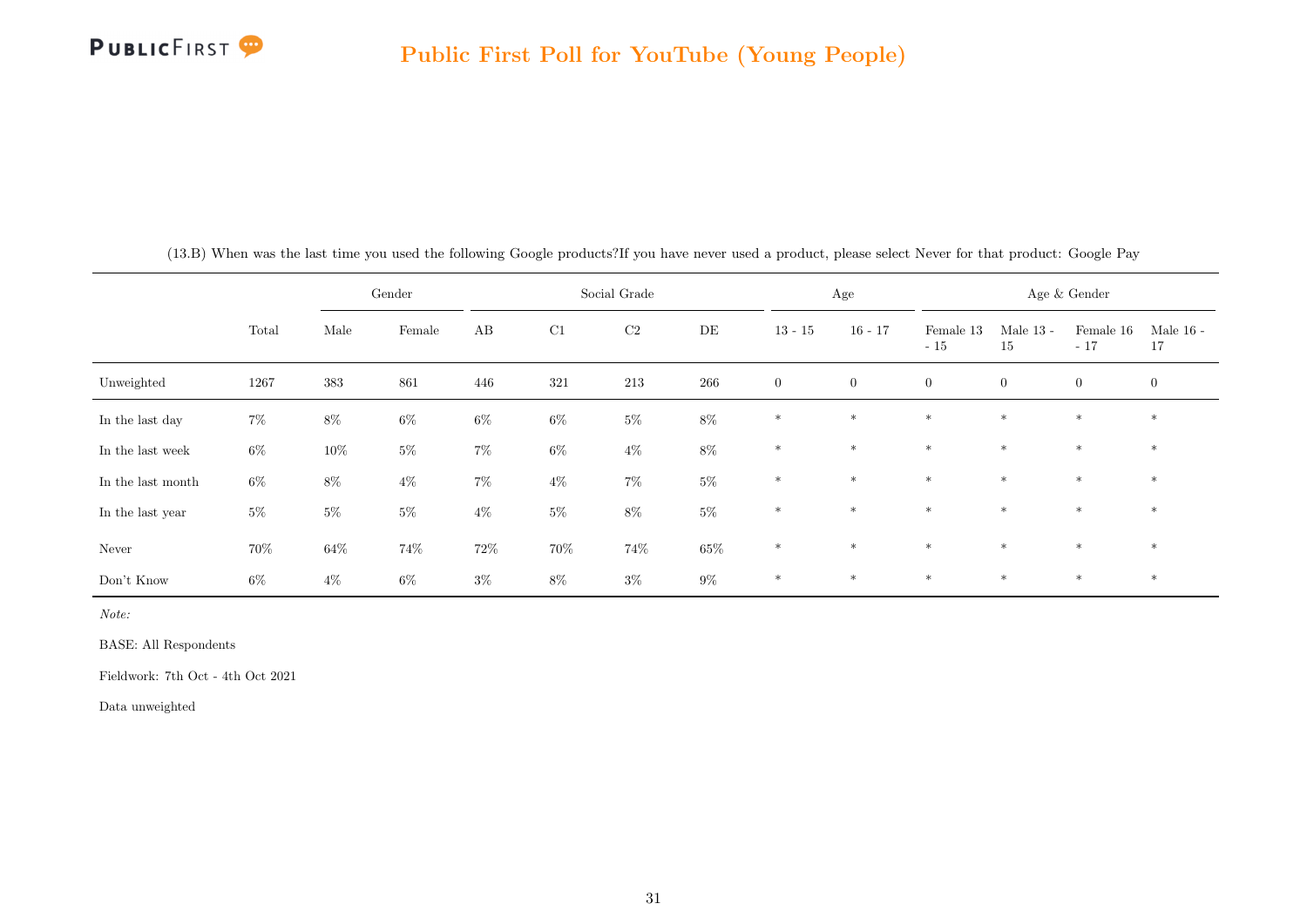

<span id="page-32-0"></span>

|                   |       |         |               |               |                    |                  | Region           |                                |               |               |          |        |                     |
|-------------------|-------|---------|---------------|---------------|--------------------|------------------|------------------|--------------------------------|---------------|---------------|----------|--------|---------------------|
|                   | Total | London  | South<br>East | South<br>West | East of<br>England | East<br>Midlands | West<br>Midlands | Yorkshire<br>and the<br>Humber | North<br>East | North<br>West | Scotland | Wales  | Northern<br>Ireland |
| Unweighted        | 1267  | $218\,$ | 199           | 112           | 84                 | 99               | 119              | 111                            | 50            | 136           | $86\,$   | $38\,$ | 15                  |
| In the last day   | 8%    | $8\%$   | $7\%$         | $10\%$        | $1\%$              | $8\%$            | $9\%$            | $5\%$                          | 14\%          | $9\%$         | $6\%$    | $8\%$  | $13\%$              |
| In the last week  | $6\%$ | $9\%$   | $6\%$         | $5\%$         | $5\%$              | $6\%$            | $6\%$            | $5\%$                          | $8\%$         | $7\%$         | $6\%$    | $5\%$  | $0\%$               |
| In the last month | $6\%$ | $10\%$  | $6\%$         | $7\%$         | $7\%$              | $3\%$            | $6\%$            | $6\%$                          | $2\%$         | $6\%$         | $6\%$    | $3\%$  | $7\%$               |
| In the last year  | $8\%$ | $6\%$   | $10\%$        | $10\%$        | $2\%$              | $10\%$           | $5\%$            | $7\%$                          | $8\%$         | $6\%$         | $12\%$   | $16\%$ | 13%                 |
| Never             | 63%   | $59\%$  | $61\%$        | $62\%$        | $71\%$             | $63\%$           | $68\%$           | $61\%$                         | $62\%$        | $67\%$        | $60\%$   | $61\%$ | $53\%$              |
| Don't Know        | $9\%$ | 8%      | 12\%          | $5\%$         | 13%                | 10%              | 6%               | $15\%$                         | 6%            | $6\%$         | 10%      | 8%     | $13\%$              |

(14.A) When was the last time you used the following Google products?If you have never used a product, please select Never for that product: Chromecast

Note:

BASE: All Respondents

Fieldwork: 7th Oct - 4th Oct 2021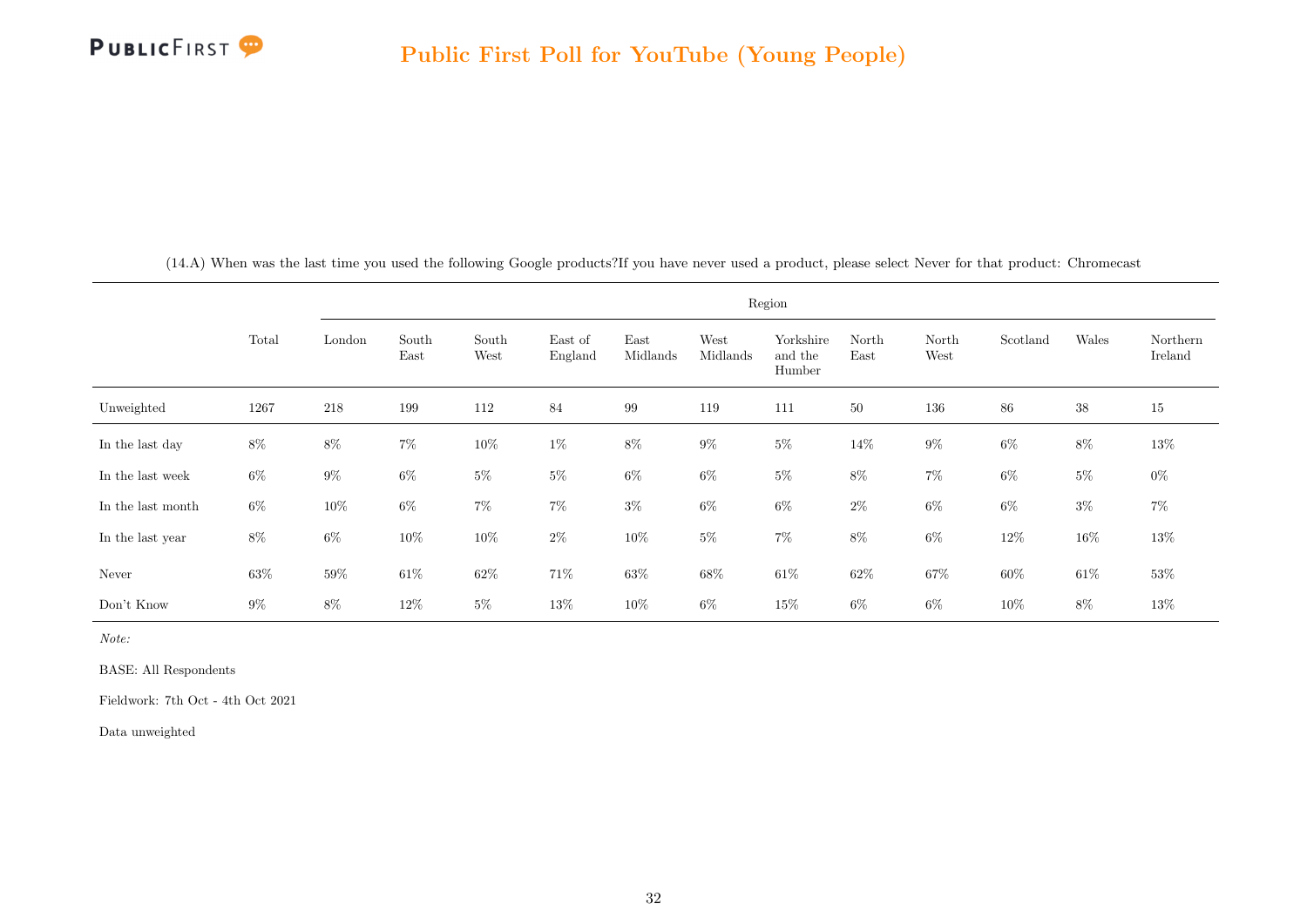

|                   |        |        | Gender |        |          | Social Grade |        |                | Age            |                    |                   | Age & Gender       |                   |
|-------------------|--------|--------|--------|--------|----------|--------------|--------|----------------|----------------|--------------------|-------------------|--------------------|-------------------|
|                   | Total  | Male   | Female | AB     | $\rm C1$ | $\rm C2$     | DE     | $13 - 15$      | $16 - 17$      | Female 13<br>$-15$ | Male $13$ -<br>15 | Female 16<br>$-17$ | Male $16$ -<br>17 |
| Unweighted        | 1267   | 383    | 861    | 446    | 321      | 213          | 266    | $\overline{0}$ | $\overline{0}$ | $\overline{0}$     | $\overline{0}$    | $\overline{0}$     | $\mathbf{0}$      |
| In the last day   | $8\%$  | $10\%$ | $7\%$  | $9\%$  | $7\%$    | $7\%$        | $7\%$  | $\ast$         | $\ast$         | $\ast$             | $\ast$            | $*$                | $*$               |
| In the last week  | $6\%$  | $10\%$ | $5\%$  | $8\%$  | $6\%$    | $6\%$        | $6\%$  | $\ast$         | $*$            | $\ast$             | $\ast$            | $*$                | $*$               |
| In the last month | $6\%$  | $6\%$  | $7\%$  | $6\%$  | $7\%$    | $7\%$        | $6\%$  | $\ast$         | $\ast$         | $\ast$             | $*$               | $*$                | $*$               |
| In the last year  | $8\%$  | $8\%$  | $8\%$  | $8\%$  | $8\%$    | $9\%$        | $7\%$  | $\ast$         | $*$            | $\ast$             | $*$               | $*$                | $*$               |
| Never             | $63\%$ | $58\%$ | $64\%$ | $64\%$ | $63\%$   | $61\%$       | $62\%$ | $*$            | $\ast$         | $\ast$             | $*$               | $*$                | $*$               |
| Don't Know        | $9\%$  | $7\%$  | $10\%$ | $6\%$  | $10\%$   | 10%          | $13\%$ | $\ast$         | $\ast$         | $\ast$             | $*$               | $*$                | $*$               |

(14.B) When was the last time you used the following Google products?If you have never used a product, please select Never for that product: Chromecast

Note:

BASE: All Respondents

Fieldwork: 7th Oct - 4th Oct 2021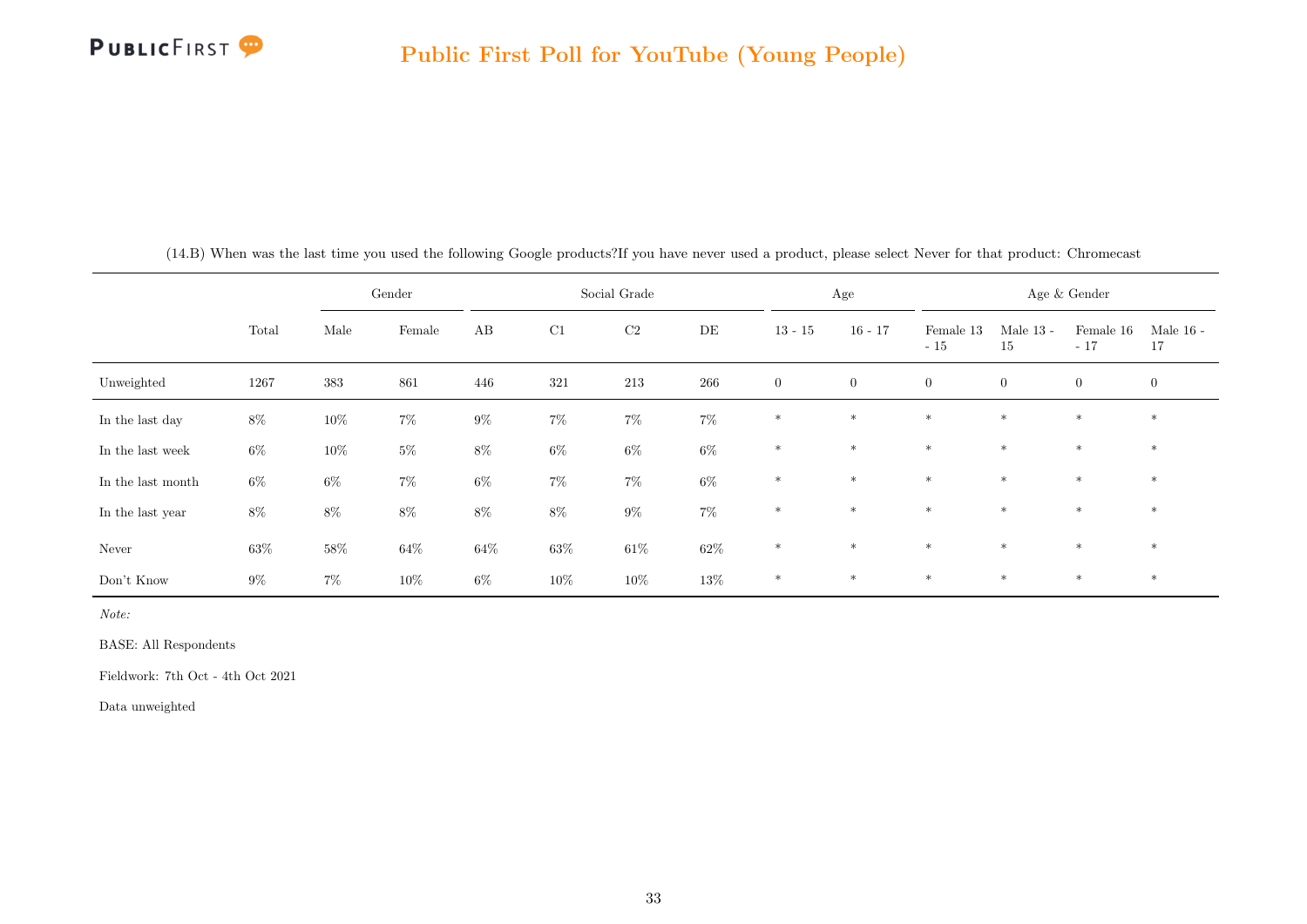

<span id="page-34-0"></span>

|                   |        |        |               |               |                    |                  |                  | Region                         |               |               |          |        |                     |
|-------------------|--------|--------|---------------|---------------|--------------------|------------------|------------------|--------------------------------|---------------|---------------|----------|--------|---------------------|
|                   | Total  | London | South<br>East | South<br>West | East of<br>England | East<br>Midlands | West<br>Midlands | Yorkshire<br>and the<br>Humber | North<br>East | North<br>West | Scotland | Wales  | Northern<br>Ireland |
| Unweighted        | 1267   | 218    | 199           | 112           | 84                 | 99               | 119              | 111                            | 50            | 136           | 86       | $38\,$ | $15\,$              |
| In the last day   | $3\%$  | $5\%$  | $1\%$         | $8\%$         | $0\%$              | $1\%$            | $2\%$            | $2\%$                          | $0\%$         | $2\%$         | $5\%$    | $0\%$  | $7\%$               |
| In the last week  | $3\%$  | $7\%$  | $3\%$         | $3\%$         | $4\%$              | $2\%$            | $3\%$            | $4\%$                          | $4\%$         | $3\%$         | $0\%$    | $0\%$  | $7\%$               |
| In the last month | $2\%$  | $3\%$  | $2\%$         | $4\%$         | $1\%$              | $2\%$            | $3\%$            | $3\%$                          | $0\%$         | $2\%$         | $2\%$    | $0\%$  | $0\%$               |
| In the last year  | $2\%$  | $3\%$  | $1\%$         | $2\%$         | $0\%$              | $1\%$            | $2\%$            | $0\%$                          | $2\%$         | $4\%$         | $0\%$    | $0\%$  | $0\%$               |
| Never             | $79\%$ | 70%    | $81\%$        | 74%           | $85\%$             | $82\%$           | $84\%$           | $80\%$                         | $80\%$        | $79\%$        | $84\%$   | $84\%$ | $80\%$              |
| Don't Know        | 11\%   | 12\%   | $12\%$        | $9\%$         | 11\%               | 12%              | $8\%$            | 12\%                           | 14%           | $10\%$        | $9\%$    | $16\%$ | $7\%$               |

(15.A) When was the last time you used the following Google products?If you have never used a product, please select Never for that product: Google Way

Note:

BASE: All Respondents

Fieldwork: 7th Oct - 4th Oct 2021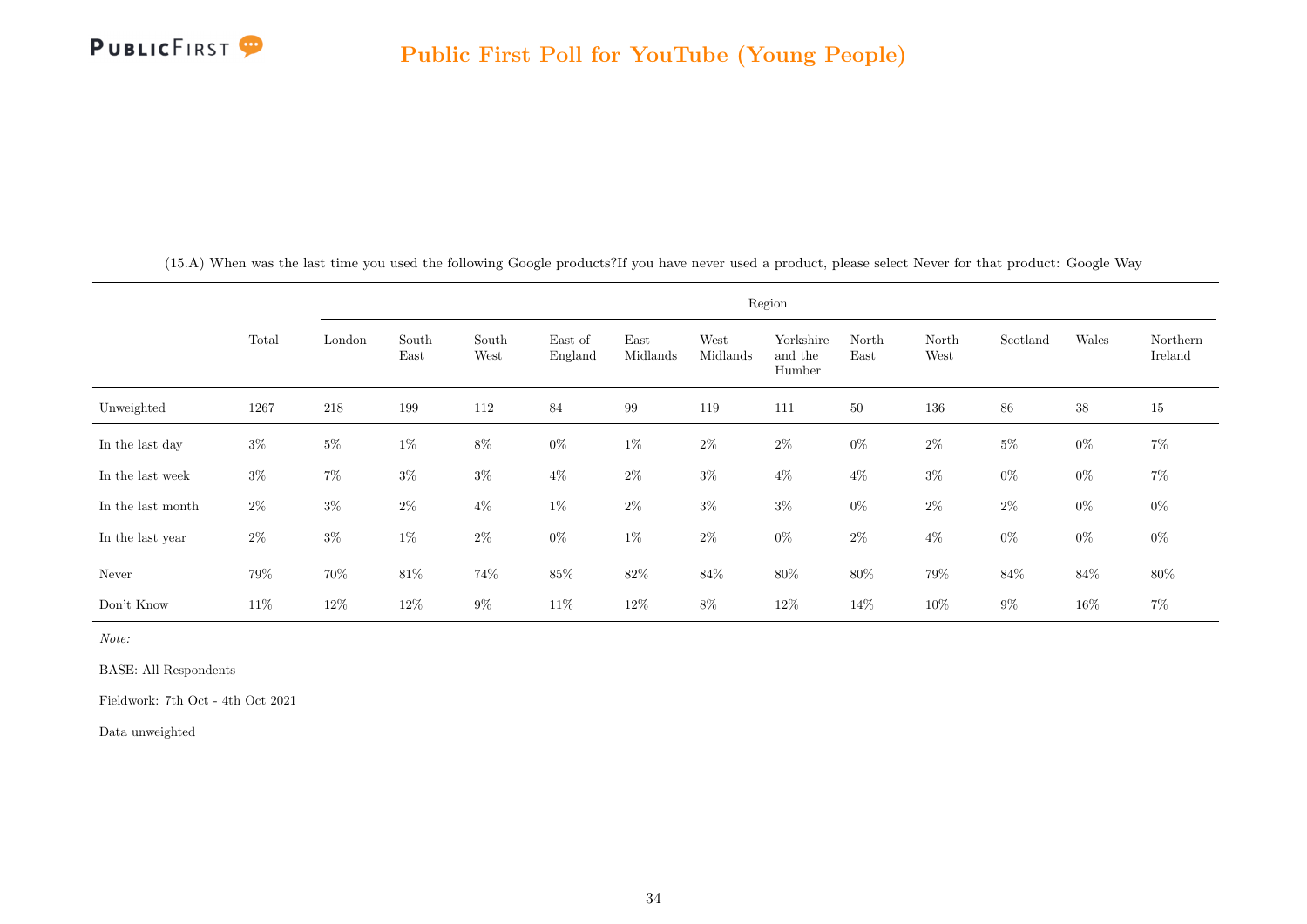

|                   |        |       | Gender |        |        | Social Grade |       |                  | Age            |                    |                   | Age & Gender       |                   |
|-------------------|--------|-------|--------|--------|--------|--------------|-------|------------------|----------------|--------------------|-------------------|--------------------|-------------------|
|                   | Total  | Male  | Female | AB     | C1     | C2           | DE    | $13 - 15$        | $16 - 17$      | Female 13<br>$-15$ | Male $13$ -<br>15 | Female 16<br>$-17$ | Male $16$ -<br>17 |
| Unweighted        | 1267   | 383   | 861    | 446    | 321    | $213\,$      | 266   | $\boldsymbol{0}$ | $\overline{0}$ | $\overline{0}$     | $\overline{0}$    | $\overline{0}$     | $\overline{0}$    |
| In the last day   | $3\%$  | $3\%$ | $3\%$  | $3\%$  | $3\%$  | $3\%$        | $2\%$ | $\ast$           | $*$            | $\ast$             | $\ast$            | $\ast$             | $*$               |
| In the last week  | $3\%$  | $5\%$ | $3\%$  | $5\%$  | $3\%$  | $3\%$        | $2\%$ | $\ast$           | $\ast$         | $\ast$             | $\ast$            | $\ast$             | $\ast$            |
| In the last month | $2\%$  | $4\%$ | $2\%$  | $3\%$  | $1\%$  | $2\%$        | $3\%$ | $\ast$           | $\ast$         | $\ast$             | $*$               | $*$                | $\ast$            |
| In the last year  | $2\%$  | $2\%$ | $1\%$  | $1\%$  | $2\%$  | $2\%$        | $1\%$ | $\ast$           | $\ast$         | $*$                | $\ast$            | $\ast$             | $*$               |
| Never             | 79%    | 77%   | $80\%$ | $78\%$ | $79\%$ | $80\%$       | 79%   | $\ast$           | $*$            | $*$                | $\ast$            | $*$                | $*$               |
| Don't Know        | $11\%$ | $8\%$ | $12\%$ | $9\%$  | $12\%$ | $10\%$       | 14%   | $\ast$           | $\ast$         | $*$                | $\ast$            | $\ast$             | $*$               |

(15.B) When was the last time you used the following Google products?If you have never used a product, please select Never for that product: Google Way

Note:

BASE: All Respondents

Fieldwork: 7th Oct - 4th Oct 2021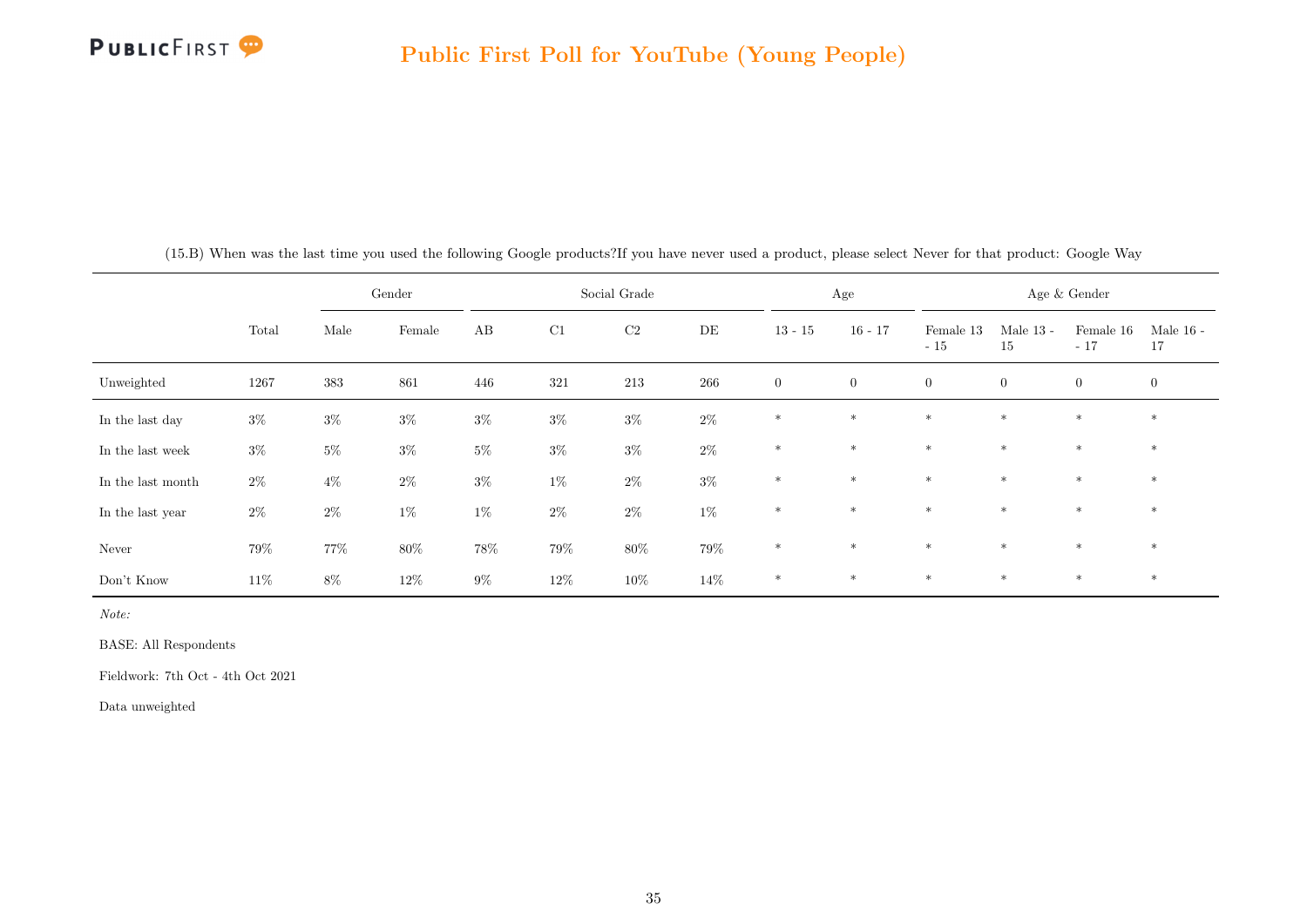

|                   |        |        |               |               |                    |                  |                  | Region                         |               |               |          |        |                     |
|-------------------|--------|--------|---------------|---------------|--------------------|------------------|------------------|--------------------------------|---------------|---------------|----------|--------|---------------------|
|                   | Total  | London | South<br>East | South<br>West | East of<br>England | East<br>Midlands | West<br>Midlands | Yorkshire<br>and the<br>Humber | North<br>East | North<br>West | Scotland | Wales  | Northern<br>Ireland |
| Unweighted        | 1235   | 213    | 195           | 111           | 81                 | $\rm 95$         | 118              | 108                            | 50            | 133           | 82       | 35     | 14                  |
| In the last day   | 27\%   | $36\%$ | $25\%$        | $25\%$        | $28\%$             | $23\%$           | $27\%$           | $25\%$                         | $26\%$        | $27\%$        | $17\%$   | $29\%$ | 14%                 |
| In the last week  | $31\%$ | 25\%   | $36\%$        | 29%           | 32%                | 35%              | $34\%$           | 29%                            | 32%           | 29%           | 40%      | 20%    | $36\%$              |
| In the last month | $24\%$ | 23\%   | 27\%          | 25\%          | $23\%$             | $21\%$           | $24\%$           | 23\%                           | $32\%$        | $22\%$        | 17%      | 20%    | $29\%$              |
| In the last year  | 10%    | $8\%$  | 8%            | $12\%$        | $9\%$              | $13\%$           | $9\%$            | $17\%$                         | $4\%$         | $10\%$        | 15%      | 6%     | 14%                 |
| Never             | $5\%$  | $2\%$  | $3\%$         | $6\%$         | $4\%$              | $4\%$            | $3\%$            | $6\%$                          | $6\%$         | $10\%$        | 6%       | $17\%$ | $0\%$               |
| Don't Know        | $3\%$  | $5\%$  | $1\%$         | $3\%$         | $4\%$              | $4\%$            | $3\%$            | $1\%$                          | $0\%$         | $3\%$         | $5\%$    | $9\%$  | $7\%$               |

(16.A) When was the last time that you used YouTube to do the following?: Learn something

Note:

BASE: YouTube Users

Fieldwork: 7th Oct - 4th Oct 2021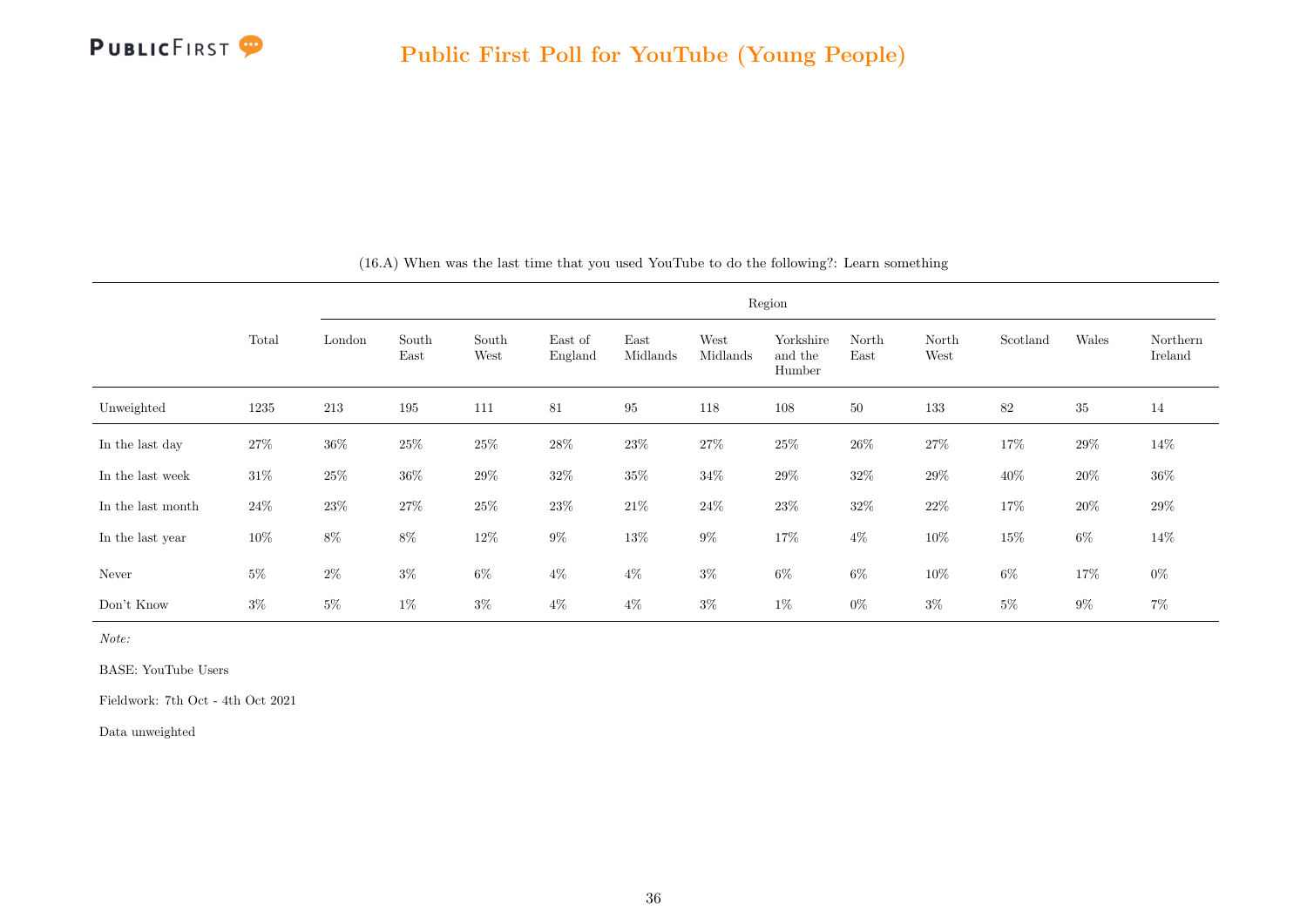

|                   |        |         | Gender          |                        |         | Social Grade |           |              | Age            |                    |                   | Age & Gender       |                   |
|-------------------|--------|---------|-----------------|------------------------|---------|--------------|-----------|--------------|----------------|--------------------|-------------------|--------------------|-------------------|
|                   | Total  | Male    | $\mbox{Female}$ | $\mathbf{A}\mathbf{B}$ | C1      | C2           | $\rm{DE}$ | $13 - 15$    | $16 - 17$      | Female 13<br>$-15$ | Male $13$ -<br>15 | Female 16<br>$-17$ | Male $16$ -<br>17 |
| Unweighted        | 1235   | $378\,$ | 836             | 443                    | $308\,$ | $210\,$      | $253\,$   | $\mathbf{0}$ | $\overline{0}$ | $\overline{0}$     | $\overline{0}$    | $\overline{0}$     | $\boldsymbol{0}$  |
| In the last day   | 27%    | $29\%$  | $26\%$          | $26\%$                 | $29\%$  | $26\%$       | $26\%$    | $\ast$       | $\ast$         | $\ast$             | $\ast$            | $\ast$             | $\ast$            |
| In the last week  | $31\%$ | $34\%$  | $30\%$          | $33\%$                 | $31\%$  | $32\%$       | $27\%$    | $\ast$       | $\ast$         | $\ast$             | $\ast$            | $\ast$             | $\ast$            |
| In the last month | $24\%$ | $21\%$  | $25\%$          | $23\%$                 | $21\%$  | $24\%$       | $26\%$    | $\ast$       | $\ast$         | $\ast$             | $\ast$            | $\ast$             | $\ast$            |
| In the last year  | $10\%$ | $7\%$   | $11\%$          | $12\%$                 | $9\%$   | $11\%$       | $9\%$     | $\ast$       | $\ast$         | $\ast$             | $\ast$            | $\ast$             | $\ast$            |
| Never             | $5\%$  | $5\%$   | $5\%$           | $4\%$                  | $6\%$   | $3\%$        | $7\%$     | $\ast$       | $\ast$         | $\ast$             | $\ast$            | $\ast$             | $\ast$            |
| Don't Know        | $3\%$  | $3\%$   | $3\%$           | $2\%$                  | $3\%$   | $4\%$        | $4\%$     | $\ast$       | $\ast$         | $\ast$             | $\ast$            | $\ast$             | $\ast$            |

(16.B) When was the last time that you used YouTube to do the following?: Learn something

BASE: YouTube Users

Fieldwork: 7th Oct - 4th Oct 2021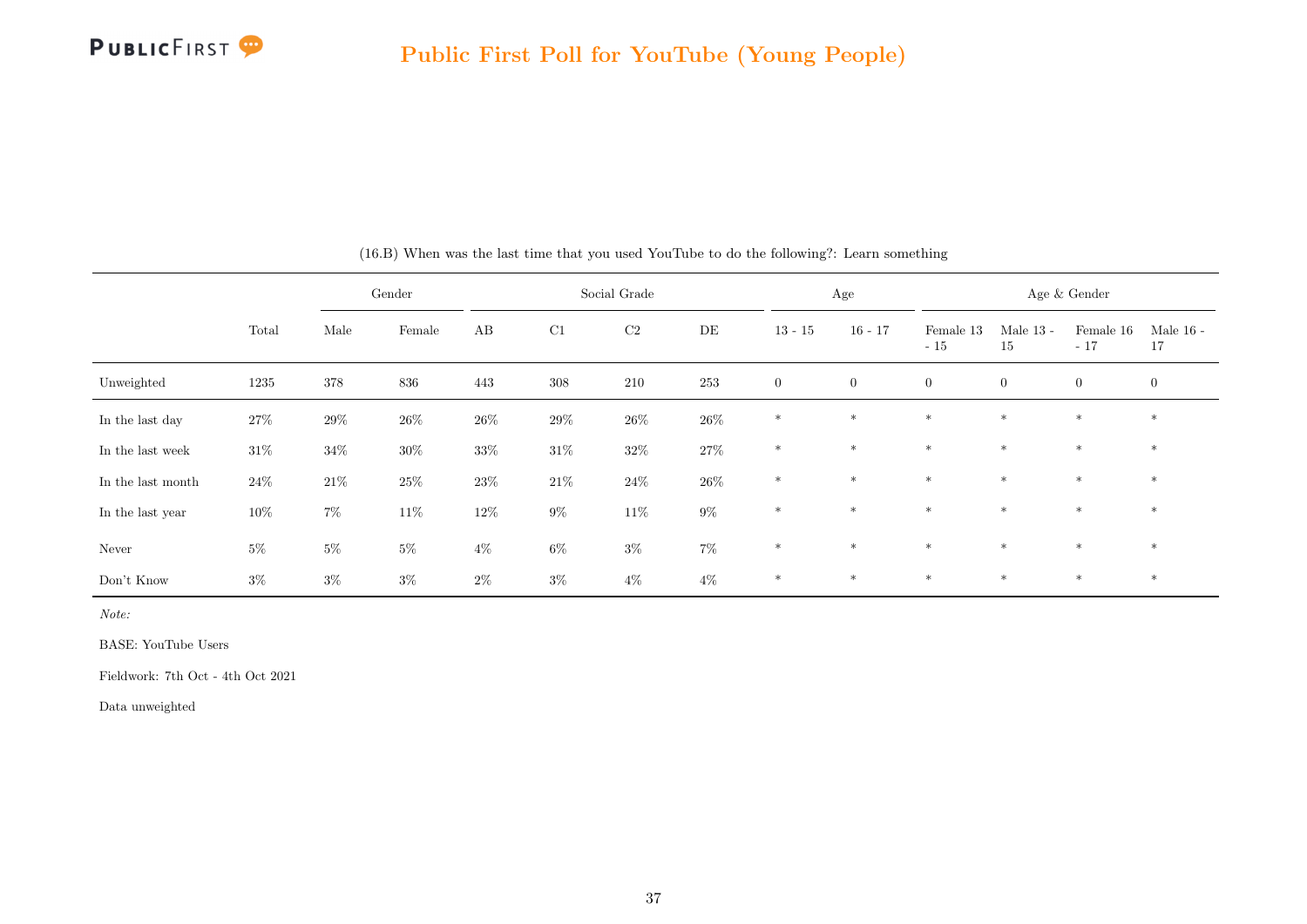

|                   |        |        |               |               |                    |                  |                  | Region                         |               |               |          |        |                     |
|-------------------|--------|--------|---------------|---------------|--------------------|------------------|------------------|--------------------------------|---------------|---------------|----------|--------|---------------------|
|                   | Total  | London | South<br>East | South<br>West | East of<br>England | East<br>Midlands | West<br>Midlands | Yorkshire<br>and the<br>Humber | North<br>East | North<br>West | Scotland | Wales  | Northern<br>Ireland |
| Unweighted        | 1235   | 213    | 195           | 111           | 81                 | $\rm 95$         | 118              | 108                            | 50            | 133           | 82       | 35     | 14                  |
| In the last day   | $22\%$ | $31\%$ | $19\%$        | $20\%$        | $19\%$             | $19\%$           | $27\%$           | $19\%$                         | $20\%$        | $20\%$        | $13\%$   | $31\%$ | $21\%$              |
| In the last week  | $33\%$ | $30\%$ | $39\%$        | $32\%$        | $35\%$             | $38\%$           | $36\%$           | $24\%$                         | $30\%$        | $31\%$        | $33\%$   | $17\%$ | $43\%$              |
| In the last month | $23\%$ | $23\%$ | $25\%$        | $24\%$        | $25\%$             | $19\%$           | $19\%$           | $27\%$                         | $26\%$        | $19\%$        | $22\%$   | 17%    | $21\%$              |
| In the last year  | $13\%$ | $8\%$  | $10\%$        | $17\%$        | $5\%$              | $18\%$           | $7\%$            | $19\%$                         | $14\%$        | $17\%$        | $21\%$   | $14\%$ | $7\%$               |
| Never             | $8\%$  | $5\%$  | $7\%$         | $4\%$         | 14%                | $4\%$            | $10\%$           | $8\%$                          | 10%           | 10%           | $11\%$   | 14%    | $0\%$               |
| Don't Know        | $2\%$  | $4\%$  | $0\%$         | $3\%$         | $4\%$              | $2\%$            | $2\%$            | $3\%$                          | $0\%$         | $3\%$         | $0\%$    | $6\%$  | $7\%$               |

(17.A) When was the last time that you used YouTube to do the following?: Look for content to help with school work

Note:

BASE: YouTube Users

Fieldwork: 7th Oct - 4th Oct 2021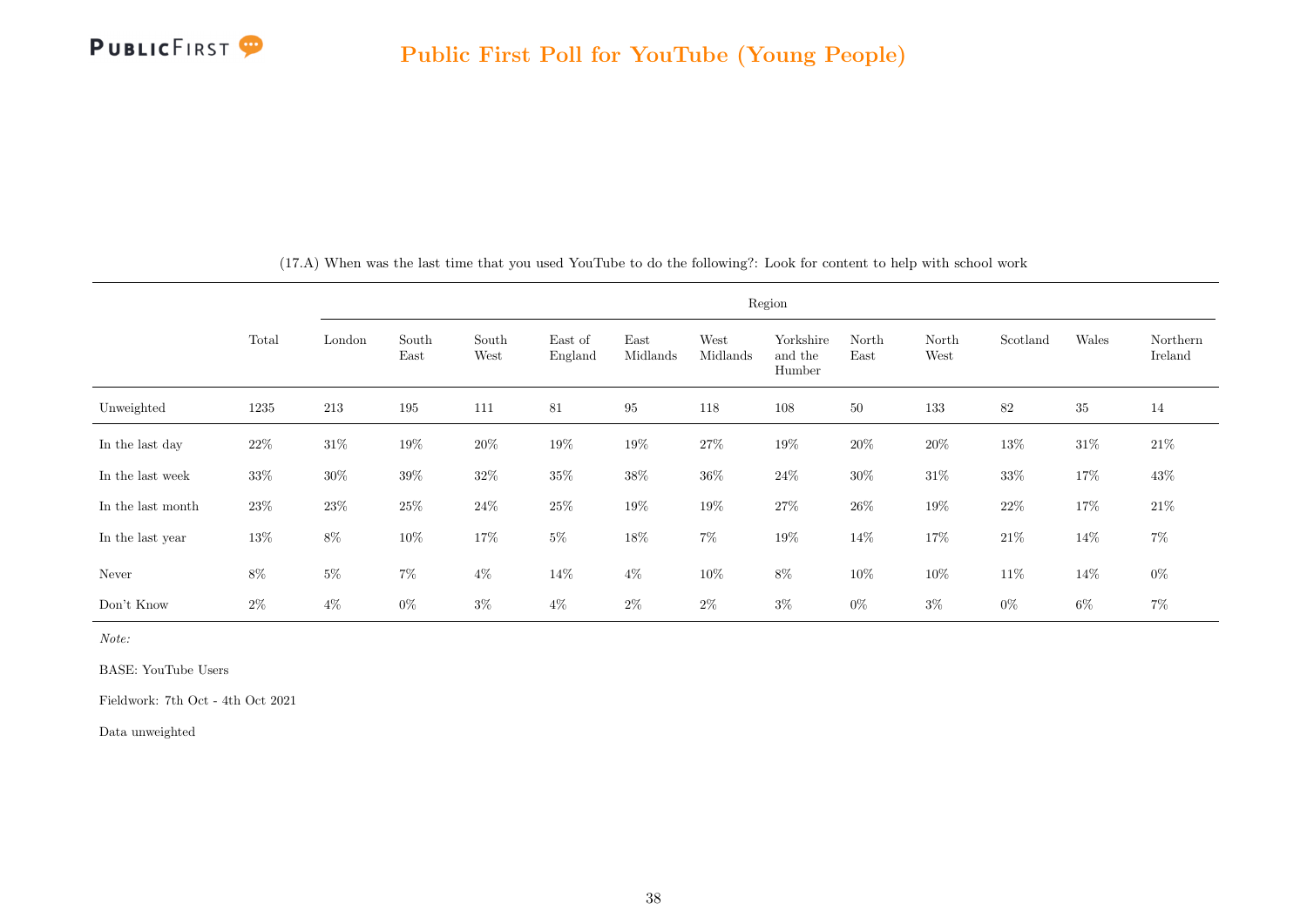

|                   |        |         | Gender |        |         | Social Grade |        |                  | Age          |                    |                   | Age & Gender       |                   |
|-------------------|--------|---------|--------|--------|---------|--------------|--------|------------------|--------------|--------------------|-------------------|--------------------|-------------------|
|                   | Total  | Male    | Female | AB     | C1      | $\rm C2$     | DE     | $13 - 15$        | $16 - 17$    | Female 13<br>$-15$ | Male $13$ -<br>15 | Female 16<br>$-17$ | Male $16$ -<br>17 |
| Unweighted        | 1235   | $378\,$ | 836    | 443    | $308\,$ | 210          | 253    | $\boldsymbol{0}$ | $\mathbf{0}$ | $\mathbf{0}$       | $\overline{0}$    | $\theta$           | $\overline{0}$    |
| In the last day   | $22\%$ | $20\%$  | $23\%$ | $24\%$ | $20\%$  | $18\%$       | 24\%   | $\ast$           | $*$          | $*$                | $*$               | $\ast$             | $\ast$            |
| In the last week  | $33\%$ | $32\%$  | $33\%$ | $35\%$ | $32\%$  | $34\%$       | $27\%$ | $\ast$           | $*$          | $*$                | $*$               | $*$                | $*$               |
| In the last month | $23\%$ | $24\%$  | $22\%$ | $24\%$ | $23\%$  | $20\%$       | $23\%$ | $*$              | $*$          | $*$                | $*$               | $*$                | $\ast$            |
| In the last year  | $13\%$ | $12\%$  | $13\%$ | $10\%$ | $14\%$  | $16\%$       | $13\%$ | $\ast$           | $*$          | $*$                | $*$               | $*$                | $*$               |
| Never             | $8\%$  | $10\%$  | $7\%$  | $5\%$  | $9\%$   | $9\%$        | $9\%$  | $*$              | $*$          | $*$                | $*$               | $*$                | $*$               |
| Don't Know        | $2\%$  | $3\%$   | $2\%$  | $1\%$  | $2\%$   | $3\%$        | $4\%$  | $\ast$           | $\ast$       | $\ast$             | $*$               | $*$                | $\ast$            |

(17.B) When was the last time that you used YouTube to do the following?: Look for content to help with school work

Note:

BASE: YouTube Users

Fieldwork: 7th Oct - 4th Oct 2021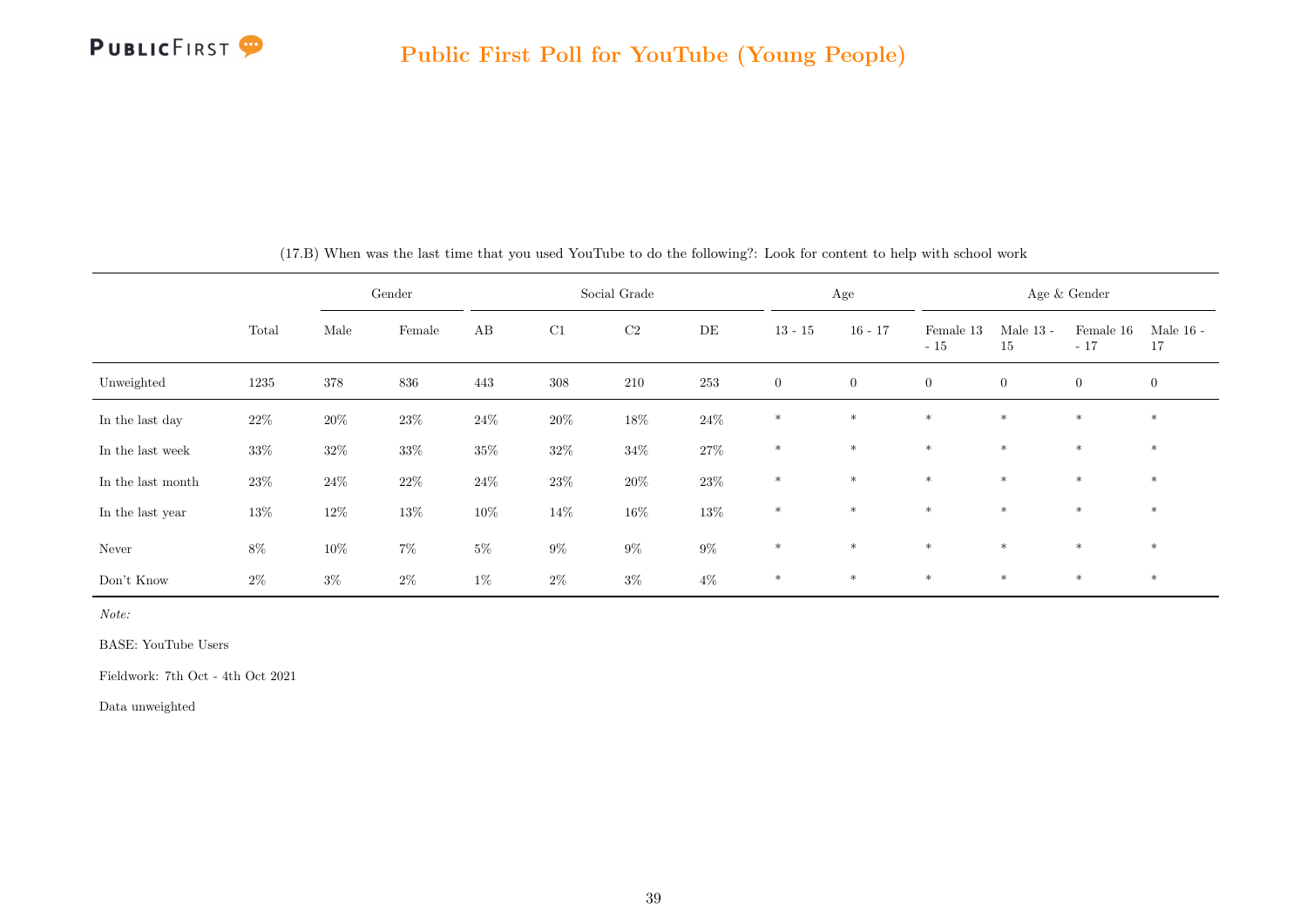

|                   |        |        |               |               |                    |                  |                  | Region                         |               |               |          |        |                     |
|-------------------|--------|--------|---------------|---------------|--------------------|------------------|------------------|--------------------------------|---------------|---------------|----------|--------|---------------------|
|                   | Total  | London | South<br>East | South<br>West | East of<br>England | East<br>Midlands | West<br>Midlands | Yorkshire<br>and the<br>Humber | North<br>East | North<br>West | Scotland | Wales  | Northern<br>Ireland |
| Unweighted        | 1235   | 213    | 195           | 111           | 81                 | $95\,$           | 118              | 108                            | $50\,$        | 133           | $82\,$   | 35     | 14                  |
| In the last day   | $39\%$ | 38%    | $34\%$        | 43\%          | $36\%$             | $42\%$           | 42\%             | 34%                            | 46%           | $42\%$        | 43\%     | 43\%   | $29\%$              |
| In the last week  | 30%    | $31\%$ | $33\%$        | $26\%$        | $30\%$             | $24\%$           | $34\%$           | $31\%$                         | $26\%$        | $28\%$        | $28\%$   | $29\%$ | $36\%$              |
| In the last month | $16\%$ | 17%    | $18\%$        | $22\%$        | $10\%$             | $16\%$           | $12\%$           | $14\%$                         | $16\%$        | $16\%$        | $18\%$   | $9\%$  | 14%                 |
| In the last year  | $9\%$  | $7\%$  | 8%            | $7\%$         | $17\%$             | $8\%$            | $4\%$            | $12\%$                         | 10%           | $8\%$         | $7\%$    | $9\%$  | $21\%$              |
| Never             | $5\%$  | $3\%$  | $5\%$         | $1\%$         | $5\%$              | $5\%$            | $8\%$            | $7\%$                          | $2\%$         | $5\%$         | $4\%$    | $9\%$  | $0\%$               |
| Don't Know        | $2\%$  | $3\%$  | $2\%$         | $1\%$         | $2\%$              | $4\%$            | $1\%$            | $2\%$                          | $0\%$         | $2\%$         | $0\%$    | $3\%$  | $0\%$               |

(18.A) When was the last time that you used YouTube to do the following?: Watch clips of a TV show, films, sport etc

Note:

BASE: YouTube Users

Fieldwork: 7th Oct - 4th Oct 2021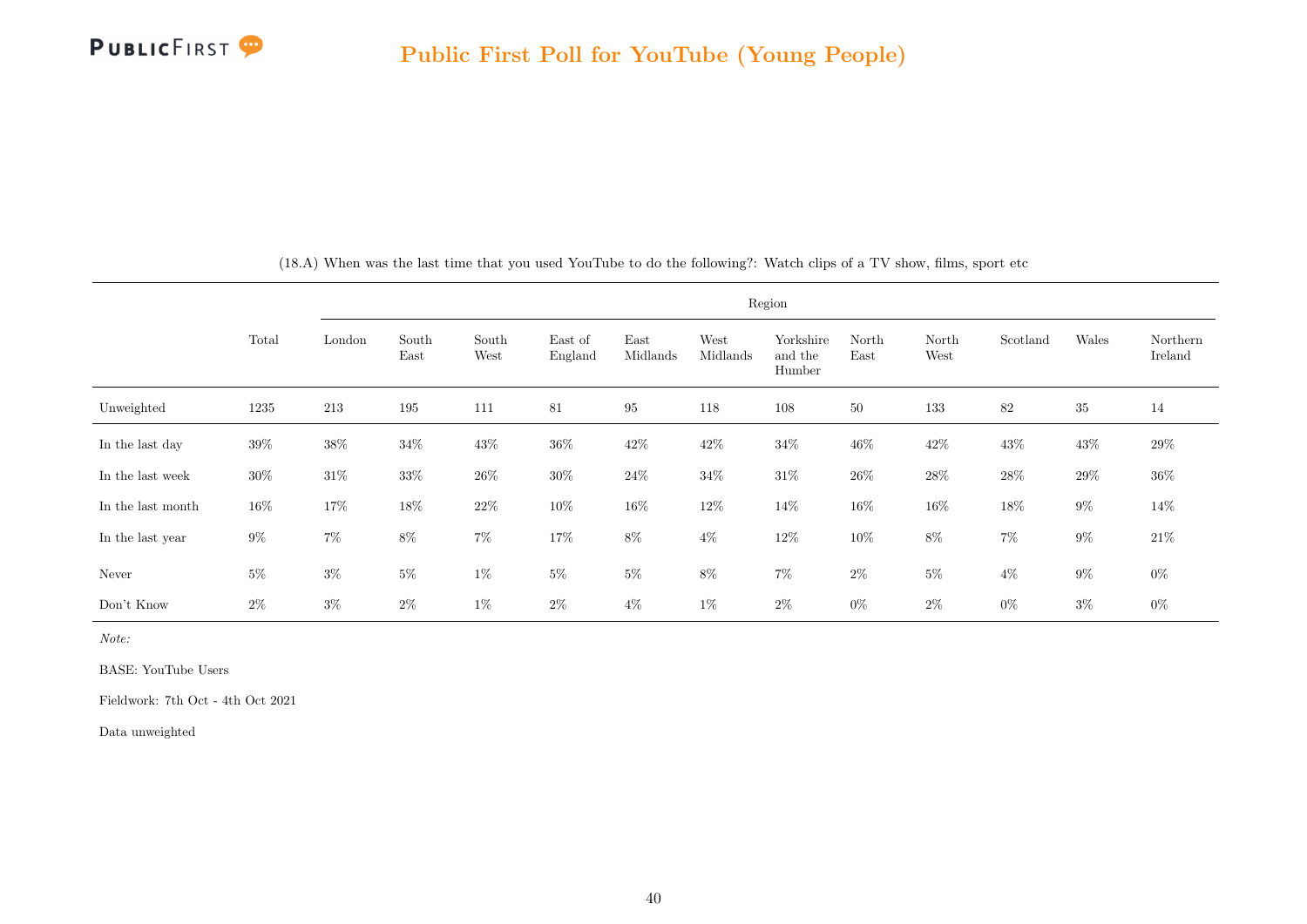

|                   |        |         | Gender |        |        | Social Grade |         |              | Age            |                    |                   | Age & Gender       |                   |
|-------------------|--------|---------|--------|--------|--------|--------------|---------|--------------|----------------|--------------------|-------------------|--------------------|-------------------|
|                   | Total  | Male    | Female | AB     | C1     | $\rm C2$     | DE      | $13 - 15$    | $16 - 17$      | Female 13<br>$-15$ | Male $13$ -<br>15 | Female 16<br>$-17$ | Male $16$ -<br>17 |
| Unweighted        | 1235   | $378\,$ | 836    | 443    | 308    | 210          | $253\,$ | $\mathbf{0}$ | $\overline{0}$ | $\overline{0}$     | $\overline{0}$    | $\overline{0}$     | $\boldsymbol{0}$  |
| In the last day   | $39\%$ | 44\%    | $37\%$ | $33\%$ | $43\%$ | $41\%$       | $43\%$  | $\ast$       | $*$            | $\ast$             | $*$               | $*$                | $*$               |
| In the last week  | $30\%$ | $33\%$  | $29\%$ | $36\%$ | $30\%$ | $26\%$       | $25\%$  | $\ast$       | $*$            | $\ast$             | $*$               | $*$                | $*$               |
| In the last month | $16\%$ | 14%     | $16\%$ | $16\%$ | $15\%$ | $17\%$       | $15\%$  | $\ast$       | $*$            | $\ast$             | $\ast$            | $*$                | $\ast$            |
| In the last year  | $9\%$  | $5\%$   | $10\%$ | $10\%$ | $7\%$  | $8\%$        | $8\%$   | $\ast$       | $*$            | $\ast$             | $\ast$            | $*$                | $\ast$            |
| Never             | $5\%$  | $3\%$   | $6\%$  | $4\%$  | $4\%$  | $7\%$        | $5\%$   | $*$          | $\ast$         | $\ast$             | $*$               | $*$                | $*$               |
| Don't Know        | $2\%$  | $1\%$   | $2\%$  | $1\%$  | $1\%$  | $1\%$        | $4\%$   | $\ast$       | $*$            | $*$                | $\ast$            | $*$                | $*$               |

(18.B) When was the last time that you used YouTube to do the following?: Watch clips of a TV show, films, sport etc

Note:

BASE: YouTube Users

Fieldwork: 7th Oct - 4th Oct 2021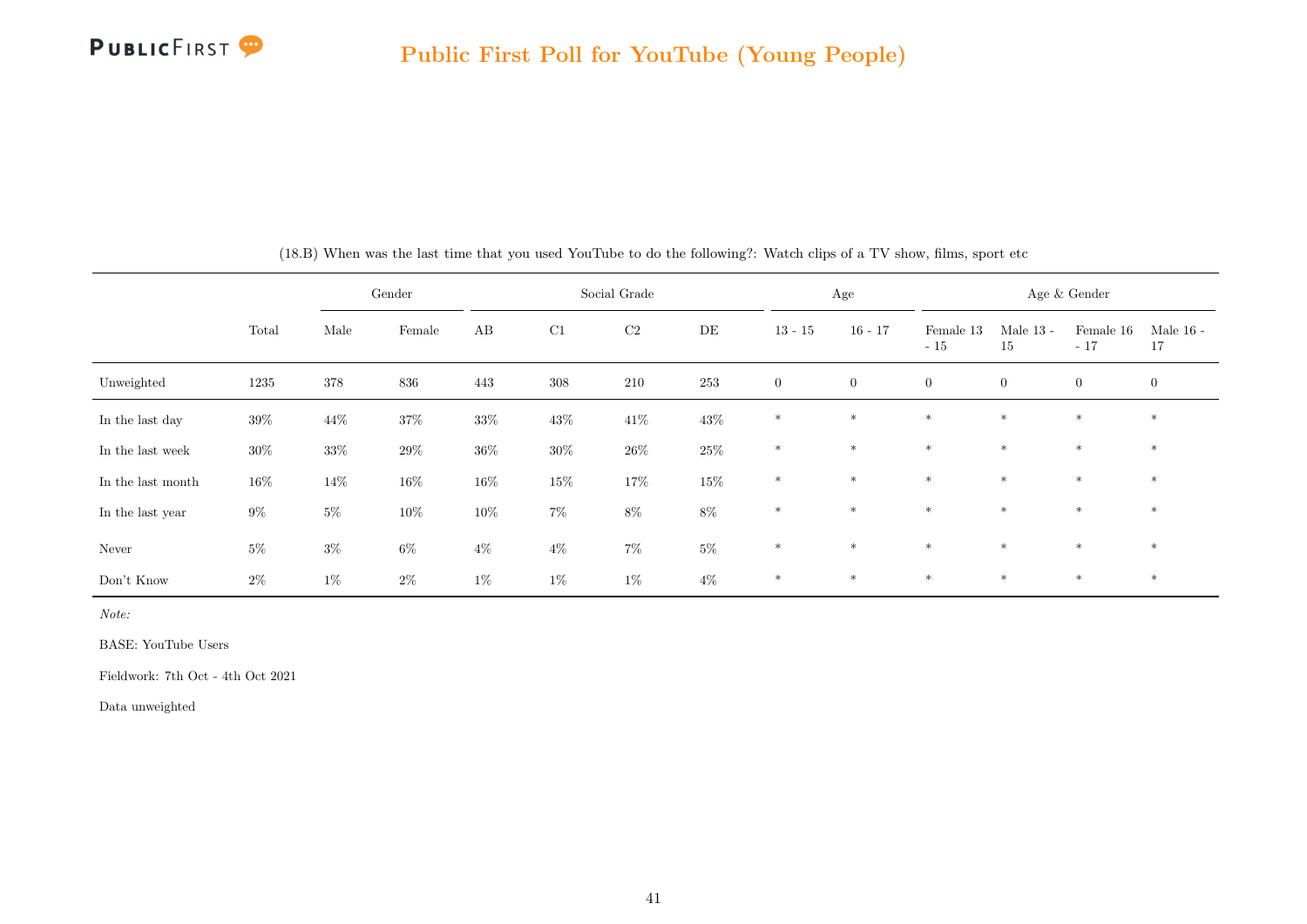

|                   |        |        |               |               |                    |                  |                  | Region                         |               |               |          |        |                     |
|-------------------|--------|--------|---------------|---------------|--------------------|------------------|------------------|--------------------------------|---------------|---------------|----------|--------|---------------------|
|                   | Total  | London | South<br>East | South<br>West | East of<br>England | East<br>Midlands | West<br>Midlands | Yorkshire<br>and the<br>Humber | North<br>East | North<br>West | Scotland | Wales  | Northern<br>Ireland |
| Unweighted        | 1235   | 213    | 195           | 111           | 81                 | $95\,$           | 118              | 108                            | $50\,$        | 133           | 82       | $35\,$ | 14                  |
| In the last day   | 14%    | 17%    | $10\%$        | 14%           | $10\%$             | $17\%$           | 16%              | $13\%$                         | $12\%$        | 14\%          | $11\%$   | 14\%   | 14%                 |
| In the last week  | 23\%   | $27\%$ | $24\%$        | $23\%$        | $20\%$             | $27\%$           | $21\%$           | $19\%$                         | 40\%          | $17\%$        | $22\%$   | $26\%$ | $21\%$              |
| In the last month | $29\%$ | $26\%$ | $31\%$        | $32\%$        | $35\%$             | $21\%$           | $29\%$           | $29\%$                         | $24\%$        | $27\%$        | $33\%$   | $26\%$ | $50\%$              |
| In the last year  | 20%    | $16\%$ | $23\%$        | 17%           | $21\%$             | $24\%$           | $21\%$           | $23\%$                         | $14\%$        | $23\%$        | 18%      | 14\%   | $7\%$               |
| Never             | 11\%   | $9\%$  | $10\%$        | $11\%$        | $11\%$             | $7\%$            | $10\%$           | $13\%$                         | $8\%$         | $17\%$        | $12\%$   | 14\%   | $0\%$               |
| Don't Know        | $3\%$  | $4\%$  | $3\%$         | $5\%$         | $4\%$              | $3\%$            | $3\%$            | $3\%$                          | $2\%$         | $2\%$         | $4\%$    | $6\%$  | $7\%$               |

(19.A) When was the last time that you used YouTube to do the following?: Watch a tutorial e.g. cooking video, DIY

Note:

BASE: YouTube Users

Fieldwork: 7th Oct - 4th Oct 2021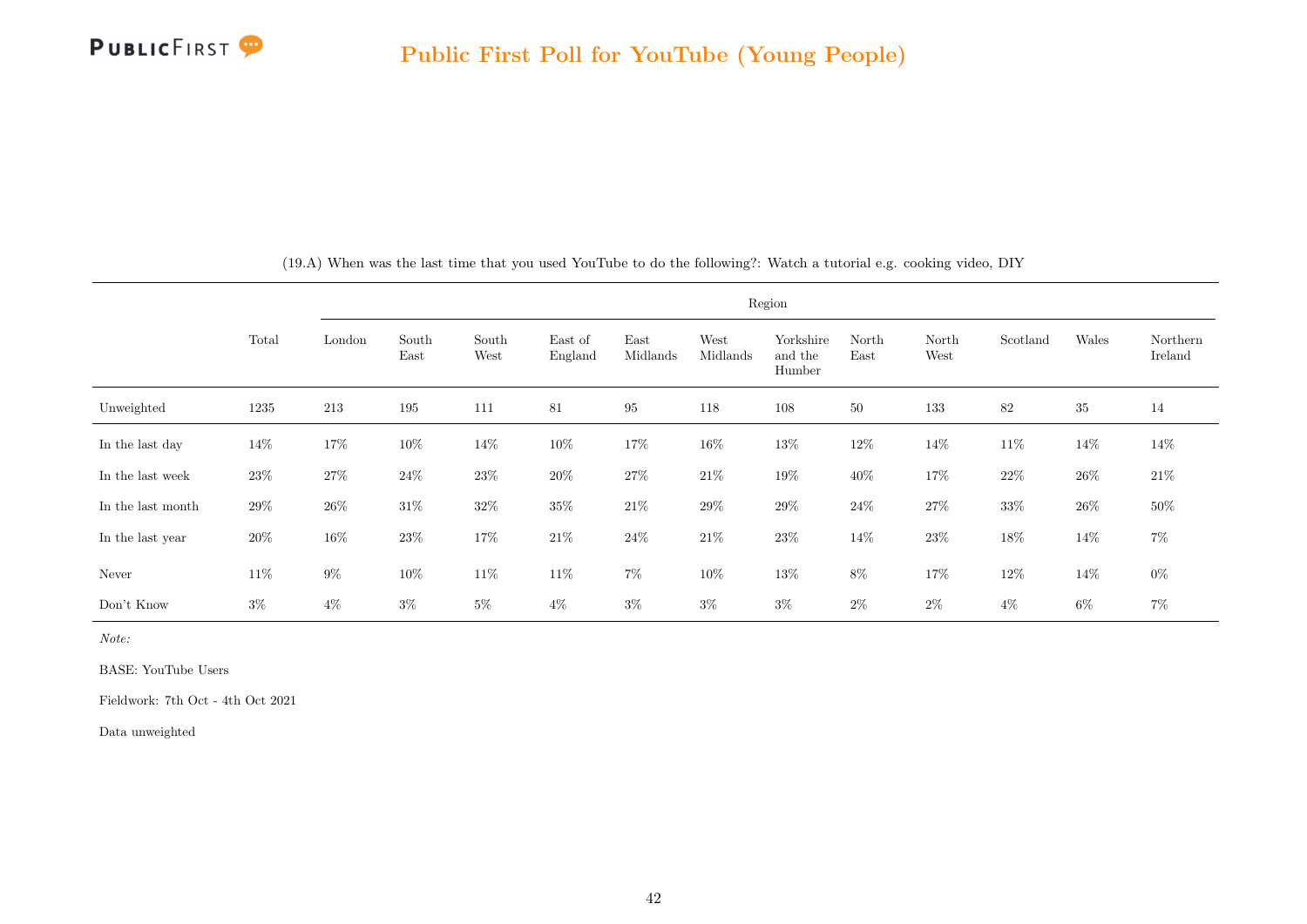

|                   |        |        | Gender |        |        | Social Grade |        |                | Age              |                    |                   | Age & Gender       |                   |
|-------------------|--------|--------|--------|--------|--------|--------------|--------|----------------|------------------|--------------------|-------------------|--------------------|-------------------|
|                   | Total  | Male   | Female | AB     | C1     | C2           | DE     | $13 - 15$      | $16 - 17$        | Female 13<br>$-15$ | Male $13$ -<br>15 | Female 16<br>$-17$ | Male $16$ -<br>17 |
| Unweighted        | 1235   | 378    | 836    | 443    | 308    | 210          | 253    | $\overline{0}$ | $\boldsymbol{0}$ | $\overline{0}$     | $\overline{0}$    | $\overline{0}$     | $\overline{0}$    |
| In the last day   | $14\%$ | $13\%$ | $14\%$ | $12\%$ | $17\%$ | $10\%$       | $16\%$ | $\ast$         | $\ast$           | $\ast$             | $\ast$            | $\ast$             | $\ast$            |
| In the last week  | $23\%$ | $20\%$ | $25\%$ | $25\%$ | $19\%$ | $25\%$       | $23\%$ | $*$            | $*$              | $*$                | $*$               | $\ast$             | $*$               |
| In the last month | $29\%$ | $26\%$ | $31\%$ | $29\%$ | $32\%$ | $26\%$       | $27\%$ | $\ast$         | $*$              | $*$                | $\ast$            | $\ast$             | $\ast$            |
| In the last year  | $20\%$ | 17%    | $21\%$ | $23\%$ | $16\%$ | $21\%$       | $19\%$ | $\ast$         | $*$              | $*$                | $*$               | $\ast$             | $*$               |
| Never             | $11\%$ | $20\%$ | $7\%$  | $10\%$ | $12\%$ | $14\%$       | $9\%$  | $\ast$         | $*$              | $*$                | $*$               | $*$                | $*$               |
| Don't Know        | $3\%$  | $4\%$  | $3\%$  | $1\%$  | $4\%$  | $4\%$        | $6\%$  | $\ast$         | $\ast$           | $\ast$             | $\ast$            | $\ast$             | $\ast$            |

(19.B) When was the last time that you used YouTube to do the following?: Watch a tutorial e.g. cooking video, DIY

Note:

BASE: YouTube Users

Fieldwork: 7th Oct - 4th Oct 2021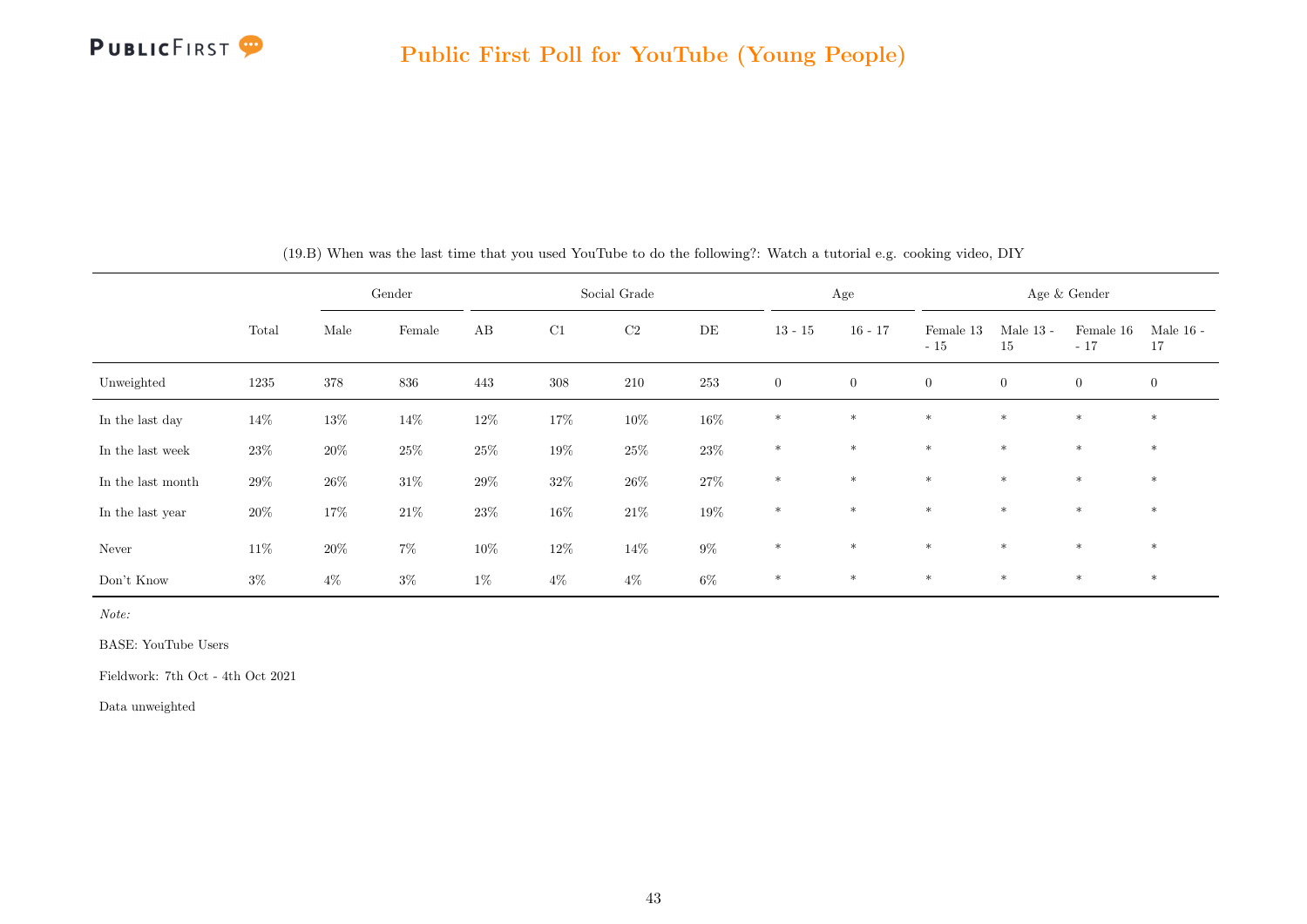

|                   |       |        |               |               |                    |                  | Region           |                                |               |               |          |        |                     |
|-------------------|-------|--------|---------------|---------------|--------------------|------------------|------------------|--------------------------------|---------------|---------------|----------|--------|---------------------|
|                   | Total | London | South<br>East | South<br>West | East of<br>England | East<br>Midlands | West<br>Midlands | Yorkshire<br>and the<br>Humber | North<br>East | North<br>West | Scotland | Wales  | Northern<br>Ireland |
| Unweighted        | 1235  | 213    | 195           | 111           | 81                 | $\rm 95$         | 118              | 108                            | 50            | 133           | 82       | $35\,$ | 14                  |
| In the last day   | $7\%$ | $11\%$ | $8\%$         | $5\%$         | $6\%$              | $4\%$            | $3\%$            | $5\%$                          | $10\%$        | $6\%$         | $10\%$   | $9\%$  | $0\%$               |
| In the last week  | 14\%  | $14\%$ | $14\%$        | $12\%$        | $19\%$             | $19\%$           | $18\%$           | $10\%$                         | 14\%          | $12\%$        | $10\%$   | 17%    | $29\%$              |
| In the last month | 18%   | $21\%$ | $21\%$        | $17\%$        | $12\%$             | $17\%$           | 17%              | $13\%$                         | $12\%$        | $19\%$        | $23\%$   | $9\%$  | $21\%$              |
| In the last year  | 16%   | 13%    | $19\%$        | $19\%$        | $9\%$              | $20\%$           | $10\%$           | 17%                            | $30\%$        | $12\%$        | 16%      | $20\%$ | $7\%$               |
| Never             | 39%   | $31\%$ | $34\%$        | $41\%$        | $42\%$             | $35\%$           | 47%              | $47\%$                         | $30\%$        | $47\%$        | $38\%$   | $46\%$ | 43\%                |
| Don't Know        | $6\%$ | 10%    | $5\%$         | $7\%$         | 12\%               | $5\%$            | $5\%$            | $8\%$                          | $4\%$         | $4\%$         | $4\%$    | $0\%$  | $0\%$               |

(20.A) When was the last time that you used YouTube to do the following?: Find commentary on the news or political events

Note:

BASE: YouTube Users

Fieldwork: 7th Oct - 4th Oct 2021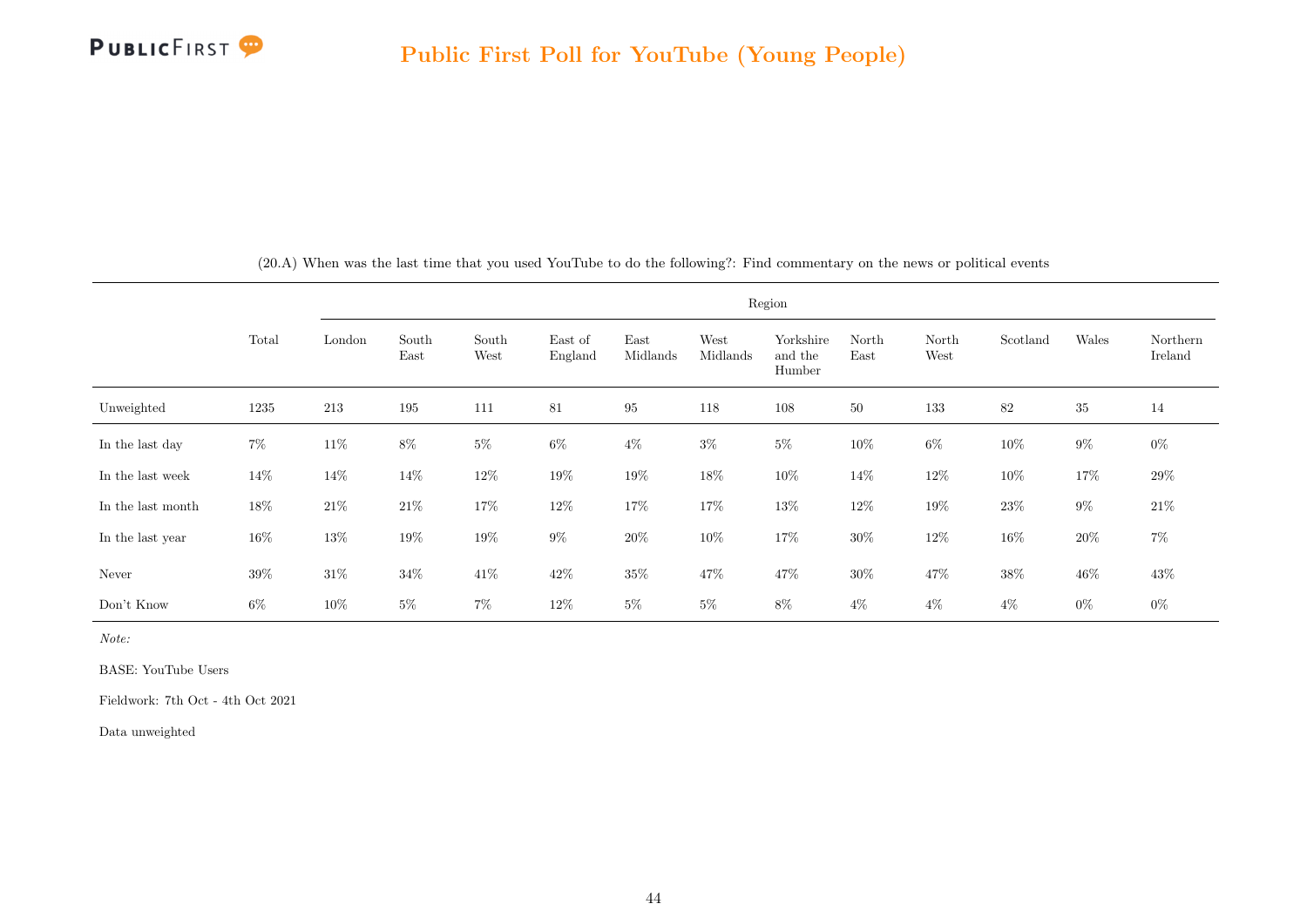

|                   |        |         | Gender |        |         | Social Grade |        |                | Age          |                    |                   | Age $\&$ Gender    |                   |
|-------------------|--------|---------|--------|--------|---------|--------------|--------|----------------|--------------|--------------------|-------------------|--------------------|-------------------|
|                   | Total  | Male    | Female | AB     | C1      | $\rm C2$     | DE     | $13 - 15$      | $16 - 17$    | Female 13<br>$-15$ | Male $13$ -<br>15 | Female 16<br>$-17$ | Male $16$ -<br>17 |
| Unweighted        | 1235   | $378\,$ | 836    | 443    | $308\,$ | $210\,$      | 253    | $\overline{0}$ | $\mathbf{0}$ | $\overline{0}$     | $\overline{0}$    | $\overline{0}$     | $\overline{0}$    |
| In the last day   | $7\%$  | $8\%$   | $6\%$  | $8\%$  | $7\%$   | $7\%$        | $5\%$  | $\ast$         | $\ast$       | $*$                | $*$               | $*$                | $*$               |
| In the last week  | $14\%$ | $19\%$  | $12\%$ | $16\%$ | $15\%$  | $11\%$       | $14\%$ | $\ast$         | $*$          | $*$                | $\ast$            | $\ast$             | $\ast$            |
| In the last month | $18\%$ | 17%     | $18\%$ | $21\%$ | 17%     | $16\%$       | $15\%$ | $\ast$         | $*$          | $*$                | $\ast$            | $*$                | $\ast$            |
| In the last year  | $16\%$ | $12\%$  | 17%    | 17%    | $15\%$  | $12\%$       | $15\%$ | $\ast$         | $\ast$       | $\ast$             | $*$               | $\ast$             | $\ast$            |
| Never             | $39\%$ | $38\%$  | $40\%$ | $34\%$ | $41\%$  | $46\%$       | 40\%   | $\ast$         | $*$          | $*$                | $*$               | $*$                | $\ast$            |
| Don't Know        | $6\%$  | $6\%$   | $7\%$  | $4\%$  | $5\%$   | $8\%$        | $11\%$ | $\ast$         | $\ast$       | $*$                | $*$               | $\ast$             | $\ast$            |

(20.B) When was the last time that you used YouTube to do the following?: Find commentary on the news or political events

Note:

BASE: YouTube Users

Fieldwork: 7th Oct - 4th Oct 2021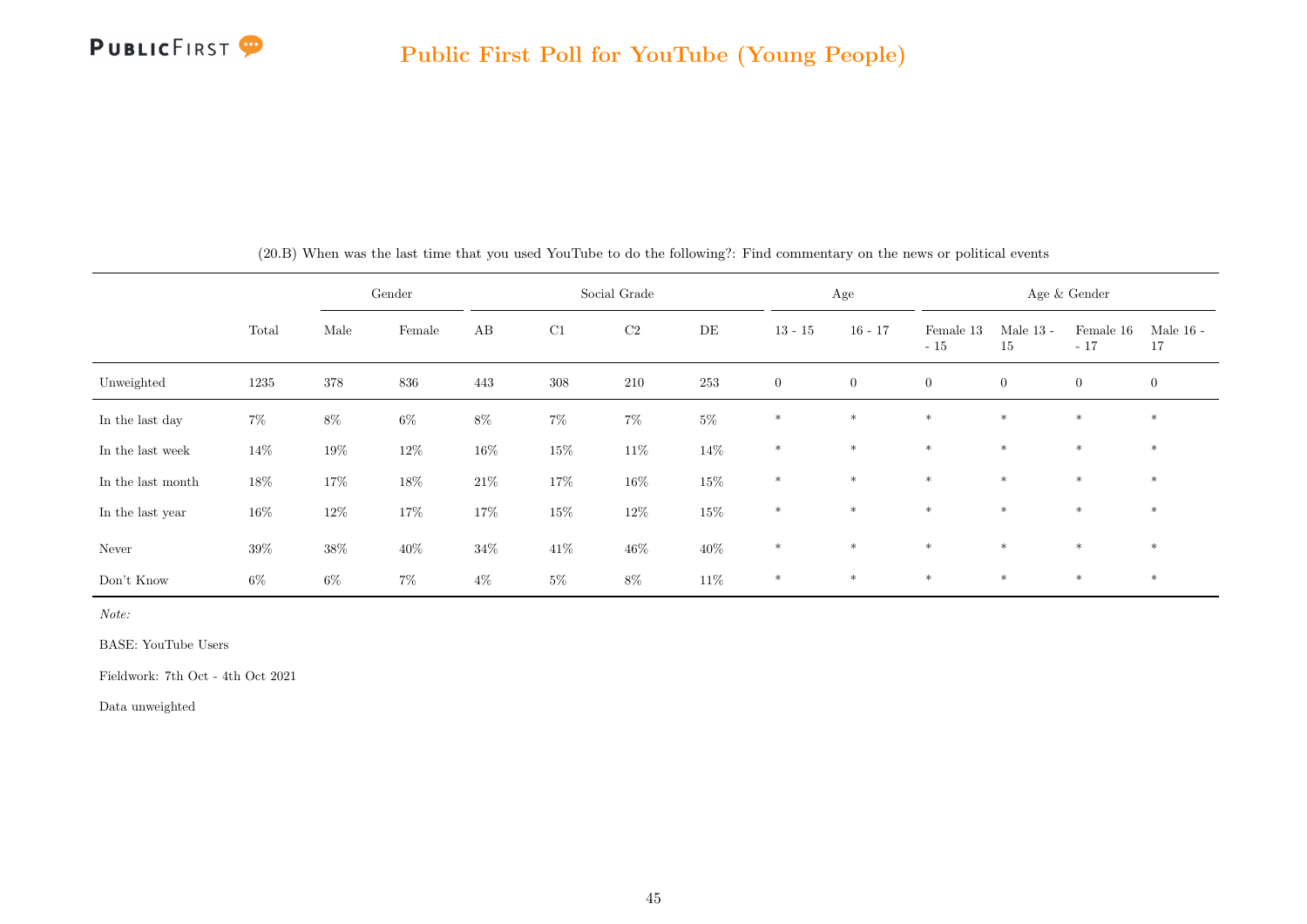

|                   |       |        |               |               |                    |                  | Region           |                                |               |               |          |        |                     |
|-------------------|-------|--------|---------------|---------------|--------------------|------------------|------------------|--------------------------------|---------------|---------------|----------|--------|---------------------|
|                   | Total | London | South<br>East | South<br>West | East of<br>England | East<br>Midlands | West<br>Midlands | Yorkshire<br>and the<br>Humber | North<br>East | North<br>West | Scotland | Wales  | Northern<br>Ireland |
| Unweighted        | 1235  | 213    | 195           | 111           | 81                 | $\rm 95$         | 118              | 108                            | 50            | 133           | 82       | 35     | 14                  |
| In the last day   | 56%   | 59%    | $60\%$        | $51\%$        | 56%                | $62\%$           | 54%              | $42\%$                         | 52\%          | 54%           | 57%      | $54\%$ | 71%                 |
| In the last week  | 25\%  | $27\%$ | $21\%$        | $31\%$        | 23\%               | $19\%$           | 32\%             | 28\%                           | 32\%          | 23\%          | 18%      | 29%    | $7\%$               |
| In the last month | 11\%  | $11\%$ | $12\%$        | $11\%$        | $11\%$             | $11\%$           | $8\%$            | $16\%$                         | $6\%$         | $12\%$        | 15%      | $9\%$  | 14%                 |
| In the last year  | $3\%$ | $1\%$  | $4\%$         | $3\%$         | $6\%$              | $3\%$            | $1\%$            | $7\%$                          | $4\%$         | $5\%$         | $2\%$    | $3\%$  | $0\%$               |
| Never             | $3\%$ | $1\%$  | $3\%$         | $1\%$         | $1\%$              | $4\%$            | $4\%$            | $6\%$                          | $2\%$         | $5\%$         | $5\%$    | $6\%$  | $0\%$               |
| Don't Know        | $2\%$ | $1\%$  | $1\%$         | $4\%$         | $2\%$              | $1\%$            | $0\%$            | $2\%$                          | $4\%$         | $1\%$         | $2\%$    | $0\%$  | $7\%$               |

(21.A) When was the last time that you used YouTube to do the following?: Look for entertainment

Note:

BASE: YouTube Users

Fieldwork: 7th Oct - 4th Oct 2021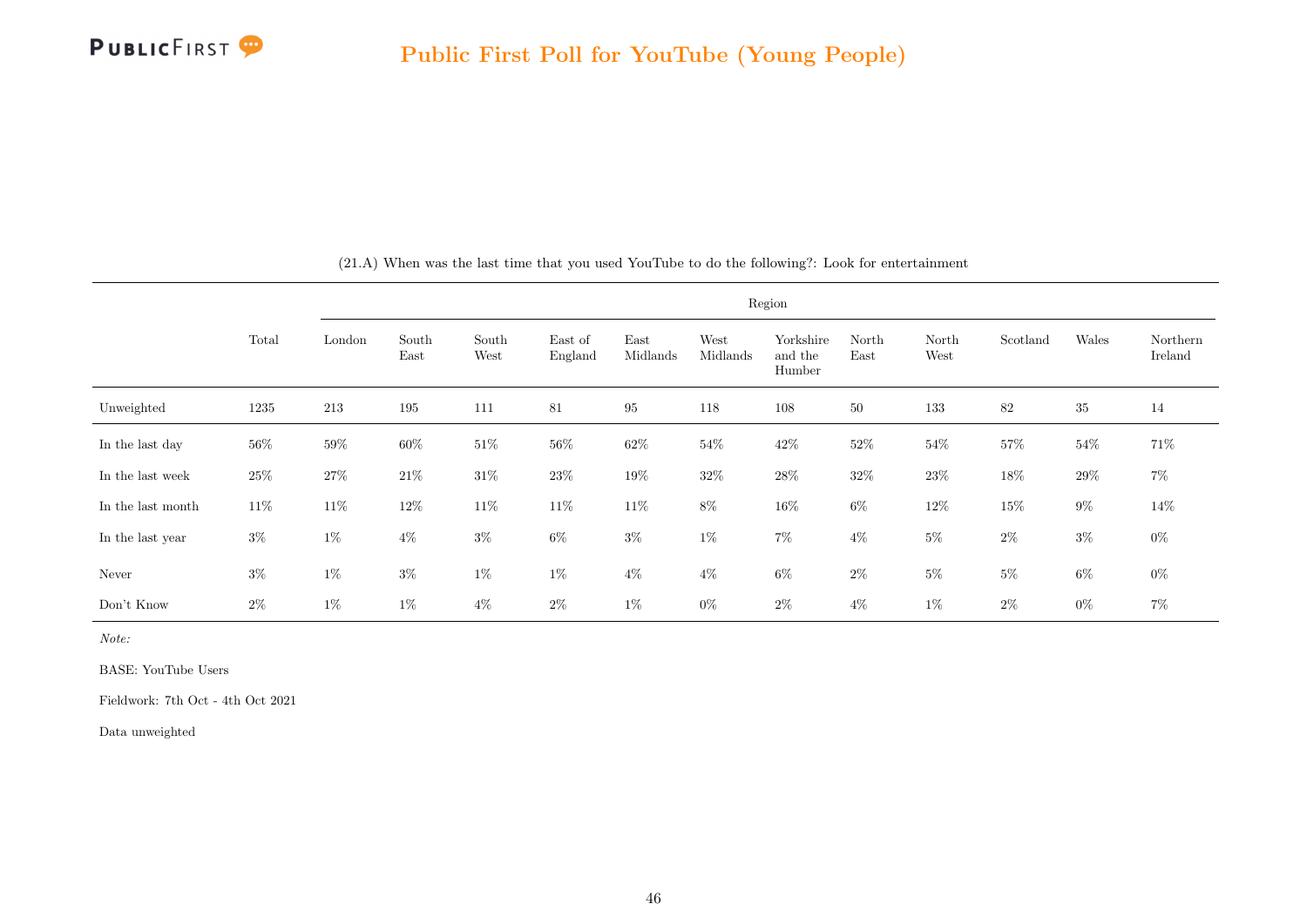

|                   |        | Gender |        |        |         | Social Grade |           |                | Age            |                    |                   | Age $\&$ Gender    |                   |
|-------------------|--------|--------|--------|--------|---------|--------------|-----------|----------------|----------------|--------------------|-------------------|--------------------|-------------------|
|                   | Total  | Male   | Female | AB     | C1      | $\rm C2$     | $\rm{DE}$ | $13 - 15$      | $16 - 17$      | Female 13<br>$-15$ | Male $13$ -<br>15 | Female 16<br>$-17$ | Male $16$ -<br>17 |
| Unweighted        | 1235   | 378    | 836    | 443    | $308\,$ | 210          | 253       | $\overline{0}$ | $\overline{0}$ | $\overline{0}$     | $\overline{0}$    | $\overline{0}$     | $\overline{0}$    |
| In the last day   | $56\%$ | $53\%$ | $56\%$ | $54\%$ | $61\%$  | $53\%$       | $54\%$    | $\ast$         | $\ast$         | $\ast$             | $\ast$            | $*$                | $\ast$            |
| In the last week  | $25\%$ | $30\%$ | $23\%$ | $28\%$ | $20\%$  | $30\%$       | $23\%$    | $\ast$         | $\ast$         | $\ast$             | $\ast$            | $\ast$             | $\ast$            |
| In the last month | $11\%$ | $11\%$ | $12\%$ | $12\%$ | $10\%$  | $10\%$       | $12\%$    | $\ast$         | $\ast$         | $*$                | $*$               | $*$                | $\ast$            |
| In the last year  | $3\%$  | $2\%$  | $4\%$  | $2\%$  | $4\%$   | $2\%$        | $5\%$     | $\ast$         | $\ast$         | $\ast$             | $\ast$            | $\ast$             | $\ast$            |
| Never             | $3\%$  | $2\%$  | $4\%$  | $3\%$  | $2\%$   | $3\%$        | $4\%$     | $\ast$         | $\ast$         | $*$                | $*$               | $*$                | $\ast$            |
| Don't Know        | $2\%$  | $1\%$  | $2\%$  | $0\%$  | $3\%$   | $1\%$        | $2\%$     | $\ast$         | $*$            | $\ast$             | $*$               | $\ast$             | $\ast$            |

(21.B) When was the last time that you used YouTube to do the following?: Look for entertainment

Note:

BASE: YouTube Users

Fieldwork: 7th Oct - 4th Oct 2021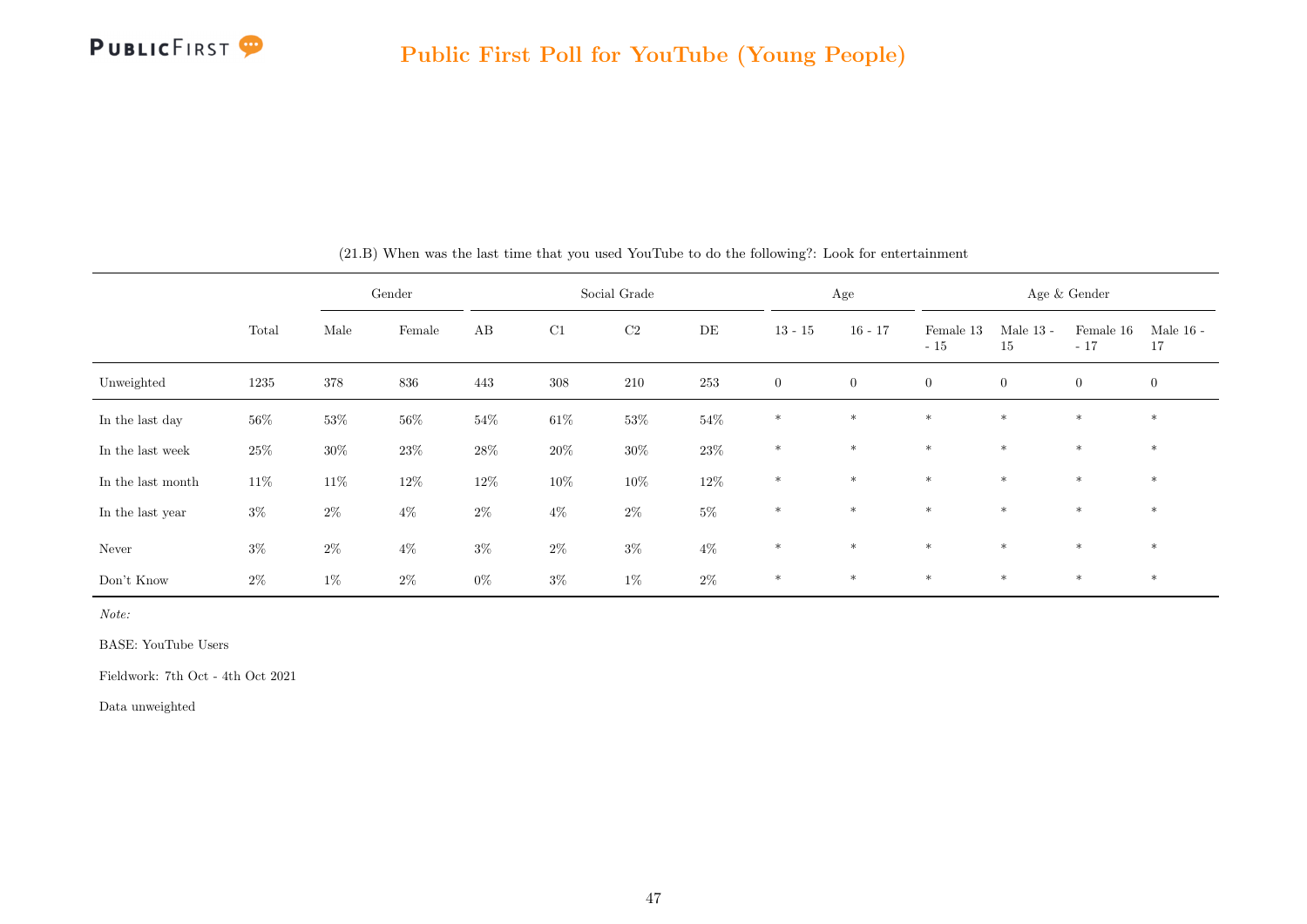|                   |        |        |               |               |                    |                  |                  | Region                         |               |               |          |        |                     |
|-------------------|--------|--------|---------------|---------------|--------------------|------------------|------------------|--------------------------------|---------------|---------------|----------|--------|---------------------|
|                   | Total  | London | South<br>East | South<br>West | East of<br>England | East<br>Midlands | West<br>Midlands | Yorkshire<br>and the<br>Humber | North<br>East | North<br>West | Scotland | Wales  | Northern<br>Ireland |
| Unweighted        | 1235   | 213    | 195           | 111           | 81                 | $\rm 95$         | 118              | 108                            | $50\,$        | 133           | 82       | 35     | 14                  |
| In the last day   | $8\%$  | $11\%$ | $6\%$         | $9\%$         | $2\%$              | $6\%$            | $10\%$           | $6\%$                          | $8\%$         | $8\%$         | $9\%$    | $6\%$  | $0\%$               |
| In the last week  | 12\%   | 16%    | $9\%$         | $10\%$        | 11\%               | 12\%             | 10%              | 11\%                           | 20%           | 14\%          | 10%      | 17%    | 14%                 |
| In the last month | $16\%$ | $20\%$ | $18\%$        | $14\%$        | $19\%$             | $20\%$           | $19\%$           | $12\%$                         | $14\%$        | $11\%$        | $13\%$   | 14%    | $29\%$              |
| In the last year  | $28\%$ | $31\%$ | $30\%$        | $32\%$        | $32\%$             | $23\%$           | $22\%$           | $37\%$                         | $18\%$        | $21\%$        | $37\%$   | $17\%$ | $29\%$              |
| Never             | $32\%$ | 20%    | $32\%$        | $29\%$        | $33\%$             | $36\%$           | 37%              | $31\%$                         | $38\%$        | $45\%$        | $32\%$   | 43%    | $21\%$              |
| Don't Know        | $3\%$  | $2\%$  | $5\%$         | $6\%$         | $2\%$              | $3\%$            | $2\%$            | $3\%$                          | $2\%$         | $2\%$         | $0\%$    | $3\%$  | $7\%$               |

(22.A) When was the last time that you used YouTube to do the following?: To workout

Note:

BASE: YouTube Users

Fieldwork: 7th Oct - 4th Oct 2021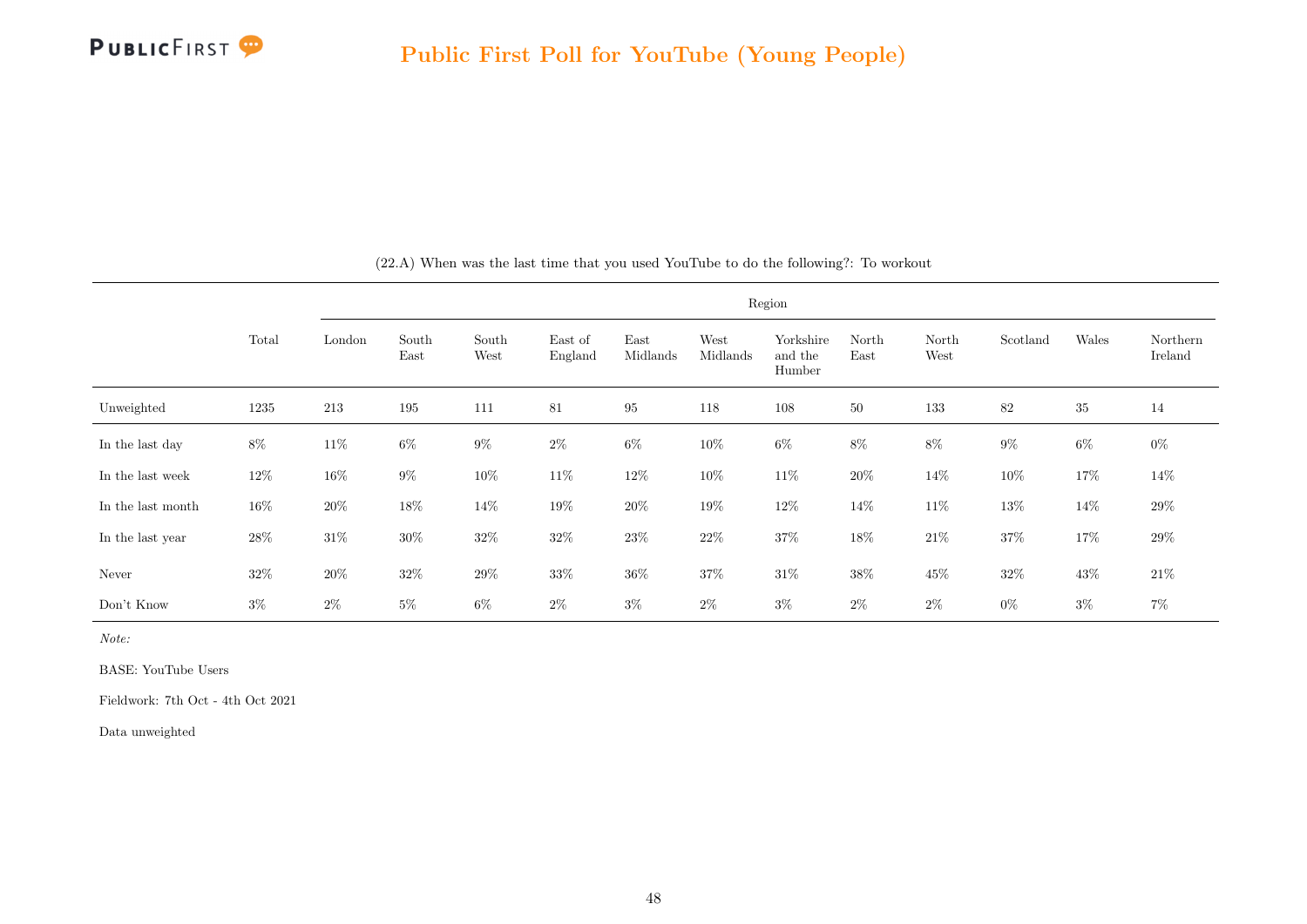

|                   |        | Gender  |        |        | Social Grade |          |           | Age            |                  |                    |                   | Age $\&$ Gender    |                   |
|-------------------|--------|---------|--------|--------|--------------|----------|-----------|----------------|------------------|--------------------|-------------------|--------------------|-------------------|
|                   | Total  | Male    | Female | AB     | $\rm C1$     | $\rm C2$ | $\rm{DE}$ | $13 - 15$      | $16 - 17$        | Female 13<br>$-15$ | Male $13$ -<br>15 | Female 16<br>$-17$ | Male $16$ -<br>17 |
| Unweighted        | 1235   | $378\,$ | 836    | 443    | $308\,$      | $210\,$  | 253       | $\overline{0}$ | $\boldsymbol{0}$ | $\boldsymbol{0}$   | $\boldsymbol{0}$  | $\overline{0}$     | $\overline{0}$    |
| In the last day   | $8\%$  | $9\%$   | $7\%$  | $8\%$  | $8\%$        | $6\%$    | $8\%$     | $\ast$         | $\ast$           | $\ast$             | $\ast$            | $\ast$             | $\ast$            |
| In the last week  | $12\%$ | $11\%$  | $13\%$ | $14\%$ | $14\%$       | $11\%$   | $9\%$     | $\ast$         | $\ast$           | $*$                | $*$               | $*$                | $\ast$            |
| In the last month | 16%    | $11\%$  | $19\%$ | $16\%$ | $16\%$       | $16\%$   | $18\%$    | $\ast$         | $\ast$           | $\ast$             | $\ast$            | $\ast$             | $\ast$            |
| In the last year  | $28\%$ | $18\%$  | $33\%$ | $29\%$ | $27\%$       | $29\%$   | $29\%$    | $\ast$         | $*$              | $*$                | $*$               | $\ast$             | $\ast$            |
| Never             | $32\%$ | $49\%$  | $24\%$ | $31\%$ | $33\%$       | $34\%$   | $31\%$    | $*$            | $*$              | $*$                | $*$               | $*$                | $*$               |
| Don't Know        | $3\%$  | $2\%$   | $3\%$  | $2\%$  | $3\%$        | $3\%$    | $6\%$     | $*$            | $\ast$           | $\ast$             | $*$               | $\ast$             | $\ast$            |

(22.B) When was the last time that you used YouTube to do the following?: To workout

BASE: YouTube Users

Fieldwork: 7th Oct - 4th Oct 2021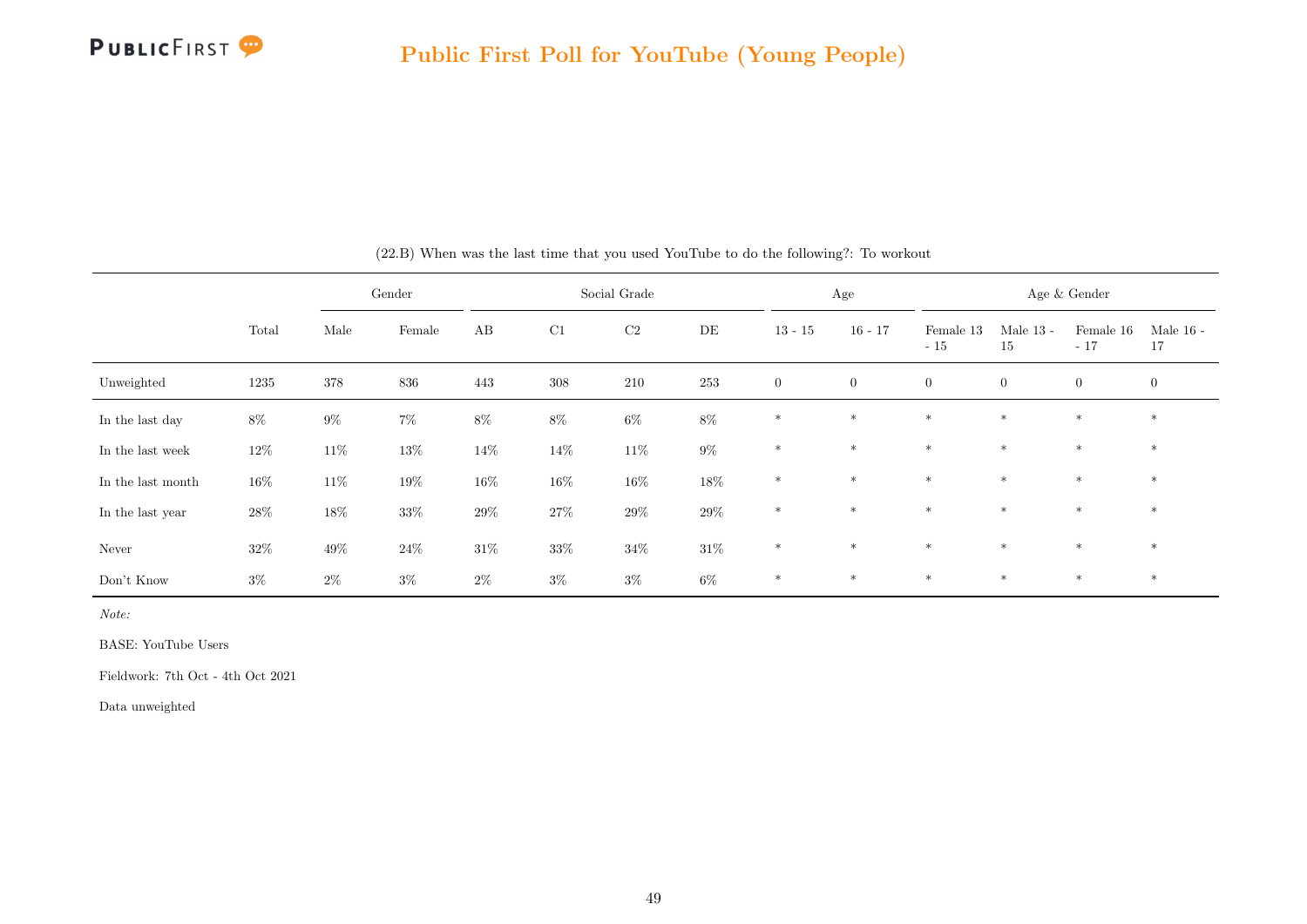

|                   |        |        |               |               |                    |                  |                  | Region                         |               |               |          |        |                     |
|-------------------|--------|--------|---------------|---------------|--------------------|------------------|------------------|--------------------------------|---------------|---------------|----------|--------|---------------------|
|                   | Total  | London | South<br>East | South<br>West | East of<br>England | East<br>Midlands | West<br>Midlands | Yorkshire<br>and the<br>Humber | North<br>East | North<br>West | Scotland | Wales  | Northern<br>Ireland |
| Unweighted        | 1235   | 213    | 195           | 111           | 81                 | 95               | 118              | 108                            | 50            | 133           | 82       | $35\,$ | 14                  |
| In the last day   | $21\%$ | $24\%$ | $18\%$        | $21\%$        | 17%                | $21\%$           | $26\%$           | 17%                            | $24\%$        | $19\%$        | $18\%$   | $23\%$ | 14%                 |
| In the last week  | 17%    | $20\%$ | $12\%$        | 14%           | $26\%$             | $15\%$           | $16\%$           | $18\%$                         | $24\%$        | $15\%$        | 16%      | 11\%   | $7\%$               |
| In the last month | 11\%   | 11\%   | 11\%          | $10\%$        | $12\%$             | $13\%$           | $8\%$            | $14\%$                         | $18\%$        | 10%           | 10%      | 14\%   | $21\%$              |
| In the last year  | $14\%$ | $12\%$ | $15\%$        | $22\%$        | $20\%$             | $8\%$            | $9\%$            | $15\%$                         | $10\%$        | $20\%$        | $13\%$   | 11\%   | $14\%$              |
| Never             | $34\%$ | $30\%$ | $41\%$        | $29\%$        | $23\%$             | $38\%$           | $39\%$           | $36\%$                         | $22\%$        | $33\%$        | $40\%$   | $37\%$ | $36\%$              |
| Don't Know        | $3\%$  | $4\%$  | $3\%$         | $5\%$         | $1\%$              | $5\%$            | $1\%$            | $1\%$                          | $2\%$         | $3\%$         | $2\%$    | $3\%$  | $7\%$               |

(23.A) When was the last time that you used YouTube to do the following?: Watch a video game stream

Note:

BASE: YouTube Users

Fieldwork: 7th Oct - 4th Oct 2021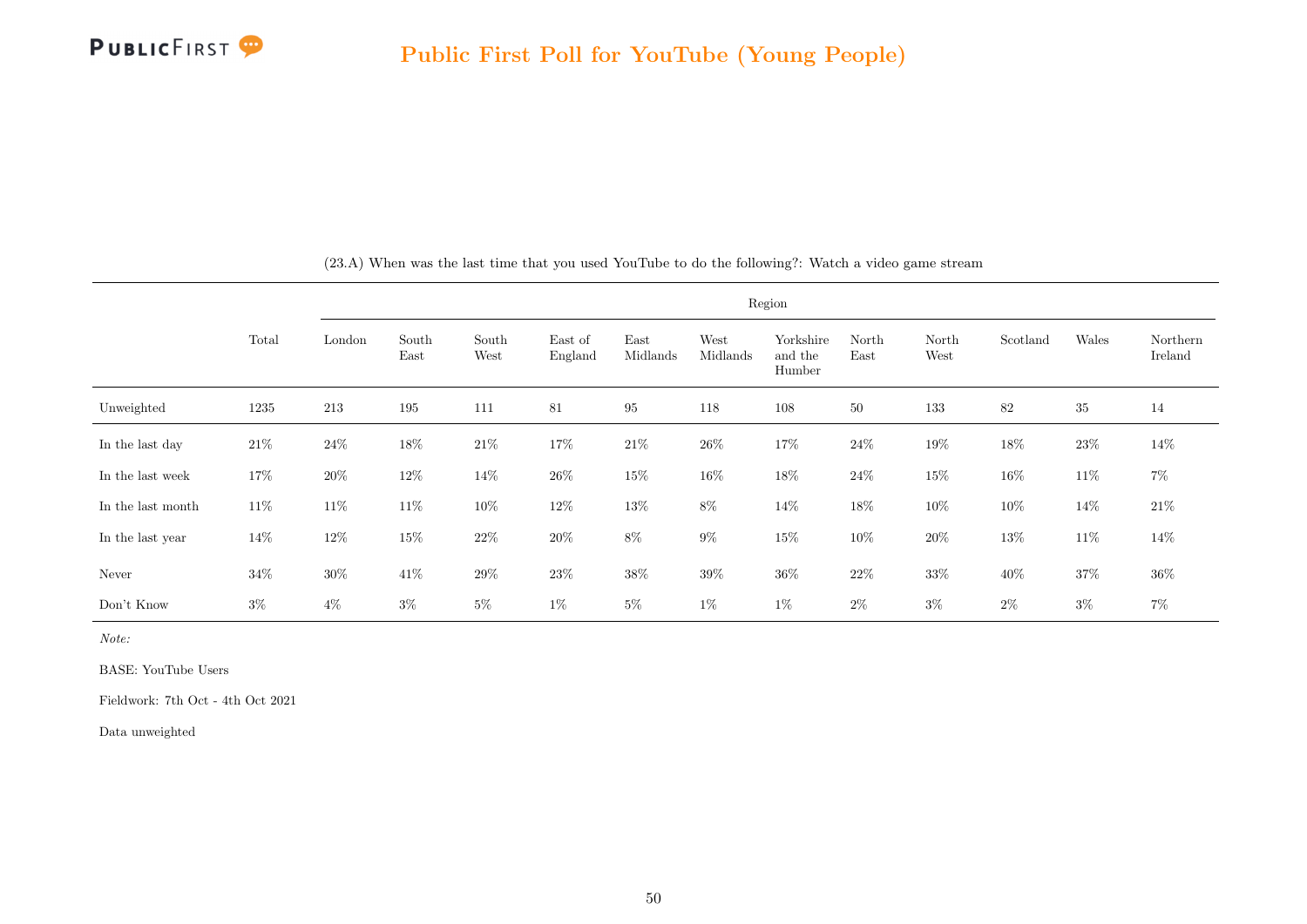

|                   |        |        | Gender |        |        | Social Grade |        |                | Age              |                    |                   | Age & Gender       |                   |
|-------------------|--------|--------|--------|--------|--------|--------------|--------|----------------|------------------|--------------------|-------------------|--------------------|-------------------|
|                   | Total  | Male   | Female | AB     | C1     | $\rm C2$     | DE     | $13 - 15$      | $16 - 17$        | Female 13<br>$-15$ | Male $13$ -<br>15 | Female 16<br>$-17$ | Male $16$ -<br>17 |
| Unweighted        | 1235   | 378    | 836    | 443    | 308    | 210          | 253    | $\overline{0}$ | $\boldsymbol{0}$ | $\overline{0}$     | $\overline{0}$    | $\overline{0}$     | $\boldsymbol{0}$  |
| In the last day   | $21\%$ | $32\%$ | $15\%$ | $19\%$ | $21\%$ | $20\%$       | $24\%$ | $\ast$         | $\ast$           | $\ast$             | $*$               | $\ast$             | $*$               |
| In the last week  | 17%    | $25\%$ | $12\%$ | 17%    | $17\%$ | $19\%$       | $13\%$ | $\ast$         | $\ast$           | $*$                | $\ast$            | $\ast$             | $*$               |
| In the last month | $11\%$ | $13\%$ | $10\%$ | $11\%$ | $14\%$ | $11\%$       | $9\%$  | $\ast$         | $\ast$           | $*$                | $\ast$            | $\ast$             | $*$               |
| In the last year  | $14\%$ | $11\%$ | $16\%$ | $15\%$ | 14\%   | $13\%$       | $15\%$ | $\ast$         | $\ast$           | $*$                | $*$               | $\ast$             | $*$               |
| Never             | $34\%$ | 14%    | $43\%$ | $36\%$ | $31\%$ | $33\%$       | $34\%$ | $\ast$         | $\ast$           | $*$                | $\ast$            | $\ast$             | $\ast$            |
| Don't Know        | $3\%$  | $3\%$  | $3\%$  | $1\%$  | $3\%$  | $4\%$        | $6\%$  | $\ast$         | $\ast$           | $\ast$             | $*$               | $\ast$             | $*$               |

(23.B) When was the last time that you used YouTube to do the following?: Watch a video game stream

Note:

BASE: YouTube Users

Fieldwork: 7th Oct - 4th Oct 2021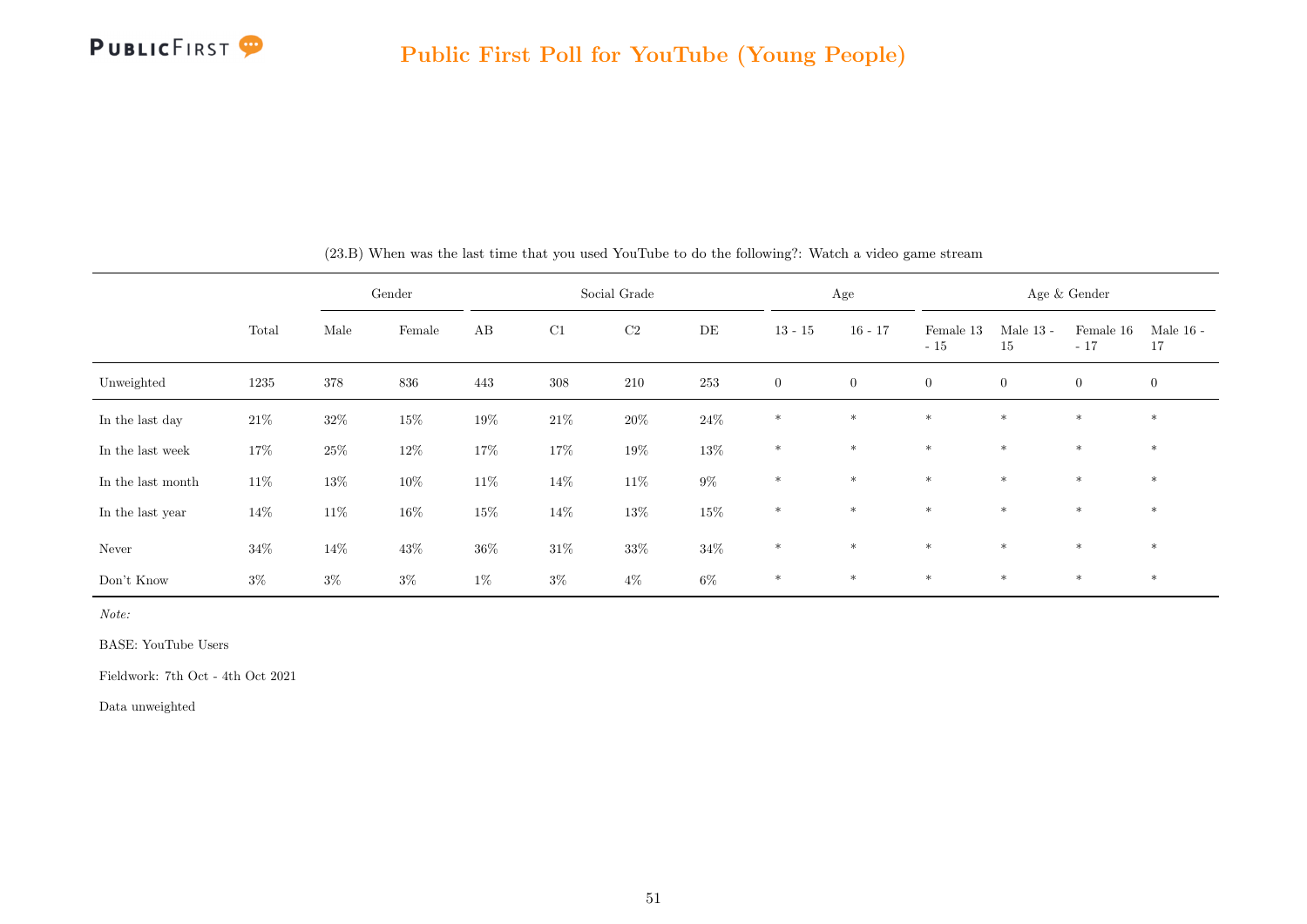

|                   |       |        |               |               |                    |                  | Region           |                                |               |               |          |        |                     |
|-------------------|-------|--------|---------------|---------------|--------------------|------------------|------------------|--------------------------------|---------------|---------------|----------|--------|---------------------|
|                   | Total | London | South<br>East | South<br>West | East of<br>England | East<br>Midlands | West<br>Midlands | Yorkshire<br>and the<br>Humber | North<br>East | North<br>West | Scotland | Wales  | Northern<br>Ireland |
| Unweighted        | 1235  | 213    | 195           | 111           | 81                 | $\rm 95$         | 118              | 108                            | 50            | 133           | 82       | 35     | 14                  |
| In the last day   | 37%   | $38\%$ | $34\%$        | $37\%$        | $44\%$             | $38\%$           | 39%              | $31\%$                         | $42\%$        | $41\%$        | 32\%     | $23\%$ | $43\%$              |
| In the last week  | 29%   | $32\%$ | $25\%$        | $36\%$        | $19\%$             | $31\%$           | $33\%$           | $31\%$                         | $24\%$        | $23\%$        | $30\%$   | 40%    | $21\%$              |
| In the last month | 18%   | $16\%$ | $22\%$        | $16\%$        | $21\%$             | $16\%$           | 14%              | $16\%$                         | $18\%$        | 14%           | $24\%$   | 26\%   | 14%                 |
| In the last year  | 12\%  | $10\%$ | $15\%$        | $6\%$         | $12\%$             | $12\%$           | $9\%$            | $14\%$                         | $14\%$        | $14\%$        | $11\%$   | $6\%$  | 14%                 |
| Never             | $4\%$ | $2\%$  | $4\%$         | $2\%$         | $2\%$              | $3\%$            | $3\%$            | $7\%$                          | $2\%$         | $7\%$         | $2\%$    | $3\%$  | $0\%$               |
| Don't Know        | $1\%$ | $1\%$  | $1\%$         | $3\%$         | $1\%$              | 1%               | $1\%$            | $1\%$                          | $0\%$         | $2\%$         | $0\%$    | $3\%$  | $7\%$               |

(24.A) When was the last time that you used YouTube to do the following?: Watch a music video

Note:

BASE: YouTube Users

Fieldwork: 7th Oct - 4th Oct 2021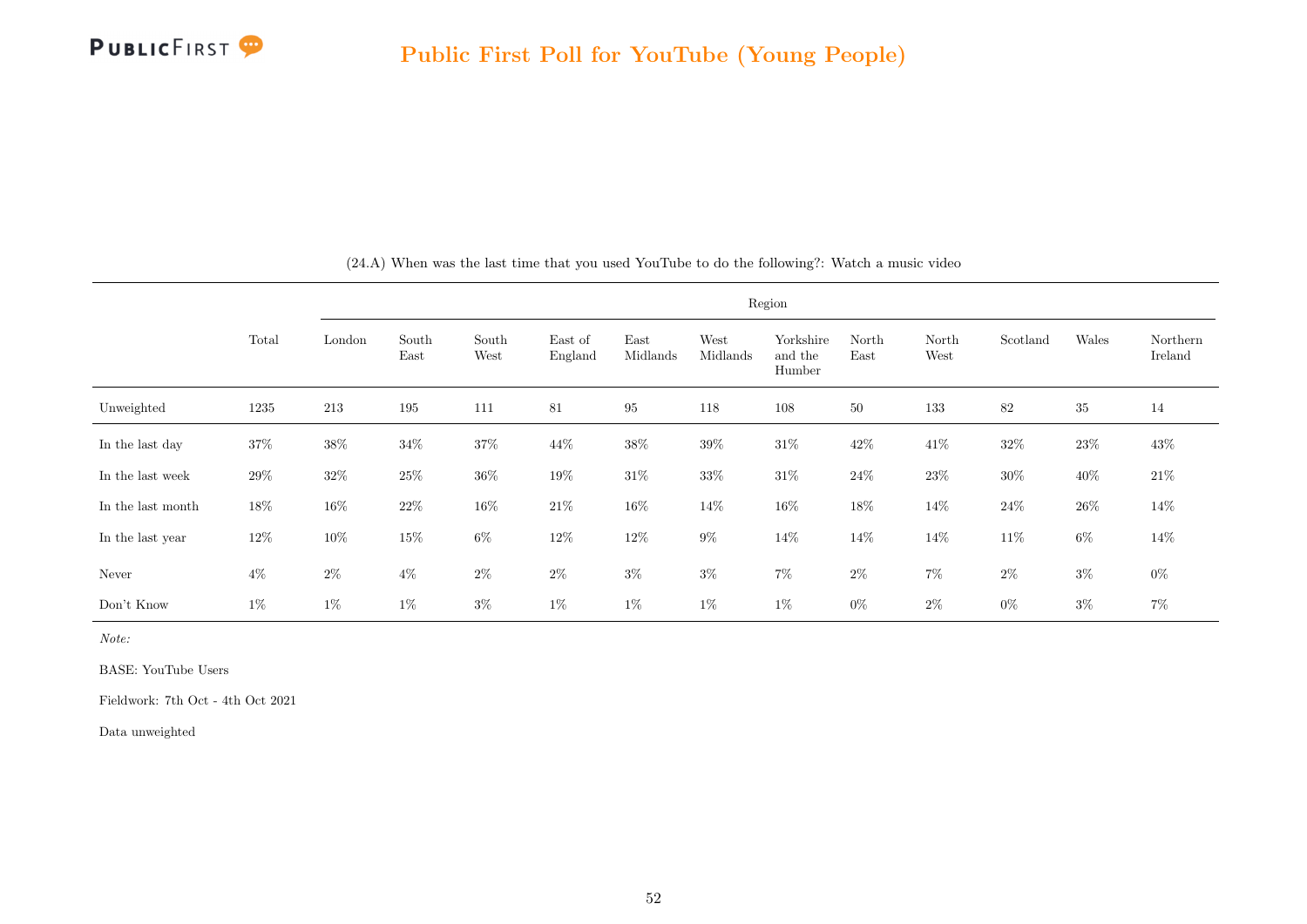

|                   |        |        | Gender |        |         | Social Grade |        |                | Age            |                    |                   | Age & Gender       |                   |
|-------------------|--------|--------|--------|--------|---------|--------------|--------|----------------|----------------|--------------------|-------------------|--------------------|-------------------|
|                   | Total  | Male   | Female | AB     | C1      | $\rm C2$     | DE     | $13 - 15$      | $16 - 17$      | Female 13<br>$-15$ | Male $13$ -<br>15 | Female 16<br>$-17$ | Male $16$ -<br>17 |
| Unweighted        | 1235   | 378    | 836    | 443    | $308\,$ | 210          | 253    | $\overline{0}$ | $\overline{0}$ | $\overline{0}$     | $\overline{0}$    | $\overline{0}$     | $\overline{0}$    |
| In the last day   | 37%    | $35\%$ | $38\%$ | $33\%$ | $37\%$  | $37\%$       | $43\%$ | $\ast$         | $\ast$         | $\ast$             | $\ast$            | $\ast$             | $\ast$            |
| In the last week  | 29%    | $34\%$ | $27\%$ | $26\%$ | $29\%$  | $34\%$       | $31\%$ | $\ast$         | $\ast$         | $\ast$             | $\ast$            | $\ast$             | $\ast$            |
| In the last month | $18\%$ | $16\%$ | $19\%$ | 21\%   | $19\%$  | $15\%$       | 14%    | $\ast$         | $\ast$         | $*$                | $*$               | $*$                | $\ast$            |
| In the last year  | 12\%   | $9\%$  | $13\%$ | $15\%$ | $11\%$  | $10\%$       | $7\%$  | $\ast$         | $\ast$         | $\ast$             | $\ast$            | $\ast$             | $\ast$            |
| Never             | $4\%$  | $6\%$  | $3\%$  | $4\%$  | $4\%$   | $3\%$        | $2\%$  | $\ast$         | $\ast$         | $*$                | $*$               | $*$                | $*$               |
| Don't Know        | $1\%$  | $1\%$  | $1\%$  | $1\%$  | $1\%$   | $1\%$        | $2\%$  | $*$            | $*$            | $*$                | $*$               | $*$                | $*$               |

(24.B) When was the last time that you used YouTube to do the following?: Watch a music video

Note:

BASE: YouTube Users

Fieldwork: 7th Oct - 4th Oct 2021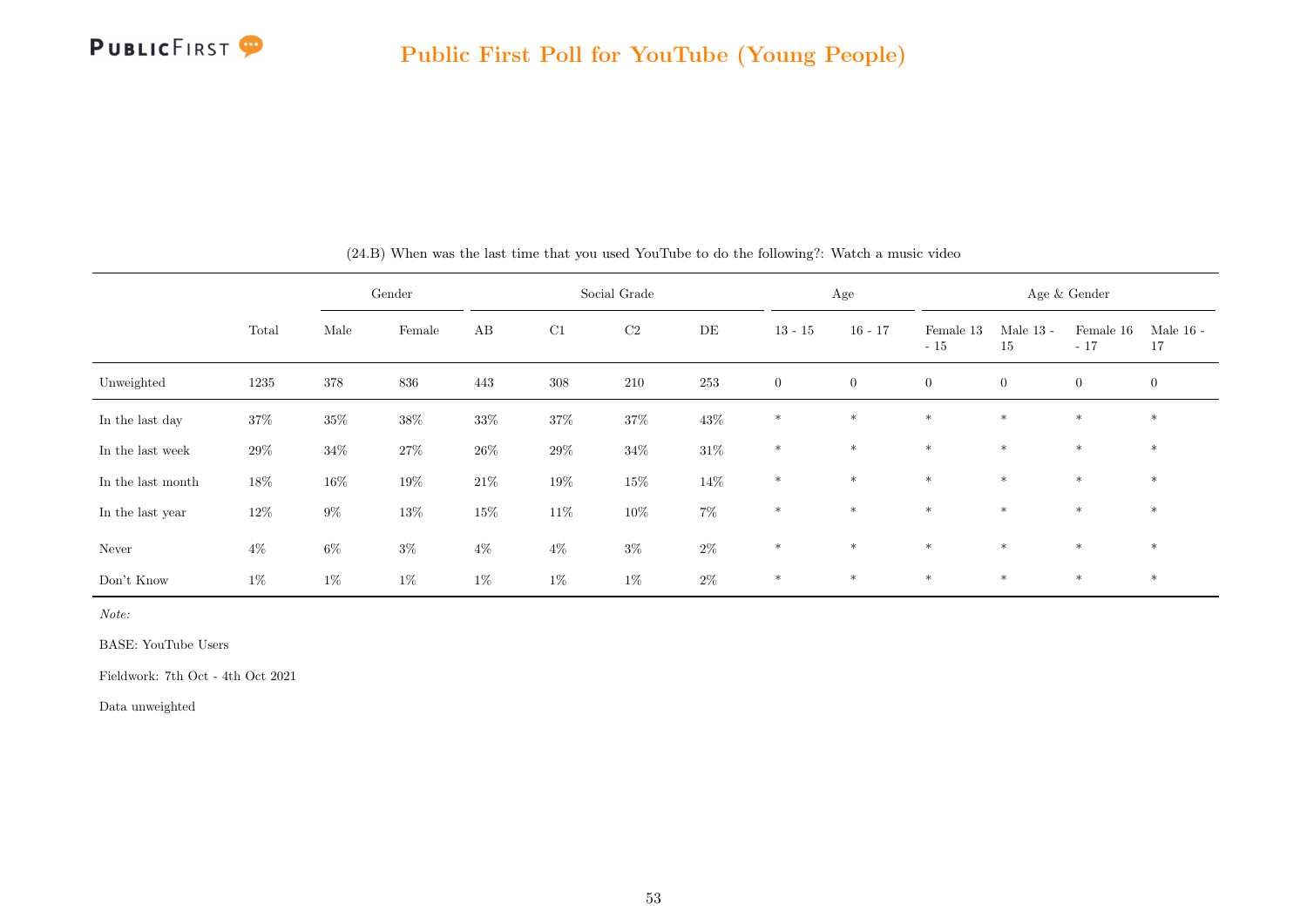

|                                 |        |        |            |            |                    |               |                  | Region                                       |            |            |          |        |                     |
|---------------------------------|--------|--------|------------|------------|--------------------|---------------|------------------|----------------------------------------------|------------|------------|----------|--------|---------------------|
|                                 | Total  | London | South East | South West | East of<br>England | East Midlands | West<br>Midlands | Yorkshire and<br>the $\operatorname{Humber}$ | North East | North West | Scotland | Wales  | Northern<br>Ireland |
| Unweighted                      | 1267   | 218    | 199        | 112        | 84                 | $\,99$        | 119              | 111                                          | 50         | 136        | 86       | $38\,$ | 15                  |
| Zero hours                      | $0\%$  | $1\%$  | 0%         | $0\%$      | 1%                 | 1%            | $0\%$            | $1\%$                                        | $0\%$      | $0\%$      | $0\%$    | $0\%$  | $0\%$               |
| Less than one hour a day        | $2\%$  | $2\%$  | $1\%$      | $3\%$      | $1\%$              | $3\%$         | $3\%$            | $2\%$                                        | $0\%$      | $2\%$      | $1\%$    | $0\%$  | $0\%$               |
| Between one and two hours       | $8\%$  | $9\%$  | $9\%$      | $6\%$      | $2\%$              | 7%            | 12%              | $8\%$                                        | $8\%$      | $7\%$      | $7\%$    | $5\%$  | $7\%$               |
| Between two and three hours     | $13\%$ | $9\%$  | 17%        | 13%        | 13%                | 12%           | 10%              | 13%                                          | 14%        | 15%        | 13%      | $8\%$  | 13%                 |
| Between three and four hours    | 15%    | $12\%$ | $11\%$     | $20\%$     | $20\%$             | 14%           | 14%              | 21%                                          | 14%        | 18%        | $12\%$   | 11%    | $33\%$              |
| Between four and five hours     | 15%    | 15%    | 16%        | 15%        | 17%                | 11%           | 14%              | 18%                                          | 24%        | 17%        | 10%      | 18%    | 13%                 |
| Between five and six hours      | 14%    | 17%    | 14%        | $12\%$     | 18%                | 12%           | 22%              | 15%                                          | 14%        | $4\%$      | 12%      | 11%    | 7%                  |
| Between six and seven hours     | $10\%$ | 11%    | $11\%$     | 11%        | $2\%$              | 10%           | $8\%$            | $6\%$                                        | $0\%$      | 10%        | 20%      | 11%    | 7%                  |
| Between seven and eight hours   | $8\%$  | $9\%$  | $9\%$      | $7\%$      | 7%                 | $11\%$        | $6\%$            | 6%                                           | $4\%$      | $7\%$      | $7\%$    | 13%    | 13%                 |
| Between eight and nine hours    | $5\%$  | $5\%$  | $6\%$      | $4\%$      | $5\%$              | $4\%$         | $5\%$            | $2\%$                                        | $6\%$      | 7%         | $6\%$    | $8\%$  | $0\%$               |
| Between nine and ten hours      | $3\%$  | $3\%$  | 4%         | $4\%$      | $5\%$              | $6\%$         | $2\%$            | $4\%$                                        | $4\%$      | $2\%$      | $2\%$    | $3\%$  | $7\%$               |
| Between ten and eleven hours    | $2\%$  | $2\%$  | $2\%$      | $2\%$      | $2\%$              | 1%            | $1\%$            | $1\%$                                        | $0\%$      | $3\%$      | $3\%$    | $0\%$  | $0\%$               |
| Between eleven and twelve hours | $1\%$  | $1\%$  | $1\%$      | $2\%$      | $2\%$              | $1\%$         | $1\%$            | $1\%$                                        | $6\%$      | $1\%$      | $2\%$    | $3\%$  | $0\%$               |
| More than twelve hours          | $2\%$  | $4\%$  | $1\%$      | $1\%$      | 1%                 | $4\%$         | $1\%$            | $2\%$                                        | $6\%$      | $4\%$      | 5%       | $0\%$  | $0\%$               |
| Don't Know                      | $1\%$  | $1\%$  | $1\%$      | $1\%$      | $2\%$              | $2\%$         | $1\%$            | $1\%$                                        | $0\%$      | $1\%$      | $0\%$    | 11%    | $0\%$               |

(25.A) Thinking about the average day, how many hours a day do you think you spend online?

BASE: All Respondents

Fieldwork: 7th Oct - 4th Oct 2021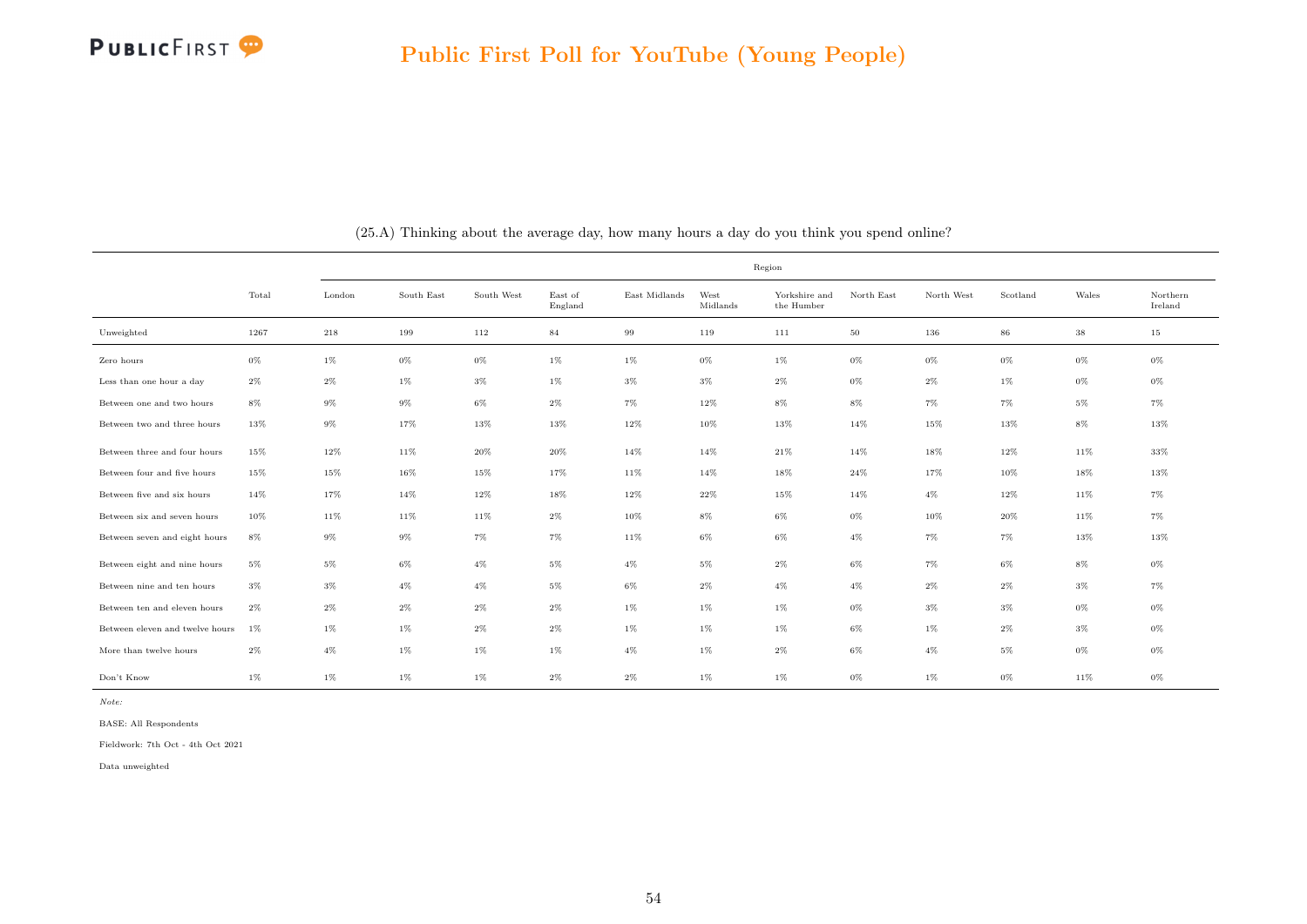

|                                 |        | Gender |        |                        | Social Grade |                |           | $_{\rm Age}$   |                  |                             | Age & Gender |                             |                |
|---------------------------------|--------|--------|--------|------------------------|--------------|----------------|-----------|----------------|------------------|-----------------------------|--------------|-----------------------------|----------------|
|                                 | Total  | Male   | Female | $\mathbf{A}\mathbf{B}$ | C1           | C <sub>2</sub> | $\rm{DE}$ | $13 - 15$      | $16 - 17$        | Female 13 - 15 Male 13 - 15 |              | Female 16 - 17 Male 16 - 17 |                |
| Unweighted                      | 1267   | 383    | 861    | 446                    | 321          | $213\,$        | 266       | $\overline{0}$ | $\boldsymbol{0}$ | $\overline{0}$              | $\mathbf{0}$ | $\,0\,$                     | $\overline{0}$ |
| Zero hours                      | $0\%$  | 1%     | $0\%$  | $0\%$                  | $1\%$        | $0\%$          | $1\%$     | $\ast$         | $\ast$           | $\ast$                      | $\ast$       | $\ast$                      | $\ast$         |
| Less than one hour a day        | $2\%$  | $2\%$  | $2\%$  | $2\%$                  | $1\%$        | $1\%$          | $3\%$     | $\ast$         | $\ast$           | $\ast$                      | $\ast$       | $\ast$                      | $\ast$         |
| Between one and two hours       | $8\%$  | $12\%$ | $6\%$  | $9\%$                  | $7\%$        | $9\%$          | $6\%$     | $\ast$         | $\ast$           | $\ast$                      | $\ast$       | $\ast$                      | $\ast$         |
| Between two and three hours     | $13\%$ | 14%    | $12\%$ | 16%                    | $10\%$       | $12\%$         | $11\%$    | $\ast$         | $\ast$           | $\ast$                      | $\ast$       | $\ast$                      | $\ast$         |
| Between three and four hours    | 15%    | 19%    | 14%    | 17%                    | 16%          | 13%            | 13%       | $\ast$         | $\ast$           | $\ast$                      | ×            | $\ast$                      | $\ast$         |
| Between four and five hours     | 15%    | 15%    | 16%    | 14%                    | 14%          | 19%            | 17%       | $\ast$         | $\ast$           | $\ast$                      | $\ast$       | $\ast$                      | $\star$        |
| Between five and six hours      | 14%    | $10\%$ | 16%    | 14%                    | 15%          | 14%            | $12\%$    | $\ast$         | $\ast$           | $\ast$                      | $\ast$       | $\ast$                      | $\ast$         |
| Between six and seven hours     | 10%    | $9\%$  | 10%    | 10%                    | 10%          | 8%             | $9\%$     | $\ast$         | $\ast$           | $\ast$                      | $\ast$       | $\ast$                      | $\ast$         |
| Between seven and eight hours   | 8%     | $5\%$  | $9\%$  | $8\%$                  | $7\%$        | 8%             | $9\%$     | $\ast$         | $\ast$           | $\ast$                      | $\ast$       | $\ast$                      | $\ast$         |
| Between eight and nine hours    | $5\%$  | $4\%$  | $5\%$  | $4\%$                  | $6\%$        | $3\%$          | $7\%$     | $\ast$         | $\ast$           | $\ast$                      | $\ast$       | $\ast$                      | $\ast$         |
| Between nine and ten hours      | $3\%$  | $3\%$  | $4\%$  | $2\%$                  | $4\%$        | $4\%$          | $4\%$     | $\ast$         | $\ast$           | $\ast$                      | $\ast$       | $\ast$                      | $\ast$         |
| Between ten and eleven hours    | $2\%$  | $2\%$  | $2\%$  | 1%                     | $3\%$        | $2\%$          | $2\%$     | $\ast$         | $\ast$           | $\ast$                      | $\ast$       | $\ast$                      | $\star$        |
| Between eleven and twelve hours | 1%     | $2\%$  | $1\%$  | $1\%$                  | $2\%$        | $1\%$          | $1\%$     | $\ast$         | $\ast$           | $\ast$                      | $\ast$       | $\ast$                      | $\ast$         |
| More than twelve hours          | $2\%$  | $2\%$  | $2\%$  | $2\%$                  | $3\%$        | $3\%$          | $3\%$     | $\ast$         | $\ast$           | $\ast$                      | $\ast$       | $\ast$                      | $\ast$         |
| Don't Know                      | $1\%$  | $2\%$  | 1%     | 0%                     | 1%           | 1%             | 3%        | $\ast$         | $\ast$           | $\ast$                      | $\ast$       | $\ast$                      | $\ast$         |

(25.B) Thinking about the average day, how many hours a day do you think you spend online?

BASE: All Respondents

Fieldwork: 7th Oct - 4th Oct 2021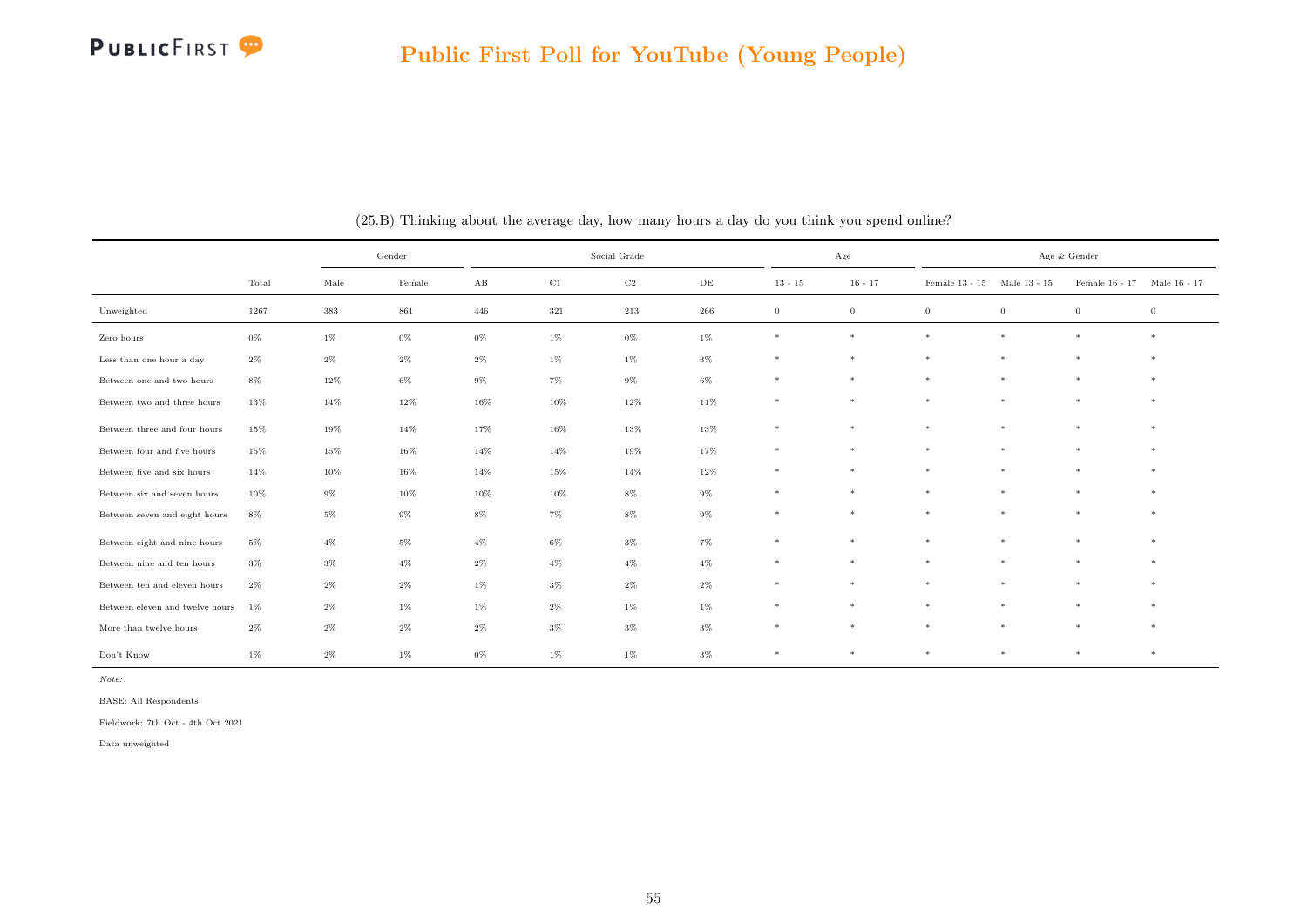

|                                 |        |        |            |            |                    |               |                  | Region                      |            |            |          |        |                     |
|---------------------------------|--------|--------|------------|------------|--------------------|---------------|------------------|-----------------------------|------------|------------|----------|--------|---------------------|
|                                 | Total  | London | South East | South West | East of<br>England | East Midlands | West<br>Midlands | Yorkshire and<br>the Humber | North East | North West | Scotland | Wales  | Northern<br>Ireland |
| Unweighted                      | 1267   | 218    | 199        | $112\,$    | 84                 | 99            | 119              | 111                         | $50\,$     | 136        | 86       | 38     | 15                  |
| Zero hours                      | $1\%$  | $0\%$  | $1\%$      | $2\%$      | $2\%$              | $3\%$         | 3%               | $0\%$                       | $0\%$      | $1\%$      | $1\%$    | $0\%$  | $0\%$               |
| Less than one hour a day        | $7\%$  | $8\%$  | $7\%$      | $6\%$      | $7\%$              | $8\%$         | 8%               | $5\%$                       | $4\%$      | 11%        | $7\%$    | $0\%$  | $7\%$               |
| Between one and two hours       | 14%    | 13%    | 17%        | 10%        | 14%                | $9\%$         | 13%              | 22%                         | 16%        | 10%        | 13%      | 16%    | $27\%$              |
| Between two and three hours     | 14%    | 11%    | 19%        | 14%        | $14\%$             | 19%           | 13%              | $13\%$                      | $12\%$     | $22\%$     | $7\%$    | $5\%$  | $13\%$              |
| Between three and four hours    | $12\%$ | $10\%$ | 14%        | 11%        | 12%                | $12\%$        | 15%              | 14%                         | 10%        | 10%        | 17%      | $0\%$  | $7\%$               |
| Between four and five hours     | 14%    | 17%    | 10%        | 16%        | $13\%$             | 11%           | $9\%$            | 14%                         | 26%        | 12%        | $9\%$    | $21\%$ | 20%                 |
| Between five and six hours      | 10%    | 12%    | 12%        | 12%        | 11%                | 8%            | 17%              | 10%                         | $8\%$      | $6\%$      | $8\%$    | $5\%$  | $7\%$               |
| Between six and seven hours     | $8\%$  | $9\%$  | $7\%$      | $10\%$     | 11%                | $8\%$         | 8%               | 7%                          | $4\%$      | $5\%$      | 12%      | 18%    | $7\%$               |
| Between seven and eight hours   | $6\%$  | $9\%$  | $7\%$      | $4\%$      | $4\%$              | $4\%$         | 7%               | $3\%$                       | $2\%$      | $8\%$      | $3\%$    | 13%    | 13%                 |
| Between eight and nine hours    | $4\%$  | $2\%$  | $1\%$      | $5\%$      | $6\%$              | 6%            | 3%               | $5\%$                       | $6\%$      | $5\%$      | $5\%$    | $3\%$  | $0\%$               |
| Between nine and ten hours      | $2\%$  | $1\%$  | $2\%$      | $4\%$      | $1\%$              | $1\%$         | $2\%$            | $3\%$                       | $2\%$      | $2\%$      | $7\%$    | $0\%$  | $0\%$               |
| Between ten and eleven hours    | $1\%$  | $1\%$  | $2\%$      | $2\%$      | $0\%$              | $3\%$         | $0\%$            | $1\%$                       | $0\%$      | $2\%$      | $3\%$    | $3\%$  | $0\%$               |
| Between eleven and twelve hours | 1%     | $0\%$  | $1\%$      | $0\%$      | $1\%$              | 1%            | $2\%$            | $1\%$                       | $8\%$      | $2\%$      | $2\%$    | $0\%$  | $0\%$               |
| More than twelve hours          | $2\%$  | $4\%$  | $1\%$      | $2\%$      | $2\%$              | $4\%$         | 0%               | $1\%$                       | $2\%$      | $3\%$      | $2\%$    | $3\%$  | $0\%$               |
| Don't Know                      | $2\%$  | $2\%$  | $2\%$      | $1\%$      | $1\%$              | $2\%$         | $2\%$            | $2\%$                       | $0\%$      | 1%         | $2\%$    | 13%    | $0\%$               |

(26.A) On an average day, how many hours a day do you spend on your phone?

BASE: All Respondents

Fieldwork: 7th Oct - 4th Oct 2021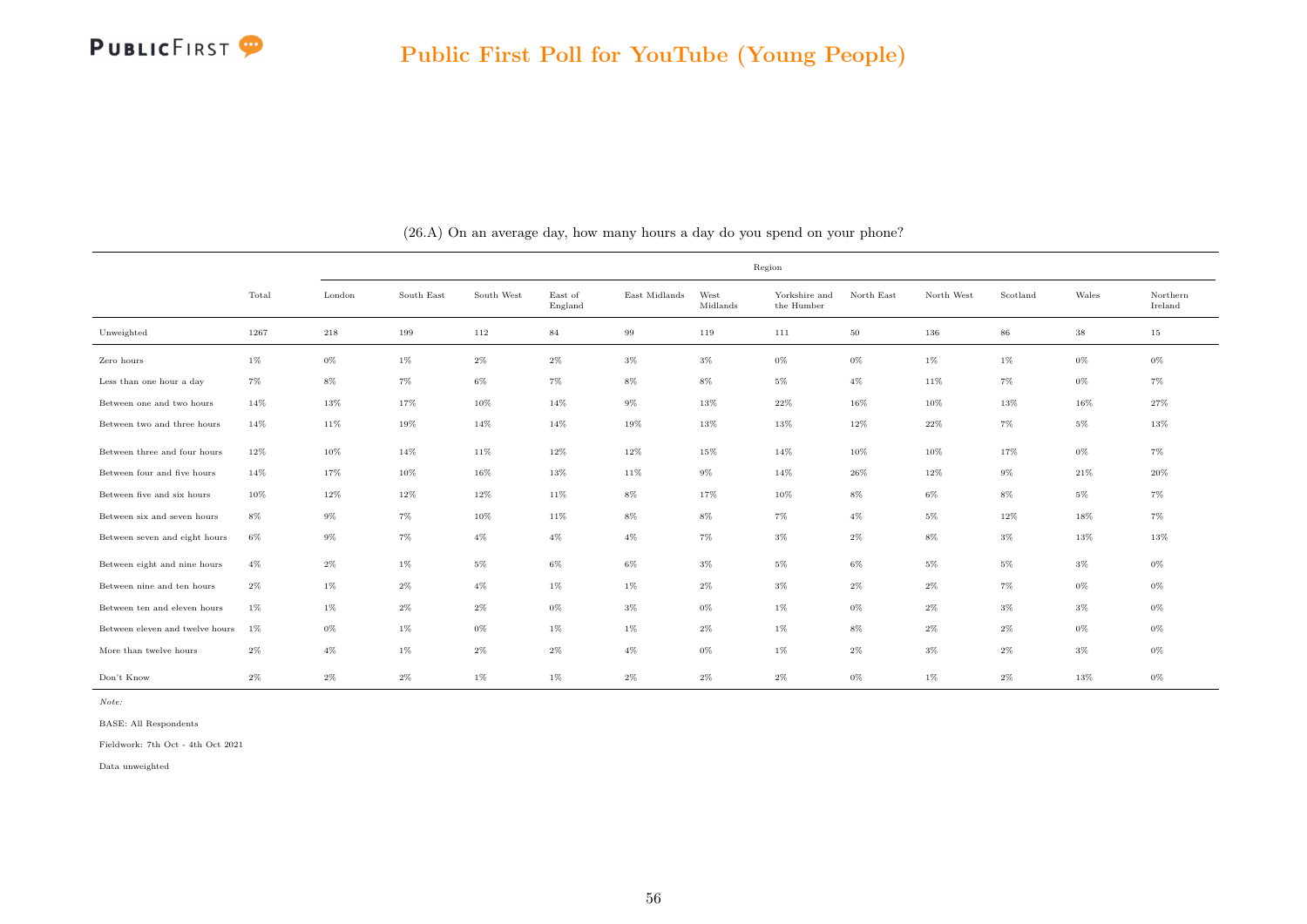

|                                 |       | Gender |        | Social Grade<br>$\rm C1$<br>$\mathbf{A}\mathbf{B}$<br>$\rm C2$<br>$13 - 15$<br>DE |       |        | Age   |              |              | Age & Gender                |              |                             |         |
|---------------------------------|-------|--------|--------|-----------------------------------------------------------------------------------|-------|--------|-------|--------------|--------------|-----------------------------|--------------|-----------------------------|---------|
|                                 | Total | Male   | Female |                                                                                   |       |        |       |              | $16 - 17$    | Female 13 - 15 Male 13 - 15 |              | Female 16 - 17 Male 16 - 17 |         |
| Unweighted                      | 1267  | 383    | 861    | 446                                                                               | 321   | 213    | 266   | $\mathbf{0}$ | $\mathbf{0}$ | $\mathbf{0}$                | $\mathbf{0}$ | $\overline{0}$              | $\,0\,$ |
| Zero hours                      | $1\%$ | $1\%$  | $1\%$  | $1\%$                                                                             | $1\%$ | $2\%$  | $1\%$ | $*$          | $\ast$       | $\ast$                      | $\ast$       | $\ast$                      | $\ast$  |
| Less than one hour a day        | 7%    | 11%    | 6%     | 10%                                                                               | $7\%$ | 5%     | $5\%$ | $\ast$       | $\ast$       | $\ast$                      | $\ast$       | $\ast$                      | $\ast$  |
| Between one and two hours       | 14%   | 24%    | $9\%$  | 16%                                                                               | 12%   | 15%    | 12%   | $\ast$       | $\ast$       | $\ast$                      | $\ast$       | $\ast$                      | $\ast$  |
| Between two and three hours     | 14%   | 17%    | 13%    | 18%                                                                               | 11%   | 15%    | 12%   | $\ast$       | $\ast$       | $\ast$                      | $\ast$       | $\ast$                      | $\ast$  |
| Between three and four hours    | 12%   | 10%    | 13%    | 12%                                                                               | 13%   | $9\%$  | 14%   | $\ast$       | $\ast$       | $\ast$                      | $\ast$       | $\ast$                      | $\ast$  |
| Between four and five hours     | 14%   | 10%    | 15%    | 13%                                                                               | 14%   | $14\%$ | 14%   | $\ast$       | $\ast$       | $\ast$                      | $\ast$       | $\ast$                      | $\ast$  |
| Between five and six hours      | 10%   | $9\%$  | 11%    | 12%                                                                               | 11%   | 10%    | 8%    | $\ast$       | $\ast$       | $\ast$                      | $\ast$       | $\ast$                      | $\ast$  |
| Between six and seven hours     | $8\%$ | $6\%$  | $9\%$  | $5\%$                                                                             | $9\%$ | $12\%$ | $9\%$ | $\ast$       | $\ast$       | $\ast$                      | $\ast$       | $\ast$                      | $\ast$  |
| Between seven and eight hours   | 6%    | $4\%$  | $7\%$  | $4\%$                                                                             | $7\%$ | 5%     | 8%    | $\ast$       | $\ast$       | $\ast$                      | $\ast$       | $\ast$                      | $\ast$  |
| Between eight and nine hours    | $4\%$ | $1\%$  | $5\%$  | $3\%$                                                                             | $2\%$ | 7%     | $4\%$ | $*$          | $\ast$       | $\ast$                      | $\ast$       | $\ast$                      | $\ast$  |
| Between nine and ten hours      | $2\%$ | $1\%$  | 3%     | 1%                                                                                | $3\%$ | $3\%$  | $2\%$ | $\ast$       | $\ast$       | $\ast$                      | $\ast$       | $\ast$                      | $\ast$  |
| Between ten and eleven hours    | 1%    | $1\%$  | $2\%$  | 1%                                                                                | $2\%$ | 1%     | 2%    | $\ast$       | $\ast$       | $\ast$                      | $\ast$       | $\ast$                      | $\ast$  |
| Between eleven and twelve hours | $1\%$ | $0\%$  | $2\%$  | $2\%$                                                                             | $1\%$ | $0\%$  | $1\%$ | $\ast$       | $\ast$       | $\ast$                      | $\ast$       | $\ast$                      | $\ast$  |
| More than twelve hours          | $2\%$ | $1\%$  | $3\%$  | $1\%$                                                                             | $2\%$ | $2\%$  | $5\%$ | $\ast$       | $\ast$       | $\ast$                      | $\ast$       | $\ast$                      | $\ast$  |
| Don't Know                      | $2\%$ | $3\%$  | $1\%$  | 1%                                                                                | $3\%$ | $1\%$  | $3\%$ | $\ast$       | $\ast$       | $\ast$                      | $\ast$       | $\ast$                      | $\ast$  |

(26.B) On an average day, how many hours a day do you spend on your phone?

BASE: All Respondents

Fieldwork: 7th Oct - 4th Oct 2021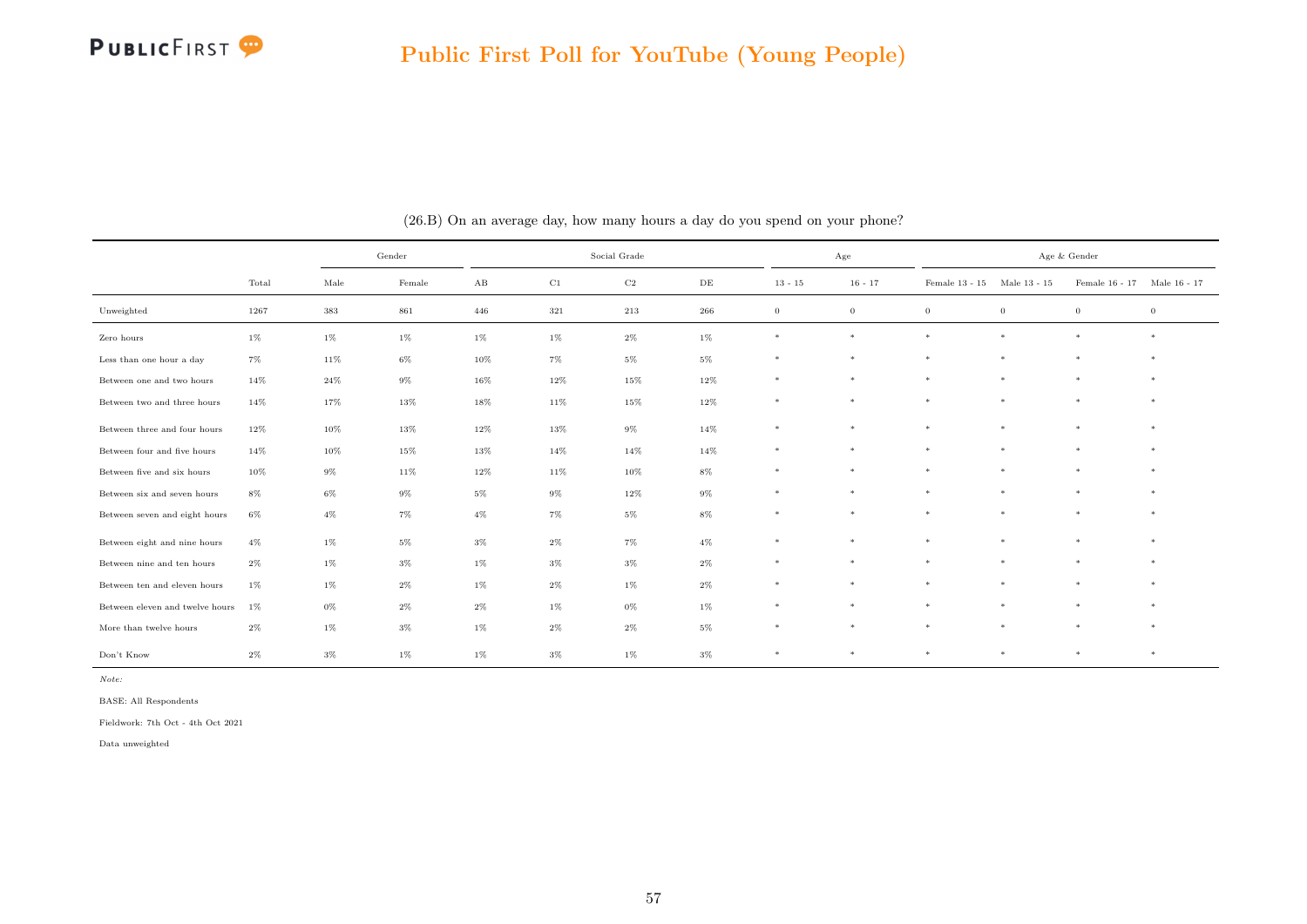

|  |  | (27.A) Do you use any apps/tools to help you manage how much time you spend online or what apps you use |  |  |  |  |  |  |  |  |  |  |  |  |  |  |  |
|--|--|---------------------------------------------------------------------------------------------------------|--|--|--|--|--|--|--|--|--|--|--|--|--|--|--|
|--|--|---------------------------------------------------------------------------------------------------------|--|--|--|--|--|--|--|--|--|--|--|--|--|--|--|

|            |       |        |               |               |                    |                  |                  | Region                         |               |               |          |        |                     |
|------------|-------|--------|---------------|---------------|--------------------|------------------|------------------|--------------------------------|---------------|---------------|----------|--------|---------------------|
|            | Total | London | South<br>East | South<br>West | East of<br>England | East<br>Midlands | West<br>Midlands | Yorkshire<br>and the<br>Humber | North<br>East | North<br>West | Scotland | Wales  | Northern<br>Ireland |
| Unweighted | 1267  | 218    | 199           | 112           | 84                 | 99               | 119              | 111                            | 50            | 136           | 86       | 38     | 15                  |
| Yes        | 29%   | 38%    | $30\%$        | 32%           | 25\%               | $24\%$           | $31\%$           | $18\%$                         | $30\%$        | $22\%$        | 29%      | $24\%$ | 27\%                |
| No         | 67%   | 58%    | 66%           | $65\%$        | $71\%$             | 68%              | 62\%             | 77%                            | 70%           | $72\%$        | 67%      | $68\%$ | 73%                 |
| Don't Know | $5\%$ | $4\%$  | $4\%$         | $3\%$         | $4\%$              | 8%               | $7\%$            | $5\%$                          | $0\%$         | $6\%$         | $3\%$    | 8%     | $0\%$               |

BASE: All Respondents

Fieldwork: 7th Oct - 4th Oct 2021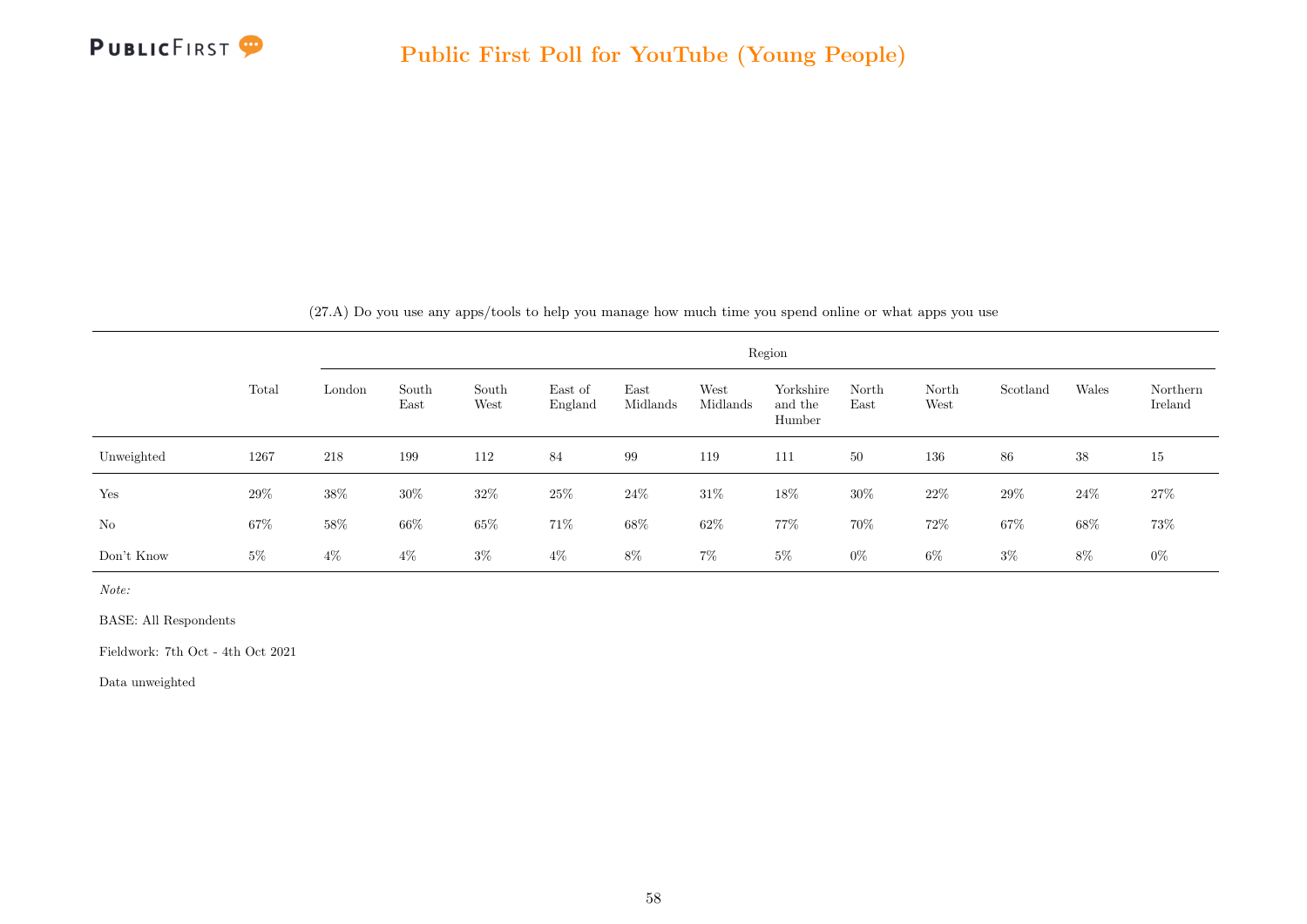

|            |       |        | Gender |        |       | Social Grade |        |              | Age            |                    |                   | Age & Gender       |                 |
|------------|-------|--------|--------|--------|-------|--------------|--------|--------------|----------------|--------------------|-------------------|--------------------|-----------------|
|            | Total | Male   | Female | AB     | C1    | C2           | DE     | $13 - 15$    | $16 - 17$      | Female 13<br>$-15$ | Male $13$ -<br>15 | Female 16<br>$-17$ | Male 16 -<br>17 |
| Unweighted | 1267  | 383    | 861    | 446    | 321   | 213          | 266    | $\mathbf{0}$ | $\overline{0}$ | $\overline{0}$     | $\overline{0}$    | $\overline{0}$     | $\overline{0}$  |
| Yes        | 29%   | $24\%$ | $31\%$ | $34\%$ | 28\%  | $24\%$       | 23\%   | $*$          | $*$            | $\ast$             | $*$               | $*$                | $*$             |
| No         | 67%   | 73%    | 64%    | $63\%$ | 68%   | 70%          | $69\%$ | $*$          | $*$            | $\ast$             | $*$               | $\ast$             | $*$             |
| Don't Know | $5\%$ | $3\%$  | $5\%$  | $3\%$  | $4\%$ | $5\%$        | $8\%$  | $*$          | $*$            | $*$                | $*$               | $*$                | $*$             |

(27.B) Do you use any apps/tools to help you manage how much time you spend online or what apps you use

Note:

BASE: All Respondents

Fieldwork: 7th Oct - 4th Oct 2021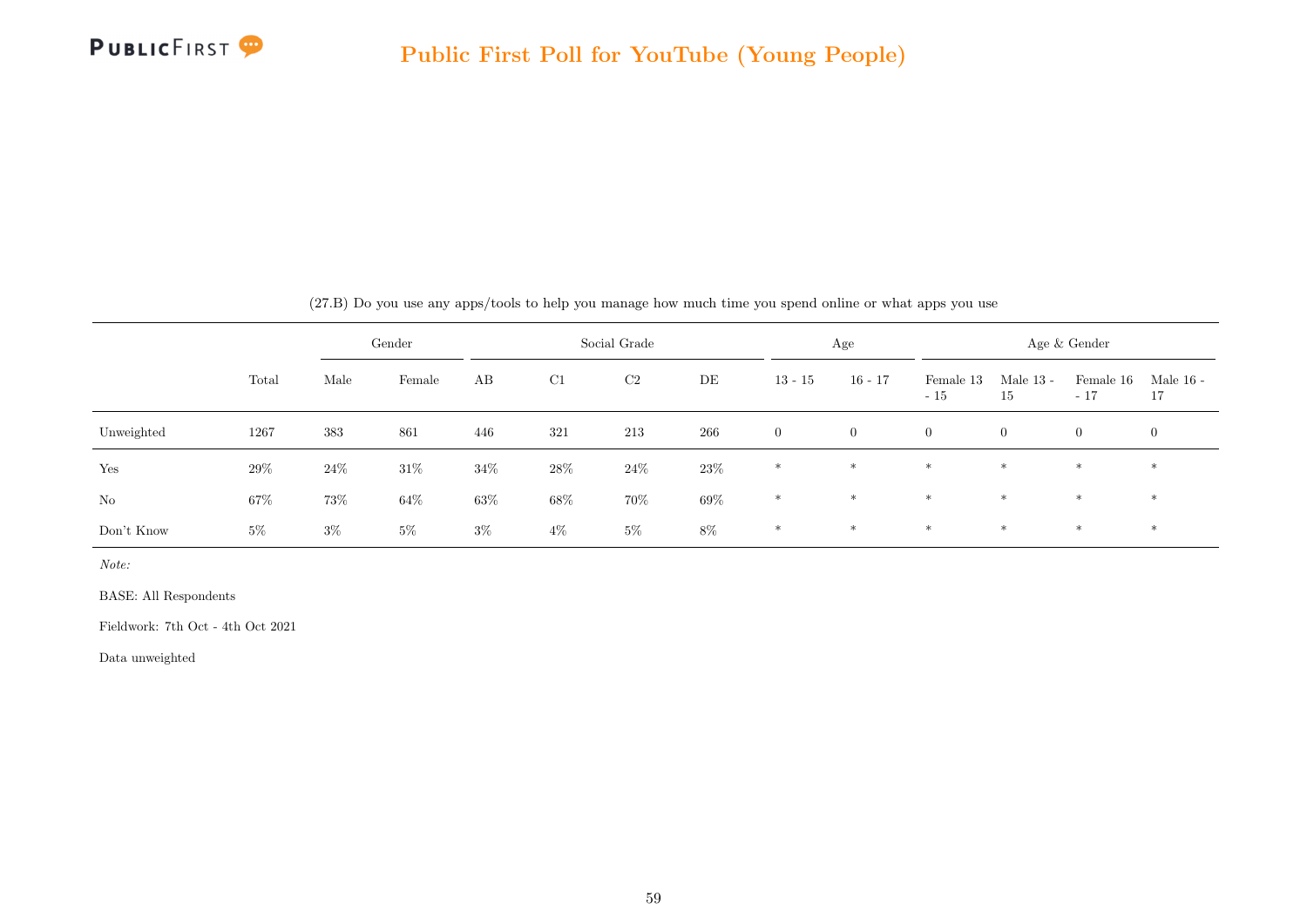# PUBLICFIRST<sup>9</sup>

### Public First Poll for YouTube (Young People)

(28.A) You said you do not use any apps/tools to help you manage how much time you spend online. Even if you do not use these apps/tools yourself, are you aware of any of the followingPlease select any of the below which you have heard of

|                                     |       |         |                                |               |                    |                  |                  | Region                         |               |               |          |        |                     |
|-------------------------------------|-------|---------|--------------------------------|---------------|--------------------|------------------|------------------|--------------------------------|---------------|---------------|----------|--------|---------------------|
|                                     | Total | London  | $\operatorname{South}$<br>East | South<br>West | East of<br>England | East<br>Midlands | West<br>Midlands | Yorkshire<br>and the<br>Humber | North<br>East | North<br>West | Scotland | Wales  | Northern<br>Ireland |
| Unweighted                          | 846   | $127\,$ | 132                            | $73\,$        | $60\,$             | 67               | 74               | $85\,$                         | $35\,$        | $98\,$        | 58       | $26\,$ | $11\,$              |
| Space                               | $5\%$ | $9\%$   | $4\%$                          | $8\%$         | $3\%$              | $1\%$            | $3\%$            | $4\%$                          | $6\%$         | $7\%$         | $3\%$    | $4\%$  | 18%                 |
| Off the Grid                        | $5\%$ | $7\%$   | $5\%$                          | $4\%$         | $3\%$              | $6\%$            | $8\%$            | $4\%$                          | $6\%$         | $4\%$         | $2\%$    | $8\%$  | $0\%$               |
| iOS Screen Time                     | 48%   | $53\%$  | $55\%$                         | $62\%$        | $37\%$             | $49\%$           | 45%              | $40\%$                         | $40\%$        | $42\%$        | $50\%$   | $54\%$ | $45\%$              |
| $\operatorname{Freedom}$            | $4\%$ | $5\%$   | $3\%$                          | $5\%$         | $7\%$              | $4\%$            | $1\%$            | $4\%$                          | $3\%$         | $4\%$         | $2\%$    | $0\%$  | $9\%$               |
| I have not heard of any<br>of these | 38%   | $29\%$  | $36\%$                         | $34\%$        | $50\%$             | $37\%$           | $42\%$           | $44\%$                         | $49\%$        | $40\%$        | $43\%$   | $38\%$ | $18\%$              |
| AppDetox                            | $3\%$ | $6\%$   | $2\%$                          | $4\%$         | $8\%$              | $3\%$            | $4\%$            | $1\%$                          | $0\%$         | $2\%$         | $3\%$    | $0\%$  | $0\%$               |
| AntiSocial                          | $3\%$ | $2\%$   | $2\%$                          | $4\%$         | $7\%$              | $1\%$            | $1\%$            | $2\%$                          | $6\%$         | $3\%$         | $3\%$    | $0\%$  | $9\%$               |
| Moment                              | $2\%$ | $6\%$   | $2\%$                          | $1\%$         | $3\%$              | $0\%$            | $1\%$            | $1\%$                          | $0\%$         | $4\%$         | $2\%$    | $0\%$  | $0\%$               |
| Social Fever                        | $2\%$ | $3\%$   | $1\%$                          | $3\%$         | $0\%$              | $3\%$            | $1\%$            | $1\%$                          | $0\%$         | $5\%$         | $2\%$    | $0\%$  | $0\%$               |
| Android Digital<br>Wellbeing        | 10%   | $14\%$  | $9\%$                          | $4\%$         | $8\%$              | $10\%$           | $9\%$            | $7\%$                          | $6\%$         | $11\%$        | 12%      | $15\%$ | 18%                 |
| Don't Know                          | $4\%$ | $4\%$   | $2\%$                          | $1\%$         | $3\%$              | $6\%$            | $5\%$            | $7\%$                          | $6\%$         | $7\%$         | $2\%$    | $4\%$  | 18%                 |

Note:

BASE: Respondents who don't use any apps/tools to help them manage how much time they spend online or what apps they use.

Fieldwork: 7th Oct - 4th Oct 2021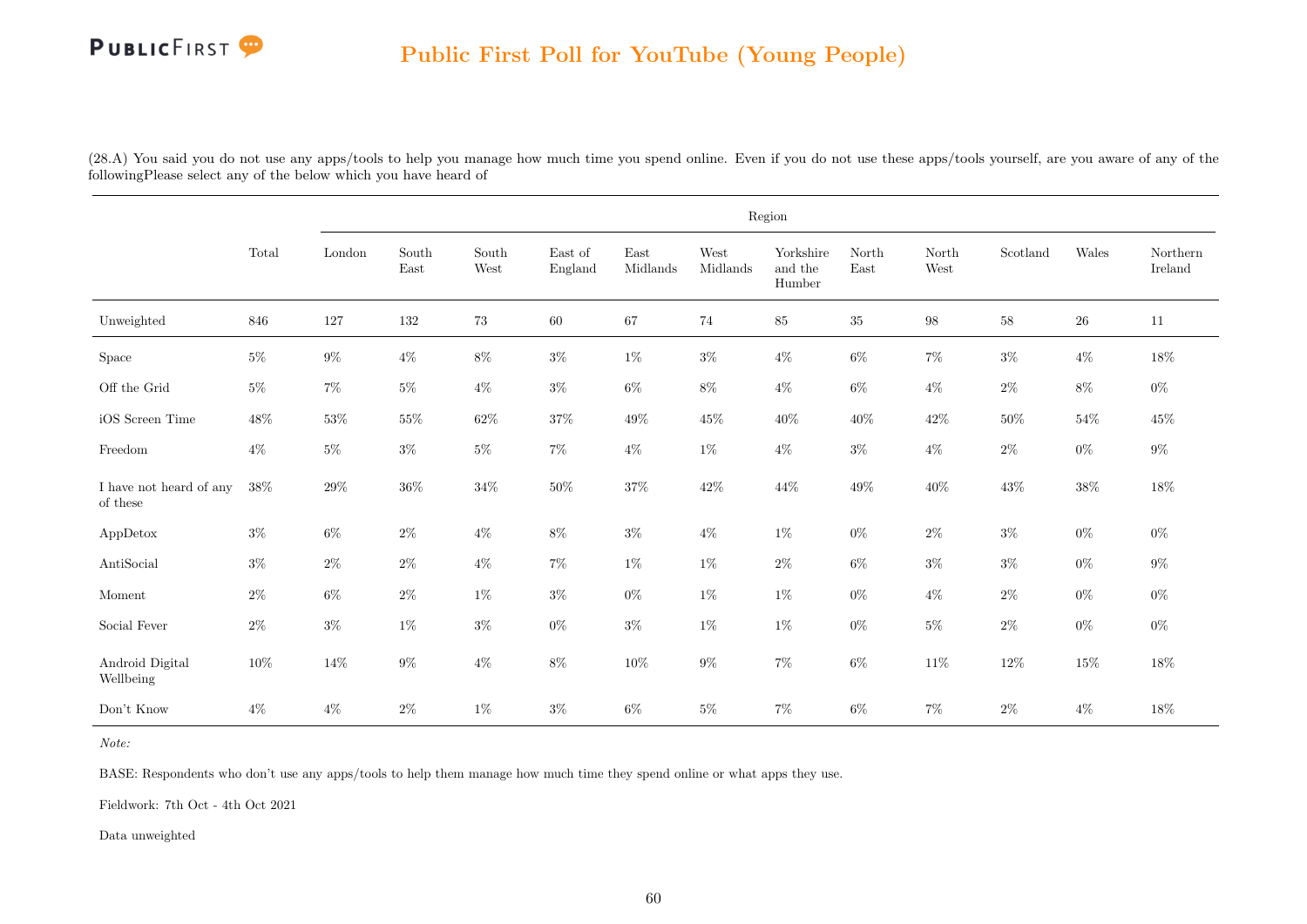# PUBLICFIRST<sup>9</sup>

### Public First Poll for YouTube (Young People)

(28.B) You said you do not use any apps/tools to help you manage how much time you spend online. Even if you do not use these apps/tools yourself, are you aware of any of the followingPlease select any of the below which you have heard of

|                                             |        |        | $\operatorname{Gender}$ |                        |          | Social Grade |           |                | $\rm Age$      |                    |                   | Age $\&$ Gender    |                        |
|---------------------------------------------|--------|--------|-------------------------|------------------------|----------|--------------|-----------|----------------|----------------|--------------------|-------------------|--------------------|------------------------|
|                                             | Total  | Male   | Female                  | $\mathbf{A}\mathbf{B}$ | $\rm C1$ | $\rm C2$     | $\rm{DE}$ | $13$ - $15\,$  | $16 - 17$      | Female 13<br>$-15$ | Male $13$ -<br>15 | Female 16<br>$-17$ | Male $16$ - $\,$<br>17 |
| Unweighted                                  | 846    | 280    | 549                     | $281\,$                | 217      | 150          | 184       | $\overline{0}$ | $\overline{0}$ | $\overline{0}$     | $\overline{0}$    | $\overline{0}$     | $\overline{0}$         |
| Space                                       | $5\%$  | $7\%$  | $4\%$                   | $7\%$                  | $4\%$    | $6\%$        | $3\%$     | $\ast$         | $\ast$         | $\ast$             | $\ast$            | $\ast$             | $\ast$                 |
| Off the Grid                                | $5\%$  | $5\%$  | $5\%$                   | $6\%$                  | $6\%$    | $4\%$        | $5\%$     | $\ast$         | $\ast$         | $\ast$             | $\ast$            | $\ast$             | $\ast$                 |
| iOS Screen Time                             | $48\%$ | $35\%$ | $56\%$                  | $54\%$                 | $49\%$   | $46\%$       | $42\%$    | $\ast$         | $\ast$         | $\ast$             | $\ast$            | $\ast$             | $\ast$                 |
| $\operatorname{Freedom}$                    | $4\%$  | $5\%$  | $3\%$                   | $5\%$                  | $3\%$    | $2\%$        | $5\%$     | $\ast$         | $\ast$         | $\ast$             | $\ast$            | $\ast$             | $\ast$                 |
| I have not heard of any<br>of these         | $38\%$ | $47\%$ | $34\%$                  | $33\%$                 | $39\%$   | $43\%$       | $42\%$    | $\ast$         | $\ast$         | $\ast$             | $\ast$            | $\ast$             | $\ast$                 |
| AppDetox                                    | $3\%$  | $4\%$  | $3\%$                   | $6\%$                  | $2\%$    | $2\%$        | $3\%$     | $\ast$         | $*$            | $\ast$             | $*$               | $*$                | $\ast$                 |
| $\label{eq:antiSocial} \textsc{AntiSocial}$ | $3\%$  | $3\%$  | $3\%$                   | $4\%$                  | $3\%$    | $1\%$        | $2\%$     | $\ast$         | $\ast$         | $\ast$             | $\ast$            | $\ast$             | $\ast$                 |
| Moment                                      | $2\%$  | $4\%$  | $2\%$                   | $3\%$                  | $2\%$    | $3\%$        | $1\%$     | $\ast$         | $\ast$         | $\ast$             | $\ast$            | $\ast$             | $\ast$                 |
| Social Fever                                | $2\%$  | $3\%$  | $2\%$                   | $3\%$                  | $2\%$    | $2\%$        | $1\%$     | $\ast$         | $\ast$         | $\ast$             | $\ast$            | $\ast$             | $\ast$                 |
| Android Digital<br>Wellbeing                | $10\%$ | $13\%$ | $8\%$                   | $12\%$                 | $8\%$    | $9\%$        | $10\%$    | $\ast$         | $\ast$         | $\ast$             | $\ast$            | $\ast$             | $\ast$                 |
| Don't Know                                  | $4\%$  | $7\%$  | $3\%$                   | $3\%$                  | $6\%$    | $4\%$        | $7\%$     | $\ast$         | $\ast$         | $\ast$             | $*$               | $*$                | $\ast$                 |

Note:

BASE: Respondents who don't use any apps/tools to help them manage how much time they spend online or what apps they use.

Fieldwork: 7th Oct - 4th Oct 2021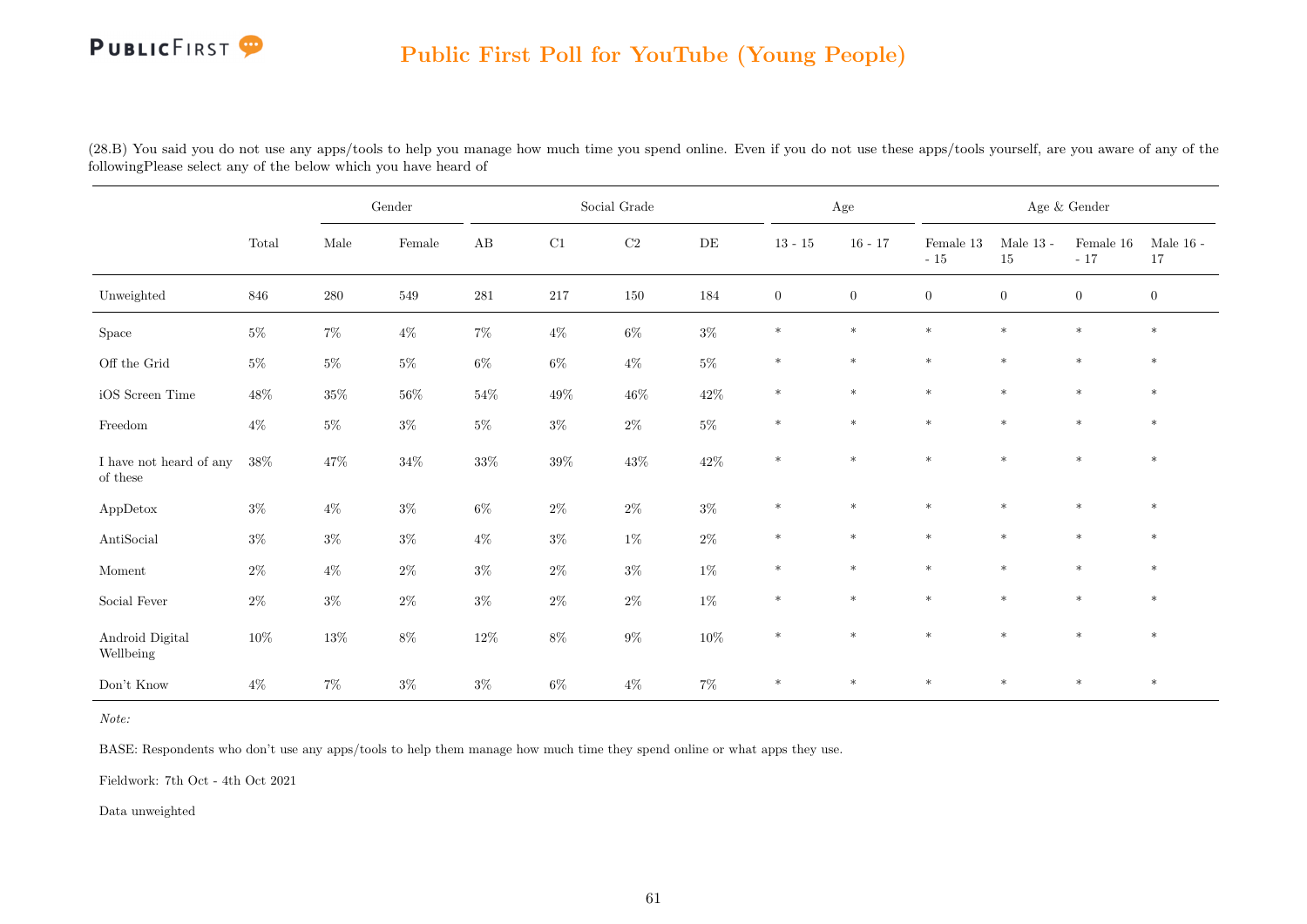# **PUBLICFIRST**

|                              |         |        |                                |                                |                    |                  |                  | Region                         |               |               |          |                  |                     |
|------------------------------|---------|--------|--------------------------------|--------------------------------|--------------------|------------------|------------------|--------------------------------|---------------|---------------|----------|------------------|---------------------|
|                              | Total   | London | South<br>$\operatorname{East}$ | $\operatorname{South}$<br>West | East of<br>England | East<br>Midlands | West<br>Midlands | Yorkshire<br>and the<br>Humber | North<br>East | North<br>West | Scotland | Wales            | Northern<br>Ireland |
| Unweighted                   | $362\,$ | $82\,$ | $59\,$                         | $36\,$                         | $21\,$             | $24\,$           | 37               | $20\,$                         | $15\,$        | $30\,$        | $25\,$   | $\boldsymbol{9}$ | $\overline{4}$      |
| iOS Screen Time              | $69\%$  | $55\%$ | $76\%$                         | $72\%$                         | $67\%$             | $79\%$           | $73\%$           | $95\%$                         | $60\%$        | $73\%$        | $60\%$   | $56\%$           | $50\%$              |
| Freedom                      | $6\%$   | $11\%$ | $5\%$                          | $8\%$                          | $0\%$              | $12\%$           | $3\%$            | $5\%$                          | $7\%$         | $7\%$         | $0\%$    | $0\%$            | $0\%$               |
| ${\rm Space}$                | $6\%$   | $11\%$ | $0\%$                          | $6\%$                          | $0\%$              | $8\%$            | $5\%$            | $5\%$                          | $0\%$         | $7\%$         | $4\%$    | $0\%$            | $25\%$              |
| Social Fever                 | $5\%$   | $10\%$ | $3\%$                          | $0\%$                          | $0\%$              | $12\%$           | $3\%$            | $0\%$                          | $0\%$         | $13\%$        | $0\%$    | $0\%$            | $0\%$               |
| AppDetox                     | $4\%$   | $4\%$  | $3\%$                          | $8\%$                          | $0\%$              | $8\%$            | $3\%$            | $0\%$                          | $0\%$         | $10\%$        | $0\%$    | $0\%$            | $0\%$               |
| Off the Grid                 | $4\%$   | $6\%$  | $0\%$                          | $11\%$                         | $5\%$              | $0\%$            | $3\%$            | $0\%$                          | $0\%$         | $10\%$        | $0\%$    | $0\%$            | $0\%$               |
| AntiSocial                   | $4\%$   | $5\%$  | $3\%$                          | $0\%$                          | $0\%$              | $8\%$            | $3\%$            | $0\%$                          | $7\%$         | 13%           | $4\%$    | $0\%$            | $25\%$              |
| Moment                       | $3\%$   | $2\%$  | $3\%$                          | $0\%$                          | $0\%$              | $0\%$            | $0\%$            | $5\%$                          | $7\%$         | $13\%$        | $0\%$    | $0\%$            | $0\%$               |
| Android Digital<br>Wellbeing | $14\%$  | $22\%$ | $15\%$                         | $17\%$                         | $5\%$              | $12\%$           | $8\%$            | $0\%$                          | $13\%$        | $7\%$         | 16%      | $22\%$           | $25\%$              |
| Other (Please Specify)       | $9\%$   | $6\%$  | 10%                            | 8%                             | $5\%$              | $12\%$           | 14%              | $10\%$                         | 13%           | $3\%$         | $8\%$    | $22\%$           | 25%                 |
| Don't Know                   | $7\%$   | $12\%$ | $0\%$                          | $3\%$                          | 19%                | $0\%$            | 11\%             | $0\%$                          | 13%           | $7\%$         | 12%      | $11\%$           | $0\%$               |

(29.A) You said you use apps/tools to help you manage how much time you spend online, what tools do you use?Please select any that apply

#### Note:

BASE: Respondents who use any apps/tools to help them manage how much time they spend online or what apps they use.

Fieldwork: 7th Oct - 4th Oct 2021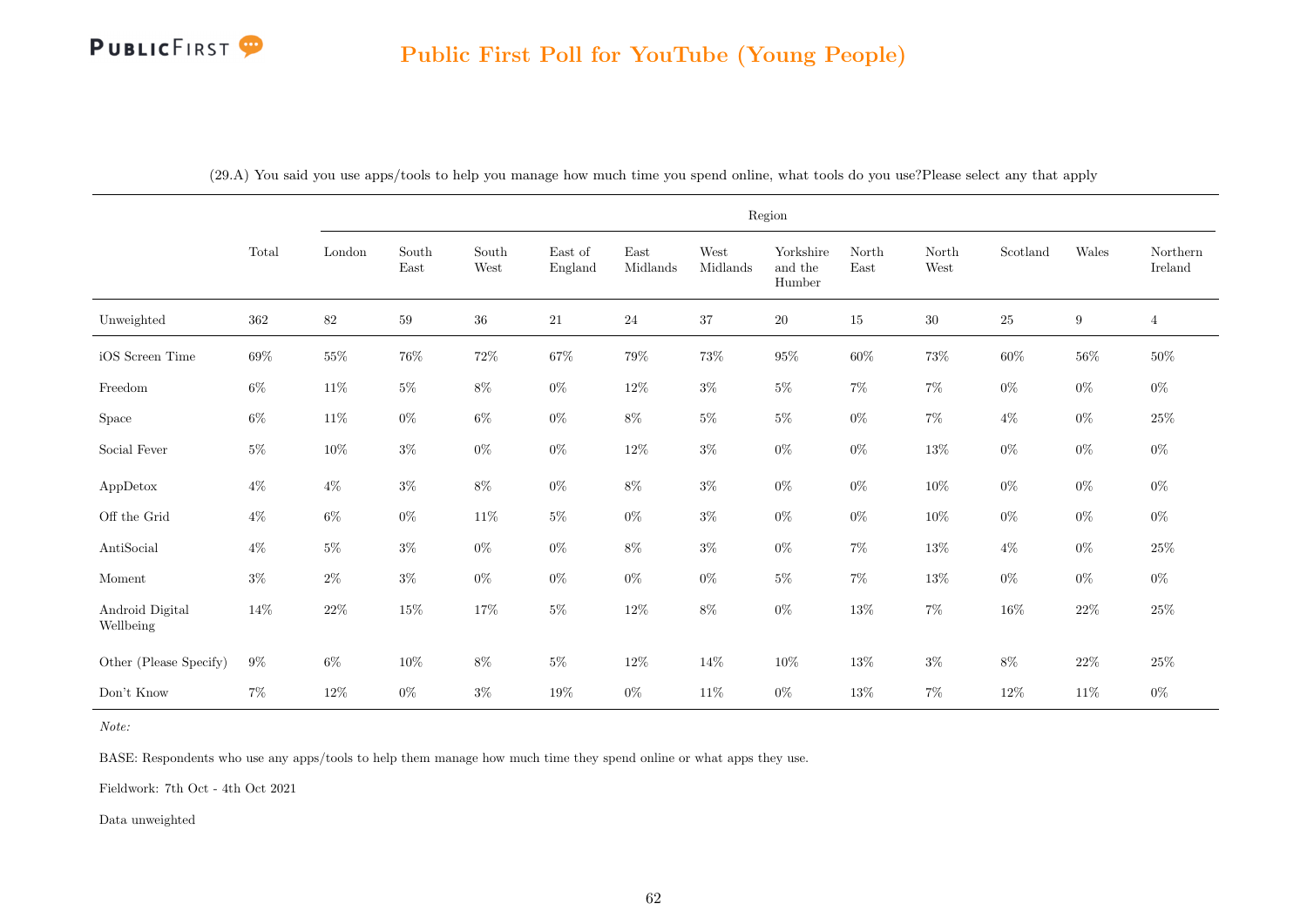# **PUBLICFIRST**

#### Public First Poll for YouTube (Young People)

|                                             |                                 |                   | Gender          |                        |          | Social Grade |          |                | Age              |                    |                      | Age $\&$ Gender    |                   |
|---------------------------------------------|---------------------------------|-------------------|-----------------|------------------------|----------|--------------|----------|----------------|------------------|--------------------|----------------------|--------------------|-------------------|
|                                             | $\operatorname{\mathsf{Total}}$ | $\rm Male$        | $\mbox{Female}$ | $\mathbf{A}\mathbf{B}$ | $\rm C1$ | $\rm C2$     | $\rm DE$ | $13 - 15$      | $16 - 17$        | Female 13<br>$-15$ | Male 13 - $\,$<br>15 | Female 16<br>$-17$ | Male $16$ -<br>17 |
| Unweighted                                  | $362\,$                         | $\boldsymbol{93}$ | $266\,$         | $153\,$                | $90\,$   | $52\,$       | $62\,$   | $\overline{0}$ | $\boldsymbol{0}$ | $\boldsymbol{0}$   | $\boldsymbol{0}$     | $\theta$           | $\boldsymbol{0}$  |
| iOS Screen Time                             | $69\%$                          | $52\%$            | $75\%$          | $69\%$                 | $67\%$   | $81\%$       | $58\%$   | $\ast$         | $\ast$           | $\ast$             | $\ast$               | $\ast$             | $\ast$            |
| $\operatorname{Freedom}$                    | $6\%$                           | $14\%$            | $4\%$           | $11\%$                 | $4\%$    | $2\%$        | $2\%$    | $\ast$         | $\ast$           | $\ast$             | $\ast$               | $\ast$             | $\ast$            |
| ${\rm Space}$                               | $6\%$                           | $12\%$            | $3\%$           | $8\%$                  | $2\%$    | $2\%$        | $8\%$    | $\ast$         | $\ast$           | $\ast$             | $\ast$               | $\ast$             | $*$               |
| Social Fever                                | $5\%$                           | $9\%$             | $4\%$           | $7\%$                  | $2\%$    | $4\%$        | $5\%$    | $\ast$         | $\ast$           | $\ast$             | $\ast$               | $\ast$             | $\ast$            |
| AppDetox                                    | $4\%$                           | $10\%$            | $2\%$           | $6\%$                  | $3\%$    | $2\%$        | $2\%$    | $\ast$         | $\ast$           | $*$                | $\ast$               | $*$                | $*$               |
| $\mathop{\rm Off}$ the Grid                 | $4\%$                           | $6\%$             | $3\%$           | $7\%$                  | $0\%$    | $6\%$        | $0\%$    | $\ast$         | $\ast$           | $\ast$             | $\ast$               | $\ast$             | $*$               |
| $\label{eq:antiSocial} \textsc{AntiSocial}$ | $4\%$                           | $8\%$             | $3\%$           | $6\%$                  | $2\%$    | $4\%$        | $5\%$    | $\ast$         | $\ast$           | $\ast$             | $\ast$               | $\ast$             | $\ast$            |
| Moment                                      | $3\%$                           | $9\%$             | $1\%$           | $4\%$                  | $1\%$    | $4\%$        | $2\%$    | $\ast$         | $\ast$           | $\ast$             | $\ast$               | $*$                | $\ast$            |
| Android Digital<br>Wellbeing                | $14\%$                          | $27\%$            | $10\%$          | $15\%$                 | $16\%$   | $10\%$       | $15\%$   | $\ast$         | $\ast$           | $\ast$             | $\ast$               | $\ast$             | $\ast$            |
| Other (Please Specify)                      | $9\%$                           | $3\%$             | $11\%$          | $10\%$                 | $8\%$    | $2\%$        | $16\%$   | $\ast$         | $\ast$           | $\ast$             | $\ast$               | $\ast$             | $\ast$            |
| Don't Know                                  | $7\%$                           | $13\%$            | $6\%$           | $3\%$                  | $13\%$   | $4\%$        | $11\%$   | $\ast$         | $\ast$           | $*$                | $\ast$               | $*$                | $\ast$            |

(29.B) You said you use apps/tools to help you manage how much time you spend online, what tools do you use?Please select any that apply

Note:

BASE: Respondents who use any apps/tools to help them manage how much time they spend online or what apps they use.

Fieldwork: 7th Oct - 4th Oct 2021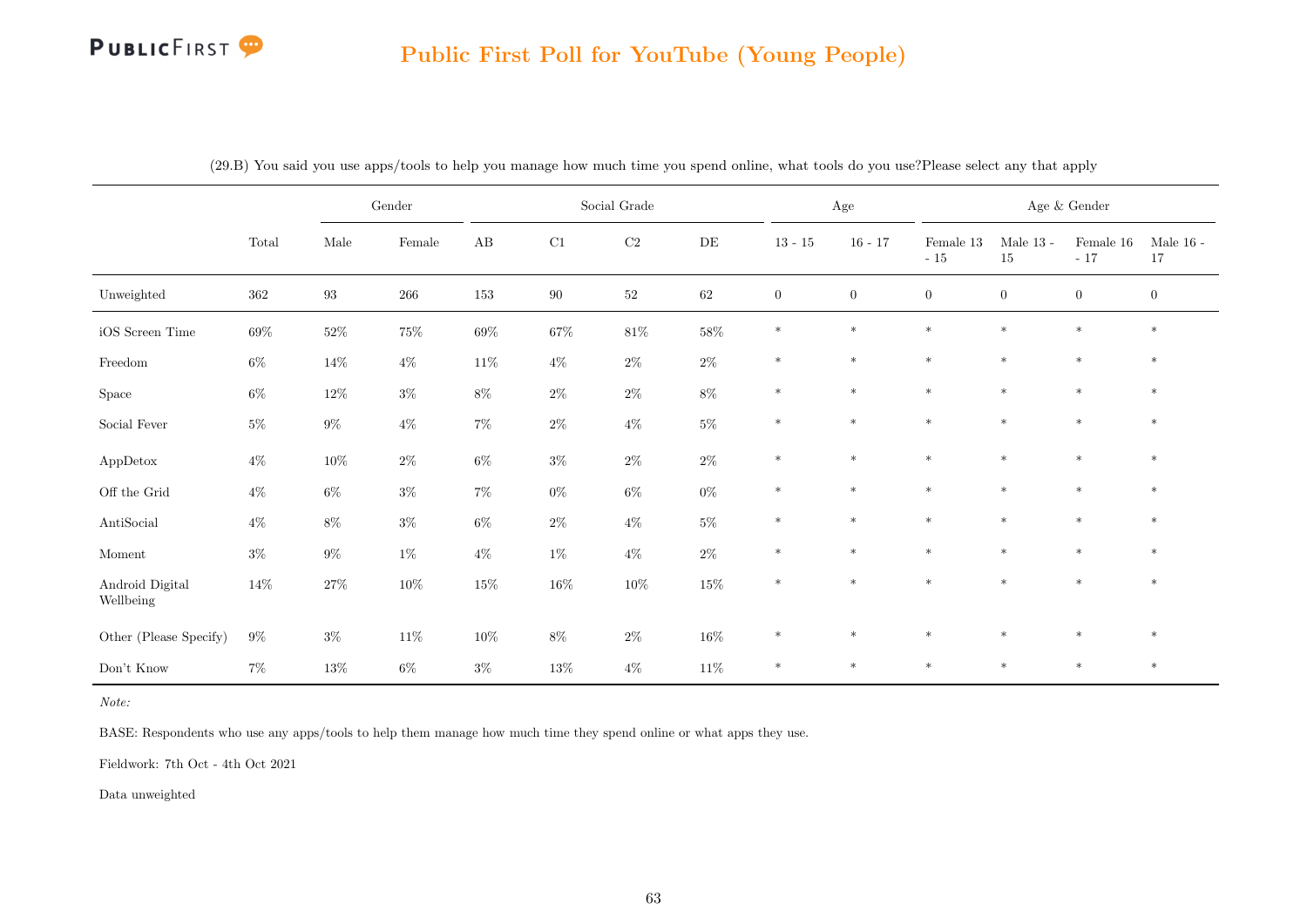

|                                                                              |          |         |               |                                                 |                    |                                   |                  | Region                         |               |               |                           |        |                     |
|------------------------------------------------------------------------------|----------|---------|---------------|-------------------------------------------------|--------------------|-----------------------------------|------------------|--------------------------------|---------------|---------------|---------------------------|--------|---------------------|
|                                                                              | Total    | London  | South<br>East | $\operatorname{South}$<br>$\operatorname{West}$ | East of<br>England | $\operatorname{East}$<br>Midlands | West<br>Midlands | Yorkshire<br>and the<br>Humber | North<br>East | North<br>West | $\operatorname{Scotland}$ | Wales  | Northern<br>Ireland |
| Unweighted                                                                   | $1267\,$ | $218\,$ | 199           | $112\,$                                         | $84\,$             | $\,99$                            | 119              | 111                            | $50\,$        | 136           | $86\,$                    | $38\,$ | $15\,$              |
| My<br>parents/guardian(s)<br>only                                            | $20\%$   | $22\%$  | $18\%$        | $20\%$                                          | $24\%$             | $18\%$                            | $19\%$           | $25\%$                         | $20\%$        | $21\%$        | $22\%$                    | $13\%$ | $13\%$              |
| My<br>parents/quardian(s)<br>and $\rm I$ have mutually<br>agreed limits      | $12\%$   | $11\%$  | $10\%$        | $11\%$                                          | $7\%$              | $9\%$                             | $15\%$           | $10\%$                         | $20\%$        | 17%           | $14\%$                    | $5\%$  | $13\%$              |
| Another responsible<br>adult                                                 | $1\%$    | $0\%$   | $1\%$         | $0\%$                                           | $1\%$              | $1\%$                             | $1\%$            | $1\%$                          | $0\%$         | $0\%$         | $0\%$                     | $0\%$  | $0\%$               |
| Just me                                                                      | $51\%$   | $56\%$  | $50\%$        | $60\%$                                          | 44%                | $53\%$                            | $54\%$           | $47\%$                         | $48\%$        | 47\%          | $43\%$                    | $63\%$ | $40\%$              |
| Other, please specify                                                        | $0\%$    | $0\%$   | $1\%$         | $0\%$                                           | $0\%$              | $0\%$                             | $0\%$            | $0\%$                          | $0\%$         | $0\%$         | $0\%$                     | $0\%$  | $0\%$               |
| $N/A$ My time online is<br>not monitored by either<br>myself or someone else | $16\%$   | $11\%$  | $21\%$        | $10\%$                                          | $24\%$             | $19\%$                            | $11\%$           | $17\%$                         | $12\%$        | $15\%$        | $21\%$                    | $18\%$ | $33\%$              |

(30.A) Who, if anyone, monitors how much time you spend online?

BASE: All Respondents

Fieldwork: 7th Oct - 4th Oct 2021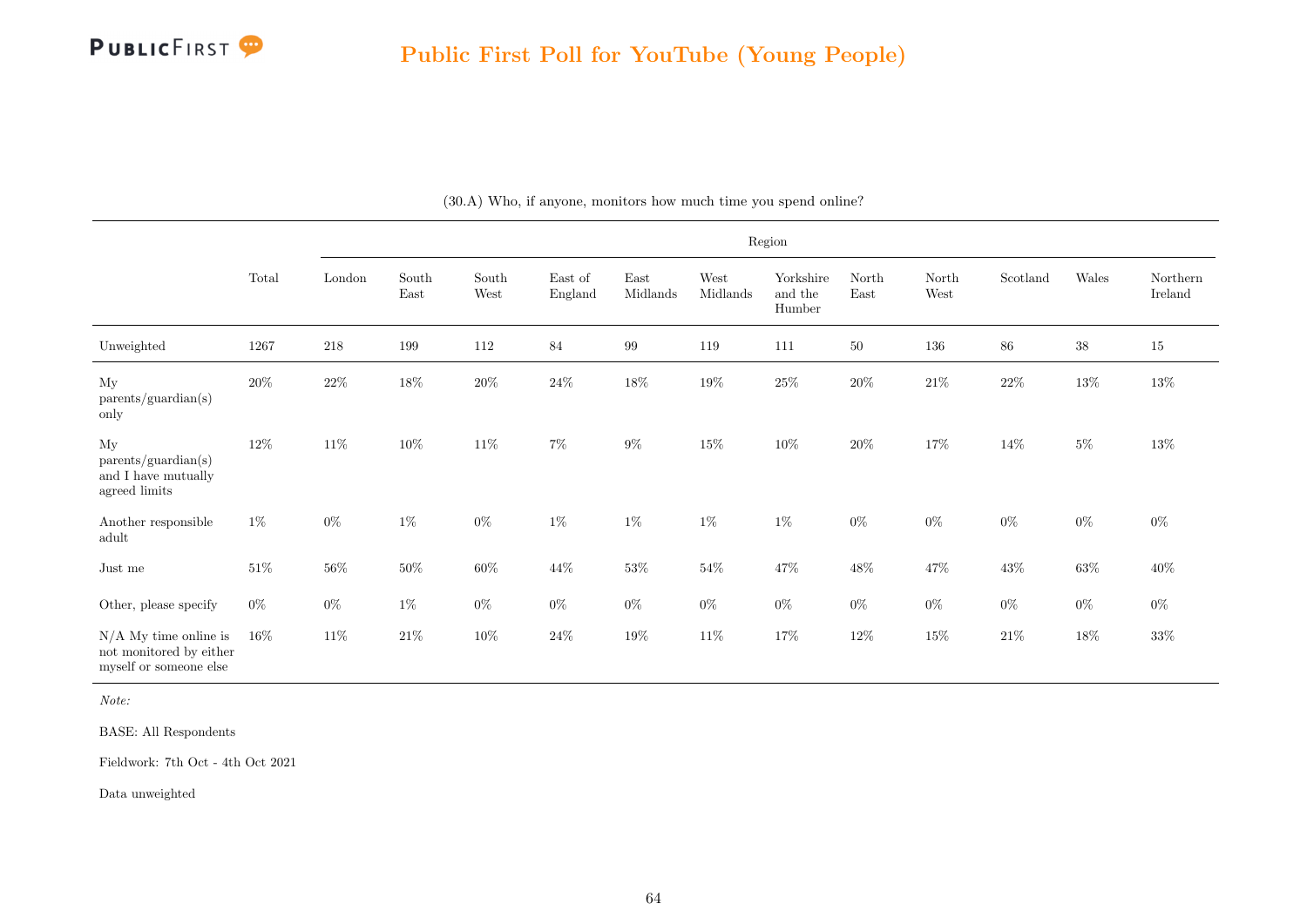

## Public First Poll for YouTube (Young People)

|                                                                              |        |        | Gender |           |         | Social Grade |           |                | $\rm Age$      |                    |                   | Age $\&$ Gender      |                        |
|------------------------------------------------------------------------------|--------|--------|--------|-----------|---------|--------------|-----------|----------------|----------------|--------------------|-------------------|----------------------|------------------------|
|                                                                              | Total  | Male   | Female | AB        | C1      | C2           | $\rm{DE}$ | $13 - 15$      | $16 - 17$      | Female 13<br>$-15$ | Male $13$ -<br>15 | Female $16$<br>$-17$ | Male $16$ - $\,$<br>17 |
| Unweighted                                                                   | 1267   | 383    | 861    | $\!446\!$ | $321\,$ | 213          | $266\,$   | $\overline{0}$ | $\overline{0}$ | $\overline{0}$     | $\boldsymbol{0}$  | $\overline{0}$       | $\boldsymbol{0}$       |
| My<br>parents/guardian(s)<br>only                                            | $20\%$ | $31\%$ | $16\%$ | $22\%$    | $19\%$  | $17\%$       | $21\%$    | $\ast$         | $\ast$         | $\ast$             | $\ast$            | $*$                  | $\ast$                 |
| My<br>parents/guardian(s)<br>and I have mutually<br>agreed limits            | $12\%$ | $19\%$ | $9\%$  | $15\%$    | $11\%$  | $10\%$       | $10\%$    | $*$            | $*$            | $\ast$             | $*$               | $*$                  | $\ast$                 |
| Another responsible<br>adult                                                 | $1\%$  | $0\%$  | $1\%$  | $0\%$     | $1\%$   | $1\%$        | $1\%$     | $\ast$         | $\ast$         | $\ast$             | $\ast$            | $\ast$               | $\ast$                 |
| Just me                                                                      | $51\%$ | $35\%$ | $58\%$ | $51\%$    | $54\%$  | $50\%$       | $48\%$    | $\ast$         | $\ast$         | $\ast$             | $\ast$            | $\ast$               | $\ast$                 |
| Other, please specify                                                        | $0\%$  | $0\%$  | $0\%$  | $0\%$     | $0\%$   | $0\%$        | $0\%$     | $*$            | $*$            | $\ast$             | $\ast$            | $\ast$               | $\ast$                 |
| $N/A$ My time online is<br>not monitored by either<br>myself or someone else | $16\%$ | $15\%$ | $17\%$ | $11\%$    | $16\%$  | $22\%$       | $20\%$    | $\ast$         | $\ast$         | $\ast$             | $\ast$            | $\ast$               | $*$                    |

(30.B) Who, if anyone, monitors how much time you spend online?

Note:

BASE: All Respondents

Fieldwork: 7th Oct - 4th Oct 2021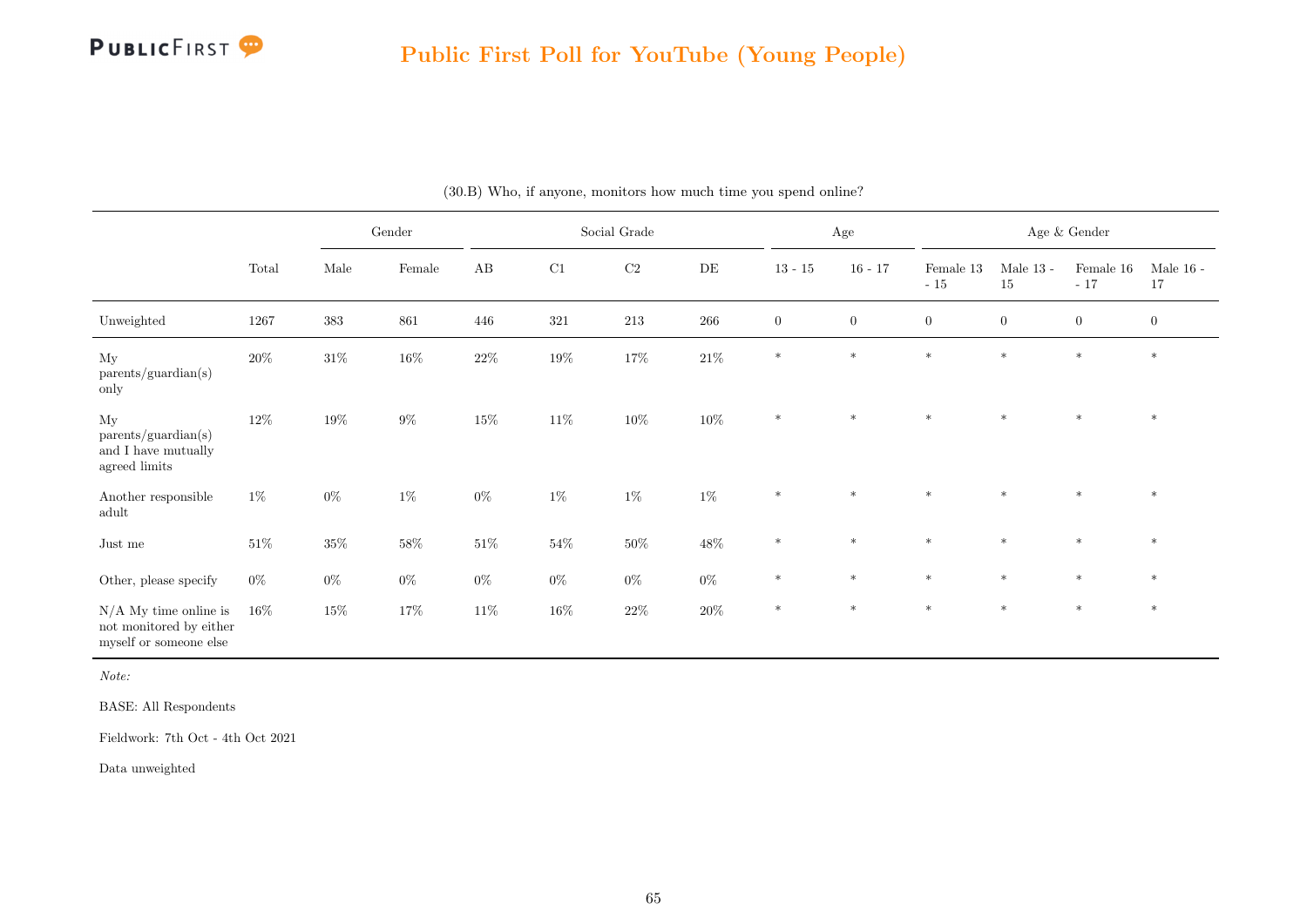

|                              |        |         |               |               |                    |                  |                  | Region                         |               |               |          |        |                     |
|------------------------------|--------|---------|---------------|---------------|--------------------|------------------|------------------|--------------------------------|---------------|---------------|----------|--------|---------------------|
|                              | Total  | London  | South<br>East | South<br>West | East of<br>England | East<br>Midlands | West<br>Midlands | Yorkshire<br>and the<br>Humber | North<br>East | North<br>West | Scotland | Wales  | Northern<br>Ireland |
| Unweighted                   | 1267   | $218\,$ | 199           | 112           | 84                 | $\,99$           | 119              | 111                            | $50\,$        | 136           | 86       | $38\,$ | 15                  |
| Strongly Agree               | $25\%$ | $27\%$  | $26\%$        | $27\%$        | $23\%$             | $24\%$           | $23\%$           | $20\%$                         | $28\%$        | $26\%$        | $22\%$   | $21\%$ | $27\%$              |
| Slightly Agree               | $37\%$ | $37\%$  | 37%           | $41\%$        | $37\%$             | $25\%$           | $38\%$           | $41\%$                         | $40\%$        | $38\%$        | 41%      | $29\%$ | $33\%$              |
| Neither Agree or<br>Disagree | $27\%$ | $25\%$  | $28\%$        | $21\%$        | $24\%$             | $34\%$           | $32\%$           | $32\%$                         | $26\%$        | $28\%$        | $22\%$   | $37\%$ | $13\%$              |
| <b>Slightly Disagree</b>     | $4\%$  | $6\%$   | $4\%$         | $4\%$         | $4\%$              | $5\%$            | $3\%$            | $3\%$                          | $2\%$         | $4\%$         | $6\%$    | $3\%$  | $7\%$               |
| <b>Strongly Disagree</b>     | $1\%$  | $1\%$   | $2\%$         | $1\%$         | $2\%$              | $2\%$            | $1\%$            | $0\%$                          | $0\%$         | $1\%$         | $1\%$    | $0\%$  | $0\%$               |
| Don't Know                   | $6\%$  | $5\%$   | $4\%$         | $7\%$         | $11\%$             | $9\%$            | $3\%$            | $5\%$                          | $4\%$         | $3\%$         | 8%       | $11\%$ | $20\%$              |
| Total Agree:                 | $62\%$ | $64\%$  | $63\%$        | $68\%$        | $60\%$             | $49\%$           | $61\%$           | $61\%$                         | $68\%$        | $65\%$        | $63\%$   | 50%    | $60\%$              |
| Total Disagree:              | $5\%$  | $6\%$   | $6\%$         | $4\%$         | $6\%$              | $7\%$            | $4\%$            | $3\%$                          | $2\%$         | $4\%$         | $7\%$    | $3\%$  | $7\%$               |
| Net:                         | $57\%$ | $57\%$  | $57\%$        | $63\%$        | $54\%$             | $42\%$           | $56\%$           | $59\%$                         | $66\%$        | $60\%$        | $56\%$   | 47%    | $53\%$              |

(31.A) Do you agree or disagree with the following statements?: Time online is about quality not quantity

Note:

BASE: All Respondents

Fieldwork: 7th Oct - 4th Oct 2021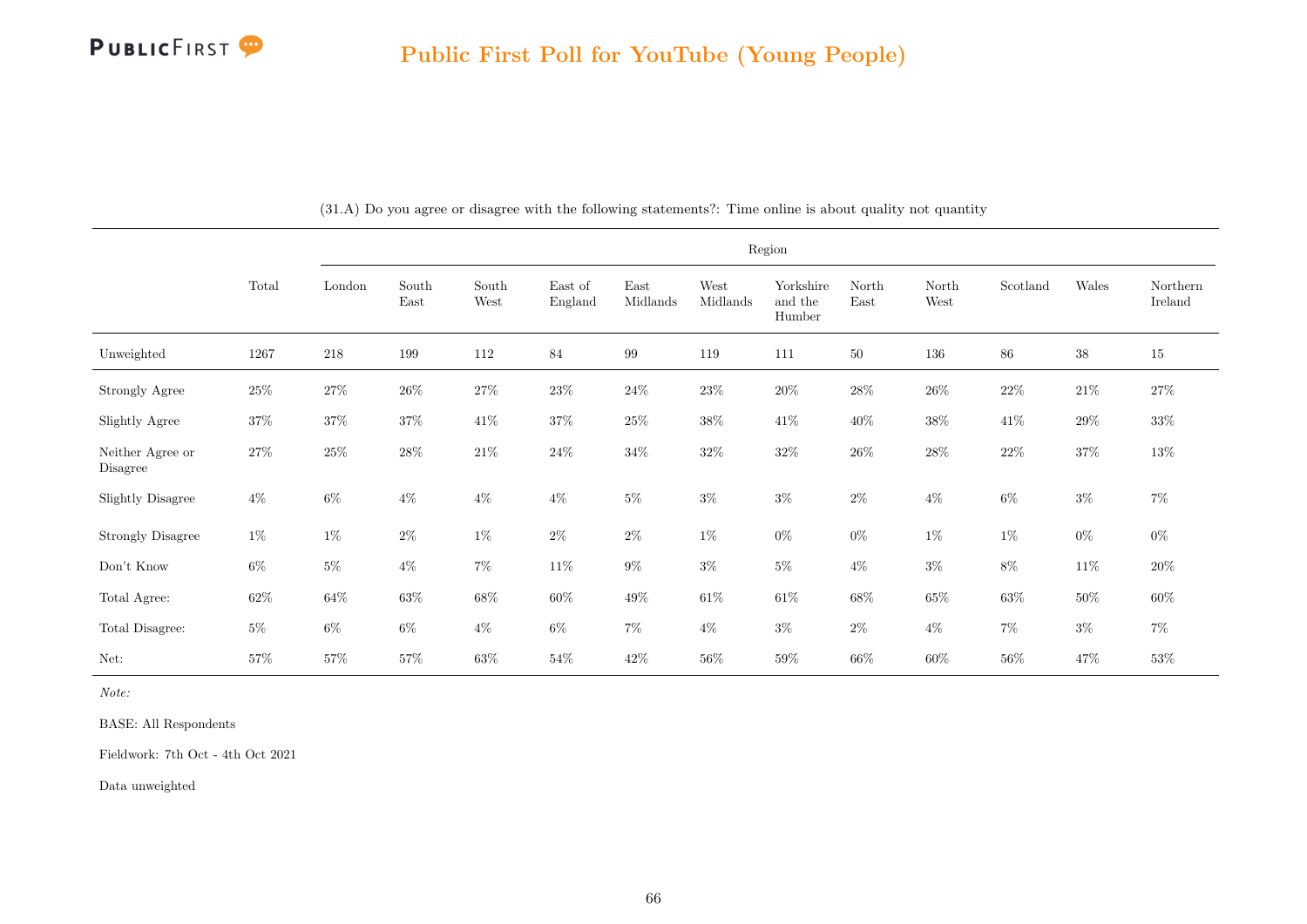

|                              |          |        | Gender |        |        | Social Grade |         |                | $\rm Age$      |                    |                   | Age $\&$ Gender    |                   |
|------------------------------|----------|--------|--------|--------|--------|--------------|---------|----------------|----------------|--------------------|-------------------|--------------------|-------------------|
|                              | Total    | Male   | Female | AB     | C1     | C2           | DE      | $13 - 15$      | $16 - 17$      | Female 13<br>$-15$ | Male $13$ -<br>15 | Female 16<br>$-17$ | Male $16$ -<br>17 |
| Unweighted                   | $1267\,$ | 383    | 861    | 446    | 321    | 213          | $266\,$ | $\overline{0}$ | $\overline{0}$ | $\overline{0}$     | $\overline{0}$    | $\overline{0}$     | $\mathbf{0}$      |
| Strongly Agree               | $25\%$   | $23\%$ | $25\%$ | $26\%$ | $25\%$ | $16\%$       | $27\%$  | $\ast$         | $\ast$         | $\ast$             | $\ast$            | $\ast$             | $*$               |
| Slightly Agree               | $37\%$   | $37\%$ | $37\%$ | $41\%$ | $36\%$ | $37\%$       | $33\%$  | $\ast$         | $\ast$         | $\ast$             | $\ast$            | $\ast$             | $\ast$            |
| Neither Agree or<br>Disagree | $27\%$   | $29\%$ | $27\%$ | $24\%$ | $26\%$ | $35\%$       | $29\%$  | $\ast$         | $\ast$         | $\ast$             | $\ast$            | $\ast$             | $*$               |
| Slightly Disagree            | $4\%$    | $3\%$  | $4\%$  | $5\%$  | $4\%$  | $4\%$        | $3\%$   | $\ast$         | $\ast$         | $\ast$             | $\ast$            | $\ast$             | $\ast$            |
| <b>Strongly Disagree</b>     | $1\%$    | $1\%$  | $1\%$  | $1\%$  | $1\%$  | $2\%$        | $1\%$   | $*$            | $\ast$         | $\ast$             | $\ast$            | $\ast$             | $\ast$            |
| Don't Know                   | $6\%$    | $6\%$  | $5\%$  | $3\%$  | $7\%$  | $6\%$        | $8\%$   | $\ast$         | $\ast$         | $\ast$             | $\ast$            | $\ast$             | $\ast$            |
| Total Agree:                 | $62\%$   | $61\%$ | $62\%$ | $68\%$ | $60\%$ | $54\%$       | $60\%$  | $\ast$         | $\ast$         | $\ast$             | $\ast$            | $\ast$             | $*$               |
| Total Disagree:              | $5\%$    | $4\%$  | $5\%$  | $6\%$  | $6\%$  | $6\%$        | $4\%$   | $*$            | $\ast$         | $\ast$             | $\ast$            | $\ast$             | $*$               |
| Net:                         | $57\%$   | $56\%$ | $57\%$ | $62\%$ | $55\%$ | $48\%$       | $56\%$  | $\ast$         | $\ast$         | $\ast$             | $*$               | $*$                | $*$               |

(31.B) Do you agree or disagree with the following statements?: Time online is about quality not quantity

Note:

BASE: All Respondents

Fieldwork: 7th Oct - 4th Oct 2021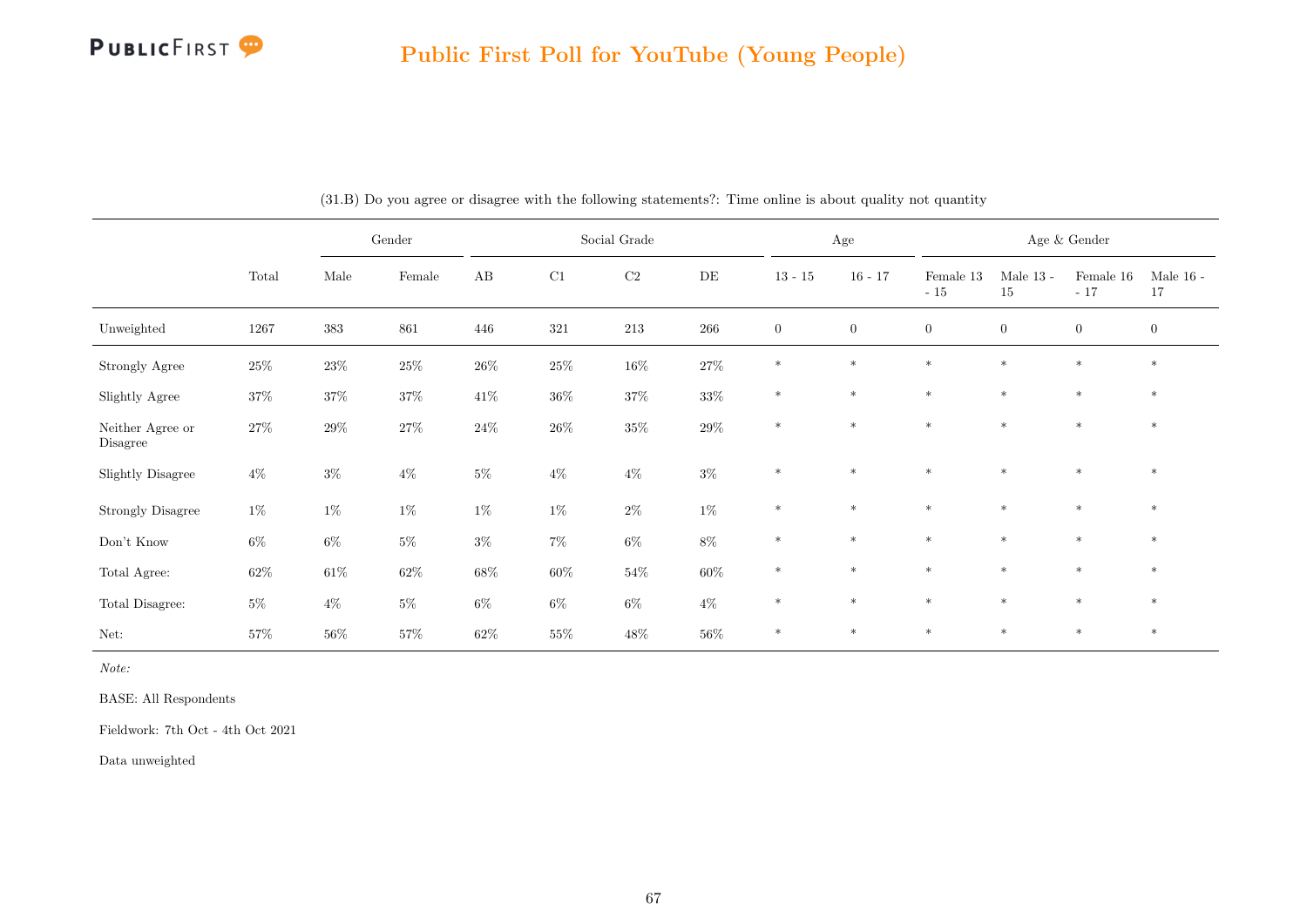

|                              |        |         |               |                                |                    |                  |                  | Region                         |               |               |          |        |                     |
|------------------------------|--------|---------|---------------|--------------------------------|--------------------|------------------|------------------|--------------------------------|---------------|---------------|----------|--------|---------------------|
|                              | Total  | London  | South<br>East | $\operatorname{South}$<br>West | East of<br>England | East<br>Midlands | West<br>Midlands | Yorkshire<br>and the<br>Humber | North<br>East | North<br>West | Scotland | Wales  | Northern<br>Ireland |
| Unweighted                   | 1267   | $218\,$ | 199           | 112                            | 84                 | $\,99$           | 119              | 111                            | $50\,$        | 136           | 86       | $38\,$ | $15\,$              |
| Strongly Agree               | $50\%$ | $51\%$  | $51\%$        | $50\%$                         | $51\%$             | $51\%$           | $47\%$           | $41\%$                         | $48\%$        | $48\%$        | $52\%$   | $58\%$ | $53\%$              |
| Slightly Agree               | $33\%$ | $31\%$  | 27%           | $33\%$                         | $32\%$             | $26\%$           | $37\%$           | $40\%$                         | $46\%$        | $37\%$        | $33\%$   | $26\%$ | $20\%$              |
| Neither Agree or<br>Disagree | $9\%$  | $11\%$  | $12\%$        | $10\%$                         | $6\%$              | $10\%$           | $13\%$           | $10\%$                         | $2\%$         | $7\%$         | $7\%$    | $5\%$  | $7\%$               |
| <b>Slightly Disagree</b>     | $4\%$  | $2\%$   | $5\%$         | $2\%$                          | $5\%$              | $6\%$            | $3\%$            | $5\%$                          | $2\%$         | $4\%$         | $7\%$    | $8\%$  | $0\%$               |
| Strongly Disagree            | $2\%$  | $1\%$   | $3\%$         | $3\%$                          | $1\%$              | $3\%$            | $1\%$            | $2\%$                          | $0\%$         | $2\%$         | $0\%$    | $0\%$  | $0\%$               |
| Don't Know                   | $3\%$  | $4\%$   | $2\%$         | $3\%$                          | $5\%$              | $4\%$            | $0\%$            | $3\%$                          | $2\%$         | $2\%$         | $1\%$    | $3\%$  | $20\%$              |
| Total Agree:                 | $82\%$ | $82\%$  | 78%           | $83\%$                         | $83\%$             | 77%              | $84\%$           | $81\%$                         | $94\%$        | $85\%$        | $85\%$   | $84\%$ | 73%                 |
| Total Disagree:              | $6\%$  | $4\%$   | $8\%$         | $4\%$                          | $6\%$              | $9\%$            | $3\%$            | $6\%$                          | $2\%$         | $6\%$         | $7\%$    | $8\%$  | $0\%$               |
| Net:                         | 77%    | $78\%$  | 71%           | 79%                            | $77\%$             | $68\%$           | $81\%$           | $75\%$                         | 92%           | 79%           | $78\%$   | $76\%$ | $73\%$              |

(32.A) Do you agree or disagree with the following statements?: I have spent more time online over the last year than in previous years

Note:

BASE: All Respondents

Fieldwork: 7th Oct - 4th Oct 2021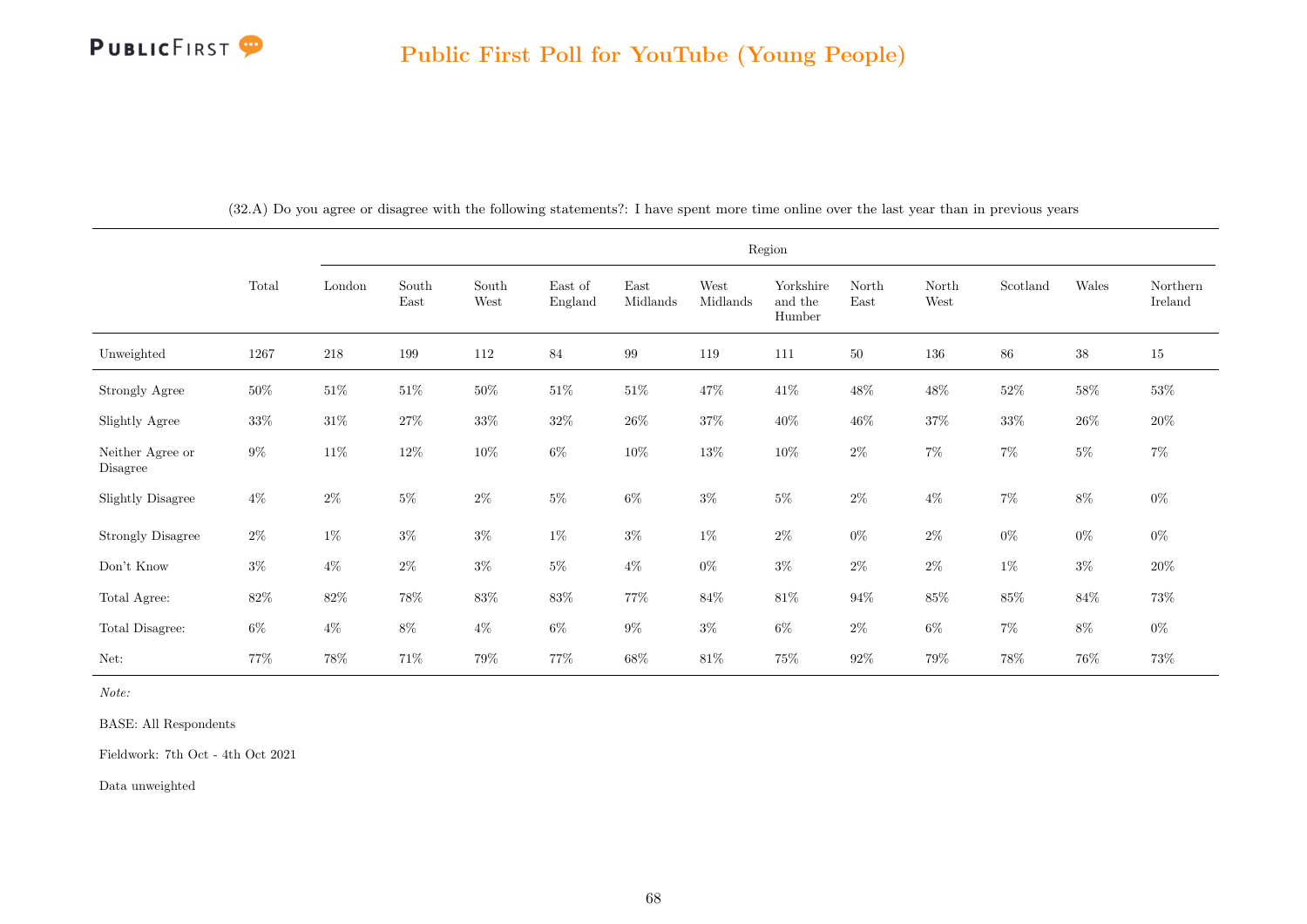# **PUBLICFIRST**

# Public First Poll for YouTube (Young People)

|                              |          |         | $\operatorname{Gender}$ |        |         | Social Grade |           |              | $\rm Age$    |                    |                   | Age $\&$ Gender    |                   |
|------------------------------|----------|---------|-------------------------|--------|---------|--------------|-----------|--------------|--------------|--------------------|-------------------|--------------------|-------------------|
|                              | Total    | Male    | Female                  | AB     | C1      | $\rm{C2}$    | $\rm{DE}$ | $13 - 15$    | $16 - 17$    | Female 13<br>$-15$ | Male $13$ -<br>15 | Female 16<br>$-17$ | Male $16$ -<br>17 |
| Unweighted                   | $1267\,$ | $383\,$ | 861                     | 446    | $321\,$ | $213\,$      | $266\,$   | $\mathbf{0}$ | $\mathbf{0}$ | $\boldsymbol{0}$   | $\overline{0}$    | $\overline{0}$     | $\boldsymbol{0}$  |
| Strongly Agree               | $50\%$   | $48\%$  | $50\%$                  | $52\%$ | $45\%$  | $45\%$       | $54\%$    | $\ast$       | $\ast$       | $\ast$             | $\ast$            | $\ast$             | $*$               |
| Slightly Agree               | $33\%$   | $33\%$  | $33\%$                  | $33\%$ | $35\%$  | $34\%$       | $29\%$    | $\ast$       | $\ast$       | $\ast$             | $\ast$            | $\ast$             | $\ast$            |
| Neither Agree or<br>Disagree | $9\%$    | $11\%$  | $9\%$                   | $8\%$  | $10\%$  | $11\%$       | $11\%$    | $\ast$       | $\ast$       | $\ast$             | $*$               | $\ast$             | $*$               |
| <b>Slightly Disagree</b>     | $4\%$    | $4\%$   | $4\%$                   | $4\%$  | $5\%$   | $4\%$        | $3\%$     | $*$          | $\ast$       | $*$                | $*$               | $*$                | $*$               |
| Strongly Disagree            | $2\%$    | $1\%$   | $2\%$                   | $2\%$  | $1\%$   | $3\%$        | $1\%$     | $\ast$       | $\ast$       | $\ast$             | $\ast$            | $\ast$             | $\ast$            |
| Don't Know                   | $3\%$    | $2\%$   | $3\%$                   | $1\%$  | $5\%$   | $2\%$        | $3\%$     | $\ast$       | $\ast$       | $\ast$             | $\ast$            | $\ast$             | $*$               |
| Total Agree:                 | $82\%$   | $81\%$  | $83\%$                  | $85\%$ | $79\%$  | $79\%$       | $83\%$    | $\ast$       | $\ast$       | $\ast$             | $\ast$            | $*$                | $*$               |
| Total Disagree:              | $6\%$    | $5\%$   | $6\%$                   | $6\%$  | $6\%$   | $8\%$        | $4\%$     | $\ast$       | $\ast$       | $\ast$             | $\ast$            | $\ast$             | $\ast$            |
| Net:                         | 77%      | $76\%$  | 77%                     | $80\%$ | 73%     | $72\%$       | $79\%$    | $\ast$       | $\ast$       | $*$                | $*$               | $*$                | $*$               |

(32.B) Do you agree or disagree with the following statements?: I have spent more time online over the last year than in previous years

Note:

BASE: All Respondents

Fieldwork: 7th Oct - 4th Oct 2021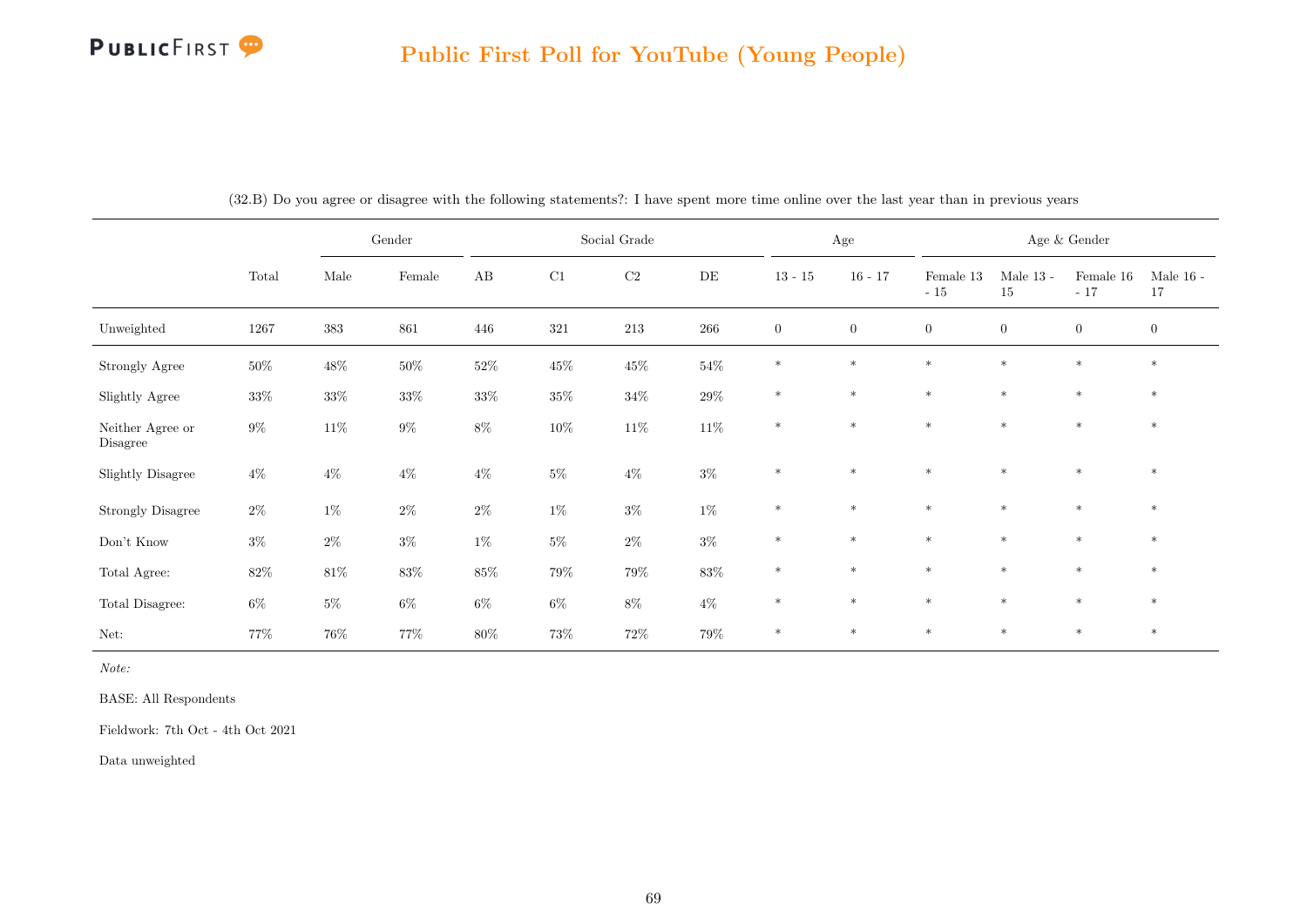

|                              |        |         |               |               |                    |                  |                  | Region                         |               |               |          |        |                     |
|------------------------------|--------|---------|---------------|---------------|--------------------|------------------|------------------|--------------------------------|---------------|---------------|----------|--------|---------------------|
|                              | Total  | London  | South<br>East | South<br>West | East of<br>England | East<br>Midlands | West<br>Midlands | Yorkshire<br>and the<br>Humber | North<br>East | North<br>West | Scotland | Wales  | Northern<br>Ireland |
| Unweighted                   | 1267   | $218\,$ | 199           | 112           | 84                 | $\,99$           | 119              | 111                            | $50\,$        | $136\,$       | $86\,$   | $38\,$ | $15\,$              |
| Strongly Agree               | $43\%$ | $45\%$  | $38\%$        | $46\%$        | 44\%               | $36\%$           | $39\%$           | $47\%$                         | $54\%$        | $40\%$        | $47\%$   | $47\%$ | $33\%$              |
| Slightly Agree               | $39\%$ | $40\%$  | $41\%$        | $37\%$        | $42\%$             | $40\%$           | $41\%$           | $35\%$                         | $40\%$        | $43\%$        | $34\%$   | $37\%$ | 47%                 |
| Neither Agree or<br>Disagree | $11\%$ | $10\%$  | $9\%$         | $13\%$        | $4\%$              | $17\%$           | $16\%$           | $14\%$                         | $6\%$         | $11\%$        | $14\%$   | $11\%$ | $0\%$               |
| <b>Slightly Disagree</b>     | $4\%$  | $3\%$   | $8\%$         | $3\%$         | $4\%$              | $3\%$            | $3\%$            | $3\%$                          | $0\%$         | $4\%$         | $3\%$    | $3\%$  | $0\%$               |
| <b>Strongly Disagree</b>     | $1\%$  | $1\%$   | $3\%$         | $0\%$         | $4\%$              | $1\%$            | $1\%$            | $1\%$                          | $0\%$         | $2\%$         | $0\%$    | $0\%$  | $0\%$               |
| Don't Know                   | $2\%$  | $1\%$   | $2\%$         | $1\%$         | $4\%$              | $2\%$            | $1\%$            | $1\%$                          | $0\%$         | $1\%$         | $2\%$    | $3\%$  | $20\%$              |
| Total Agree:                 | $82\%$ | $85\%$  | 78%           | $83\%$        | $86\%$             | 77%              | 80%              | $82\%$                         | $94\%$        | $82\%$        | $80\%$   | $84\%$ | $80\%$              |
| Total Disagree:              | $5\%$  | $4\%$   | $11\%$        | $3\%$         | $7\%$              | $4\%$            | $3\%$            | $4\%$                          | $0\%$         | $6\%$         | $3\%$    | $3\%$  | $0\%$               |
| Net:                         | 77%    | $82\%$  | $68\%$        | 80%           | $79\%$             | 73%              | 76%              | 78\%                           | $94\%$        | 76%           | $77\%$   | $82\%$ | $80\%$              |

(33.A) Do you agree or disagree with the following statements?: The time I spend online has helped me cope with the pandemic

Note:

BASE: All Respondents

Fieldwork: 7th Oct - 4th Oct 2021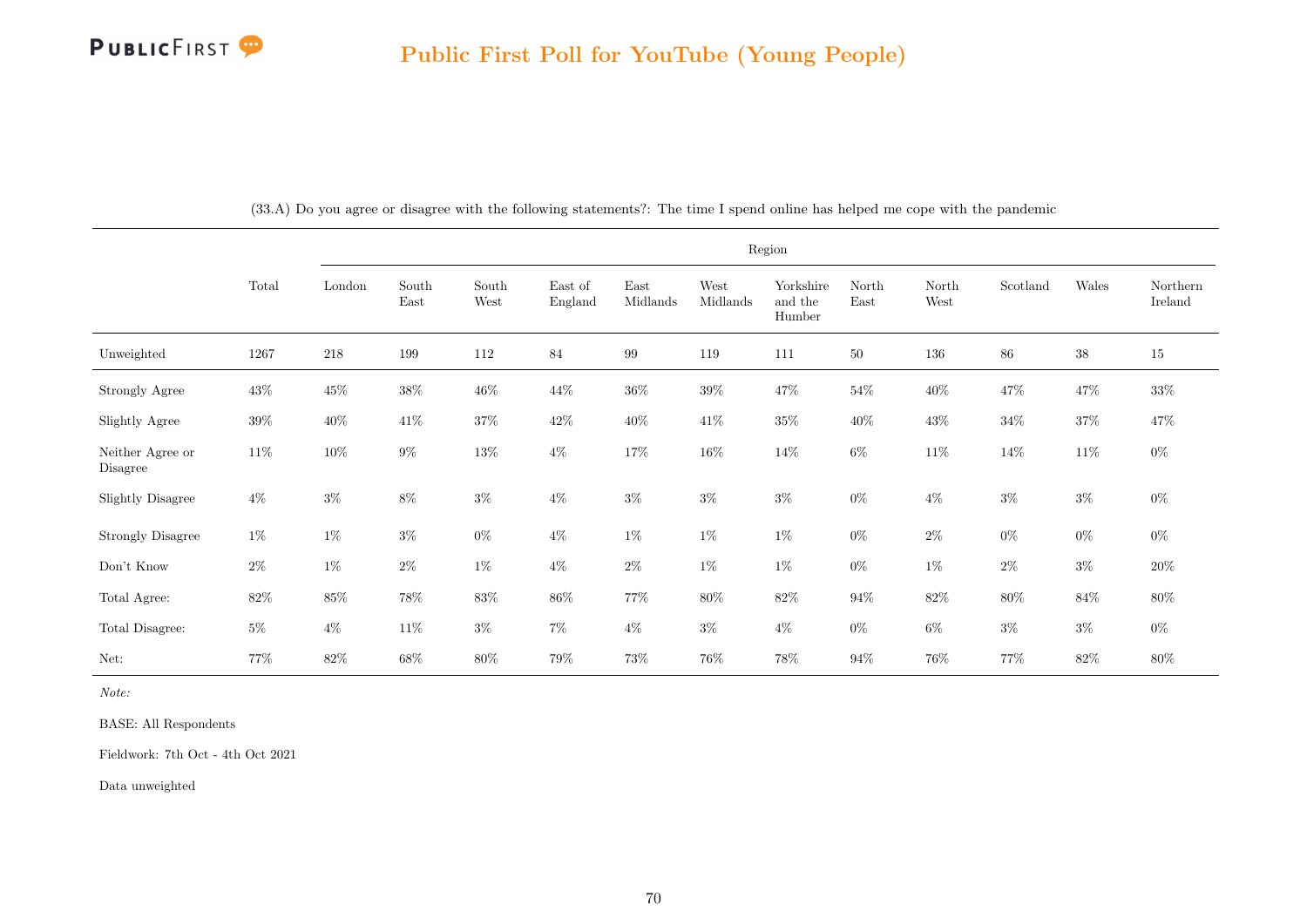# **PUBLICFIRST**

# Public First Poll for YouTube (Young People)

|                              |        | Gender     |        | Social Grade |          |          |           | $\rm Age$    |              | Age $\&$ Gender    |                   |                    |                   |
|------------------------------|--------|------------|--------|--------------|----------|----------|-----------|--------------|--------------|--------------------|-------------------|--------------------|-------------------|
|                              | Total  | $\rm Male$ | Female | AB           | $\rm C1$ | $\rm C2$ | $\rm{DE}$ | $13 - 15$    | $16 - 17$    | Female 13<br>$-15$ | Male $13$ -<br>15 | Female 16<br>$-17$ | Male $16$ -<br>17 |
| Unweighted                   | 1267   | 383        | 861    | 446          | 321      | $213\,$  | $266\,$   | $\mathbf{0}$ | $\mathbf{0}$ | $\overline{0}$     | $\overline{0}$    | $\overline{0}$     | $\mathbf{0}$      |
| Strongly Agree               | $43\%$ | $43\%$     | $42\%$ | $42\%$       | $42\%$   | $40\%$   | $46\%$    | $\ast$       | $\ast$       | $*$                | $\ast$            | $\ast$             | $*$               |
| Slightly Agree               | $39\%$ | $38\%$     | $41\%$ | $43\%$       | $38\%$   | $40\%$   | $35\%$    | $*$          | $\ast$       | $*$                | $\ast$            | $*$                | $*$               |
| Neither Agree or<br>Disagree | $11\%$ | $13\%$     | $11\%$ | $10\%$       | $10\%$   | $12\%$   | $13\%$    | $\ast$       | $\ast$       | $\ast$             | $\ast$            | $\ast$             | $\ast$            |
| <b>Slightly Disagree</b>     | $4\%$  | $3\%$      | $4\%$  | $3\%$        | $5\%$    | $4\%$    | $2\%$     | $\ast$       | $\ast$       | $\ast$             | $\ast$            | $\ast$             | $\ast$            |
| <b>Strongly Disagree</b>     | $1\%$  | $1\%$      | $2\%$  | $1\%$        | $1\%$    | $3\%$    | $1\%$     | $*$          | $\ast$       | $\ast$             | $\ast$            | $\ast$             | $*$               |
| Don't Know                   | $2\%$  | $2\%$      | $2\%$  | $0\%$        | $4\%$    | $0\%$    | $2\%$     | $\ast$       | $\ast$       | $\ast$             | $\ast$            | $\ast$             | $\ast$            |
| Total Agree:                 | $82\%$ | $81\%$     | $82\%$ | $85\%$       | $80\%$   | $80\%$   | $82\%$    | $\ast$       | $\ast$       | $\ast$             | $\ast$            | $\ast$             | $*$               |
| Total Disagree:              | $5\%$  | $4\%$      | $5\%$  | $4\%$        | $6\%$    | $8\%$    | $3\%$     | $*$          | $\ast$       | $\ast$             | $\ast$            | $\ast$             | $\ast$            |
| Net:                         | $77\%$ | $78\%$     | $77\%$ | $81\%$       | $74\%$   | $73\%$   | $79\%$    | $\ast$       | $*$          | $*$                | $*$               | $*$                | $*$               |

(33.B) Do you agree or disagree with the following statements?: The time I spend online has helped me cope with the pandemic

Note:

BASE: All Respondents

Fieldwork: 7th Oct - 4th Oct 2021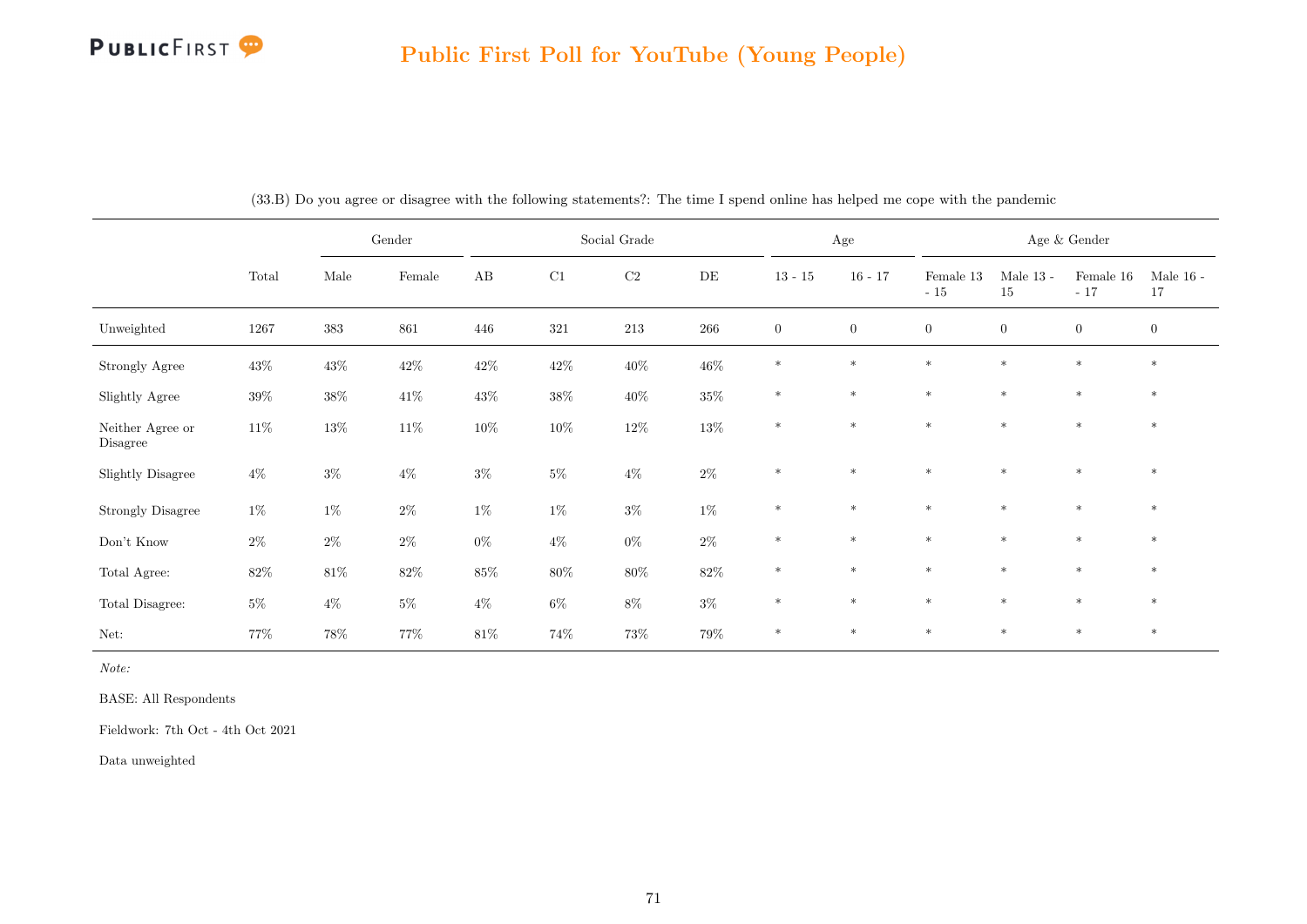|                              |        |        |               |               |                    |                  |                  | Region                         |               |               |          |        |                     |
|------------------------------|--------|--------|---------------|---------------|--------------------|------------------|------------------|--------------------------------|---------------|---------------|----------|--------|---------------------|
|                              | Total  | London | South<br>East | South<br>West | East of<br>England | East<br>Midlands | West<br>Midlands | Yorkshire<br>and the<br>Humber | North<br>East | North<br>West | Scotland | Wales  | Northern<br>Ireland |
| Unweighted                   | 1267   | 218    | 199           | 112           | 84                 | 99               | 119              | 111                            | $50\,$        | 136           | 86       | $38\,$ | $15\,$              |
| Strongly Agree               | $11\%$ | $14\%$ | $8\%$         | $14\%$        | $11\%$             | $10\%$           | 10%              | $9\%$                          | $16\%$        | $13\%$        | $14\%$   | $3\%$  | $7\%$               |
| Slightly Agree               | $22\%$ | $21\%$ | $20\%$        | $21\%$        | $20\%$             | $19\%$           | $24\%$           | $29\%$                         | $20\%$        | $24\%$        | $15\%$   | $24\%$ | $20\%$              |
| Neither Agree or<br>Disagree | $32\%$ | $31\%$ | $32\%$        | $31\%$        | $32\%$             | $30\%$           | $36\%$           | $30\%$                         | $42\%$        | $33\%$        | $26\%$   | $34\%$ | $20\%$              |
| Slightly Disagree            | $19\%$ | $16\%$ | $26\%$        | $21\%$        | $11\%$             | $20\%$           | $16\%$           | $15\%$                         | $16\%$        | $14\%$        | $26\%$   | $26\%$ | $20\%$              |
| <b>Strongly Disagree</b>     | $10\%$ | $11\%$ | $10\%$        | $7\%$         | $13\%$             | $9\%$            | $9\%$            | $11\%$                         | $4\%$         | $10\%$        | $10\%$   | $3\%$  | $20\%$              |
| Don't Know                   | $7\%$  | $6\%$  | $5\%$         | $5\%$         | $13\%$             | $11\%$           | $5\%$            | $6\%$                          | $2\%$         | $5\%$         | $9\%$    | $11\%$ | $13\%$              |
| Total Agree:                 | 33%    | $35\%$ | $27\%$        | $36\%$        | $31\%$             | $29\%$           | $34\%$           | $38\%$                         | $36\%$        | $38\%$        | $29\%$   | $26\%$ | $27\%$              |
| Total Disagree:              | 28\%   | $27\%$ | $36\%$        | $28\%$        | $24\%$             | $29\%$           | $25\%$           | $26\%$                         | $20\%$        | $24\%$        | $36\%$   | $29\%$ | 40\%                |
| Net:                         | $4\%$  | $8\%$  | $-9\%$        | $8\%$         | $7\%$              | $0\%$            | $8\%$            | 12\%                           | $16\%$        | 13%           | $-7%$    | $-3\%$ | $-13%$              |

(34.A) Do you agree or disagree with the following statements?: I am better at managing how much time I spend online than my parents are at managing theirs

Note:

BASE: All Respondents

Fieldwork: 7th Oct - 4th Oct 2021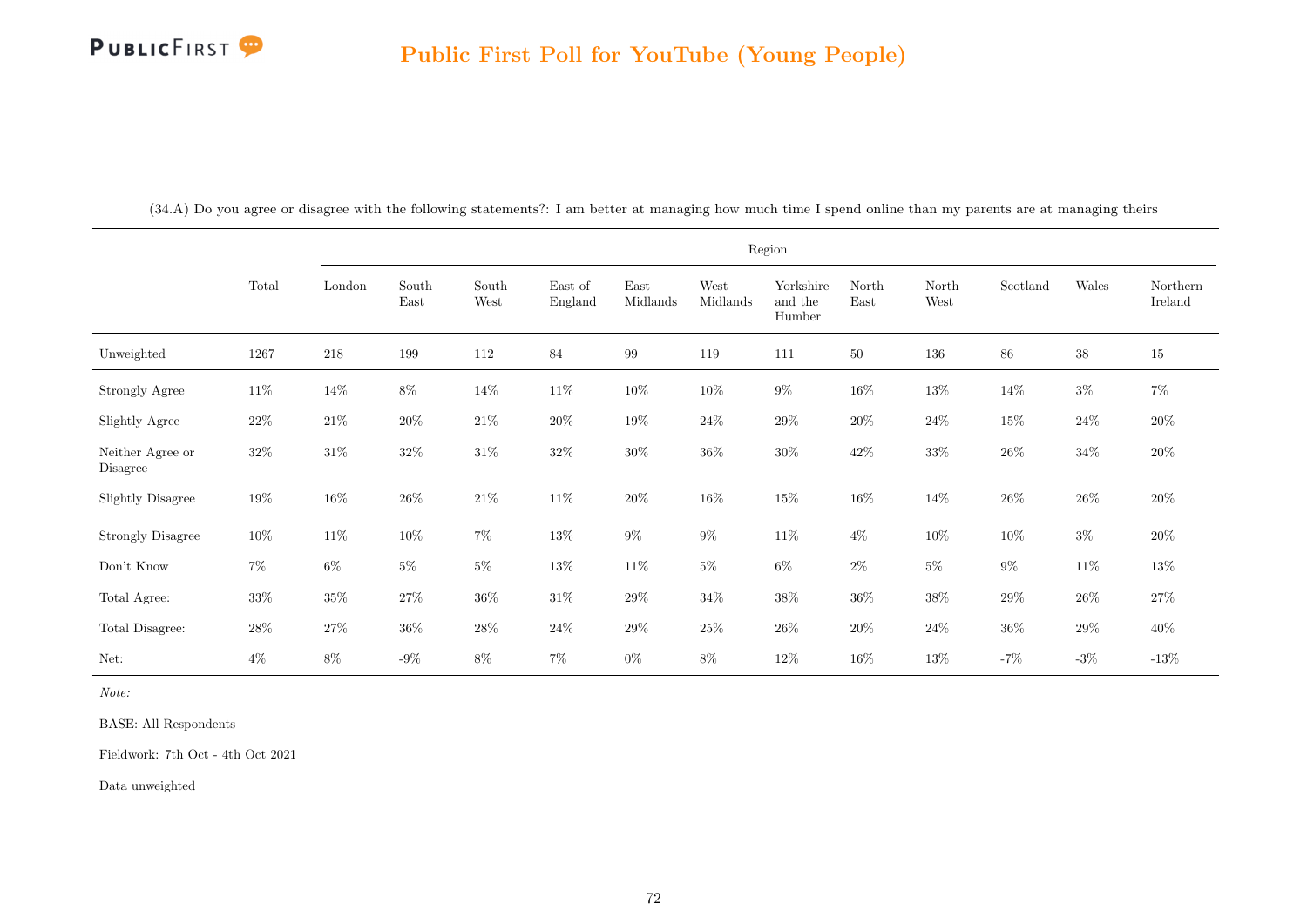#### Public First Poll for YouTube (Young People)

|                              |        |        | $\operatorname{Gender}$ |        |         | Social Grade |        |              | Age          |                    |                   | Age $\&$ Gender    |                   |
|------------------------------|--------|--------|-------------------------|--------|---------|--------------|--------|--------------|--------------|--------------------|-------------------|--------------------|-------------------|
|                              | Total  | Male   | Female                  | AB     | C1      | $\rm C2$     | DE     | $13 - 15$    | $16 - 17$    | Female 13<br>$-15$ | Male $13$ -<br>15 | Female 16<br>$-17$ | Male $16$ -<br>17 |
| Unweighted                   | 1267   | 383    | 861                     | 446    | $321\,$ | 213          | 266    | $\mathbf{0}$ | $\mathbf{0}$ | $\boldsymbol{0}$   | $\boldsymbol{0}$  | $\overline{0}$     | $\mathbf{0}$      |
| Strongly Agree               | $11\%$ | $17\%$ | $9\%$                   | $14\%$ | $9\%$   | $12\%$       | $9\%$  | $\ast$       | $\ast$       | $\ast$             | $\ast$            | $\ast$             | $\ast$            |
| Slightly Agree               | $22\%$ | $23\%$ | $21\%$                  | $23\%$ | $20\%$  | $20\%$       | $21\%$ | $\ast$       | $\ast$       | $\ast$             | $\ast$            | $\ast$             | $\ast$            |
| Neither Agree or<br>Disagree | $32\%$ | $33\%$ | $32\%$                  | $29\%$ | $33\%$  | $34\%$       | $35\%$ | $\ast$       | $\ast$       | $\ast$             | $*$               | $*$                | $*$               |
| <b>Slightly Disagree</b>     | $19\%$ | $13\%$ | $21\%$                  | $21\%$ | $17\%$  | $20\%$       | $15\%$ | $\ast$       | $*$          | $\ast$             | $\ast$            | $\ast$             | $*$               |
| <b>Strongly Disagree</b>     | $10\%$ | $8\%$  | $11\%$                  | $7\%$  | $11\%$  | $9\%$        | $13\%$ | $\ast$       | $\ast$       | $*$                | $\ast$            | $*$                | $\ast$            |
| Don't Know                   | $7\%$  | $6\%$  | $7\%$                   | $6\%$  | $10\%$  | $5\%$        | $6\%$  | $*$          | $*$          | $*$                | $*$               | $*$                | $*$               |
| Total Agree:                 | $33\%$ | $40\%$ | $30\%$                  | $37\%$ | $29\%$  | $32\%$       | $31\%$ | $\ast$       | $\ast$       | $\ast$             | $\ast$            | $\ast$             | $*$               |
| Total Disagree:              | $28\%$ | $21\%$ | $31\%$                  | $28\%$ | $29\%$  | $29\%$       | $28\%$ | $\ast$       | $\ast$       | $\ast$             | $\ast$            | $\ast$             | $\ast$            |
| Net:                         | $4\%$  | $19\%$ | $-2\%$                  | $10\%$ | $0\%$   | $4\%$        | $3\%$  | $\ast$       | $\ast$       | $\ast$             | $*$               | $*$                | $*$               |

(34.B) Do you agree or disagree with the following statements?: I am better at managing how much time I spend online than my parents are at managing theirs

Note:

BASE: All Respondents

Fieldwork: 7th Oct - 4th Oct 2021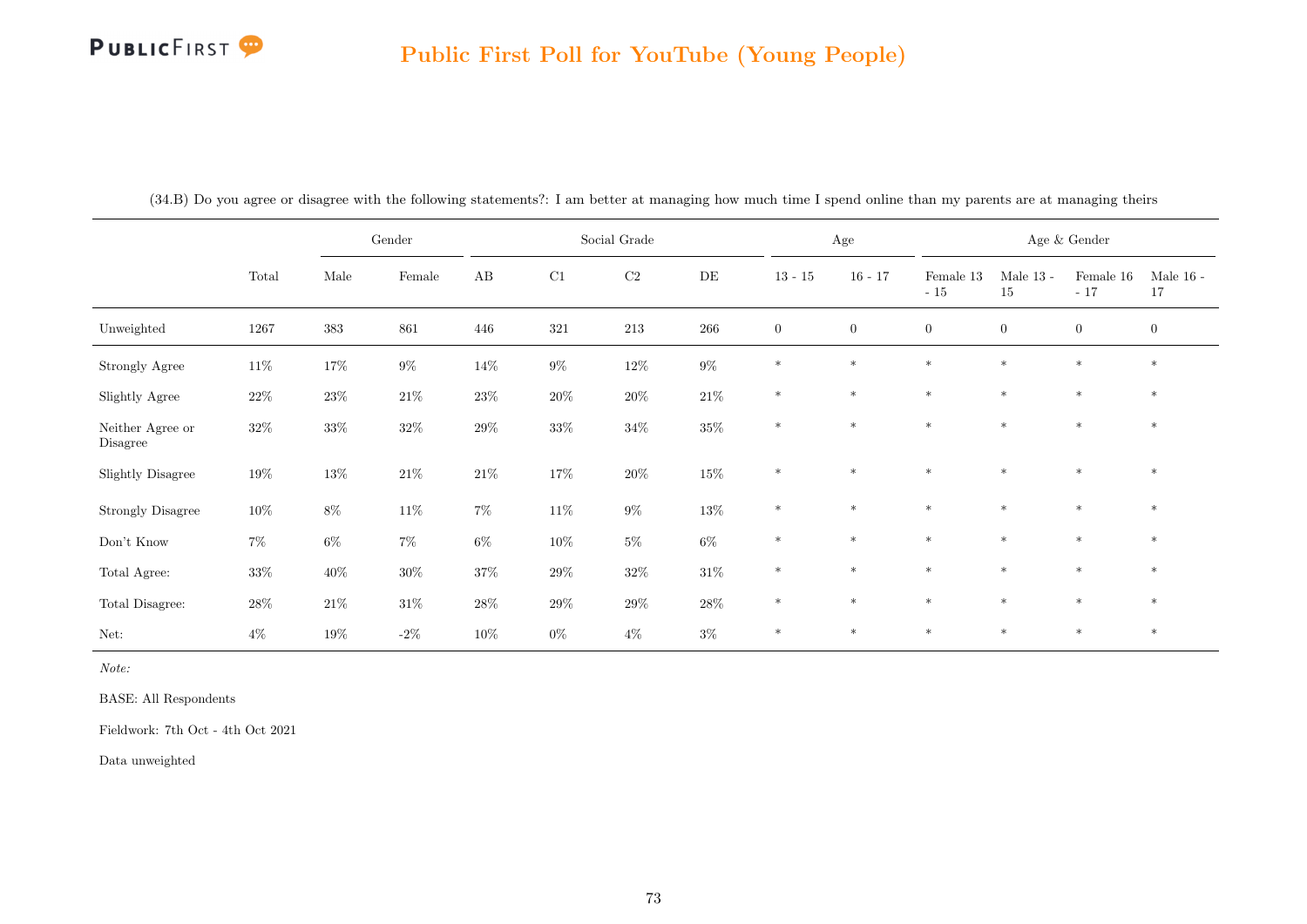

|                              |          |        |               |               |                    |                  |                  | Region                         |               |               |          |        |                     |
|------------------------------|----------|--------|---------------|---------------|--------------------|------------------|------------------|--------------------------------|---------------|---------------|----------|--------|---------------------|
|                              | Total    | London | South<br>East | South<br>West | East of<br>England | East<br>Midlands | West<br>Midlands | Yorkshire<br>and the<br>Humber | North<br>East | North<br>West | Scotland | Wales  | Northern<br>Ireland |
| Unweighted                   | $1267\,$ | 218    | 199           | 112           | 84                 | $99\,$           | 119              | 111                            | 50            | 136           | 86       | $38\,$ | 15                  |
| Strongly Agree               | $11\%$   | $14\%$ | $8\%$         | $11\%$        | $7\%$              | $12\%$           | $8\%$            | $13\%$                         | $12\%$        | $15\%$        | $13\%$   | $8\%$  | $13\%$              |
| Slightly Agree               | $28\%$   | $30\%$ | $33\%$        | $27\%$        | $26\%$             | $29\%$           | $32\%$           | $28\%$                         | $28\%$        | $18\%$        | $29\%$   | $29\%$ | $13\%$              |
| Neither Agree or<br>Disagree | $23\%$   | $26\%$ | $22\%$        | $26\%$        | $21\%$             | $16\%$           | $23\%$           | $19\%$                         | $26\%$        | $23\%$        | $27\%$   | $37\%$ | $27\%$              |
| <b>Slightly Disagree</b>     | $20\%$   | $15\%$ | $21\%$        | $19\%$        | $24\%$             | $25\%$           | $21\%$           | $20\%$                         | $28\%$        | $24\%$        | $19\%$   | $11\%$ | $7\%$               |
| <b>Strongly Disagree</b>     | $15\%$   | $12\%$ | $16\%$        | 17%           | $19\%$             | $15\%$           | $15\%$           | $18\%$                         | $2\%$         | $19\%$        | $10\%$   | $13\%$ | $20\%$              |
| Don't Know                   | $2\%$    | $3\%$  | $2\%$         | $1\%$         | $2\%$              | $2\%$            | $1\%$            | $3\%$                          | $4\%$         | $1\%$         | $2\%$    | $3\%$  | $20\%$              |
| Total Agree:                 | $39\%$   | 44\%   | $41\%$        | $38\%$        | $33\%$             | $41\%$           | $40\%$           | $41\%$                         | $40\%$        | $33\%$        | $42\%$   | $37\%$ | $27\%$              |
| Total Disagree:              | $35\%$   | $28\%$ | $36\%$        | $36\%$        | $43\%$             | $40\%$           | $36\%$           | $38\%$                         | $30\%$        | $43\%$        | $29\%$   | $24\%$ | $27\%$              |
| Net:                         | $4\%$    | $17\%$ | $5\%$         | $2\%$         | $-10\%$            | $1\%$            | $4\%$            | $3\%$                          | 10%           | $-10\%$       | 13%      | $13\%$ | $0\%$               |

(35.A) Do you agree or disagree with the following statements?: I worry about how much time I spend online

Note:

BASE: All Respondents

Fieldwork: 7th Oct - 4th Oct 2021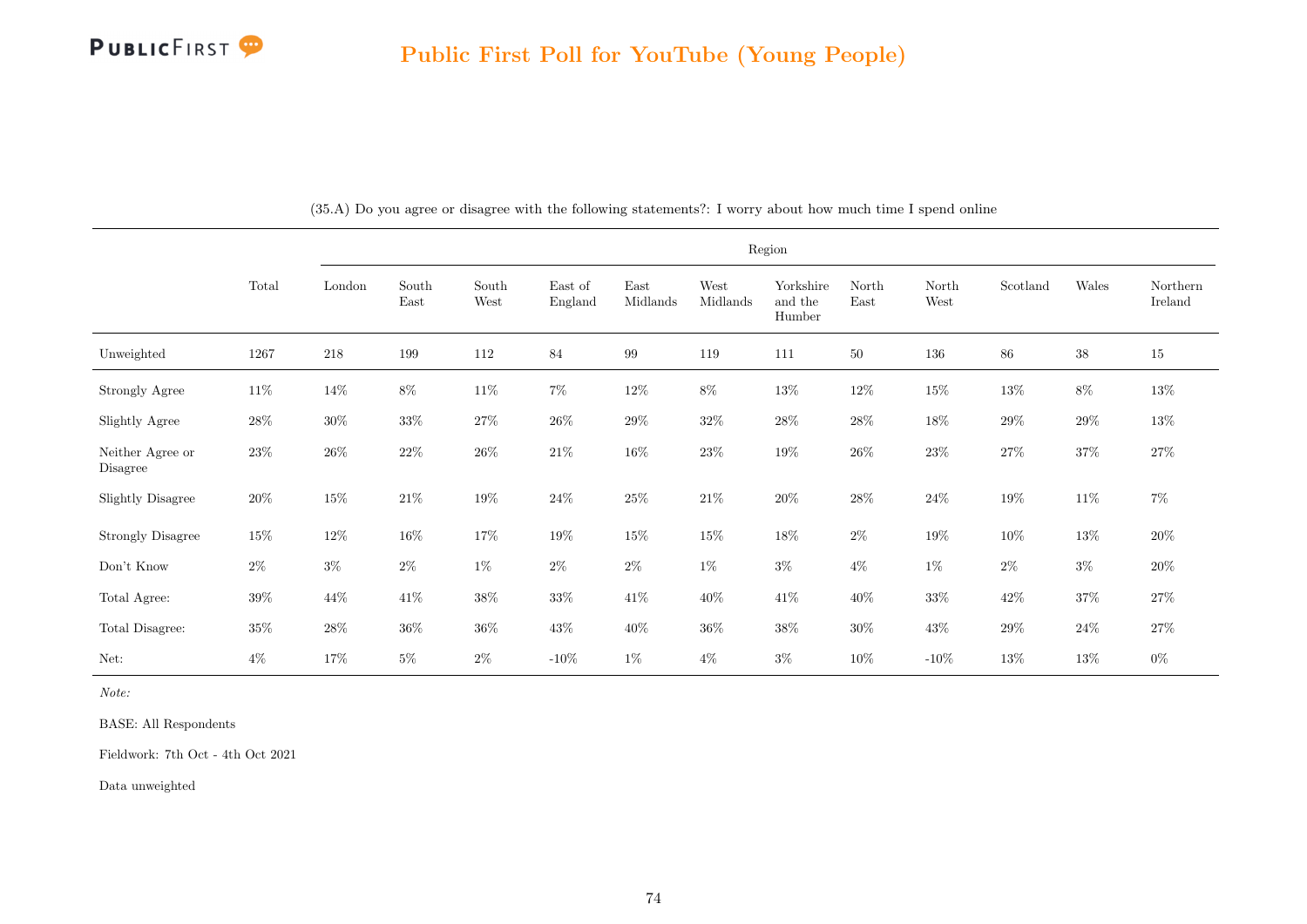

### Public First Poll for YouTube (Young People)

|                              |        |         | $\operatorname{Gender}$ |        |          | Social Grade |        |                  | Age          |                    |                   | Age $\&$ Gender    |                   |
|------------------------------|--------|---------|-------------------------|--------|----------|--------------|--------|------------------|--------------|--------------------|-------------------|--------------------|-------------------|
|                              | Total  | Male    | Female                  | AB     | $\rm C1$ | $\rm C2$     | DE     | $13 - 15$        | $16 - 17$    | Female 13<br>$-15$ | Male $13$ -<br>15 | Female 16<br>$-17$ | Male $16$ -<br>17 |
| Unweighted                   | 1267   | 383     | 861                     | 446    | 321      | $213\,$      | 266    | $\boldsymbol{0}$ | $\mathbf{0}$ | $\overline{0}$     | $\overline{0}$    | $\overline{0}$     | $\mathbf{0}$      |
| Strongly Agree               | $11\%$ | $7\%$   | $13\%$                  | $9\%$  | $13\%$   | $14\%$       | $12\%$ | $*$              | $\ast$       | $\ast$             | $\ast$            | $\ast$             | $\ast$            |
| Slightly Agree               | $28\%$ | $19\%$  | $32\%$                  | $35\%$ | $25\%$   | $21\%$       | $27\%$ | $\ast$           | $\ast$       | $\ast$             | $\ast$            | $\ast$             | $\ast$            |
| Neither Agree or<br>Disagree | $23\%$ | $26\%$  | $23\%$                  | $21\%$ | $21\%$   | $29\%$       | $25\%$ | $\ast$           | $\ast$       | $\ast$             | $\ast$            | $\ast$             | $\ast$            |
| <b>Slightly Disagree</b>     | $20\%$ | $28\%$  | $17\%$                  | $20\%$ | $20\%$   | $23\%$       | $18\%$ | $\ast$           | $\ast$       | $\ast$             | $\ast$            | $\ast$             | $\ast$            |
| <b>Strongly Disagree</b>     | $15\%$ | $17\%$  | 14\%                    | $16\%$ | $15\%$   | $12\%$       | $16\%$ | $*$              | $\ast$       | $*$                | $\ast$            | $\ast$             | $*$               |
| Don't Know                   | $2\%$  | $3\%$   | $2\%$                   | $0\%$  | $6\%$    | $1\%$        | $3\%$  | $\ast$           | $\ast$       | $\ast$             | $\ast$            | $\ast$             | $*$               |
| Total Agree:                 | $39\%$ | $26\%$  | $45\%$                  | $43\%$ | $38\%$   | $35\%$       | $39\%$ | $\ast$           | $\ast$       | $\ast$             | $\ast$            | $\ast$             | $*$               |
| Total Disagree:              | $35\%$ | $45\%$  | $31\%$                  | $36\%$ | $35\%$   | $35\%$       | $34\%$ | $\ast$           | $\ast$       | $\ast$             | $\ast$            | $\ast$             | $\ast$            |
| Net:                         | $4\%$  | $-19\%$ | $14\%$                  | $7\%$  | $3\%$    | $0\%$        | $5\%$  | $\ast$           | $*$          | $*$                | $*$               | $*$                | $*$               |

(35.B) Do you agree or disagree with the following statements?: I worry about how much time I spend online

Note:

BASE: All Respondents

Fieldwork: 7th Oct - 4th Oct 2021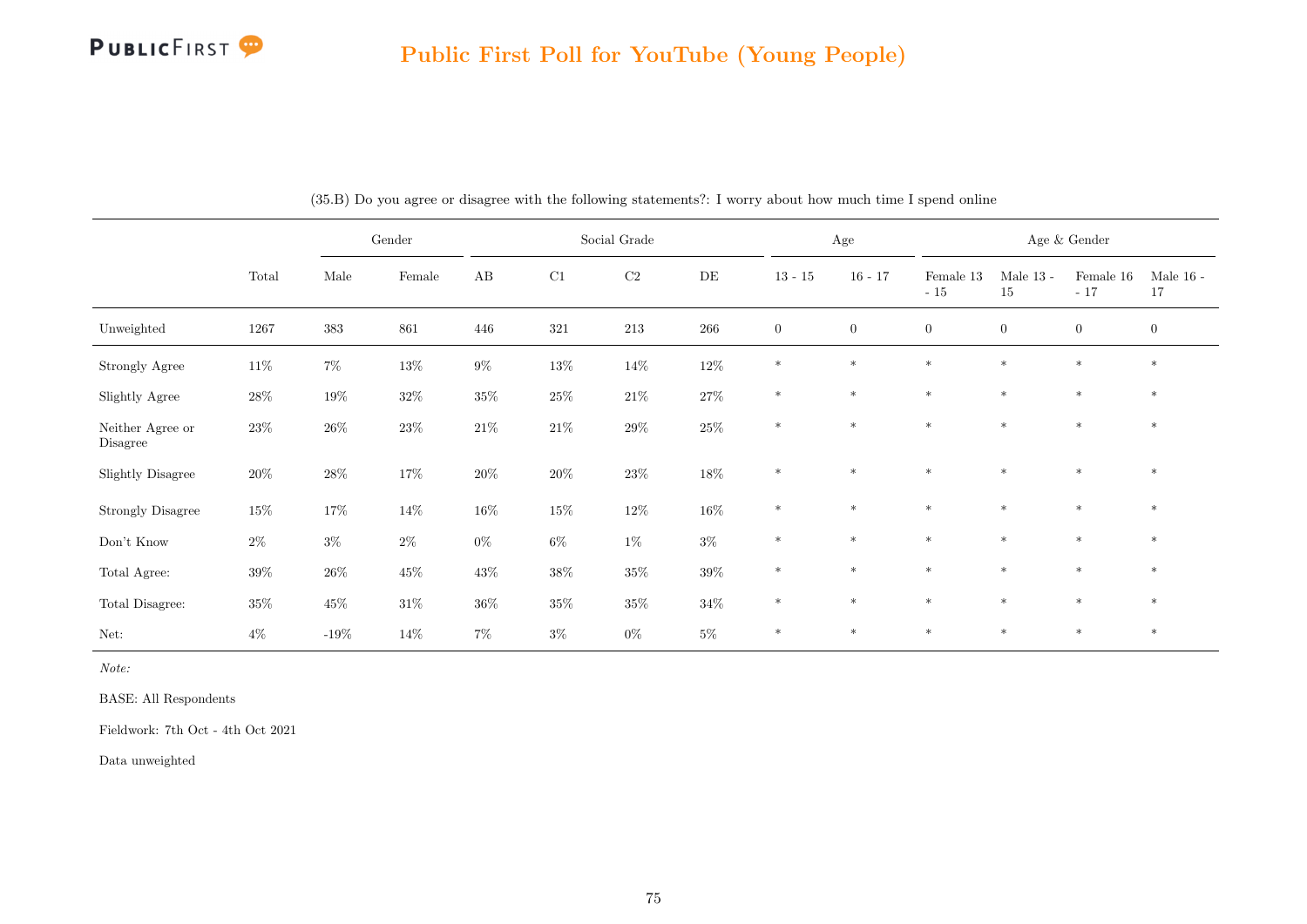|                              |        |         |               |               |                    |                  |                  | Region                         |               |               |          |        |                     |
|------------------------------|--------|---------|---------------|---------------|--------------------|------------------|------------------|--------------------------------|---------------|---------------|----------|--------|---------------------|
|                              | Total  | London  | South<br>East | South<br>West | East of<br>England | East<br>Midlands | West<br>Midlands | Yorkshire<br>and the<br>Humber | North<br>East | North<br>West | Scotland | Wales  | Northern<br>Ireland |
| Unweighted                   | 1267   | $218\,$ | 199           | 112           | 84                 | 99               | 119              | 111                            | 50            | 136           | 86       | $38\,$ | $15\,$              |
| Strongly Agree               | $54\%$ | $58\%$  | $45\%$        | $52\%$        | $55\%$             | $56\%$           | $54\%$           | $59\%$                         | $50\%$        | $54\%$        | $56\%$   | $61\%$ | $53\%$              |
| Slightly Agree               | $33\%$ | $28\%$  | $40\%$        | $35\%$        | $29\%$             | $25\%$           | $41\%$           | $32\%$                         | $38\%$        | $33\%$        | $30\%$   | $32\%$ | $20\%$              |
| Neither Agree or<br>Disagree | $7\%$  | $8\%$   | $9\%$         | $8\%$         | $7\%$              | $15\%$           | $1\%$            | $4\%$                          | $10\%$        | $10\%$        | $6\%$    | $0\%$  | $7\%$               |
| <b>Slightly Disagree</b>     | $2\%$  | $2\%$   | $2\%$         | $4\%$         | $5\%$              | $1\%$            | $0\%$            | $3\%$                          | $2\%$         | $2\%$         | $2\%$    | $3\%$  | $0\%$               |
| <b>Strongly Disagree</b>     | $1\%$  | $2\%$   | $3\%$         | $1\%$         | $0\%$              | $1\%$            | $2\%$            | $1\%$                          | $0\%$         | $0\%$         | $2\%$    | $3\%$  | $7\%$               |
| Don't Know                   | $2\%$  | $2\%$   | $3\%$         | $1\%$         | $5\%$              | $2\%$            | $3\%$            | $2\%$                          | $0\%$         | $1\%$         | $3\%$    | $3\%$  | $13\%$              |
| Total Agree:                 | $87\%$ | $86\%$  | $84\%$        | $87\%$        | $83\%$             | $81\%$           | $95\%$           | $91\%$                         | $88\%$        | $87\%$        | $86\%$   | $92\%$ | 73%                 |
| Total Disagree:              | $4\%$  | $4\%$   | $5\%$         | $4\%$         | $5\%$              | $2\%$            | $2\%$            | $4\%$                          | $2\%$         | $2\%$         | $5\%$    | $5\%$  | $7\%$               |
| Net:                         | $83\%$ | $82\%$  | $80\%$        | $82\%$        | $79\%$             | $79\%$           | $93\%$           | $87\%$                         | $86\%$        | $85\%$        | $81\%$   | $87\%$ | $67\%$              |

(36.A) Do you agree or disagree with the following statements?: Social media and messaging platforms allow me to stay in touch with friends and make new ones

Note:

BASE: All Respondents

Fieldwork: 7th Oct - 4th Oct 2021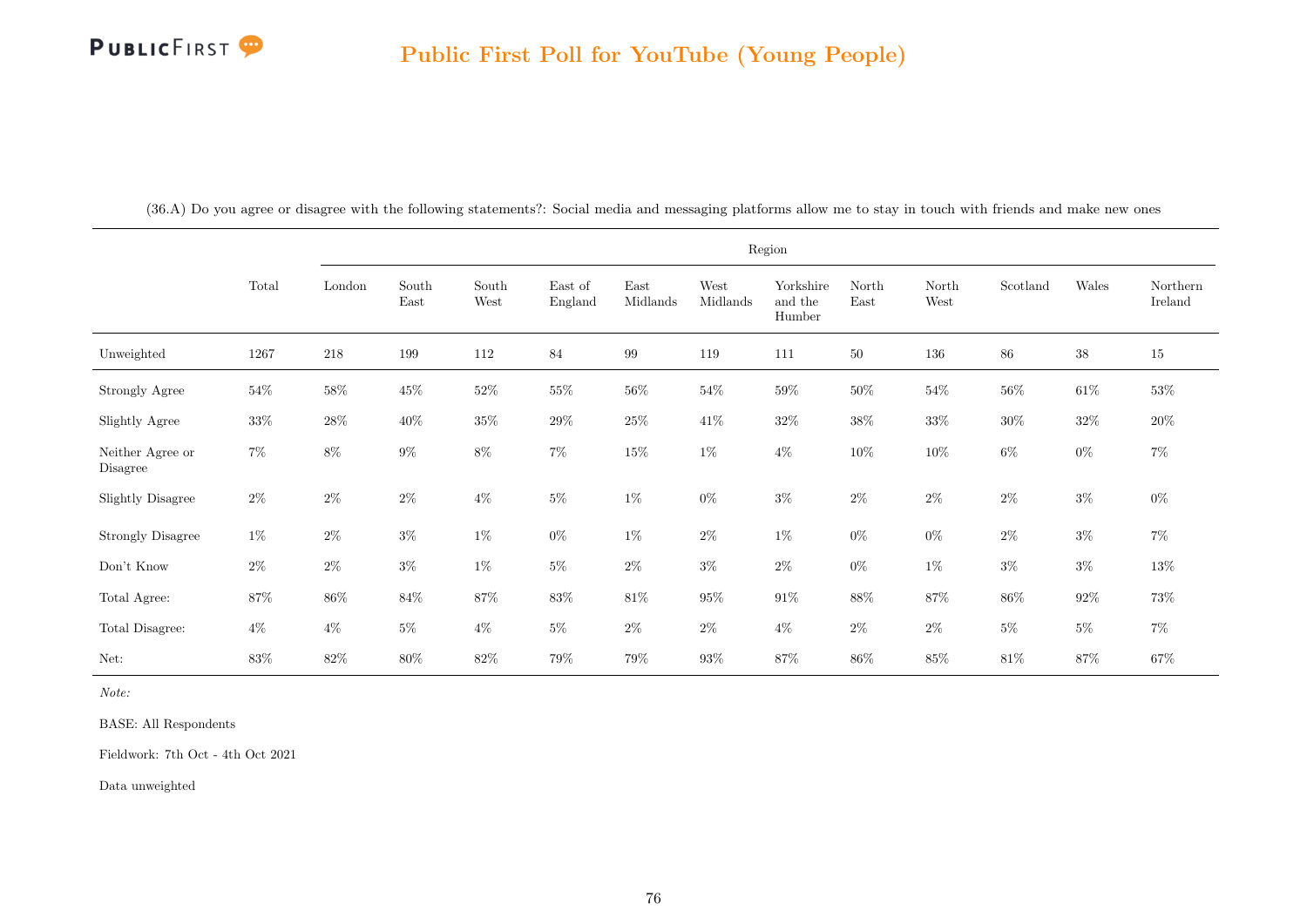# Public First Poll for YouTube (Young People)

|                              |          |        | $\operatorname{Gender}$ |        |        | Social Grade |           |                  | Age          |                    |                   | Age $\&$ Gender    |                   |
|------------------------------|----------|--------|-------------------------|--------|--------|--------------|-----------|------------------|--------------|--------------------|-------------------|--------------------|-------------------|
|                              | Total    | Male   | Female                  | AB     | C1     | $\rm C2$     | $\rm{DE}$ | $13 - 15$        | $16 - 17$    | Female 13<br>$-15$ | Male $13$ -<br>15 | Female 16<br>$-17$ | Male $16$ -<br>17 |
| Unweighted                   | $1267\,$ | 383    | 861                     | 446    | 321    | $213\,$      | $266\,$   | $\boldsymbol{0}$ | $\mathbf{0}$ | $\boldsymbol{0}$   | $\overline{0}$    | $\boldsymbol{0}$   | $\boldsymbol{0}$  |
| Strongly Agree               | $54\%$   | $46\%$ | $57\%$                  | $54\%$ | $52\%$ | $53\%$       | $56\%$    | $\ast$           | $\ast$       | $*$                | $\ast$            | $\ast$             | $\ast$            |
| Slightly Agree               | $33\%$   | $37\%$ | $31\%$                  | $35\%$ | $32\%$ | $35\%$       | $30\%$    | $\ast$           | $\ast$       | $*$                | $*$               | $\ast$             | $\ast$            |
| Neither Agree or<br>Disagree | $7\%$    | $10\%$ | $7\%$                   | $8\%$  | $7\%$  | $8\%$        | $8\%$     | $\ast$           | $\ast$       | $*$                | $*$               | $\ast$             | $\ast$            |
| Slightly Disagree            | $2\%$    | $2\%$  | $2\%$                   | $2\%$  | $2\%$  | $1\%$        | $2\%$     | $\ast$           | $\ast$       | $*$                | $\ast$            | $\ast$             | $\ast$            |
| <b>Strongly Disagree</b>     | $1\%$    | $2\%$  | $1\%$                   | $1\%$  | $1\%$  | $2\%$        | $2\%$     | $\ast$           | $\ast$       | $\ast$             | $\ast$            | $\ast$             | $\ast$            |
| Don't Know                   | $2\%$    | $3\%$  | $2\%$                   | $0\%$  | $6\%$  | $1\%$        | $2\%$     | $\ast$           | $\ast$       | $*$                | $\ast$            | $*$                | $*$               |
| Total Agree:                 | $87\%$   | $83\%$ | $88\%$                  | $89\%$ | $84\%$ | $88\%$       | $86\%$    | $\ast$           | $\ast$       | $\ast$             | $\ast$            | $\ast$             | $\ast$            |
| Total Disagree:              | $4\%$    | $4\%$  | $3\%$                   | $3\%$  | $4\%$  | $3\%$        | $4\%$     | $\ast$           | $\ast$       | $\ast$             | $\ast$            | $\ast$             | $\ast$            |
| Net:                         | $83\%$   | $79\%$ | $85\%$                  | $86\%$ | $80\%$ | $85\%$       | $82\%$    | $*$              | $\ast$       | $\ast$             | $\ast$            | $\ast$             | $\ast$            |

(36.B) Do you agree or disagree with the following statements?: Social media and messaging platforms allow me to stay in touch with friends and make new ones

Note:

BASE: All Respondents

Fieldwork: 7th Oct - 4th Oct 2021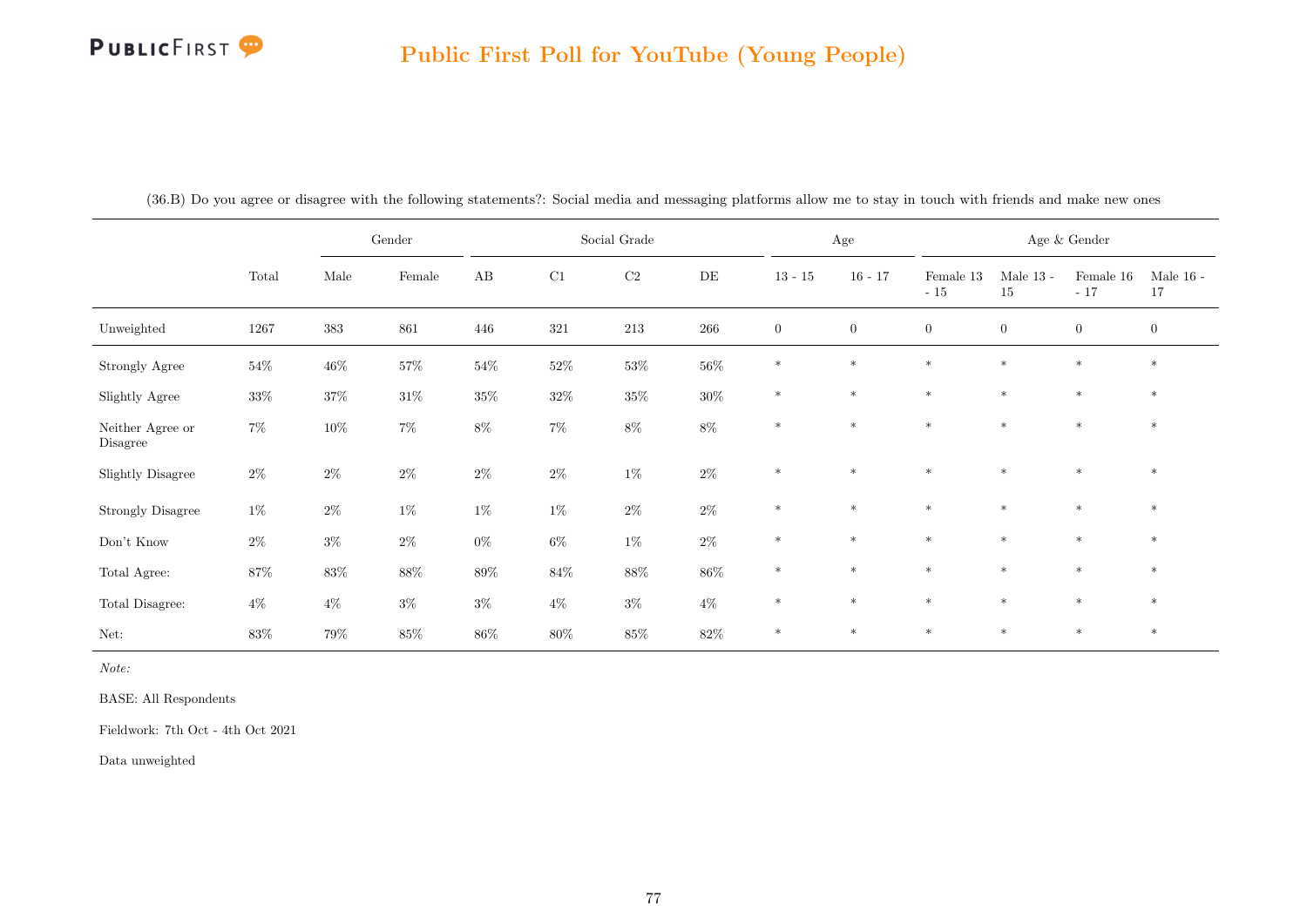

|                              |        |         |               |               |                    |                  |                  | Region                         |               |               |          |        |                     |
|------------------------------|--------|---------|---------------|---------------|--------------------|------------------|------------------|--------------------------------|---------------|---------------|----------|--------|---------------------|
|                              | Total  | London  | South<br>East | South<br>West | East of<br>England | East<br>Midlands | West<br>Midlands | Yorkshire<br>and the<br>Humber | North<br>East | North<br>West | Scotland | Wales  | Northern<br>Ireland |
| Unweighted                   | 1267   | $218\,$ | 199           | 112           | 84                 | $\,99$           | 119              | 111                            | $50\,$        | 136           | 86       | $38\,$ | 15                  |
| Strongly Agree               | $62\%$ | $62\%$  | 67%           | $65\%$        | $62\%$             | $58\%$           | $61\%$           | $64\%$                         | $62\%$        | $62\%$        | $58\%$   | $63\%$ | $40\%$              |
| Slightly Agree               | $26\%$ | $24\%$  | 23\%          | $25\%$        | $26\%$             | $30\%$           | $33\%$           | $27\%$                         | $26\%$        | $25\%$        | $24\%$   | $29\%$ | $33\%$              |
| Neither Agree or<br>Disagree | $7\%$  | $7\%$   | $5\%$         | $8\%$         | $5\%$              | $8\%$            | $3\%$            | $8\%$                          | $4\%$         | $8\%$         | $13\%$   | $3\%$  | $7\%$               |
| <b>Slightly Disagree</b>     | $2\%$  | $2\%$   | $2\%$         | $0\%$         | $1\%$              | $1\%$            | $2\%$            | $0\%$                          | $6\%$         | $4\%$         | $2\%$    | $3\%$  | $7\%$               |
| <b>Strongly Disagree</b>     | $1\%$  | $1\%$   | $2\%$         | $1\%$         | $1\%$              | $2\%$            | $2\%$            | $0\%$                          | $0\%$         | $0\%$         | $0\%$    | $0\%$  | $0\%$               |
| Don't Know                   | $2\%$  | $3\%$   | $2\%$         | $1\%$         | $5\%$              | $1\%$            | $1\%$            | $1\%$                          | $2\%$         | $1\%$         | $2\%$    | $3\%$  | $13\%$              |
| Total Agree:                 | $89\%$ | 87%     | $90\%$        | $90\%$        | $88\%$             | $88\%$           | $93\%$           | $91\%$                         | $88\%$        | $88\%$        | 83%      | $92\%$ | 73%                 |
| Total Disagree:              | $3\%$  | $3\%$   | $4\%$         | $1\%$         | $2\%$              | $3\%$            | $3\%$            | $0\%$                          | $6\%$         | $4\%$         | $2\%$    | $3\%$  | $7\%$               |
| Net:                         | $86\%$ | $83\%$  | $86\%$        | $89\%$        | $86\%$             | $85\%$           | $90\%$           | $91\%$                         | $82\%$        | $84\%$        | 80%      | $89\%$ | $67\%$              |

(37.A) Do you agree or disagree with the following statements?: Studying would be a lot harder without the internet

Note:

BASE: All Respondents

Fieldwork: 7th Oct - 4th Oct 2021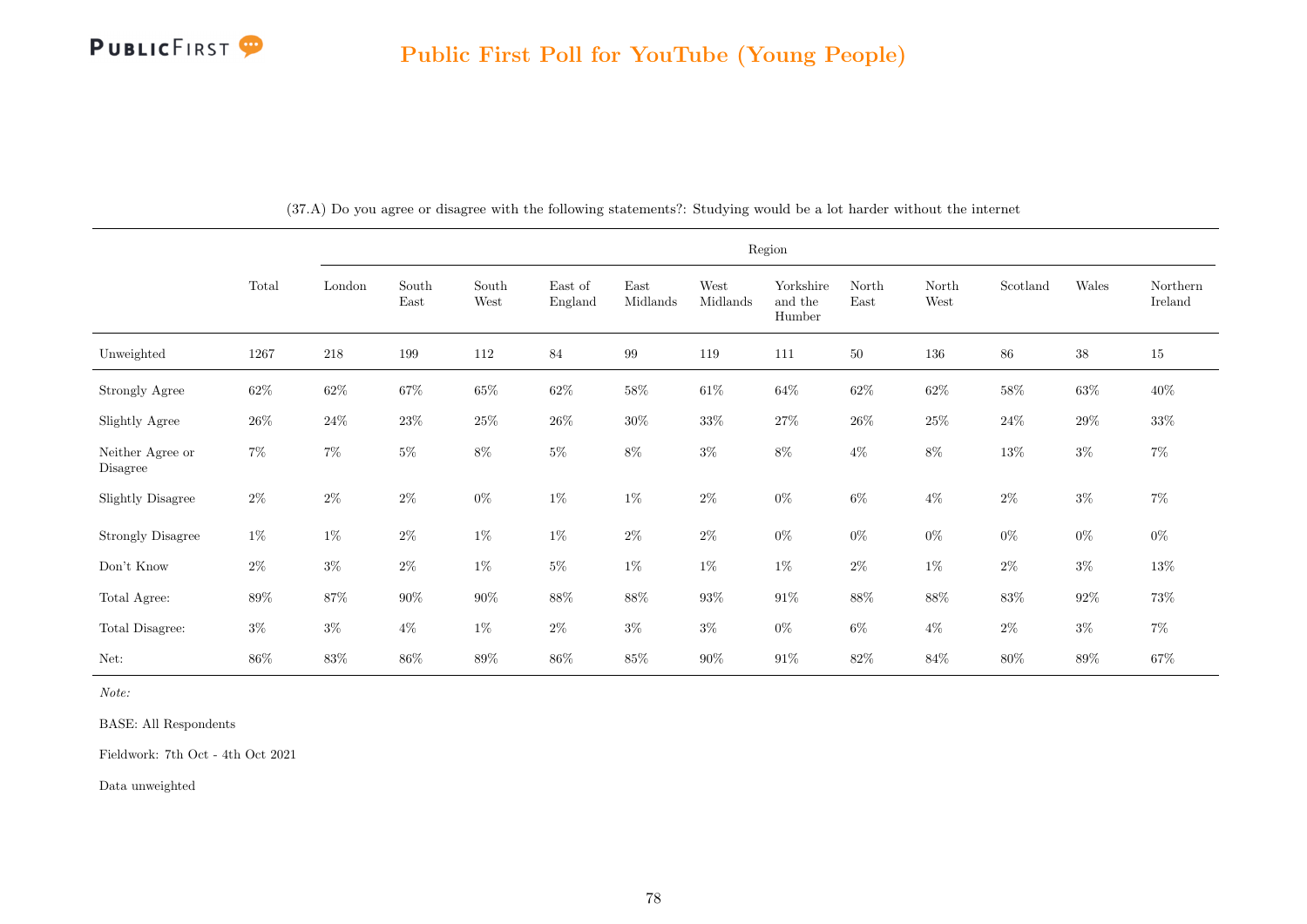### Public First Poll for YouTube (Young People)

|                              |        |        | Gender  |        |         | Social Grade |           |                  | $\rm Age$        |                    |                   | Age $\&$ Gender    |                   |
|------------------------------|--------|--------|---------|--------|---------|--------------|-----------|------------------|------------------|--------------------|-------------------|--------------------|-------------------|
|                              | Total  | Male   | Female  | AB     | C1      | $\rm C2$     | $\rm{DE}$ | $13 - 15$        | $16 - 17$        | Female 13<br>$-15$ | Male $13$ -<br>15 | Female 16<br>$-17$ | Male $16$ -<br>17 |
| Unweighted                   | 1267   | 383    | $861\,$ | 446    | $321\,$ | $213\,$      | $266\,$   | $\boldsymbol{0}$ | $\boldsymbol{0}$ | $\overline{0}$     | $\boldsymbol{0}$  | $\theta$           | $\boldsymbol{0}$  |
| Strongly Agree               | $62\%$ | $56\%$ | $65\%$  | $68\%$ | $57\%$  | $59\%$       | $62\%$    | $\ast$           | $\ast$           | $\ast$             | $\ast$            | $\ast$             | $\ast$            |
| Slightly Agree               | $26\%$ | $30\%$ | $24\%$  | $22\%$ | $27\%$  | $31\%$       | $28\%$    | $*$              | $\ast$           | $\ast$             | $\ast$            | $\ast$             | $*$               |
| Neither Agree or<br>Disagree | $7\%$  | $10\%$ | $6\%$   | $7\%$  | $8\%$   | $6\%$        | $6\%$     | $\ast$           | $\ast$           | $\ast$             | $\ast$            | $\ast$             | $\ast$            |
| <b>Slightly Disagree</b>     | $2\%$  | $1\%$  | $2\%$   | $2\%$  | $2\%$   | $3\%$        | $1\%$     | $\ast$           | $\ast$           | $\ast$             | $\ast$            | $\ast$             | $\ast$            |
| <b>Strongly Disagree</b>     | $1\%$  | $1\%$  | $1\%$   | $1\%$  | $1\%$   | $1\%$        | $2\%$     | $\ast$           | $\ast$           | $\ast$             | $\ast$            | $\ast$             | $\ast$            |
| Don't Know                   | $2\%$  | $2\%$  | $2\%$   | $0\%$  | $5\%$   | $1\%$        | $2\%$     | $\ast$           | $\ast$           | $\ast$             | $\ast$            | $\ast$             | $*$               |
| Total Agree:                 | $89\%$ | $86\%$ | $90\%$  | $90\%$ | $84\%$  | $90\%$       | $89\%$    | $\ast$           | $\ast$           | $\ast$             | $\ast$            | $\ast$             | $*$               |
| Total Disagree:              | $3\%$  | $2\%$  | $3\%$   | $3\%$  | $3\%$   | $4\%$        | $2\%$     | $\ast$           | $\ast$           | $\ast$             | $\ast$            | $\ast$             | $*$               |
| Net:                         | $86\%$ | $84\%$ | $87\%$  | $87\%$ | $81\%$  | $86\%$       | $87\%$    | $\ast$           | $*$              | $\ast$             | $\ast$            | $*$                | $*$               |

(37.B) Do you agree or disagree with the following statements?: Studying would be a lot harder without the internet

Note:

BASE: All Respondents

Fieldwork: 7th Oct - 4th Oct 2021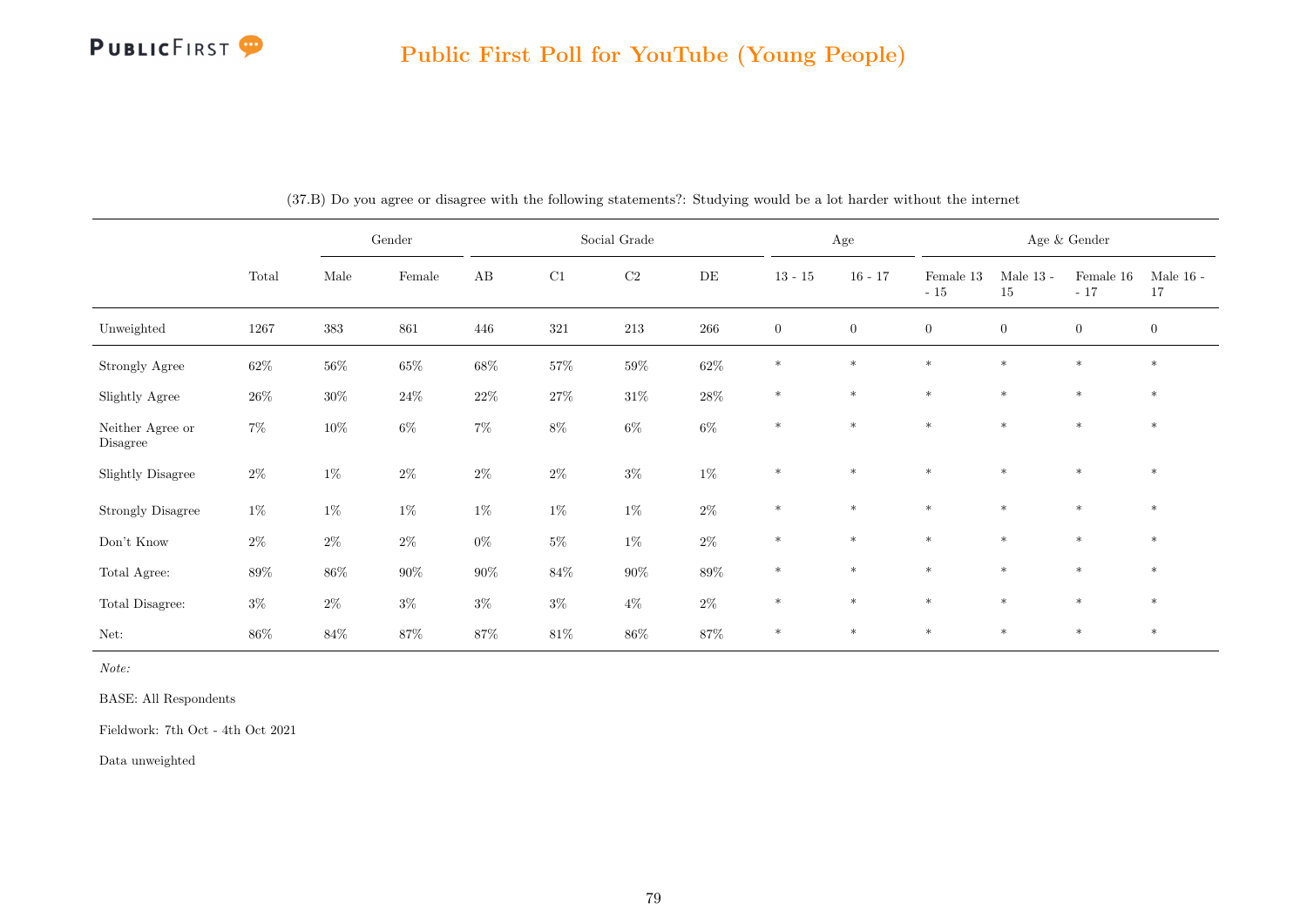

|                              |        |        |               |               |                    |                  |                  | Region                         |               |               |          |        |                     |
|------------------------------|--------|--------|---------------|---------------|--------------------|------------------|------------------|--------------------------------|---------------|---------------|----------|--------|---------------------|
|                              | Total  | London | South<br>East | South<br>West | East of<br>England | East<br>Midlands | West<br>Midlands | Yorkshire<br>and the<br>Humber | North<br>East | North<br>West | Scotland | Wales  | Northern<br>Ireland |
| Unweighted                   | 1267   | 218    | 199           | 112           | 84                 | 99               | 119              | 111                            | $50\,$        | 136           | 86       | $38\,$ | 15                  |
| Strongly Agree               | $20\%$ | $19\%$ | $16\%$        | $21\%$        | $19\%$             | $27\%$           | 17%              | $25\%$                         | $20\%$        | $24\%$        | 15%      | $16\%$ | $7\%$               |
| Slightly Agree               | $30\%$ | $33\%$ | $31\%$        | $31\%$        | $29\%$             | 13%              | $31\%$           | $33\%$                         | $38\%$        | $35\%$        | $30\%$   | $26\%$ | $27\%$              |
| Neither Agree or<br>Disagree | $19\%$ | $18\%$ | $20\%$        | $16\%$        | $19\%$             | $26\%$           | $25\%$           | $12\%$                         | $18\%$        | $18\%$        | $20\%$   | $18\%$ | $20\%$              |
| <b>Slightly Disagree</b>     | $22\%$ | $18\%$ | $27\%$        | $23\%$        | $23\%$             | $24\%$           | $20\%$           | $24\%$                         | $18\%$        | $18\%$        | $24\%$   | $26\%$ | $27\%$              |
| Strongly Disagree            | $6\%$  | $9\%$  | $5\%$         | $6\%$         | $5\%$              | $7\%$            | $3\%$            | $5\%$                          | $6\%$         | $2\%$         | $8\%$    | $8\%$  | $0\%$               |
| Don't Know                   | $3\%$  | $3\%$  | $2\%$         | $3\%$         | $6\%$              | $2\%$            | $3\%$            | $1\%$                          | $0\%$         | $1\%$         | $2\%$    | $5\%$  | $20\%$              |
| Total Agree:                 | $50\%$ | $51\%$ | 47%           | $52\%$        | $48\%$             | $40\%$           | $48\%$           | $59\%$                         | $58\%$        | $60\%$        | $45\%$   | $42\%$ | $33\%$              |
| Total Disagree:              | $28\%$ | $27\%$ | $32\%$        | $29\%$        | $27\%$             | $31\%$           | $24\%$           | $29\%$                         | $24\%$        | $21\%$        | $33\%$   | $34\%$ | $27\%$              |
| Net:                         | $22\%$ | $24\%$ | 15%           | $22\%$        | $20\%$             | $9\%$            | $24\%$           | $30\%$                         | $34\%$        | $39\%$        | 13%      | 8%     | $7\%$               |

(38.A) Do you agree or disagree with the following statements?: There is no real difference in how I behave between the online and offline world

Note:

BASE: All Respondents

Fieldwork: 7th Oct - 4th Oct 2021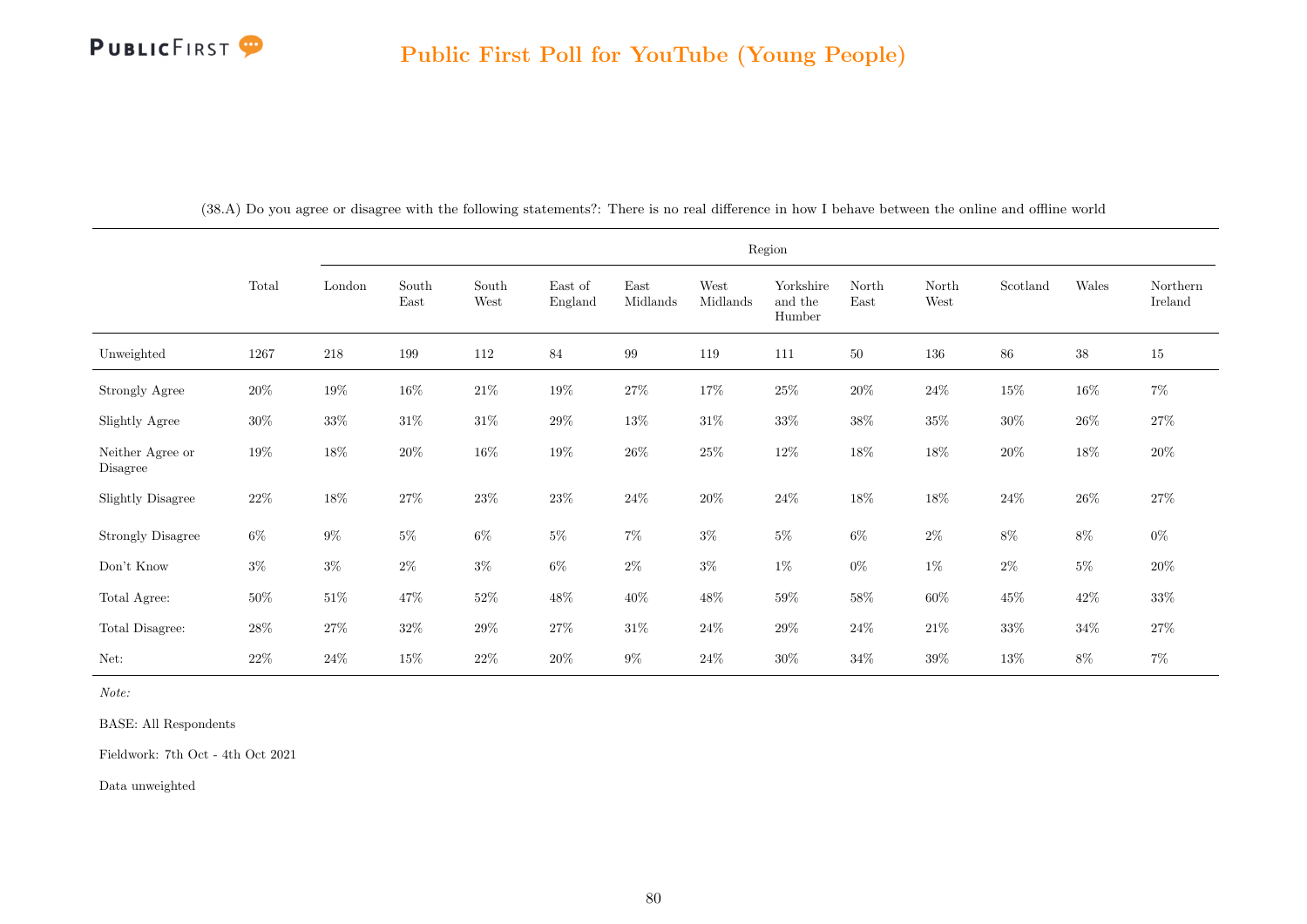# Public First Poll for YouTube (Young People)

|                              |          |        | $\operatorname{Gender}$ |          |         | Social Grade |         |                  | Age              |                    |                   | Age $\&$ Gender      |                   |
|------------------------------|----------|--------|-------------------------|----------|---------|--------------|---------|------------------|------------------|--------------------|-------------------|----------------------|-------------------|
|                              | Total    | Male   | Female                  | $\rm AB$ | C1      | $\rm C2$     | DE      | $13 - 15$        | $16 - 17$        | Female 13<br>$-15$ | Male $13$ -<br>15 | Female $16$<br>$-17$ | Male $16$ -<br>17 |
| Unweighted                   | $1267\,$ | 383    | 861                     | 446      | $321\,$ | $213\,$      | $266\,$ | $\boldsymbol{0}$ | $\boldsymbol{0}$ | $\boldsymbol{0}$   | $\overline{0}$    | $\theta$             | $\boldsymbol{0}$  |
| Strongly Agree               | $20\%$   | $18\%$ | $21\%$                  | $20\%$   | $14\%$  | $22\%$       | $21\%$  | $\ast$           | $\ast$           | $*$                | $\ast$            | $*$                  | $*$               |
| Slightly Agree               | $30\%$   | $29\%$ | $31\%$                  | $31\%$   | $31\%$  | $30\%$       | $32\%$  | $\ast$           | $\ast$           | $\ast$             | $\ast$            | $\ast$               | $\ast$            |
| Neither Agree or<br>Disagree | $19\%$   | $22\%$ | $18\%$                  | $20\%$   | $19\%$  | $18\%$       | $20\%$  | $\ast$           | $\ast$           | $*$                | $\ast$            | $*$                  | $\ast$            |
| <b>Slightly Disagree</b>     | $22\%$   | $23\%$ | $22\%$                  | $21\%$   | $25\%$  | $24\%$       | $20\%$  | $\ast$           | $*$              | $*$                | $\ast$            | $*$                  | $\ast$            |
| <b>Strongly Disagree</b>     | $6\%$    | $5\%$  | $6\%$                   | $7\%$    | $6\%$   | $5\%$        | $4\%$   | $\ast$           | $\ast$           | $\ast$             | $\ast$            | $*$                  | $\ast$            |
| Don't Know                   | $3\%$    | $3\%$  | $2\%$                   | $1\%$    | $6\%$   | $1\%$        | $3\%$   | $\ast$           | $\ast$           | $*$                | $*$               | $*$                  | $\ast$            |
| Total Agree:                 | $50\%$   | $47\%$ | $52\%$                  | $51\%$   | $45\%$  | $51\%$       | $53\%$  | $\ast$           | $\ast$           | $\ast$             | $\ast$            | $\ast$               | $\ast$            |
| Total Disagree:              | $28\%$   | $28\%$ | $27\%$                  | $28\%$   | $31\%$  | $29\%$       | $24\%$  | $\ast$           | $\ast$           | $*$                | $\ast$            | $*$                  | $*$               |
| Net:                         | $22\%$   | $19\%$ | $25\%$                  | $22\%$   | 14%     | $22\%$       | $30\%$  | $\ast$           | $\ast$           | $*$                | $\ast$            | $*$                  | $\ast$            |

(38.B) Do you agree or disagree with the following statements?: There is no real difference in how I behave between the online and offline world

Note:

BASE: All Respondents

Fieldwork: 7th Oct - 4th Oct 2021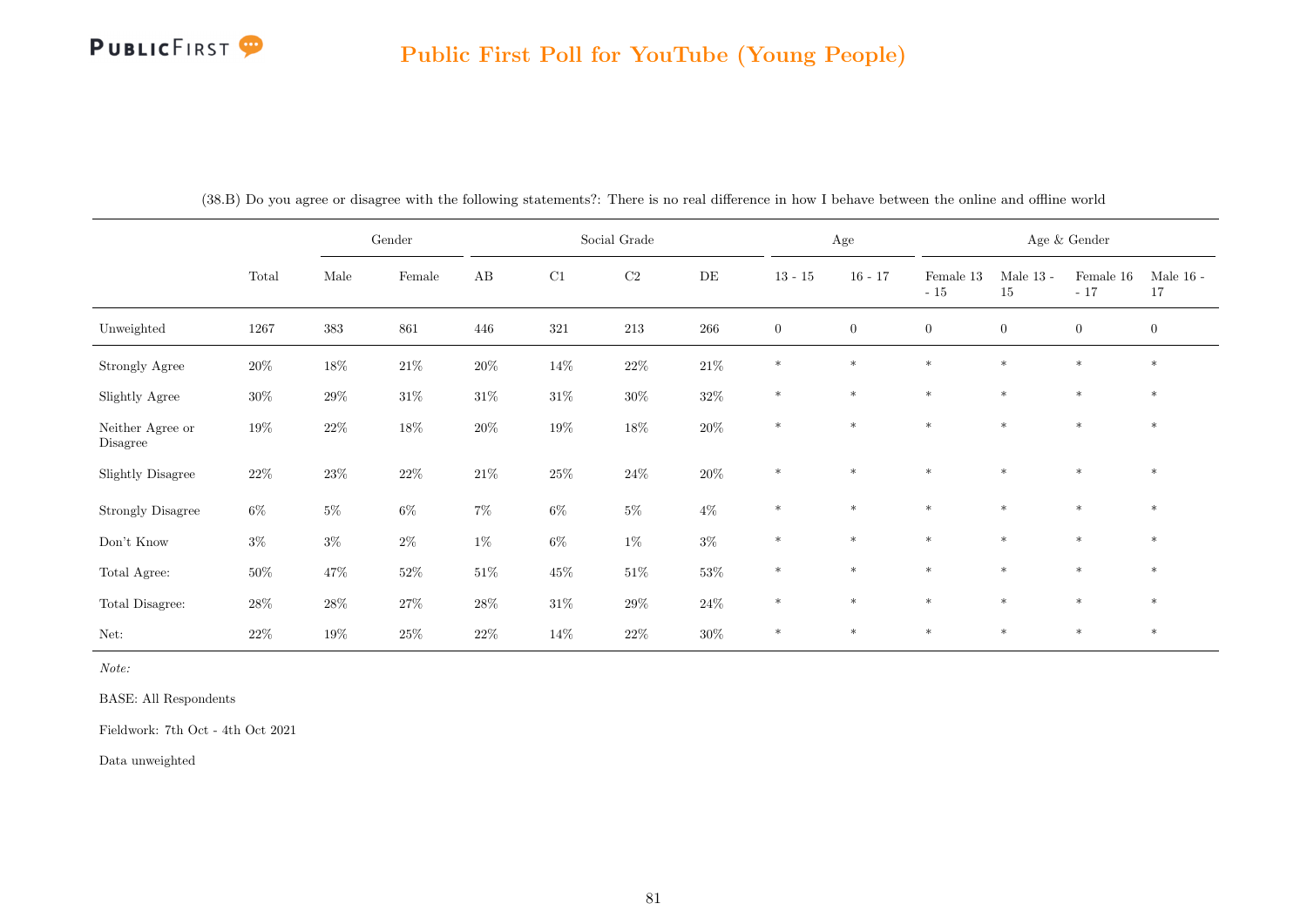

|                                   |       |        |               |               |                    |                  |                  | Region                         |               |               |          |        |                     |
|-----------------------------------|-------|--------|---------------|---------------|--------------------|------------------|------------------|--------------------------------|---------------|---------------|----------|--------|---------------------|
|                                   | Total | London | South<br>East | South<br>West | East of<br>England | East<br>Midlands | West<br>Midlands | Yorkshire<br>and the<br>Humber | North<br>East | North<br>West | Scotland | Wales  | Northern<br>Ireland |
| Unweighted                        | 1267  | 218    | 199           | 112           | 84                 | $\,99$           | 119              | 111                            | 50            | 136           | 86       | $38\,$ | 15                  |
| I feel very safe online           | 17%   | $17\%$ | 16\%          | $20\%$        | 17%                | $17\%$           | $18\%$           | $18\%$                         | 30%           | $18\%$        | 15%      | $11\%$ | $0\%$               |
| I feel quite safe online          | 58\%  | $57\%$ | $60\%$        | $55\%$        | $58\%$             | $55\%$           | $55\%$           | $63\%$                         | $52\%$        | $59\%$        | 56%      | $61\%$ | $87\%$              |
| I feel neither safe nor<br>unsafe | 20%   | 21\%   | $18\%$        | $23\%$        | $19\%$             | $22\%$           | $21\%$           | $16\%$                         | 14%           | $20\%$        | 26\%     | $16\%$ | $7\%$               |
| I feel quite unsafe<br>online     | $3\%$ | $2\%$  | $4\%$         | $2\%$         | $2\%$              | $3\%$            | $3\%$            | $1\%$                          | $4\%$         | $2\%$         | 1%       | 8%     | $0\%$               |
| I feel very unsafe online $0\%$   |       | $0\%$  | $1\%$         | $0\%$         | $1\%$              | $0\%$            | $1\%$            | $0\%$                          | $0\%$         | $0\%$         | $0\%$    | $0\%$  | $0\%$               |
| Don't Know                        | $2\%$ | $3\%$  | $2\%$         | $0\%$         | $2\%$              | $3\%$            | $2\%$            | $2\%$                          | $0\%$         | $1\%$         | $2\%$    | $5\%$  | $7\%$               |

(39.A) How safe or unsafe do you feel online?

Note:

BASE: All Respondents

Fieldwork: 7th Oct - 4th Oct 2021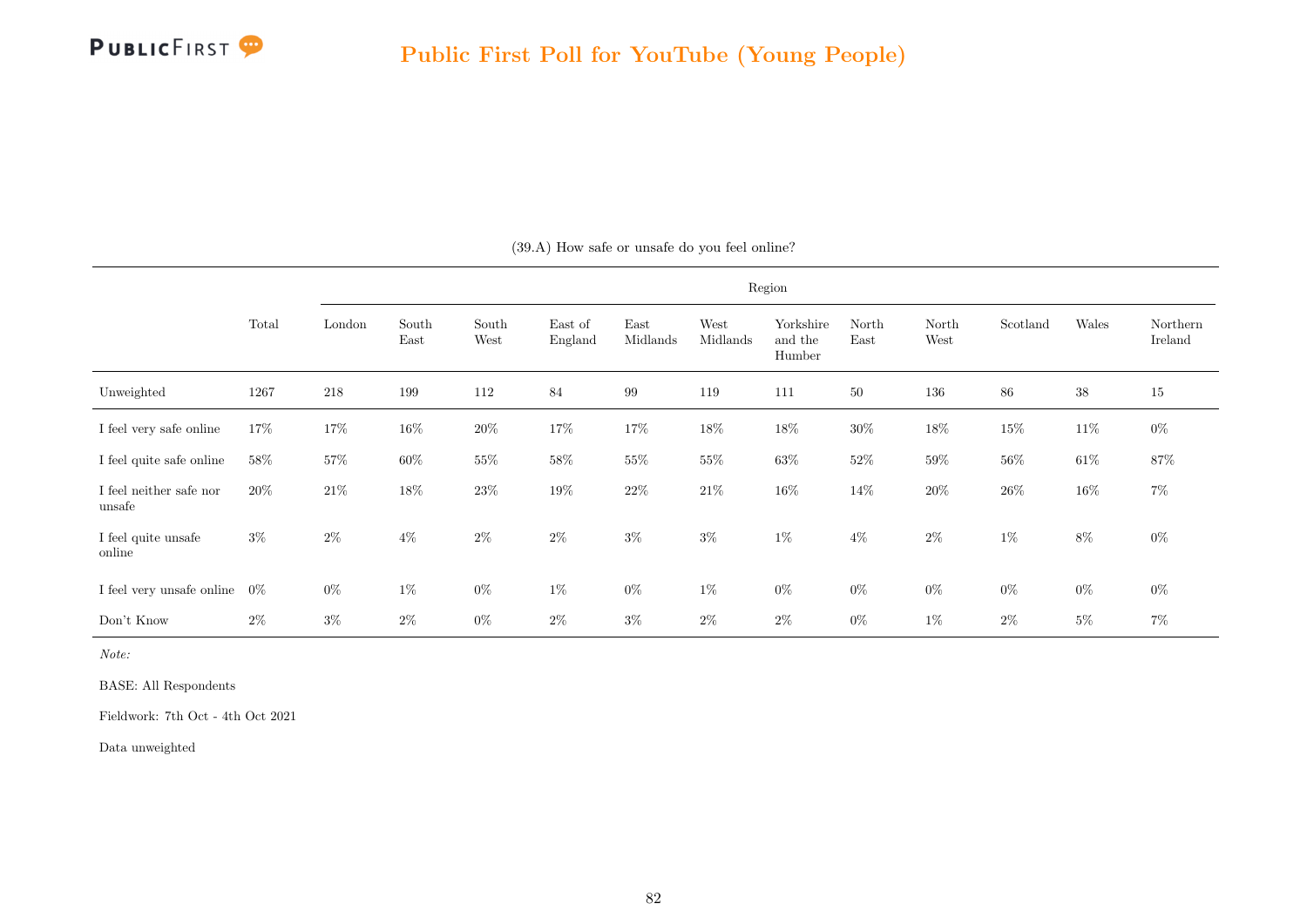

|                                     |        |        | Gender |        |        | Social Grade |         |                | Age            |                    |                   | Age & Gender       |                   |
|-------------------------------------|--------|--------|--------|--------|--------|--------------|---------|----------------|----------------|--------------------|-------------------|--------------------|-------------------|
|                                     | Total  | Male   | Female | AB     | C1     | $\rm C2$     | DE      | $13 - 15$      | $16 - 17$      | Female 13<br>$-15$ | Male $13$ -<br>15 | Female 16<br>$-17$ | Male $16$ -<br>17 |
| Unweighted                          | 1267   | 383    | 861    | 446    | 321    | $213\,$      | $266\,$ | $\overline{0}$ | $\overline{0}$ | $\overline{0}$     | $\boldsymbol{0}$  | $\overline{0}$     | $\overline{0}$    |
| I feel very safe online             | $17\%$ | $27\%$ | $13\%$ | $19\%$ | $16\%$ | $17\%$       | 17%     | $*$            | $*$            | $\ast$             | $*$               | $*$                | $\ast$            |
| I feel quite safe online            | 58%    | $56\%$ | $60\%$ | $63\%$ | $55\%$ | $60\%$       | $52\%$  | $\ast$         | $*$            | $\ast$             | $*$               | $*$                | $\ast$            |
| I feel neither safe nor<br>unsafe   | 20%    | $15\%$ | $21\%$ | $16\%$ | $22\%$ | $18\%$       | $25\%$  | $*$            | $*$            | $*$                | $*$               | $*$                | $*$               |
| $\rm I$ feel quite unsafe<br>online | $3\%$  | $1\%$  | $3\%$  | $1\%$  | $3\%$  | $3\%$        | $3\%$   | $*$            | $*$            | $*$                | $*$               | $*$                | $*$               |
| I feel very unsafe online $0\%$     |        | $0\%$  | $0\%$  | $0\%$  | $0\%$  | $0\%$        | $0\%$   | $*$            | $*$            | $*$                | $*$               | $\ast$             | $\ast$            |
| Don't Know                          | $2\%$  | $2\%$  | $2\%$  | $0\%$  | $4\%$  | $1\%$        | $3\%$   | $*$            | $\ast$         | $*$                | $*$               | $*$                | $\ast$            |

(39.B) How safe or unsafe do you feel online?

Note:

BASE: All Respondents

Fieldwork: 7th Oct - 4th Oct 2021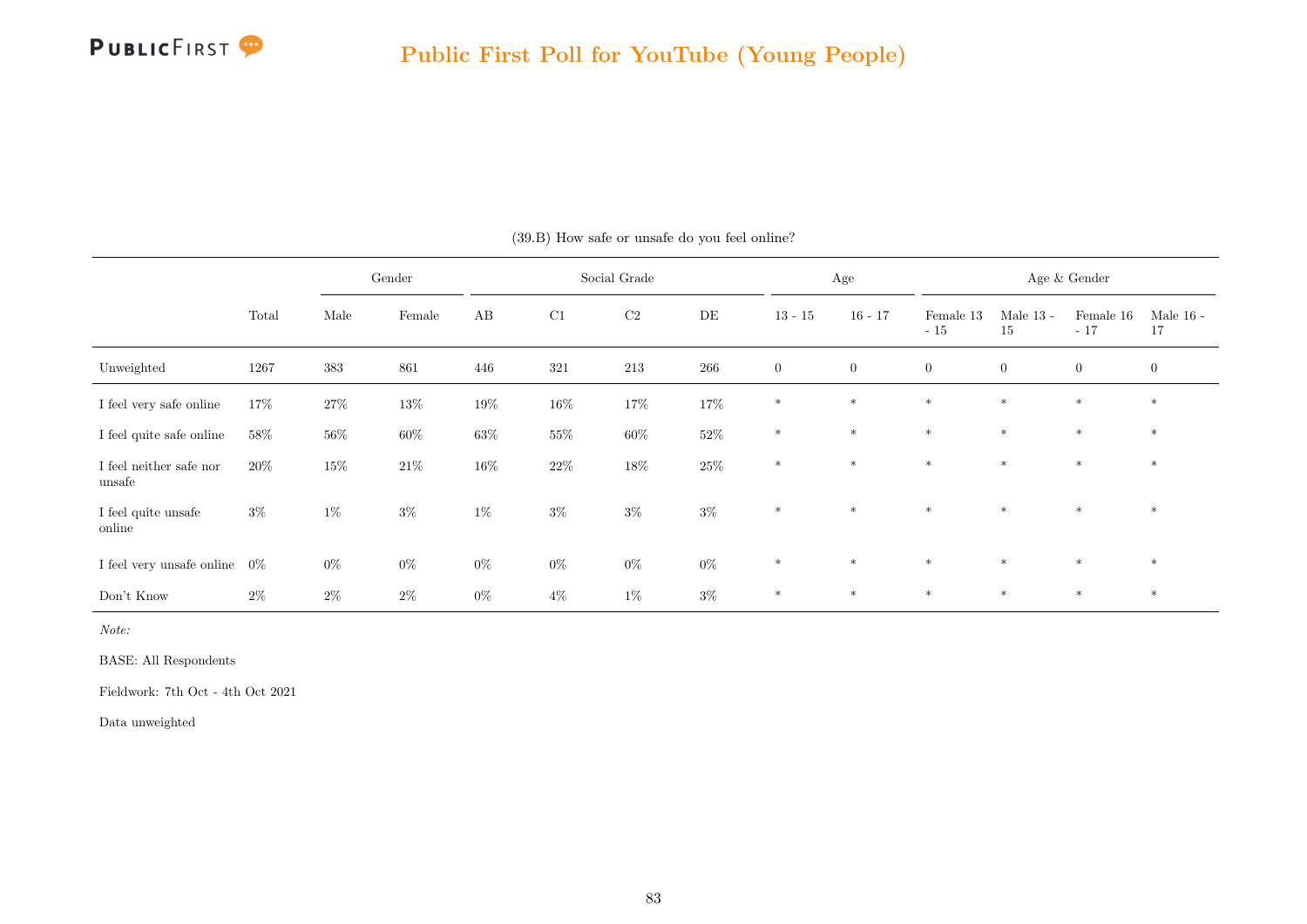

### Public First Poll for YouTube (Young People)

|                                                                             |                    |        |               |               |                    |                  |                  | Region                         |               |               |          |        |                     |
|-----------------------------------------------------------------------------|--------------------|--------|---------------|---------------|--------------------|------------------|------------------|--------------------------------|---------------|---------------|----------|--------|---------------------|
|                                                                             | Total              | London | South<br>East | South<br>West | East of<br>England | East<br>Midlands | West<br>Midlands | Yorkshire<br>and the<br>Humber | North<br>East | North<br>West | Scotland | Wales  | Northern<br>Ireland |
| Unweighted                                                                  | $\boldsymbol{955}$ | 161    | 151           | 84            | 63                 | 71               | 88               | 90                             | 41            | $105\,$       | 61       | 27     | 13                  |
| I know how to stay safe<br>online                                           | 74%                | $71\%$ | $72\%$        | $79\%$        | $71\%$             | $69\%$           | $86\%$           | $74\%$                         | 68%           | $71\%$        | $79\%$   | 70%    | $69\%$              |
| I dont think there are<br>many threats online                               | $7\%$              | 8%     | $4\%$         | 10%           | 10%                | 11%              | 10%              | $4\%$                          | 5%            | $5\%$         | $3\%$    | $4\%$  | 8%                  |
| I have been educated<br>or trained in how to<br>use the internet safely     | 63%                | 60%    | $66\%$        | 64%           | $57\%$             | 65%              | $61\%$           | $59\%$                         | 63%           | $64\%$        | 64%      | 70%    | 69%                 |
| I only engage with<br>people online who I<br>know                           | 60%                | $53\%$ | $69\%$        | $61\%$        | $57\%$             | $65\%$           | 57%              | $60\%$                         | 61%           | $61\%$        | $52\%$   | 74%    | $54\%$              |
| I feel safer online than<br>${\rm I}$ do on the street or at<br>school/work | $34\%$             | 35%    | $36\%$        | $37\%$        | $25\%$             | $41\%$           | $32\%$           | $30\%$                         | 27%           | $39\%$        | $34\%$   | $33\%$ | 46%                 |
| I use various safety<br>tools on the devices<br>and $/$ or platforms I use  | 20%                | 19%    | 19%           | $21\%$        | 16%                | $30\%$           | 19%              | 14%                            | 10%           | 18%           | $34\%$   | 22%    | 15%                 |
| Other (Please Specify)                                                      | $0\%$              | $0\%$  | $0\%$         | $1\%$         | $0\%$              | $0\%$            | $0\%$            | $0\%$                          | $0\%$         | $0\%$         | $2\%$    | $0\%$  | $0\%$               |
| Don't Know                                                                  | $1\%$              | $2\%$  | $1\%$         | $0\%$         | $0\%$              | $1\%$            | $0\%$            | $2\%$                          | $2\%$         | $2\%$         | $0\%$    | $0\%$  | 15%                 |

(40.A) You said that you feel safe online. Which of the following reasons best explains why?Select all that apply

Note:

BASE: Respondents who feel safe online

Fieldwork: 7th Oct - 4th Oct 2021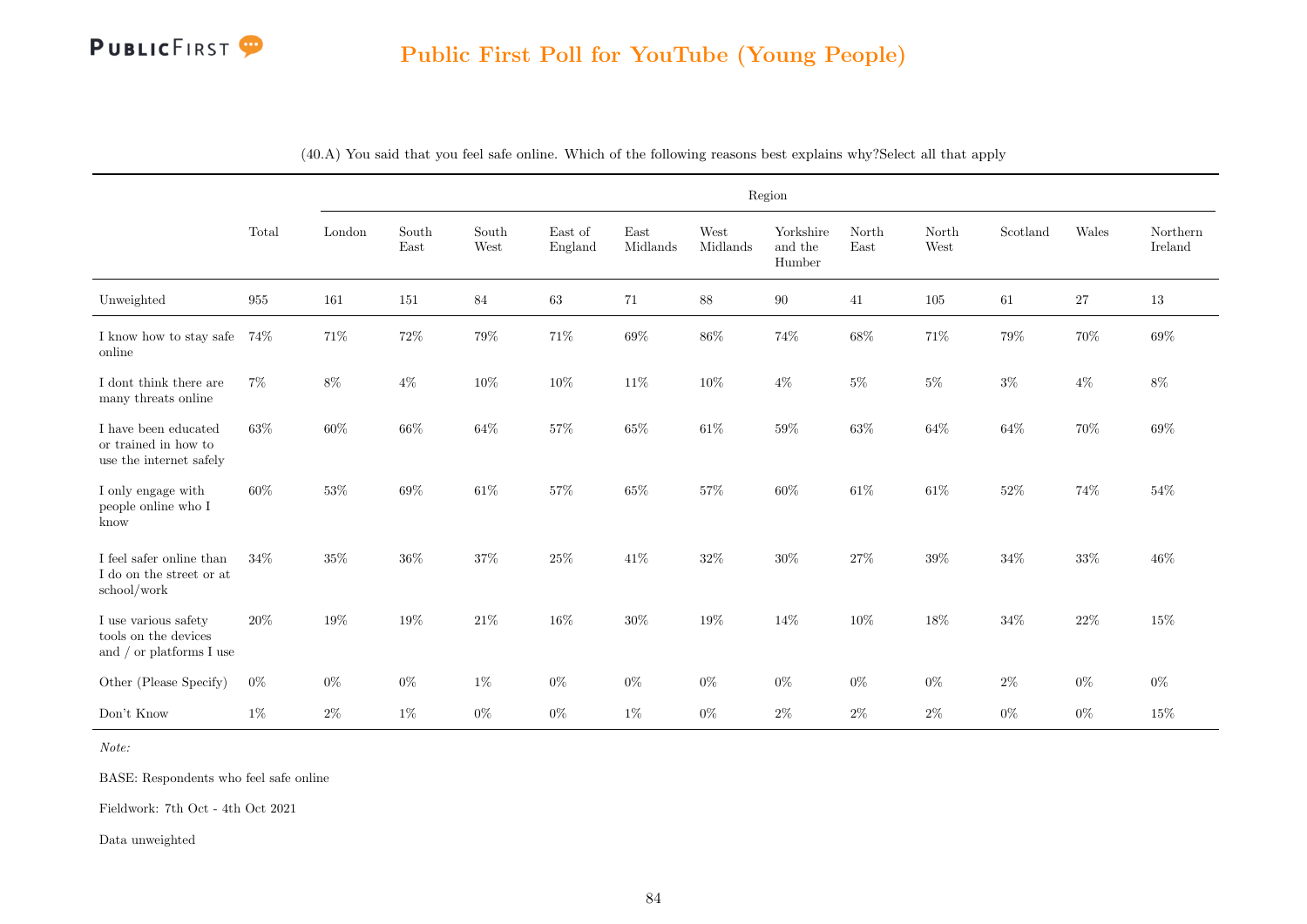

### Public First Poll for YouTube (Young People)

|                                                                             |        |         | $\operatorname{Gender}$ |          |          | Social Grade |           |                | Age              |                    |                       | Age $\&$ Gender    |                       |
|-----------------------------------------------------------------------------|--------|---------|-------------------------|----------|----------|--------------|-----------|----------------|------------------|--------------------|-----------------------|--------------------|-----------------------|
|                                                                             | Total  | Male    | Female                  | $\rm AB$ | $\rm C1$ | $\rm C2$     | $\rm{DE}$ | $13 - 15$      | $16 - 17$        | Female 13<br>$-15$ | Male $13$ -<br>$15\,$ | Female 16<br>$-17$ | Male $16$ -<br>$17\,$ |
| Unweighted                                                                  | 955    | $315\,$ | 629                     | $366\,$  | $226\,$  | 164          | 183       | $\overline{0}$ | $\boldsymbol{0}$ | $\boldsymbol{0}$   | $\boldsymbol{0}$      | $\boldsymbol{0}$   | $\overline{0}$        |
| I know how to stay safe<br>online                                           | $74\%$ | $69\%$  | $76\%$                  | $74\%$   | $75\%$   | $76\%$       | $69\%$    | $\ast$         | $\ast$           | $*$                | $\ast$                | $\ast$             | $\ast$                |
| I dont think there are<br>many threats online                               | $7\%$  | $9\%$   | $6\%$                   | $5\%$    | $7\%$    | $7\%$        | $11\%$    | $\ast$         | $\ast$           | $*$                | $\ast$                | $\ast$             | $\ast$                |
| I have been educated<br>or trained in how to<br>use the internet safely     | 63%    | $53\%$  | $67\%$                  | 64%      | $61\%$   | $58\%$       | $65\%$    | $\ast$         | $\ast$           | $\ast$             | $\ast$                | $\ast$             | $\ast$                |
| I only engage with<br>people online who $\rm I$<br>know                     | $60\%$ | $55\%$  | $63\%$                  | $61\%$   | $62\%$   | $61\%$       | $55\%$    | $\ast$         | $\ast$           | $\ast$             | $\star$               | $\star$            | $\ast$                |
| I feel safer online than<br>${\rm I}$ do on the street or at<br>school/work | 34%    | $27\%$  | $37\%$                  | $34\%$   | $38\%$   | $36\%$       | $28\%$    | $\ast$         | $\ast$           | $\ast$             | $\star$               | $\ast$             | $\ast$                |
| I use various safety<br>tools on the devices<br>and $/$ or platforms I use  | 20%    | $21\%$  | 19%                     | $17\%$   | 24%      | $24\%$       | $17\%$    | $\ast$         | $\ast$           | $*$                | $\ast$                | $\ast$             | $\ast$                |
| Other (Please Specify)                                                      | $0\%$  | $0\%$   | $0\%$                   | $0\%$    | $0\%$    | $0\%$        | $1\%$     | $\ast$         | $\ast$           | $\ast$             | $\ast$                | $\ast$             | $*$                   |
| Don't Know                                                                  | $1\%$  | $2\%$   | $1\%$                   | $1\%$    | $1\%$    | $2\%$        | $1\%$     | $\ast$         | $\ast$           | $*$                | $\ast$                | $\ast$             | $*$                   |

(40.B) You said that you feel safe online. Which of the following reasons best explains why?Select all that apply

Note:

BASE: Respondents who feel safe online

Fieldwork: 7th Oct - 4th Oct 2021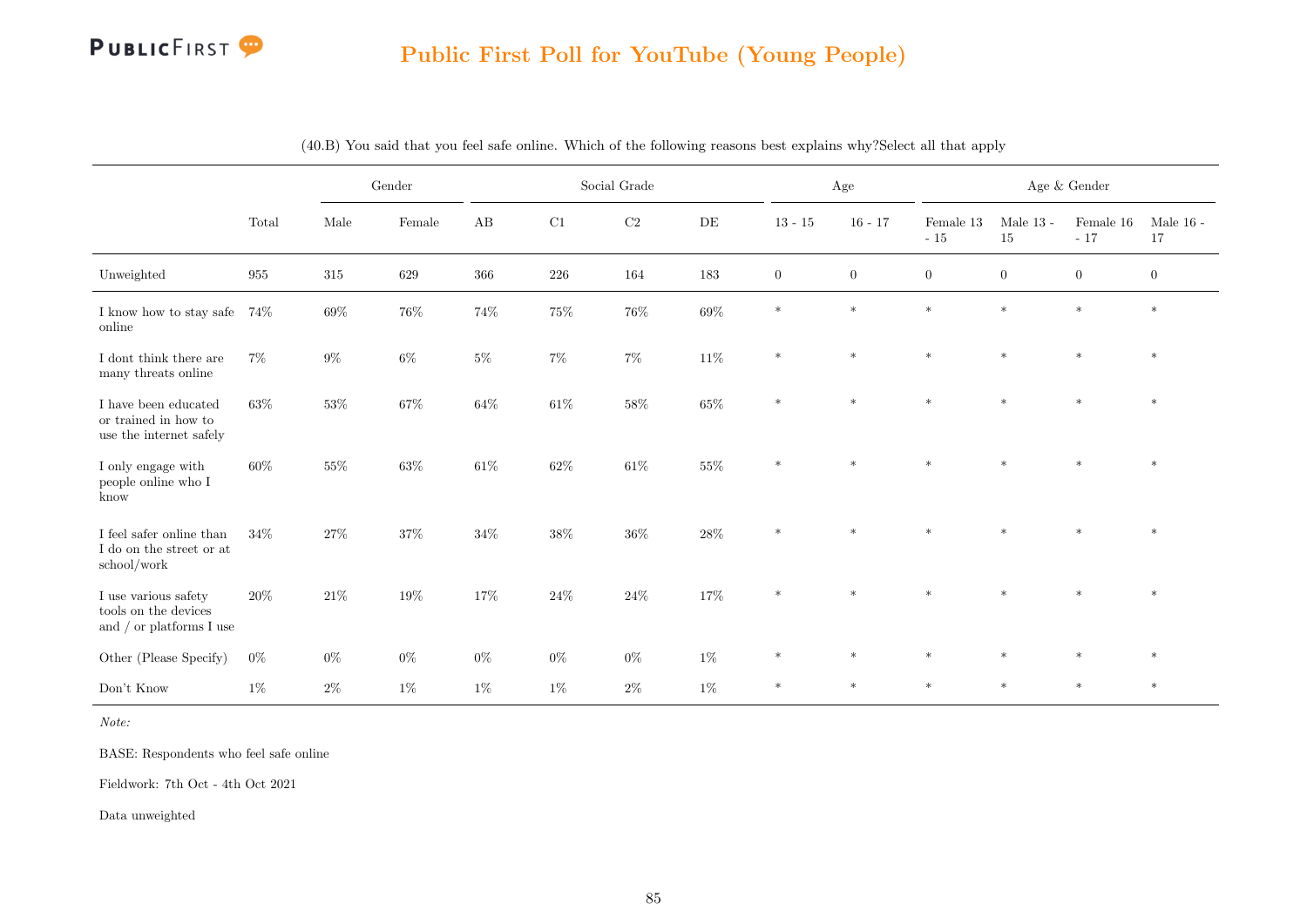

|                                       |          |         |               |                                |                    |                  |                  | Region                         |               |               |          |        |                     |
|---------------------------------------|----------|---------|---------------|--------------------------------|--------------------|------------------|------------------|--------------------------------|---------------|---------------|----------|--------|---------------------|
|                                       | Total    | London  | South<br>East | $\operatorname{South}$<br>West | East of<br>England | East<br>Midlands | West<br>Midlands | Yorkshire<br>and the<br>Humber | North<br>East | North<br>West | Scotland | Wales  | Northern<br>Ireland |
| Unweighted                            | $1267\,$ | $218\,$ | 199           | 112                            | $\bf 84$           | 99               | 119              | 111                            | 50            | 136           | $86\,$   | $38\,$ | 15                  |
| Family Link                           | $5\%$    | $7\%$   | $4\%$         | $4\%$                          | $2\%$              | $8\%$            | $6\%$            | $5\%$                          | $6\%$         | $4\%$         | $7\%$    | $3\%$  | $13\%$              |
| SafeCheck                             | $5\%$    | $5\%$   | $5\%$         | $9\%$                          | $2\%$              | $7\%$            | $4\%$            | $2\%$                          | $8\%$         | $6\%$         | $7\%$    | $5\%$  | $13\%$              |
| Anti-virus protection                 | 47\%     | 44\%    | $48\%$        | $47\%$                         | 44\%               | $48\%$           | $58\%$           | $45\%$                         | $40\%$        | $49\%$        | $43\%$   | $39\%$ | $40\%$              |
| Incognito mode                        | $31\%$   | $36\%$  | $33\%$        | $31\%$                         | $31\%$             | $40\%$           | $35\%$           | $18\%$                         | $32\%$        | $19\%$        | $27\%$   | $34\%$ | $33\%$              |
| Pop up blockers                       | $28\%$   | $30\%$  | $33\%$        | $31\%$                         | $30\%$             | $24\%$           | $24\%$           | $24\%$                         | $26\%$        | $32\%$        | $16\%$   | $32\%$ | $13\%$              |
| <b>VPN</b>                            | $26\%$   | $28\%$  | $28\%$        | $36\%$                         | $23\%$             | $22\%$           | $27\%$           | $17\%$                         | $18\%$        | $23\%$        | $28\%$   | $32\%$ | $7\%$               |
| Safe Search                           | $16\%$   | $22\%$  | $18\%$        | $13\%$                         | 14\%               | $16\%$           | $15\%$           | $12\%$                         | $20\%$        | 13%           | 14%      | $11\%$ | $27\%$              |
| Other safety tool<br>(Please Specify) | $1\%$    | $1\%$   | $1\%$         | $0\%$                          | $0\%$              | $2\%$            | $0\%$            | $1\%$                          | $0\%$         | $0\%$         | $1\%$    | $3\%$  | $0\%$               |
| None of the above                     | $18\%$   | $12\%$  | $18\%$        | $18\%$                         | $21\%$             | $23\%$           | $18\%$           | $26\%$                         | $18\%$        | $19\%$        | $16\%$   | $16\%$ | $13\%$              |
| Don't Know                            | $8\%$    | $7\%$   | $7\%$         | $7\%$                          | $11\%$             | $8\%$            | $5\%$            | $11\%$                         | $10\%$        | 10%           | $9\%$    | $13\%$ | $13\%$              |

(41.A) Which of the following safety tools do you use on the platforms / devices you use, if any?Select all that apply

Note:

BASE: All Respondents

Fieldwork: 7th Oct - 4th Oct 2021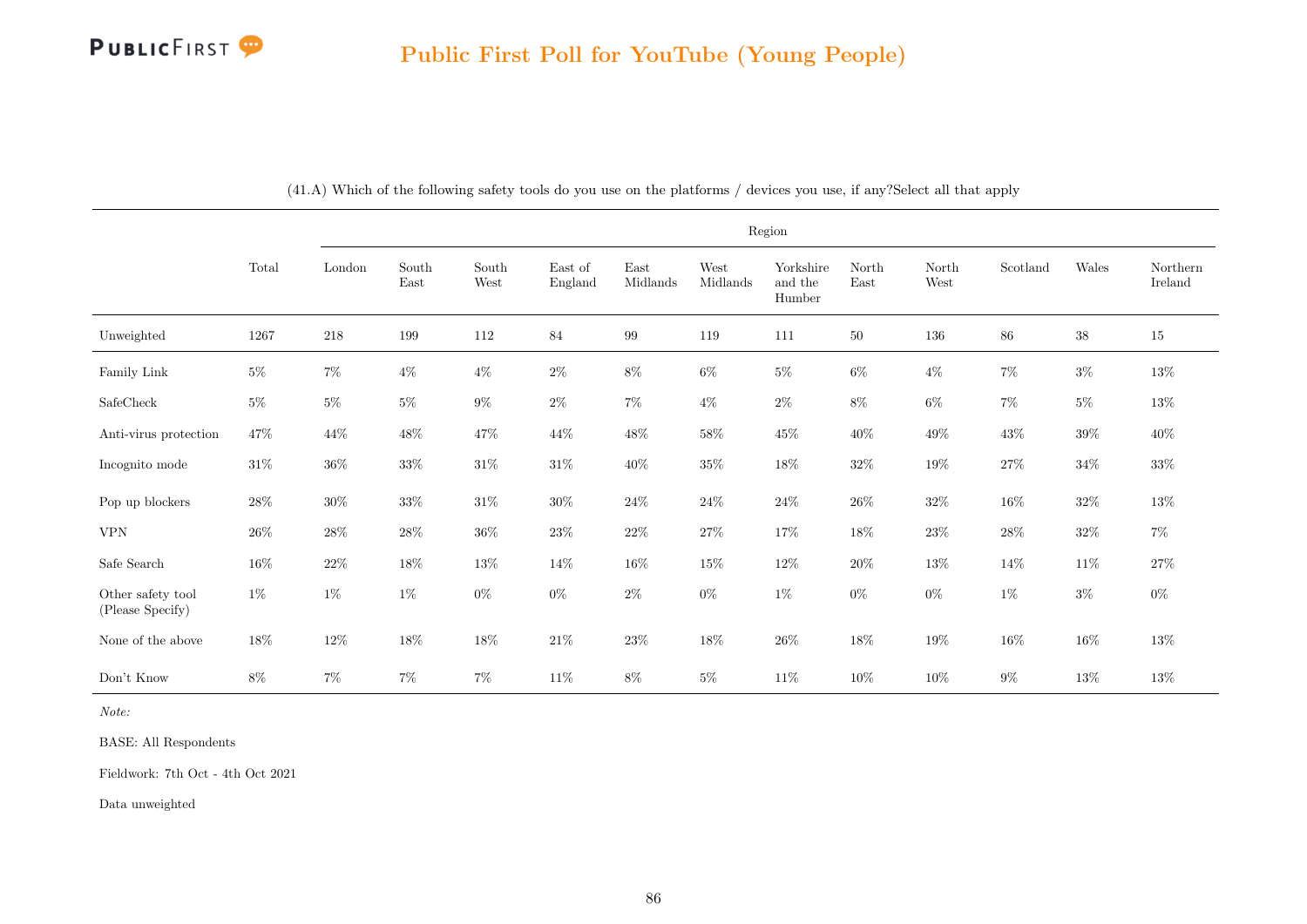# Public First Poll for YouTube (Young People)

|                                       |          |        | Gender |        |        | Social Grade |           |                | Age            |                    |                   | Age $\&$ Gender    |                   |
|---------------------------------------|----------|--------|--------|--------|--------|--------------|-----------|----------------|----------------|--------------------|-------------------|--------------------|-------------------|
|                                       | Total    | Male   | Female | AB     | C1     | $\rm C2$     | $\rm{DE}$ | $13 - 15$      | $16 - 17$      | Female 13<br>$-15$ | Male $13$ -<br>15 | Female 16<br>$-17$ | Male $16$ -<br>17 |
| Unweighted                            | $1267\,$ | 383    | 861    | 446    | 321    | 213          | 266       | $\overline{0}$ | $\overline{0}$ | $\overline{0}$     | $\overline{0}$    | $\overline{0}$     | $\overline{0}$    |
| Family ${\rm Link}$                   | $5\%$    | $9\%$  | $4\%$  | $6\%$  | $6\%$  | $4\%$        | $5\%$     | $\ast$         | $\ast$         | $\ast$             | $\ast$            | $\ast$             | $*$               |
| $\operatorname{SafeCheck}$            | $5\%$    | $6\%$  | $5\%$  | $8\%$  | $4\%$  | $6\%$        | $3\%$     | $\ast$         | $\ast$         | $\ast$             | $\ast$            | $\ast$             | $\ast$            |
| Anti-virus protection                 | $47\%$   | $55\%$ | $44\%$ | $54\%$ | $42\%$ | $48\%$       | $40\%$    | $\ast$         | $\ast$         | $\ast$             | $\ast$            | $\ast$             | $\ast$            |
| Incognito mode                        | $31\%$   | $30\%$ | $30\%$ | $32\%$ | $32\%$ | $32\%$       | $26\%$    | $\ast$         | $\ast$         | $\ast$             | $\ast$            | $\ast$             | $\ast$            |
| Pop up blockers                       | $28\%$   | $34\%$ | $25\%$ | $29\%$ | $29\%$ | $27\%$       | $27\%$    | $\ast$         | $\ast$         | $\ast$             | $\ast$            | $\ast$             | $\ast$            |
| <b>VPN</b>                            | $26\%$   | $28\%$ | $25\%$ | $26\%$ | $26\%$ | $26\%$       | $26\%$    | $\ast$         | $\ast$         | $\ast$             | $\ast$            | $\ast$             | $\ast$            |
| Safe Search                           | $16\%$   | $18\%$ | $15\%$ | $21\%$ | $15\%$ | $11\%$       | 14%       | $\ast$         | $\ast$         | $\ast$             | $\ast$            | $\ast$             | $\ast$            |
| Other safety tool<br>(Please Specify) | $1\%$    | $1\%$  | $1\%$  | $0\%$  | $1\%$  | $1\%$        | $0\%$     | $\ast$         | $\ast$         | $\ast$             | $\ast$            | $\ast$             | $\ast$            |
| None of the above                     | $18\%$   | $15\%$ | $20\%$ | $17\%$ | $18\%$ | $18\%$       | $20\%$    | $\ast$         | $\ast$         | $*$                | $\ast$            | $\ast$             | $*$               |
| Don't Know                            | $8\%$    | $6\%$  | $9\%$  | $5\%$  | $10\%$ | $8\%$        | $11\%$    | $\ast$         | $\ast$         | $\ast$             | $\ast$            | $\ast$             | $\ast$            |

(41.B) Which of the following safety tools do you use on the platforms / devices you use, if any?Select all that apply

Note:

BASE: All Respondents

Fieldwork: 7th Oct - 4th Oct 2021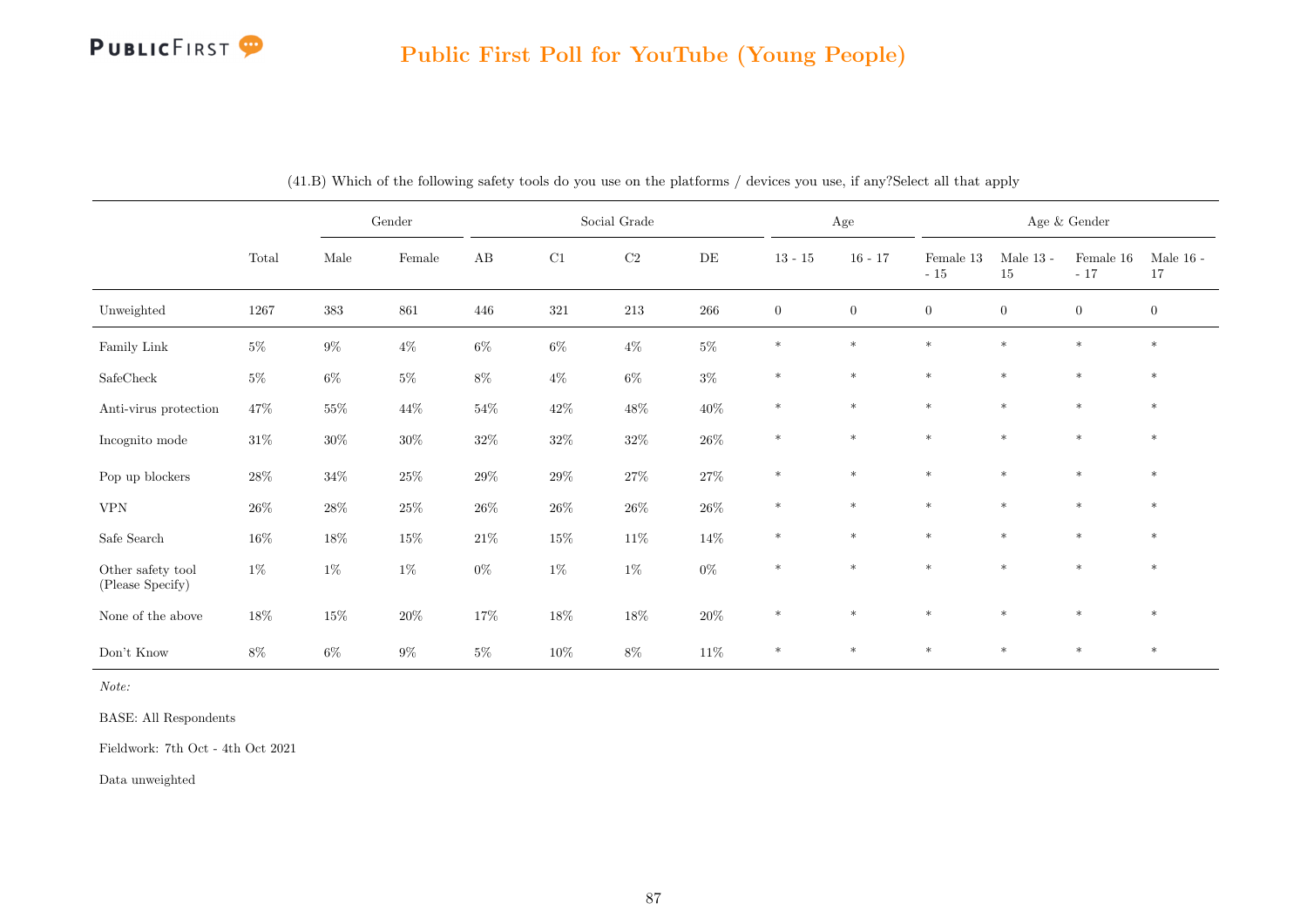

|                                                             |        |        |               |               |                    |                  |                  | Region                         |               |               |          |        |                     |
|-------------------------------------------------------------|--------|--------|---------------|---------------|--------------------|------------------|------------------|--------------------------------|---------------|---------------|----------|--------|---------------------|
|                                                             | Total  | London | South<br>East | South<br>West | East of<br>England | East<br>Midlands | West<br>Midlands | Yorkshire<br>and the<br>Humber | North<br>East | North<br>West | Scotland | Wales  | Northern<br>Ireland |
| Unweighted                                                  | 1267   | 218    | 199           | $112\,$       | $\bf 84$           | $\,99$           | 119              | 111                            | 50            | 136           | $86\,$   | 38     | 15                  |
| Consumer affairs<br>websites e.g Which?                     | $6\%$  | $7\%$  | $8\%$         | $5\%$         | $2\%$              | $6\%$            | $5\%$            | $5\%$                          | $8\%$         | $8\%$         | $7\%$    | $3\%$  | $13\%$              |
| Id search online                                            | 53%    | $56\%$ | $56\%$        | $58\%$        | $45\%$             | $52\%$           | $50\%$           | $50\%$                         | 52%           | $51\%$        | 55%      | $58\%$ | $27\%$              |
| My parents/guardians                                        | $51\%$ | $41\%$ | $48\%$        | $45\%$        | 54%                | $39\%$           | $53\%$           | $61\%$                         | 54%           | $68\%$        | 52%      | $55\%$ | 47%                 |
| School/College                                              | $48\%$ | 46%    | $50\%$        | 45%           | $46\%$             | 46%              | $47\%$           | $48\%$                         | 40%           | $54\%$        | 48%      | $50\%$ | $40\%$              |
| Charity/NGO                                                 | $4\%$  | $5\%$  | $6\%$         | $4\%$         | $0\%$              | $7\%$            | $1\%$            | $5\%$                          | $4\%$         | $4\%$         | $3\%$    | $8\%$  | $0\%$               |
| Friends                                                     | $33\%$ | $36\%$ | $37\%$        | $36\%$        | $27\%$             | $24\%$           | $32\%$           | $33\%$                         | 34%           | $34\%$        | $34\%$   | $45\%$ | $13\%$              |
| Id look at safety<br>features on specific<br>apps/plotforms | 24\%   | $26\%$ | $25\%$        | $26\%$        | 19%                | $31\%$           | $23\%$           | $22\%$                         | 16%           | $21\%$        | $24\%$   | $32\%$ | 13%                 |
| Official Government<br>advice and information               | 20%    | $17\%$ | 17%           | $20\%$        | 14%                | $24\%$           | $23\%$           | $20\%$                         | 22%           | $18\%$        | $20\%$   | $39\%$ | $20\%$              |
| Other (Please Specify)                                      | $0\%$  | $0\%$  | $0\%$         | $0\%$         | $0\%$              | $0\%$            | $1\%$            | $1\%$                          | $0\%$         | $0\%$         | $1\%$    | $0\%$  | $0\%$               |
| None of the above                                           | $4\%$  | $5\%$  | $5\%$         | $4\%$         | $5\%$              | $8\%$            | $2\%$            | $4\%$                          | $6\%$         | $1\%$         | $5\%$    | $5\%$  | 13%                 |

(42.A) Where would you turn if you wanted to learn more about staying safe online, if anywhere?Please select all that apply

Note:

BASE: All Respondents

Fieldwork: 7th Oct - 4th Oct 2021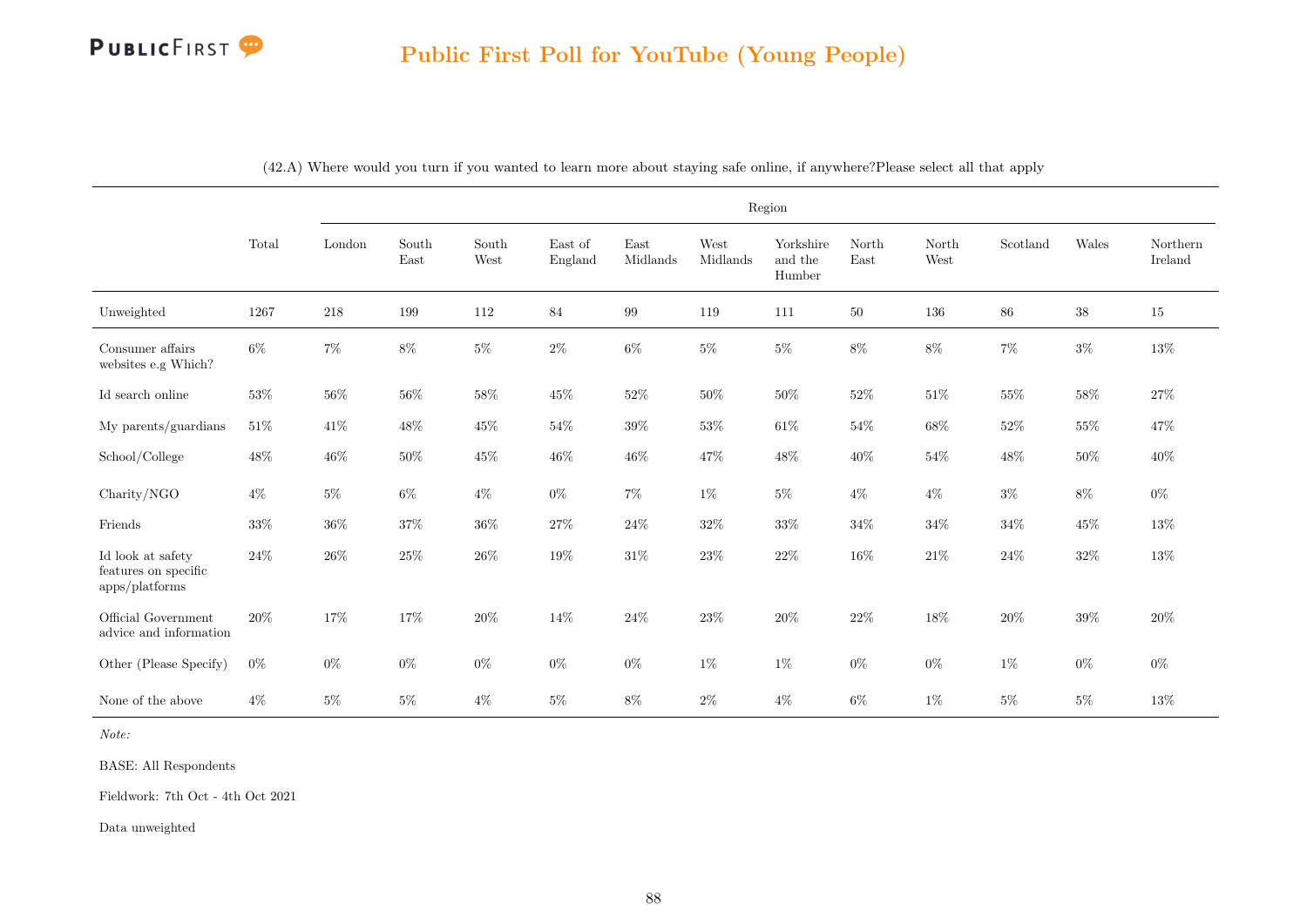

# Public First Poll for YouTube (Young People)

|                                                             |        |         | Gender |        |        | Social Grade |         |                | $\rm Age$      |                    |                   | Age $\&$ Gender    |                   |
|-------------------------------------------------------------|--------|---------|--------|--------|--------|--------------|---------|----------------|----------------|--------------------|-------------------|--------------------|-------------------|
|                                                             | Total  | Male    | Female | AB     | C1     | $\rm C2$     | DE      | $13 - 15$      | $16 - 17$      | Female 13<br>$-15$ | Male $13$ -<br>15 | Female 16<br>$-17$ | Male $16$ -<br>17 |
| Unweighted                                                  | 1267   | $383\,$ | 861    | 446    | 321    | $213\,$      | $266\,$ | $\overline{0}$ | $\overline{0}$ | $\overline{0}$     | $\overline{0}$    | $\overline{0}$     | $\overline{0}$    |
| Consumer affairs<br>websites $\rm e.g$ Which?               | $6\%$  | $10\%$  | $5\%$  | $8\%$  | $6\%$  | $5\%$        | $6\%$   | $\ast$         | $\ast$         | $\ast$             | $*$               | $\ast$             | $*$               |
| Id search online                                            | $53\%$ | $55\%$  | $52\%$ | $56\%$ | $54\%$ | $54\%$       | $45\%$  | $\ast$         | $\ast$         | $\ast$             | $\ast$            | $\ast$             | $\ast$            |
| My parents/guardians                                        | $51\%$ | $56\%$  | $49\%$ | $54\%$ | $50\%$ | 47\%         | $47\%$  | $\ast$         | $\ast$         | $\ast$             | $\ast$            | $\ast$             | $\ast$            |
| School/College                                              | $48\%$ | $48\%$  | $48\%$ | $48\%$ | $46\%$ | $46\%$       | $50\%$  | $\ast$         | $\ast$         | $\ast$             | $\ast$            | $\ast$             | $\ast$            |
| Charity/NGO                                                 | $4\%$  | $3\%$   | $4\%$  | $5\%$  | $6\%$  | $3\%$        | $2\%$   | $\ast$         | $\ast$         | $\ast$             | $*$               | $*$                | $\ast$            |
| Friends                                                     | $33\%$ | $31\%$  | $35\%$ | $37\%$ | $30\%$ | $35\%$       | $29\%$  | $\ast$         | $\ast$         | $\ast$             | $\ast$            | $\ast$             | $\ast$            |
| Id look at safety<br>features on specific<br>apps/platforms | $24\%$ | $20\%$  | $26\%$ | $27\%$ | $22\%$ | $22\%$       | $23\%$  | $\ast$         | $\ast$         | $\ast$             | $\ast$            | $\ast$             | $*$               |
| Official Government<br>advice and information               | 20%    | $19\%$  | $20\%$ | $24\%$ | $18\%$ | $20\%$       | $14\%$  | $\ast$         | $\ast$         | $\ast$             | $\ast$            | $\ast$             | $\ast$            |
| Other (Please Specify)                                      | $0\%$  | $0\%$   | $0\%$  | $0\%$  | $0\%$  | $0\%$        | $0\%$   | $\ast$         | $\ast$         | $\ast$             | $\ast$            | $\ast$             | $\ast$            |
| None of the above                                           | $4\%$  | $3\%$   | $5\%$  | $3\%$  | $4\%$  | $3\%$        | $7\%$   | $\ast$         | $\ast$         | $\ast$             | $\ast$            | $\ast$             | $\ast$            |

(42.B) Where would you turn if you wanted to learn more about staying safe online, if anywhere?Please select all that apply

Note:

BASE: All Respondents

Fieldwork: 7th Oct - 4th Oct 2021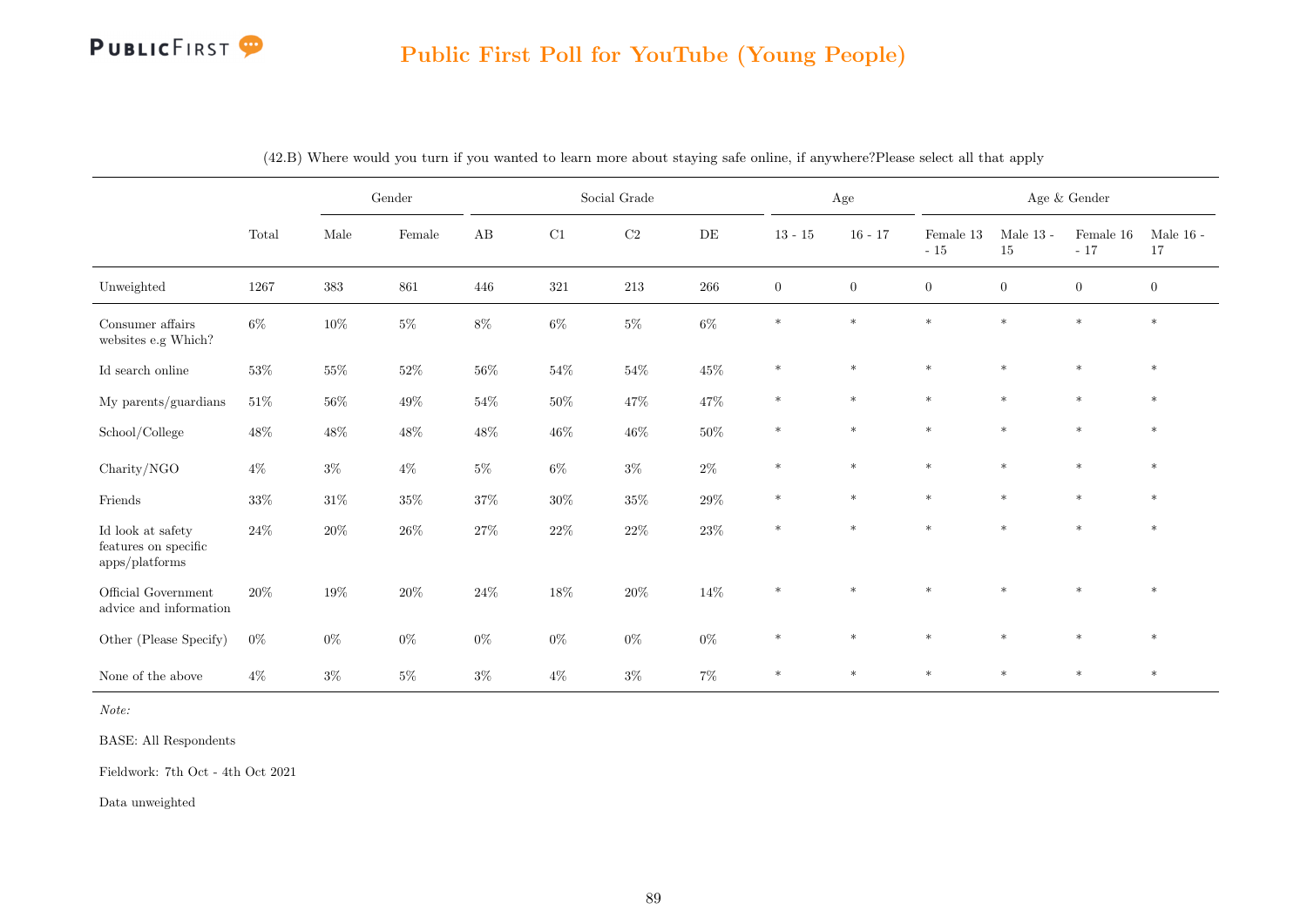

|                                                             |          |        |                                |               |                    |                  |                  | Region                         |               |               |          |        |                     |
|-------------------------------------------------------------|----------|--------|--------------------------------|---------------|--------------------|------------------|------------------|--------------------------------|---------------|---------------|----------|--------|---------------------|
|                                                             | Total    | London | $\operatorname{South}$<br>East | South<br>West | East of<br>England | East<br>Midlands | West<br>Midlands | Yorkshire<br>and the<br>Humber | North<br>East | North<br>West | Scotland | Wales  | Northern<br>Ireland |
| Unweighted                                                  | $1267\,$ | 218    | 199                            | $112\,$       | $\bf 84$           | $\,99$           | 119              | 111                            | 50            | 136           | $86\,$   | 38     | 15                  |
| My parents/guardians                                        | $28\%$   | $22\%$ | $22\%$                         | $24\%$        | $35\%$             | $26\%$           | $31\%$           | $38\%$                         | $34\%$        | $33\%$        | $31\%$   | 18%    | $27\%$              |
| Friends                                                     | $8\%$    | 10%    | 11%                            | $8\%$         | $5\%$              | $8\%$            | $4\%$            | $7\%$                          | 12%           | $7\%$         | 12%      | $5\%$  | $7\%$               |
| Official government<br>advice and information               | $7\%$    | $5\%$  | $8\%$                          | $6\%$         | $4\%$              | $13\%$           | $10\%$           | $5\%$                          | $10\%$        | $7\%$         | $9\%$    | $13\%$ | $0\%$               |
| School/College                                              | 14%      | $15\%$ | $15\%$                         | $12\%$        | $15\%$             | $11\%$           | $12\%$           | $14\%$                         | $4\%$         | $16\%$        | $10\%$   | $18\%$ | $27\%$              |
| Id search online                                            | $30\%$   | $36\%$ | $27\%$                         | $37\%$        | $29\%$             | $26\%$           | $34\%$           | $23\%$                         | $22\%$        | $28\%$        | $26\%$   | $32\%$ | $27\%$              |
| Consumer affairs<br>websites e.g Which?                     | $2\%$    | $2\%$  | $2\%$                          | $1\%$         | $1\%$              | $1\%$            | $1\%$            | $2\%$                          | $2\%$         | $2\%$         | $1\%$    | $5\%$  | $0\%$               |
| Charity/NGO                                                 | $1\%$    | $1\%$  | $2\%$                          | $2\%$         | $0\%$              | $0\%$            | $0\%$            | $0\%$                          | $0\%$         | $1\%$         | $1\%$    | $0\%$  | $0\%$               |
| Id look at safety<br>features on specific<br>apps/plotforms | $7\%$    | $9\%$  | $11\%$                         | $7\%$         | $5\%$              | $10\%$           | $5\%$            | $6\%$                          | 12%           | $4\%$         | $6\%$    | $3\%$  | $0\%$               |
| Other (Please Specify)                                      | $0\%$    | $0\%$  | $0\%$                          | $0\%$         | $0\%$              | $0\%$            | $0\%$            | $1\%$                          | $0\%$         | $1\%$         | $1\%$    | $0\%$  | $0\%$               |
| None of the above                                           | $3\%$    | $2\%$  | $3\%$                          | $3\%$         | $7\%$              | $4\%$            | $3\%$            | $5\%$                          | $4\%$         | $0\%$         | $2\%$    | $5\%$  | 13%                 |

(43.A) If you had to choose one, which of the following would you turn to for information on online safety if any?

Note:

BASE: All Respondents

Fieldwork: 7th Oct - 4th Oct 2021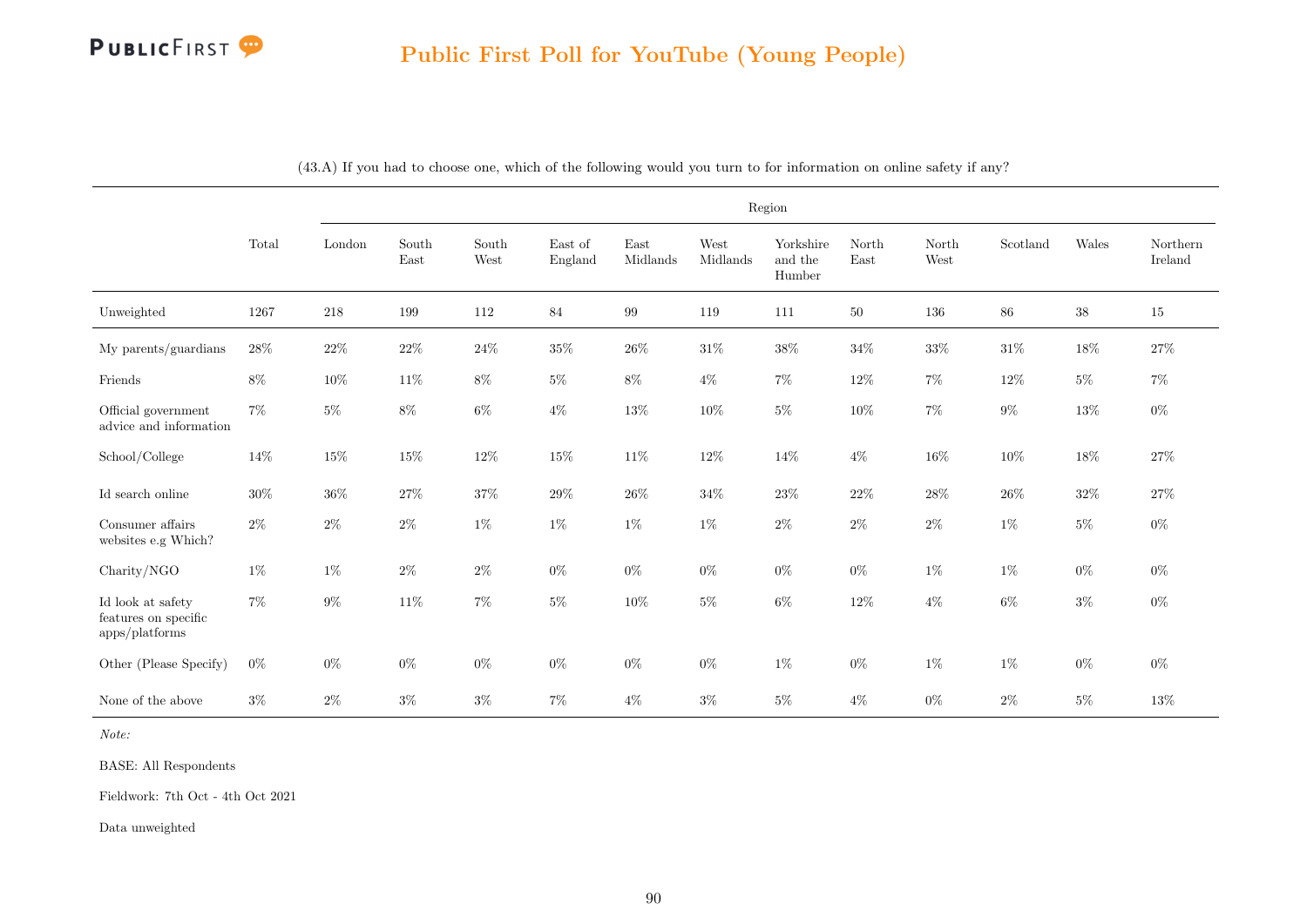

# Public First Poll for YouTube (Young People)

|                                                             |        |        | $\operatorname{Gender}$ |        |        | Social Grade |         |                | $\rm Age$    |                    | Age $\&$ Gender        |                    |                   |
|-------------------------------------------------------------|--------|--------|-------------------------|--------|--------|--------------|---------|----------------|--------------|--------------------|------------------------|--------------------|-------------------|
|                                                             | Total  | Male   | Female                  | AB     | C1     | $\rm C2$     | DE      | $13 - 15$      | $16 - 17$    | Female 13<br>$-15$ | Male $13$ - $\,$<br>15 | Female 16<br>$-17$ | Male $16$ -<br>17 |
| Unweighted                                                  | 1267   | 383    | 861                     | 446    | 321    | $213\,$      | $266\,$ | $\overline{0}$ | $\mathbf{0}$ | $\boldsymbol{0}$   | $\overline{0}$         | $\overline{0}$     | $\overline{0}$    |
| My parents/guardians                                        | $28\%$ | $33\%$ | $26\%$                  | $27\%$ | $30\%$ | $28\%$       | $26\%$  | $\ast$         | $\ast$       | $\ast$             | $\ast$                 | $\ast$             | $\ast$            |
| Friends                                                     | $8\%$  | $7\%$  | $9\%$                   | $10\%$ | $8\%$  | $5\%$        | $9\%$   | $\ast$         | $\ast$       | $\ast$             | $\ast$                 | $\ast$             | $\ast$            |
| Official government<br>advice and information               | $7\%$  | $7\%$  | $8\%$                   | $8\%$  | $6\%$  | $8\%$        | $9\%$   | $\ast$         | $\ast$       | $\ast$             | $\ast$                 | $\ast$             | $\ast$            |
| School/College                                              | 14%    | $10\%$ | $15\%$                  | $11\%$ | $15\%$ | $15\%$       | $16\%$  | $\ast$         | $\ast$       | $\ast$             | $\ast$                 | $\ast$             | $\ast$            |
| Id search online                                            | $30\%$ | $31\%$ | $29\%$                  | $30\%$ | $30\%$ | $34\%$       | $26\%$  | $\ast$         | $*$          | $\ast$             | $\ast$                 | $*$                | $\ast$            |
| Consumer affairs<br>websites e.g Which?                     | $2\%$  | $2\%$  | $2\%$                   | $2\%$  | $1\%$  | $1\%$        | $2\%$   | $\ast$         | $\ast$       | $\ast$             | $\ast$                 | $\ast$             | $\ast$            |
| Charity/NGO                                                 | $1\%$  | $1\%$  | $1\%$                   | $1\%$  | $1\%$  | $1\%$        | $0\%$   | $\ast$         | $\ast$       | $\ast$             | $\ast$                 | $\ast$             | $\ast$            |
| Id look at safety<br>features on specific<br>apps/plotforms | $7\%$  | 7%     | $7\%$                   | $9\%$  | $6\%$  | $6\%$        | $8\%$   | $\ast$         | $\ast$       | $\ast$             | $\ast$                 | $\ast$             | $\ast$            |
| Other (Please Specify)                                      | $0\%$  | $0\%$  | $0\%$                   | $0\%$  | $0\%$  | $0\%$        | $0\%$   | $\ast$         | $\ast$       | $\ast$             | $\ast$                 | $\ast$             | $\ast$            |
| None of the above                                           | $3\%$  | $3\%$  | $3\%$                   | $2\%$  | $4\%$  | $2\%$        | $4\%$   | $*$            | $\ast$       | $\ast$             | $*$                    | $*$                | $\ast$            |

(43.B) If you had to choose one, which of the following would you turn to for information on online safety if any?

Note:

BASE: All Respondents

Fieldwork: 7th Oct - 4th Oct 2021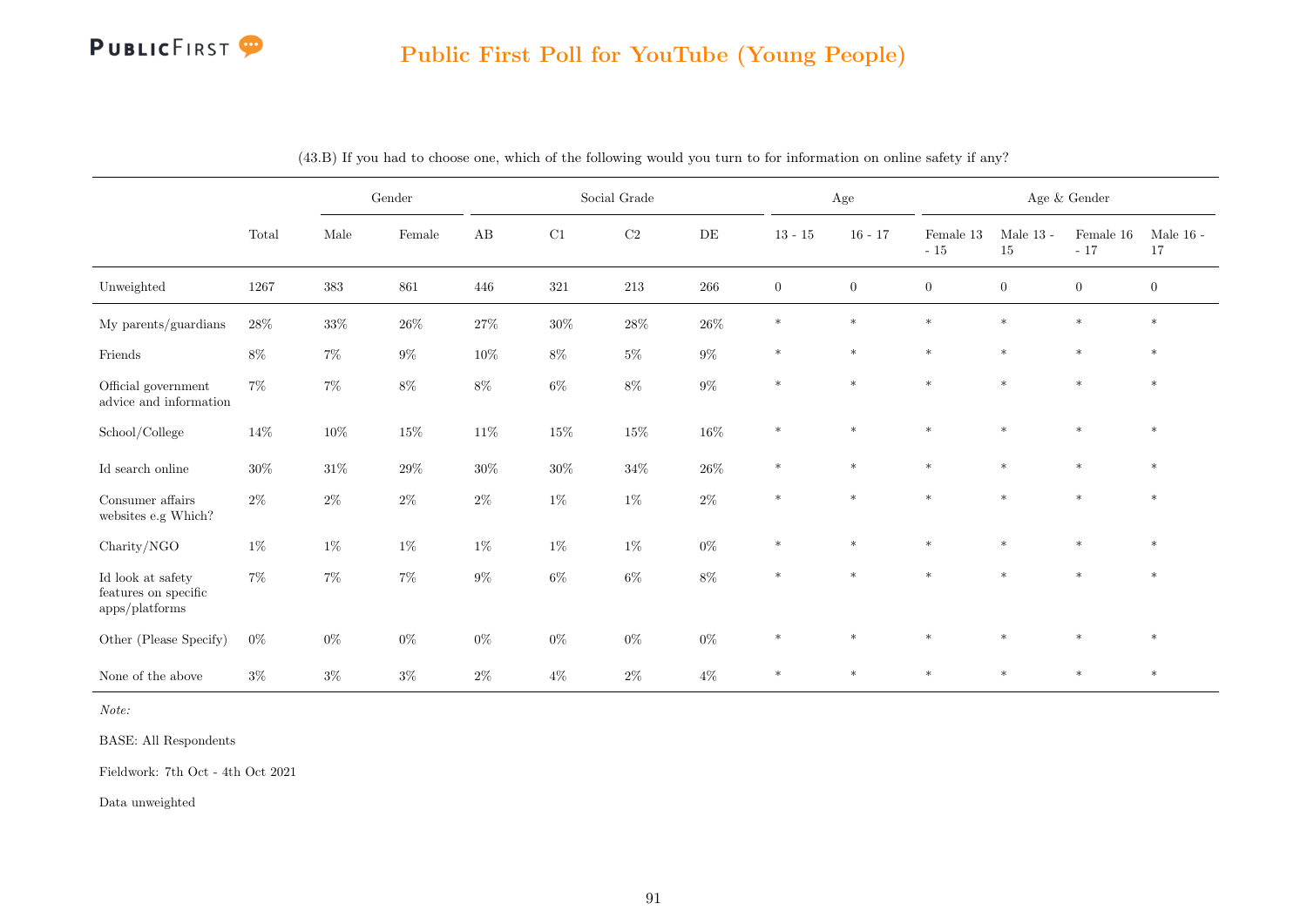|                                                         |        |         |                                |               |                    |                  |                  | Region                         |               |               |          |             |                     |
|---------------------------------------------------------|--------|---------|--------------------------------|---------------|--------------------|------------------|------------------|--------------------------------|---------------|---------------|----------|-------------|---------------------|
|                                                         | Total  | London  | $\operatorname{South}$<br>East | South<br>West | East of<br>England | East<br>Midlands | West<br>Midlands | Yorkshire<br>and the<br>Humber | North<br>East | North<br>West | Scotland | $\rm Wales$ | Northern<br>Ireland |
| Unweighted                                              | 1267   | $218\,$ | 199                            | 112           | 84                 | 99               | 119              | 111                            | $50\,$        | 136           | 86       | $38\,$      | $15\,$              |
| Younger or same age<br>family members                   | $8\%$  | $8\%$   | $8\%$                          | $9\%$         | $4\%$              | $12\%$           | $6\%$            | $3\%$                          | $12\%$        | $6\%$         | $9\%$    | $18\%$      | $7\%$               |
| Ive not spoken about<br>this issue to anyone            | $52\%$ | 44\%    | $51\%$                         | 47%           | $56\%$             | $46\%$           | $61\%$           | $63\%$                         | $46\%$        | $59\%$        | $49\%$   | $50\%$      | $47\%$              |
| Older family members<br>besides my<br>parents/guardians | $4\%$  | $6\%$   | $5\%$                          | $3\%$         | $2\%$              | $4\%$            | $3\%$            | $1\%$                          | $4\%$         | $4\%$         | $5\%$    | $5\%$       | $0\%$               |
| Friends                                                 | $24\%$ | $28\%$  | $27\%$                         | $30\%$        | $20\%$             | $34\%$           | $13\%$           | $17\%$                         | $24\%$        | $22\%$        | $22\%$   | $26\%$      | $20\%$              |
| Parents/Guardian                                        | $16\%$ | $16\%$  | $18\%$                         | $21\%$        | $12\%$             | $15\%$           | $12\%$           | 14%                            | $32\%$        | $16\%$        | $20\%$   | $8\%$       | 13%                 |
| Teachers / Colleagues                                   | $13\%$ | $16\%$  | $12\%$                         | $16\%$        | $10\%$             | $15\%$           | $15\%$           | $12\%$                         | $10\%$        | $12\%$        | $12\%$   | $8\%$       | $13\%$              |
| Other                                                   | $1\%$  | $1\%$   | $2\%$                          | $1\%$         | $0\%$              | $2\%$            | $1\%$            | $1\%$                          | $0\%$         | $1\%$         | $1\%$    | $3\%$       | $0\%$               |
| Don't Know                                              | $6\%$  | $9\%$   | $6\%$                          | $3\%$         | $6\%$              | $3\%$            | $6\%$            | $5\%$                          | $6\%$         | $4\%$         | 8%       | $8\%$       | $27\%$              |

(44.A) Harassment and bullying

Note:

BASE: All Respondents

Fieldwork: 7th Oct - 4th Oct 2021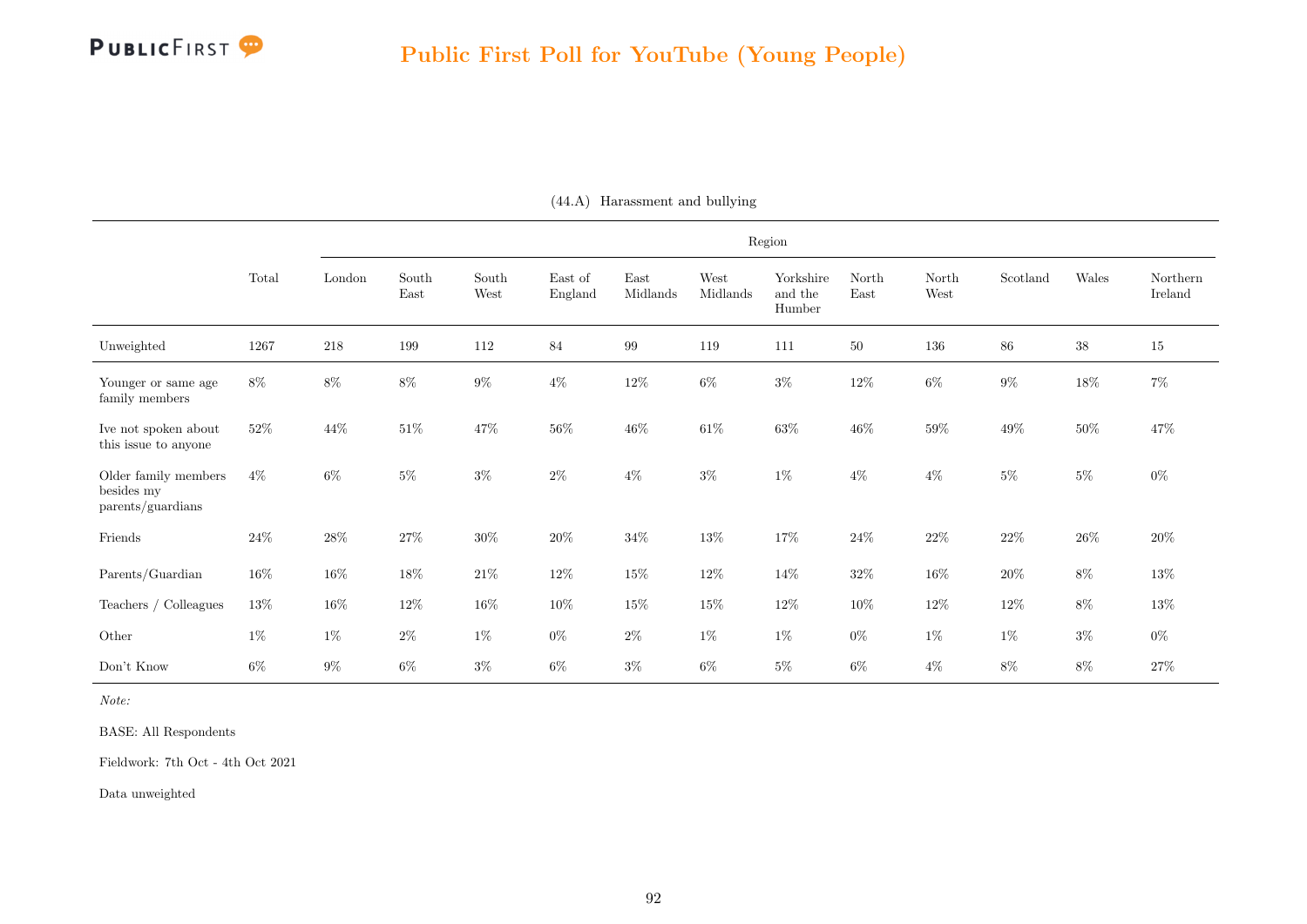

|                                                         |        |        | Gender |          |         | Social Grade |           |                | Age            |                    |                   | Age $\&$ Gender    |                   |
|---------------------------------------------------------|--------|--------|--------|----------|---------|--------------|-----------|----------------|----------------|--------------------|-------------------|--------------------|-------------------|
|                                                         | Total  | Male   | Female | $\rm AB$ | C1      | $\rm C2$     | $\rm{DE}$ | $13 - 15$      | $16 - 17$      | Female 13<br>$-15$ | Male $13$ -<br>15 | Female 16<br>$-17$ | Male $16$ -<br>17 |
| Unweighted                                              | 1267   | 383    | 861    | 446      | $321\,$ | $213\,$      | $266\,$   | $\overline{0}$ | $\overline{0}$ | $\overline{0}$     | $\overline{0}$    | $\overline{0}$     | $\overline{0}$    |
| Younger or same age<br>family members                   | $8\%$  | $5\%$  | $9\%$  | $7\%$    | $9\%$   | $8\%$        | $6\%$     | $\ast$         | $*$            | $*$                | $\ast$            | $\ast$             | $\ast$            |
| Ive not spoken about<br>this issue to anyone            | $52\%$ | $61\%$ | $48\%$ | $54\%$   | $46\%$  | $56\%$       | $52\%$    | $*$            | $\ast$         | $*$                | $\ast$            | $\ast$             | $\ast$            |
| Older family members<br>besides my<br>parents/guardians | $4\%$  | $3\%$  | $4\%$  | $4\%$    | $4\%$   | $3\%$        | $5\%$     | $\ast$         | $\star$        | $\ast$             | $\star$           | $\ast$             | $\ast$            |
| Friends                                                 | $24\%$ | $16\%$ | $28\%$ | $27\%$   | $26\%$  | $22\%$       | $19\%$    | $\ast$         | $\ast$         | $*$                | $\ast$            | $\ast$             | $*$               |
| Parents/Guardian                                        | $16\%$ | $18\%$ | $15\%$ | $16\%$   | $20\%$  | $14\%$       | $15\%$    | $\ast$         | $\ast$         | $\ast$             | $\ast$            | $\ast$             | $*$               |
| Teachers $/$ Colleagues                                 | $13\%$ | $11\%$ | $14\%$ | $13\%$   | $13\%$  | $15\%$       | $12\%$    | $\ast$         | $\ast$         | $\ast$             | $\ast$            | $\ast$             | $\ast$            |
| Other                                                   | $1\%$  | $1\%$  | $1\%$  | $1\%$    | $2\%$   | $0\%$        | $1\%$     | $\ast$         | $\ast$         | $\ast$             | $\ast$            | $\ast$             | $\ast$            |
| Don't Know                                              | $6\%$  | $4\%$  | $7\%$  | $3\%$    | $9\%$   | $6\%$        | 8%        | $\ast$         | $\ast$         | $\ast$             | $\ast$            | $\ast$             | $\ast$            |

(44.B) Harassment and bullying

Note:

BASE: All Respondents

Fieldwork: 7th Oct - 4th Oct 2021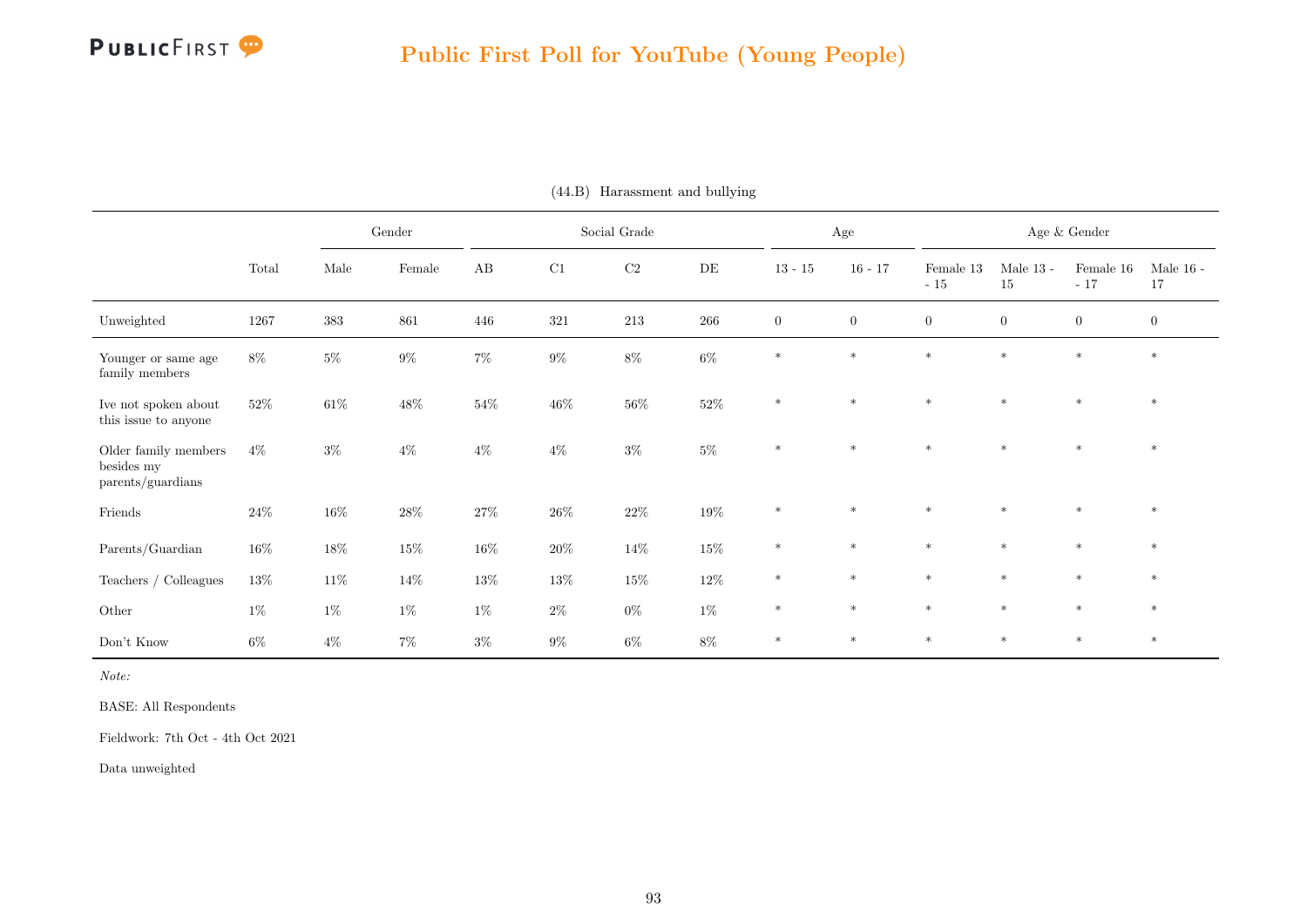|                                                         |        |         |               |               |                    |                  |                  | Region                         |               |               |          |        |                     |
|---------------------------------------------------------|--------|---------|---------------|---------------|--------------------|------------------|------------------|--------------------------------|---------------|---------------|----------|--------|---------------------|
|                                                         | Total  | London  | South<br>East | South<br>West | East of<br>England | East<br>Midlands | West<br>Midlands | Yorkshire<br>and the<br>Humber | North<br>East | North<br>West | Scotland | Wales  | Northern<br>Ireland |
| Unweighted                                              | 1267   | $218\,$ | 199           | 112           | 84                 | 99               | 119              | 111                            | $50\,$        | 136           | 86       | $38\,$ | $15\,$              |
| Teachers / Colleagues                                   | $7\%$  | $7\%$   | $7\%$         | $9\%$         | $11\%$             | $8\%$            | $5\%$            | $4\%$                          | $8\%$         | $7\%$         | $9\%$    | $3\%$  | $7\%$               |
| Ive not spoken about<br>this issue to anyone            | 58%    | $52\%$  | $61\%$        | $53\%$        | $69\%$             | $56\%$           | $57\%$           | $71\%$                         | $46\%$        | $60\%$        | $57\%$   | $61\%$ | $33\%$              |
| Older family members<br>besides my<br>parents/guardians | $5\%$  | $6\%$   | $5\%$         | $4\%$         | $2\%$              | $4\%$            | $5\%$            | $2\%$                          | $6\%$         | $7\%$         | $3\%$    | $5\%$  | $7\%$               |
| Younger or same age<br>family members                   | $4\%$  | $3\%$   | $4\%$         | $3\%$         | $0\%$              | $9\%$            | $2\%$            | $2\%$                          | $10\%$        | $5\%$         | $2\%$    | $0\%$  | $0\%$               |
| Parents/Guardian                                        | 19%    | 17%     | $20\%$        | $25\%$        | $10\%$             | $19\%$           | $18\%$           | $13\%$                         | $36\%$        | $21\%$        | $20\%$   | $8\%$  | $40\%$              |
| Friends                                                 | $16\%$ | $22\%$  | $15\%$        | $18\%$        | $10\%$             | $16\%$           | 14%              | $8\%$                          | $20\%$        | $15\%$        | $20\%$   | $13\%$ | $33\%$              |
| Other                                                   | $1\%$  | $0\%$   | $0\%$         | $0\%$         | $0\%$              | $1\%$            | $1\%$            | $1\%$                          | $0\%$         | $0\%$         | $2\%$    | $3\%$  | $0\%$               |
| Don't Know                                              | $7\%$  | 14%     | $5\%$         | $4\%$         | $4\%$              | $8\%$            | $9\%$            | $6\%$                          | $6\%$         | $6\%$         | $6\%$    | $13\%$ | $13\%$              |

(45.A) Spam and deceptive practices

Note:

BASE: All Respondents

Fieldwork: 7th Oct - 4th Oct 2021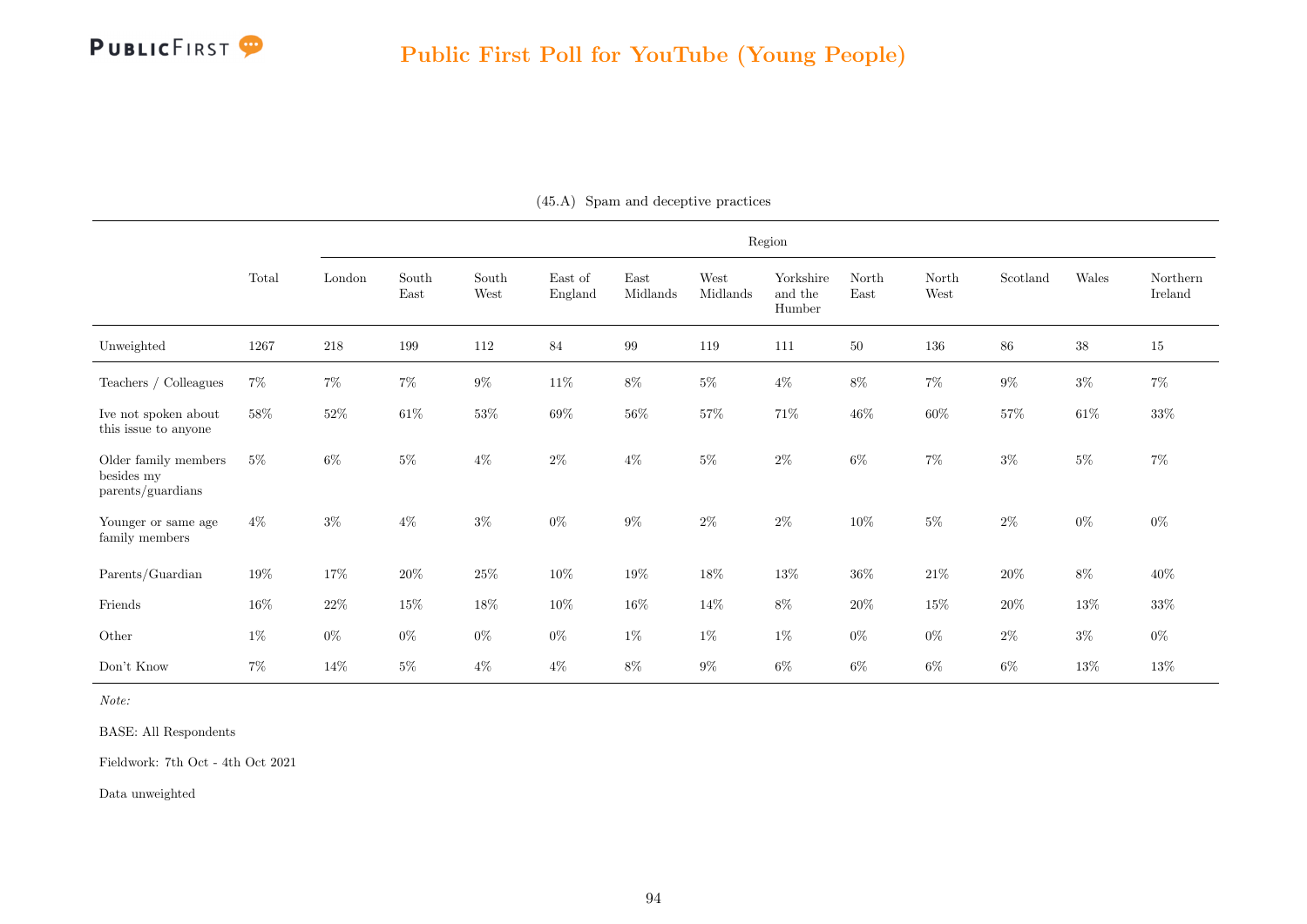

|                                                                               |        |        | Gender |        |         | Social Grade |           |                | Age              |                    |                   | Age $\&$ Gender    |                   |
|-------------------------------------------------------------------------------|--------|--------|--------|--------|---------|--------------|-----------|----------------|------------------|--------------------|-------------------|--------------------|-------------------|
|                                                                               | Total  | Male   | Female | AB     | C1      | C2           | $\rm{DE}$ | $13 - 15$      | $16 - 17$        | Female 13<br>$-15$ | Male $13$ -<br>15 | Female 16<br>$-17$ | Male $16$ -<br>17 |
| Unweighted                                                                    | 1267   | 383    | 861    | 446    | $321\,$ | $213\,$      | $266\,$   | $\overline{0}$ | $\boldsymbol{0}$ | $\overline{0}$     | $\overline{0}$    | $\overline{0}$     | $\overline{0}$    |
| Teachers / Colleagues                                                         | $7\%$  | $8\%$  | $6\%$  | $8\%$  | $6\%$   | $6\%$        | $8\%$     | $\ast$         | $*$              | $\ast$             | $\ast$            | $\ast$             | $*$               |
| Ive not spoken about $% \left\vert \cdot \right\vert$<br>this issue to anyone | $58\%$ | $57\%$ | $59\%$ | $57\%$ | $56\%$  | $62\%$       | $59\%$    | $\ast$         | $\ast$           | $\ast$             | $\ast$            | $\ast$             | $\ast$            |
| Older family members<br>besides my<br>parents/guardians                       | $5\%$  | $6\%$  | $4\%$  | $6\%$  | $5\%$   | $4\%$        | $4\%$     | $\ast$         | $\ast$           | $\ast$             | $\star$           | $\ast$             | $*$               |
| Younger or same age<br>$\operatorname{family}$ members                        | $4\%$  | $4\%$  | $3\%$  | $4\%$  | $4\%$   | $2\%$        | $4\%$     | $\ast$         | $\ast$           | $\ast$             | $\ast$            | $\ast$             | $\ast$            |
| Parents/Guardian                                                              | $19\%$ | $20\%$ | $19\%$ | $22\%$ | $20\%$  | $16\%$       | $16\%$    | $\ast$         | $\ast$           | $\ast$             | $\ast$            | $*$                | $*$               |
| Friends                                                                       | $16\%$ | 18%    | $15\%$ | 19%    | $16\%$  | $11\%$       | $15\%$    | $\ast$         | $\ast$           | $\ast$             | $\ast$            | $\ast$             | $\ast$            |
| Other                                                                         | $1\%$  | $1\%$  | $1\%$  | $0\%$  | $0\%$   | $0\%$        | $1\%$     | $\ast$         | $\ast$           | $*$                | $\ast$            | $\ast$             | $\ast$            |
| Don't Know                                                                    | $7\%$  | $6\%$  | $8\%$  | $5\%$  | $9\%$   | $10\%$       | 8%        | $\ast$         | $\ast$           | $\ast$             | $\ast$            | $*$                | $\ast$            |

(45.B) Spam and deceptive practices

Note:

BASE: All Respondents

Fieldwork: 7th Oct - 4th Oct 2021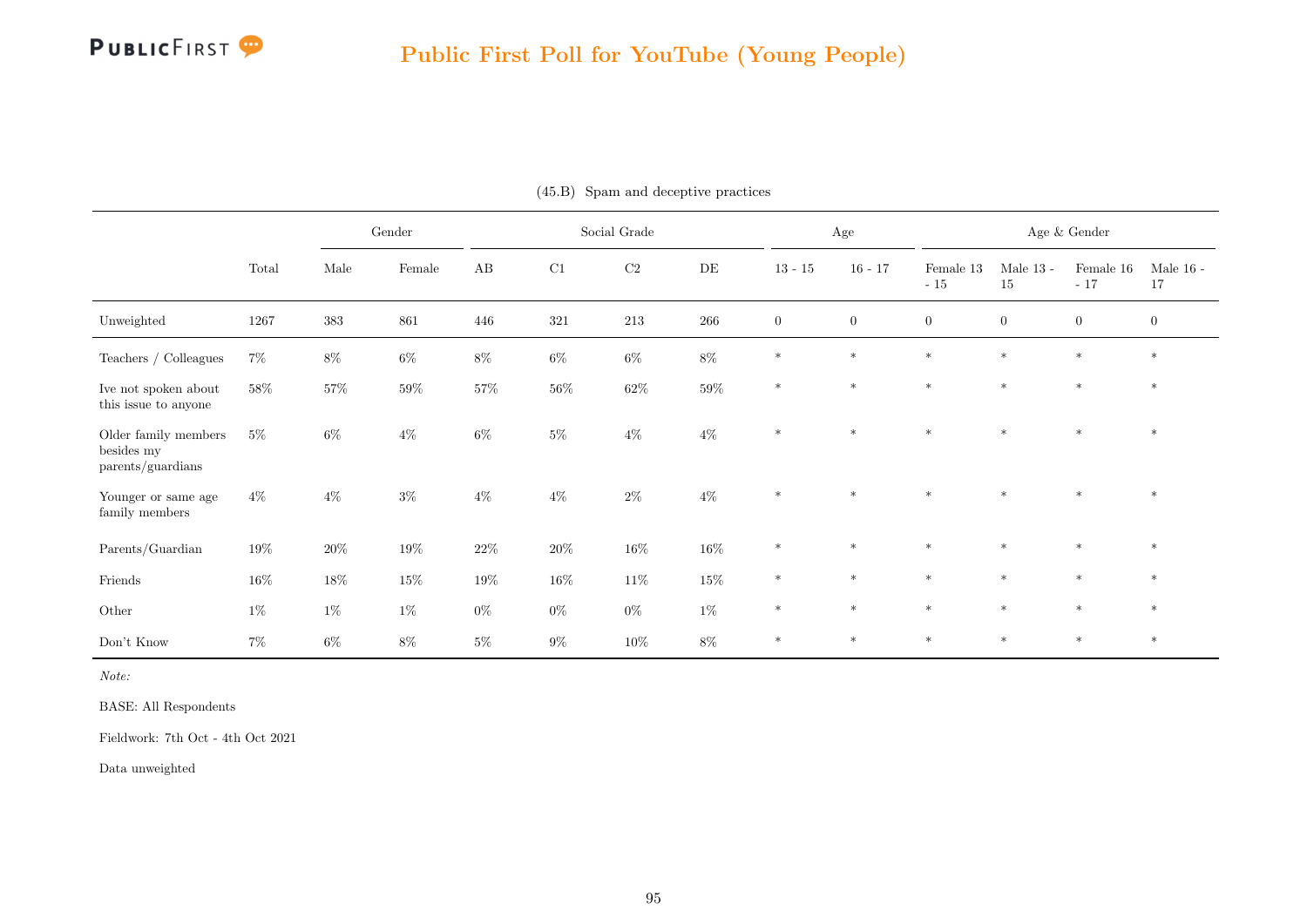|                                                         |        |        |               |               |                    |                  |                  | Region                         |               |               |          |        |                     |
|---------------------------------------------------------|--------|--------|---------------|---------------|--------------------|------------------|------------------|--------------------------------|---------------|---------------|----------|--------|---------------------|
|                                                         | Total  | London | South<br>East | South<br>West | East of<br>England | East<br>Midlands | West<br>Midlands | Yorkshire<br>and the<br>Humber | North<br>East | North<br>West | Scotland | Wales  | Northern<br>Ireland |
| Unweighted                                              | 1267   | 218    | 199           | 112           | 84                 | 99               | 119              | 111                            | $50\,$        | 136           | $86\,$   | $38\,$ | 15                  |
| Younger or same age<br>family members                   | $7\%$  | $10\%$ | $7\%$         | $8\%$         | $4\%$              | $9\%$            | $5\%$            | $5\%$                          | $10\%$        | $7\%$         | $7\%$    | $5\%$  | $7\%$               |
| Older family members<br>besides my<br>parents/guardians | $6\%$  | $6\%$  | $6\%$         | $6\%$         | $4\%$              | $7\%$            | $4\%$            | $5\%$                          | $8\%$         | $6\%$         | $6\%$    | $8\%$  | $7\%$               |
| Ive not spoken about<br>this issue to anyone            | 49%    | $41\%$ | 49%           | $41\%$        | 58%                | $51\%$           | $54\%$           | $58\%$                         | $50\%$        | $51\%$        | 47%      | $53\%$ | $33\%$              |
| Parents/Guardian                                        | $23\%$ | $27\%$ | $24\%$        | $28\%$        | $15\%$             | $23\%$           | $23\%$           | $18\%$                         | $28\%$        | $21\%$        | $22\%$   | $13\%$ | $33\%$              |
| $\operatorname{Friends}$                                | $21\%$ | $30\%$ | 17%           | $23\%$        | 14\%               | $24\%$           | $18\%$           | $15\%$                         | $18\%$        | $23\%$        | 14%      | $24\%$ | $27\%$              |
| Teachers / Colleagues                                   | $12\%$ | $15\%$ | $10\%$        | $13\%$        | $11\%$             | 14%              | $12\%$           | $10\%$                         | $8\%$         | $9\%$         | $14\%$   | $16\%$ | $7\%$               |
| Other                                                   | $1\%$  | $1\%$  | $1\%$         | $4\%$         | $1\%$              | $1\%$            | $1\%$            | $2\%$                          | $0\%$         | $0\%$         | $3\%$    | $3\%$  | $0\%$               |
| Don't Know                                              | $9\%$  | $10\%$ | $8\%$         | $7\%$         | $11\%$             | $7\%$            | $6\%$            | $9\%$                          | $8\%$         | 14\%          | $12\%$   | $13\%$ | $13\%$              |

(46.A) Misinformation

Note:

BASE: All Respondents

Fieldwork: 7th Oct - 4th Oct 2021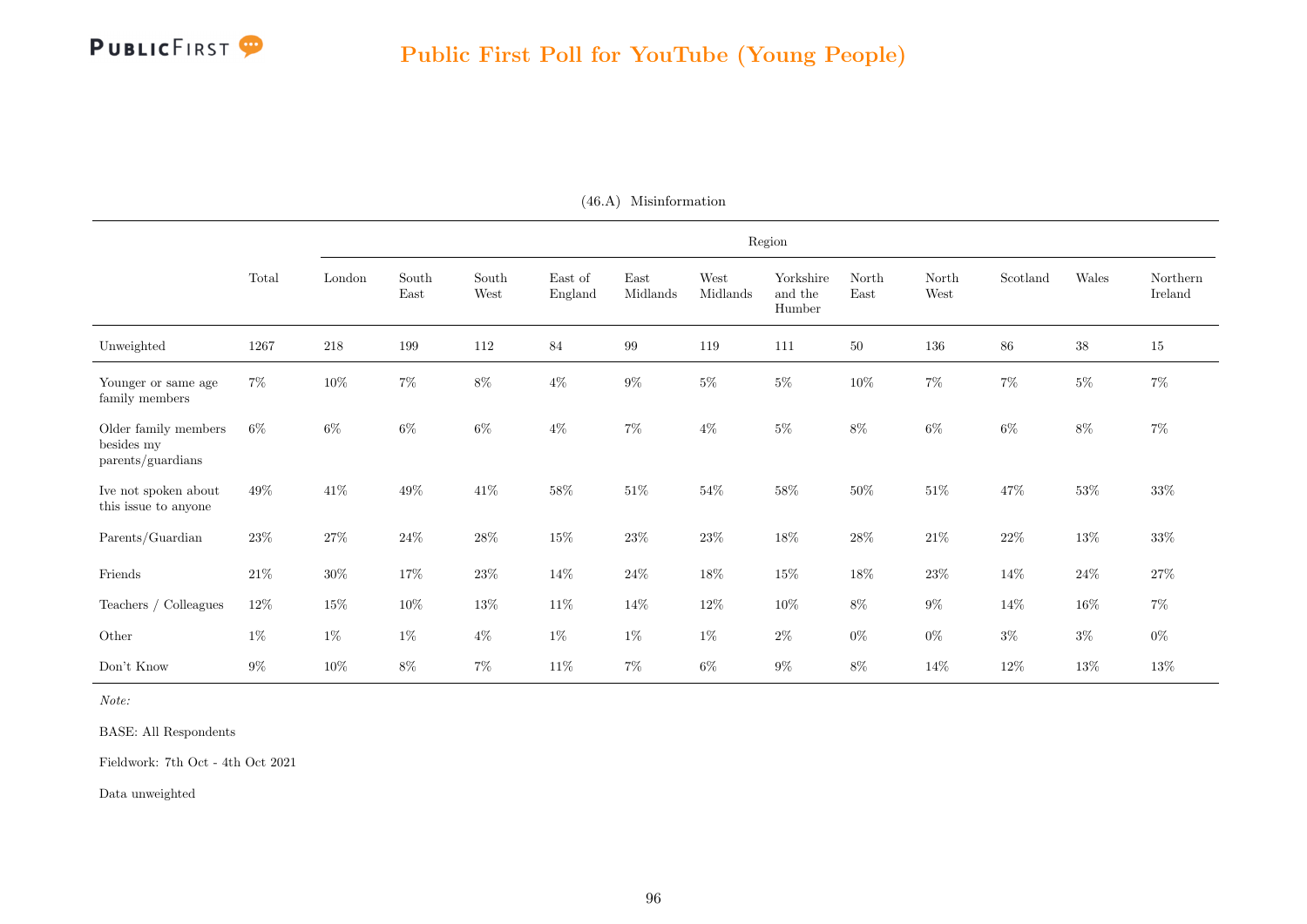

|                                                         |        |        | Gender |        |        | Social Grade |        |                  | Age              |                    |                   | Age $\&$ Gender    |                   |
|---------------------------------------------------------|--------|--------|--------|--------|--------|--------------|--------|------------------|------------------|--------------------|-------------------|--------------------|-------------------|
|                                                         | Total  | Male   | Female | AB     | C1     | $\rm{C2}$    | DE     | $13 - 15$        | $16 - 17$        | Female 13<br>$-15$ | Male $13$ -<br>15 | Female 16<br>$-17$ | Male $16$ -<br>17 |
| Unweighted                                              | 1267   | 383    | 861    | 446    | 321    | 213          | 266    | $\boldsymbol{0}$ | $\boldsymbol{0}$ | $\boldsymbol{0}$   | $\boldsymbol{0}$  | $\overline{0}$     | $\boldsymbol{0}$  |
| Younger or same age<br>family members                   | $7\%$  | $5\%$  | $8\%$  | $8\%$  | $6\%$  | $6\%$        | $8\%$  | $\ast$           | $\ast$           | $\ast$             | $\ast$            | $*$                | $\ast$            |
| Older family members<br>besides my<br>parents/guardians | $6\%$  | $4\%$  | $6\%$  | $7\%$  | $5\%$  | $5\%$        | $5\%$  | $\ast$           | $*$              | $*$                | $\ast$            | $\ast$             | $*$               |
| Ive not spoken about<br>this issue to anyone            | 49%    | $53\%$ | $47\%$ | $46\%$ | $46\%$ | $51\%$       | $56\%$ | $\ast$           | $\ast$           | $*$                | $\ast$            | $\ast$             | $\ast$            |
| Parents/Guardian                                        | $23\%$ | $24\%$ | $23\%$ | $28\%$ | $22\%$ | $24\%$       | $17\%$ | $\ast$           | $\ast$           | $\ast$             | $\ast$            | $\ast$             | $*$               |
| Friends                                                 | $21\%$ | $16\%$ | $23\%$ | $26\%$ | $19\%$ | $19\%$       | $16\%$ | $\ast$           | $*$              | $*$                | $\ast$            | $\ast$             | $*$               |
| Teachers / Colleagues                                   | $12\%$ | $12\%$ | $12\%$ | $13\%$ | $10\%$ | $12\%$       | $12\%$ | $\ast$           | $\ast$           | $*$                | $\ast$            | $\ast$             | $\ast$            |
| Other                                                   | $1\%$  | $1\%$  | $2\%$  | $1\%$  | $2\%$  | $1\%$        | $1\%$  | $\ast$           | $\ast$           | $\ast$             | $\ast$            | $\ast$             | $\ast$            |
| Don't Know                                              | $9\%$  | $7\%$  | $11\%$ | $6\%$  | $14\%$ | $8\%$        | $10\%$ | $\ast$           | $\ast$           | $*$                | $\ast$            | $\ast$             | $*$               |

(46.B) Misinformation

Note:

BASE: All Respondents

Fieldwork: 7th Oct - 4th Oct 2021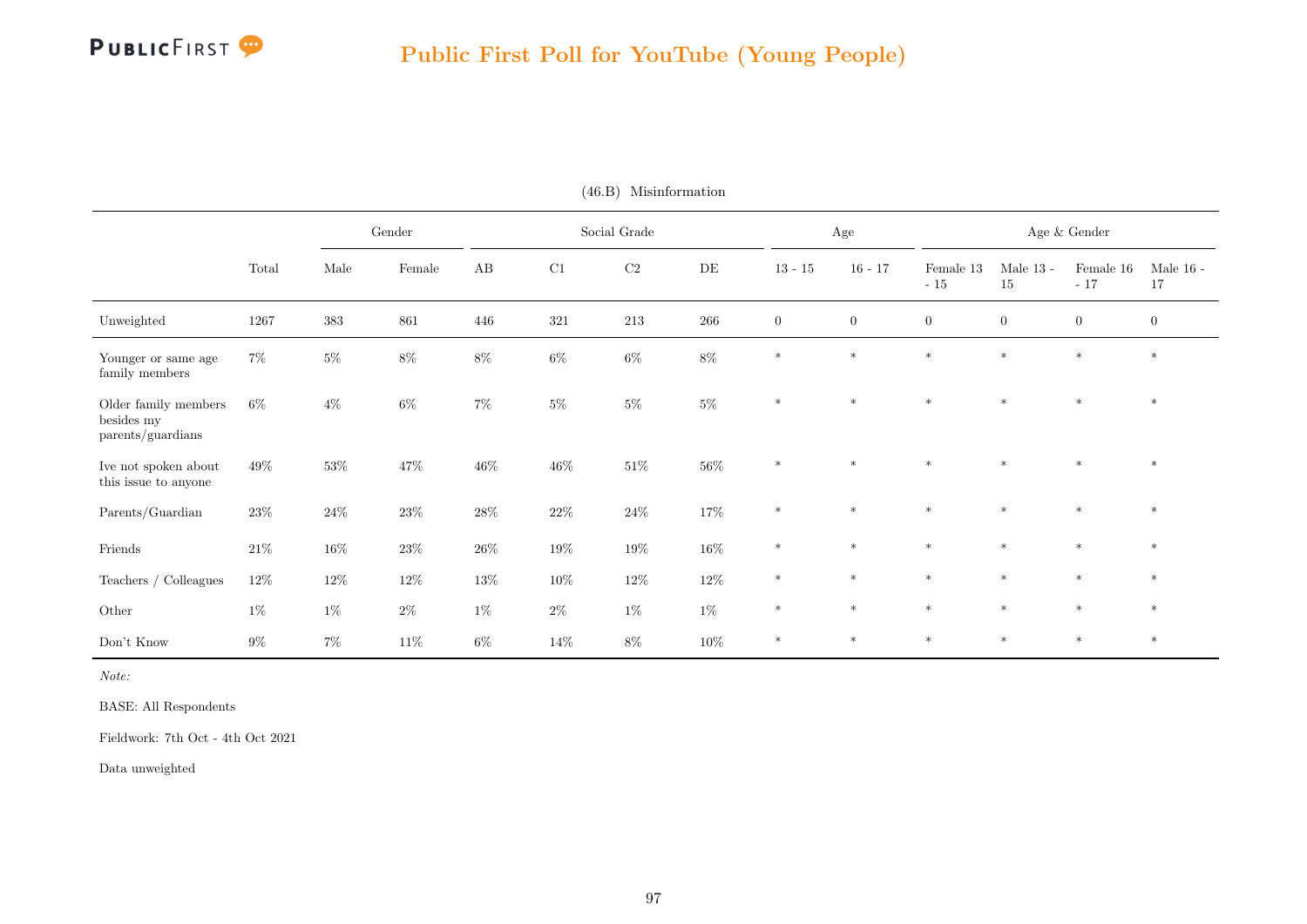|                                                         |        |        |               |                                |                    |                  |                  | Region                         |               |               |          |        |                     |
|---------------------------------------------------------|--------|--------|---------------|--------------------------------|--------------------|------------------|------------------|--------------------------------|---------------|---------------|----------|--------|---------------------|
|                                                         | Total  | London | South<br>East | $\operatorname{South}$<br>West | East of<br>England | East<br>Midlands | West<br>Midlands | Yorkshire<br>and the<br>Humber | North<br>East | North<br>West | Scotland | Wales  | Northern<br>Ireland |
| Unweighted                                              | 1267   | 218    | 199           | 112                            | 84                 | 99               | 119              | 111                            | $50\,$        | 136           | 86       | $38\,$ | $15\,$              |
| Parents/Guardian                                        | $54\%$ | $51\%$ | $61\%$        | 71%                            | $48\%$             | $53\%$           | $51\%$           | $46\%$                         | $48\%$        | $53\%$        | $56\%$   | $42\%$ | $60\%$              |
| Friends                                                 | 49\%   | $53\%$ | $56\%$        | $50\%$                         | $40\%$             | $48\%$           | $48\%$           | $41\%$                         | 44\%          | $47\%$        | 41%      | $55\%$ | $60\%$              |
| Teachers / Colleagues                                   | $28\%$ | $30\%$ | $29\%$        | $35\%$                         | $21\%$             | $30\%$           | $31\%$           | $25\%$                         | $22\%$        | $21\%$        | $23\%$   | $32\%$ | 47%                 |
| Ive not spoken about<br>this issue to anyone            | $22\%$ | $19\%$ | 14%           | $16\%$                         | $27\%$             | $23\%$           | $24\%$           | $37\%$                         | $24\%$        | $21\%$        | $23\%$   | $29\%$ | $7\%$               |
| Older family members<br>besides my<br>parents/guardians | 17%    | $17\%$ | $22\%$        | $18\%$                         | $12\%$             | $21\%$           | $12\%$           | $11\%$                         | $16\%$        | $18\%$        | 17%      | $26\%$ | $20\%$              |
| Younger or same age<br>family members                   | $15\%$ | $19\%$ | 15%           | $13\%$                         | $7\%$              | $15\%$           | 8%               | $15\%$                         | $22\%$        | $18\%$        | 17%      | $16\%$ | $20\%$              |
| Other                                                   | $1\%$  | $2\%$  | $2\%$         | $1\%$                          | $2\%$              | $1\%$            | $3\%$            | $1\%$                          | $2\%$         | $1\%$         | $1\%$    | $0\%$  | $0\%$               |
| Don't Know                                              | $4\%$  | $4\%$  | $3\%$         | $2\%$                          | $4\%$              | $5\%$            | $3\%$            | $2\%$                          | $4\%$         | $6\%$         | $6\%$    | $11\%$ | $13\%$              |

(47.A) Current affairs / news

Note:

BASE: All Respondents

Fieldwork: 7th Oct - 4th Oct 2021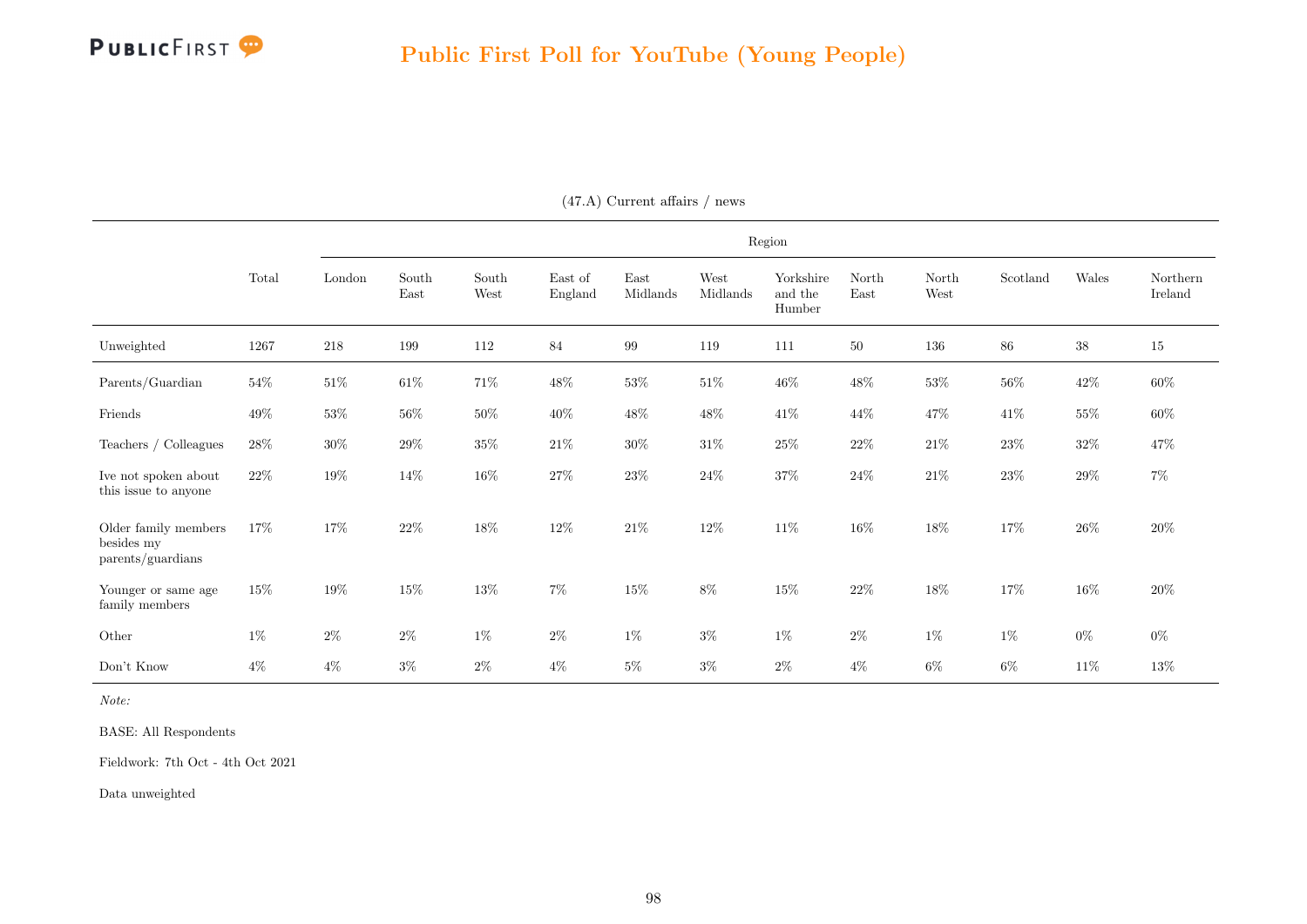

### Public First Poll for YouTube (Young People)

|                                                         |        |        | Gender |        |        | Social Grade |        |                  | Age              |                    |                   | Age $\&$ Gender    |                   |
|---------------------------------------------------------|--------|--------|--------|--------|--------|--------------|--------|------------------|------------------|--------------------|-------------------|--------------------|-------------------|
|                                                         | Total  | Male   | Female | AB     | C1     | $\rm C2$     | DE     | $13 - 15$        | $16 - 17$        | Female 13<br>$-15$ | Male $13$ -<br>15 | Female 16<br>$-17$ | Male $16$ -<br>17 |
| Unweighted                                              | 1267   | 383    | 861    | 446    | 321    | $213\,$      | 266    | $\boldsymbol{0}$ | $\boldsymbol{0}$ | $\boldsymbol{0}$   | $\boldsymbol{0}$  | $\overline{0}$     | $\overline{0}$    |
| Parents/Guardian                                        | $54\%$ | $47\%$ | $57\%$ | $62\%$ | $55\%$ | $51\%$       | $42\%$ | $\ast$           | $\ast$           | $*$                | $*$               | $*$                | $*$               |
| Friends                                                 | $49\%$ | $41\%$ | $52\%$ | $59\%$ | $48\%$ | $43\%$       | $38\%$ | $\ast$           | $\ast$           | $\ast$             | $\ast$            | $\ast$             | $\ast$            |
| Teachers / Colleagues                                   | $28\%$ | $23\%$ | $30\%$ | $35\%$ | $27\%$ | $28\%$       | $19\%$ | $\ast$           | $\ast$           | $\ast$             | $\ast$            | $*$                | $\ast$            |
| Ive not spoken about<br>this issue to anyone            | $22\%$ | $29\%$ | $19\%$ | $15\%$ | $20\%$ | $26\%$       | $31\%$ | $\ast$           | $\ast$           | $\ast$             | $\ast$            | $\ast$             | $\ast$            |
| Older family members<br>besides my<br>parents/guardians | 17%    | $14\%$ | $19\%$ | $19\%$ | $15\%$ | $20\%$       | $14\%$ | $\ast$           | $\ast$           | $*$                | $*$               | $\ast$             | $\ast$            |
| Younger or same age<br>family members                   | 15%    | $10\%$ | $18\%$ | $18\%$ | $16\%$ | $11\%$       | $13\%$ | $\ast$           | $\ast$           | $\ast$             | $\ast$            | $\ast$             | $\ast$            |
| Other                                                   | $1\%$  | $0\%$  | $2\%$  | $1\%$  | $2\%$  | $0\%$        | $3\%$  | $\ast$           | $\ast$           | $\ast$             | $\ast$            | $*$                | $\ast$            |
| Don't Know                                              | $4\%$  | $3\%$  | $4\%$  | $1\%$  | $7\%$  | $6\%$        | $3\%$  | $*$              | $\ast$           | $\ast$             | $\ast$            | $*$                | $*$               |

(47.B) Current affairs / news

Note:

BASE: All Respondents

Fieldwork: 7th Oct - 4th Oct 2021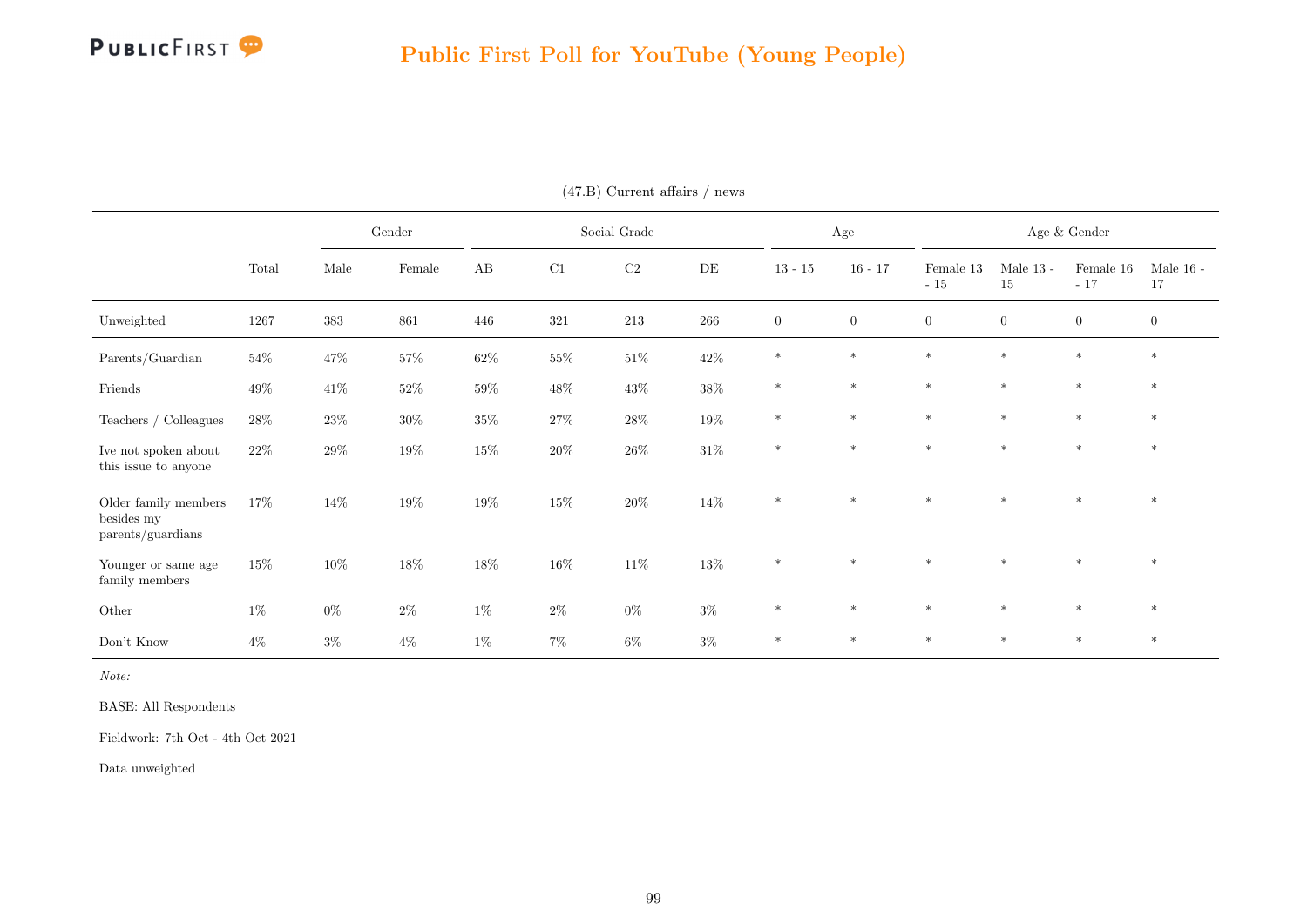|                                                         |        |        |               |               |                    |                  |                  | Region                         |               |               |          |        |                     |
|---------------------------------------------------------|--------|--------|---------------|---------------|--------------------|------------------|------------------|--------------------------------|---------------|---------------|----------|--------|---------------------|
|                                                         | Total  | London | South<br>East | South<br>West | East of<br>England | East<br>Midlands | West<br>Midlands | Yorkshire<br>and the<br>Humber | North<br>East | North<br>West | Scotland | Wales  | Northern<br>Ireland |
| Unweighted                                              | 1267   | 218    | 199           | 112           | 84                 | 99               | 119              | 111                            | $50\,$        | 136           | $86\,$   | $38\,$ | 15                  |
| Younger or same age<br>family members                   | $6\%$  | $7\%$  | $8\%$         | $5\%$         | $4\%$              | $9\%$            | $3\%$            | $5\%$                          | 14\%          | $4\%$         | $7\%$    | $5\%$  | $0\%$               |
| Ive not spoken about<br>this issue to anyone            | 55%    | $48\%$ | $58\%$        | 47\%          | $63\%$             | $53\%$           | 57%              | $69\%$                         | $38\%$        | $55\%$        | $53\%$   | $61\%$ | 47%                 |
| Older family members<br>besides my<br>parents/guardians | $4\%$  | $5\%$  | $4\%$         | $4\%$         | $6\%$              | $6\%$            | $3\%$            | $2\%$                          | $10\%$        | $4\%$         | $3\%$    | $3\%$  | $0\%$               |
| Friends                                                 | $20\%$ | $25\%$ | $19\%$        | $25\%$        | $15\%$             | $26\%$           | $19\%$           | $13\%$                         | $28\%$        | $18\%$        | $17\%$   | $13\%$ | $13\%$              |
| Parents/Guardian                                        | 17%    | $16\%$ | $15\%$        | $27\%$        | $11\%$             | $16\%$           | $12\%$           | $15\%$                         | $30\%$        | $16\%$        | $21\%$   | $11\%$ | $27\%$              |
| Teachers / Colleagues                                   | $10\%$ | $11\%$ | $11\%$        | $9\%$         | $12\%$             | $9\%$            | 14%              | $10\%$                         | $12\%$        | $4\%$         | $12\%$   | $8\%$  | $20\%$              |
| Other                                                   | $1\%$  | $2\%$  | $0\%$         | $1\%$         | $0\%$              | $0\%$            | $0\%$            | $2\%$                          | $0\%$         | $3\%$         | $1\%$    | $3\%$  | $0\%$               |
| Don't Know                                              | $7\%$  | $11\%$ | $6\%$         | $5\%$         | $2\%$              | $6\%$            | $8\%$            | $3\%$                          | $6\%$         | $7\%$         | $8\%$    | $16\%$ | $20\%$              |

(48.A) Harmful and Dangerous content

Note:

BASE: All Respondents

Fieldwork: 7th Oct - 4th Oct 2021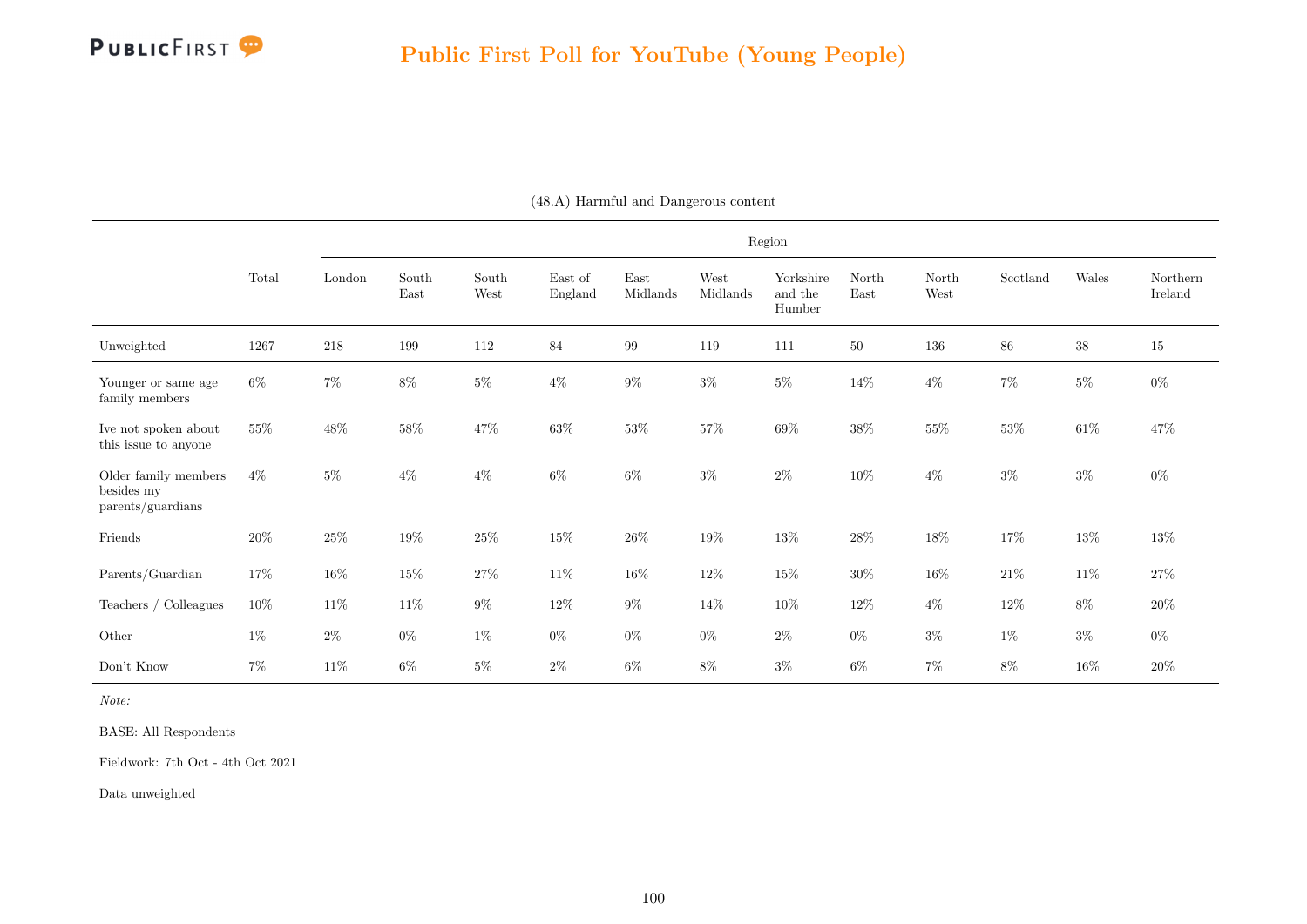

|                                                         |          |         | Gender |        |         | Social Grade |           |                | Age            |                    |                   | Age $\&$ Gender    |                   |
|---------------------------------------------------------|----------|---------|--------|--------|---------|--------------|-----------|----------------|----------------|--------------------|-------------------|--------------------|-------------------|
|                                                         | Total    | Male    | Female | AB     | C1      | C2           | $\rm{DE}$ | $13 - 15$      | $16 - 17$      | Female 13<br>$-15$ | Male $13$ -<br>15 | Female 16<br>$-17$ | Male $16$ -<br>17 |
| Unweighted                                              | $1267\,$ | $383\,$ | 861    | 446    | $321\,$ | $213\,$      | $266\,$   | $\overline{0}$ | $\overline{0}$ | $\boldsymbol{0}$   | $\boldsymbol{0}$  | $\overline{0}$     | $\overline{0}$    |
| Younger or same age<br>family members                   | $6\%$    | $5\%$   | $7\%$  | $8\%$  | $7\%$   | $6\%$        | $3\%$     | $\ast$         | $\ast$         | $*$                | $\ast$            | $\ast$             | $\ast$            |
| Ive not spoken about<br>this issue to anyone            | 55%      | $60\%$  | $53\%$ | $53\%$ | $54\%$  | $57\%$       | $56\%$    | $\ast$         | $\ast$         | $*$                | $\star$           | $\ast$             | $\ast$            |
| Older family members<br>besides my<br>parents/guardians | $4\%$    | $5\%$   | $4\%$  | $5\%$  | $3\%$   | $3\%$        | $5\%$     | $\ast$         | $\ast$         | $\ast$             | $\ast$            | $\ast$             | $*$               |
| Friends                                                 | $20\%$   | $16\%$  | $22\%$ | $22\%$ | $21\%$  | $15\%$       | $19\%$    | $\ast$         | $\ast$         | $*$                | $*$               | $\ast$             | $*$               |
| Parents/Guardian                                        | $17\%$   | $18\%$  | $16\%$ | $18\%$ | $16\%$  | $17\%$       | $15\%$    | $*$            | $\ast$         | $*$                | $\ast$            | $\ast$             | $*$               |
| Teachers $/$ Colleagues                                 | $10\%$   | $9\%$   | $11\%$ | $12\%$ | $8\%$   | $10\%$       | $10\%$    | $\ast$         | $\ast$         | $\ast$             | $\ast$            | $\ast$             | $\ast$            |
| Other                                                   | $1\%$    | $1\%$   | $1\%$  | $1\%$  | $2\%$   | $0\%$        | $1\%$     | $\ast$         | $\ast$         | $\ast$             | $\ast$            | $\ast$             | $\ast$            |
| Don't Know                                              | $7\%$    | $4\%$   | $8\%$  | $5\%$  | $9\%$   | $8\%$        | 8%        | $\ast$         | $\ast$         | $\ast$             | $\ast$            | $\ast$             | $\ast$            |

(48.B) Harmful and Dangerous content

Note:

BASE: All Respondents

Fieldwork: 7th Oct - 4th Oct 2021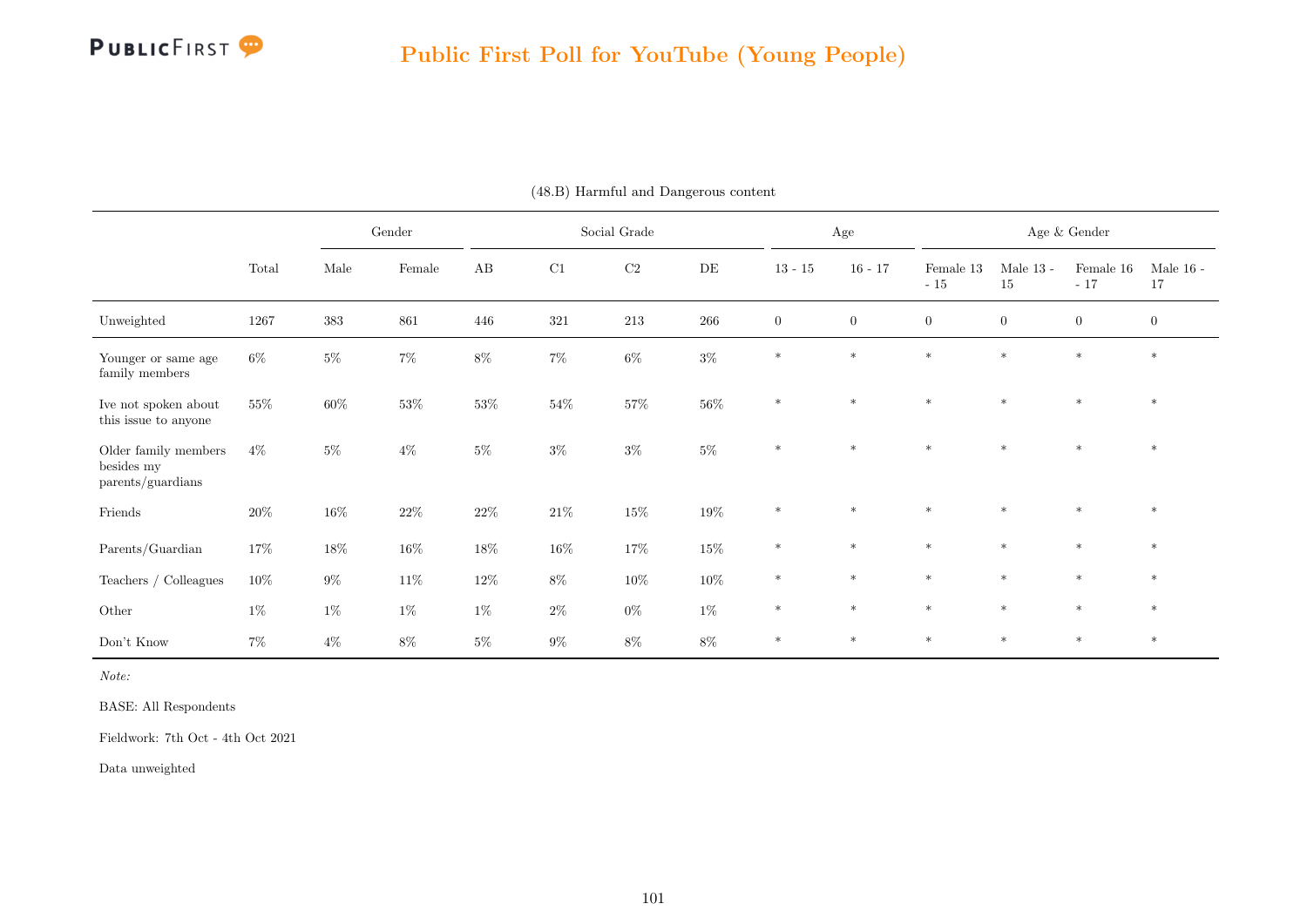

|                                                                  |       |                                |               |               |                    |                  |                  | Region                         |               |               |          |        |                     |
|------------------------------------------------------------------|-------|--------------------------------|---------------|---------------|--------------------|------------------|------------------|--------------------------------|---------------|---------------|----------|--------|---------------------|
|                                                                  | Total | $\mathop{\rm London}\nolimits$ | South<br>East | South<br>West | East of<br>England | East<br>Midlands | West<br>Midlands | Yorkshire<br>and the<br>Humber | North<br>East | North<br>West | Scotland | Wales  | Northern<br>Ireland |
| Unweighted                                                       | 1267  | 218                            | 199           | 112           | 84                 | 99               | 119              | 111                            | 50            | 136           | 86       | $38\,$ | $15\,$              |
| I feel safer interacting<br>with people I dont<br>know online    | 34\%  | $38\%$                         | $32\%$        | $43\%$        | $32\%$             | $26\%$           | $31\%$           | $31\%$                         | $26\%$        | $32\%$        | $37\%$   | $37\%$ | $47\%$              |
| I feel safer interacting<br>with people I dont<br>know in person | 20%   | $16\%$                         | $22\%$        | $21\%$        | $20\%$             | $24\%$           | $21\%$           | $17\%$                         | $24\%$        | $20\%$        | $17\%$   | $13\%$ | $20\%$              |
| Neither of the above                                             | 41\%  | $38\%$                         | 40%           | $33\%$        | $39\%$             | $44\%$           | 45%              | $48\%$                         | 44\%          | $43\%$        | 41\%     | $39\%$ | 13%                 |
| Dont know                                                        | $6\%$ | $8\%$                          | $7\%$         | $4\%$         | $8\%$              | $5\%$            | $3\%$            | $5\%$                          | $6\%$         | $5\%$         | $5\%$    | 11\%   | 20%                 |

(49.A) Do you feel safer interacting with people you dont know online or in person?

Note:

BASE: All Respondents

Fieldwork: 7th Oct - 4th Oct 2021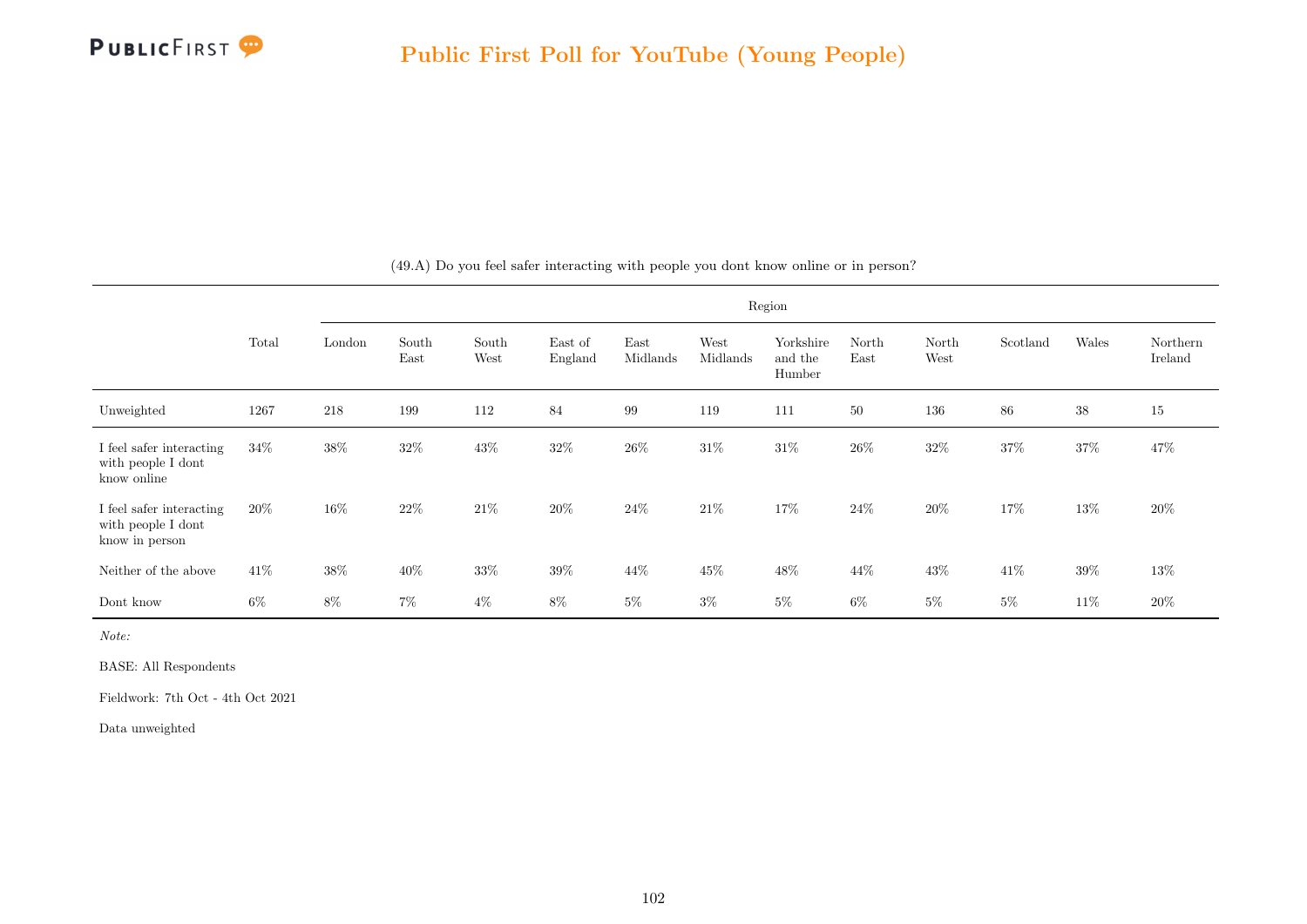|                                                                  |        |        | Gender |        |        | Social Grade |        |                | Age              |                    |                   | Age & Gender       |                   |
|------------------------------------------------------------------|--------|--------|--------|--------|--------|--------------|--------|----------------|------------------|--------------------|-------------------|--------------------|-------------------|
|                                                                  | Total  | Male   | Female | AB     | C1     | C2           | DE     | $13 - 15$      | $16 - 17$        | Female 13<br>$-15$ | Male $13$ -<br>15 | Female 16<br>$-17$ | Male $16$ -<br>17 |
| Unweighted                                                       | 1267   | 383    | 861    | 446    | 321    | 213          | 266    | $\overline{0}$ | $\boldsymbol{0}$ | $\overline{0}$     | $\overline{0}$    | $\overline{0}$     | $\overline{0}$    |
| I feel safer interacting<br>with people I dont<br>know online    | $34\%$ | $30\%$ | $35\%$ | $36\%$ | $34\%$ | $31\%$       | $32\%$ | $\ast$         | $\ast$           | $\ast$             | $*$               | $\ast$             | $\ast$            |
| I feel safer interacting<br>with people I dont<br>know in person | $20\%$ | 21\%   | 19%    | $21\%$ | $16\%$ | $20\%$       | $21\%$ | $\ast$         | $\ast$           | $\ast$             | $*$               | $\ast$             | $\ast$            |
| Neither of the above                                             | 41\%   | $45\%$ | 39%    | $39\%$ | 41\%   | 44\%         | 42\%   | $\ast$         | $*$              | $*$                | $*$               | $*$                | $*$               |
| Dont know                                                        | $6\%$  | $4\%$  | $7\%$  | $4\%$  | $9\%$  | $5\%$        | $6\%$  | $\ast$         | $\ast$           | $\ast$             | $\ast$            | $\ast$             | $*$               |

(49.B) Do you feel safer interacting with people you dont know online or in person?

Note:

BASE: All Respondents

Fieldwork: 7th Oct - 4th Oct 2021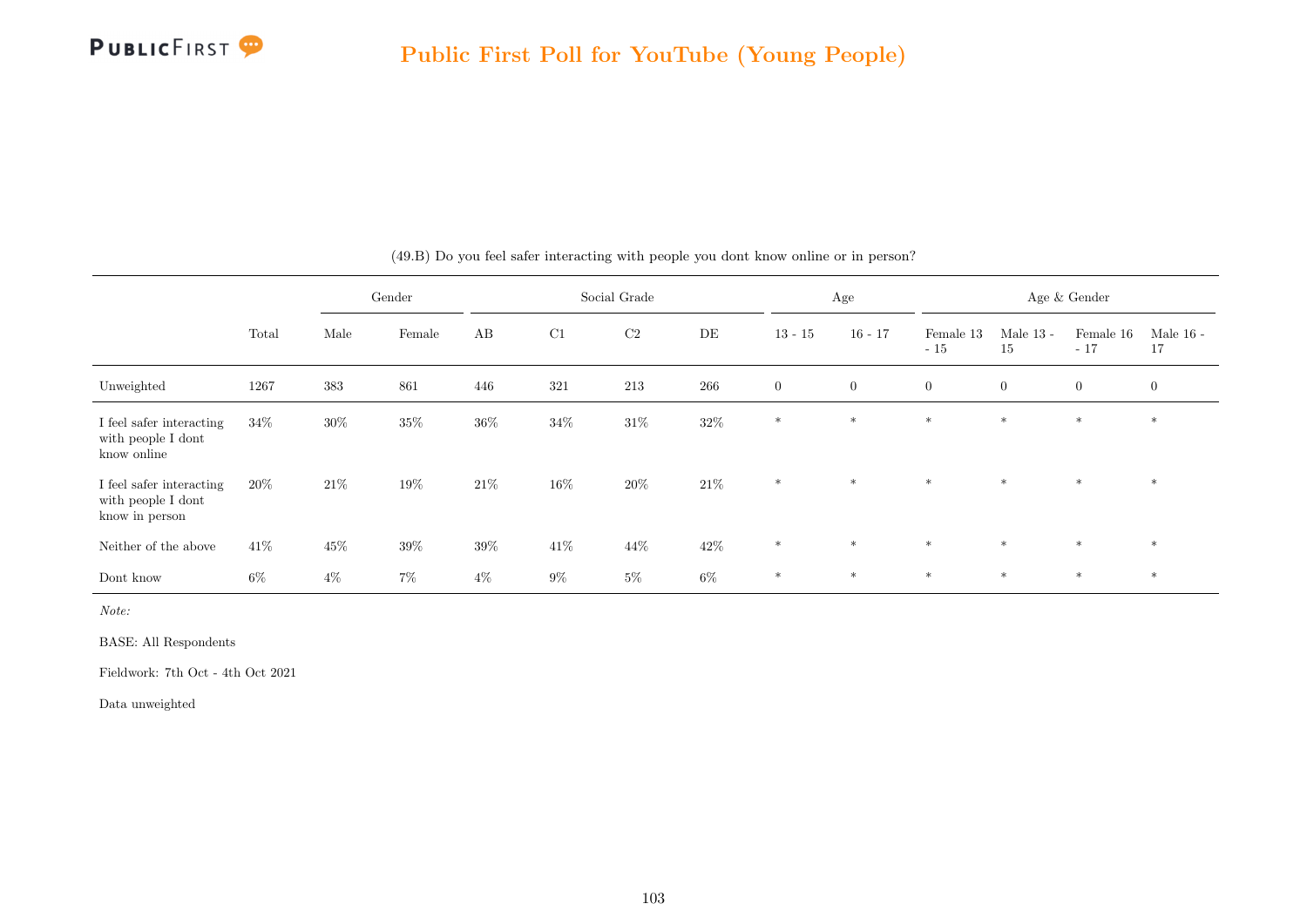|                                                             |        |         |               |               |                    |                                   |                  | Region                         |               |               |          |        |                     |
|-------------------------------------------------------------|--------|---------|---------------|---------------|--------------------|-----------------------------------|------------------|--------------------------------|---------------|---------------|----------|--------|---------------------|
|                                                             | Total  | London  | South<br>East | South<br>West | East of<br>England | $\operatorname{East}$<br>Midlands | West<br>Midlands | Yorkshire<br>and the<br>Humber | North<br>East | North<br>West | Scotland | Wales  | Northern<br>Ireland |
| Unweighted                                                  | 1267   | $218\,$ | 199           | 112           | $84\,$             | 99                                | 119              | 111                            | 50            | 136           | 86       | $38\,$ | 15                  |
| Misinformation                                              | $49\%$ | $47\%$  | $53\%$        | $56\%$        | $43\%$             | $47\%$                            | $43\%$           | $48\%$                         | $54\%$        | $47\%$        | $48\%$   | $45\%$ | 47%                 |
| Spam and deceptive<br>practices                             | $46\%$ | $46\%$  | $52\%$        | $58\%$        | $38\%$             | 47%                               | $42\%$           | $47\%$                         | $40\%$        | $36\%$        | 47%      | $45\%$ | $60\%$              |
| Nudity and sexual<br>content that you did<br>not search for | 42%    | $44\%$  | $39\%$        | $50\%$        | $29\%$             | $53\%$                            | $36\%$           | $35\%$                         | 40%           | $40\%$        | $52\%$   | $39\%$ | $33\%$              |
| Hate speech                                                 | 39%    | $41\%$  | 38%           | $51\%$        | $33\%$             | $32\%$                            | 34%              | $37\%$                         | 40%           | $31\%$        | $48\%$   | $50\%$ | 47%                 |
| Harmful and dangerous<br>content                            | $31\%$ | $33\%$  | $32\%$        | $41\%$        | $26\%$             | $31\%$                            | $25\%$           | $27\%$                         | $38\%$        | $24\%$        | $30\%$   | $42\%$ | $40\%$              |
| Harassment and<br>cyberbullying                             | $30\%$ | $28\%$  | $35\%$        | $31\%$        | $29\%$             | $31\%$                            | $21\%$           | $28\%$                         | $32\%$        | $23\%$        | $41\%$   | $39\%$ | $27\%$              |
| None of the above                                           | $21\%$ | $16\%$  | $19\%$        | $14\%$        | $30\%$             | $23\%$                            | $21\%$           | $27\%$                         | $28\%$        | $24\%$        | $19\%$   | $24\%$ | $7\%$               |
| Prefer not to say                                           | $4\%$  | $6\%$   | $4\%$         | $2\%$         | $5\%$              | $4\%$                             | $3\%$            | $2\%$                          | $0\%$         | $7\%$         | 6%       | $5\%$  | $13\%$              |

(50.A) Thinking about your own personal experience online, which of the following have you encountered online?Please select all that apply

Note:

BASE: All Respondents

Fieldwork: 7th Oct - 4th Oct 2021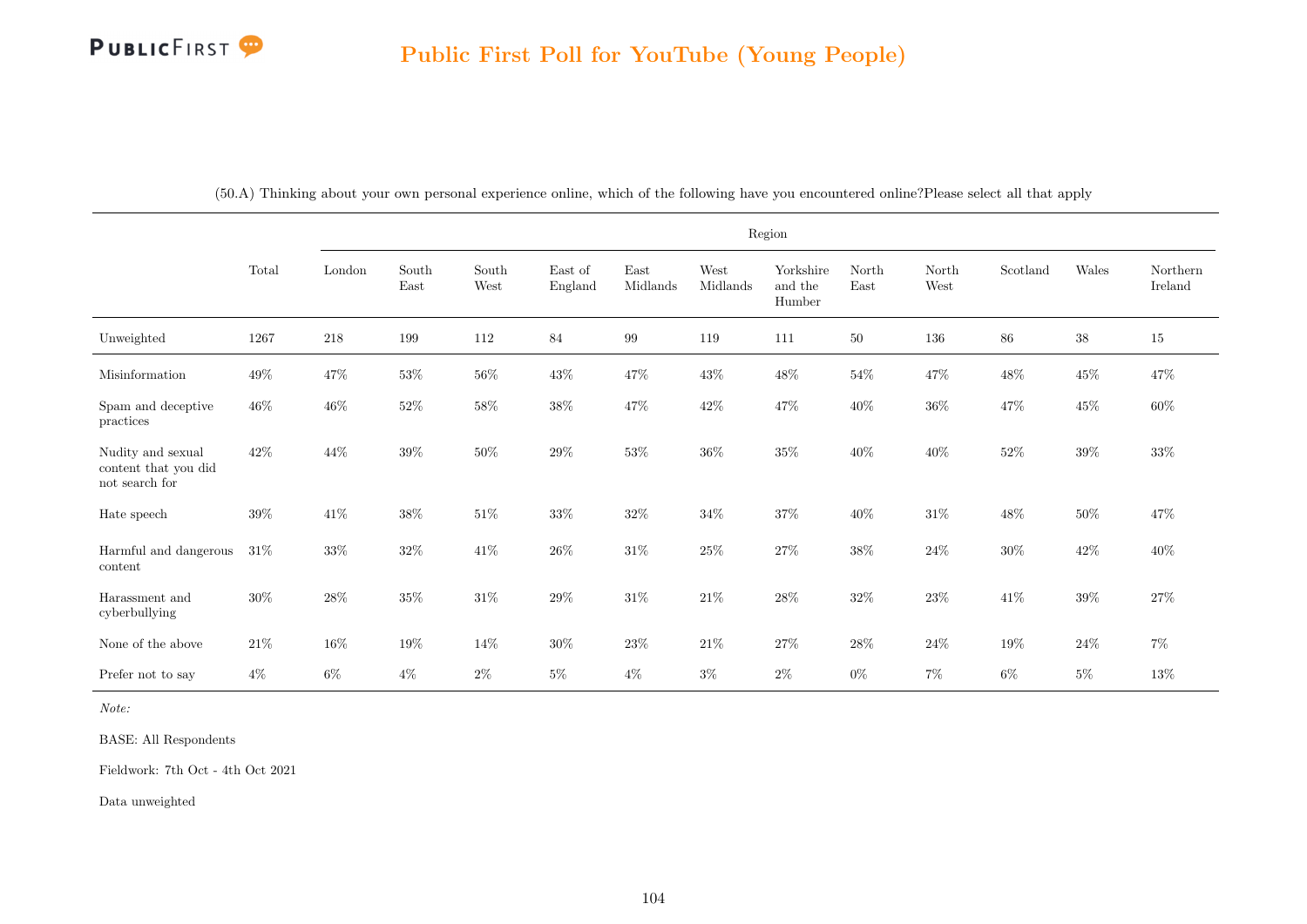# Public First Poll for YouTube (Young People)

|                                                                              |        |         | Gender |        |        | Social Grade |           |                | Age              |                   |                      | Age $\&$ Gender     |                   |
|------------------------------------------------------------------------------|--------|---------|--------|--------|--------|--------------|-----------|----------------|------------------|-------------------|----------------------|---------------------|-------------------|
|                                                                              | Total  | Male    | Female | AB     | C1     | $\rm C2$     | $\rm{DE}$ | $13 - 15$      | $16 - 17$        | Female 13<br>- 15 | Male 13 - $\,$<br>15 | Female $16$<br>- 17 | Male $16$ -<br>17 |
| Unweighted                                                                   | 1267   | $383\,$ | 861    | 446    | 321    | 213          | $266\,$   | $\overline{0}$ | $\boldsymbol{0}$ | $\boldsymbol{0}$  | $\overline{0}$       | $\overline{0}$      | $\mathbf{0}$      |
| Misinformation                                                               | $49\%$ | $41\%$  | $51\%$ | $58\%$ | $43\%$ | $45\%$       | $42\%$    | $\ast$         | $\ast$           | $\ast$            | $\ast$               | $\ast$              | $*$               |
| Spam and deceptive<br>practices                                              | $46\%$ | $42\%$  | $48\%$ | $53\%$ | $44\%$ | $39\%$       | $43\%$    | $\ast$         | $\ast$           | $\ast$            | $\ast$               | $\ast$              | $\ast$            |
| Nudity and sexual<br>content that you did<br>$\operatorname{not}$ search for | 42\%   | $31\%$  | $46\%$ | $43\%$ | $42\%$ | $38\%$       | $41\%$    | $\ast$         | $\ast$           | $\ast$            | $\ast$               | $\ast$              | $\ast$            |
| Hate speech                                                                  | $39\%$ | $32\%$  | $41\%$ | $37\%$ | $36\%$ | $39\%$       | $42\%$    | $\ast$         | $\ast$           | $*$               | $\ast$               | $\ast$              | $*$               |
| Harmful and dangerous<br>content                                             | $31\%$ | $27\%$  | $32\%$ | $31\%$ | $32\%$ | $32\%$       | $30\%$    | $\ast$         | $\ast$           | $*$               | $\ast$               | $\ast$              | $\ast$            |
| Harassment and<br>cyberbullying                                              | $30\%$ | $23\%$  | $32\%$ | $30\%$ | $30\%$ | $31\%$       | $28\%$    | $\ast$         | $\ast$           | $\ast$            | $\ast$               | $\ast$              | $\ast$            |
| None of the above                                                            | $21\%$ | $26\%$  | $19\%$ | $18\%$ | $21\%$ | $24\%$       | $24\%$    | $\ast$         | $\ast$           | $\ast$            | $\ast$               | $*$                 | $*$               |
| Prefer not to say                                                            | $4\%$  | $4\%$   | $4\%$  | $2\%$  | $8\%$  | $5\%$        | $3\%$     | $\ast$         | $\ast$           | $\ast$            | $\ast$               | $\ast$              | $*$               |

(50.B) Thinking about your own personal experience online, which of the following have you encountered online?Please select all that apply

Note:

BASE: All Respondents

Fieldwork: 7th Oct - 4th Oct 2021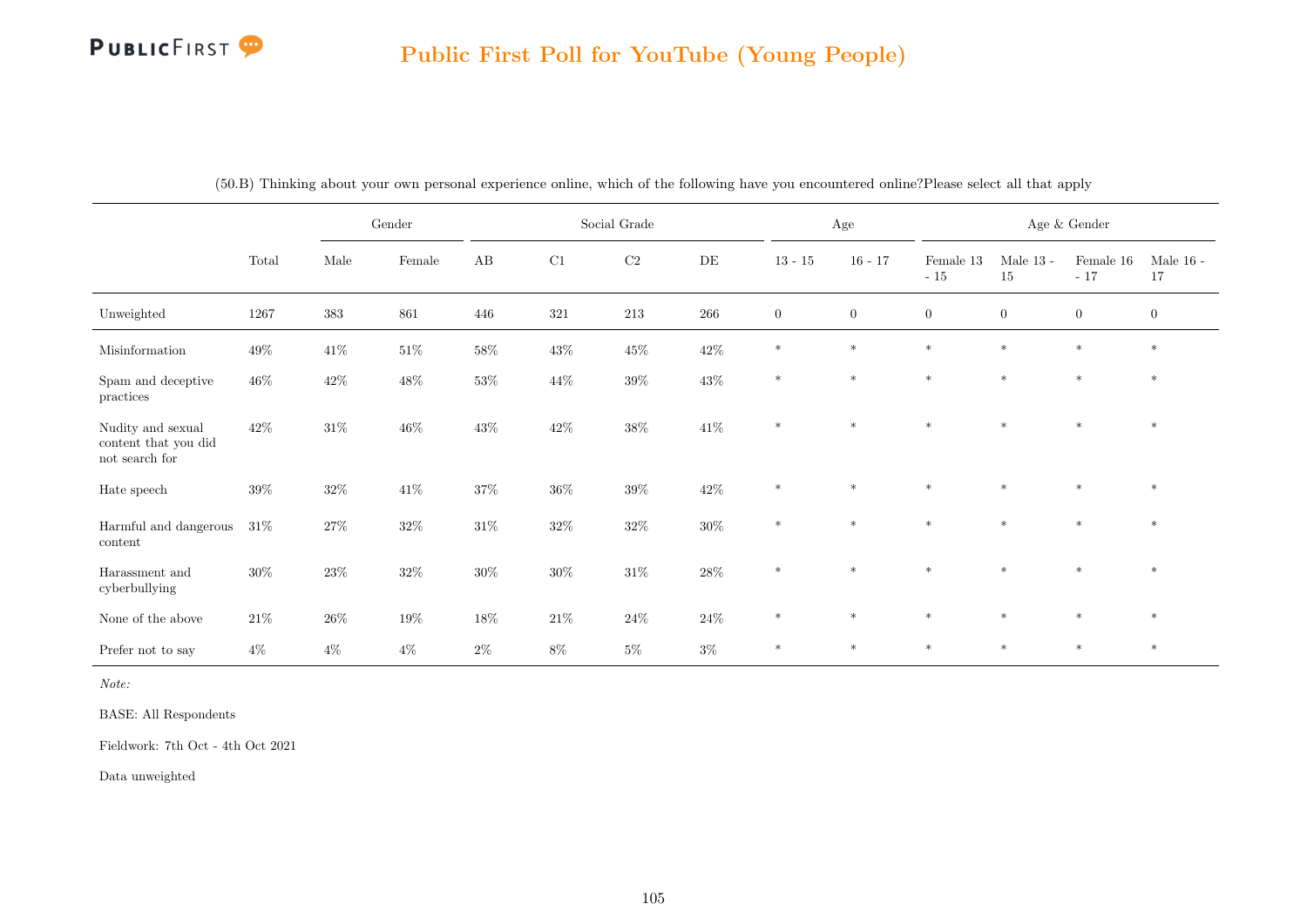

(51.A) How confident are you personally, if at all, in your ability to recognise and effectively deal with the following threats that you might encounter online?: Harassment and cyberbullying

|                      |        |         |               |               |                    |                  |                  | Region                         |               |               |          |        |                     |
|----------------------|--------|---------|---------------|---------------|--------------------|------------------|------------------|--------------------------------|---------------|---------------|----------|--------|---------------------|
|                      | Total  | London  | South<br>East | South<br>West | East of<br>England | East<br>Midlands | West<br>Midlands | Yorkshire<br>and the<br>Humber | North<br>East | North<br>West | Scotland | Wales  | Northern<br>Ireland |
| Unweighted           | 1267   | 218     | 199           | 112           | 84                 | 99               | 119              | 111                            | $50\,$        | 136           | 86       | $38\,$ | 15                  |
| Very confident       | $33\%$ | $33\%$  | $30\%$        | $33\%$        | $36\%$             | $35\%$           | $30\%$           | $27\%$                         | $36\%$        | $38\%$        | $35\%$   | $42\%$ | $40\%$              |
| Somewhat confident   | 48\%   | $48\%$  | 49%           | $53\%$        | $46\%$             | $40\%$           | 54\%             | $53\%$                         | $48\%$        | $43\%$        | 44\%     | $39\%$ | $20\%$              |
| Not very confident   | $11\%$ | $9\%$   | $14\%$        | $11\%$        | $10\%$             | $16\%$           | $8\%$            | $13\%$                         | $8\%$         | $8\%$         | $10\%$   | $8\%$  | $13\%$              |
| Not confident at all | $3\%$  | $3\%$   | $4\%$         | $0\%$         | $2\%$              | $2\%$            | $5\%$            | $2\%$                          | $4\%$         | $4\%$         | $1\%$    | $0\%$  | $0\%$               |
| Dont Know            | $6\%$  | $7\%$   | $4\%$         | $4\%$         | $6\%$              | $6\%$            | $3\%$            | $5\%$                          | $4\%$         | $7\%$         | $9\%$    | $11\%$ | $27\%$              |
| Total Confident:     | 81\%   | $81\%$  | $79\%$        | $86\%$        | $82\%$             | $76\%$           | $84\%$           | $80\%$                         | $84\%$        | $81\%$        | $79\%$   | $82\%$ | $60\%$              |
| Net:                 | $-75%$ | $-73\%$ | $-75%$        | $-82%$        | $-76\%$            | $-70%$           | $-81\%$          | $-75\%$                        | $-80\%$       | $-74%$        | $-70\%$  | $-71%$ | $-33\%$             |

Note:

BASE: All Respondents

Fieldwork: 7th Oct - 4th Oct 2021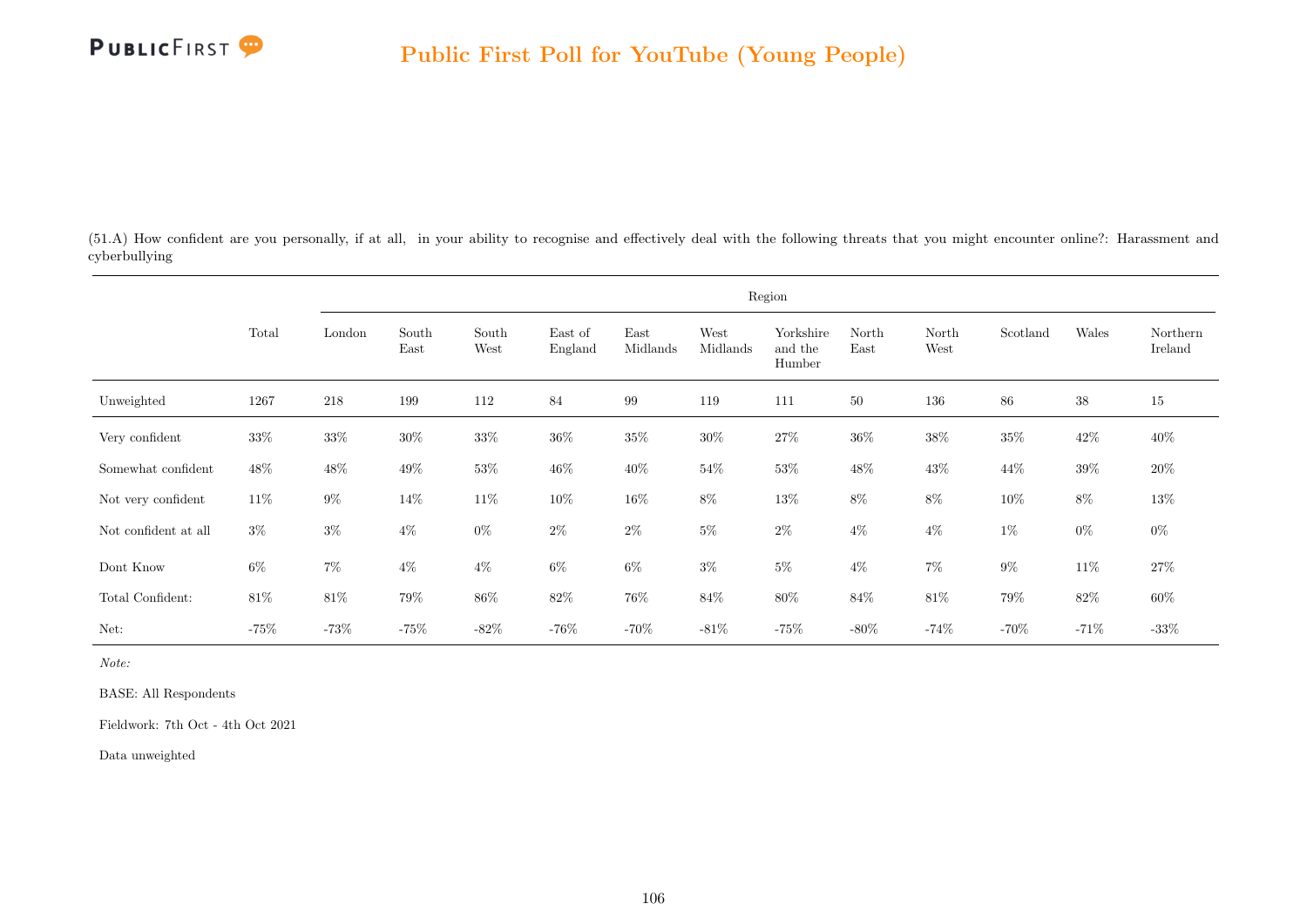

(51.B) How confident are you personally, if at all, in your ability to recognise and effectively deal with the following threats that you might encounter online?: Harassment and cyberbullying

|                      |        |         | Gender |        |         | Social Grade |         |                | Age            |                    |                   | Age & Gender       |                   |
|----------------------|--------|---------|--------|--------|---------|--------------|---------|----------------|----------------|--------------------|-------------------|--------------------|-------------------|
|                      | Total  | Male    | Female | AB     | C1      | $\rm C2$     | DE      | $13 - 15$      | $16 - 17$      | Female 13<br>$-15$ | Male $13$ -<br>15 | Female 16<br>$-17$ | Male $16$ -<br>17 |
| Unweighted           | 1267   | $383\,$ | 861    | 446    | 321     | $213\,$      | $266\,$ | $\overline{0}$ | $\overline{0}$ | $\overline{0}$     | $\overline{0}$    | $\overline{0}$     | $\boldsymbol{0}$  |
| Very confident       | $33\%$ | $35\%$  | $32\%$ | $31\%$ | $30\%$  | $32\%$       | $39\%$  | $\ast$         | $\ast$         | $\ast$             | $\ast$            | $*$                | $\ast$            |
| Somewhat confident   | $48\%$ | $46\%$  | $48\%$ | $51\%$ | 47%     | $49\%$       | $42\%$  | $\ast$         | $\ast$         | $\ast$             | $\ast$            | $\ast$             | $\ast$            |
| Not very confident   | $11\%$ | $10\%$  | $11\%$ | $12\%$ | $12\%$  | $9\%$        | $8\%$   | $\ast$         | $\ast$         | $\ast$             | $*$               | $\ast$             | $\ast$            |
| Not confident at all | $3\%$  | $3\%$   | $3\%$  | $2\%$  | $3\%$   | $2\%$        | $3\%$   | $\ast$         | $*$            | $*$                | $*$               | $*$                | $*$               |
| $\rm{Dont}$<br>Know  | $6\%$  | $6\%$   | $6\%$  | $4\%$  | $7\%$   | $8\%$        | $8\%$   | $*$            | $\ast$         | $*$                | $\ast$            | $*$                | $\ast$            |
| Total Confident:     | 81\%   | $81\%$  | $81\%$ | $82\%$ | $77\%$  | $81\%$       | $82\%$  | $\ast$         | $\ast$         | $\ast$             | $*$               | $*$                | $\ast$            |
| Net:                 | $-75%$ | $-75%$  | $-75%$ | $-79%$ | $-69\%$ | $-74\%$      | $-74%$  | $\ast$         | $*$            | $*$                | $\ast$            | $*$                | $*$               |

Note:

BASE: All Respondents

Fieldwork: 7th Oct - 4th Oct 2021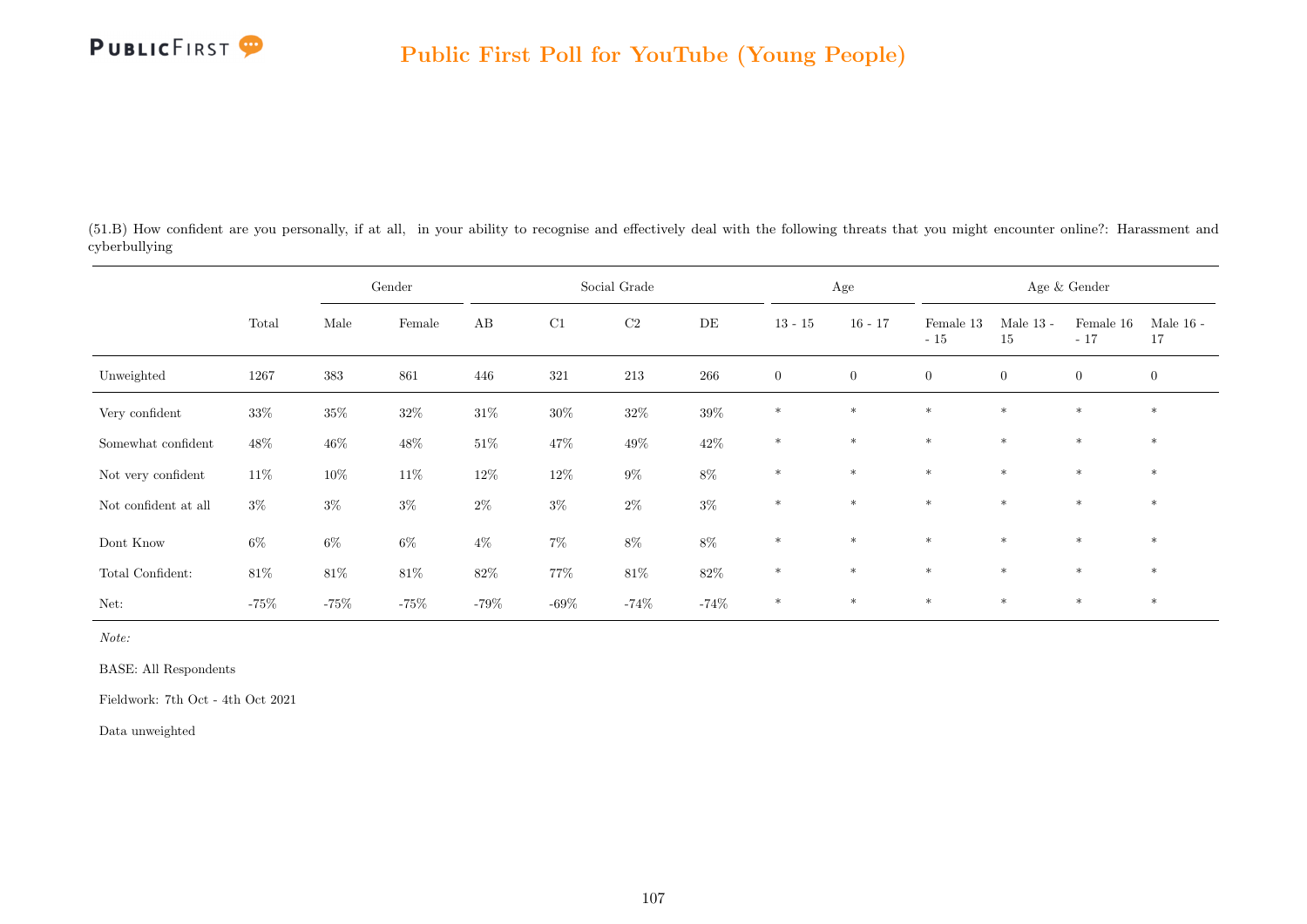

(52.A) How confident are you personally, if at all, in your ability to recognise and effectively deal with the following threats that you might encounter online?: Spam and deceptive practices

|                      |         |         |               |               |                    |                  |                  | Region                         |               |               |          |         |                     |
|----------------------|---------|---------|---------------|---------------|--------------------|------------------|------------------|--------------------------------|---------------|---------------|----------|---------|---------------------|
|                      | Total   | London  | South<br>East | South<br>West | East of<br>England | East<br>Midlands | West<br>Midlands | Yorkshire<br>and the<br>Humber | North<br>East | North<br>West | Scotland | Wales   | Northern<br>Ireland |
| Unweighted           | 1267    | $218\,$ | 199           | 112           | 84                 | 99               | 119              | 111                            | 50            | 136           | 86       | $38\,$  | 15                  |
| Very confident       | $31\%$  | $28\%$  | $32\%$        | $37\%$        | $27\%$             | $31\%$           | $28\%$           | $29\%$                         | $38\%$        | $30\%$        | $33\%$   | $34\%$  | $27\%$              |
| Somewhat confident   | $47\%$  | $52\%$  | $44\%$        | $45\%$        | $46\%$             | $48\%$           | $51\%$           | $53\%$                         | $42\%$        | $44\%$        | $35\%$   | $42\%$  | $40\%$              |
| Not very confident   | 13%     | $9\%$   | $15\%$        | $12\%$        | $17\%$             | $12\%$           | $13\%$           | $12\%$                         | $8\%$         | $13\%$        | $19\%$   | $3\%$   | $13\%$              |
| Not confident at all | $3\%$   | $3\%$   | $4\%$         | $5\%$         | $0\%$              | $1\%$            | $3\%$            | $1\%$                          | $4\%$         | $3\%$         | $3\%$    | $8\%$   | $0\%$               |
| Dont Know            | $7\%$   | $8\%$   | $6\%$         | $1\%$         | $10\%$             | $7\%$            | $5\%$            | $5\%$                          | $8\%$         | $10\%$        | $10\%$   | $13\%$  | 20%                 |
| Total Confident:     | 77%     | $80\%$  | 76\%          | $81\%$        | 74%                | $80\%$           | 79%              | $82\%$                         | $80\%$        | 74%           | $67\%$   | 76%     | $67\%$              |
| Net:                 | $-70\%$ | $-72\%$ | $-70\%$       | $-80\%$       | $-64%$             | $-73%$           | $-74%$           | $-77\%$                        | $-72%$        | $-65%$        | $-57%$   | $-63\%$ | $-47%$              |

Note:

BASE: All Respondents

Fieldwork: 7th Oct - 4th Oct 2021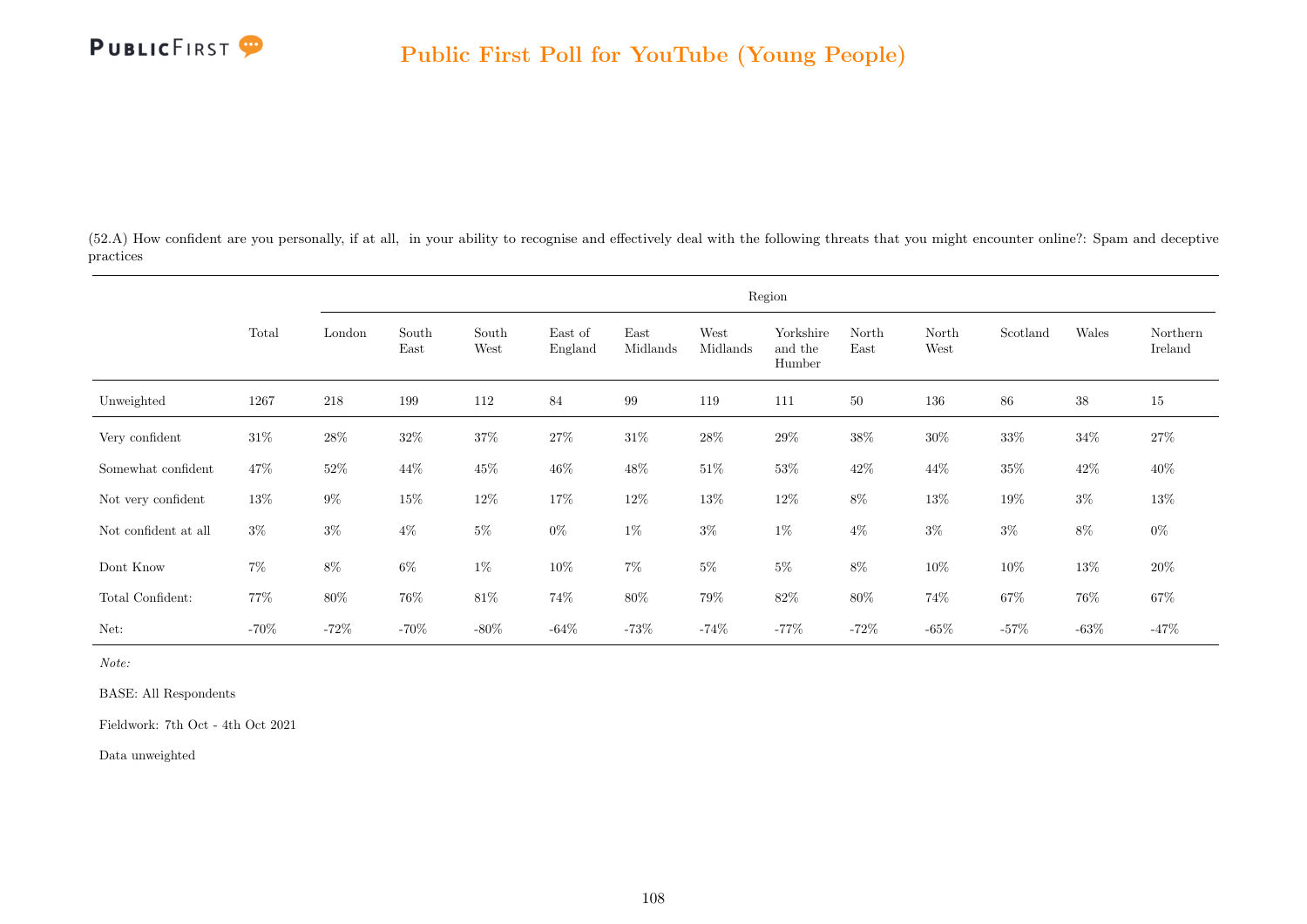

(52.B) How confident are you personally, if at all, in your ability to recognise and effectively deal with the following threats that you might encounter online?: Spam and deceptive practices

|                      |         |         | Gender |        |        | Social Grade |           |                | Age          |                    |                   | Age & Gender           |                   |
|----------------------|---------|---------|--------|--------|--------|--------------|-----------|----------------|--------------|--------------------|-------------------|------------------------|-------------------|
|                      | Total   | Male    | Female | AB     | C1     | $\rm C2$     | $\rm{DE}$ | $13 - 15$      | $16 - 17$    | Female 13<br>$-15$ | Male $13$ -<br>15 | Female $16\,$<br>$-17$ | Male $16$ -<br>17 |
| Unweighted           | 1267    | $383\,$ | 861    | 446    | 321    | 213          | 266       | $\overline{0}$ | $\mathbf{0}$ | $\overline{0}$     | $\overline{0}$    | $\overline{0}$         | $\overline{0}$    |
| Very confident       | $31\%$  | $35\%$  | $29\%$ | $33\%$ | $30\%$ | $25\%$       | $33\%$    | $\ast$         | $*$          | $*$                | $\ast$            | $*$                    | $\ast$            |
| Somewhat confident   | 47%     | $42\%$  | $49\%$ | $48\%$ | $42\%$ | $51\%$       | $48\%$    | $\ast$         | $*$          | $*$                | $\ast$            | $*$                    | $\ast$            |
| Not very confident   | $13\%$  | $12\%$  | $12\%$ | $13\%$ | $14\%$ | $15\%$       | $8\%$     | $\ast$         | $\ast$       | $*$                | $\ast$            | $\ast$                 | $\ast$            |
| Not confident at all | $3\%$   | $3\%$   | $3\%$  | $2\%$  | $4\%$  | $3\%$        | $2\%$     | $\ast$         | $*$          | $*$                | $\ast$            | $\ast$                 | $*$               |
| Dont Know            | $7\%$   | $8\%$   | $7\%$  | $4\%$  | $10\%$ | $6\%$        | $9\%$     | $\ast$         | $*$          | $*$                | $\ast$            | $\ast$                 | $\ast$            |
| Total Confident:     | 77%     | $77\%$  | $78\%$ | $81\%$ | $71\%$ | 77%          | $81\%$    | $*$            | $*$          | $*$                | $\ast$            | $\ast$                 | $*$               |
| Net:                 | $-70\%$ | $-70\%$ | $-71%$ | $-77%$ | $-61%$ | $-70%$       | $-71\%$   | $\ast$         | $\ast$       | $\ast$             | $*$               | $\ast$                 | $\ast$            |

Note:

BASE: All Respondents

Fieldwork: 7th Oct - 4th Oct 2021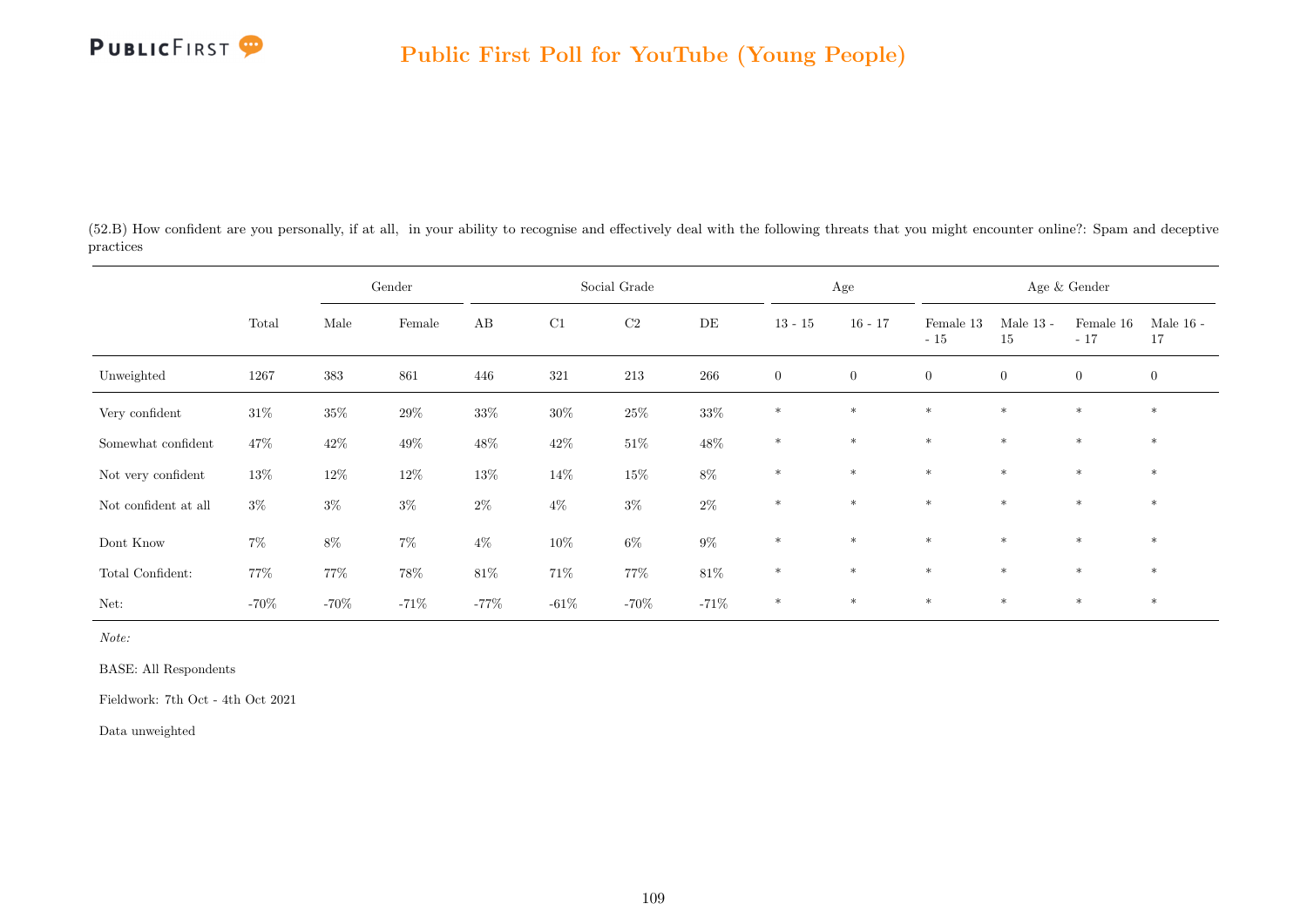

|                      |         |         |               |               |                    |                  |                  | Region                         |               |               |          |        |                     |
|----------------------|---------|---------|---------------|---------------|--------------------|------------------|------------------|--------------------------------|---------------|---------------|----------|--------|---------------------|
|                      | Total   | London  | South<br>East | South<br>West | East of<br>England | East<br>Midlands | West<br>Midlands | Yorkshire<br>and the<br>Humber | North<br>East | North<br>West | Scotland | Wales  | Northern<br>Ireland |
| Unweighted           | 1267    | $218\,$ | 199           | 112           | 84                 | 99               | 119              | 111                            | 50            | 136           | 86       | 38     | $15\,$              |
| Very confident       | $33\%$  | $37\%$  | $31\%$        | $39\%$        | $31\%$             | $31\%$           | $30\%$           | $31\%$                         | $42\%$        | $30\%$        | $35\%$   | $29\%$ | $33\%$              |
| Somewhat confident   | $45\%$  | $42\%$  | $48\%$        | $41\%$        | $46\%$             | $45\%$           | $50\%$           | $52\%$                         | $44\%$        | $43\%$        | $41\%$   | $42\%$ | $33\%$              |
| Not very confident   | $12\%$  | $12\%$  | $13\%$        | $16\%$        | $15\%$             | $11\%$           | $10\%$           | $12\%$                         | $8\%$         | $11\%$        | 14%      | $16\%$ | $7\%$               |
| Not confident at all | $3\%$   | $1\%$   | $3\%$         | $1\%$         | $0\%$              | $7\%$            | $3\%$            | $2\%$                          | $2\%$         | $5\%$         | $1\%$    | $0\%$  | $7\%$               |
| Dont Know            | $7\%$   | $7\%$   | $5\%$         | $3\%$         | $7\%$              | $5\%$            | $6\%$            | $4\%$                          | $4\%$         | $11\%$        | $9\%$    | $13\%$ | $20\%$              |
| Total Confident:     | 78%     | 79%     | 79%           | $80\%$        | 77%                | 77%              | $81\%$           | $83\%$                         | $86\%$        | $73\%$        | $76\%$   | 71%    | $67\%$              |
| Net:                 | $-72\%$ | $-72\%$ | $-75%$        | $-78\%$       | $-70%$             | $-72\%$          | $-75%$           | $-79\%$                        | $-82%$        | $-62%$        | $-66%$   | $-58%$ | $-47%$              |

(53.A) How confident are you personally, if at all, in your ability to recognise and effectively deal with the following threats that you might encounter online?: Hate Speech

Note:

BASE: All Respondents

Fieldwork: 7th Oct - 4th Oct 2021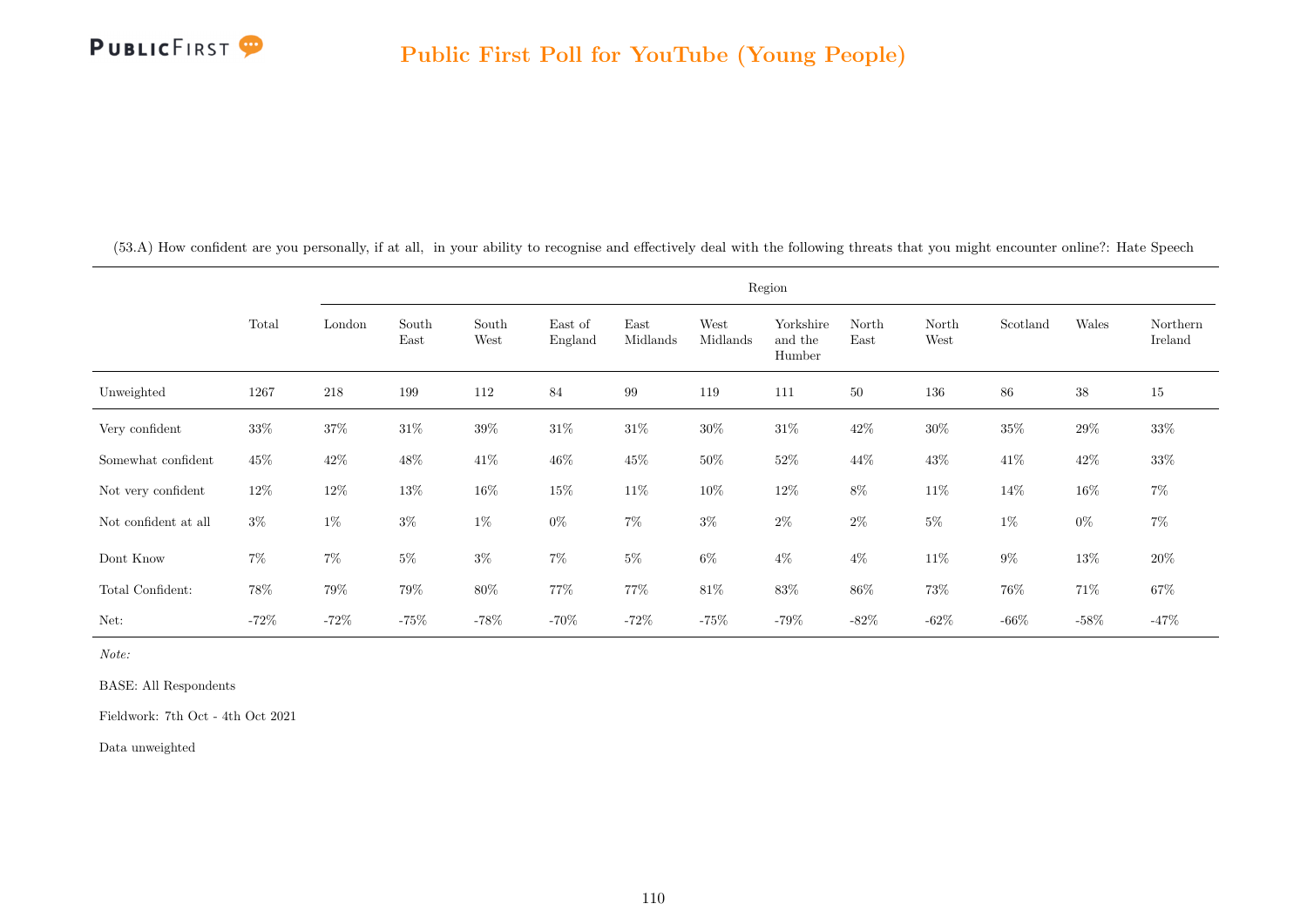

|                                            |         |         | Gender |        |        | Social Grade |           | Age            |                |                    |                   | Age $\&$ Gender    |                   |
|--------------------------------------------|---------|---------|--------|--------|--------|--------------|-----------|----------------|----------------|--------------------|-------------------|--------------------|-------------------|
|                                            | Total   | Male    | Female | AB     | C1     | C2           | $\rm{DE}$ | $13 - 15$      | $16 - 17$      | Female 13<br>$-15$ | Male $13$ -<br>15 | Female 16<br>$-17$ | Male $16$ -<br>17 |
| Unweighted                                 | 1267    | $383\,$ | 861    | 446    | 321    | $213\,$      | 266       | $\overline{0}$ | $\overline{0}$ | $\overline{0}$     | $\overline{0}$    | $\overline{0}$     | $\overline{0}$    |
| Very confident                             | $33\%$  | $36\%$  | $32\%$ | $32\%$ | $32\%$ | $30\%$       | $39\%$    | $\ast$         | $*$            | $*$                | $*$               | $\ast$             | $\ast$            |
| Somewhat confident                         | $45\%$  | $43\%$  | $46\%$ | $49\%$ | $43\%$ | $51\%$       | $38\%$    | $\ast$         | $\ast$         | $*$                | $*$               | $*$                | $*$               |
| Not very confident                         | $12\%$  | $12\%$  | $13\%$ | $13\%$ | $14\%$ | $9\%$        | $12\%$    | $\ast$         | $\ast$         | $\ast$             | $\ast$            | $\ast$             | $\ast$            |
| Not confident at all                       | $3\%$   | $2\%$   | $3\%$  | $3\%$  | $2\%$  | $5\%$        | $2\%$     | $\ast$         | $\ast$         | $\ast$             | $\ast$            | $\ast$             | $\ast$            |
| Dont Know                                  | $7\%$   | $7\%$   | $7\%$  | $3\%$  | $9\%$  | $6\%$        | $10\%$    | $\ast$         | $\ast$         | $*$                | $\ast$            | $\ast$             | $\ast$            |
| $\operatorname{\mathsf{Total}}$ Confident: | $78\%$  | $79\%$  | $78\%$ | $81\%$ | 74%    | $81\%$       | $77\%$    | $*$            | $*$            | $*$                | $*$               | $*$                | $*$               |
| Net:                                       | $-72\%$ | $-73%$  | $-72%$ | $-78%$ | $-65%$ | $-75%$       | $-67\%$   | $\ast$         | $\ast$         | $\ast$             | $\ast$            | $\ast$             | $\ast$            |

(53.B) How confident are you personally, if at all, in your ability to recognise and effectively deal with the following threats that you might encounter online?: Hate Speech

Note:

BASE: All Respondents

Fieldwork: 7th Oct - 4th Oct 2021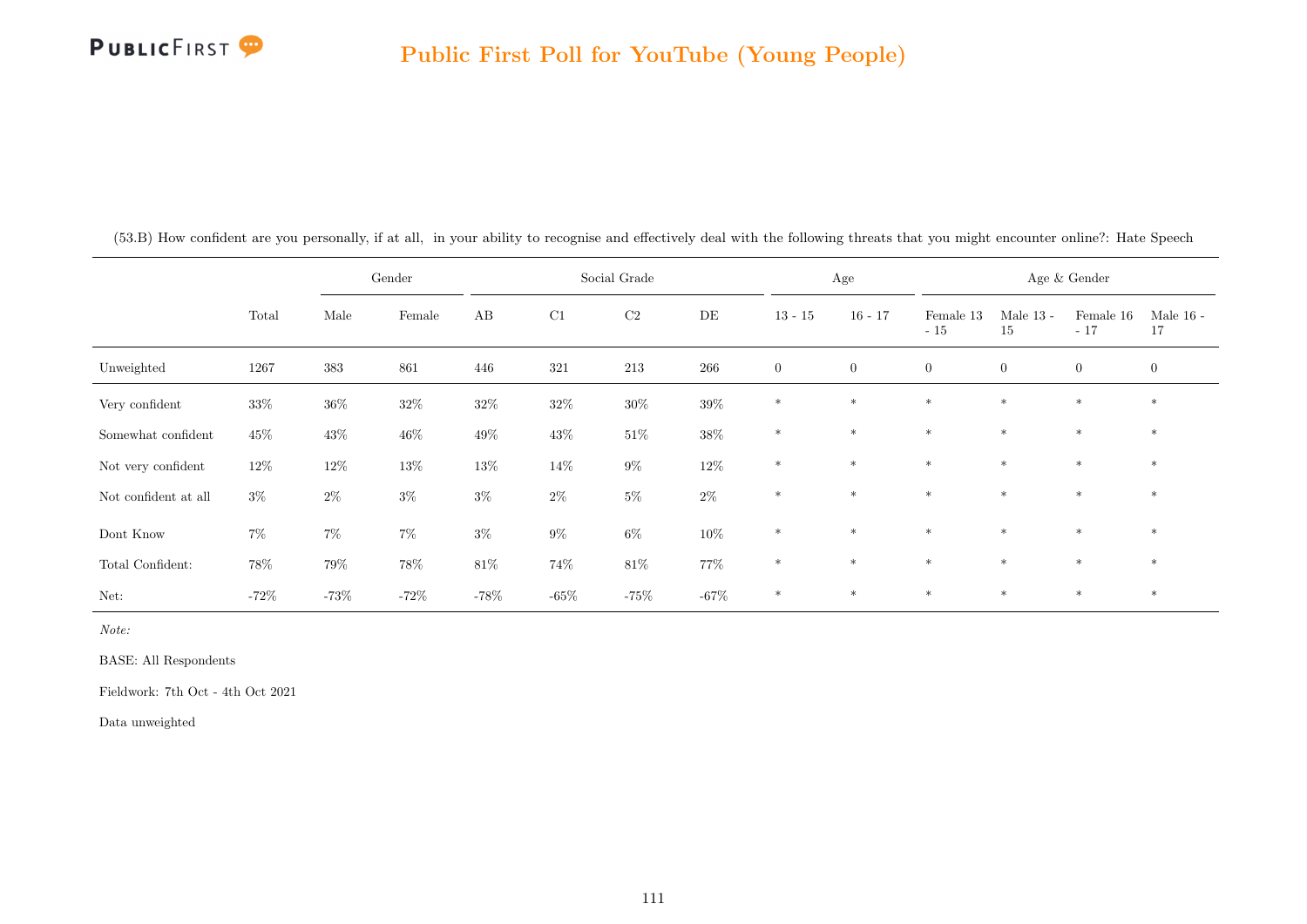

(54.A) How confident are you personally, if at all, in your ability to recognise and effectively deal with the following threats that you might encounter online?: Nudity and sexual content that you did not search for

|                      |         |         |               |               |                    |                  |                  | Region                         |               |               |          |        |                     |
|----------------------|---------|---------|---------------|---------------|--------------------|------------------|------------------|--------------------------------|---------------|---------------|----------|--------|---------------------|
|                      | Total   | London  | South<br>East | South<br>West | East of<br>England | East<br>Midlands | West<br>Midlands | Yorkshire<br>and the<br>Humber | North<br>East | North<br>West | Scotland | Wales  | Northern<br>Ireland |
| Unweighted           | 1267    | $218\,$ | 199           | 112           | 84                 | 99               | 119              | 111                            | 50            | 136           | 86       | $38\,$ | 15                  |
| Very confident       | $35\%$  | $33\%$  | $29\%$        | 40%           | $36\%$             | $39\%$           | $30\%$           | $36\%$                         | $48\%$        | $38\%$        | $35\%$   | 47\%   | 33%                 |
| Somewhat confident   | 40%     | $43\%$  | $48\%$        | $41\%$        | $39\%$             | $36\%$           | $52\%$           | $42\%$                         | $32\%$        | $31\%$        | $34\%$   | $24\%$ | $20\%$              |
| Not very confident   | $13\%$  | $11\%$  | $12\%$        | $13\%$        | $13\%$             | $13\%$           | $7\%$            | $14\%$                         | $10\%$        | $14\%$        | $19\%$   | $16\%$ | $27\%$              |
| Not confident at all | $4\%$   | $5\%$   | $6\%$         | $2\%$         | $4\%$              | $6\%$            | $5\%$            | $0\%$                          | $4\%$         | $8\%$         | $1\%$    | $3\%$  | $0\%$               |
| Dont Know            | $7\%$   | $8\%$   | $6\%$         | $4\%$         | $8\%$              | $5\%$            | $6\%$            | $8\%$                          | $6\%$         | $9\%$         | $12\%$   | 11\%   | $20\%$              |
| Total Confident:     | 76%     | $76\%$  | 77%           | $81\%$        | 75%                | 76%              | 82\%             | $78\%$                         | 80%           | $69\%$        | 69%      | 71%    | $53\%$              |
| Net:                 | $-68\%$ | $-68\%$ | $-71%$        | $-78\%$       | $-67%$             | $-71%$           | $-76\%$          | $-70%$                         | $-74\%$       | $-60\%$       | $-57%$   | $-61%$ | $-33\%$             |

Note:

BASE: All Respondents

Fieldwork: 7th Oct - 4th Oct 2021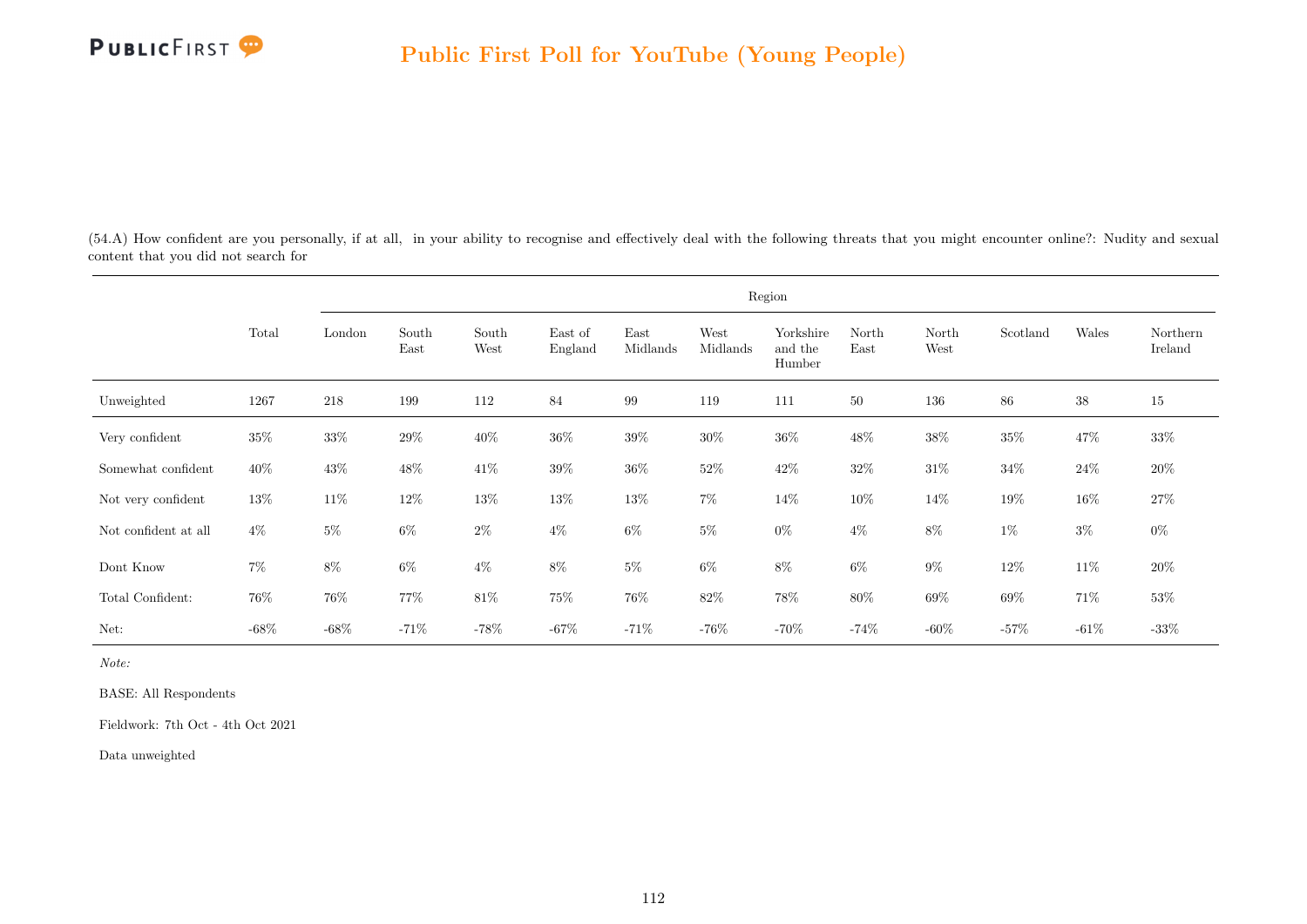

(54.B) How confident are you personally, if at all, in your ability to recognise and effectively deal with the following threats that you might encounter online?: Nudity and sexual content that you did not search for

|                      |         |         | Gender  |         |        | Social Grade |         |                | Age            |                    |                   | Age & Gender       |                   |
|----------------------|---------|---------|---------|---------|--------|--------------|---------|----------------|----------------|--------------------|-------------------|--------------------|-------------------|
|                      | Total   | Male    | Female  | AB      | C1     | C2           | DE      | $13 - 15$      | $16 - 17$      | Female 13<br>$-15$ | Male $13$ -<br>15 | Female 16<br>$-17$ | Male $16$ -<br>17 |
| Unweighted           | 1267    | $383\,$ | 861     | 446     | 321    | 213          | 266     | $\overline{0}$ | $\overline{0}$ | $\boldsymbol{0}$   | $\overline{0}$    | $\overline{0}$     | $\overline{0}$    |
| Very confident       | $35\%$  | $39\%$  | $34\%$  | $39\%$  | $32\%$ | $31\%$       | $36\%$  | $\ast$         | $*$            | $*$                | $\ast$            | $\ast$             | $\ast$            |
| Somewhat confident   | $40\%$  | $43\%$  | $40\%$  | $41\%$  | $41\%$ | $43\%$       | $36\%$  | $\ast$         | $\ast$         | $*$                | $\ast$            | $\ast$             | $\ast$            |
| Not very confident   | 13%     | $9\%$   | $14\%$  | $11\%$  | $13\%$ | $14\%$       | 14%     | $\ast$         | $*$            | $*$                | $\ast$            | $\ast$             | $\ast$            |
| Not confident at all | $4\%$   | $3\%$   | $5\%$   | $4\%$   | $5\%$  | $5\%$        | $4\%$   | $*$            | $*$            | $*$                | $*$               | $\ast$             | $*$               |
| $\rm{Dont}$<br>Know  | $7\%$   | $7\%$   | $7\%$   | $4\%$   | $10\%$ | $8\%$        | $10\%$  | $\ast$         | $*$            | $*$                | $\ast$            | $\ast$             | $\ast$            |
| Total Confident:     | 76%     | $82\%$  | $74\%$  | $81\%$  | $73\%$ | $74\%$       | $72\%$  | $\ast$         | $*$            | $*$                | $\ast$            | $\ast$             | $*$               |
| Net:                 | $-68\%$ | $-75%$  | $-66\%$ | $-76\%$ | $-63%$ | $-67\%$      | $-62\%$ | $\ast$         | $\ast$         | $\ast$             | $\ast$            | $\ast$             | $\ast$            |

Note:

BASE: All Respondents

Fieldwork: 7th Oct - 4th Oct 2021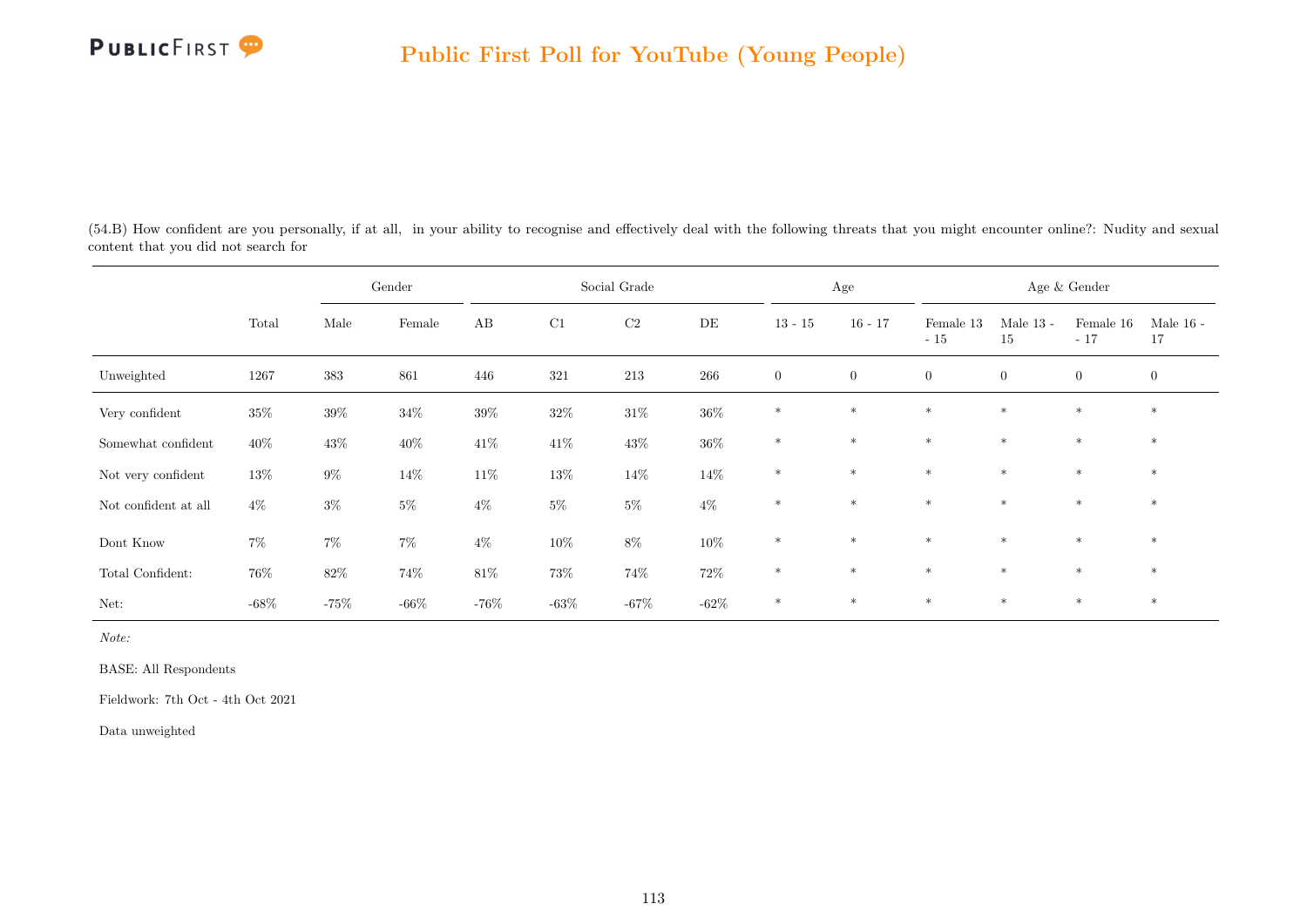

|                      |          |         |               |               |                    |                  |                  | Region                         |               |               |          |        |                     |
|----------------------|----------|---------|---------------|---------------|--------------------|------------------|------------------|--------------------------------|---------------|---------------|----------|--------|---------------------|
|                      | Total    | London  | South<br>East | South<br>West | East of<br>England | East<br>Midlands | West<br>Midlands | Yorkshire<br>and the<br>Humber | North<br>East | North<br>West | Scotland | Wales  | Northern<br>Ireland |
| Unweighted           | 1267     | 218     | 199           | 112           | 84                 | 99               | 119              | 111                            | 50            | 136           | 86       | 38     | $15\,$              |
| Very confident       | 26\%     | $23\%$  | $30\%$        | $27\%$        | $27\%$             | $28\%$           | $23\%$           | $23\%$                         | $26\%$        | $25\%$        | $26\%$   | $26\%$ | 13%                 |
| Somewhat confident   | 45%      | 47%     | 40%           | $47\%$        | 49%                | 47\%             | 50%              | $50\%$                         | 44%           | $44\%$        | 41\%     | $34\%$ | $53\%$              |
| Not very confident   | 18%      | $19\%$  | 18%           | $20\%$        | $14\%$             | $15\%$           | $18\%$           | $18\%$                         | 16\%          | $16\%$        | $20\%$   | $16\%$ | 13%                 |
| Not confident at all | $3\%$    | $3\%$   | $4\%$         | $3\%$         | $0\%$              | $2\%$            | $3\%$            | $1\%$                          | $4\%$         | $4\%$         | $2\%$    | $8\%$  | $0\%$               |
| Dont Know            | $9\%$    | $8\%$   | $9\%$         | $4\%$         | $10\%$             | $7\%$            | $6\%$            | $8\%$                          | $10\%$        | $11\%$        | $12\%$   | $16\%$ | $20\%$              |
| Total Confident:     | 71%      | 70%     | 69%           | 74%           | 76%                | 76%              | $73\%$           | $73\%$                         | $70\%$        | $69\%$        | 66%      | $61\%$ | $67\%$              |
| Net:                 | -63 $\%$ | $-62\%$ | $-61%$        | $-71%$        | $-67\%$            | $-69\%$          | $-67%$           | $-65%$                         | $-60\%$       | $-58%$        | $-55%$   | $-45%$ | $-47%$              |

(55.A) How confident are you personally, if at all, in your ability to recognise and effectively deal with the following threats that you might encounter online?: Misinformation

Note:

BASE: All Respondents

Fieldwork: 7th Oct - 4th Oct 2021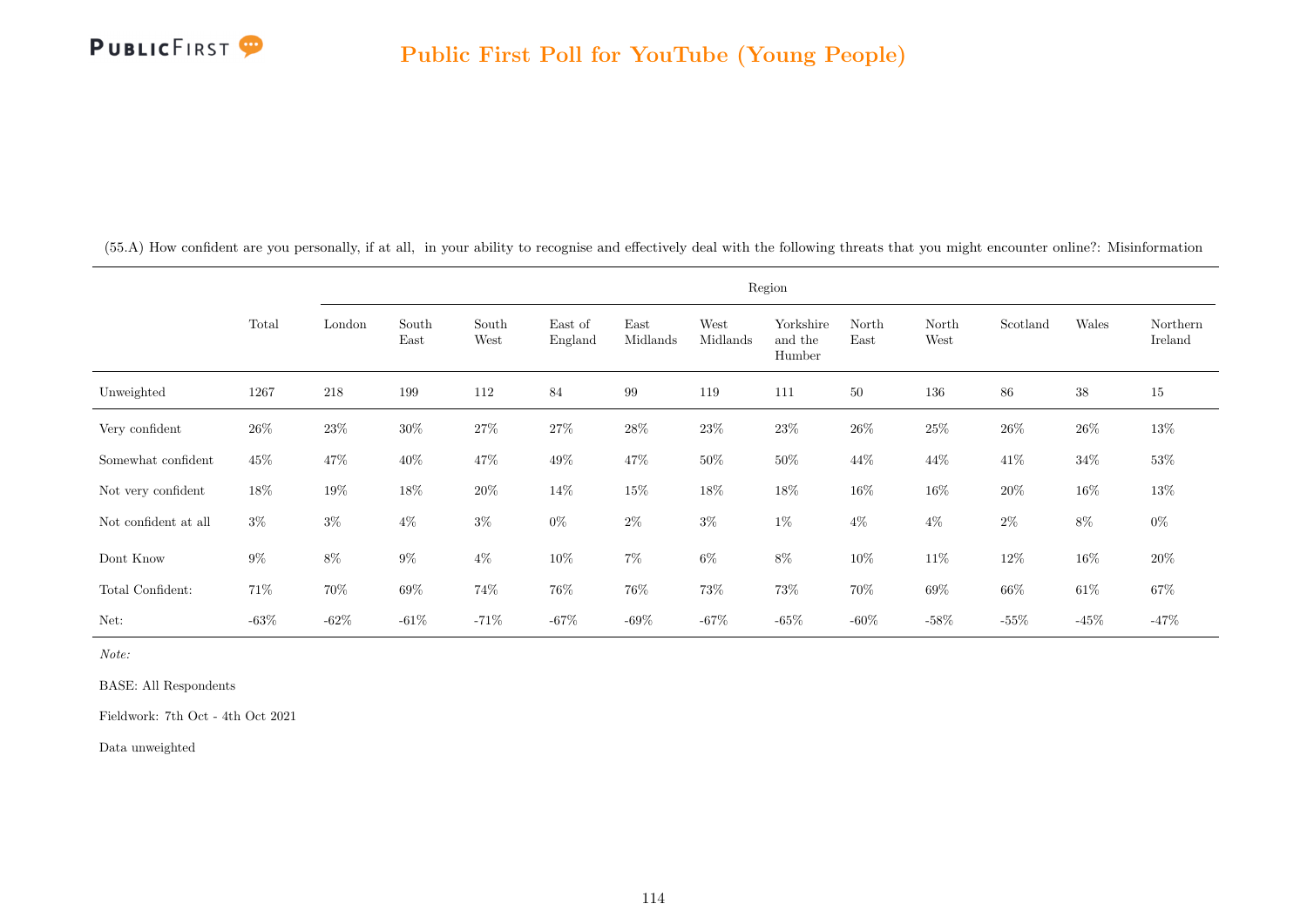

|                      |         |         | Gender |        |        | Social Grade |         |                | Age            |                    |                   | Age & Gender       |                   |
|----------------------|---------|---------|--------|--------|--------|--------------|---------|----------------|----------------|--------------------|-------------------|--------------------|-------------------|
|                      | Total   | Male    | Female | AB     | C1     | $\rm C2$     | DE      | $13 - 15$      | $16 - 17$      | Female 13<br>$-15$ | Male $13$ -<br>15 | Female 16<br>$-17$ | Male $16$ -<br>17 |
| Unweighted           | 1267    | 383     | 861    | 446    | 321    | 213          | 266     | $\overline{0}$ | $\overline{0}$ | $\overline{0}$     | $\overline{0}$    | $\overline{0}$     | $\overline{0}$    |
| Very confident       | 26\%    | $30\%$  | $24\%$ | $27\%$ | $24\%$ | $22\%$       | $29\%$  | $*$            | $*$            | $\ast$             | $\ast$            | $\ast$             | $\ast$            |
| Somewhat confident   | $45\%$  | $45\%$  | $46\%$ | $49\%$ | $41\%$ | $50\%$       | $43\%$  | $*$            | $*$            | $\ast$             | $\ast$            | $\ast$             | $\ast$            |
| Not very confident   | 18%     | $15\%$  | $19\%$ | $16\%$ | $23\%$ | $18\%$       | $14\%$  | $*$            | $*$            | $\ast$             | $\ast$            | $*$                | $\ast$            |
| Not confident at all | $3\%$   | $3\%$   | $3\%$  | $3\%$  | $2\%$  | $4\%$        | $1\%$   | $\ast$         | $*$            | $\ast$             | $\ast$            | $\ast$             | $\ast$            |
| Dont Know            | $9\%$   | $8\%$   | $9\%$  | $5\%$  | $10\%$ | $7\%$        | $14\%$  | $\ast$         | $*$            | $\ast$             | $\ast$            | $\ast$             | $\ast$            |
| Total Confident:     | 71%     | 74%     | 70%    | 76%    | $64\%$ | $71\%$       | $71\%$  | $*$            | $\ast$         | $*$                | $\ast$            | $*$                | $*$               |
| Net:                 | $-63\%$ | $-66\%$ | $-61%$ | $-71%$ | $-55%$ | $-64%$       | $-58\%$ | $*$            | $*$            | $*$                | $\ast$            | $\ast$             | $\ast$            |

(55.B) How confident are you personally, if at all, in your ability to recognise and effectively deal with the following threats that you might encounter online?: Misinformation

Note:

BASE: All Respondents

Fieldwork: 7th Oct - 4th Oct 2021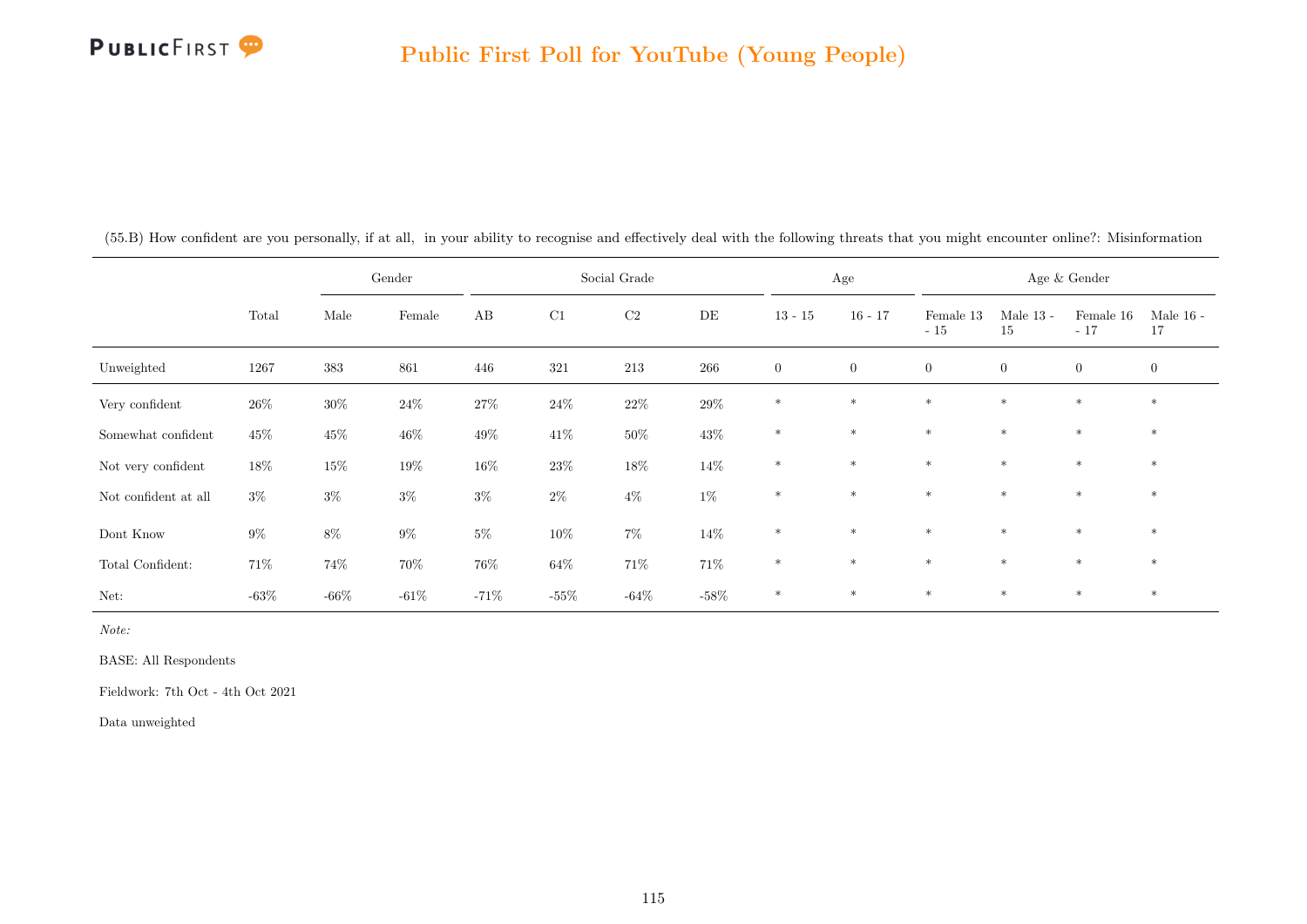

(56.A) How confident are you personally, if at all, in your ability to recognise and effectively deal with the following threats that you might encounter online?: Harmful or dangerous content

|                      |        |         |               |               |                    |                   |                  | Region                         |               |               |          |         |                     |
|----------------------|--------|---------|---------------|---------------|--------------------|-------------------|------------------|--------------------------------|---------------|---------------|----------|---------|---------------------|
|                      | Total  | London  | South<br>East | South<br>West | East of<br>England | East<br>Midlands  | West<br>Midlands | Yorkshire<br>and the<br>Humber | North<br>East | North<br>West | Scotland | Wales   | Northern<br>Ireland |
| Unweighted           | 1267   | $218\,$ | 199           | 112           | 84                 | $\boldsymbol{99}$ | 119              | 111                            | 50            | 136           | $86\,$   | $38\,$  | 15                  |
| Very confident       | $30\%$ | $29\%$  | $27\%$        | $31\%$        | $30\%$             | $32\%$            | $27\%$           | $32\%$                         | $38\%$        | $34\%$        | $29\%$   | $34\%$  | $27\%$              |
| Somewhat confident   | $50\%$ | $48\%$  | $52\%$        | $56\%$        | $51\%$             | $51\%$            | $53\%$           | $52\%$                         | $42\%$        | $46\%$        | 44\%     | $42\%$  | $27\%$              |
| Not very confident   | $11\%$ | $13\%$  | $13\%$        | $10\%$        | $11\%$             | $9\%$             | $11\%$           | $10\%$                         | $8\%$         | $8\%$         | $12\%$   | $13\%$  | $27\%$              |
| Not confident at all | $2\%$  | $1\%$   | $4\%$         | $1\%$         | $0\%$              | $2\%$             | $4\%$            | $2\%$                          | $2\%$         | $4\%$         | $5\%$    | $0\%$   | $0\%$               |
| Dont Know            | $7\%$  | $8\%$   | $5\%$         | $2\%$         | $8\%$              | $6\%$             | $5\%$            | $5\%$                          | $10\%$        | $8\%$         | $10\%$   | 11\%    | 20%                 |
| Total Confident:     | $80\%$ | $78\%$  | 79%           | $88\%$        | $81\%$             | $83\%$            | 80%              | $84\%$                         | $80\%$        | $80\%$        | 73%      | 76%     | $53\%$              |
| Net:                 | $-73%$ | -69 $%$ | $-74\%$       | $-86\%$       | $-73%$             | $-77%$            | $-75%$           | $-79%$                         | $-70\%$       | $-72%$        | $-63%$   | $-66\%$ | $-33\%$             |

Note:

BASE: All Respondents

Fieldwork: 7th Oct - 4th Oct 2021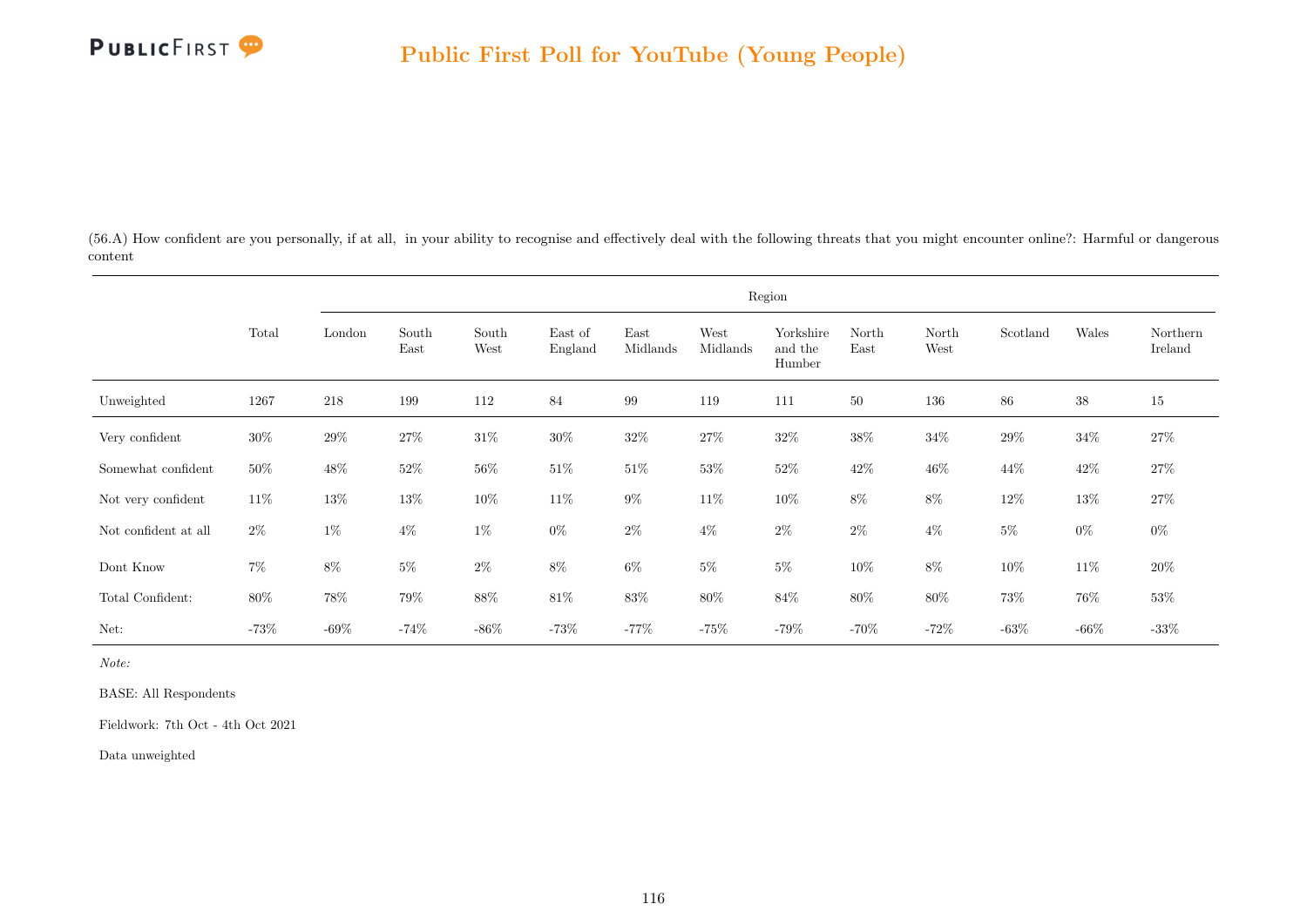

(56.B) How confident are you personally, if at all, in your ability to recognise and effectively deal with the following threats that you might encounter online?: Harmful or dangerous content

|                      |         |         | Gender |         |         | Social Grade |         |                | Age            |                    |                   | Age & Gender       |                   |
|----------------------|---------|---------|--------|---------|---------|--------------|---------|----------------|----------------|--------------------|-------------------|--------------------|-------------------|
|                      | Total   | Male    | Female | AB      | C1      | C2           | DE      | $13 - 15$      | $16 - 17$      | Female 13<br>$-15$ | Male $13$ -<br>15 | Female 16<br>$-17$ | Male $16$ -<br>17 |
| Unweighted           | 1267    | 383     | 861    | 446     | 321     | 213          | 266     | $\overline{0}$ | $\overline{0}$ | $\boldsymbol{0}$   | $\overline{0}$    | $\overline{0}$     | $\overline{0}$    |
| Very confident       | $30\%$  | $31\%$  | $30\%$ | $31\%$  | $26\%$  | $29\%$       | $35\%$  | $\ast$         | $*$            | $\ast$             | $\ast$            | $\ast$             | $\ast$            |
| Somewhat confident   | 50%     | $52\%$  | $49\%$ | $52\%$  | $49\%$  | $51\%$       | $44\%$  | $\ast$         | $\ast$         | $\ast$             | $\ast$            | $\ast$             | $\ast$            |
| Not very confident   | $11\%$  | $8\%$   | $13\%$ | $11\%$  | $13\%$  | $11\%$       | $10\%$  | $\ast$         | $*$            | $*$                | $\ast$            | $\ast$             | $\ast$            |
| Not confident at all | $2\%$   | $2\%$   | $2\%$  | $2\%$   | $2\%$   | $3\%$        | $2\%$   | $\ast$         | $*$            | $\ast$             | $\ast$            | $\ast$             | $*$               |
| $\rm{Dont}$<br>Know  | $7\%$   | $7\%$   | $7\%$  | $4\%$   | $10\%$  | $6\%$        | $9\%$   | $\ast$         | $*$            | $\ast$             | $\ast$            | $\ast$             | $\ast$            |
| Total Confident:     | 80%     | $83\%$  | $79\%$ | $83\%$  | $75\%$  | $80\%$       | $79\%$  | $*$            | $*$            | $*$                | $\ast$            | $\ast$             | $*$               |
| Net:                 | $-73\%$ | $-76\%$ | $-72%$ | $-79\%$ | $-66\%$ | $-74%$       | $-70\%$ | $\ast$         | $\ast$         | $\ast$             | $*$               | $\ast$             | $\ast$            |

Note:

BASE: All Respondents

Fieldwork: 7th Oct - 4th Oct 2021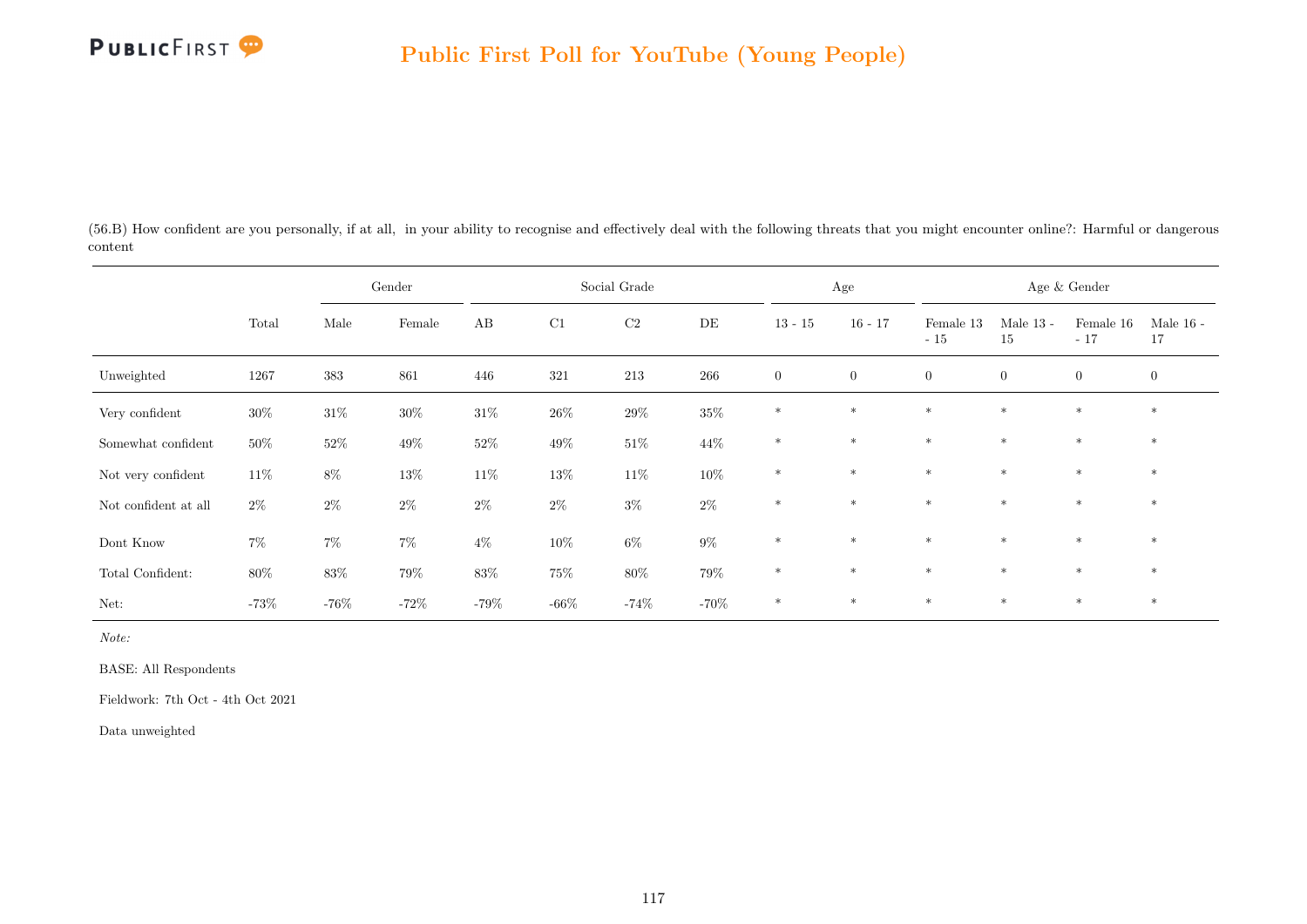# PUBLICFIRST<sup>9</sup>

|                                                   |        |         |               |               |                            |                  |                  | Region                         |               |               |          |        |                     |
|---------------------------------------------------|--------|---------|---------------|---------------|----------------------------|------------------|------------------|--------------------------------|---------------|---------------|----------|--------|---------------------|
|                                                   | Total  | London  | South<br>East | South<br>West | East of<br>${\bf England}$ | East<br>Midlands | West<br>Midlands | Yorkshire<br>and the<br>Humber | North<br>East | North<br>West | Scotland | Wales  | Northern<br>Ireland |
| Unweighted                                        | 1267   | $218\,$ | 199           | 112           | $84\,$                     | $99\,$           | 119              | 111                            | $50\,$        | 136           | $86\,$   | $38\,$ | $15\,$              |
| Walking alone at night                            | $79\%$ | $78\%$  | $82\%$        | $82\%$        | 77%                        | $86\%$           | $82\%$           | $76\%$                         | $76\%$        | $81\%$        | $72\%$   | 79%    | 73%                 |
| In unfamiliar places                              | 71%    | $72\%$  | $72\%$        | $69\%$        | $65\%$                     | $71\%$           | 74%              | 70%                            | 70%           | $75\%$        | $66\%$   | $68\%$ | $53\%$              |
| On the internet                                   | $6\%$  | $6\%$   | $5\%$         | $4\%$         | $6\%$                      | $4\%$            | $5\%$            | $5\%$                          | 14%           | $9\%$         | $6\%$    | $5\%$  | $0\%$               |
| At school / work                                  | $6\%$  | $6\%$   | $6\%$         | $7\%$         | $6\%$                      | $6\%$            | $3\%$            | $6\%$                          | $6\%$         | $5\%$         | $10\%$   | $3\%$  | $7\%$               |
| Hanging out with<br>friends in your local<br>area | $4\%$  | $2\%$   | $3\%$         | $5\%$         | $1\%$                      | $1\%$            | $8\%$            | $5\%$                          | $2\%$         | $5\%$         | $5\%$    | $5\%$  | $0\%$               |
| In large crowds                                   | $33\%$ | $30\%$  | 37%           | 33%           | 35%                        | 33%              | 33%              | 27%                            | 48%           | $31\%$        | 31%      | 45%    | 40%                 |
| On public transport                               | $29\%$ | $25\%$  | $24\%$        | $33\%$        | $23\%$                     | $33\%$           | $34\%$           | $28\%$                         | 18%           | $31\%$        | 37%      | $29\%$ | $53\%$              |
| On dating apps /<br>websites                      | 16%    | 18%     | $17\%$        | $19\%$        | 18%                        | $17\%$           | $12\%$           | $17\%$                         | 10%           | $11\%$        | $20\%$   | $3\%$  | $13\%$              |
| Other (Please Specify)                            | $1\%$  | $1\%$   | $1\%$         | $0\%$         | $0\%$                      | $0\%$            | $1\%$            | $1\%$                          | $0\%$         | $1\%$         | $0\%$    | $3\%$  | $0\%$               |
| None of the above                                 | $4\%$  | $6\%$   | $4\%$         | $3\%$         | $6\%$                      | $4\%$            | $2\%$            | $2\%$                          | $6\%$         | $4\%$         | $5\%$    | $5\%$  | 13%                 |

(57.A) Thinking about all aspects of your life, in which of the following situations are you most likely to feel unsafe?Please select up to three

Note:

BASE: All Respondents

Fieldwork: 7th Oct - 4th Oct 2021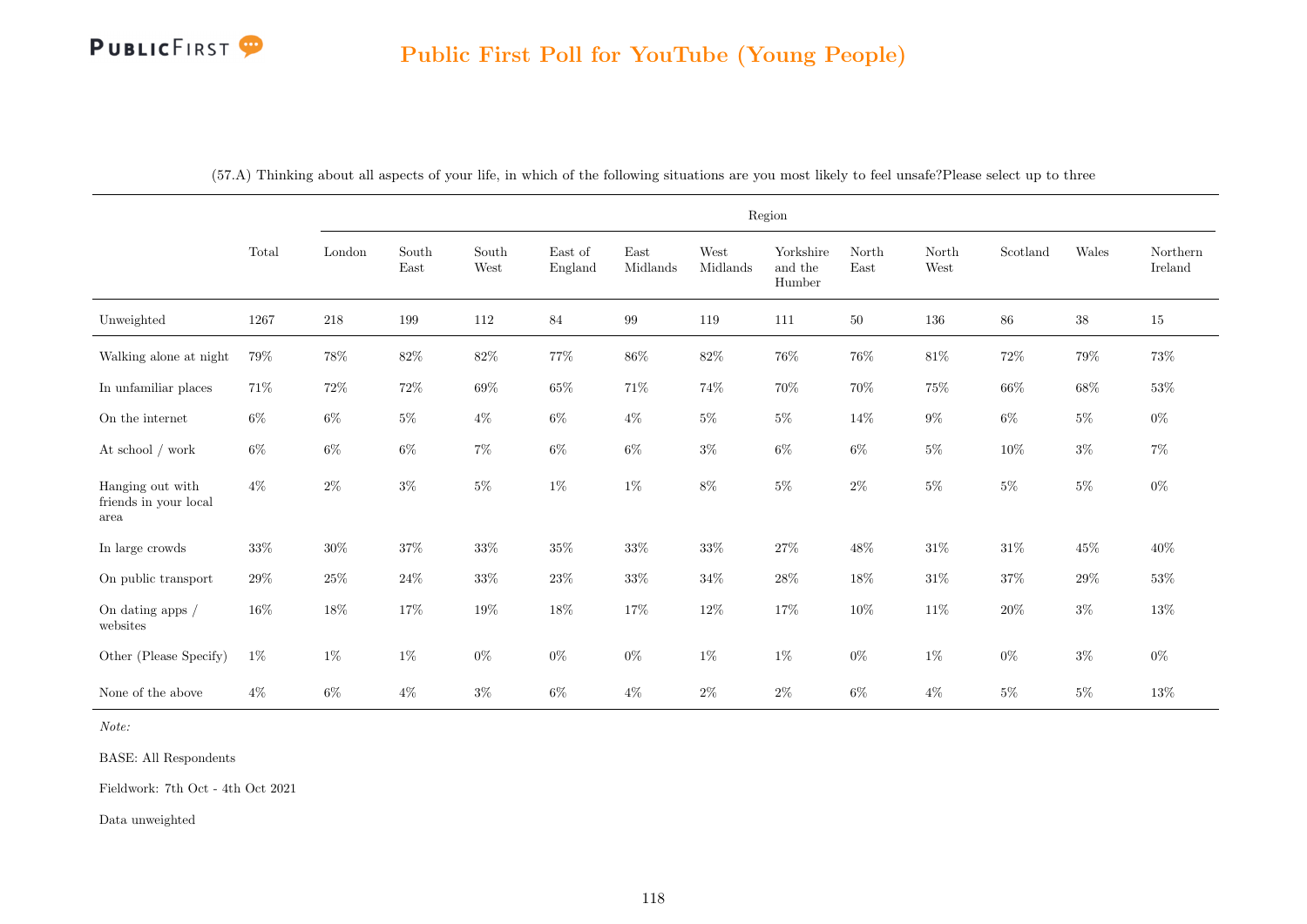# PUBLICFIRST<sup>9</sup>

#### Public First Poll for YouTube (Young People)

|                                                   |                |         | $\operatorname{Gender}$ |        |        | Social Grade |        |                  | $\rm{Age}$       |                    |                   | Age $\&$ Gender    |                   |
|---------------------------------------------------|----------------|---------|-------------------------|--------|--------|--------------|--------|------------------|------------------|--------------------|-------------------|--------------------|-------------------|
|                                                   | $\mbox{Total}$ | Male    | $\mbox{Female}$         | AB     | C1     | $\rm C2$     | DE     | $13 - 15$        | $16 - 17$        | Female 13<br>$-15$ | Male $13$ -<br>15 | Female 16<br>$-17$ | Male $16$ -<br>17 |
| Unweighted                                        | 1267           | $383\,$ | 861                     | 446    | 321    | 213          | 266    | $\boldsymbol{0}$ | $\boldsymbol{0}$ | $\boldsymbol{0}$   | $\overline{0}$    | $\overline{0}$     | $\boldsymbol{0}$  |
| Walking alone at night                            | $79\%$         | $66\%$  | $86\%$                  | $82\%$ | $79\%$ | $77\%$       | $77\%$ | $\ast$           | $\ast$           | $\ast$             | $\ast$            | $\ast$             | $\ast$            |
| In unfamiliar places                              | 71%            | $63\%$  | $74\%$                  | $72\%$ | $69\%$ | $69\%$       | 70%    | $\ast$           | $\ast$           | $\ast$             | $\ast$            | $\ast$             | $*$               |
| On the internet                                   | $6\%$          | $7\%$   | $6\%$                   | $6\%$  | $8\%$  | $5\%$        | $3\%$  | $\ast$           | $\ast$           | $\ast$             | $\ast$            | $\ast$             | $\ast$            |
| At school $/$ work                                | $6\%$          | $8\%$   | $5\%$                   | $4\%$  | $7\%$  | $7\%$        | $7\%$  | $\ast$           | $\ast$           | $\ast$             | $\ast$            | $\ast$             | $\ast$            |
| Hanging out with<br>friends in your local<br>area | $4\%$          | $9\%$   | $2\%$                   | $4\%$  | $3\%$  | $3\%$        | $5\%$  | $\ast$           | $\ast$           | $\ast$             | $\ast$            | $\ast$             | $\ast$            |
| In large crowds                                   | $33\%$         | $30\%$  | $34\%$                  | $33\%$ | $33\%$ | $34\%$       | $35\%$ | $\ast$           | $\ast$           | $\ast$             | $\ast$            | $\ast$             | $\ast$            |
| On public transport                               | $29\%$         | $17\%$  | $34\%$                  | $29\%$ | $27\%$ | $31\%$       | $28\%$ | $\ast$           | $\ast$           | $\ast$             | $\ast$            | $\ast$             | $\ast$            |
| On dating apps $\slash$<br>websites               | $16\%$         | $11\%$  | $18\%$                  | $16\%$ | $15\%$ | $14\%$       | $16\%$ | $\ast$           | $\ast$           | $\ast$             | $\ast$            | $\ast$             | $\ast$            |
| Other (Please Specify)                            | $1\%$          | $1\%$   | $1\%$                   | $1\%$  | $1\%$  | $1\%$        | $0\%$  | $\ast$           | $\ast$           | $\ast$             | $\ast$            | $\ast$             | $\ast$            |
| None of the above                                 | $4\%$          | $7\%$   | $3\%$                   | $4\%$  | $5\%$  | $4\%$        | $5\%$  | $\ast$           | $\ast$           | $*$                | $\ast$            | $\ast$             | $*$               |

(57.B) Thinking about all aspects of your life, in which of the following situations are you most likely to feel unsafe?Please select up to three

Note:

BASE: All Respondents

Fieldwork: 7th Oct - 4th Oct 2021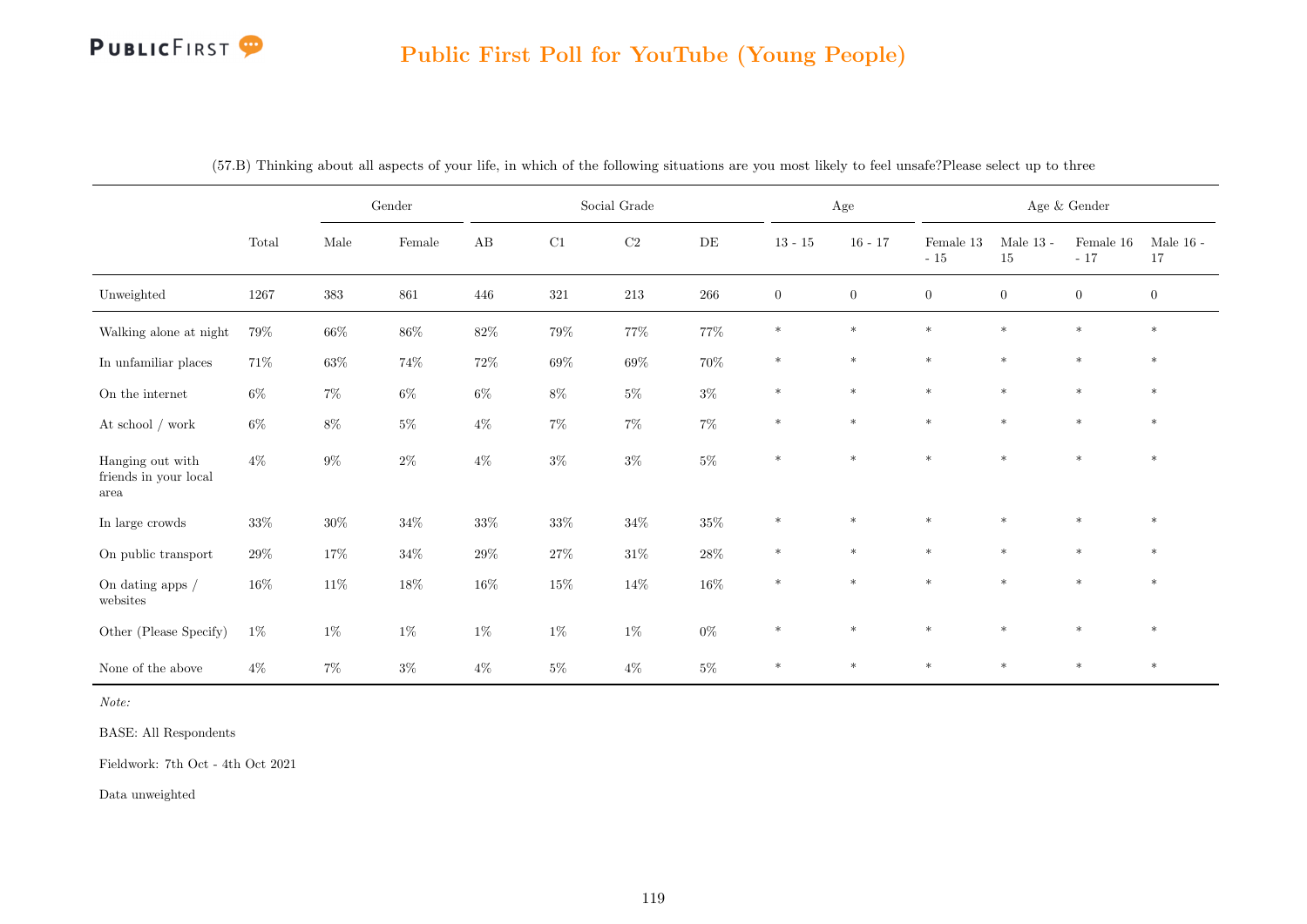

|                   |        |        |               |               |                    |                  |                  | Region                         |               |               |          |        |                     |
|-------------------|--------|--------|---------------|---------------|--------------------|------------------|------------------|--------------------------------|---------------|---------------|----------|--------|---------------------|
|                   | Total  | London | South<br>East | South<br>West | East of<br>England | East<br>Midlands | West<br>Midlands | Yorkshire<br>and the<br>Humber | North<br>East | North<br>West | Scotland | Wales  | Northern<br>Ireland |
| Unweighted        | 1267   | 218    | 199           | 112           | 84                 | 99               | 119              | 111                            | 50            | 136           | 86       | $38\,$ | 15                  |
| Yes               | $15\%$ | $17\%$ | 16%           | $18\%$        | $17\%$             | $13\%$           | $9\%$            | $9\%$                          | $22\%$        | $13\%$        | $20\%$   | $21\%$ | $13\%$              |
| No                | $69\%$ | $64\%$ | $69\%$        | $68\%$        | $69\%$             | $69\%$           | 81\%             | 74%                            | $68\%$        | 74%           | $59\%$   | 68%    | $67\%$              |
| Dont Know         | $12\%$ | $15\%$ | 12%           | $12\%$        | $8\%$              | $14\%$           | $7\%$            | $16\%$                         | $8\%$         | $11\%$        | 17%      | $8\%$  | $13\%$              |
| Prefer not to say | $3\%$  | $4\%$  | $3\%$         | $3\%$         | $6\%$              | $4\%$            | $3\%$            | $1\%$                          | $2\%$         | $2\%$         | $3\%$    | $3\%$  | $7\%$               |

Note:

BASE: All Respondents

Fieldwork: 7th Oct - 4th Oct 2021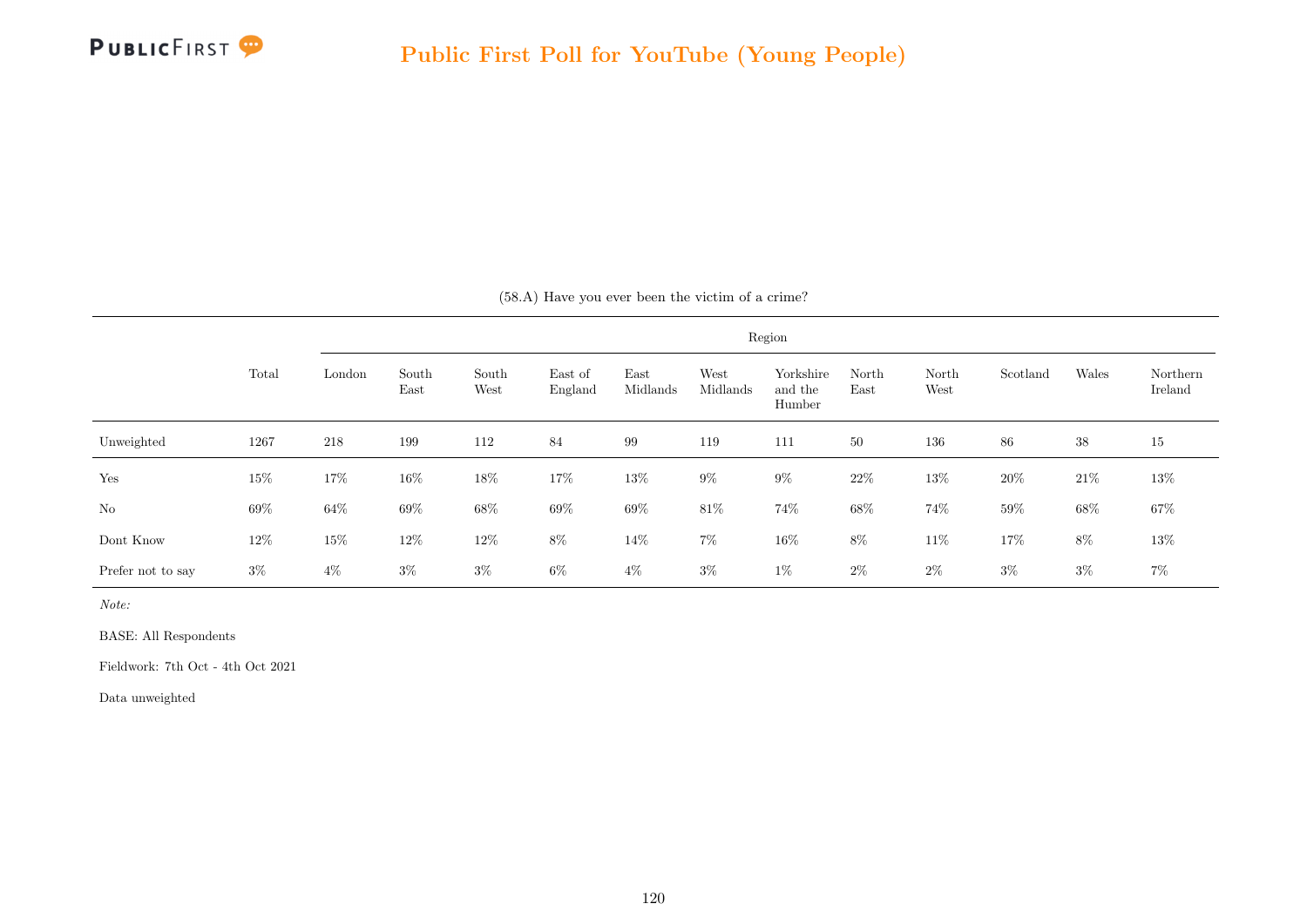

|                   |       |       | Gender |        |        | Social Grade   |        |                | Age            |                    |                   | Age & Gender       |                   |
|-------------------|-------|-------|--------|--------|--------|----------------|--------|----------------|----------------|--------------------|-------------------|--------------------|-------------------|
|                   | Total | Male  | Female | AB     | C1     | C <sub>2</sub> | DE     | $13 - 15$      | $16 - 17$      | Female 13<br>$-15$ | Male $13$ -<br>15 | Female 16<br>$-17$ | Male $16$ -<br>17 |
| Unweighted        | 1267  | 383   | 861    | 446    | 321    | 213            | 266    | $\overline{0}$ | $\overline{0}$ | $\overline{0}$     | $\overline{0}$    | $\overline{0}$     | $\overline{0}$    |
| Yes               | 15%   | 15%   | 15%    | $15\%$ | 13%    | $16\%$         | $18\%$ | $\ast$         | $*$            | $*$                | $*$               | $*$                | $*$               |
| No                | 69%   | 79%   | 66%    | 71%    | $68\%$ | $71\%$         | $67\%$ | $\ast$         | $*$            | $\ast$             | $*$               | $*$                | $*$               |
| Dont Know         | 12\%  | $4\%$ | 15%    | 13%    | 13%    | $11\%$         | $11\%$ | $\ast$         | $\ast$         | $\ast$             | $\ast$            | $\ast$             | $*$               |
| Prefer not to say | $3\%$ | $2\%$ | $3\%$  | $1\%$  | $6\%$  | $1\%$          | $5\%$  | $\ast$         | $\ast$         | $\ast$             | $\ast$            | $*$                | $*$               |

(58.B) Have you ever been the victim of a crime?

Note:

BASE: All Respondents

Fieldwork: 7th Oct - 4th Oct 2021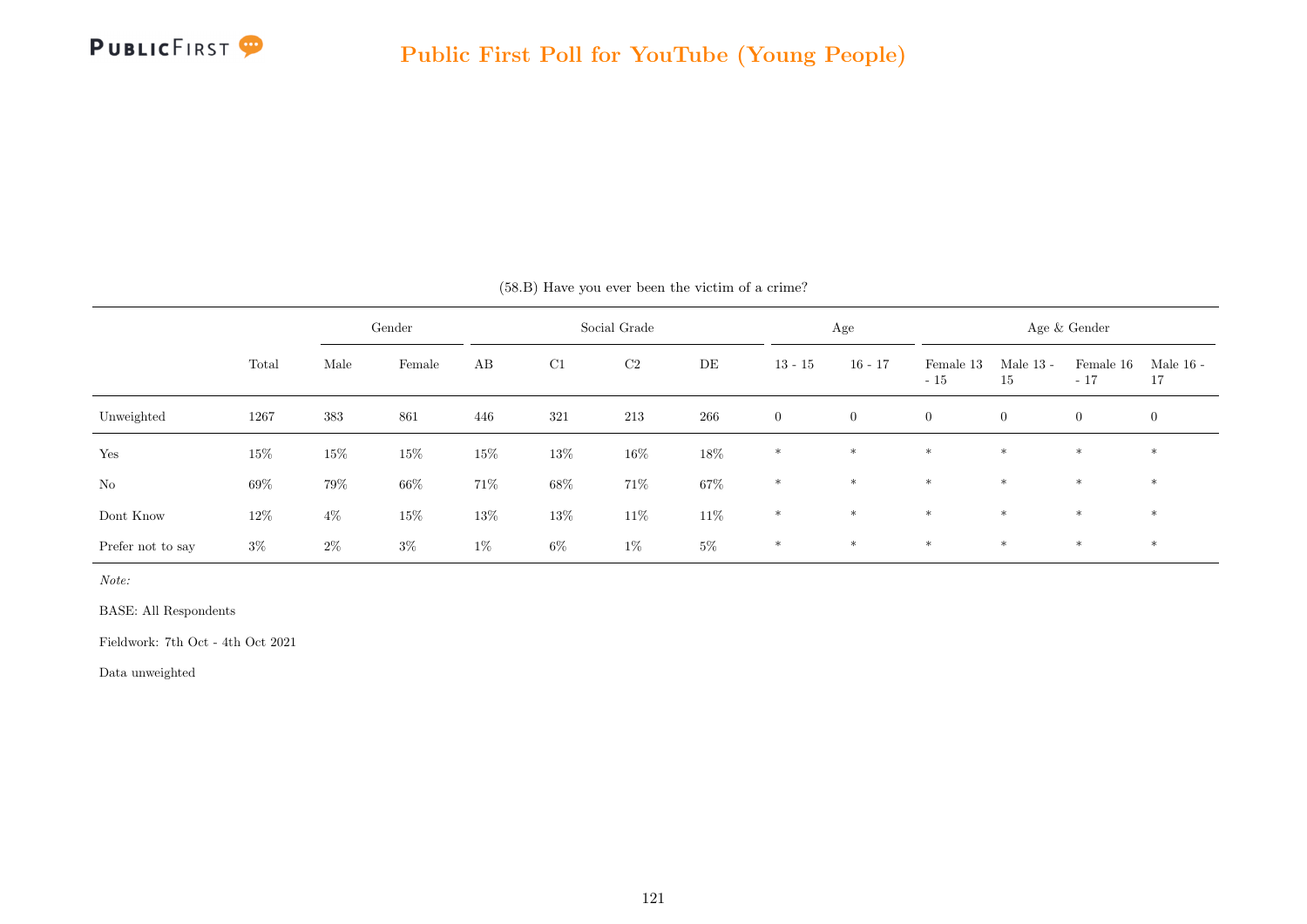

(59.A) You said you had been the victim of a crime. Did this take place online or in person?If you have been the victim of multiple crimes, please think about the most recent incident

|                   |        |        |               |               |                    |                  |                  | Region                         |               |               |          |        |                     |
|-------------------|--------|--------|---------------|---------------|--------------------|------------------|------------------|--------------------------------|---------------|---------------|----------|--------|---------------------|
|                   | Total  | London | South<br>East | South<br>West | East of<br>England | East<br>Midlands | West<br>Midlands | Yorkshire<br>and the<br>Humber | North<br>East | North<br>West | Scotland | Wales  | Northern<br>Ireland |
| Unweighted        | 194    | 38     | 31            | 20            | 14                 | 13               | 11               | 10                             | 11            | 18            | 18       | 8      | $\boldsymbol{2}$    |
| Online            | 17%    | $5\%$  | 19%           | $35\%$        | $21\%$             | 38%              | 18%              | $30\%$                         | 18%           | $11\%$        | $6\%$    | $0\%$  | $0\%$               |
| In person         | $65\%$ | 71\%   | $61\%$        | $50\%$        | $64\%$             | $54\%$           | $64\%$           | $60\%$                         | $55\%$        | $89\%$        | 67%      | 75%    | $50\%$              |
| Both              | 14%    | 16%    | 16%           | 15%           | $14\%$             | $8\%$            | $9\%$            | $10\%$                         | $9\%$         | $0\%$         | $28\%$   | $25\%$ | $50\%$              |
| Prefer not to say | $4\%$  | 8%     | $3\%$         | $0\%$         | $0\%$              | $0\%$            | $9\%$            | $0\%$                          | 18%           | $0\%$         | $0\%$    | $0\%$  | $0\%$               |

Note:

BASE: Respondents who have been a victim of a crime.

Fieldwork: 7th Oct - 4th Oct 2021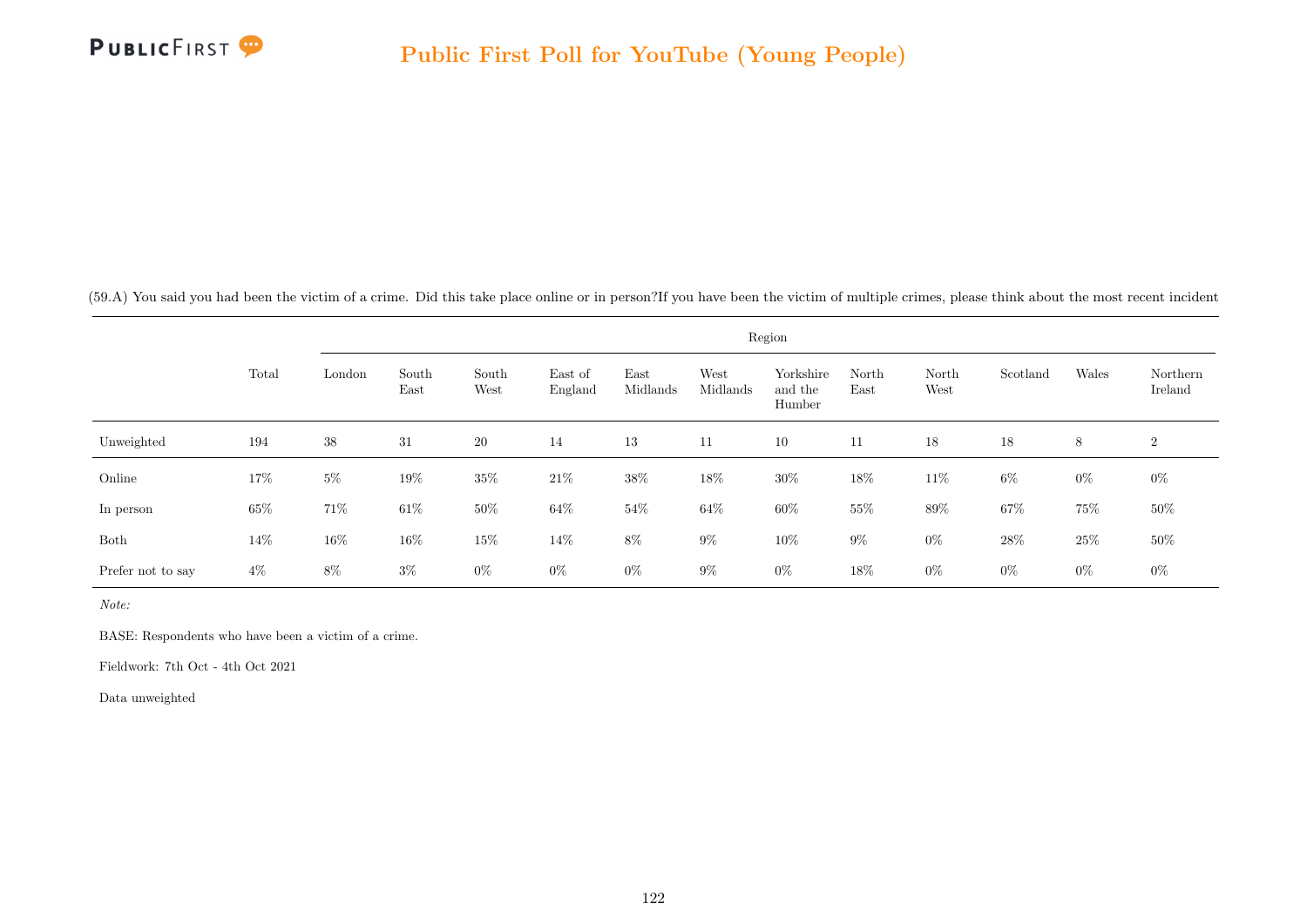

(59.B) You said you had been the victim of a crime. Did this take place online or in person?If you have been the victim of multiple crimes, please think about the most recent incident

|                   |        |        | Gender |        |        | Social Grade   |        |                | Age            |                    |                   | Age & Gender       |                   |
|-------------------|--------|--------|--------|--------|--------|----------------|--------|----------------|----------------|--------------------|-------------------|--------------------|-------------------|
|                   | Total  | Male   | Female | AB     | C1     | C <sub>2</sub> | DE     | $13 - 15$      | $16 - 17$      | Female 13<br>$-15$ | Male $13$ -<br>15 | Female 16<br>$-17$ | Male $16$ -<br>17 |
| Unweighted        | 194    | 58     | 131    | 65     | 44     | 35             | 48     | $\overline{0}$ | $\overline{0}$ | $\overline{0}$     | $\overline{0}$    | $\overline{0}$     | $\overline{0}$    |
| Online            | 17%    | $26\%$ | $13\%$ | $26\%$ | 18%    | $6\%$          | $12\%$ | $*$            | $\ast$         | $*$                | $*$               | $\ast$             | $\ast$            |
| In person         | $65\%$ | $67\%$ | $64\%$ | $57\%$ | 57%    | $80\%$         | $73\%$ | $*$            | $*$            | $*$                | $*$               | $*$                | $*$               |
| Both              | 14\%   | $3\%$  | 19%    | $12\%$ | $23\%$ | $9\%$          | $12\%$ | $*$            | $*$            | $\ast$             | $*$               | $*$                | $*$               |
| Prefer not to say | $4\%$  | $3\%$  | $4\%$  | $5\%$  | $2\%$  | $6\%$          | $2\%$  | $*$            | $\ast$         | $\ast$             | $*$               | $*$                | $\ast$            |

Note:

BASE: Respondents who have been a victim of a crime.

Fieldwork: 7th Oct - 4th Oct 2021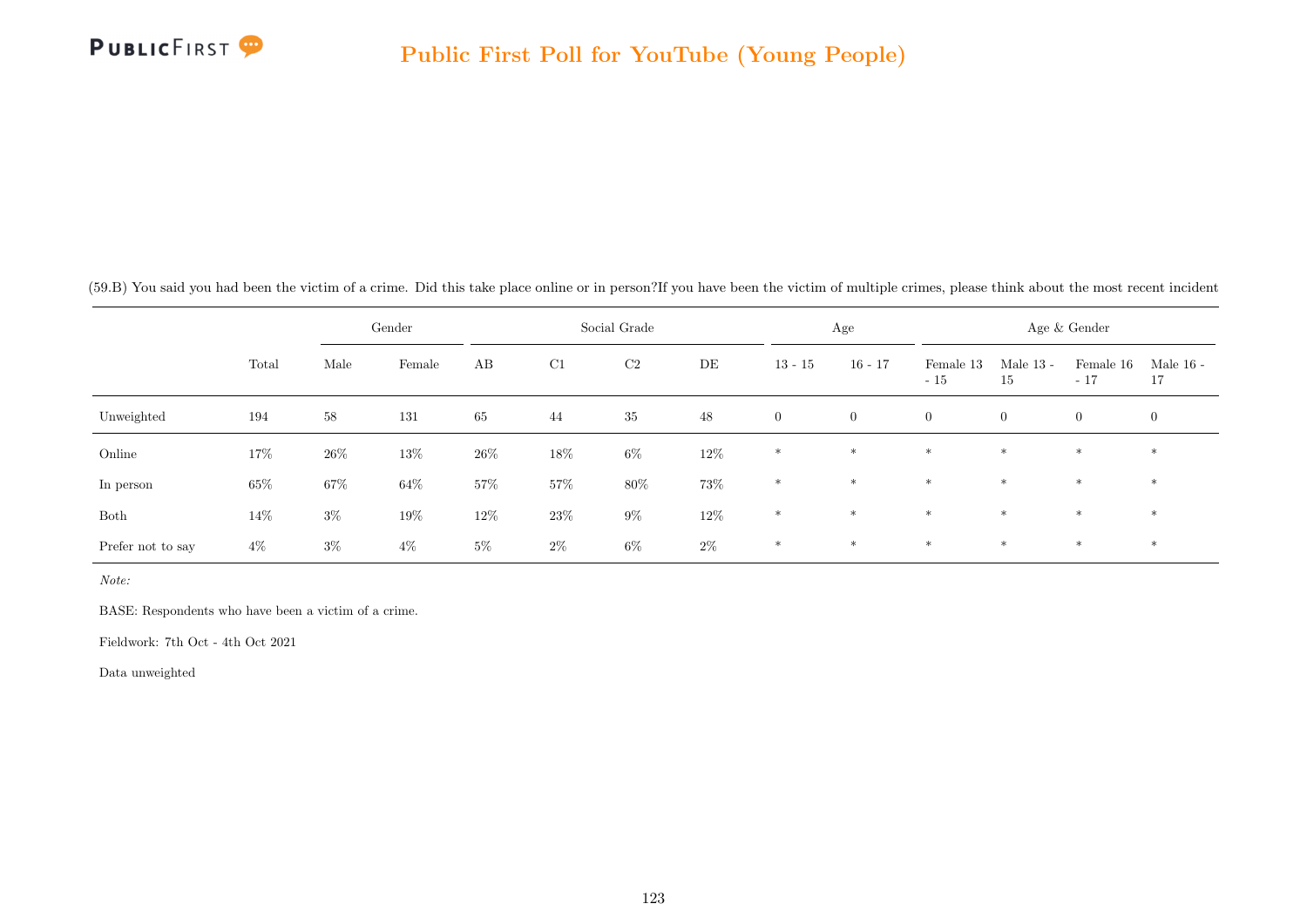

|                                               |          |         |               |               |                    |                  |                  | Region                         |               |               |          |        |                     |
|-----------------------------------------------|----------|---------|---------------|---------------|--------------------|------------------|------------------|--------------------------------|---------------|---------------|----------|--------|---------------------|
|                                               | Total    | London  | South<br>East | South<br>West | East of<br>England | East<br>Midlands | West<br>Midlands | Yorkshire<br>and the<br>Humber | North<br>East | North<br>West | Scotland | Wales  | Northern<br>Ireland |
| Unweighted                                    | $1267\,$ | $218\,$ | 199           | 112           | $\bf 84$           | $\rm 99$         | 119              | 111                            | $50\,$        | $136\,$       | $86\,$   | $38\,$ | $15\,$              |
| Doing well on my<br>exams                     | $75\%$   | $71\%$  | $82\%$        | $79\%$        | 70%                | $75\%$           | 77%              | $72\%$                         | $76\%$        | $71\%$        | $72\%$   | $79\%$ | $73\%$              |
| Keeping up with the<br>latest trends/fashions | $7\%$    | $10\%$  | $6\%$         | $6\%$         | $7\%$              | $5\%$            | $6\%$            | $6\%$                          | $8\%$         | $8\%$         | $6\%$    | $3\%$  | $33\%$              |
| Getting a good career                         | $60\%$   | $57\%$  | $60\%$        | $61\%$        | $56\%$             | $65\%$           | $57\%$           | $67\%$                         | $62\%$        | $62\%$        | $60\%$   | $66\%$ | $33\%$              |
| Covid-19                                      | 44\%     | $43\%$  | $43\%$        | $45\%$        | $31\%$             | $42\%$           | $54\%$           | $40\%$                         | $32\%$        | $50\%$        | $52\%$   | 47%    | $53\%$              |
| Climate change                                | $40\%$   | $39\%$  | $39\%$        | $43\%$        | $45\%$             | $33\%$           | $45\%$           | $26\%$                         | $36\%$        | $42\%$        | $51\%$   | $39\%$ | $33\%$              |
| Misinformation/fake<br>news                   | $11\%$   | $13\%$  | $9\%$         | $10\%$        | $11\%$             | $8\%$            | $10\%$           | 14\%                           | $12\%$        | $11\%$        | $14\%$   | $8\%$  | $0\%$               |
| Other (Please Specify)                        | $3\%$    | $4\%$   | $3\%$         | $4\%$         | $4\%$              | $3\%$            | $2\%$            | $4\%$                          | $2\%$         | $2\%$         | $2\%$    | $0\%$  | $0\%$               |
| None of the above                             | $4\%$    | $5\%$   | $4\%$         | $2\%$         | $10\%$             | $6\%$            | $2\%$            | $5\%$                          | $8\%$         | $2\%$         | $1\%$    | $5\%$  | $20\%$              |

(60.A) What are your biggest concerns today?Please select up to three

Note:

BASE: All Respondents

Fieldwork: 7th Oct - 4th Oct 2021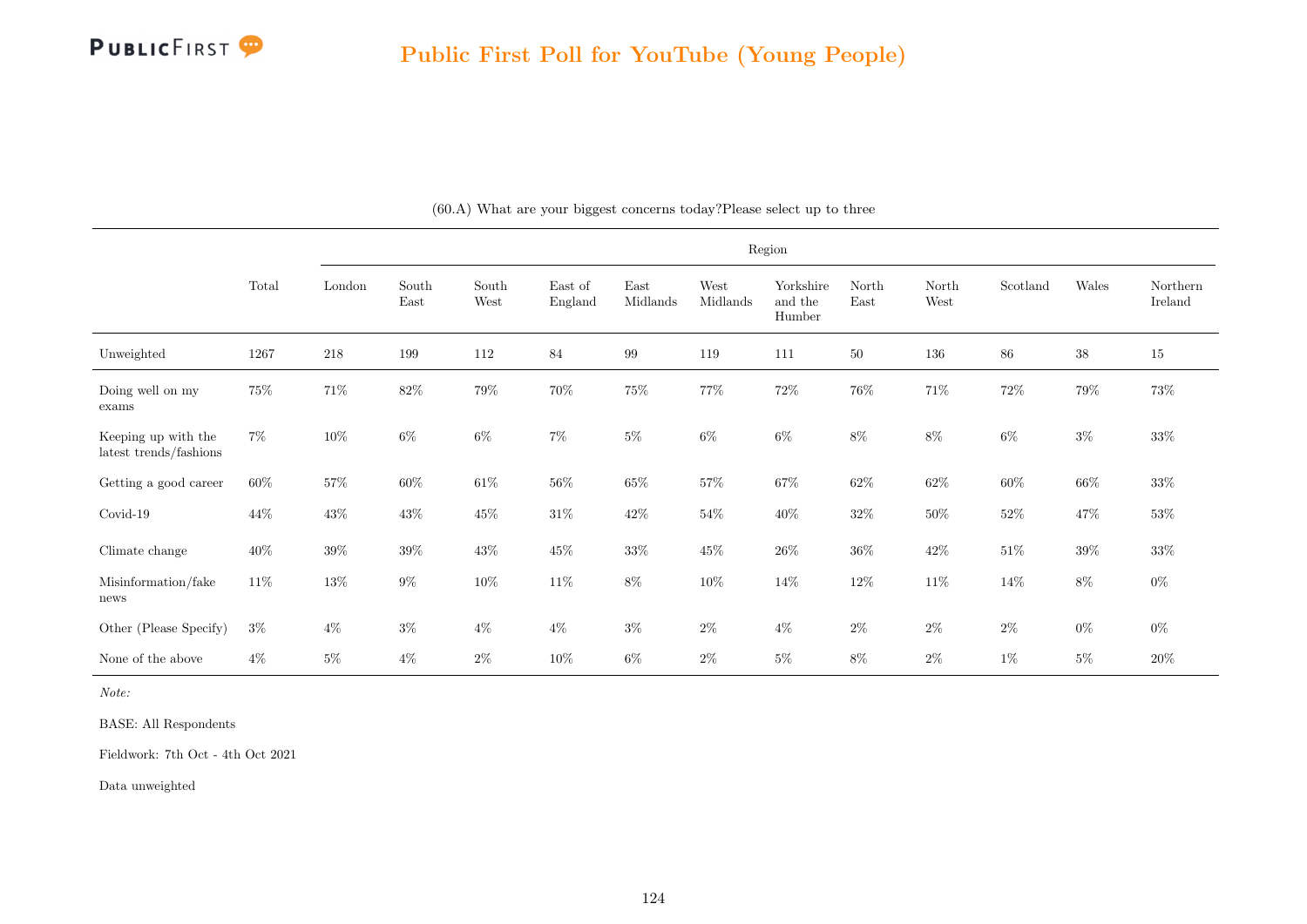

#### Public First Poll for YouTube (Young People)

|                                               |        |        | Gender |          |        | Social Grade |        |                  | $\rm Age$        |                    |                        | Age $\&$ Gender    |                        |
|-----------------------------------------------|--------|--------|--------|----------|--------|--------------|--------|------------------|------------------|--------------------|------------------------|--------------------|------------------------|
|                                               | Total  | Male   | Female | $\rm AB$ | C1     | $\rm C2$     | DE     | $13 - 15$        | $16 - 17$        | Female 13<br>$-15$ | Male $13$ - $\,$<br>15 | Female 16<br>$-17$ | Male $16$ - $\,$<br>17 |
| Unweighted                                    | 1267   | 383    | 861    | 446      | 321    | 213          | 266    | $\boldsymbol{0}$ | $\boldsymbol{0}$ | $\boldsymbol{0}$   | $\boldsymbol{0}$       | $\boldsymbol{0}$   | $\boldsymbol{0}$       |
| Doing well on my<br>exams                     | 75%    | $70\%$ | 77%    | $79\%$   | $71\%$ | $78\%$       | $70\%$ | $\ast$           | $\ast$           | $\ast$             | $\ast$                 | $\ast$             | $\ast$                 |
| Keeping up with the<br>latest trends/fashions | $7\%$  | $5\%$  | $8\%$  | $8\%$    | $6\%$  | $8\%$        | $7\%$  | $\ast$           | $\ast$           | $\ast$             | $*$                    | $*$                | $*$                    |
| Getting a good career                         | $60\%$ | $54\%$ | $63\%$ | $59\%$   | $59\%$ | $65\%$       | $61\%$ | $\ast$           | $\ast$           | $\ast$             | $\ast$                 | $*$                | $\ast$                 |
| Covid-19                                      | 44\%   | $46\%$ | $44\%$ | $48\%$   | $42\%$ | $39\%$       | $44\%$ | $*$              | $\ast$           | $\ast$             | $\ast$                 | $\ast$             | $*$                    |
| Climate change                                | $40\%$ | $36\%$ | $41\%$ | $47\%$   | $37\%$ | $36\%$       | $33\%$ | $\ast$           | $\ast$           | $\ast$             | $\ast$                 | $\ast$             | $*$                    |
| Misinformation/fake<br>news                   | $11\%$ | $11\%$ | $10\%$ | $10\%$   | $11\%$ | $12\%$       | $12\%$ | $\ast$           | $\ast$           | $*$                | $\ast$                 | $*$                | $\ast$                 |
| Other (Please Specify)                        | $3\%$  | $1\%$  | $4\%$  | $3\%$    | $3\%$  | $1\%$        | $3\%$  | $\ast$           | $\ast$           | $\ast$             | $\ast$                 | $\ast$             | $\ast$                 |
| None of the above                             | $4\%$  | $6\%$  | $3\%$  | $2\%$    | $7\%$  | $3\%$        | $7\%$  | $\ast$           | $\ast$           | $\ast$             | $*$                    | $*$                | $*$                    |

(60.B) What are your biggest concerns today?Please select up to three

Note:

BASE: All Respondents

Fieldwork: 7th Oct - 4th Oct 2021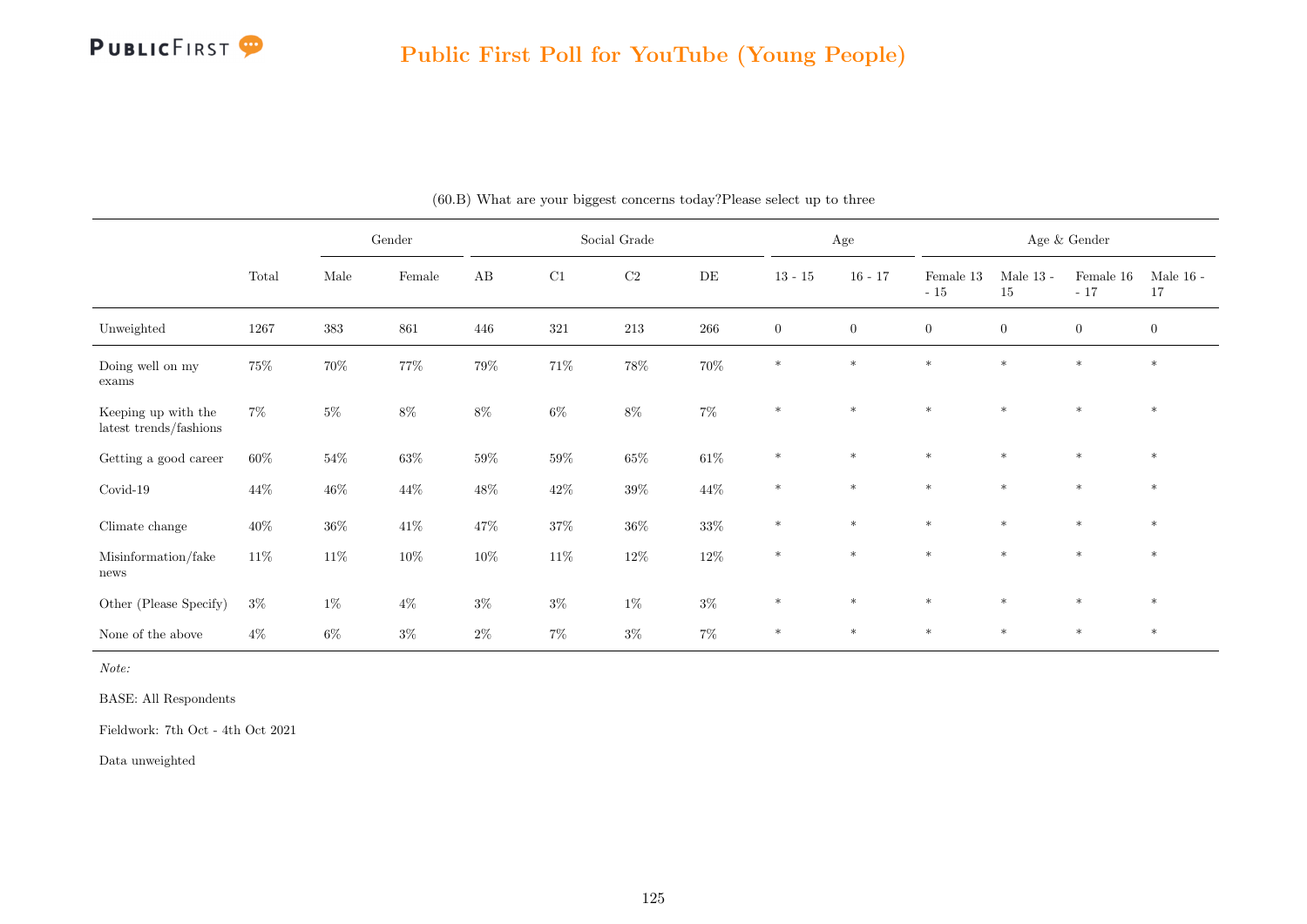

| $(61.A)$ When you use the internet do you ever engage using an alias or nickname rather than your own name? |  |  |  |  |  |  |  |  |  |  |  |  |  |  |  |  |  |  |  |
|-------------------------------------------------------------------------------------------------------------|--|--|--|--|--|--|--|--|--|--|--|--|--|--|--|--|--|--|--|
|-------------------------------------------------------------------------------------------------------------|--|--|--|--|--|--|--|--|--|--|--|--|--|--|--|--|--|--|--|

|                   |        |        |               |               |                    |                  |                  | Region                         |               |               |          |        |                     |
|-------------------|--------|--------|---------------|---------------|--------------------|------------------|------------------|--------------------------------|---------------|---------------|----------|--------|---------------------|
|                   | Total  | London | South<br>East | South<br>West | East of<br>England | East<br>Midlands | West<br>Midlands | Yorkshire<br>and the<br>Humber | North<br>East | North<br>West | Scotland | Wales  | Northern<br>Ireland |
| Unweighted        | 1267   | 218    | 199           | 112           | 84                 | 99               | 119              | 111                            | 50            | 136           | 86       | 38     | 15                  |
| Yes               | $53\%$ | $59\%$ | $50\%$        | $59\%$        | 48%                | $55\%$           | $51\%$           | 46\%                           | $58\%$        | 55%           | 42\%     | 55%    | $40\%$              |
| No                | $38\%$ | $33\%$ | 43%           | $35\%$        | $38\%$             | $33\%$           | $41\%$           | 43%                            | 40%           | $38\%$        | 42\%     | $29\%$ | 40%                 |
| Prefer not to say | $3\%$  | $3\%$  | $3\%$         | $1\%$         | $4\%$              | $6\%$            | $3\%$            | $5\%$                          | $0\%$         | $2\%$         | $7\%$    | $0\%$  | $0\%$               |
| Don't Know        | 6%     | $5\%$  | $5\%$         | $5\%$         | 11\%               | $6\%$            | $5\%$            | $5\%$                          | $2\%$         | $5\%$         | $9\%$    | 16%    | 20%                 |

Note:

BASE: All Respondents

Fieldwork: 7th Oct - 4th Oct 2021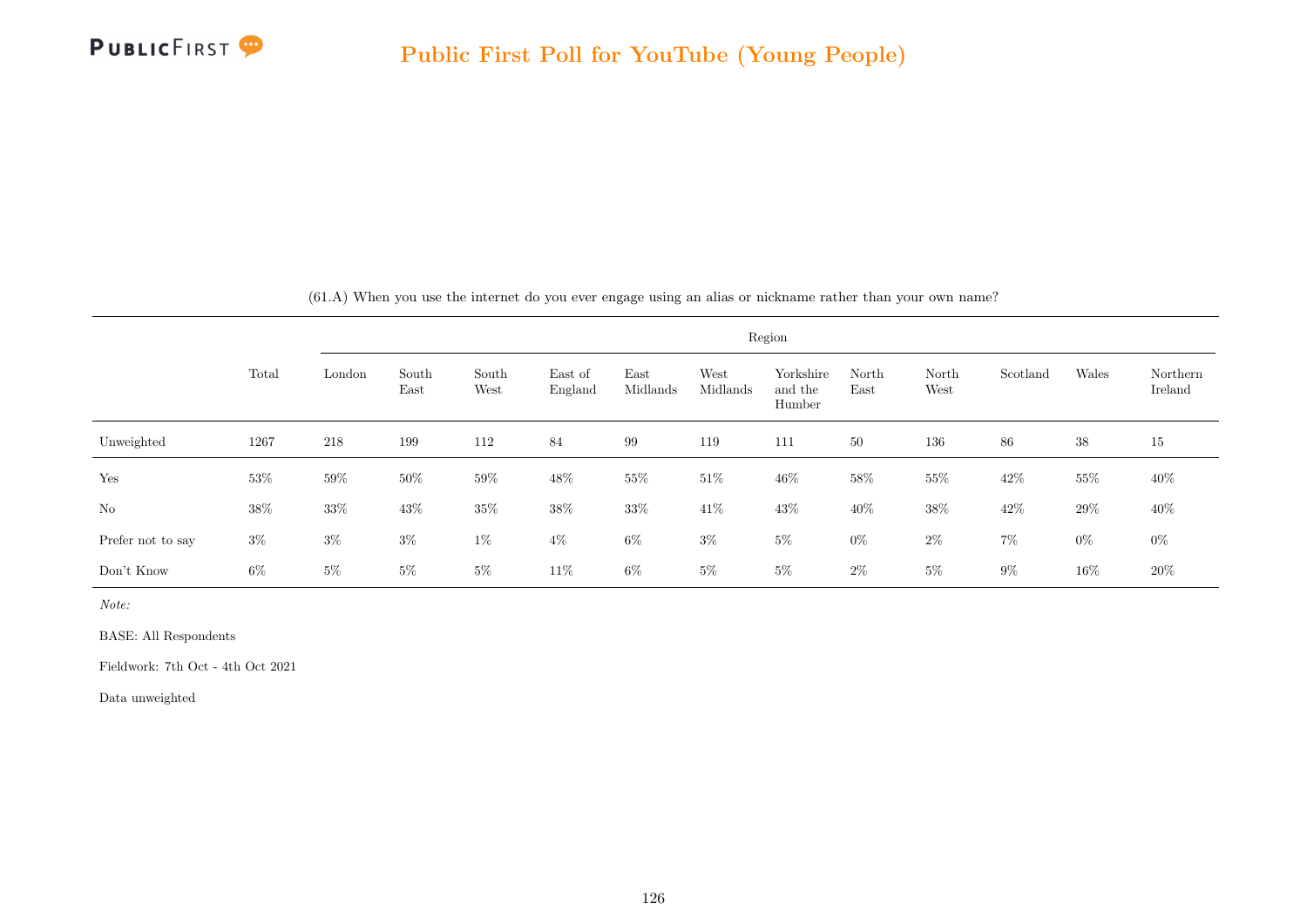

|                   |        |       | Gender |        |        | Social Grade   |        |                | Age            |                    |                   | Age & Gender       |                   |
|-------------------|--------|-------|--------|--------|--------|----------------|--------|----------------|----------------|--------------------|-------------------|--------------------|-------------------|
|                   | Total  | Male  | Female | AB     | C1     | C <sub>2</sub> | DE     | $13 - 15$      | $16 - 17$      | Female 13<br>$-15$ | Male $13$ -<br>15 | Female 16<br>$-17$ | Male $16$ -<br>17 |
| Unweighted        | 1267   | 383   | 861    | 446    | 321    | 213            | 266    | $\overline{0}$ | $\overline{0}$ | $\overline{0}$     | $\overline{0}$    | $\overline{0}$     | $\overline{0}$    |
| Yes               | $53\%$ | 57%   | $50\%$ | 53%    | $51\%$ | $49\%$         | $57\%$ | $*$            | $*$            | $*$                | $*$               | $*$                | $\ast$            |
| No                | 38\%   | 37%   | 39%    | $42\%$ | $36\%$ | $41\%$         | $33\%$ | $*$            | $*$            | $*$                | $*$               | $*$                | $*$               |
| Prefer not to say | $3\%$  | $3\%$ | $3\%$  | $2\%$  | $5\%$  | $2\%$          | $3\%$  | $\ast$         | $\ast$         | $*$                | $*$               | $*$                | $*$               |
| Don't Know        | $6\%$  | $2\%$ | $8\%$  | $3\%$  | $7\%$  | $8\%$          | $7\%$  | $*$            | $\ast$         | $*$                | $*$               | $\ast$             | $*$               |

(61.B) When you use the internet do you ever engage using an alias or nickname rather than your own name?

Note:

BASE: All Respondents

Fieldwork: 7th Oct - 4th Oct 2021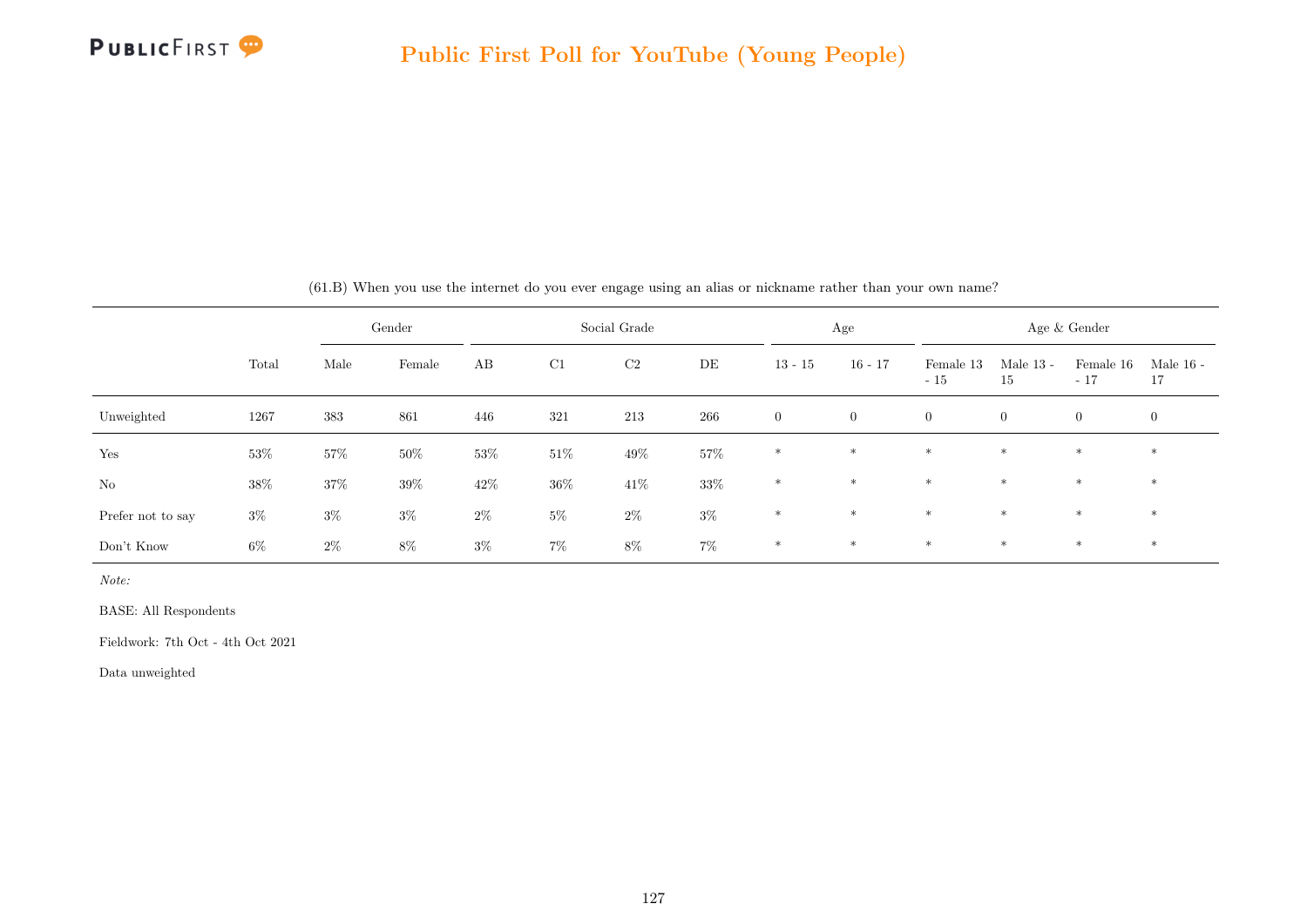

|                                                       |        |        |               |               |                    |                  |                  | Region                         |               |               |          |        |                     |
|-------------------------------------------------------|--------|--------|---------------|---------------|--------------------|------------------|------------------|--------------------------------|---------------|---------------|----------|--------|---------------------|
|                                                       | Total  | London | South<br>East | South<br>West | East of<br>England | East<br>Midlands | West<br>Midlands | Yorkshire<br>and the<br>Humber | North<br>East | North<br>West | Scotland | Wales  | Northern<br>Ireland |
| Unweighted                                            | 668    | 129    | 99            | 66            | 40                 | 54               | 61               | 51                             | 29            | 76            | 36       | 21     | 6                   |
| I feel safer                                          | $63\%$ | $63\%$ | $73\%$        | $61\%$        | $62\%$             | $69\%$           | $66\%$           | $53\%$                         | $55\%$        | $64\%$        | $61\%$   | $57\%$ | $50\%$              |
| Its just a habit                                      | $38\%$ | 44\%   | $35\%$        | $36\%$        | $25\%$             | $41\%$           | $34\%$           | $29\%$                         | $41\%$        | $41\%$        | $44\%$   | $43\%$ | 17%                 |
| Its what we do                                        | $32\%$ | $31\%$ | $31\%$        | 45\%          | $35\%$             | $30\%$           | $25\%$           | $27\%$                         | $24\%$        | $34\%$        | $39\%$   | 43\%   | $0\%$               |
| To share and post<br>without judgment                 | $23\%$ | $26\%$ | $28\%$        | $20\%$        | $12\%$             | $17\%$           | $18\%$           | $22\%$                         | $21\%$        | $24\%$        | $31\%$   | $24\%$ | $17\%$              |
| I use it when looking<br>for sensitive<br>information | $11\%$ | $10\%$ | $15\%$        | $11\%$        | $5\%$              | $11\%$           | $8\%$            | $4\%$                          | $14\%$        | $11\%$        | $17\%$   | $10\%$ | $33\%$              |
| Other (Please Specify)                                | $7\%$  | $6\%$  | $3\%$         | $5\%$         | $12\%$             | $11\%$           | 8%               | $10\%$                         | $3\%$         | $11\%$        | $6\%$    | $0\%$  | 17%                 |
| Prefer not to say                                     | $1\%$  | $1\%$  | $0\%$         | $0\%$         | $0\%$              | $0\%$            | $0\%$            | $2\%$                          | $3\%$         | $0\%$         | $3\%$    | $0\%$  | $0\%$               |
| Don't Know                                            | $2\%$  | $1\%$  | $2\%$         | $3\%$         | $0\%$              | $4\%$            | $3\%$            | $0\%$                          | $0\%$         | $4\%$         | $0\%$    | $5\%$  | $0\%$               |

(62.A) You said that you sometimes used an alias or nickname when you are online. What is the main reason for this?Please select up to three

Note:

BASE: Respondents who when engaging on the internet sometime use an alias or nickname.

Fieldwork: 7th Oct - 4th Oct 2021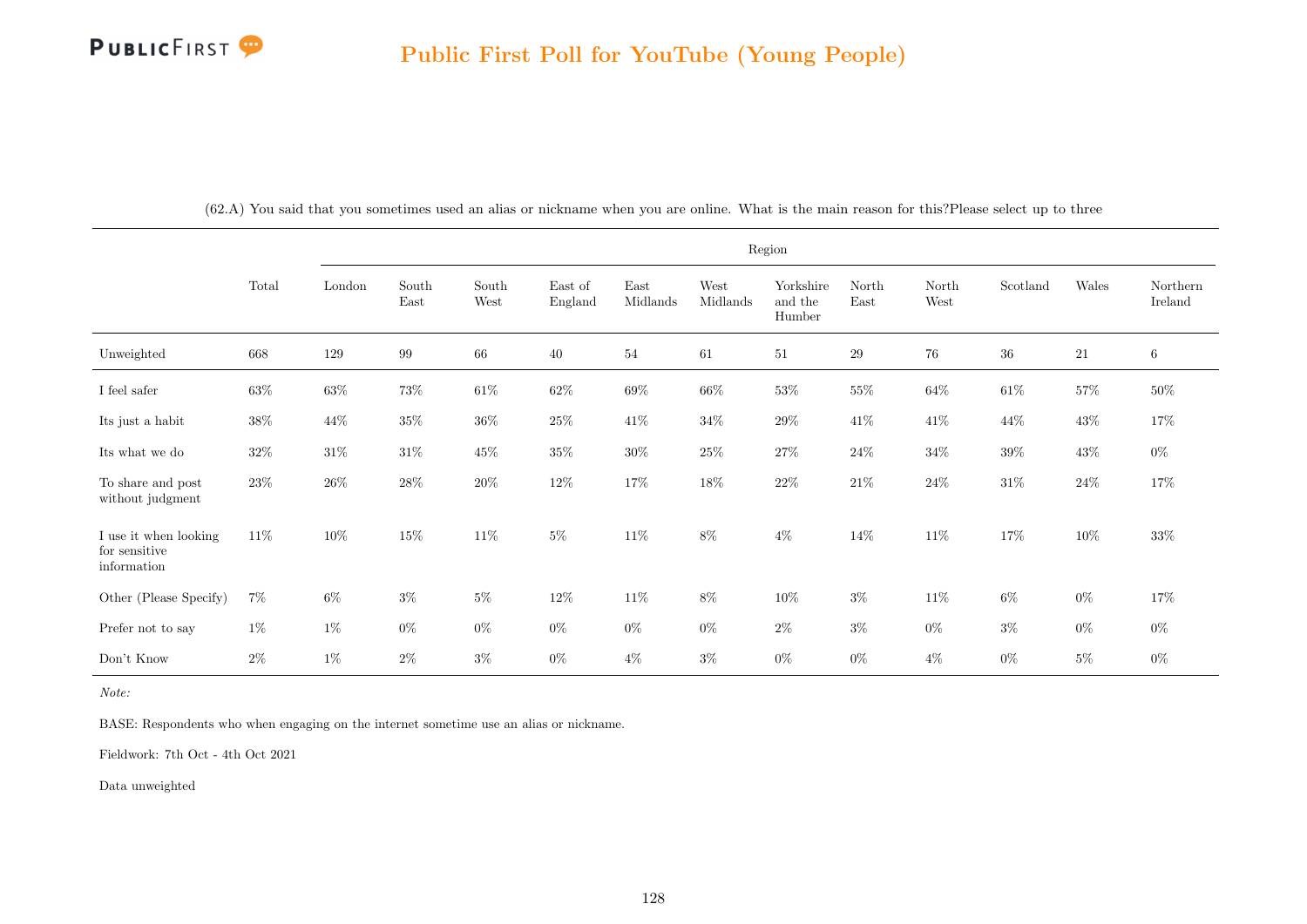# PUBLICFIRST<sup>9</sup>

|                                                       |        |            | Gender  |         |        | Social Grade |           |              | $\rm Age$    |                    |                   | Age $\&$ Gender    |                   |
|-------------------------------------------------------|--------|------------|---------|---------|--------|--------------|-----------|--------------|--------------|--------------------|-------------------|--------------------|-------------------|
|                                                       | Total  | $\rm Male$ | Female  | AB      | C1     | $\rm C2$     | $\rm{DE}$ | $13 - 15$    | $16 - 17$    | Female 13<br>$-15$ | Male $13$ -<br>15 | Female 16<br>$-17$ | Male $16$ -<br>17 |
| Unweighted                                            | 668    | $221\,$    | $432\,$ | $\,236$ | 165    | 104          | $152\,$   | $\mathbf{0}$ | $\mathbf{0}$ | $\overline{0}$     | $\overline{0}$    | $\overline{0}$     | $\mathbf{0}$      |
| I feel safer                                          | $63\%$ | $57\%$     | $66\%$  | $68\%$  | $64\%$ | $57\%$       | $60\%$    | $\ast$       | $\ast$       | $\ast$             | $\ast$            | $\ast$             | $\ast$            |
| Its just a habit                                      | $38\%$ | $41\%$     | $36\%$  | $35\%$  | $43\%$ | $38\%$       | $38\%$    | $\ast$       | $\ast$       | $\ast$             | $\ast$            | $\ast$             | $\ast$            |
| Its what we do                                        | $32\%$ | $41\%$     | $28\%$  | $36\%$  | $32\%$ | $38\%$       | $24\%$    | $\ast$       | $\ast$       | $\ast$             | $\ast$            | $\ast$             | $\ast$            |
| To share and post<br>without judgment                 | $23\%$ | $20\%$     | $24\%$  | $23\%$  | $27\%$ | $18\%$       | $19\%$    | $\ast$       | $\ast$       | $\ast$             | $\ast$            | $\ast$             | $\ast$            |
| I use it when looking<br>for sensitive<br>information | 11\%   | 14\%       | 10%     | $10\%$  | 14%    | $9\%$        | $11\%$    | $\ast$       | $\ast$       | $*$                | $*$               | $\ast$             | $*$               |
| Other (Please Specify)                                | $7\%$  | $9\%$      | $6\%$   | $8\%$   | $2\%$  | $8\%$        | $11\%$    | $\ast$       | $*$          | $*$                | $\ast$            | $\ast$             | $*$               |
| Prefer not to say                                     | $1\%$  | $0\%$      | $1\%$   | $0\%$   | $2\%$  | $0\%$        | $1\%$     | $\ast$       | $\ast$       | $\ast$             | $\ast$            | $\ast$             | $\ast$            |
| Don't Know                                            | $2\%$  | $2\%$      | $2\%$   | $1\%$   | $0\%$  | $5\%$        | $3\%$     | $\ast$       | $*$          | $\ast$             | $\ast$            | $*$                | $*$               |

(62.B) You said that you sometimes used an alias or nickname when you are online. What is the main reason for this?Please select up to three

Note:

BASE: Respondents who when engaging on the internet sometime use an alias or nickname.

Fieldwork: 7th Oct - 4th Oct 2021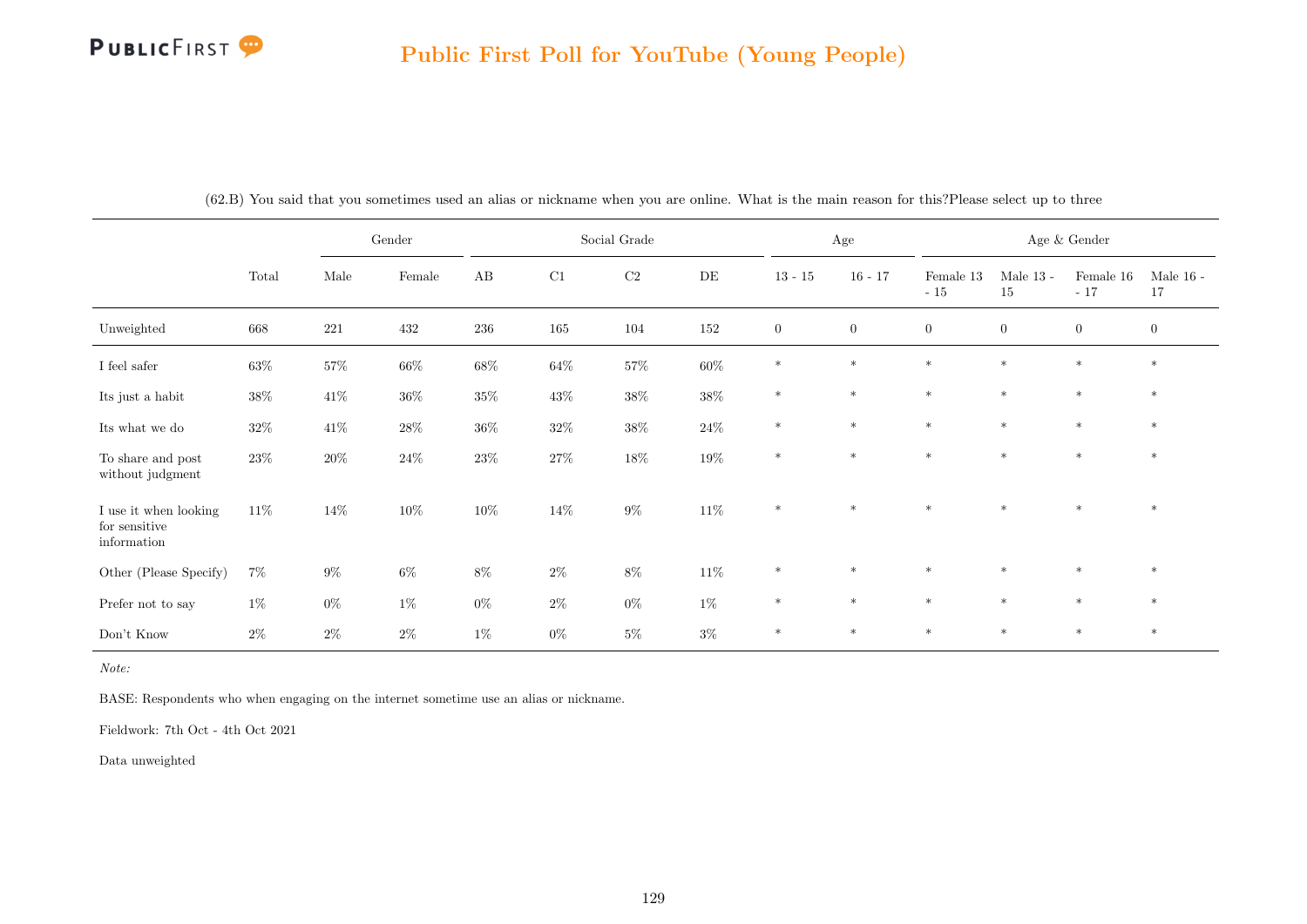

(63.A) Some people believe that we should remove peoples ability to be anonymous on the internet. Thinking about this generally, do you support or oppose the idea that everyone should have to engage online using their real name?

|                                          |          |         |               |               |                    |                  |                  | Region                         |               |               |          |        |                     |
|------------------------------------------|----------|---------|---------------|---------------|--------------------|------------------|------------------|--------------------------------|---------------|---------------|----------|--------|---------------------|
|                                          | Total    | London  | South<br>East | South<br>West | East of<br>England | East<br>Midlands | West<br>Midlands | Yorkshire<br>and the<br>Humber | North<br>East | North<br>West | Scotland | Wales  | Northern<br>Ireland |
| Unweighted                               | $1267\,$ | $218\,$ | 199           | 112           | 84                 | $\,99$           | 119              | 111                            | $50\,$        | $136\,$       | $86\,$   | $38\,$ | 15                  |
| Strongly support                         | $10\%$   | $10\%$  | $7\%$         | $7\%$         | $13\%$             | $11\%$           | $12\%$           | $9\%$                          | $12\%$        | $13\%$        | $8\%$    | $11\%$ | $7\%$               |
| Support                                  | $19\%$   | $18\%$  | $23\%$        | $22\%$        | 14\%               | $15\%$           | $19\%$           | $23\%$                         | $8\%$         | $23\%$        | $16\%$   | $13\%$ | $20\%$              |
| Neither support $\mathrm{nor}$<br>oppose | $32\%$   | $34\%$  | $31\%$        | $36\%$        | $29\%$             | $31\%$           | $31\%$           | $30\%$                         | $42\%$        | $29\%$        | $37\%$   | $29\%$ | $20\%$              |
| Oppose                                   | $19\%$   | $17\%$  | $20\%$        | $15\%$        | $23\%$             | $17\%$           | $19\%$           | $18\%$                         | $24\%$        | $15\%$        | $19\%$   | $32\%$ | $20\%$              |
| Strongly oppose                          | $14\%$   | $16\%$  | $15\%$        | $14\%$        | $12\%$             | $17\%$           | $15\%$           | $12\%$                         | $10\%$        | $13\%$        | $13\%$   | $5\%$  | $13\%$              |
| Don't Know                               | $6\%$    | $5\%$   | $5\%$         | $5\%$         | $10\%$             | $8\%$            | $3\%$            | $9\%$                          | $4\%$         | $7\%$         | $7\%$    | $11\%$ | $20\%$              |
| Total Support:                           | $29\%$   | $28\%$  | $30\%$        | $29\%$        | $27\%$             | $26\%$           | $31\%$           | $32\%$                         | $20\%$        | $36\%$        | $24\%$   | $24\%$ | $27\%$              |
| Total Oppose:                            | $32\%$   | $33\%$  | $34\%$        | $29\%$        | $35\%$             | $34\%$           | $34\%$           | $30\%$                         | $34\%$        | $28\%$        | $31\%$   | $37\%$ | $33\%$              |
| Net:                                     | $-3\%$   | $-5\%$  | $-4\%$        | $0\%$         | $-7\%$             | $-8\%$           | $-3%$            | $2\%$                          | $-14%$        | $8\%$         | $-7%$    | $-13%$ | $-7\%$              |

Note:

BASE: All Respondents

Fieldwork: 7th Oct - 4th Oct 2021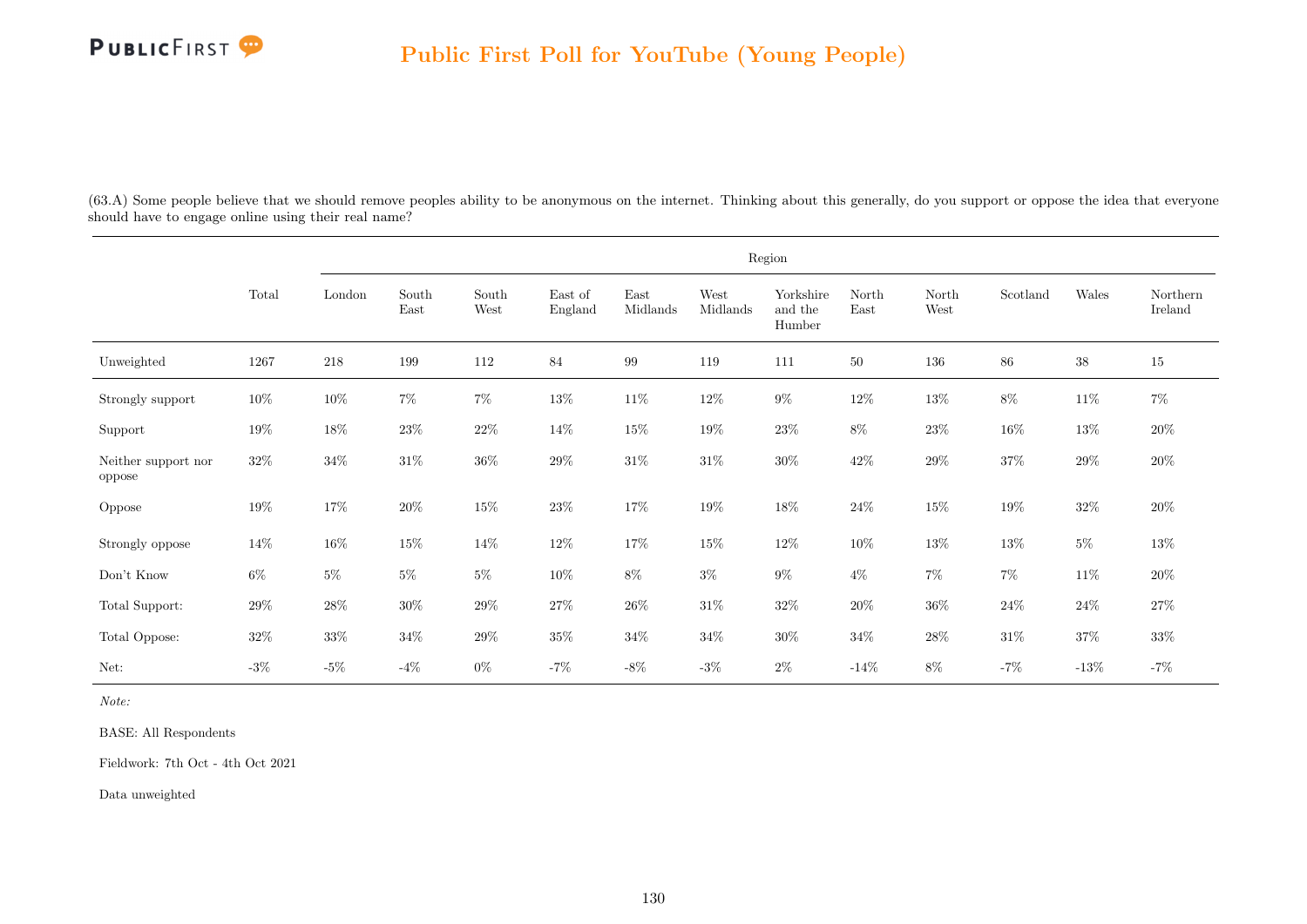# PUBLICFIRST<sup>9</sup>

#### Public First Poll for YouTube (Young People)

(63.B) Some people believe that we should remove peoples ability to be anonymous on the internet. Thinking about this generally, do you support or oppose the idea that everyone should have to engage online using their real name?

|                               |        |         | $\operatorname{Gender}$ |          |        | Social Grade |           |                | Age            |                    |                       | Age $\&$ Gender    |                   |
|-------------------------------|--------|---------|-------------------------|----------|--------|--------------|-----------|----------------|----------------|--------------------|-----------------------|--------------------|-------------------|
|                               | Total  | Male    | $\mbox{Female}$         | $\rm AB$ | C1     | $\rm C2$     | $\rm{DE}$ | $13 - 15$      | $16 - 17$      | Female 13<br>$-15$ | Male $13$ -<br>$15\,$ | Female 16<br>$-17$ | Male $16$ -<br>17 |
| Unweighted                    | 1267   | $383\,$ | 861                     | 446      | 321    | $213\,$      | $266\,$   | $\overline{0}$ | $\overline{0}$ | $\overline{0}$     | $\boldsymbol{0}$      | $\overline{0}$     | $\overline{0}$    |
| Strongly support              | $10\%$ | $9\%$   | $11\%$                  | $12\%$   | $10\%$ | $4\%$        | $11\%$    | $\ast$         | $\ast$         | $\ast$             | $\ast$                | $*$                | $\ast$            |
| Support                       | $19\%$ | $20\%$  | $19\%$                  | $21\%$   | 17%    | $23\%$       | $16\%$    | $\ast$         | $*$            | $*$                | $*$                   | $*$                | $\ast$            |
| Neither support nor<br>oppose | $32\%$ | $30\%$  | $34\%$                  | $29\%$   | $33\%$ | $37\%$       | $33\%$    | $\ast$         | $*$            | $*$                | $*$                   | $*$                | $\ast$            |
| Oppose                        | $19\%$ | $18\%$  | $18\%$                  | $21\%$   | $19\%$ | $14\%$       | $16\%$    | $*$            | $*$            | $*$                | $\ast$                | $*$                | $\ast$            |
| Strongly oppose               | 14\%   | $15\%$  | $13\%$                  | $13\%$   | $12\%$ | $17\%$       | $14\%$    | $\ast$         | $\ast$         | $*$                | $\ast$                | $\ast$             | $\ast$            |
| Don't Know                    | $6\%$  | $8\%$   | $6\%$                   | $3\%$    | $9\%$  | $5\%$        | $9\%$     | $*$            | $*$            | $*$                | $\ast$                | $\ast$             | $\ast$            |
| Total Support:                | $29\%$ | $29\%$  | $30\%$                  | $33\%$   | 27%    | $28\%$       | $27\%$    | $\ast$         | $\ast$         | $\ast$             | $\ast$                | $*$                | $\ast$            |
| Total Oppose:                 | $32\%$ | $34\%$  | $31\%$                  | $34\%$   | $32\%$ | $31\%$       | $30\%$    | $\ast$         | $\ast$         | $*$                | $*$                   | $*$                | $\ast$            |
| Net:                          | $-3\%$ | $-5\%$  | $-1\%$                  | $-1\%$   | $-5\%$ | $-3\%$       | -3%       | $\ast$         | $\ast$         | $*$                | $\ast$                | $\ast$             | $\ast$            |

Note:

BASE: All Respondents

Fieldwork: 7th Oct - 4th Oct 2021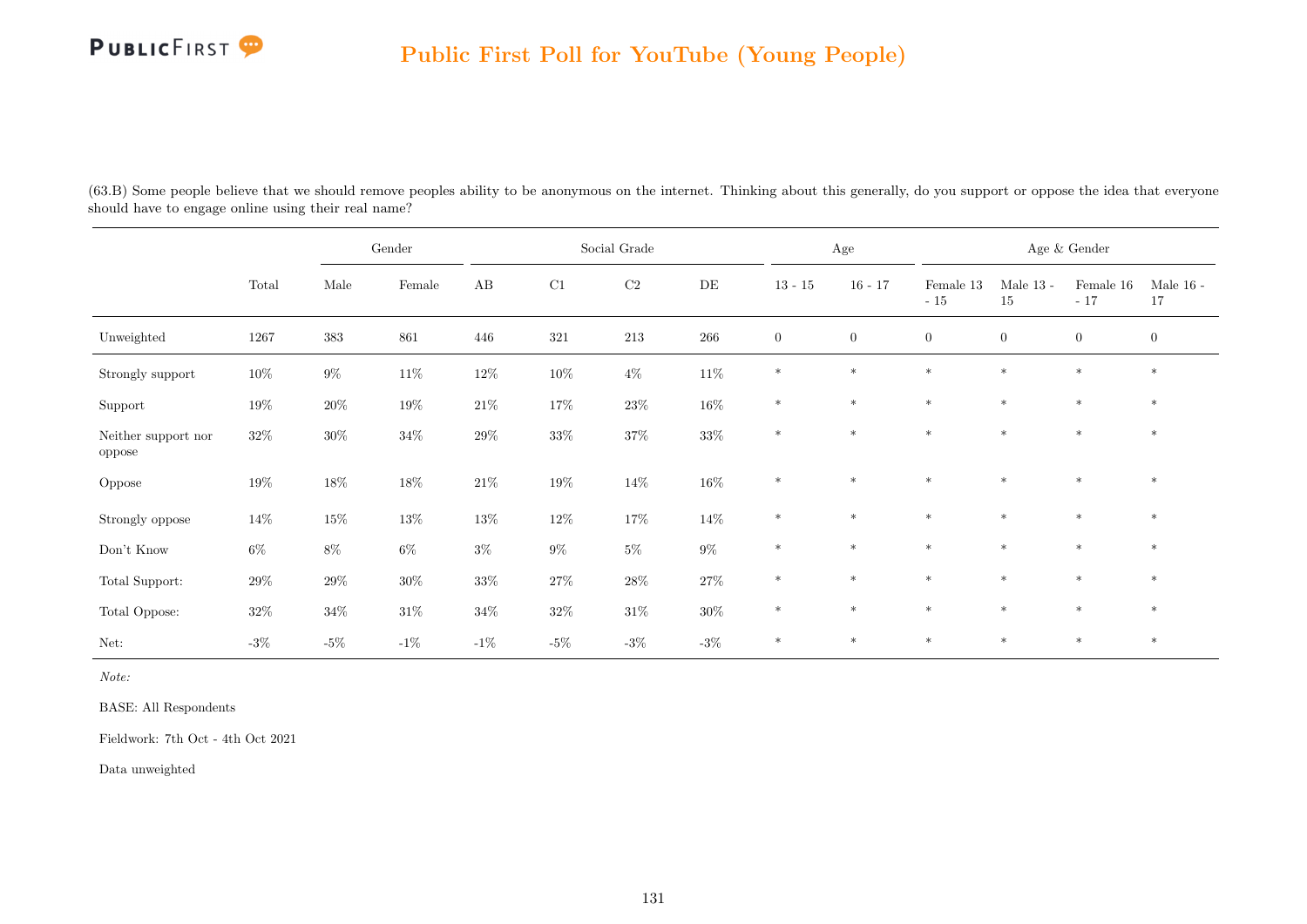(64.A) Some people believe that using alias or guest accounts online helps protect their privacy and any sensitive information whilst others believe that this enables bad actors to say and do things that they would otherwise avoid. The Government are currently considering requiring everyone to engage online using their own name. Would this make you more or less likely to use the internet?

|                               |        |         |               |               |                    |                  |                  | Region                         |               |               |          |        |                     |
|-------------------------------|--------|---------|---------------|---------------|--------------------|------------------|------------------|--------------------------------|---------------|---------------|----------|--------|---------------------|
|                               | Total  | London  | South<br>East | South<br>West | East of<br>England | East<br>Midlands | West<br>Midlands | Yorkshire<br>and the<br>Humber | North<br>East | North<br>West | Scotland | Wales  | Northern<br>Ireland |
| Unweighted                    | 1267   | $218\,$ | 199           | 112           | 84                 | 99               | 119              | 111                            | 50            | 136           | 86       | $38\,$ | 15                  |
| More likely                   | 13%    | 17%     | 12%           | $12\%$        | $15\%$             | $12\%$           | $12\%$           | $8\%$                          | $22\%$        | $13\%$        | $7\%$    | $8\%$  | $0\%$               |
| It woud make no<br>difference | 58%    | $55\%$  | $63\%$        | $60\%$        | $45\%$             | $53\%$           | $56\%$           | $68\%$                         | $56\%$        | $56\%$        | $65\%$   | $63\%$ | $67\%$              |
| Less likely                   | $22\%$ | $22\%$  | $19\%$        | $25\%$        | $25\%$             | $26\%$           | $24\%$           | $15\%$                         | $20\%$        | $23\%$        | $21\%$   | $16\%$ | $13\%$              |
| Dont know                     | $7\%$  | $6\%$   | $6\%$         | $3\%$         | $14\%$             | $9\%$            | $8\%$            | $8\%$                          | $2\%$         | $8\%$         | $7\%$    | $13\%$ | $20\%$              |

Note:

BASE: All Respondents

Fieldwork: 7th Oct - 4th Oct 2021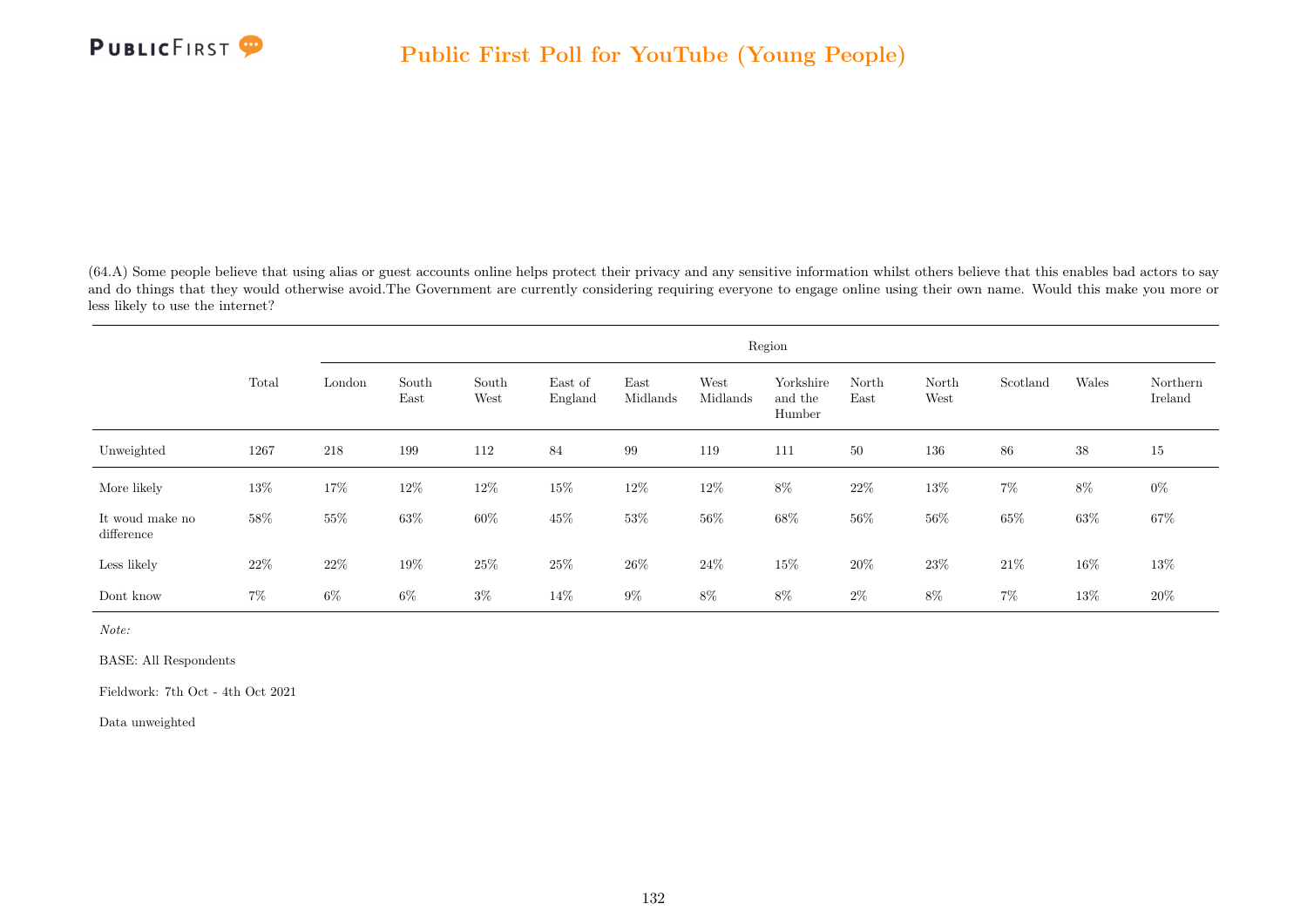(64.B) Some people believe that using alias or guest accounts online helps protect their privacy and any sensitive information whilst others believe that this enables bad actors to say and do things that they would otherwise avoid. The Government are currently considering requiring everyone to engage online using their own name. Would this make you more or less likely to use the internet?

|                               |        |        | Gender |        |        | Social Grade |        |                | Age            |                    |                   | Age & Gender       |                   |
|-------------------------------|--------|--------|--------|--------|--------|--------------|--------|----------------|----------------|--------------------|-------------------|--------------------|-------------------|
|                               | Total  | Male   | Female | AB     | C1     | C2           | DE     | $13 - 15$      | $16 - 17$      | Female 13<br>$-15$ | Male $13$ -<br>15 | Female 16<br>$-17$ | Male $16$ -<br>17 |
| Unweighted                    | 1267   | 383    | 861    | 446    | 321    | 213          | 266    | $\overline{0}$ | $\overline{0}$ | $\overline{0}$     | $\overline{0}$    | $\boldsymbol{0}$   | $\mathbf{0}$      |
| More likely                   | $13\%$ | $15\%$ | $12\%$ | $13\%$ | $16\%$ | $9\%$        | $11\%$ | $*$            | $*$            | $\ast$             | $*$               | $*$                | $*$               |
| It woud make no<br>difference | $58\%$ | $57\%$ | $60\%$ | $65\%$ | $55\%$ | $59\%$       | $53\%$ | $\ast$         | $\ast$         | $*$                | $*$               | $*$                | $*$               |
| Less likely                   | $22\%$ | $22\%$ | $21\%$ | $19\%$ | $20\%$ | $23\%$       | $25\%$ | $\ast$         | $*$            | $\ast$             | $\ast$            | $*$                | $*$               |
| Dont know                     | $7\%$  | $6\%$  | $8\%$  | $3\%$  | $9\%$  | $9\%$        | $11\%$ | $*$            | $\ast$         | $*$                | $\ast$            | $*$                | $*$               |

Note:

BASE: All Respondents

Fieldwork: 7th Oct - 4th Oct 2021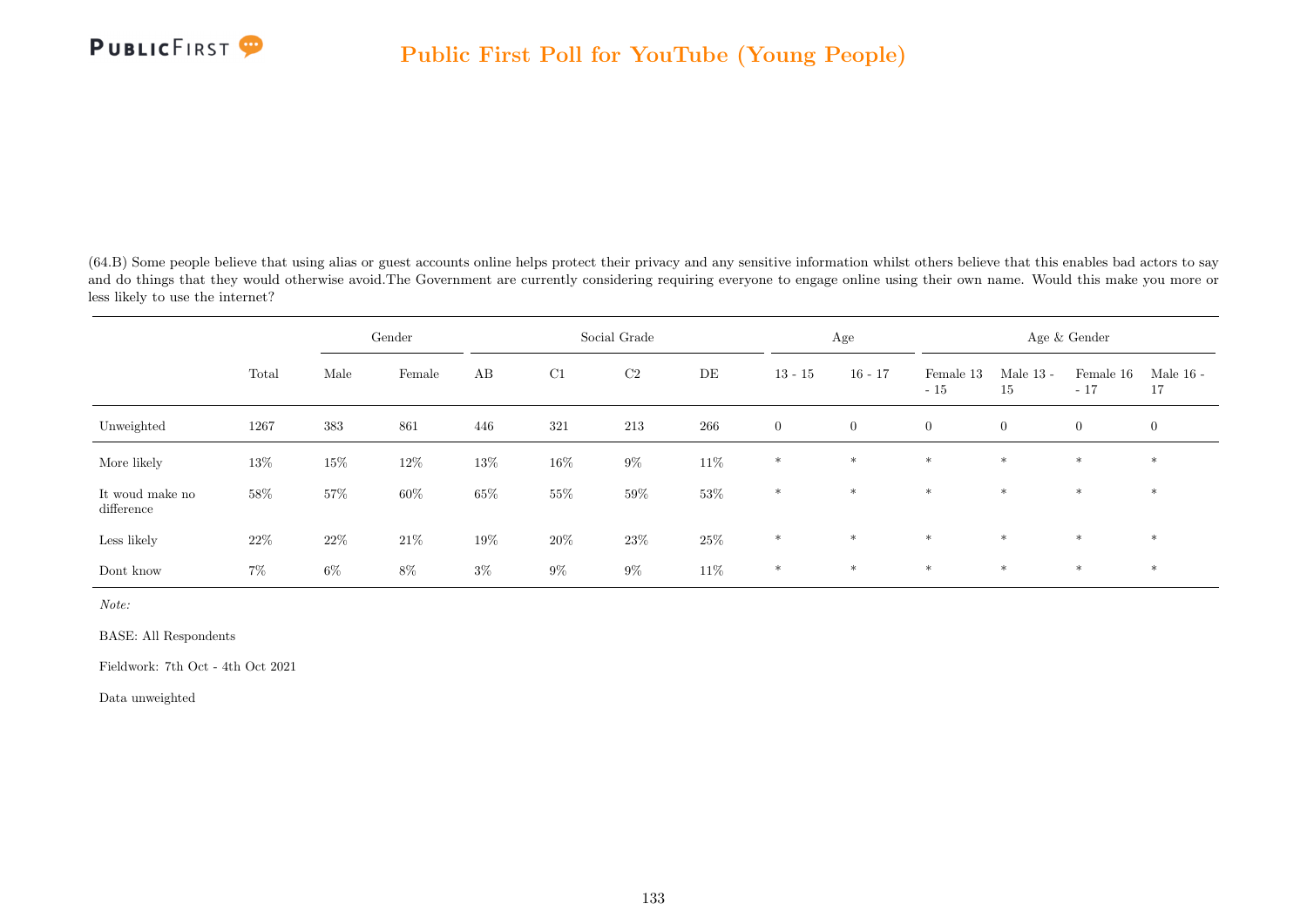

(65.A) Some people believe that everyone that uses the internet should have a personal account which requires them to display their real name and requires them to register their real address, their date of birth and other basic personal information.Do you support or oppose this idea?

|                               |         |        |               |               |                    |                  |                  | Region                         |               |               |          |        |                     |
|-------------------------------|---------|--------|---------------|---------------|--------------------|------------------|------------------|--------------------------------|---------------|---------------|----------|--------|---------------------|
|                               | Total   | London | South<br>East | South<br>West | East of<br>England | East<br>Midlands | West<br>Midlands | Yorkshire<br>and the<br>Humber | North<br>East | North<br>West | Scotland | Wales  | Northern<br>Ireland |
| Unweighted                    | 1267    | 218    | 199           | 112           | 84                 | 99               | 119              | 111                            | $50\,$        | 136           | 86       | $38\,$ | 15                  |
| Strongly support              | 10%     | $11\%$ | $8\%$         | $5\%$         | $12\%$             | $12\%$           | $12\%$           | $10\%$                         | $10\%$        | $15\%$        | $8\%$    | $8\%$  | $7\%$               |
| Support                       | $18\%$  | $13\%$ | $21\%$        | $19\%$        | $17\%$             | $12\%$           | $18\%$           | $24\%$                         | $20\%$        | $19\%$        | $16\%$   | $5\%$  | $33\%$              |
| Neither support nor<br>oppose | $27\%$  | $30\%$ | $25\%$        | $25\%$        | $26\%$             | $27\%$           | $28\%$           | $26\%$                         | $24\%$        | $24\%$        | $30\%$   | $37\%$ | $13\%$              |
| Oppose                        | $20\%$  | $21\%$ | $22\%$        | $25\%$        | $17\%$             | $18\%$           | $20\%$           | $15\%$                         | $22\%$        | $19\%$        | $16\%$   | $18\%$ | $13\%$              |
| Strongly oppose               | $19\%$  | $19\%$ | $17\%$        | $23\%$        | $18\%$             | $25\%$           | $18\%$           | $18\%$                         | $20\%$        | $15\%$        | $22\%$   | $11\%$ | $13\%$              |
| Dont Know                     | $6\%$   | $6\%$  | $7\%$         | $3\%$         | $11\%$             | $5\%$            | $4\%$            | $6\%$                          | $4\%$         | $7\%$         | $7\%$    | $21\%$ | $20\%$              |
| Total Support:                | $28\%$  | $25\%$ | $29\%$        | $24\%$        | $29\%$             | $24\%$           | $30\%$           | $34\%$                         | $30\%$        | $35\%$        | $24\%$   | $13\%$ | $40\%$              |
| Total Oppose:                 | $39\%$  | $39\%$ | $39\%$        | $48\%$        | $35\%$             | $43\%$           | $38\%$           | $33\%$                         | $42\%$        | $35\%$        | $38\%$   | $29\%$ | $27\%$              |
| Net:                          | $-10\%$ | $-15%$ | $-10\%$       | $-24%$        | $-6\%$             | $-19%$           | $-8\%$           | $1\%$                          | $-12%$        | $0\%$         | $-14%$   | $-16%$ | 13%                 |

Note:

BASE: All Respondents

Fieldwork: 7th Oct - 4th Oct 2021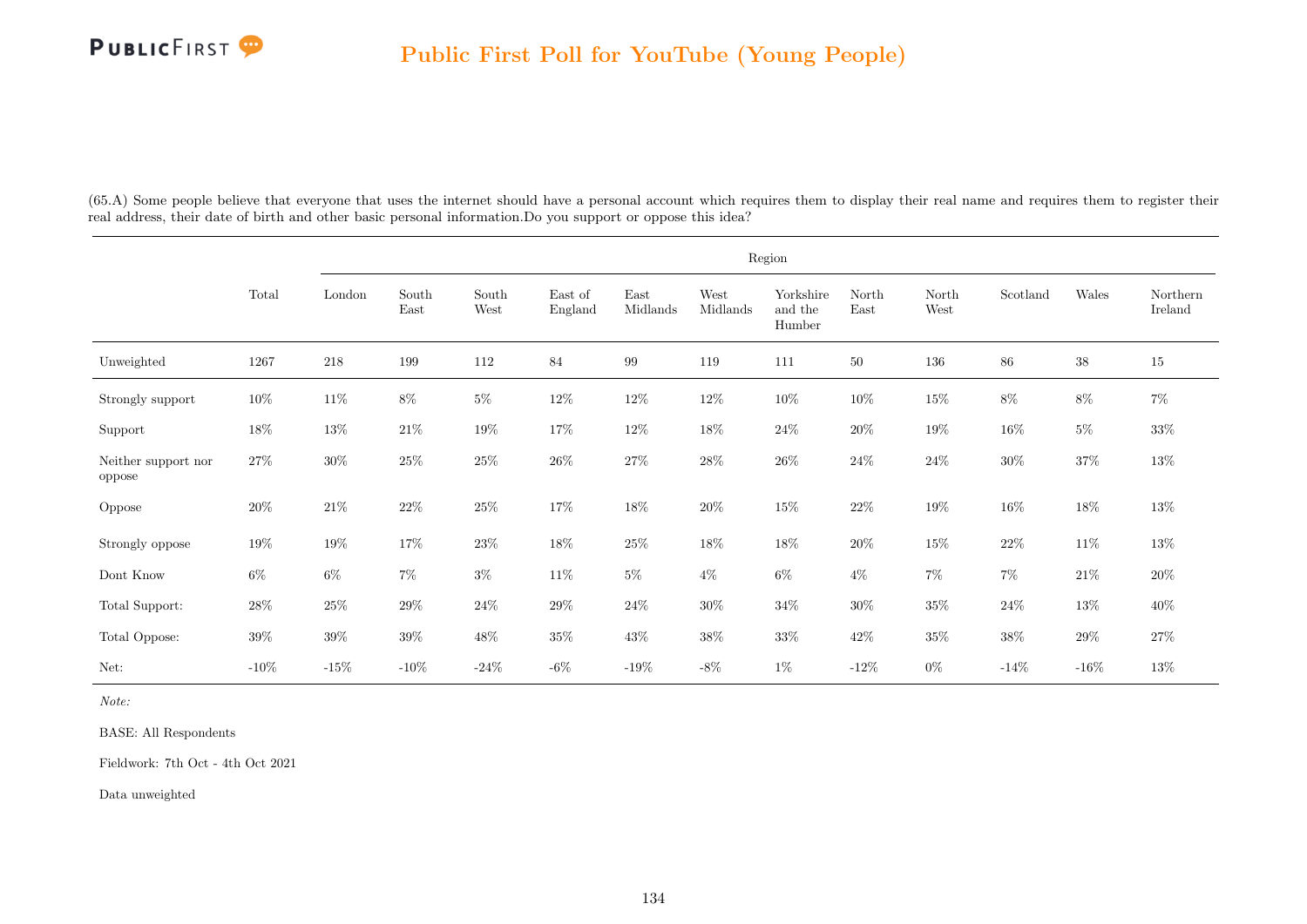# PUBLICFIRST<sup>9</sup>

|                               |         |        | $\operatorname{Gender}$ |        |          | Social Grade |           |                | Age            |                        |                   | Age & Gender       |                   |
|-------------------------------|---------|--------|-------------------------|--------|----------|--------------|-----------|----------------|----------------|------------------------|-------------------|--------------------|-------------------|
|                               | Total   | Male   | Female                  | AB     | $\rm C1$ | $\rm{C2}$    | $\rm{DE}$ | $13 - 15$      | $16 - 17$      | Female $13\,$<br>$-15$ | Male $13$ -<br>15 | Female 16<br>$-17$ | Male $16$ -<br>17 |
| Unweighted                    | 1267    | 383    | 861                     | 446    | 321      | $213\,$      | 266       | $\overline{0}$ | $\overline{0}$ | $\overline{0}$         | $\overline{0}$    | $\overline{0}$     | $\overline{0}$    |
| Strongly support              | $10\%$  | $12\%$ | $10\%$                  | $13\%$ | $10\%$   | $7\%$        | $11\%$    | $*$            | $\ast$         | $\ast$                 | $\ast$            | $*$                | $\ast$            |
| Support                       | $18\%$  | $18\%$ | $18\%$                  | $21\%$ | $15\%$   | $19\%$       | $15\%$    | $\ast$         | $\ast$         | $*$                    | $\ast$            | $\ast$             | $\ast$            |
| Neither support nor<br>oppose | $27\%$  | $30\%$ | $26\%$                  | $22\%$ | $28\%$   | $30\%$       | $31\%$    | $\ast$         | $*$            | $*$                    | $*$               | $*$                | $\ast$            |
| Oppose                        | $20\%$  | 14\%   | $22\%$                  | $20\%$ | $19\%$   | $23\%$       | $18\%$    | $*$            | $*$            | $*$                    | $\ast$            | $*$                | $\ast$            |
| Strongly oppose               | $19\%$  | $17\%$ | $18\%$                  | $21\%$ | $18\%$   | $17\%$       | $17\%$    | $\ast$         | $\ast$         | $\ast$                 | $\ast$            | $\ast$             | $*$               |
| $\mbox{Dont}$<br>Know         | $6\%$   | $8\%$  | $6\%$                   | $4\%$  | $9\%$    | $5\%$        | $9\%$     | $\ast$         | $\ast$         | $*$                    | $*$               | $*$                | $*$               |
| Total Support:                | $28\%$  | $31\%$ | $28\%$                  | $34\%$ | $25\%$   | $25\%$       | $26\%$    | $\ast$         | $\ast$         | $\ast$                 | $\ast$            | $\ast$             | $\ast$            |
| Total Oppose:                 | $39\%$  | $31\%$ | $41\%$                  | $41\%$ | $37\%$   | $39\%$       | $34\%$    | $\ast$         | $\ast$         | $\ast$                 | $*$               | $\ast$             | $\ast$            |
| Net:                          | $-10\%$ | $-1\%$ | $-13\%$                 | $-7%$  | $-12%$   | $-14\%$      | $-8\%$    | $\ast$         | $\ast$         | $\ast$                 | $\ast$            | $\ast$             | $\ast$            |

(65.B) Some people believe that everyone that uses the internet should have a personal account which requires them to display their real name and requires them to register their real address, their date of birth and other basic personal information.Do you support or oppose this idea?

Note:

BASE: All Respondents

Fieldwork: 7th Oct - 4th Oct 2021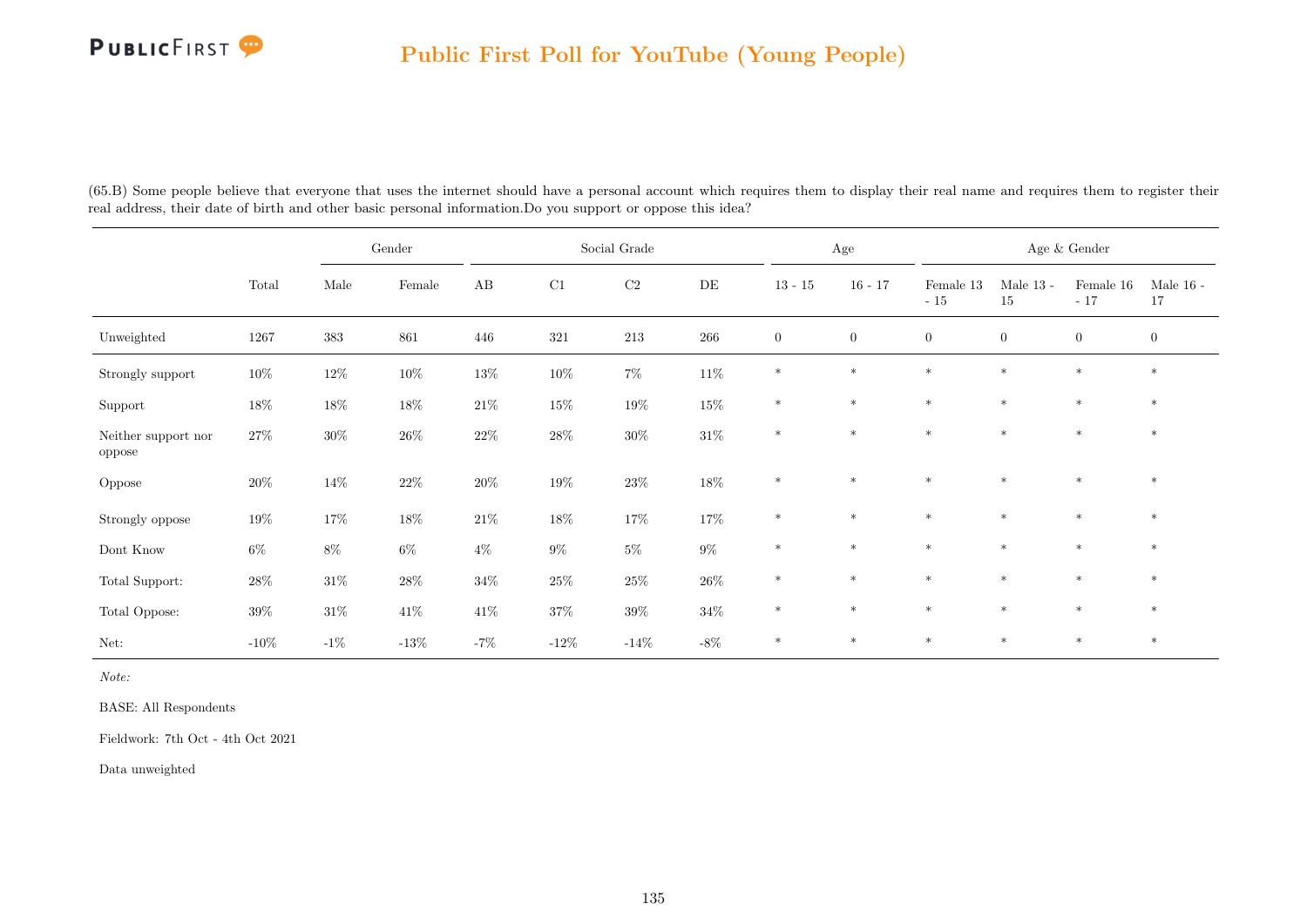

(66.A) If the Government or internet companies required everyone to create an account to use the internet - registering their own name, address and other basic personal information - would this make you more or less likely to do any of the following:: Use Google Search

|                      |        |        |               |               |                    |                  |                  | Region                         |               |               |          |       |                     |
|----------------------|--------|--------|---------------|---------------|--------------------|------------------|------------------|--------------------------------|---------------|---------------|----------|-------|---------------------|
|                      | Total  | London | South<br>East | South<br>West | East of<br>England | East<br>Midlands | West<br>Midlands | Yorkshire<br>and the<br>Humber | North<br>East | North<br>West | Scotland | Wales | Northern<br>Ireland |
| Unweighted           | 1267   | 218    | 199           | 112           | 84                 | 99               | 119              | 111                            | 50            | 136           | 86       | 38    | 15                  |
| More likely          | 13%    | $17\%$ | 13%           | $11\%$        | 14%                | $9\%$            | 12%              | $15\%$                         | 16%           | 12\%          | 10%      | $5\%$ | $7\%$               |
| Would have no effect | $60\%$ | $53\%$ | $62\%$        | 60%           | $55\%$             | $63\%$           | $61\%$           | $63\%$                         | 64%           | 60%           | 58\%     | 71%   | $60\%$              |
| Less likely          | $20\%$ | $22\%$ | $19\%$        | 24\%          | $19\%$             | 16%              | $23\%$           | 15%                            | 14%           | 19%           | $23\%$   | 16\%  | 13%                 |
| Don't Know           | $7\%$  | $7\%$  | $6\%$         | $5\%$         | 12%                | 12\%             | $4\%$            | $6\%$                          | 6%            | $9\%$         | 8%       | 8%    | 20%                 |

Note:

BASE: All Respondents

Fieldwork: 7th Oct - 4th Oct 2021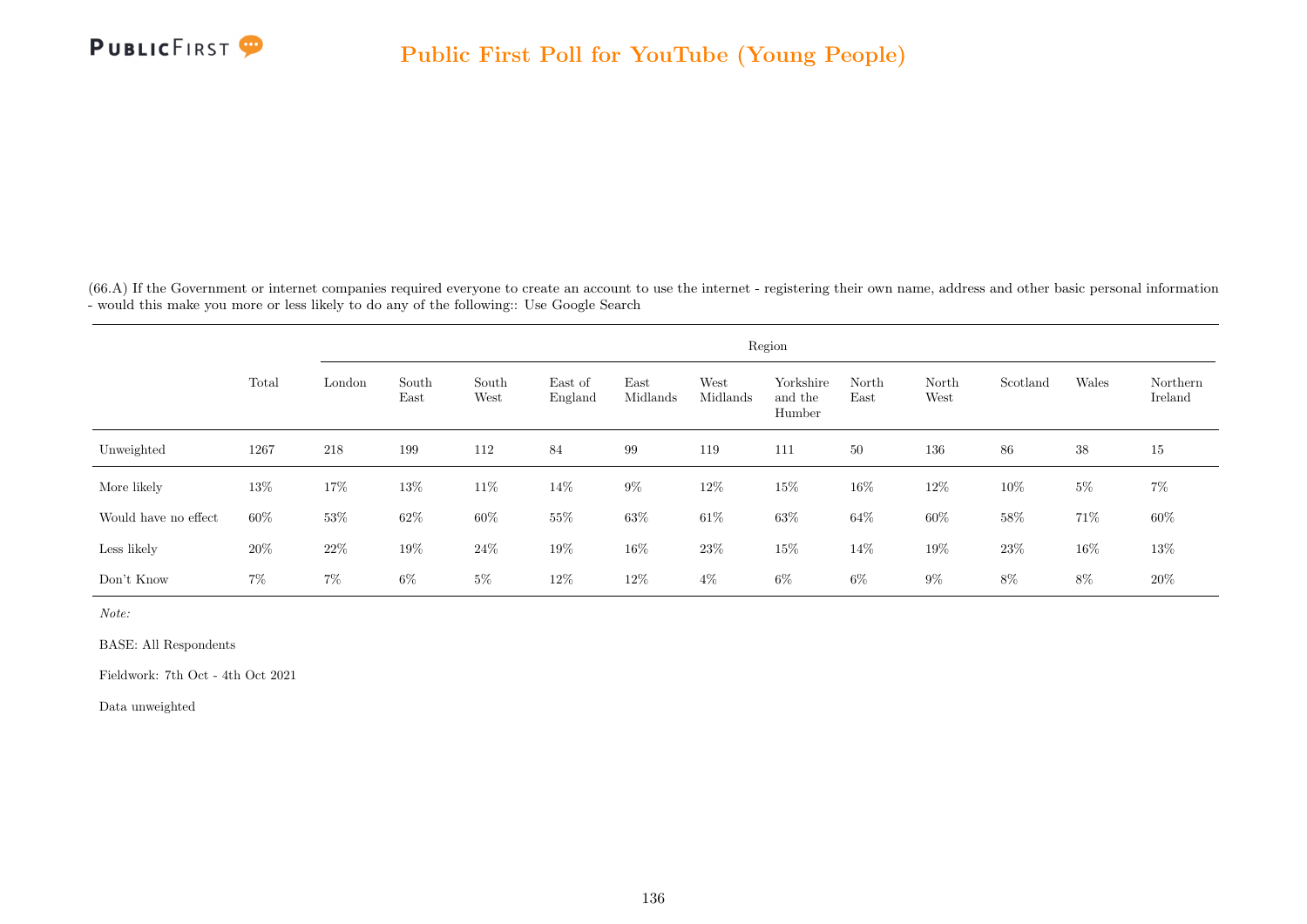

(66.B) If the Government or internet companies required everyone to create an account to use the internet - registering their own name, address and other basic personal information - would this make you more or less likely to do any of the following:: Use Google Search

|                      |       |       | Gender |        |        | Social Grade |        |                | Age            |                    |                   | Age & Gender       |                   |
|----------------------|-------|-------|--------|--------|--------|--------------|--------|----------------|----------------|--------------------|-------------------|--------------------|-------------------|
|                      | Total | Male  | Female | AB     | C1     | C2           | DE     | $13 - 15$      | $16 - 17$      | Female 13<br>$-15$ | Male $13$ -<br>15 | Female 16<br>$-17$ | Male $16$ -<br>17 |
| Unweighted           | 1267  | 383   | 861    | 446    | 321    | 213          | 266    | $\overline{0}$ | $\overline{0}$ | $\overline{0}$     | $\overline{0}$    | $\overline{0}$     | $\overline{0}$    |
| More likely          | 13%   | 17%   | $11\%$ | $15\%$ | $12\%$ | $14\%$       | $11\%$ | $\ast$         | $*$            | $*$                | $*$               | $*$                | $\ast$            |
| Would have no effect | 60%   | 60%   | 60%    | $63\%$ | 57%    | $58\%$       | $58\%$ | $\ast$         | $*$            | $*$                | $*$               | $*$                | $*$               |
| Less likely          | 20%   | 16%   | $21\%$ | $18\%$ | $20\%$ | $22\%$       | $20\%$ | $*$            | $*$            | $*$                | $*$               | $*$                | $*$               |
| Don't Know           | $7\%$ | $6\%$ | $8\%$  | $4\%$  | $10\%$ | $7\%$        | $11\%$ | $\ast$         | $\ast$         | $*$                | $*$               | $\ast$             | $\ast$            |

Note:

BASE: All Respondents

Fieldwork: 7th Oct - 4th Oct 2021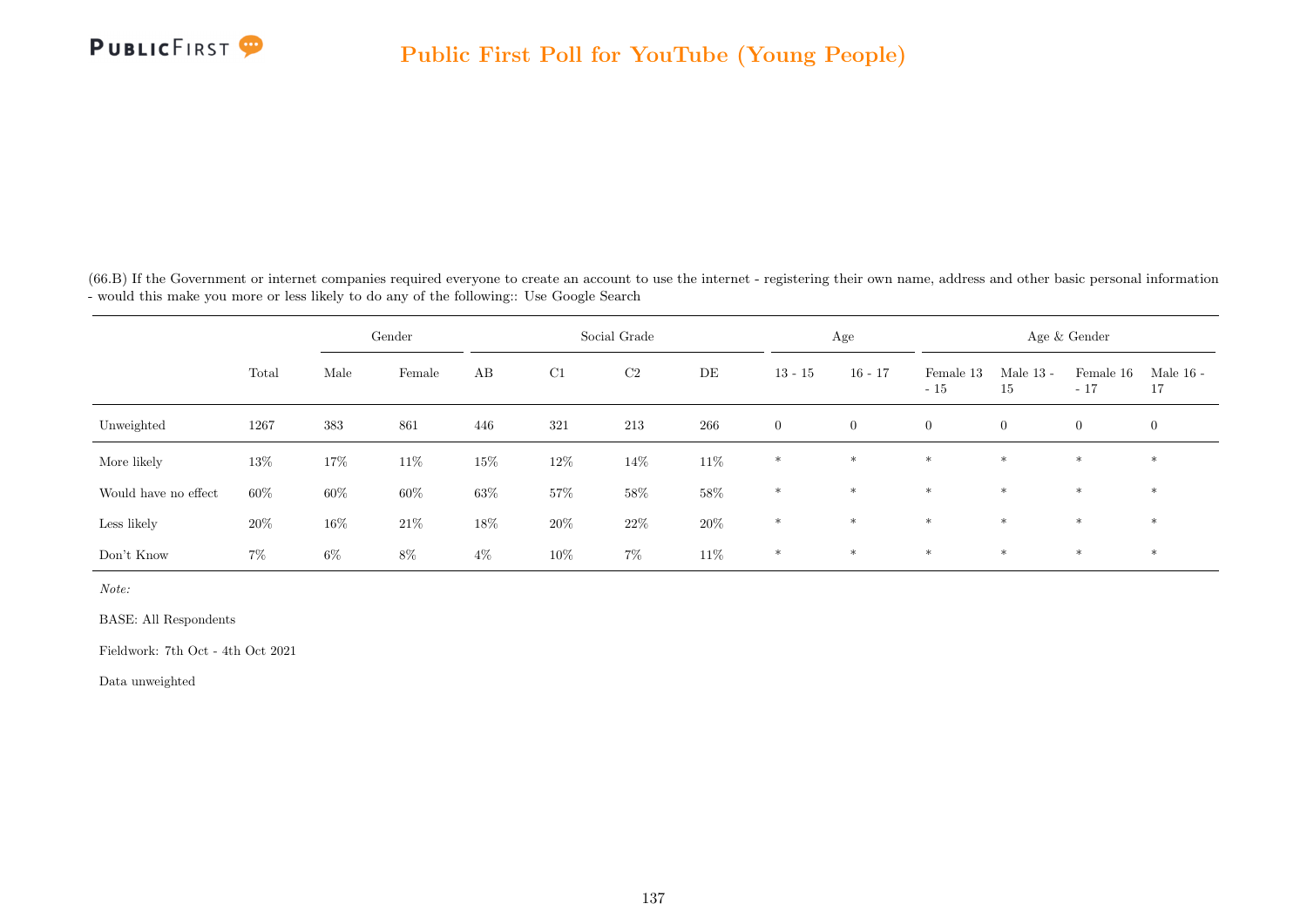

(67.A) If the Government or internet companies required everyone to create an account to use the internet - registering their own name, address and other basic personal information - would this make you more or less likely to do any of the following:: Open a social media account

|                      |       |        |               |               |                    |                  |                  | Region                         |               |               |          |        |                     |
|----------------------|-------|--------|---------------|---------------|--------------------|------------------|------------------|--------------------------------|---------------|---------------|----------|--------|---------------------|
|                      | Total | London | South<br>East | South<br>West | East of<br>England | East<br>Midlands | West<br>Midlands | Yorkshire<br>and the<br>Humber | North<br>East | North<br>West | Scotland | Wales  | Northern<br>Ireland |
| Unweighted           | 1267  | 218    | 199           | 112           | 84                 | 99               | 119              | 111                            | 50            | 136           | 86       | 38     | 15                  |
| More likely          | 14%   | $17\%$ | 16\%          | $15\%$        | 15%                | $12\%$           | 11\%             | $12\%$                         | 18%           | $14\%$        | 17%      | $5\%$  | $7\%$               |
| Would have no effect | 49%   | 43\%   | 48\%          | 46\%          | 44\%               | 44%              | $60\%$           | 57%                            | 60%           | 50%           | 44\%     | $63\%$ | $60\%$              |
| Less likely          | 29%   | 33%    | 29%           | 33%           | 30%                | 32\%             | 24\%             | $26\%$                         | 20%           | 29%           | $33\%$   | $21\%$ | 13%                 |
| Don't Know           | $7\%$ | $6\%$  | $7\%$         | $6\%$         | 11\%               | 11\%             | $5\%$            | $5\%$                          | $2\%$         | $7\%$         | $6\%$    | 11\%   | $20\%$              |

Note:

BASE: All Respondents

Fieldwork: 7th Oct - 4th Oct 2021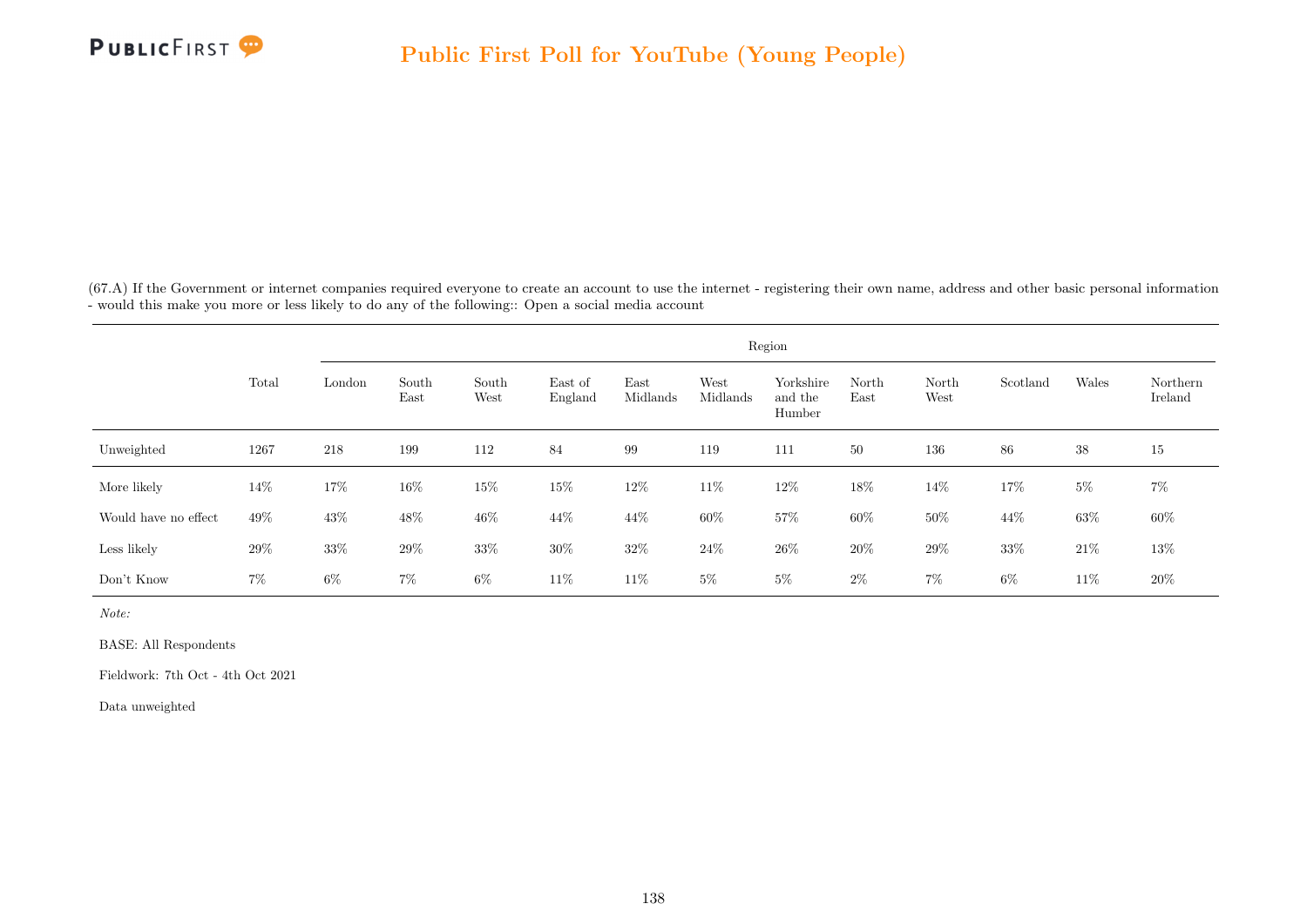(67.B) If the Government or internet companies required everyone to create an account to use the internet - registering their own name, address and other basic personal information - would this make you more or less likely to do any of the following:: Open a social media account

|                      |        |        | Gender |        |        | Social Grade   |        |                | Age            |                    |                   | Age & Gender       |                   |
|----------------------|--------|--------|--------|--------|--------|----------------|--------|----------------|----------------|--------------------|-------------------|--------------------|-------------------|
|                      | Total  | Male   | Female | AB     | C1     | C <sub>2</sub> | DE     | $13 - 15$      | $16 - 17$      | Female 13<br>$-15$ | Male $13$ -<br>15 | Female 16<br>$-17$ | Male $16$ -<br>17 |
| Unweighted           | 1267   | 383    | 861    | 446    | 321    | 213            | 266    | $\overline{0}$ | $\overline{0}$ | $\overline{0}$     | $\boldsymbol{0}$  | $\overline{0}$     | $\overline{0}$    |
| More likely          | 14%    | 19%    | 13%    | 15%    | 16%    | $13\%$         | $12\%$ | $*$            | $*$            | $*$                | $\ast$            | $\ast$             | $*$               |
| Would have no effect | 49%    | 50%    | $50\%$ | $49\%$ | $49\%$ | $52\%$         | $48\%$ | $*$            | $*$            | $*$                | $\ast$            | $*$                | $\ast$            |
| Less likely          | $29\%$ | $24\%$ | $31\%$ | $31\%$ | $26\%$ | $31\%$         | $29\%$ | $\ast$         | $*$            | $*$                | $\ast$            | $\ast$             | $*$               |
| Don't Know           | $7\%$  | $7\%$  | $7\%$  | $4\%$  | $8\%$  | $5\%$          | $11\%$ | $*$            | $*$            | $*$                | $*$               | $*$                | $\ast$            |

Note:

BASE: All Respondents

Fieldwork: 7th Oct - 4th Oct 2021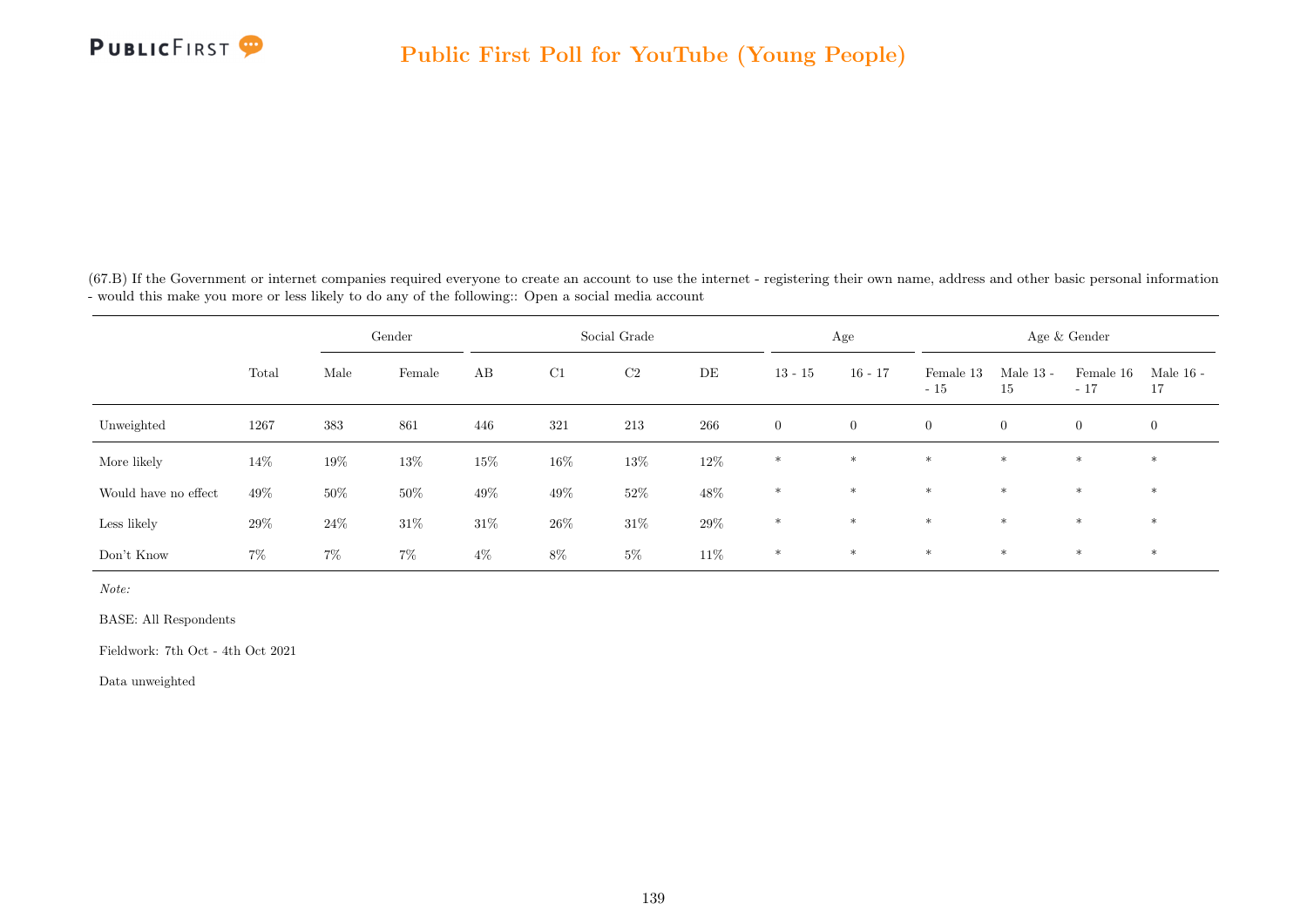

(68.A) If the Government or internet companies required everyone to create an account to use the internet - registering their own name, address and other basic personal information - would this make you more or less likely to do any of the following:: Use online forums such as reddit, the student room etc.

|                      |        |        |               |               |                    |                  |                  | Region                         |               |               |          |        |                     |
|----------------------|--------|--------|---------------|---------------|--------------------|------------------|------------------|--------------------------------|---------------|---------------|----------|--------|---------------------|
|                      | Total  | London | South<br>East | South<br>West | East of<br>England | East<br>Midlands | West<br>Midlands | Yorkshire<br>and the<br>Humber | North<br>East | North<br>West | Scotland | Wales  | Northern<br>Ireland |
| Unweighted           | 1267   | 218    | 199           | 112           | 84                 | 99               | 119              | 111                            | 50            | 136           | 86       | 38     | 15                  |
| More likely          | 13%    | $18\%$ | 16\%          | 12\%          | 12\%               | $10\%$           | 12%              | $12\%$                         | 12%           | $12\%$        | $7\%$    | $5\%$  | 20%                 |
| Would have no effect | $43\%$ | $35\%$ | 37%           | $39\%$        | $43\%$             | $42\%$           | $49\%$           | $52\%$                         | $56\%$        | $50\%$        | $50\%$   | $45\%$ | 40\%                |
| Less likely          | $34\%$ | 38%    | 40\%          | 44%           | $30\%$             | $31\%$           | $34\%$           | 28\%                           | $24\%$        | 26\%          | $35\%$   | $29\%$ | 13%                 |
| Don't Know           | 10%    | 10%    | 8%            | $5\%$         | 15%                | 16%              | $5\%$            | 8%                             | 8%            | 12%           | 8%       | 21\%   | 27%                 |

Note:

BASE: All Respondents

Fieldwork: 7th Oct - 4th Oct 2021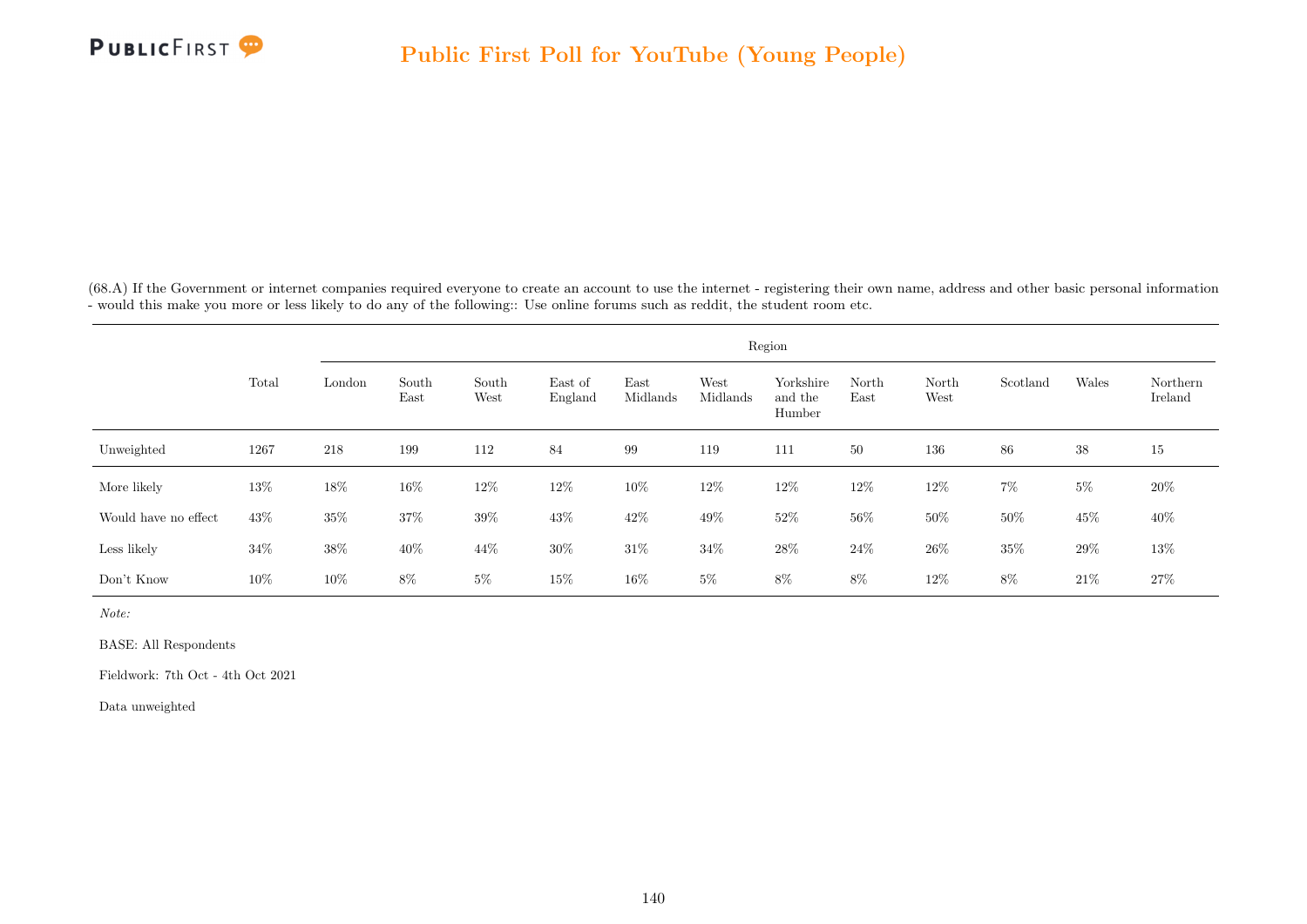

(68.B) If the Government or internet companies required everyone to create an account to use the internet - registering their own name, address and other basic personal information - would this make you more or less likely to do any of the following:: Use online forums such as reddit, the student room etc.

|                      |        |        | Gender |        |        | Social Grade   |         |                | Age          |                    |                   | Age & Gender       |                   |
|----------------------|--------|--------|--------|--------|--------|----------------|---------|----------------|--------------|--------------------|-------------------|--------------------|-------------------|
|                      | Total  | Male   | Female | AB     | C1     | C <sub>2</sub> | DE      | $13 - 15$      | $16 - 17$    | Female 13<br>$-15$ | Male $13$ -<br>15 | Female 16<br>$-17$ | Male $16$ -<br>17 |
| Unweighted           | 1267   | 383    | 861    | 446    | 321    | 213            | $266\,$ | $\overline{0}$ | $\mathbf{0}$ | $\overline{0}$     | $\boldsymbol{0}$  | $\overline{0}$     | $\overline{0}$    |
| More likely          | 13%    | 17%    | $11\%$ | $16\%$ | $14\%$ | $11\%$         | $9\%$   | $*$            | $*$          | $\ast$             | $\ast$            | $\ast$             | $*$               |
| Would have no effect | 43%    | 48\%   | 42\%   | $42\%$ | 43%    | $46\%$         | $45\%$  | $\ast$         | $*$          | $\ast$             | $\ast$            | $\ast$             | $\ast$            |
| Less likely          | $34\%$ | $26\%$ | 37%    | $36\%$ | $31\%$ | $35\%$         | $33\%$  | $*$            | $*$          | $\ast$             | $\ast$            | $\ast$             | $*$               |
| Don't Know           | 10%    | $9\%$  | 10%    | $6\%$  | 13%    | $8\%$          | $13\%$  | $\ast$         | $*$          | $*$                | $*$               | $\ast$             | $\ast$            |

Note:

BASE: All Respondents

Fieldwork: 7th Oct - 4th Oct 2021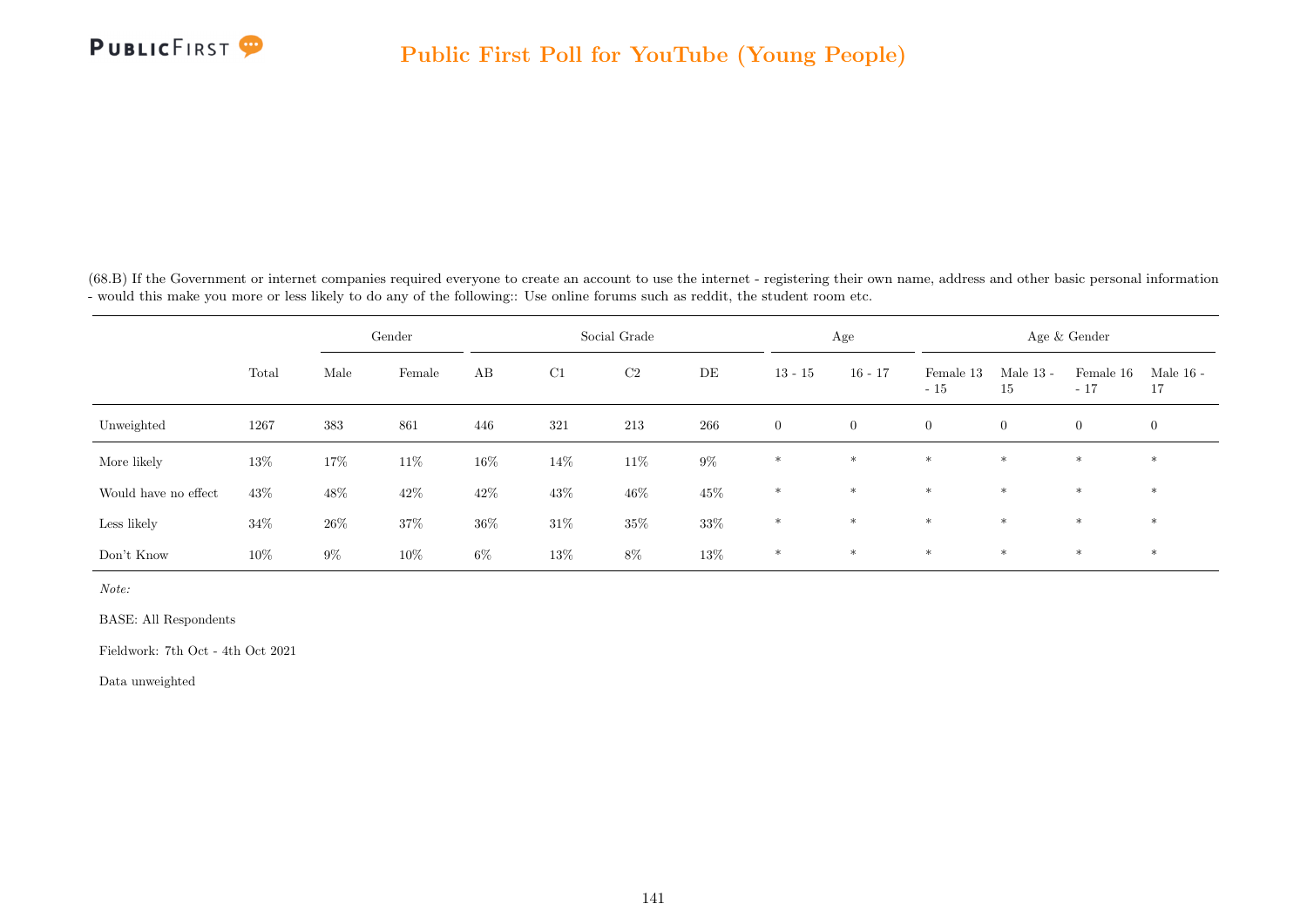

(69.A) If the Government or internet companies required everyone to create an account to use the internet - registering their own name, address and other basic personal information - would this make you more or less likely to do any of the following:: Play online multiplayer games

|                      |        | Region |               |               |                    |                  |                  |                                |               |               |          |       |                     |
|----------------------|--------|--------|---------------|---------------|--------------------|------------------|------------------|--------------------------------|---------------|---------------|----------|-------|---------------------|
|                      | Total  | London | South<br>East | South<br>West | East of<br>England | East<br>Midlands | West<br>Midlands | Yorkshire<br>and the<br>Humber | North<br>East | North<br>West | Scotland | Wales | Northern<br>Ireland |
| Unweighted           | 1267   | 218    | 199           | 112           | 84                 | 99               | 119              | 111                            | 50            | 136           | 86       | 38    | 15                  |
| More likely          | 12\%   | 15%    | 10%           | 12\%          | 13%                | $13\%$           | 12\%             | 12\%                           | 20%           | 10%           | 6%       | $5\%$ | $7\%$               |
| Would have no effect | 47%    | 44%    | 47%           | $40\%$        | 44%                | $42\%$           | $51\%$           | $56\%$                         | 46%           | 53%           | 44%      | 47%   | 47%                 |
| Less likely          | $32\%$ | 32\%   | 35%           | 44\%          | $31\%$             | 30%              | 29%              | $23\%$                         | 24\%          | 27%           | 42%      | 29%   | 20%                 |
| Don't Know           | 10%    | $10\%$ | $9\%$         | $4\%$         | 12%                | 14\%             | $8\%$            | $9\%$                          | 10%           | 10%           | 8%       | 18%   | $27\%$              |

Note:

BASE: All Respondents

Fieldwork: 7th Oct - 4th Oct 2021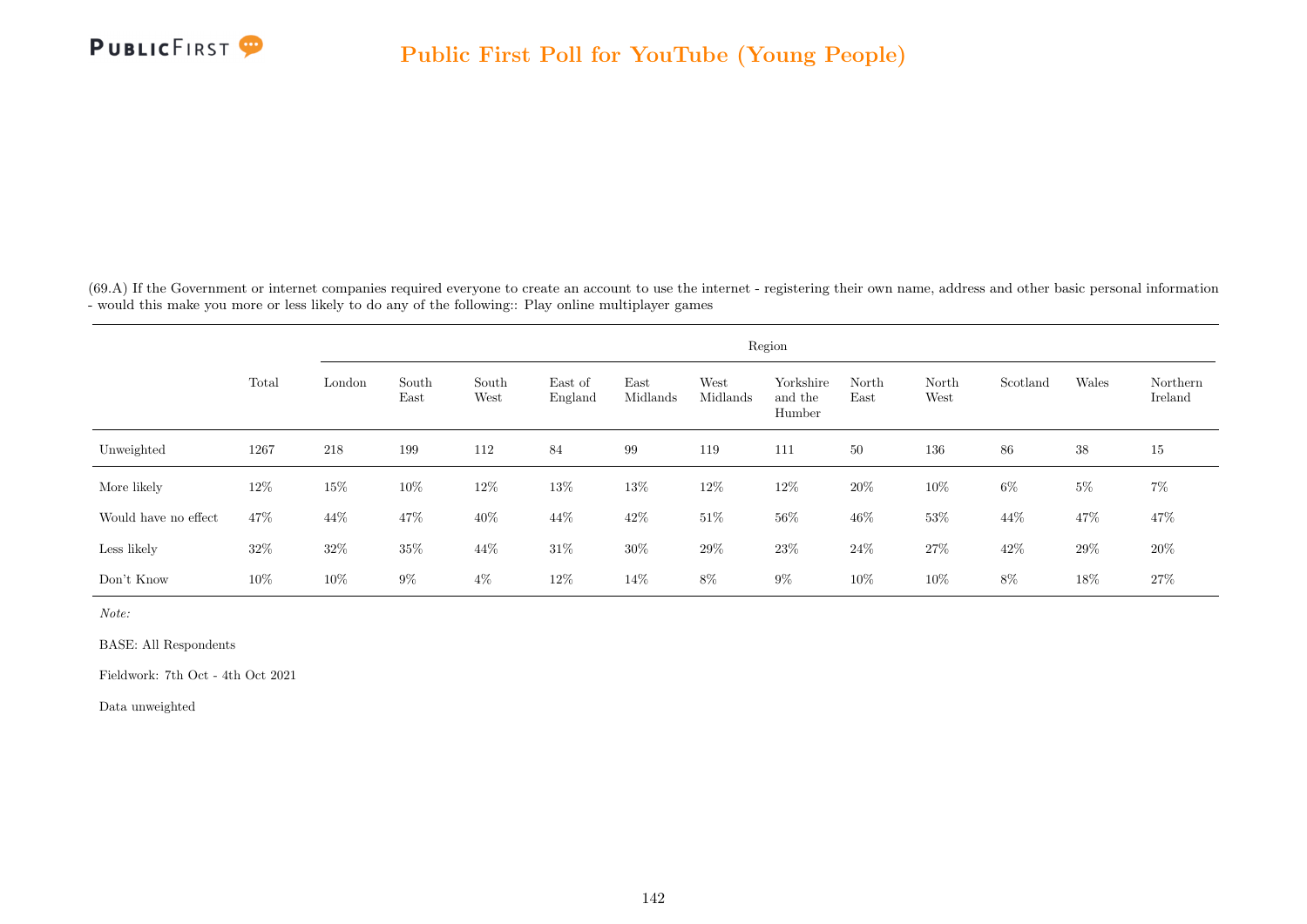(69.B) If the Government or internet companies required everyone to create an account to use the internet - registering their own name, address and other basic personal information - would this make you more or less likely to do any of the following:: Play online multiplayer games

|                      |        |        | Gender |        | Social Grade |                |        |                | Age            |                    | Age & Gender      |                    |                   |  |
|----------------------|--------|--------|--------|--------|--------------|----------------|--------|----------------|----------------|--------------------|-------------------|--------------------|-------------------|--|
|                      | Total  | Male   | Female | AB     | C1           | C <sub>2</sub> | DE     | $13 - 15$      | $16 - 17$      | Female 13<br>$-15$ | Male $13$ -<br>15 | Female 16<br>$-17$ | Male $16$ -<br>17 |  |
| Unweighted           | 1267   | 383    | 861    | 446    | 321          | 213            | 266    | $\overline{0}$ | $\overline{0}$ | $\overline{0}$     | $\boldsymbol{0}$  | $\overline{0}$     | $\overline{0}$    |  |
| More likely          | 12\%   | 16%    | 10%    | $12\%$ | 14%          | $8\%$          | $10\%$ | $\ast$         | $\ast$         | $*$                | $*$               | $*$                | $\ast$            |  |
| Would have no effect | 47%    | $53\%$ | $45\%$ | $48\%$ | $42\%$       | $52\%$         | 47%    | $\ast$         | $\ast$         | $\ast$             | $\ast$            | $\ast$             | $\ast$            |  |
| Less likely          | 32\%   | $23\%$ | $35\%$ | $34\%$ | 32\%         | $30\%$         | $29\%$ | $\ast$         | $*$            | $*$                | $*$               | $*$                | $*$               |  |
| Don't Know           | $10\%$ | $8\%$  | 11\%   | $5\%$  | 12\%         | $10\%$         | 14%    | $*$            | $\ast$         | $\ast$             | $*$               | $*$                | $\ast$            |  |

Note:

BASE: All Respondents

Fieldwork: 7th Oct - 4th Oct 2021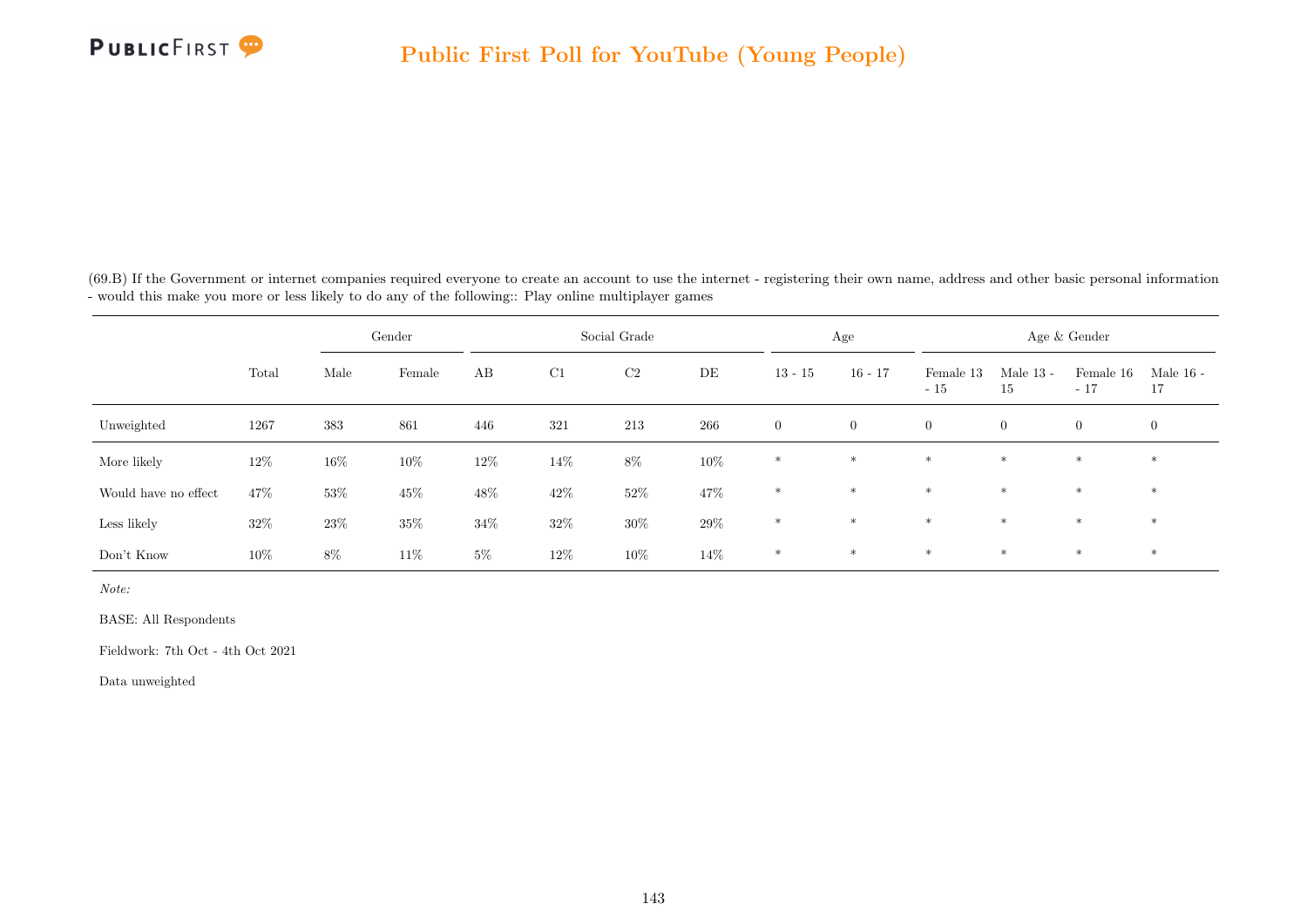

(70.A) If the Government or internet companies required everyone to create an account to use the internet - registering their own name, address and other basic personal information - would this make you more or less likely to do any of the following:: Shop or sell on online marketplaces e.g Ebay, Depop etc

|                      |        |        |               |               |                    |                  |                  | Region                         |               |               |          |        |                     |
|----------------------|--------|--------|---------------|---------------|--------------------|------------------|------------------|--------------------------------|---------------|---------------|----------|--------|---------------------|
|                      | Total  | London | South<br>East | South<br>West | East of<br>England | East<br>Midlands | West<br>Midlands | Yorkshire<br>and the<br>Humber | North<br>East | North<br>West | Scotland | Wales  | Northern<br>Ireland |
| Unweighted           | 1267   | 218    | 199           | 112           | 84                 | 99               | 119              | 111                            | 50            | 136           | 86       | 38     | 15                  |
| More likely          | $16\%$ | $18\%$ | 21\%          | $16\%$        | 12\%               | $12\%$           | 18%              | $13\%$                         | 18%           | $18\%$        | 14%      | $8\%$  | 20%                 |
| Would have no effect | 55%    | 47\%   | 56\%          | 56\%          | $50\%$             | $55\%$           | $58\%$           | $66\%$                         | $62\%$        | $52\%$        | $53\%$   | $63\%$ | 47%                 |
| Less likely          | 20%    | 28\%   | 16%           | 20%           | $21\%$             | $19\%$           | 20%              | $11\%$                         | 14%           | 18%           | 26\%     | $18\%$ | 13%                 |
| Don't Know           | $9\%$  | $7\%$  | $7\%$         | 8%            | 17%                | 14%              | $4\%$            | 11\%                           | 6%            | 12\%          | $7\%$    | 11\%   | $20\%$              |

Note:

BASE: All Respondents

Fieldwork: 7th Oct - 4th Oct 2021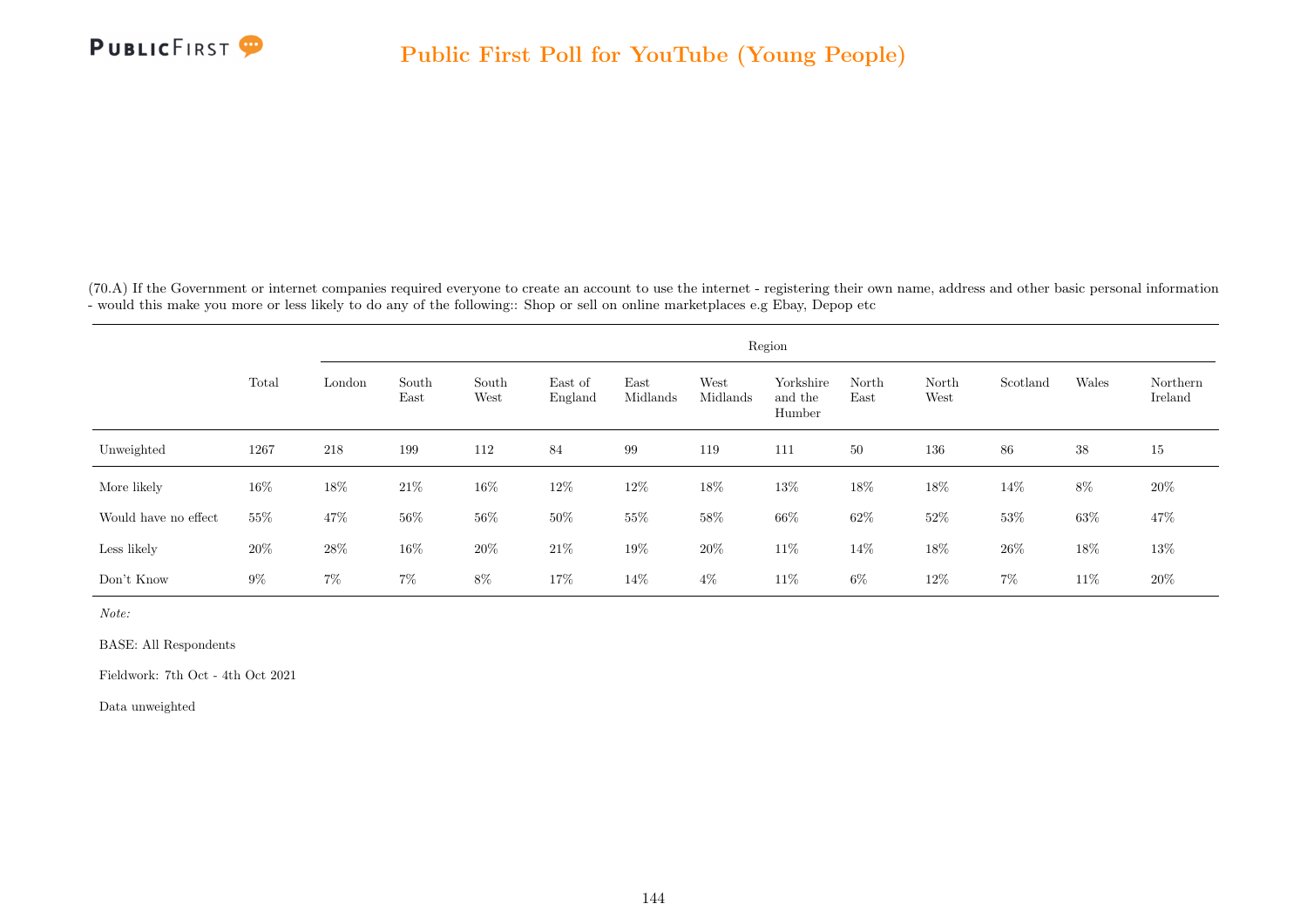

(70.B) If the Government or internet companies required everyone to create an account to use the internet - registering their own name, address and other basic personal information - would this make you more or less likely to do any of the following:: Shop or sell on online marketplaces e.g Ebay, Depop etc

|                      |        |        | Gender |        |        | Social Grade   |         |                | Age          |                    |                   | Age & Gender       |                   |
|----------------------|--------|--------|--------|--------|--------|----------------|---------|----------------|--------------|--------------------|-------------------|--------------------|-------------------|
|                      | Total  | Male   | Female | AB     | C1     | C <sub>2</sub> | DE      | $13 - 15$      | $16 - 17$    | Female 13<br>$-15$ | Male $13$ -<br>15 | Female 16<br>$-17$ | Male $16$ -<br>17 |
| Unweighted           | 1267   | 383    | 861    | 446    | 321    | 213            | $266\,$ | $\overline{0}$ | $\mathbf{0}$ | $\overline{0}$     | $\boldsymbol{0}$  | $\overline{0}$     | $\overline{0}$    |
| More likely          | $16\%$ | $20\%$ | $15\%$ | $19\%$ | $19\%$ | $12\%$         | $12\%$  | $*$            | $*$          | $\ast$             | $\ast$            | $\ast$             | $*$               |
| Would have no effect | 55%    | 56%    | 55%    | $58\%$ | 47%    | $61\%$         | $54\%$  | $\ast$         | $*$          | $*$                | $\ast$            | $\ast$             | $\ast$            |
| Less likely          | 20%    | 16\%   | $21\%$ | $19\%$ | $21\%$ | $19\%$         | $21\%$  | $*$            | $*$          | $\ast$             | $\ast$            | $\ast$             | $\ast$            |
| Don't Know           | $9\%$  | $9\%$  | $9\%$  | $4\%$  | $12\%$ | $9\%$          | $13\%$  | $\ast$         | $*$          | $*$                | $*$               | $\ast$             | $\ast$            |

Note:

BASE: All Respondents

Fieldwork: 7th Oct - 4th Oct 2021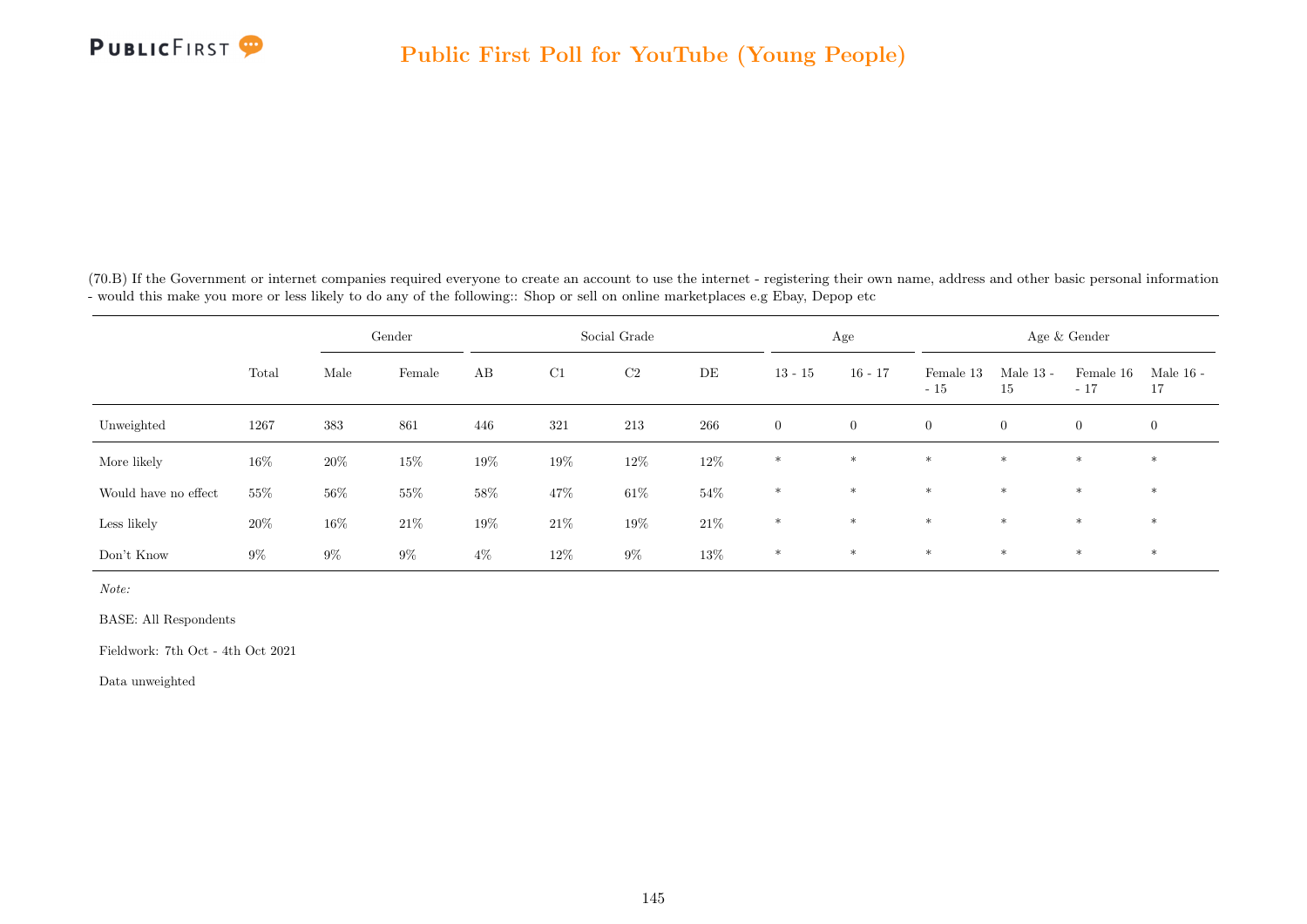

(71.A) When considering a new app or online service, would having to provide any of the following information make you more or less less likely to try it?: Your parent or guardians credit card details

|                                          |        |        |               |               |                    |                  |                  | Region                         |               |               |          |        |                     |
|------------------------------------------|--------|--------|---------------|---------------|--------------------|------------------|------------------|--------------------------------|---------------|---------------|----------|--------|---------------------|
|                                          | Total  | London | South<br>East | South<br>West | East of<br>England | East<br>Midlands | West<br>Midlands | Yorkshire<br>and the<br>Humber | North<br>East | North<br>West | Scotland | Wales  | Northern<br>Ireland |
| Unweighted                               | 1267   | 218    | 199           | 112           | 84                 | $\,99$           | 119              | 111                            | $50\,$        | $136\,$       | $86\,$   | $38\,$ | $15\,$              |
| Significantly less likely<br>to try it   | 64\%   | $62\%$ | $72\%$        | $76\%$        | $62\%$             | 67%              | 59%              | $56\%$                         | 64%           | $61\%$        | $65\%$   | $63\%$ | $53\%$              |
| Somewhat less likely to<br>try it        | $12\%$ | $12\%$ | 13%           | $8\%$         | $10\%$             | $8\%$            | $16\%$           | $14\%$                         | $12\%$        | $13\%$        | $10\%$   | $13\%$ | $20\%$              |
| Neither more or less<br>likely to try it | 11\%   | $11\%$ | $7\%$         | $4\%$         | $15\%$             | $9\%$            | $13\%$           | $15\%$                         | $10\%$        | $14\%$        | $13\%$   | $11\%$ | $7\%$               |
| Somewhat more likely<br>to try it        | $3\%$  | $5\%$  | $1\%$         | $7\%$         | $2\%$              | $2\%$            | $5\%$            | $4\%$                          | $4\%$         | $2\%$         | $0\%$    | $3\%$  | $0\%$               |
| Significantly more<br>likely to try it   | $3\%$  | $4\%$  | $3\%$         | $1\%$         | $5\%$              | $6\%$            | $1\%$            | $2\%$                          | $2\%$         | $6\%$         | $5\%$    | $0\%$  | $0\%$               |
| Dont Know                                | 6%     | $6\%$  | $6\%$         | $4\%$         | $6\%$              | $8\%$            | $7\%$            | $9\%$                          | $8\%$         | $4\%$         | $7\%$    | $11\%$ | $20\%$              |

Note:

BASE: All Respondents

Fieldwork: 7th Oct - 4th Oct 2021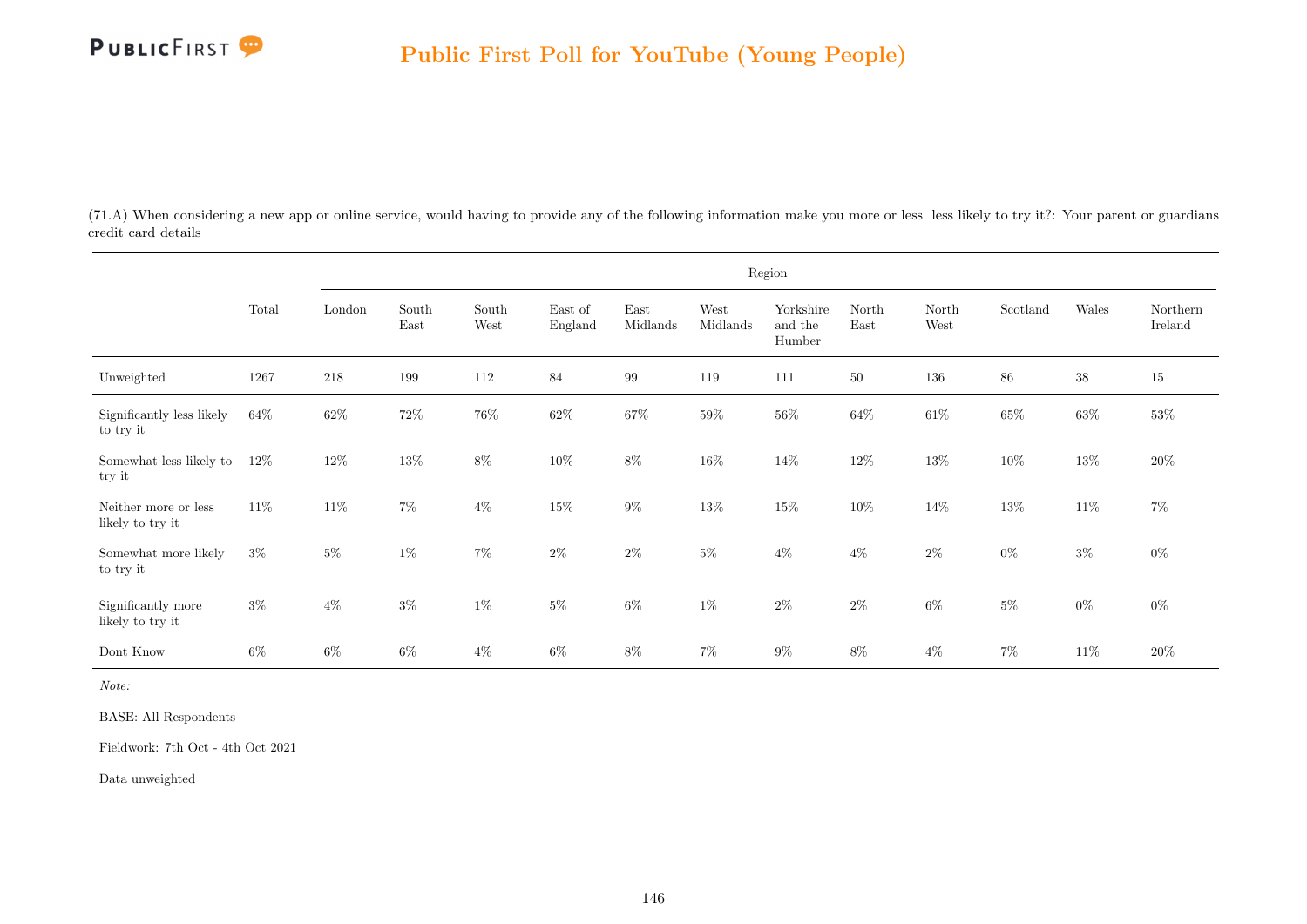

(71.B) When considering a new app or online service, would having to provide any of the following information make you more or less less likely to try it?: Your parent or guardians credit card details

|                                          |        |        | Gender |        |         | Social Grade |           |                | Age            |                    |                   | Age $\&$ Gender    |                   |
|------------------------------------------|--------|--------|--------|--------|---------|--------------|-----------|----------------|----------------|--------------------|-------------------|--------------------|-------------------|
|                                          | Total  | Male   | Female | AB     | C1      | C2           | $\rm{DE}$ | $13 - 15$      | $16 - 17$      | Female 13<br>$-15$ | Male $13$ -<br>15 | Female 16<br>$-17$ | Male $16$ -<br>17 |
| Unweighted                               | 1267   | 383    | 861    | 446    | $321\,$ | 213          | $266\,$   | $\overline{0}$ | $\overline{0}$ | $\overline{0}$     | $\boldsymbol{0}$  | $\overline{0}$     | $\overline{0}$    |
| Significantly less likely<br>to try it   | $64\%$ | $55\%$ | $68\%$ | $68\%$ | $62\%$  | $63\%$       | $61\%$    | $\ast$         | $\ast$         | $\ast$             | $\ast$            | $*$                | $\ast$            |
| Somewhat less likely to<br>try it        | $12\%$ | $14\%$ | $11\%$ | $12\%$ | $13\%$  | $13\%$       | $10\%$    | $\ast$         | $\ast$         | $\ast$             | $\ast$            | $\ast$             | $\ast$            |
| Neither more or less<br>likely to try it | 11%    | $15\%$ | $9\%$  | $9\%$  | $10\%$  | $12\%$       | $14\%$    | $*$            | $*$            | $\ast$             | $*$               | $\ast$             | $\ast$            |
| Somewhat more likely<br>to try it        | $3\%$  | $5\%$  | $2\%$  | $4\%$  | $2\%$   | $2\%$        | $3\%$     | $\ast$         | $\ast$         | $\ast$             | $\star$           | $*$                | $\ast$            |
| Significantly more<br>likely to try it   | $3\%$  | $4\%$  | $3\%$  | $3\%$  | $3\%$   | $6\%$        | $2\%$     | $\ast$         | $\ast$         | $\ast$             | $\ast$            | $\ast$             | $\ast$            |
| Dont Know                                | $6\%$  | $7\%$  | $6\%$  | $3\%$  | $10\%$  | $3\%$        | $10\%$    | $\ast$         | $\ast$         | $*$                | $\ast$            | $\ast$             | $\ast$            |

Note:

BASE: All Respondents

Fieldwork: 7th Oct - 4th Oct 2021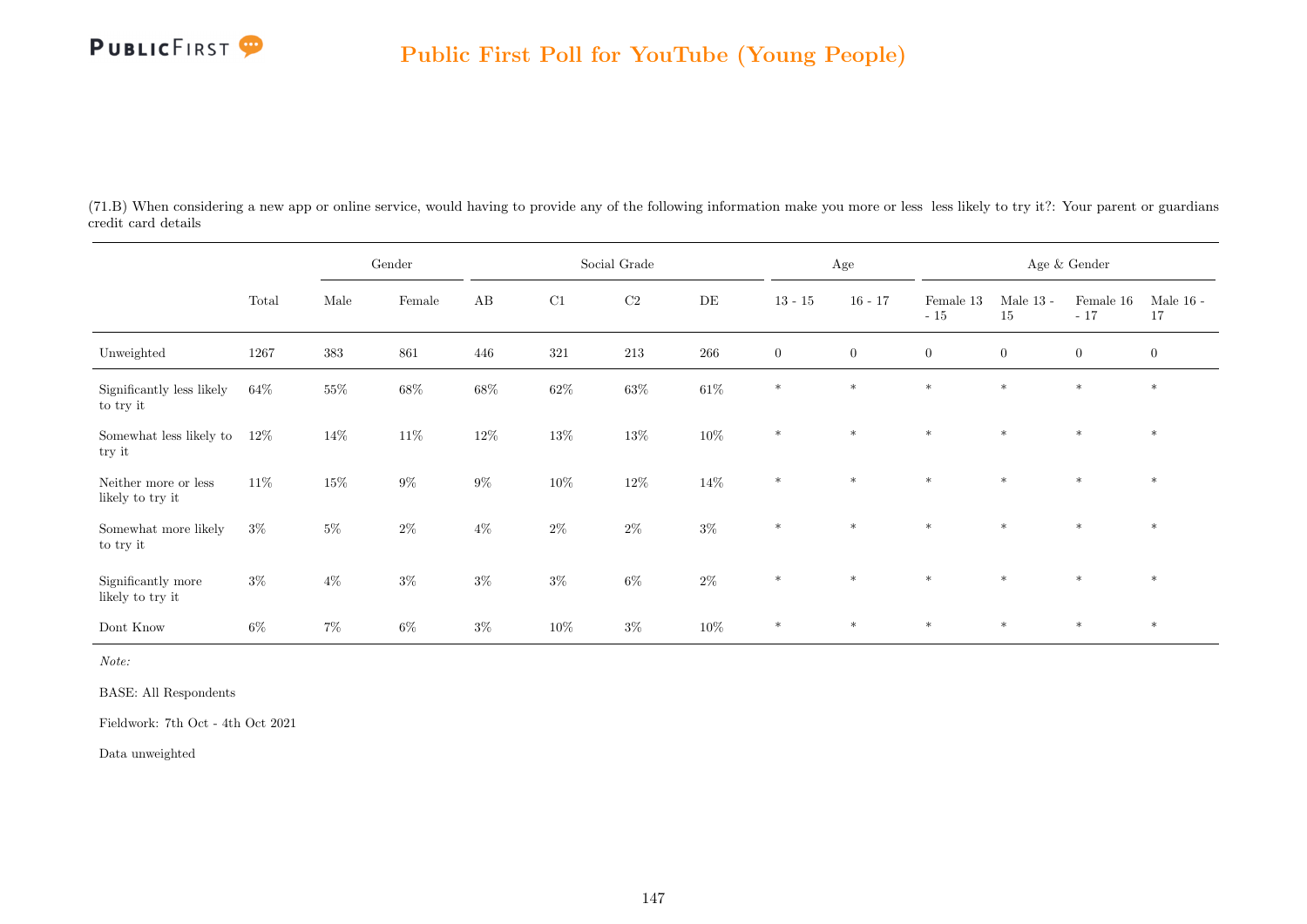

|  | (72.A) When considering a new app or online service, would having to provide any of the following information make you more or less less likely to try it?: Your passport details |  |  |  |  |
|--|-----------------------------------------------------------------------------------------------------------------------------------------------------------------------------------|--|--|--|--|
|  |                                                                                                                                                                                   |  |  |  |  |

|                                          |        |         |               |               |                    |                  |                  | Region                         |               |               |          |        |                     |
|------------------------------------------|--------|---------|---------------|---------------|--------------------|------------------|------------------|--------------------------------|---------------|---------------|----------|--------|---------------------|
|                                          | Total  | London  | South<br>East | South<br>West | East of<br>England | East<br>Midlands | West<br>Midlands | Yorkshire<br>and the<br>Humber | North<br>East | North<br>West | Scotland | Wales  | Northern<br>Ireland |
| Unweighted                               | 1267   | $218\,$ | 199           | 112           | 84                 | $\,99$           | 119              | 111                            | 50            | 136           | $86\,$   | $38\,$ | 15                  |
| Significantly less likely<br>to try it   | $59\%$ | $59\%$  | $68\%$        | $73\%$        | $57\%$             | $60\%$           | $55\%$           | $52\%$                         | $54\%$        | $49\%$        | 59%      | $50\%$ | 47%                 |
| Somewhat less likely to<br>try it        | 15%    | $12\%$  | 14%           | $10\%$        | $11\%$             | $12\%$           | $17\%$           | $18\%$                         | $20\%$        | $21\%$        | 15%      | $18\%$ | 27\%                |
| Neither more or less<br>likely to try it | 13%    | 14\%    | $7\%$         | $9\%$         | $19\%$             | $12\%$           | $18\%$           | $19\%$                         | 16%           | $18\%$        | $12\%$   | $11\%$ | $7\%$               |
| Somewhat more likely<br>to try it        | $2\%$  | $2\%$   | $3\%$         | $3\%$         | $0\%$              | $1\%$            | $4\%$            | $2\%$                          | $2\%$         | $4\%$         | $2\%$    | $0\%$  | $0\%$               |
| Significantly more<br>likely to try it   | $3\%$  | $4\%$   | $3\%$         | $3\%$         | $5\%$              | $4\%$            | $1\%$            | $2\%$                          | $4\%$         | $3\%$         | $3\%$    | $0\%$  | $0\%$               |
| Dont Know                                | $7\%$  | $8\%$   | $6\%$         | $3\%$         | $8\%$              | $11\%$           | $5\%$            | $7\%$                          | $4\%$         | $5\%$         | 8%       | $21\%$ | 20%                 |

Note:

BASE: All Respondents

Fieldwork: 7th Oct - 4th Oct 2021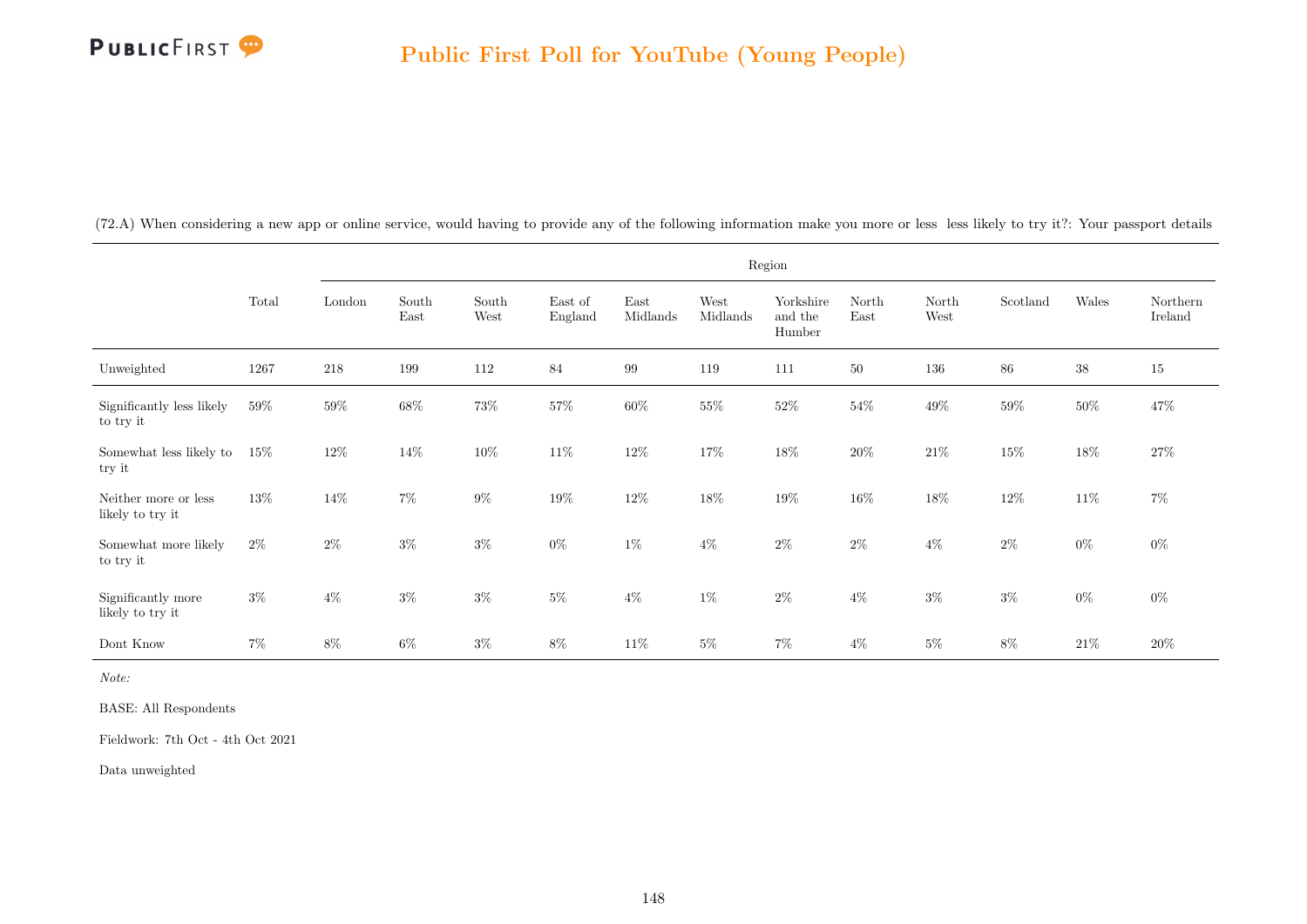# **PUBLICFIRST**

#### Public First Poll for YouTube (Young People)

|                                          |        |        | Gender |        |        | Social Grade |           |                | Age              |                        |                   | Age $\&$ Gender    |                   |
|------------------------------------------|--------|--------|--------|--------|--------|--------------|-----------|----------------|------------------|------------------------|-------------------|--------------------|-------------------|
|                                          | Total  | Male   | Female | AB     | C1     | $\rm{C2}$    | $\rm{DE}$ | $13 - 15$      | $16 - 17$        | Female $13\,$<br>$-15$ | Male $13$ -<br>15 | Female 16<br>$-17$ | Male $16$ -<br>17 |
| Unweighted                               | 1267   | 383    | 861    | 446    | 321    | $213\,$      | $266\,$   | $\overline{0}$ | $\boldsymbol{0}$ | $\boldsymbol{0}$       | $\overline{0}$    | $\overline{0}$     | $\mathbf{0}$      |
| Significantly less likely<br>to try it   | $59\%$ | $48\%$ | $64\%$ | $62\%$ | $56\%$ | $61\%$       | $55\%$    | $*$            | $*$              | $*$                    | $\ast$            | $\ast$             | $\ast$            |
| Somewhat less likely to<br>try it        | $15\%$ | $19\%$ | $14\%$ | $16\%$ | $16\%$ | $15\%$       | $12\%$    | $\ast$         | $\ast$           | $\ast$                 | $\ast$            | $\ast$             | $\ast$            |
| Neither more or less<br>likely to try it | 13%    | $18\%$ | $12\%$ | $13\%$ | $12\%$ | $16\%$       | $16\%$    | $\ast$         | $*$              | $*$                    | $*$               | $*$                | $*$               |
| Somewhat more likely<br>to try it        | $2\%$  | $4\%$  | $2\%$  | $3\%$  | $2\%$  | $1\%$        | $2\%$     | $*$            | $\ast$           | $*$                    | $\ast$            | $\ast$             | $\ast$            |
| Significantly more<br>likely to try it   | $3\%$  | $4\%$  | $3\%$  | $4\%$  | $3\%$  | $3\%$        | $2\%$     | $*$            | $*$              | $*$                    | $*$               | $*$                | $*$               |
| Dont Know                                | $7\%$  | $8\%$  | $7\%$  | $2\%$  | 11\%   | $3\%$        | 14%       | $\ast$         | $*$              | $*$                    | $\ast$            | $\ast$             | $\ast$            |

(72.B) When considering a new app or online service, would having to provide any of the following information make you more or less less likely to try it?: Your passport details

Note:

BASE: All Respondents

Fieldwork: 7th Oct - 4th Oct 2021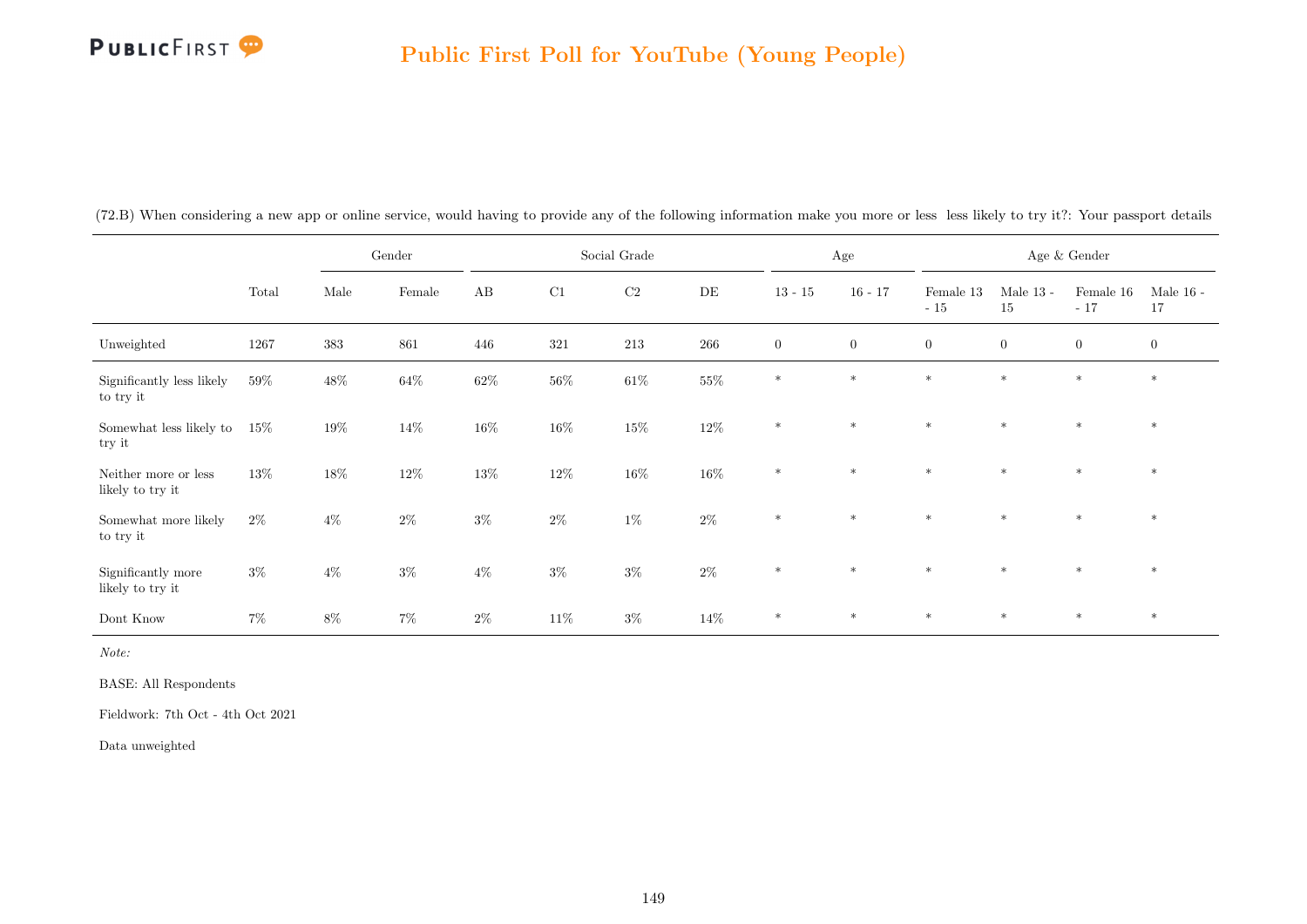

| $\sqrt{2}$<br>$\left( \cdot \right)$ . $\Delta$ | When<br>considering | v app or online service.<br>a new | , would having to provide any of the : | following | r information make vou more or less | to try it?<br>less<br>., likely † | Your<br>addres |
|-------------------------------------------------|---------------------|-----------------------------------|----------------------------------------|-----------|-------------------------------------|-----------------------------------|----------------|
|                                                 |                     |                                   |                                        |           |                                     |                                   |                |

|                                          |        |         |               |                                |                    |                  |                  | Region                         |               |               |          |        |                     |
|------------------------------------------|--------|---------|---------------|--------------------------------|--------------------|------------------|------------------|--------------------------------|---------------|---------------|----------|--------|---------------------|
|                                          | Total  | London  | South<br>East | South<br>$\operatorname{West}$ | East of<br>England | East<br>Midlands | West<br>Midlands | Yorkshire<br>and the<br>Humber | North<br>East | North<br>West | Scotland | Wales  | Northern<br>Ireland |
| Unweighted                               | 1267   | $218\,$ | 199           | 112                            | 84                 | $\,99$           | 119              | 111                            | 50            | $136\,$       | $86\,$   | $38\,$ | 15                  |
| Significantly less likely<br>to try it   | $46\%$ | $53\%$  | $53\%$        | $54\%$                         | $38\%$             | $46\%$           | $40\%$           | $37\%$                         | $40\%$        | $38\%$        | $45\%$   | $53\%$ | $33\%$              |
| Somewhat less likely to<br>try it        | $24\%$ | 17%     | 24\%          | $26\%$                         | 23%                | $26\%$           | $31\%$           | $33\%$                         | 24%           | $27\%$        | 17%      | $16\%$ | 33%                 |
| Neither more or less<br>likely to try it | $16\%$ | $15\%$  | 12%           | $10\%$                         | 23%                | $13\%$           | $14\%$           | $18\%$                         | 24%           | $18\%$        | $24\%$   | $21\%$ | $7\%$               |
| Somewhat more likely<br>to try it        | $4\%$  | $6\%$   | $3\%$         | $4\%$                          | $1\%$              | $2\%$            | $6\%$            | $2\%$                          | $4\%$         | $5\%$         | $1\%$    | $0\%$  | $0\%$               |
| Significantly more<br>likely to try it   | $3\%$  | $2\%$   | $3\%$         | $3\%$                          | $5\%$              | $5\%$            | $3\%$            | $2\%$                          | $2\%$         | $4\%$         | $3\%$    | $0\%$  | $0\%$               |
| Dont Know                                | $7\%$  | $7\%$   | $6\%$         | $3\%$                          | $11\%$             | $7\%$            | $5\%$            | $8\%$                          | $6\%$         | $7\%$         | $8\%$    | $11\%$ | 27\%                |

Note:

BASE: All Respondents

Fieldwork: 7th Oct - 4th Oct 2021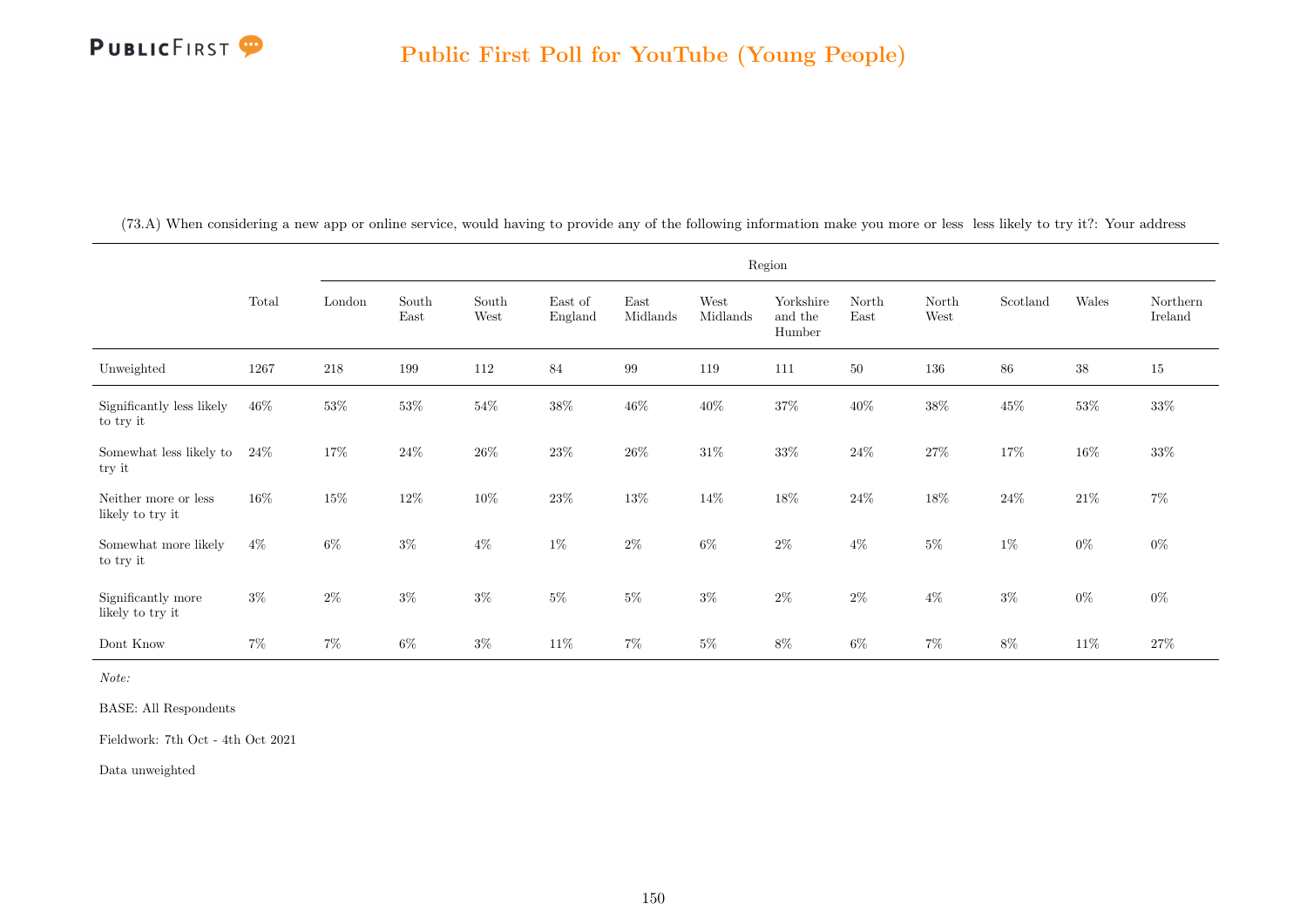

|                                          |        |         | Gender |        |         | Social Grade |        |              | $\rm Age$      |                    |                   | Age $\&$ Gender    |                   |
|------------------------------------------|--------|---------|--------|--------|---------|--------------|--------|--------------|----------------|--------------------|-------------------|--------------------|-------------------|
|                                          | Total  | Male    | Female | AB     | C1      | $\rm C2$     | DE     | $13 - 15$    | $16 - 17$      | Female 13<br>$-15$ | Male $13$ -<br>15 | Female 16<br>$-17$ | Male $16$ -<br>17 |
| Unweighted                               | 1267   | $383\,$ | 861    | 446    | $321\,$ | $213\,$      | 266    | $\mathbf{0}$ | $\overline{0}$ | $\overline{0}$     | $\overline{0}$    | $\overline{0}$     | $\overline{0}$    |
| Significantly less likely<br>to try it   | 46\%   | $36\%$  | $50\%$ | $50\%$ | $44\%$  | $40\%$       | $46\%$ | $*$          | $*$            | $*$                | $*$               | $*$                | $\ast$            |
| Somewhat less likely to<br>try it        | $24\%$ | $24\%$  | $25\%$ | $24\%$ | $26\%$  | $30\%$       | $19\%$ | $\ast$       | $\ast$         | $*$                | $\ast$            | $\ast$             | $\ast$            |
| Neither more or less<br>likely to try it | 16%    | $22\%$  | $14\%$ | $14\%$ | $14\%$  | $19\%$       | $20\%$ | $\ast$       | $\ast$         | $\ast$             | $\ast$            | $\ast$             | $\ast$            |
| Somewhat more likely<br>to try it        | $4\%$  | $6\%$   | $3\%$  | $4\%$  | $2\%$   | $4\%$        | $3\%$  | $\ast$       | $*$            | $\ast$             | $*$               | $*$                | $*$               |
| Significantly more<br>likely to try it   | $3\%$  | $4\%$   | $3\%$  | $5\%$  | $2\%$   | $2\%$        | $2\%$  | $\ast$       | $*$            | $\ast$             | $*$               | $*$                | $*$               |
| Dont Know                                | $7\%$  | $8\%$   | $7\%$  | $3\%$  | 12\%    | $5\%$        | $11\%$ | $\ast$       | $\ast$         | $\ast$             | $\ast$            | $\ast$             | $\ast$            |

(73.B) When considering a new app or online service, would having to provide any of the following information make you more or less less likely to try it?: Your address

Note:

BASE: All Respondents

Fieldwork: 7th Oct - 4th Oct 2021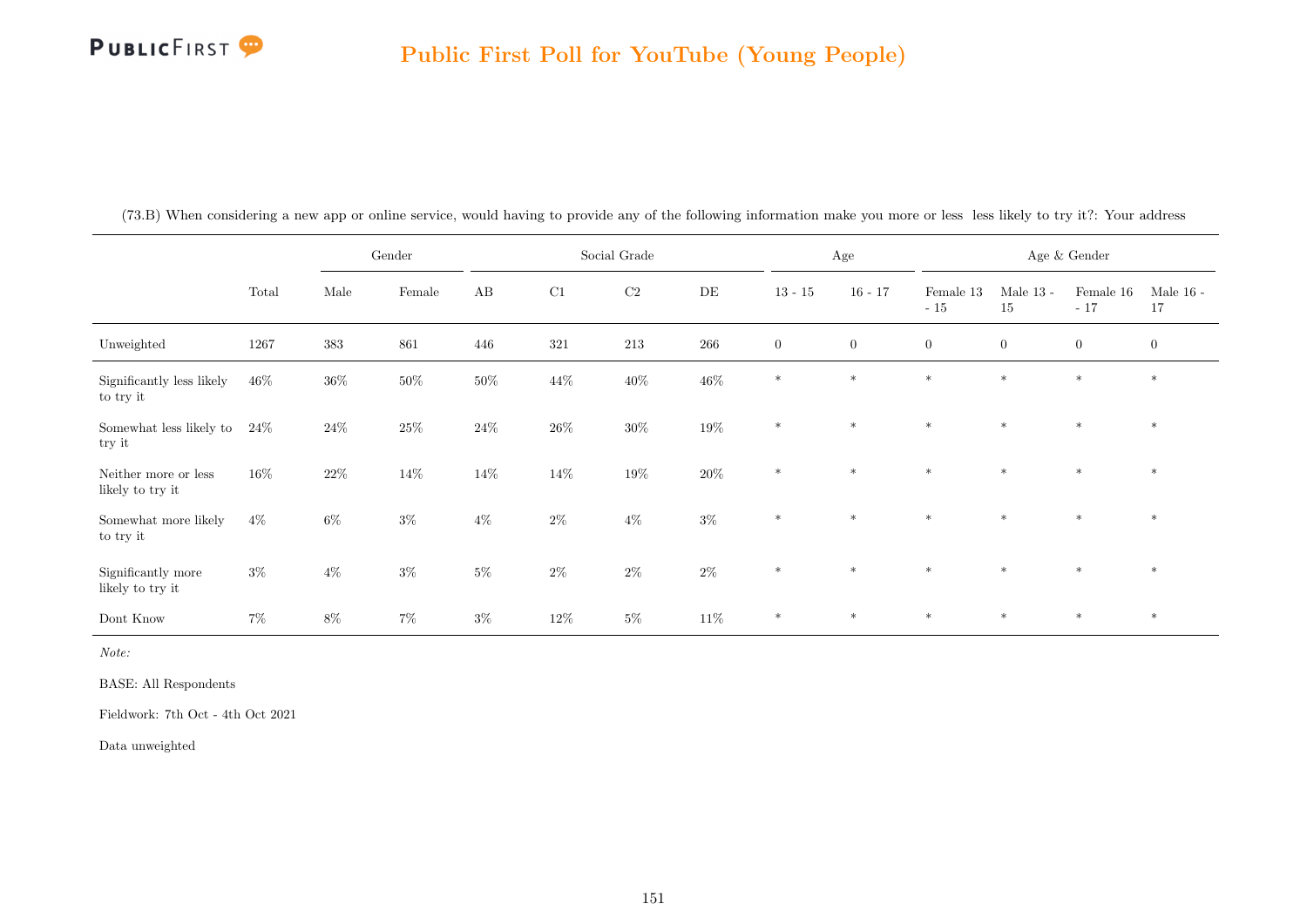

|                                          |       |        |               |               |                    |                  |                  | Region                         |               |               |          |        |                     |
|------------------------------------------|-------|--------|---------------|---------------|--------------------|------------------|------------------|--------------------------------|---------------|---------------|----------|--------|---------------------|
|                                          | Total | London | South<br>East | South<br>West | East of<br>England | East<br>Midlands | West<br>Midlands | Yorkshire<br>and the<br>Humber | North<br>East | North<br>West | Scotland | Wales  | Northern<br>Ireland |
| Unweighted                               | 1267  | 218    | 199           | 112           | 84                 | 99               | 119              | 111                            | $50\,$        | 136           | 86       | $38\,$ | 15                  |
| Significantly less likely<br>to try it   | 43\%  | $50\%$ | $47\%$        | $51\%$        | $40\%$             | $51\%$           | $37\%$           | $33\%$                         | $38\%$        | $39\%$        | $33\%$   | $47\%$ | $40\%$              |
| Somewhat less likely to<br>try it        | 23\%  | $21\%$ | $28\%$        | $21\%$        | $21\%$             | $20\%$           | $20\%$           | $26\%$                         | $26\%$        | $26\%$        | $23\%$   | $24\%$ | $20\%$              |
| Neither more or less<br>likely to try it | 19%   | $15\%$ | 13%           | $16\%$        | $21\%$             | $13\%$           | $28\%$           | $31\%$                         | 18%           | $20\%$        | $31\%$   | $16\%$ | $20\%$              |
| Somewhat more likely<br>to try it        | $4\%$ | $6\%$  | $1\%$         | $5\%$         | $4\%$              | $3\%$            | $4\%$            | $3\%$                          | $10\%$        | $5\%$         | $3\%$    | $3\%$  | $0\%$               |
| Significantly more<br>likely to try it   | $4\%$ | $2\%$  | $6\%$         | $4\%$         | $6\%$              | $6\%$            | $3\%$            | $3\%$                          | $2\%$         | $4\%$         | $2\%$    | $0\%$  | $0\%$               |

Dont Know 6% 7% 6% 3% 7% 7% 8% 5% 6% 6% 7% 11% 20%

(74.A) When considering a new app or online service, would having to provide any of the following information make you more or less less likely to try it?: A photo of yourself

Note:

BASE: All Respondents

Fieldwork: 7th Oct - 4th Oct 2021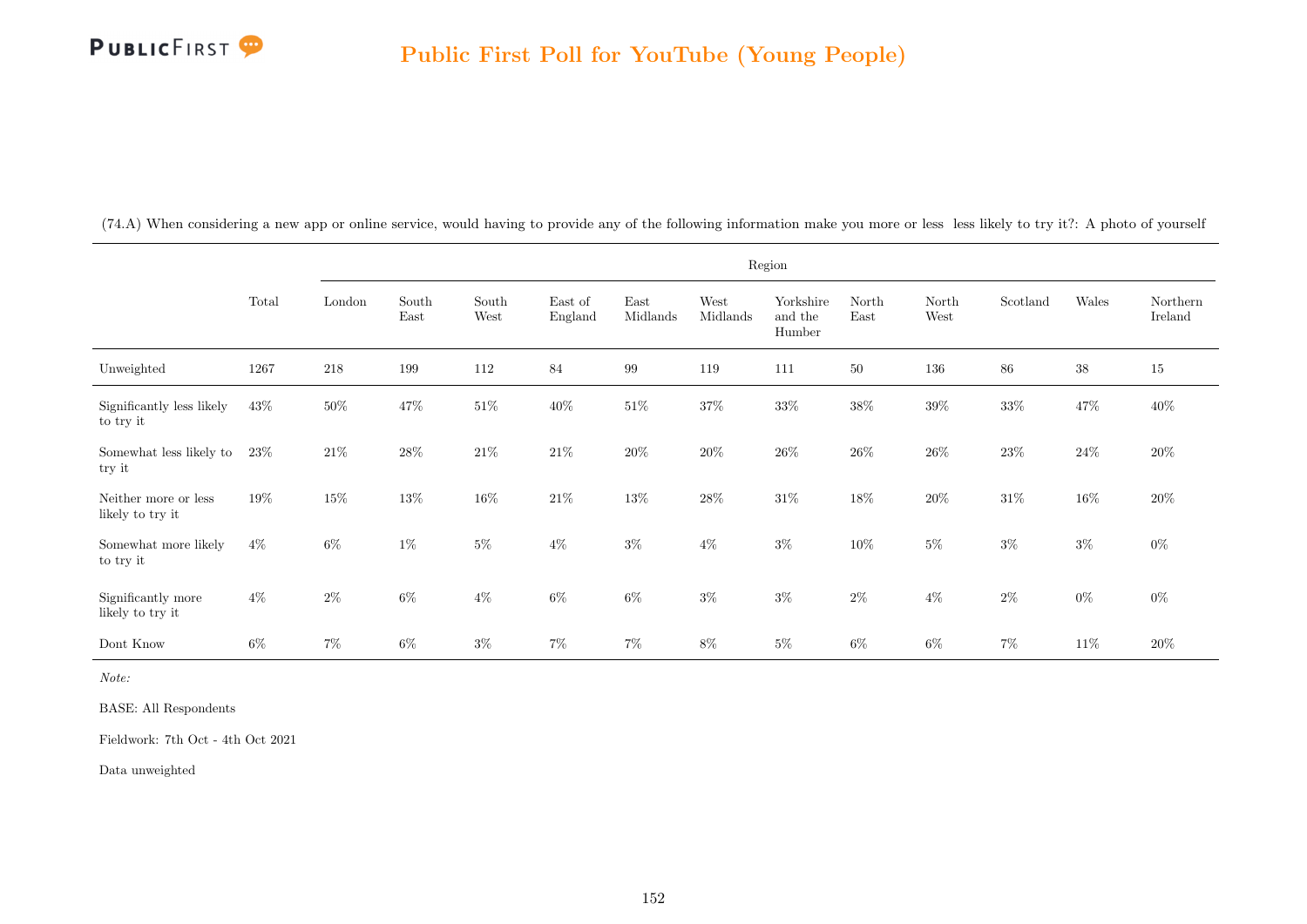# **PUBLICFIRST**

#### Public First Poll for YouTube (Young People)

|                                          |        |        | Gender | Social Grade<br>C2<br>$\mathbf{A}\mathbf{B}$<br>C1<br>$\rm{DE}$ |        |        | Age    |                |                | Age $\&$ Gender    |                   |                    |                   |
|------------------------------------------|--------|--------|--------|-----------------------------------------------------------------|--------|--------|--------|----------------|----------------|--------------------|-------------------|--------------------|-------------------|
|                                          | Total  | Male   | Female |                                                                 |        |        |        | $13 - 15$      | $16 - 17$      | Female 13<br>$-15$ | Male $13$ -<br>15 | Female 16<br>$-17$ | Male $16$ -<br>17 |
| Unweighted                               | 1267   | 383    | 861    | 446                                                             | 321    | 213    | 266    | $\overline{0}$ | $\overline{0}$ | $\boldsymbol{0}$   | $\boldsymbol{0}$  | $\overline{0}$     | $\overline{0}$    |
| Significantly less likely<br>to try it   | $43\%$ | $39\%$ | $44\%$ | $47\%$                                                          | $40\%$ | $40\%$ | $42\%$ | $*$            | $\ast$         | $\ast$             | $*$               | $*$                | $*$               |
| Somewhat less likely to<br>try it        | $23\%$ | $22\%$ | $24\%$ | $26\%$                                                          | $24\%$ | $25\%$ | $17\%$ | $*$            | $*$            | $*$                | $*$               | $*$                | $\ast$            |
| Neither more or less<br>likely to try it | 19%    | $19\%$ | $20\%$ | $15\%$                                                          | $21\%$ | $23\%$ | $23\%$ | $*$            | $\ast$         | $\ast$             | $\ast$            | $\ast$             | $\ast$            |
| Somewhat more likely<br>to try it        | $4\%$  | $7\%$  | $3\%$  | $5\%$                                                           | $2\%$  | $5\%$  | $4\%$  | $\ast$         | $\ast$         | $\ast$             | $\ast$            | $\ast$             | $*$               |
| Significantly more<br>likely to try it   | $4\%$  | $5\%$  | $3\%$  | $5\%$                                                           | $3\%$  | $3\%$  | $4\%$  | $*$            | $\ast$         | $\ast$             | $\ast$            | $*$                | $*$               |
| Dont Know                                | $6\%$  | $7\%$  | $6\%$  | $3\%$                                                           | 10%    | $4\%$  | $10\%$ | $\ast$         | $*$            | $*$                | $*$               | $*$                | $*$               |

(74.B) When considering a new app or online service, would having to provide any of the following information make you more or less less likely to try it?: A photo of yourself

Note:

BASE: All Respondents

Fieldwork: 7th Oct - 4th Oct 2021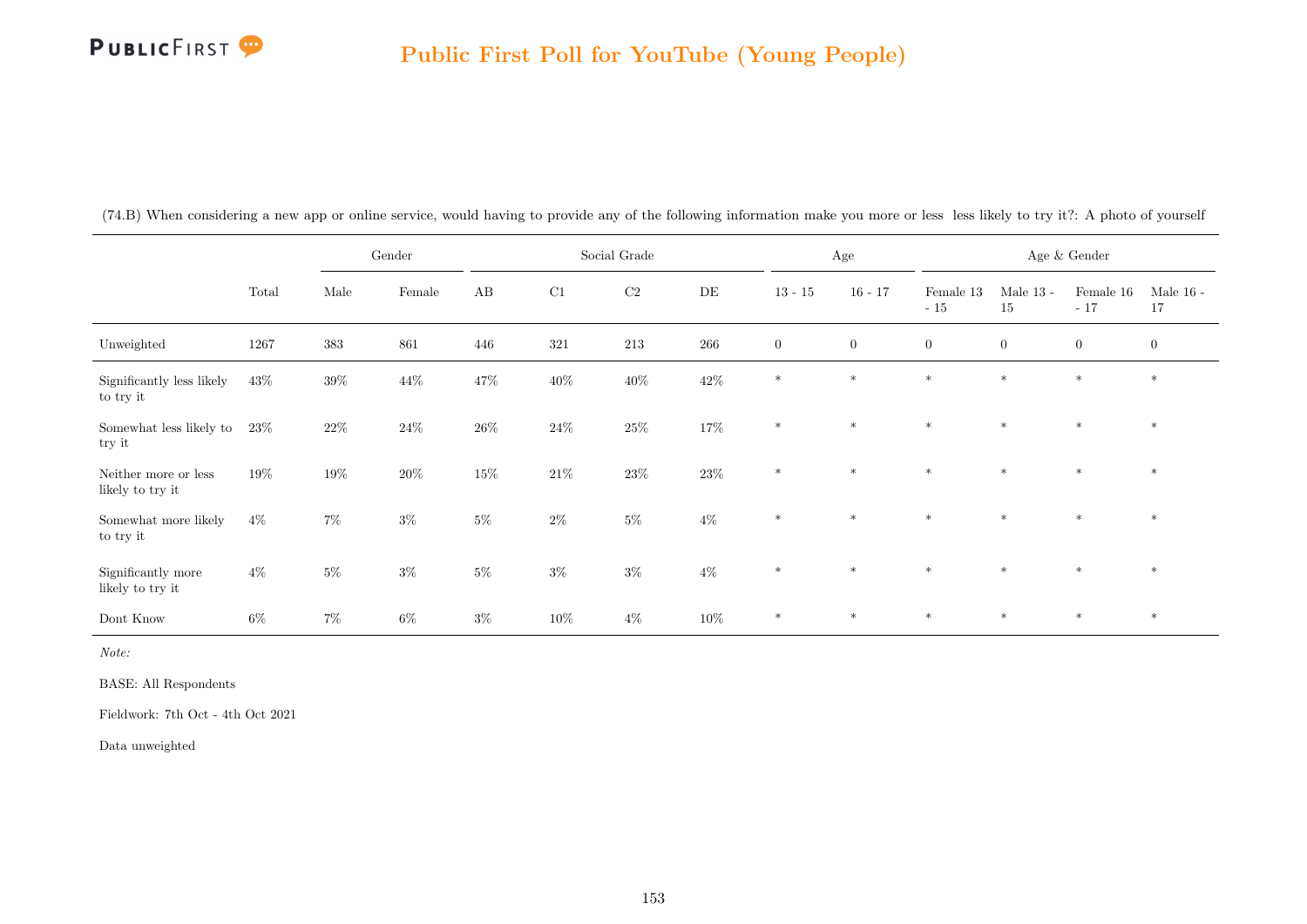

(75.A) When considering a new app or online service, would having to provide any of the following information make you more or less less likely to try it?: Your name (as it appears on your birth certificate)

|                                          |       |        |               |               |                    |                  |                  | Region                         |               |               |          |        |                     |
|------------------------------------------|-------|--------|---------------|---------------|--------------------|------------------|------------------|--------------------------------|---------------|---------------|----------|--------|---------------------|
|                                          | Total | London | South<br>East | South<br>West | East of<br>England | East<br>Midlands | West<br>Midlands | Yorkshire<br>and the<br>Humber | North<br>East | North<br>West | Scotland | Wales  | Northern<br>Ireland |
| Unweighted                               | 1267  | 218    | 199           | 112           | 84                 | 99               | 119              | 111                            | $50\,$        | 136           | $86\,$   | $38\,$ | 15                  |
| Significantly less likely<br>to try it   | 16%   | $22\%$ | $16\%$        | $14\%$        | $20\%$             | $18\%$           | $12\%$           | $12\%$                         | $16\%$        | $18\%$        | $13\%$   | $5\%$  | $7\%$               |
| Somewhat less likely to<br>try it        | 21%   | $21\%$ | $24\%$        | $31\%$        | $19\%$             | $18\%$           | $16\%$           | $18\%$                         | $18\%$        | $18\%$        | $22\%$   | $18\%$ | $27\%$              |
| Neither more or less<br>likely to try it | 47%   | $40\%$ | 46\%          | $38\%$        | $46\%$             | $49\%$           | 55%              | $56\%$                         | $48\%$        | $45\%$        | $49\%$   | $61\%$ | $40\%$              |
| Somewhat more likely<br>to try it        | $7\%$ | $8\%$  | $5\%$         | $8\%$         | $5\%$              | $2\%$            | $11\%$           | $5\%$                          | $6\%$         | $10\%$        | $3\%$    | $3\%$  | $7\%$               |
| Significantly more<br>likely to try it   | $4\%$ | $4\%$  | $6\%$         | $4\%$         | $5\%$              | 6%               | $3\%$            | $3\%$                          | $6\%$         | $2\%$         | $3\%$    | $3\%$  | $0\%$               |
| Dont Know                                | $6\%$ | $5\%$  | $4\%$         | $4\%$         | $5\%$              | $6\%$            | $4\%$            | $7\%$                          | $6\%$         | $7\%$         | $9\%$    | $11\%$ | $20\%$              |

Note:

BASE: All Respondents

Fieldwork: 7th Oct - 4th Oct 2021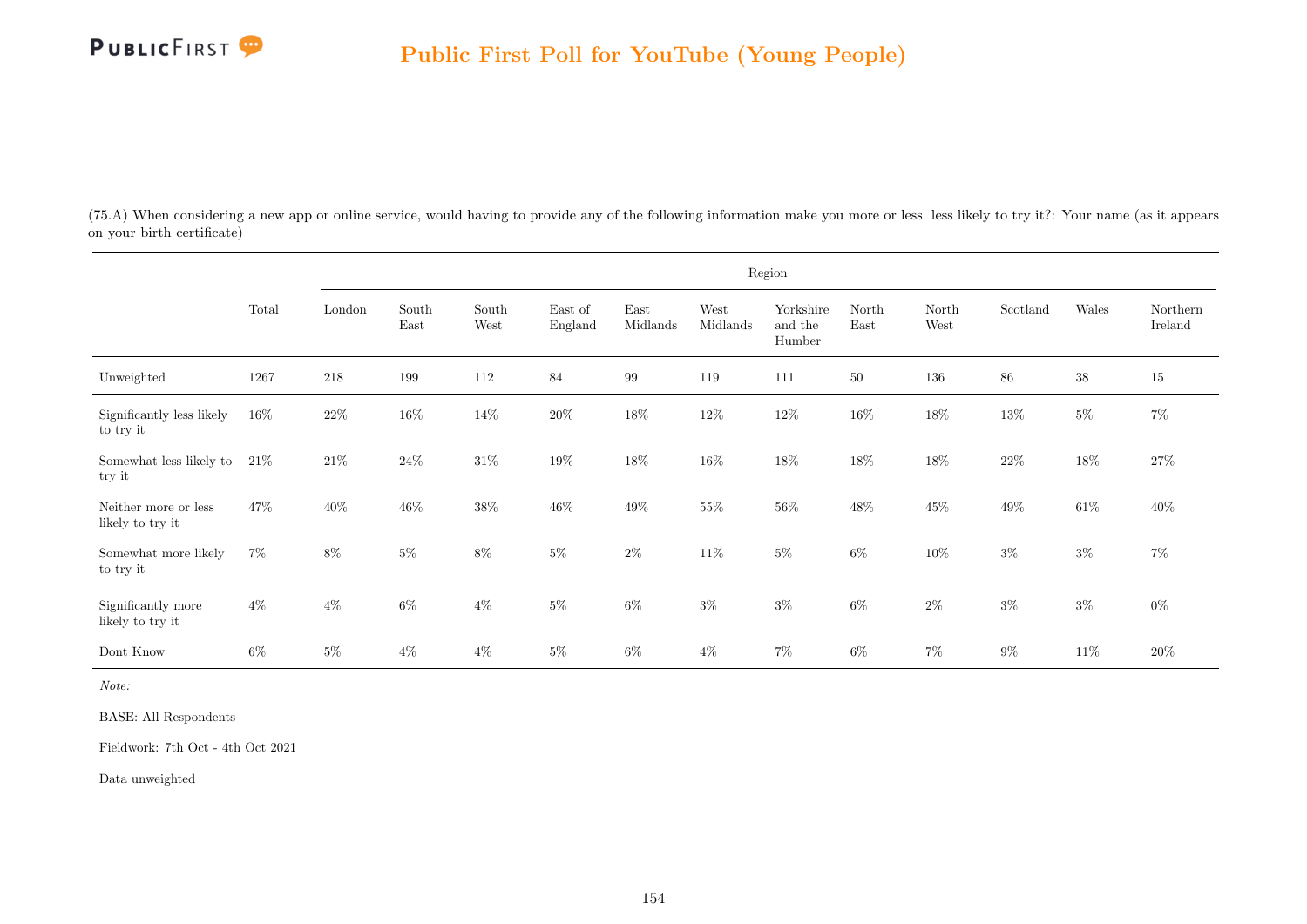

(75.B) When considering a new app or online service, would having to provide any of the following information make you more or less less likely to try it?: Your name (as it appears on your birth certificate)

|                                          |        |        | Gender |        |         | Social Grade |           |                  | Age            |                    |                   | Age $\&$ Gender    |                   |
|------------------------------------------|--------|--------|--------|--------|---------|--------------|-----------|------------------|----------------|--------------------|-------------------|--------------------|-------------------|
|                                          | Total  | Male   | Female | AB     | C1      | C2           | $\rm{DE}$ | $13 - 15$        | $16 - 17$      | Female 13<br>$-15$ | Male $13$ -<br>15 | Female 16<br>$-17$ | Male $16$ -<br>17 |
| Unweighted                               | 1267   | 383    | 861    | 446    | $321\,$ | 213          | $266\,$   | $\boldsymbol{0}$ | $\overline{0}$ | $\overline{0}$     | $\boldsymbol{0}$  | $\overline{0}$     | $\boldsymbol{0}$  |
| Significantly less likely<br>to try it   | $16\%$ | $18\%$ | $15\%$ | $19\%$ | $12\%$  | $12\%$       | $21\%$    | $\ast$           | $*$            | $\ast$             | $\ast$            | $*$                | $\ast$            |
| Somewhat less likely to<br>try it        | $21\%$ | $19\%$ | $21\%$ | $21\%$ | $22\%$  | $21\%$       | $17\%$    | $\ast$           | $\ast$         | $\ast$             | $\ast$            | $\ast$             | $\ast$            |
| Neither more or less<br>likely to try it | 47%    | $43\%$ | $49\%$ | $46\%$ | $45\%$  | $56\%$       | $45\%$    | $\ast$           | $*$            | $*$                | $*$               | $\ast$             | $\ast$            |
| Somewhat more likely<br>to try it        | $7\%$  | $9\%$  | $6\%$  | $7\%$  | $7\%$   | $6\%$        | $6\%$     | $\ast$           | $\ast$         | $\ast$             | $\star$           | $*$                | $\ast$            |
| Significantly more<br>likely to try it   | $4\%$  | $5\%$  | $3\%$  | $5\%$  | $4\%$   | $2\%$        | $4\%$     | $\ast$           | $\ast$         | $\ast$             | $\ast$            | $\ast$             | $\ast$            |
| Dont Know                                | $6\%$  | $6\%$  | $5\%$  | $2\%$  | $10\%$  | $3\%$        | $8\%$     | $\ast$           | $\ast$         | $\ast$             | $\ast$            | $\ast$             | $\ast$            |

Note:

BASE: All Respondents

Fieldwork: 7th Oct - 4th Oct 2021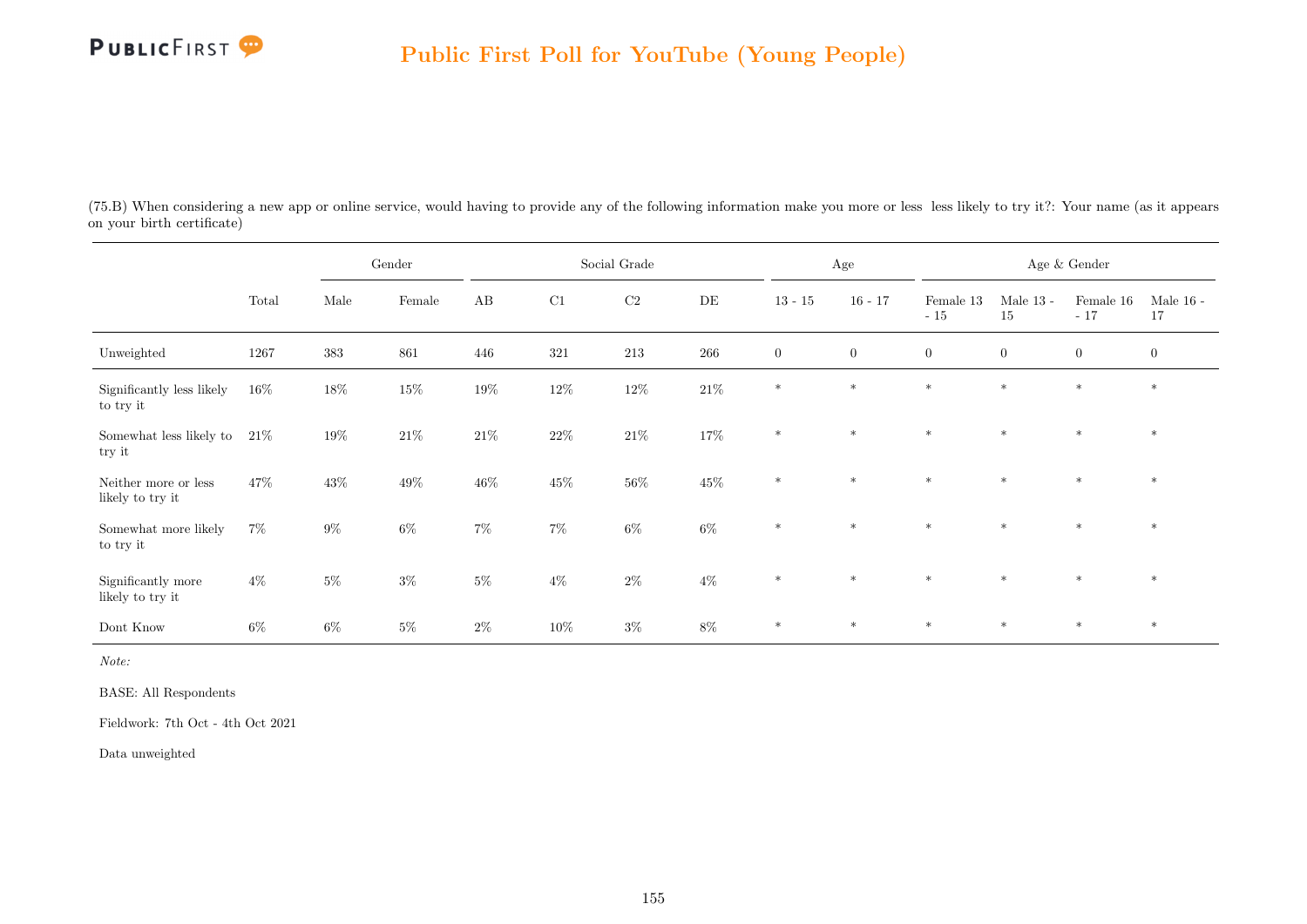

| (76.A) When considering a new app or online service, would having to provide any of the following information make you more or less less likely to try it?: Your sexual orientation |  |  |  |  |  |  |
|-------------------------------------------------------------------------------------------------------------------------------------------------------------------------------------|--|--|--|--|--|--|
|                                                                                                                                                                                     |  |  |  |  |  |  |

|                                          |       |        |               |               |                    |                  |                  | Region                         |               |               |          |        |                     |
|------------------------------------------|-------|--------|---------------|---------------|--------------------|------------------|------------------|--------------------------------|---------------|---------------|----------|--------|---------------------|
|                                          | Total | London | South<br>East | South<br>West | East of<br>England | East<br>Midlands | West<br>Midlands | Yorkshire<br>and the<br>Humber | North<br>East | North<br>West | Scotland | Wales  | Northern<br>Ireland |
| Unweighted                               | 1267  | 218    | 199           | 112           | 84                 | 99               | 119              | 111                            | 50            | 136           | 86       | $38\,$ | 15                  |
| Significantly less likely<br>to try it   | 14%   | $16\%$ | $15\%$        | $23\%$        | $23\%$             | $11\%$           | $10\%$           | $9\%$                          | $10\%$        | $16\%$        | $7\%$    | $13\%$ | $0\%$               |
| Somewhat less likely to<br>try it        | 13%   | $10\%$ | 12%           | $18\%$        | 15%                | $7\%$            | 12%              | $11\%$                         | 14%           | 14%           | 19%      | $13\%$ | 27\%                |
| Neither more or less<br>likely to try it | 55%   | $47\%$ | 57%           | $45\%$        | $49\%$             | $61\%$           | $58\%$           | $66\%$                         | $66\%$        | $53\%$        | $60\%$   | $58\%$ | $53\%$              |
| Somewhat more likely<br>to try it        | $6\%$ | $11\%$ | $7\%$         | $7\%$         | $2\%$              | $4\%$            | $11\%$           | $4\%$                          | $2\%$         | $4\%$         | $5\%$    | $3\%$  | $0\%$               |
| Significantly more<br>likely to try it   | $4\%$ | $7\%$  | $4\%$         | $3\%$         | $2\%$              | $7\%$            | $3\%$            | $4\%$                          | $2\%$         | $4\%$         | $3\%$    | $0\%$  | $0\%$               |
| Dont Know                                | 8%    | $9\%$  | $6\%$         | $4\%$         | $8\%$              | $10\%$           | $7\%$            | $7\%$                          | $6\%$         | $9\%$         | $6\%$    | $13\%$ | $20\%$              |

Note:

BASE: All Respondents

Fieldwork: 7th Oct - 4th Oct 2021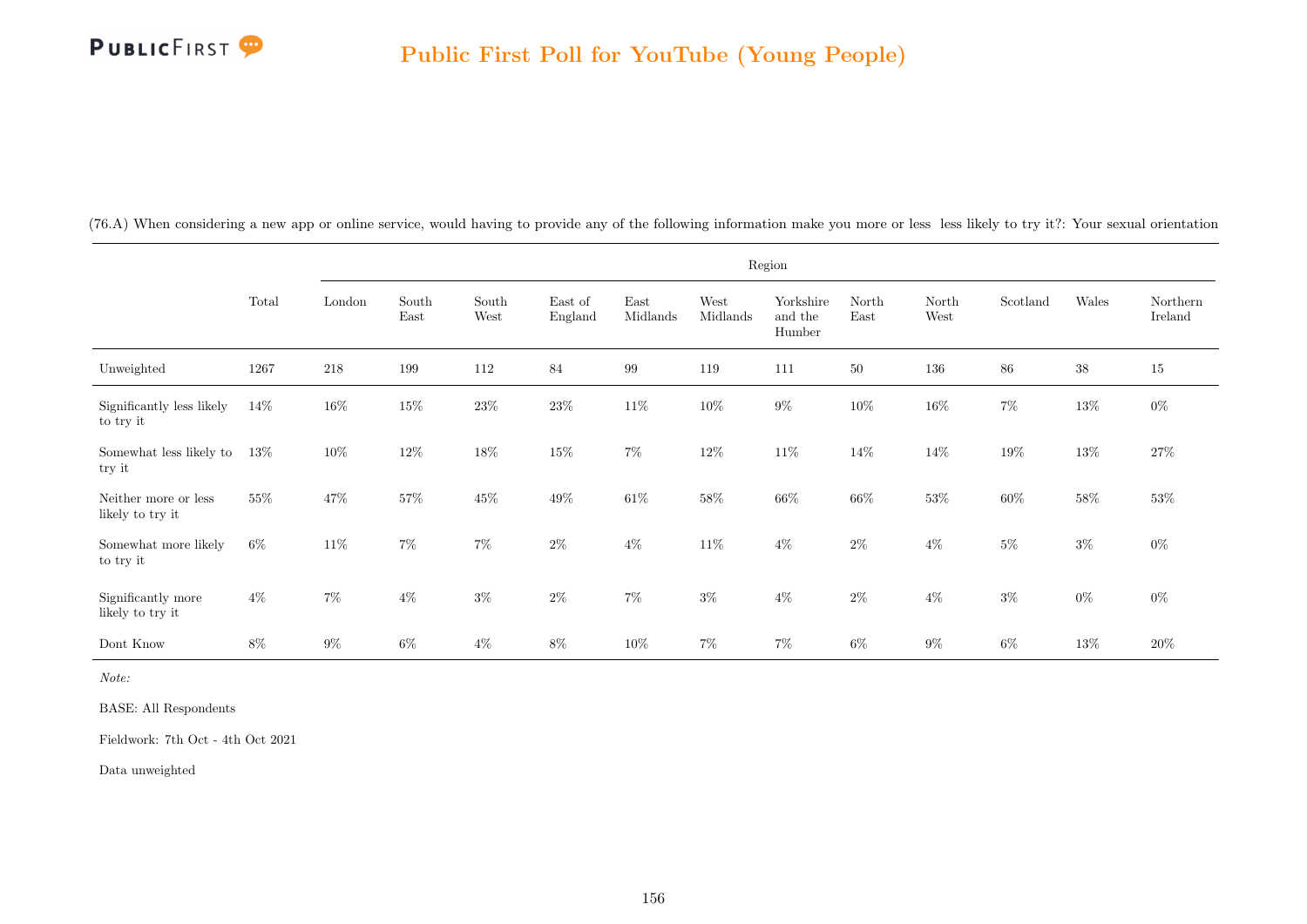# PUBLICFIRST<sup>9</sup>

#### Public First Poll for YouTube (Young People)

|                                          |        |         | Gender |                        |          | Social Grade |        |                | Age            |                    |                   | Age $\&$ Gender        |                   |
|------------------------------------------|--------|---------|--------|------------------------|----------|--------------|--------|----------------|----------------|--------------------|-------------------|------------------------|-------------------|
|                                          | Total  | Male    | Female | $\mathbf{A}\mathbf{B}$ | $\rm C1$ | $\rm C2$     | DE     | $13 - 15$      | $16 - 17$      | Female 13<br>$-15$ | Male $13$ -<br>15 | Female $16\,$<br>$-17$ | Male $16$ -<br>17 |
| Unweighted                               | 1267   | $383\,$ | 861    | 446                    | 321      | 213          | 266    | $\overline{0}$ | $\overline{0}$ | $\overline{0}$     | $\boldsymbol{0}$  | $\overline{0}$         | $\overline{0}$    |
| Significantly less likely<br>to try it   | 14%    | $13\%$  | 14%    | $17\%$                 | 14%      | $12\%$       | $13\%$ | $*$            | $\ast$         | $*$                | $*$               | $\ast$                 | $*$               |
| Somewhat less likely to<br>try it        | $13\%$ | $10\%$  | 14%    | 14%                    | $12\%$   | $15\%$       | $11\%$ | $\ast$         | $\ast$         | $\ast$             | $\ast$            | $\ast$                 | $*$               |
| Neither more or less<br>likely to try it | 55%    | $55\%$  | $56\%$ | $56\%$                 | $57\%$   | $57\%$       | $51\%$ | $*$            | $\ast$         | $\ast$             | $\ast$            | $*$                    | $*$               |
| Somewhat more likely<br>to try it        | $6\%$  | 8%      | $5\%$  | $7\%$                  | $5\%$    | $6\%$        | $7\%$  | $\ast$         | $\ast$         | $*$                | $\ast$            | $*$                    | $*$               |
| Significantly more<br>likely to try it   | $4\%$  | $6\%$   | $3\%$  | $3\%$                  | $3\%$    | $4\%$        | $7\%$  | $*$            | $\ast$         | $*$                | $*$               | $*$                    | $*$               |
| Dont Know                                | $8\%$  | $9\%$   | $7\%$  | $3\%$                  | 10%      | $7\%$        | $12\%$ | $\ast$         | $\ast$         | $*$                | $*$               | $\ast$                 | $\ast$            |

(76.B) When considering a new app or online service, would having to provide any of the following information make you more or less less likely to try it?: Your sexual orientation

Note:

BASE: All Respondents

Fieldwork: 7th Oct - 4th Oct 2021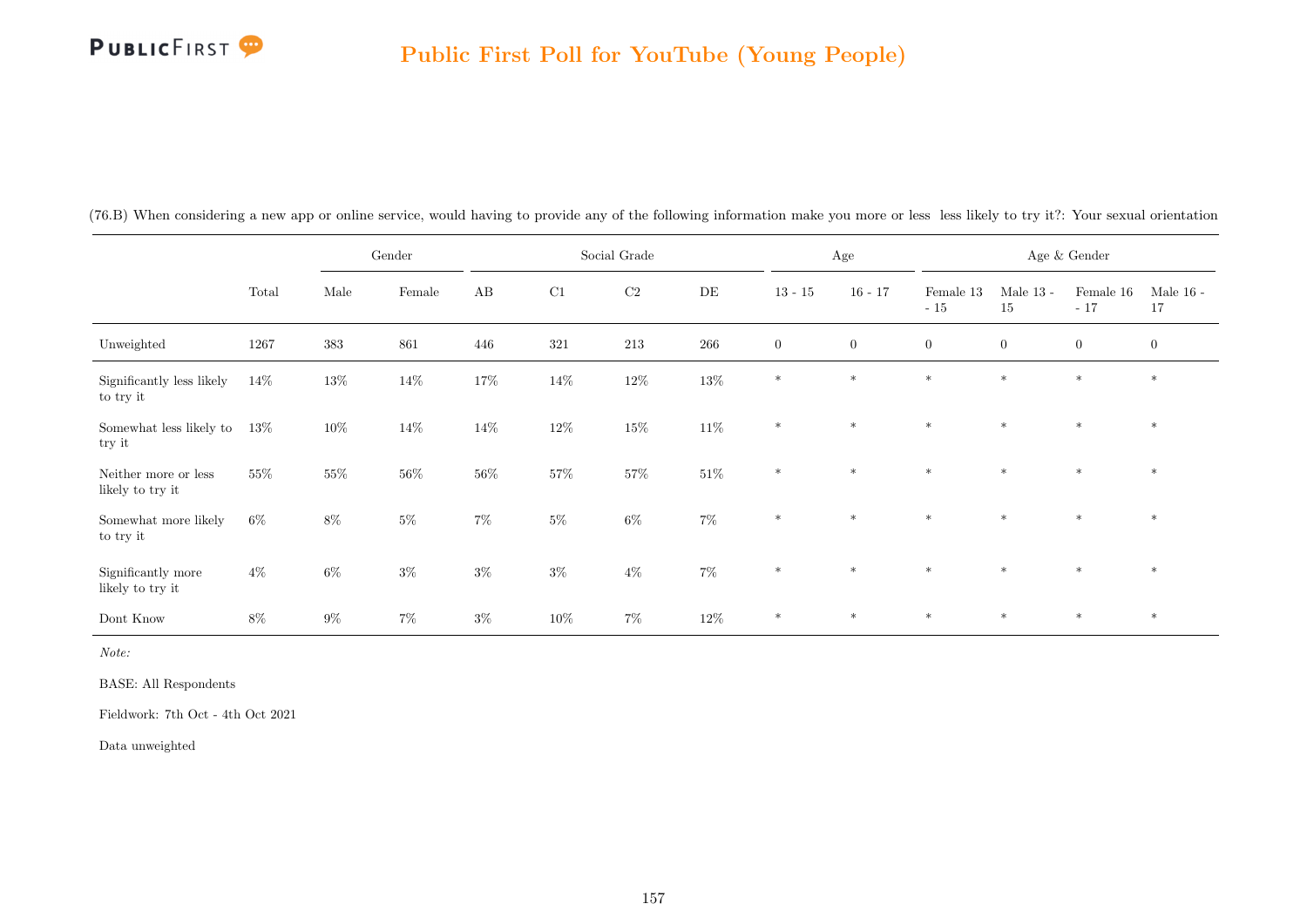

|                                          |        |         |               |               |                    |                  |                  | Region                         |               |               |          |        |                     |
|------------------------------------------|--------|---------|---------------|---------------|--------------------|------------------|------------------|--------------------------------|---------------|---------------|----------|--------|---------------------|
|                                          | Total  | London  | South<br>East | South<br>West | East of<br>England | East<br>Midlands | West<br>Midlands | Yorkshire<br>and the<br>Humber | North<br>East | North<br>West | Scotland | Wales  | Northern<br>Ireland |
| Unweighted                               | 1267   | $218\,$ | 199           | 112           | 84                 | 99               | 119              | 111                            | $50\,$        | 136           | $86\,$   | $38\,$ | $15\,$              |
| Significantly less likely<br>to try it   | $11\%$ | $11\%$  | $10\%$        | $13\%$        | $11\%$             | $11\%$           | $10\%$           | $9\%$                          | $20\%$        | $11\%$        | $5\%$    | $8\%$  | $7\%$               |
| Somewhat less likely to<br>try it        | $17\%$ | $17\%$  | $25\%$        | $22\%$        | $20\%$             | $13\%$           | $16\%$           | $14\%$                         | $12\%$        | $11\%$        | $21\%$   | $13\%$ | $0\%$               |
| Neither more or less<br>likely to try it | 54%    | $52\%$  | $48\%$        | $48\%$        | $56\%$             | $53\%$           | $56\%$           | $61\%$                         | $56\%$        | $60\%$        | $59\%$   | $61\%$ | $73\%$              |
| Somewhat more likely<br>to try it        | $7\%$  | $9\%$   | $10\%$        | $8\%$         | $5\%$              | $8\%$            | $6\%$            | $7\%$                          | $6\%$         | $9\%$         | $5\%$    | $5\%$  | $0\%$               |
| Significantly more<br>likely to try it   | $4\%$  | $5\%$   | $3\%$         | $4\%$         | $4\%$              | $7\%$            | $7\%$            | $3\%$                          | $2\%$         | $4\%$         | $5\%$    | $0\%$  | $0\%$               |
| Dont Know                                | $6\%$  | $6\%$   | $5\%$         | $4\%$         | $5\%$              | 8%               | $5\%$            | $6\%$                          | $4\%$         | 6%            | 6%       | $13\%$ | $20\%$              |

(77.A) When considering a new app or online service, would having to provide any of the following information make you more or less less likely to try it?: Your age

Note:

BASE: All Respondents

Fieldwork: 7th Oct - 4th Oct 2021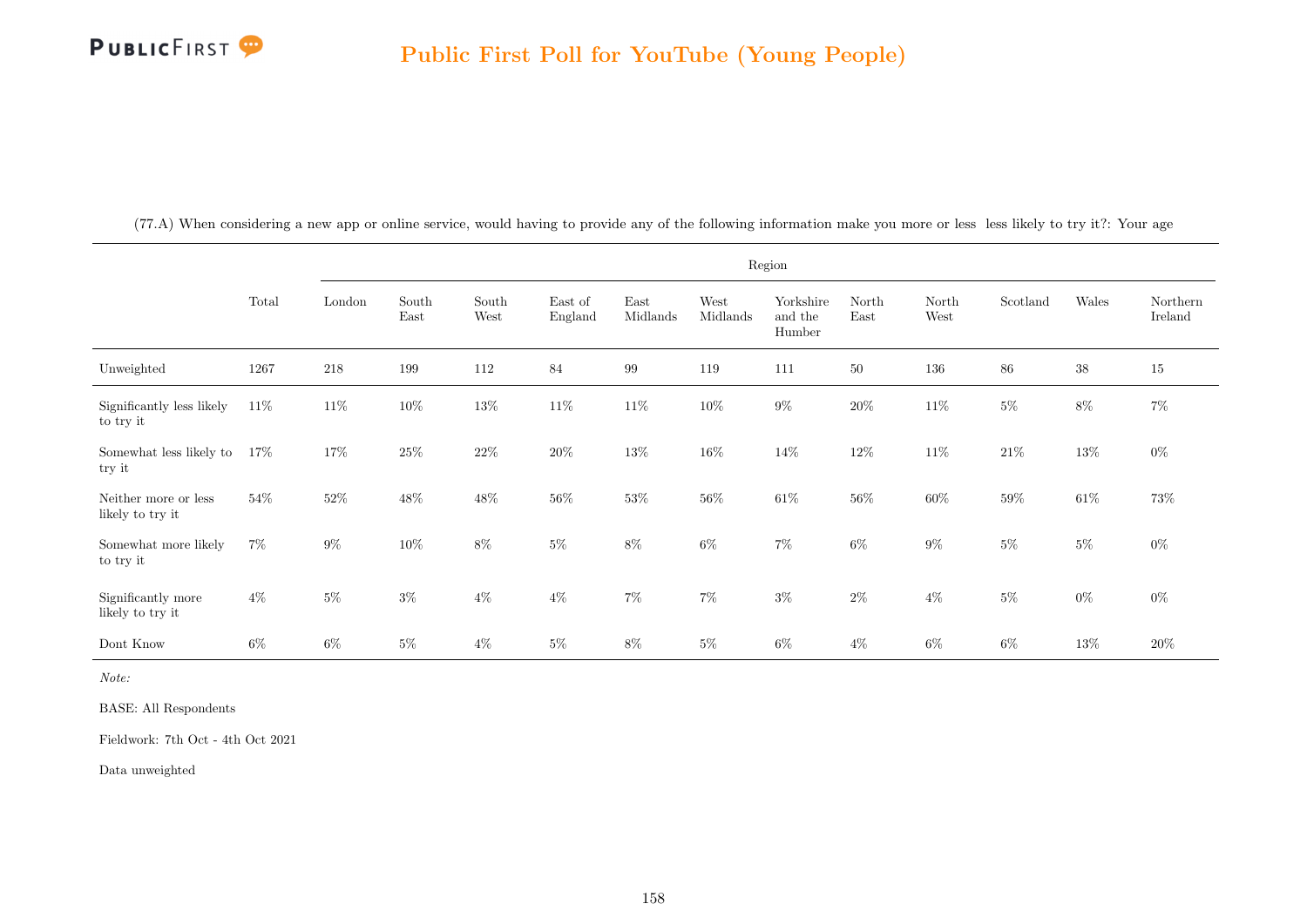

|                                          |        |        | Gender |        |        | Social Grade |           |                  | Age          |                    |                   | Age $\&$ Gender    |                   |
|------------------------------------------|--------|--------|--------|--------|--------|--------------|-----------|------------------|--------------|--------------------|-------------------|--------------------|-------------------|
|                                          | Total  | Male   | Female | AB     | C1     | $\rm C2$     | $\rm{DE}$ | $13 - 15$        | $16 - 17$    | Female 13<br>$-15$ | Male $13$ -<br>15 | Female 16<br>$-17$ | Male $16$ -<br>17 |
| Unweighted                               | 1267   | 383    | 861    | 446    | 321    | $213\,$      | 266       | $\boldsymbol{0}$ | $\mathbf{0}$ | $\overline{0}$     | $\overline{0}$    | $\overline{0}$     | $\mathbf{0}$      |
| Significantly less likely<br>to try it   | $11\%$ | $10\%$ | $11\%$ | $11\%$ | $12\%$ | $8\%$        | $10\%$    | $\ast$           | $\ast$       | $\ast$             | $\ast$            | $\ast$             | $\ast$            |
| Somewhat less likely to<br>try it        | $17\%$ | $11\%$ | $20\%$ | $19\%$ | $16\%$ | $19\%$       | $15\%$    | $\ast$           | $\ast$       | $\ast$             | $\ast$            | $\ast$             | $*$               |
| Neither more or less<br>likely to try it | 54%    | $58\%$ | $54\%$ | $54\%$ | $54\%$ | $59\%$       | $53\%$    | $\ast$           | $*$          | $\ast$             | $\ast$            | $\ast$             | $*$               |
| Somewhat more likely<br>to try it        | $7\%$  | $9\%$  | $7\%$  | $7\%$  | $6\%$  | $8\%$        | $9\%$     | $\ast$           | $\ast$       | $*$                | $*$               | $\ast$             | $\ast$            |
| Significantly more<br>likely to try it   | $4\%$  | $5\%$  | $3\%$  | $6\%$  | $4\%$  | $2\%$        | $3\%$     | $\ast$           | $*$          | $*$                | $*$               | $*$                | $*$               |
| Dont Know                                | $6\%$  | $7\%$  | $6\%$  | $3\%$  | $9\%$  | $4\%$        | $9\%$     | $\ast$           | $*$          | $*$                | $\ast$            | $*$                | $\ast$            |

(77.B) When considering a new app or online service, would having to provide any of the following information make you more or less less likely to try it?: Your age

Note:

BASE: All Respondents

Fieldwork: 7th Oct - 4th Oct 2021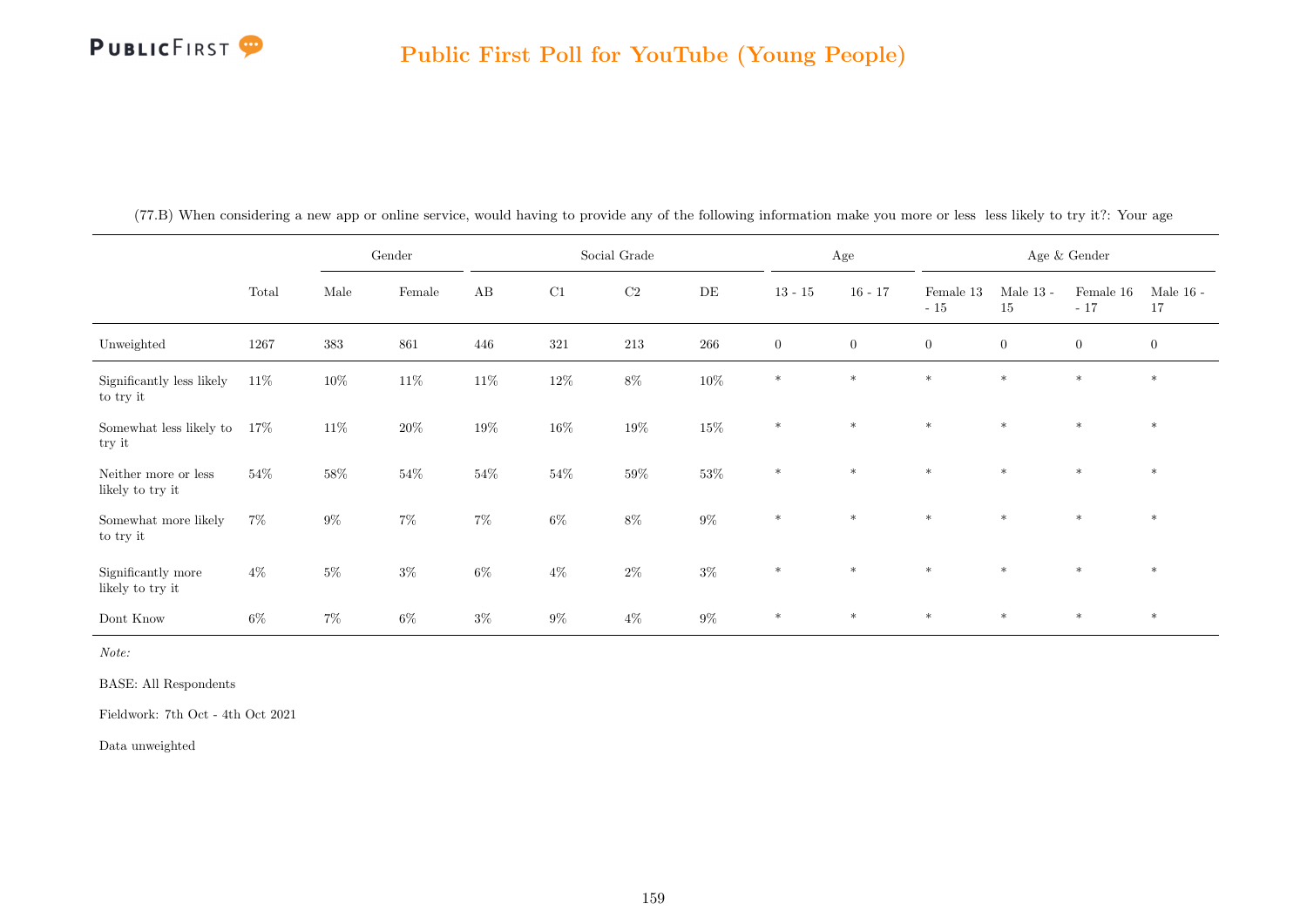

(78.A) When considering a new app or online service, would having to provide any of the following information make you more or less less likely to try it?: Your ethnicity

|                                          |        |         |               |               |                    |                  |                  | Region                         |               |               |          |        |                     |
|------------------------------------------|--------|---------|---------------|---------------|--------------------|------------------|------------------|--------------------------------|---------------|---------------|----------|--------|---------------------|
|                                          | Total  | London  | South<br>East | South<br>West | East of<br>England | East<br>Midlands | West<br>Midlands | Yorkshire<br>and the<br>Humber | North<br>East | North<br>West | Scotland | Wales  | Northern<br>Ireland |
| Unweighted                               | 1267   | $218\,$ | 199           | $112\,$       | $84\,$             | $\,99$           | 119              | 111                            | $50\,$        | $136\,$       | $86\,$   | $38\,$ | $15\,$              |
| Significantly less likely<br>to try it   | $10\%$ | $11\%$  | $10\%$        | $15\%$        | $10\%$             | $12\%$           | $7\%$            | $7\%$                          | $10\%$        | $8\%$         | $13\%$   | $5\%$  | $7\%$               |
| Somewhat less likely to<br>try it        | $13\%$ | $17\%$  | 12%           | 14\%          | 15%                | $8\%$            | $12\%$           | $12\%$                         | 16%           | $15\%$        | $12\%$   | $13\%$ | $7\%$               |
| Neither more or less<br>likely to try it | $60\%$ | $49\%$  | $62\%$        | $55\%$        | $62\%$             | $64\%$           | $63\%$           | $65\%$                         | $56\%$        | $63\%$        | $64\%$   | $66\%$ | $67\%$              |
| Somewhat more likely<br>to try it        | $6\%$  | $10\%$  | $5\%$         | $7\%$         | $2\%$              | $6\%$            | $11\%$           | $2\%$                          | $6\%$         | $7\%$         | $1\%$    | $5\%$  | $0\%$               |
| Significantly more<br>likely to try it   | $4\%$  | $6\%$   | $5\%$         | $4\%$         | $4\%$              | $5\%$            | $4\%$            | $6\%$                          | 6%            | $2\%$         | $3\%$    | $0\%$  | $0\%$               |
| Dont Know                                | $6\%$  | $8\%$   | $7\%$         | $4\%$         | $7\%$              | $5\%$            | $3\%$            | $8\%$                          | $6\%$         | $4\%$         | $7\%$    | $11\%$ | $20\%$              |

Note:

BASE: All Respondents

Fieldwork: 7th Oct - 4th Oct 2021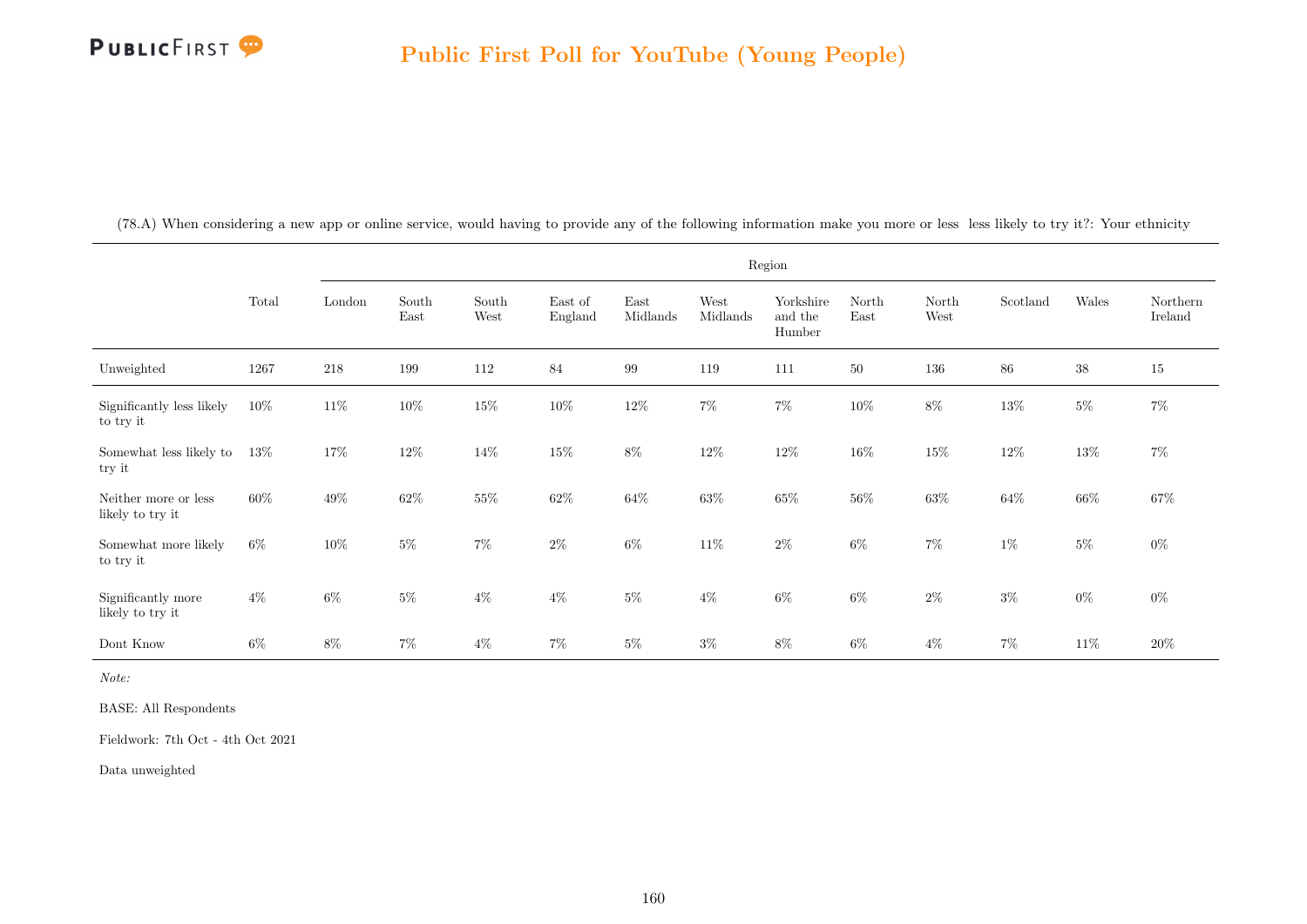

|                                          |        |        | Gender |        |        | Social Grade |           |                | $\rm Age$      |                    |                   | Age $\&$ Gender    |                   |
|------------------------------------------|--------|--------|--------|--------|--------|--------------|-----------|----------------|----------------|--------------------|-------------------|--------------------|-------------------|
|                                          | Total  | Male   | Female | AB     | C1     | C2           | $\rm{DE}$ | $13 - 15$      | $16 - 17$      | Female 13<br>$-15$ | Male $13$ -<br>15 | Female 16<br>$-17$ | Male $16$ -<br>17 |
| Unweighted                               | 1267   | 383    | 861    | 446    | 321    | 213          | 266       | $\overline{0}$ | $\overline{0}$ | $\overline{0}$     | $\overline{0}$    | $\overline{0}$     | $\overline{0}$    |
| Significantly less likely<br>to try it   | 10%    | $9\%$  | $10\%$ | $12\%$ | $8\%$  | $8\%$        | $11\%$    | $*$            | $\ast$         | $\ast$             | $*$               | $*$                | $\ast$            |
| Somewhat less likely to<br>try it        | $13\%$ | $10\%$ | $15\%$ | $14\%$ | $13\%$ | $12\%$       | $13\%$    | $\ast$         | $\ast$         | $\ast$             | $\ast$            | $\ast$             | $\ast$            |
| Neither more or less<br>likely to try it | 60%    | $57\%$ | $61\%$ | $59\%$ | $60\%$ | $67\%$       | $55\%$    | $\ast$         | $\ast$         | $\ast$             | $\ast$            | $\ast$             | $*$               |
| Somewhat more likely<br>to try it        | $6\%$  | $9\%$  | $5\%$  | $6\%$  | $5\%$  | $7\%$        | $8\%$     | $\ast$         | $\ast$         | $\ast$             | $\ast$            | $\ast$             | $*$               |
| Significantly more<br>likely to try it   | $4\%$  | $7\%$  | $3\%$  | $5\%$  | $4\%$  | $3\%$        | $4\%$     | $\ast$         | $\ast$         | $\ast$             | $*$               | $*$                | $\ast$            |
| Dont Know                                | $6\%$  | $7\%$  | $6\%$  | $3\%$  | $10\%$ | $4\%$        | $9\%$     | $\ast$         | $\ast$         | $\ast$             | $*$               | $*$                | $\ast$            |

(78.B) When considering a new app or online service, would having to provide any of the following information make you more or less less likely to try it?: Your ethnicity

Note:

BASE: All Respondents

Fieldwork: 7th Oct - 4th Oct 2021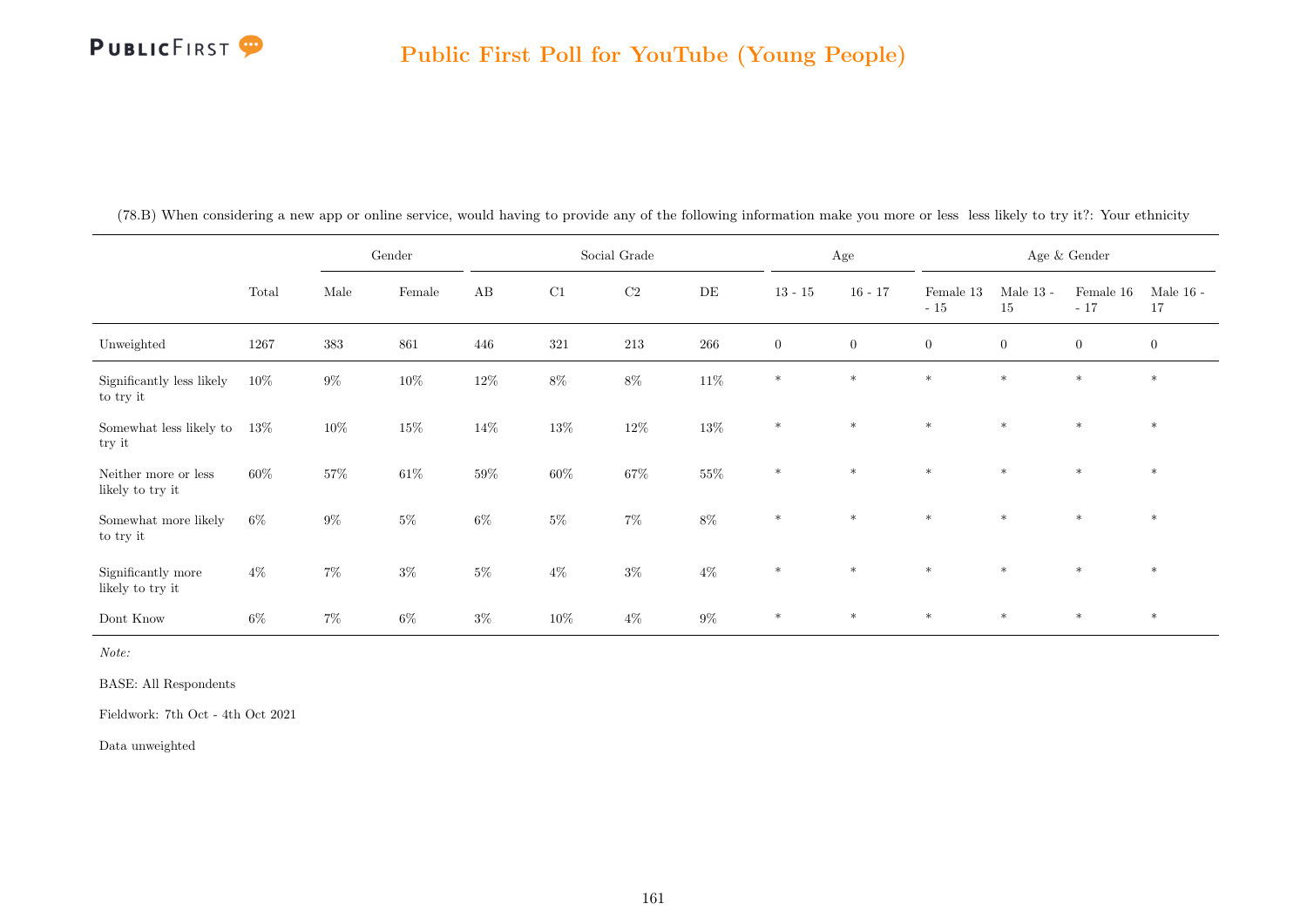

(79.A) When considering a new app or online service, would having to provide any of the following information make you more or less less likely to try it?: Your gender

|                                          |        |         |               |               |                    |                  |                  | Region                         |               |               |          |        |                     |
|------------------------------------------|--------|---------|---------------|---------------|--------------------|------------------|------------------|--------------------------------|---------------|---------------|----------|--------|---------------------|
|                                          | Total  | London  | South<br>East | South<br>West | East of<br>England | East<br>Midlands | West<br>Midlands | Yorkshire<br>and the<br>Humber | North<br>East | North<br>West | Scotland | Wales  | Northern<br>Ireland |
| Unweighted                               | 1267   | $218\,$ | 199           | 112           | 84                 | 99               | 119              | 111                            | $50\,$        | 136           | 86       | $38\,$ | 15                  |
| Significantly less likely<br>to try it   | $7\%$  | $9\%$   | $7\%$         | $8\%$         | $7\%$              | $7\%$            | $4\%$            | $5\%$                          | $10\%$        | $5\%$         | $9\%$    | $3\%$  | $0\%$               |
| Somewhat less likely to<br>try it        | $9\%$  | $10\%$  | $8\%$         | $12\%$        | $8\%$              | $9\%$            | 10%              | $5\%$                          | 8%            | $8\%$         | $7\%$    | $11\%$ | $7\%$               |
| Neither more or less<br>likely to try it | $66\%$ | $60\%$  | 70%           | $66\%$        | $68\%$             | $63\%$           | $68\%$           | $69\%$                         | $64\%$        | $68\%$        | 67%      | 74%    | $73\%$              |
| Somewhat more likely<br>to try it        | $7\%$  | $7\%$   | $5\%$         | $5\%$         | $7\%$              | $5\%$            | $11\%$           | $9\%$                          | $12\%$        | $4\%$         | $5\%$    | $5\%$  | $0\%$               |
| Significantly more<br>likely to try it   | $6\%$  | $8\%$   | $6\%$         | $5\%$         | $4\%$              | $8\%$            | $3\%$            | $6\%$                          | $2\%$         | $10\%$        | $5\%$    | $0\%$  | $0\%$               |
| Dont Know                                | $6\%$  | $6\%$   | $6\%$         | $4\%$         | $6\%$              | $8\%$            | $3\%$            | $5\%$                          | $4\%$         | $6\%$         | $7\%$    | $8\%$  | $20\%$              |

Note:

BASE: All Respondents

Fieldwork: 7th Oct - 4th Oct 2021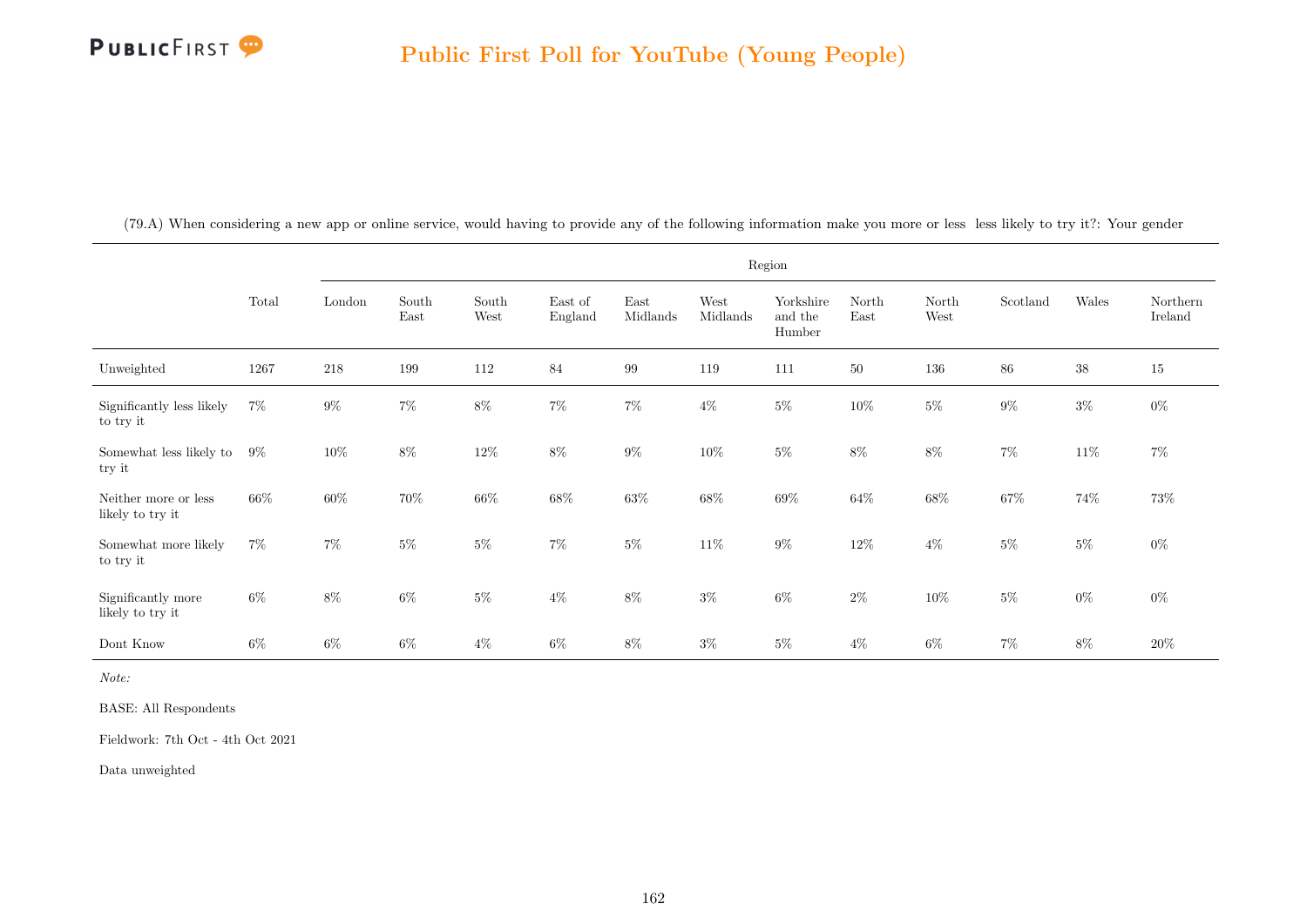## **PUBLICFIRST**

#### Public First Poll for YouTube (Young People)

|                                          |       |        | Gender  |                        |        | Social Grade |           |                | Age            |                    |                   | Age & Gender       |                   |
|------------------------------------------|-------|--------|---------|------------------------|--------|--------------|-----------|----------------|----------------|--------------------|-------------------|--------------------|-------------------|
|                                          | Total | Male   | Female  | $\mathbf{A}\mathbf{B}$ | C1     | C2           | $\rm{DE}$ | $13 - 15$      | $16 - 17$      | Female 13<br>$-15$ | Male $13$ -<br>15 | Female 16<br>$-17$ | Male $16$ -<br>17 |
| Unweighted                               | 1267  | 383    | $861\,$ | 446                    | 321    | $213\,$      | 266       | $\overline{0}$ | $\overline{0}$ | $\boldsymbol{0}$   | $\overline{0}$    | $\overline{0}$     | $\overline{0}$    |
| Significantly less likely<br>to try it   | $7\%$ | $7\%$  | $7\%$   | $7\%$                  | $7\%$  | $6\%$        | $8\%$     | $\ast$         | $*$            | $\ast$             | $\ast$            | $*$                | $\ast$            |
| Somewhat less likely to $9\%$<br>try it  |       | $8\%$  | $9\%$   | $11\%$                 | $8\%$  | $7\%$        | $8\%$     | $*$            | $\ast$         | $\ast$             | $*$               | $\ast$             | $*$               |
| Neither more or less<br>likely to try it | 66%   | $63\%$ | $69\%$  | $67\%$                 | $65\%$ | $74\%$       | $61\%$    | $\ast$         | $\ast$         | $\ast$             | $\ast$            | $\ast$             | $*$               |
| Somewhat more likely<br>to try it        | $7\%$ | $8\%$  | $6\%$   | $6\%$                  | $7\%$  | $5\%$        | $9\%$     | $\ast$         | $\ast$         | $\ast$             | $\ast$            | $*$                | $*$               |
| Significantly more<br>likely to try it   | $6\%$ | $8\%$  | $5\%$   | $7\%$                  | $4\%$  | $7\%$        | $6\%$     | $*$            | $*$            | $*$                | $*$               | $*$                | $*$               |
| Dont Know                                | $6\%$ | $6\%$  | $5\%$   | $3\%$                  | $9\%$  | $2\%$        | $9\%$     | $\ast$         | $*$            | $*$                | $*$               | $*$                | $*$               |

(79.B) When considering a new app or online service, would having to provide any of the following information make you more or less less likely to try it?: Your gender

Note:

BASE: All Respondents

Fieldwork: 7th Oct - 4th Oct 2021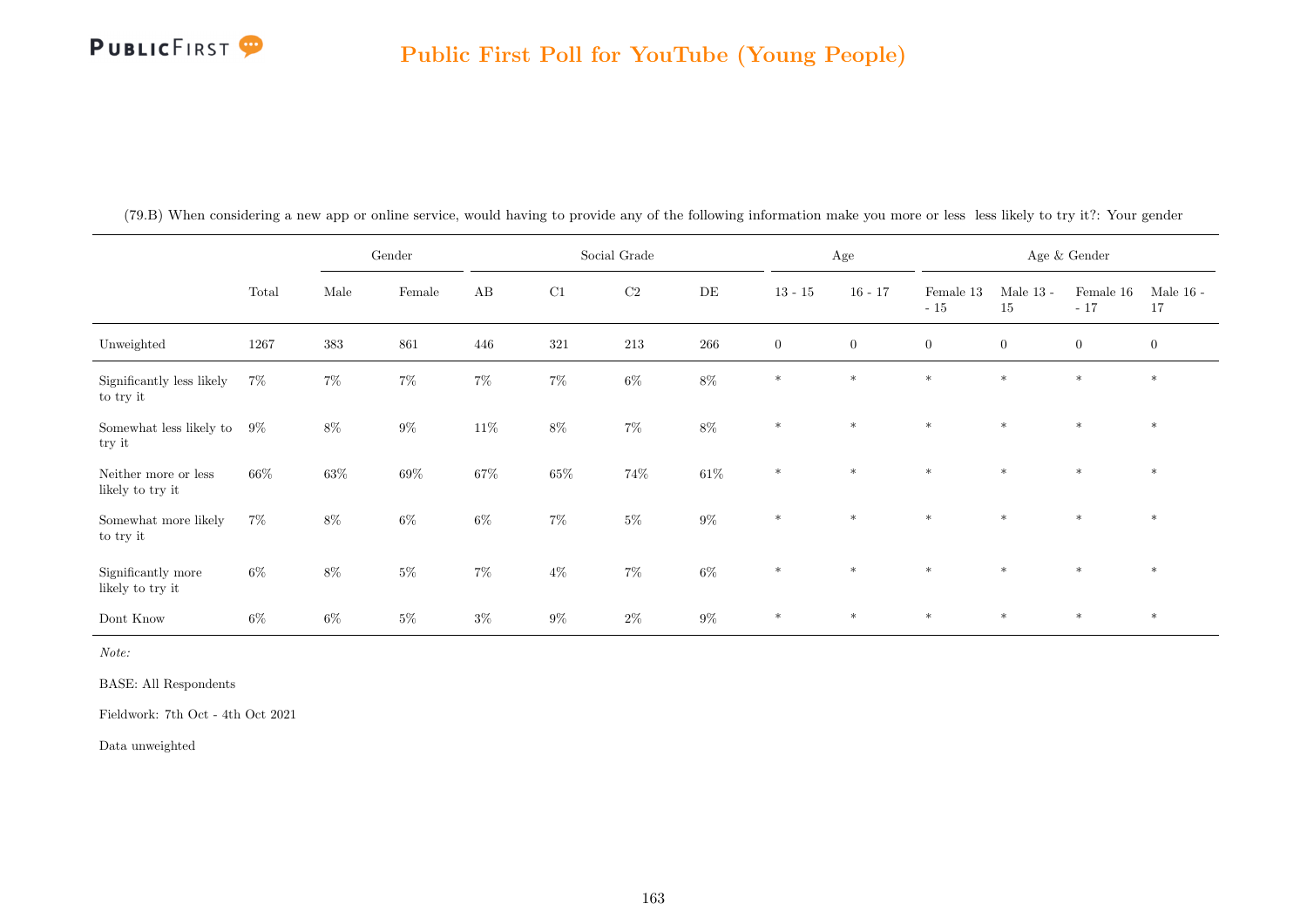

(80.A) When considering a new app or online service, would having to provide any of the following information make you more or less less likely to try it?: Parental permission e.g an e-signature

|                                          |        |        |               |               |                    |                  |                  | Region                         |               |               |          |        |                     |
|------------------------------------------|--------|--------|---------------|---------------|--------------------|------------------|------------------|--------------------------------|---------------|---------------|----------|--------|---------------------|
|                                          | Total  | London | South<br>East | South<br>West | East of<br>England | East<br>Midlands | West<br>Midlands | Yorkshire<br>and the<br>Humber | North<br>East | North<br>West | Scotland | Wales  | Northern<br>Ireland |
| Unweighted                               | 1267   | 218    | 199           | 112           | 84                 | 99               | 119              | 111                            | $50\,$        | 136           | 86       | $38\,$ | $15\,$              |
| Significantly less likely<br>to try it   | $30\%$ | $30\%$ | $32\%$        | $41\%$        | $26\%$             | $33\%$           | $25\%$           | $22\%$                         | $28\%$        | $23\%$        | $38\%$   | $42\%$ | $27\%$              |
| Somewhat less likely to<br>try it        | 22%    | $22\%$ | $25\%$        | $25\%$        | $23\%$             | $17\%$           | $24\%$           | $25\%$                         | $26\%$        | $18\%$        | $19\%$   | $18\%$ | $27\%$              |
| Neither more or less<br>likely to try it | $29\%$ | $28\%$ | 24\%          | $23\%$        | $35\%$             | $28\%$           | $35\%$           | $31\%$                         | $26\%$        | $38\%$        | $28\%$   | $18\%$ | $27\%$              |
| Somewhat more likely<br>to try it        | $7\%$  | $6\%$  | 10%           | $6\%$         | $6\%$              | $7\%$            | $9\%$            | $6\%$                          | $6\%$         | $9\%$         | $5\%$    | $3\%$  | $0\%$               |
| Significantly more<br>likely to try it   | $4\%$  | $7\%$  | $3\%$         | $2\%$         | $2\%$              | $7\%$            | $3\%$            | $5\%$                          | $6\%$         | $5\%$         | $3\%$    | $0\%$  | $0\%$               |
| Dont Know                                | $7\%$  | $7\%$  | $7\%$         | $3\%$         | $8\%$              | $7\%$            | $4\%$            | $12\%$                         | $8\%$         | $7\%$         | $7\%$    | $18\%$ | $20\%$              |

Note:

BASE: All Respondents

Fieldwork: 7th Oct - 4th Oct 2021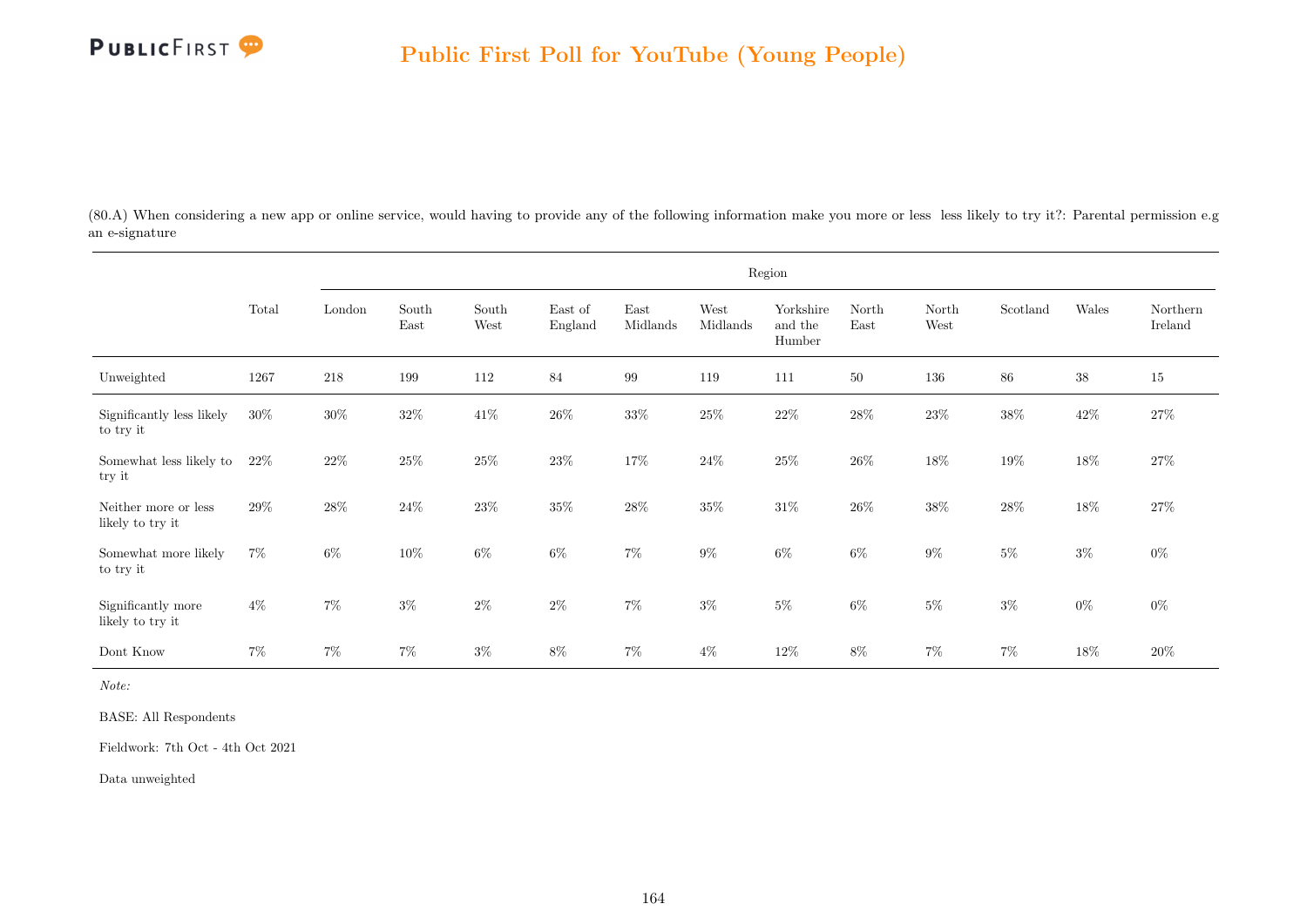

(80.B) When considering a new app or online service, would having to provide any of the following information make you more or less less likely to try it?: Parental permission e.g an e-signature

|                                          |        |        | Gender          |        |        | Social Grade   |           |                  | Age              |                    |                   | Age & Gender       |                   |
|------------------------------------------|--------|--------|-----------------|--------|--------|----------------|-----------|------------------|------------------|--------------------|-------------------|--------------------|-------------------|
|                                          | Total  | Male   | $\mbox{Female}$ | AB     | C1     | C <sub>2</sub> | $\rm{DE}$ | $13 - 15$        | $16 - 17$        | Female 13<br>$-15$ | Male $13$ -<br>15 | Female 16<br>$-17$ | Male $16$ -<br>17 |
| Unweighted                               | 1267   | 383    | 861             | 446    | 321    | $213\,$        | $266\,$   | $\boldsymbol{0}$ | $\boldsymbol{0}$ | $\overline{0}$     | $\boldsymbol{0}$  | $\boldsymbol{0}$   | $\boldsymbol{0}$  |
| Significantly less likely<br>to try it   | $30\%$ | $26\%$ | $31\%$          | $33\%$ | $30\%$ | $28\%$         | $27\%$    | $*$              | $\ast$           | $\ast$             | $\ast$            | $*$                | $*$               |
| Somewhat less likely to<br>try it        | $22\%$ | $19\%$ | $23\%$          | $22\%$ | $25\%$ | $23\%$         | $18\%$    | $\ast$           | $\ast$           | $\ast$             | $\ast$            | $\ast$             | $\ast$            |
| Neither more or less<br>likely to try it | 29%    | $32\%$ | $29\%$          | $27\%$ | $27\%$ | $33\%$         | $32\%$    | $*$              | $*$              | $\ast$             | $*$               | $*$                | $*$               |
| Somewhat more likely<br>to try it        | $7\%$  | $10\%$ | $6\%$           | $9\%$  | $5\%$  | $7\%$          | $8\%$     | $*$              | $*$              | $*$                | $\ast$            | $*$                | $*$               |
| Significantly more<br>likely to try it   | $4\%$  | $7\%$  | $3\%$           | $5\%$  | $2\%$  | $5\%$          | $5\%$     | $\ast$           | $*$              | $\ast$             | $\ast$            | $*$                | $*$               |
| Dont Know                                | $7\%$  | $7\%$  | $8\%$           | $4\%$  | $11\%$ | $5\%$          | $11\%$    | $\ast$           | $\ast$           | $\ast$             | $\ast$            | $\ast$             | $\ast$            |

Note:

BASE: All Respondents

Fieldwork: 7th Oct - 4th Oct 2021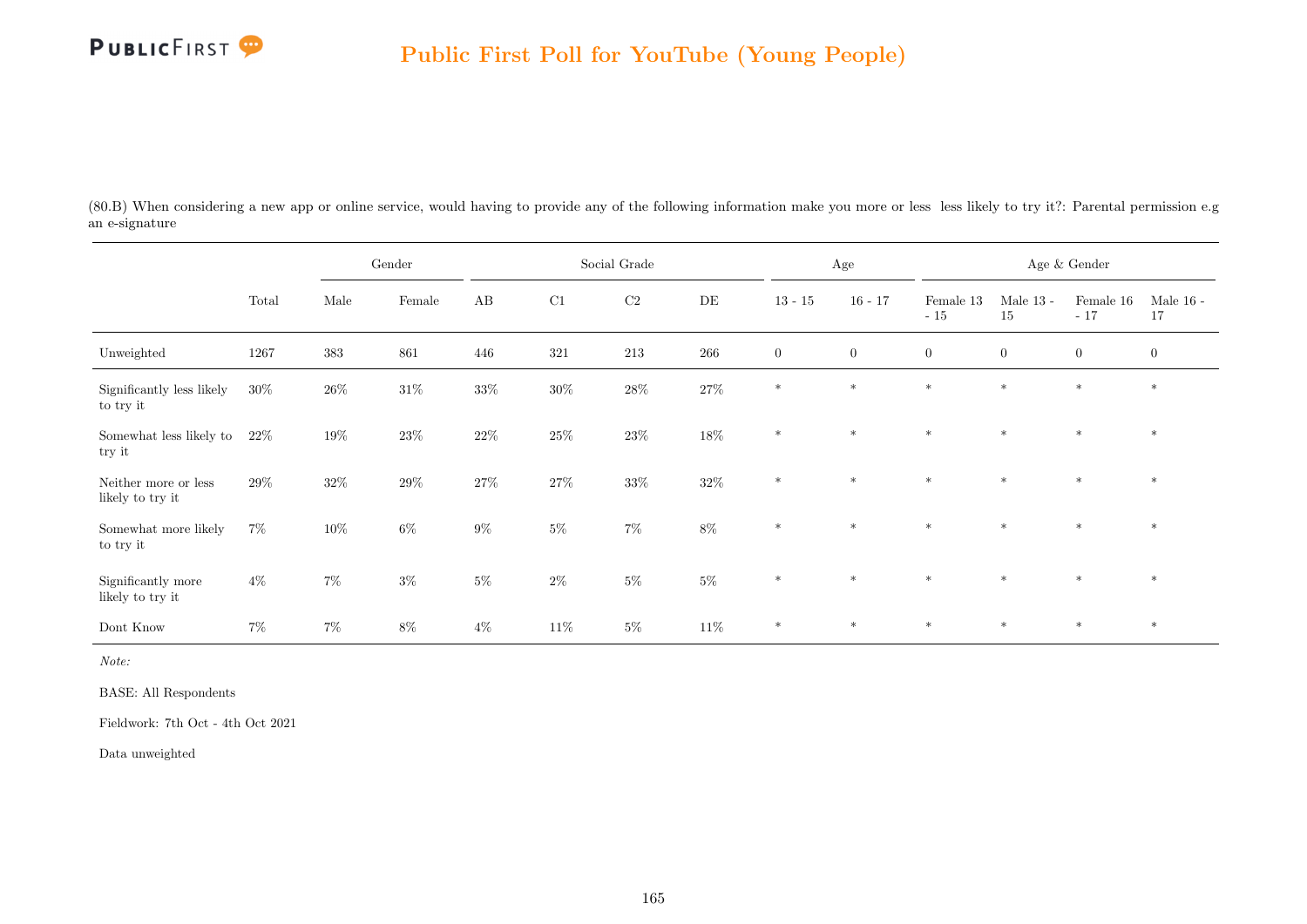

(81.A) You said you would be less likely to try a new app or online service is you had to upload your passport details. Which of the following reasons explain why?Please select all which apply

|                                                                                                   |        |        |               |               |                    |                  |                  | Region                         |               |               |          |        |                     |
|---------------------------------------------------------------------------------------------------|--------|--------|---------------|---------------|--------------------|------------------|------------------|--------------------------------|---------------|---------------|----------|--------|---------------------|
|                                                                                                   | Total  | London | South<br>East | South<br>West | East of<br>England | East<br>Midlands | West<br>Midlands | Yorkshire<br>and the<br>Humber | North<br>East | North<br>West | Scotland | Wales  | Northern<br>Ireland |
| Unweighted                                                                                        | 936    | 155    | 163           | 93            | 57                 | 71               | 86               | $78\,$                         | 37            | 95            | 64       | $26\,$ | 11                  |
| I would be worried that<br>this information would<br>be stolen and used for<br>the wrong purposes | 77%    | $71\%$ | $80\%$        | $76\%$        | $75\%$             | $83\%$           | $79\%$           | $74\%$                         | $81\%$        | $76\%$        | $83\%$   | $73\%$ | $91\%$              |
| I dont think it is<br>necessary to share this<br>information                                      | 75%    | 72%    | 79%           | 86%           | 65%                | $72\%$           | 71%              | 67%                            | 73%           | 74%           | 83%      | $77\%$ | 73%                 |
| I would want to protect<br>my privacy                                                             | $74\%$ | 75%    | 78%           | $81\%$        | 67%                | $77\%$           | 72%              | $69\%$                         | 59%           | $67\%$        | $81\%$   | $77\%$ | 73%                 |
| I dont have a passport                                                                            | $7\%$  | $3\%$  | $7\%$         | $3\%$         | $2\%$              | $13\%$           | 10%              | $5\%$                          | 11%           | $9\%$         | 6%       | $15\%$ | $0\%$               |
| I would be worried<br>about what the<br>company would do<br>with this information                 | 69%    | $67\%$ | 75%           | $76\%$        | $65\%$             | 70%              | $63\%$           | $68\%$                         | $70\%$        | $65\%$        | $70\%$   | $81\%$ | 45%                 |
| Other (Please Specify)                                                                            | $1\%$  | $1\%$  | $1\%$         | $3\%$         | $2\%$              | $0\%$            | $1\%$            | $0\%$                          | $0\%$         | $1\%$         | $2\%$    | $0\%$  | $0\%$               |
| None of the above                                                                                 | $1\%$  | $1\%$  | $1\%$         | $0\%$         | $2\%$              | $1\%$            | $1\%$            | $1\%$                          | $0\%$         | $1\%$         | $0\%$    | $0\%$  | $9\%$               |

Note:

BASE: Respondents who would be less likely to try a new app or online service if they had to upload their passport details

Fieldwork: 7th Oct - 4th Oct 2021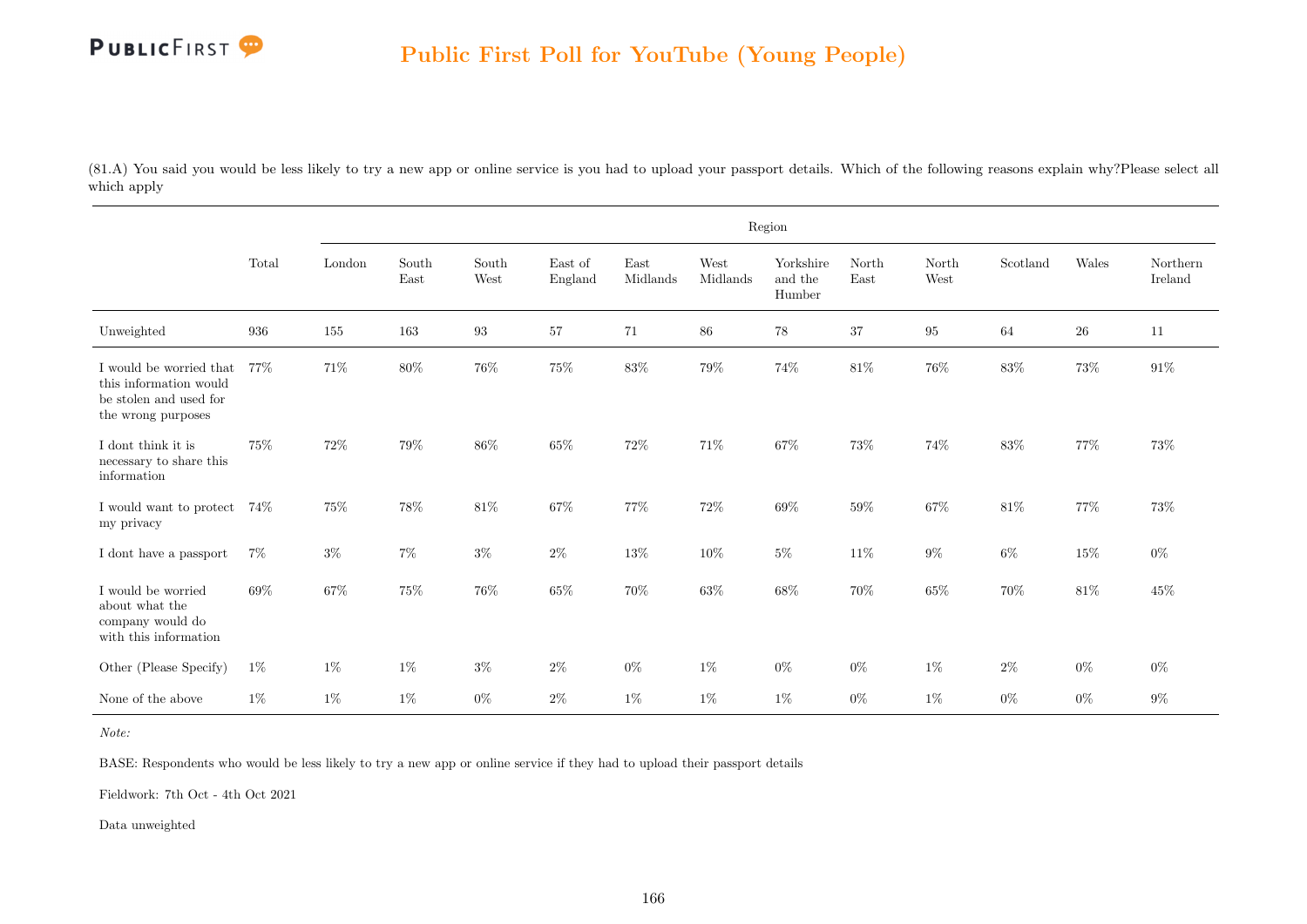

(81.B) You said you would be less likely to try a new app or online service is you had to upload your passport details. Which of the following reasons explain why?Please select all which apply

|                                                                                                   |        | $\operatorname{Gender}$<br>Male<br>Female |        |                        |        | Social Grade |           |                  | Age              |                    |                   | Age $\&$ Gender    |                   |
|---------------------------------------------------------------------------------------------------|--------|-------------------------------------------|--------|------------------------|--------|--------------|-----------|------------------|------------------|--------------------|-------------------|--------------------|-------------------|
|                                                                                                   | Total  |                                           |        | $\mathbf{A}\mathbf{B}$ | C1     | $\rm C2$     | $\rm{DE}$ | $13 - 15$        | $16 - 17$        | Female 13<br>$-15$ | Male $13$ -<br>15 | Female 16<br>$-17$ | Male $16$ -<br>17 |
| Unweighted                                                                                        | 936    | 254                                       | 664    | 348                    | 231    | 163          | $177\,$   | $\boldsymbol{0}$ | $\boldsymbol{0}$ | $\boldsymbol{0}$   | $\boldsymbol{0}$  | $\boldsymbol{0}$   | $\boldsymbol{0}$  |
| I would be worried that<br>this information would<br>be stolen and used for<br>the wrong purposes | 77%    | $70\%$                                    | $80\%$ | $76\%$                 | $81\%$ | $77\%$       | $72\%$    | $\ast$           | $\ast$           | $\ast$             | $\ast$            | $\ast$             | $\ast$            |
| I dont think it is<br>necessary to share this<br>information                                      | 75%    | $67\%$                                    | $78\%$ | $76\%$                 | $73\%$ | $75\%$       | $73\%$    | $\ast$           | $\ast$           | $\ast$             | $\star$           | $\ast$             | $\ast$            |
| I would want to protect $-74\%$<br>my privacy                                                     |        | $65\%$                                    | $78\%$ | $71\%$                 | $80\%$ | $66\%$       | $77\%$    | $\ast$           | $\ast$           | $\ast$             | $\ast$            | $\ast$             | $\ast$            |
| I dont have a passport                                                                            | $7\%$  | $9\%$                                     | $6\%$  | $6\%$                  | $4\%$  | $7\%$        | $10\%$    | $\ast$           | $\ast$           | $\ast$             | $\ast$            | $\ast$             | $\ast$            |
| I would be worried<br>about what the<br>company would do<br>with this information                 | $69\%$ | $60\%$                                    | $73\%$ | $72\%$                 | $73\%$ | $65\%$       | $61\%$    | $*$              | $\ast$           | $\ast$             | $\ast$            | $\ast$             | $\ast$            |
| Other (Please Specify)                                                                            | $1\%$  | $1\%$                                     | $1\%$  | $1\%$                  | $2\%$  | $1\%$        | $1\%$     | $\ast$           | $\ast$           | $\ast$             | $\ast$            | $*$                | $\ast$            |
| None of the above                                                                                 | $1\%$  | $2\%$                                     | $1\%$  | $1\%$                  | $0\%$  | $2\%$        | $1\%$     | $\ast$           | $*$              | $\ast$             | $\ast$            | $\ast$             | $*$               |

Note:

BASE: Respondents who would be less likely to try a new app or online service if they had to upload their passport details

Fieldwork: 7th Oct - 4th Oct 2021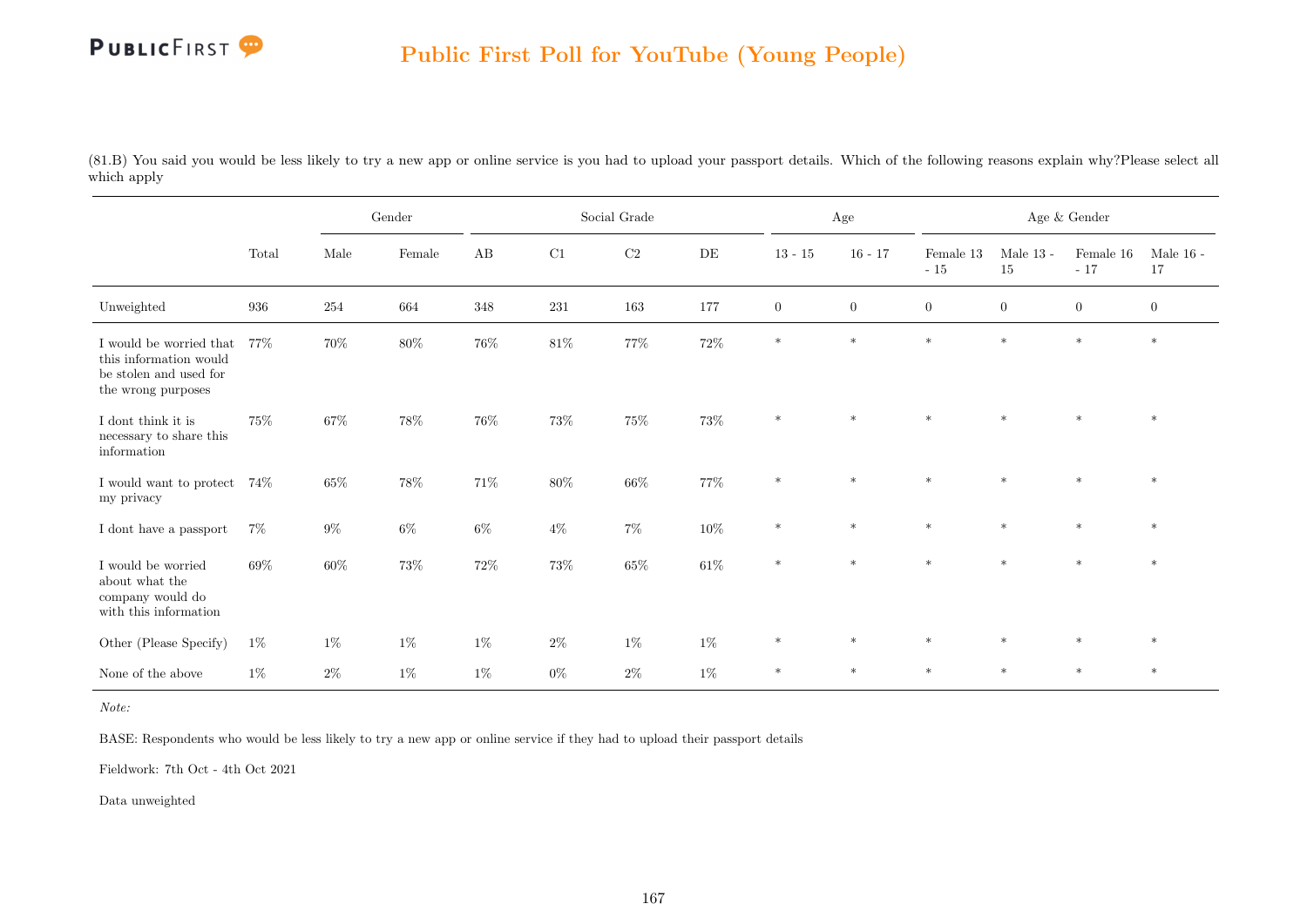

(82.A) You said you would be less likely to try a new app or online service if you had to upload your address. Which of the following reasons explain why?Please select all which apply

|                                                                                                   |       |        |               |               |                    |                  |                  | Region                         |               |               |          |            |                     |
|---------------------------------------------------------------------------------------------------|-------|--------|---------------|---------------|--------------------|------------------|------------------|--------------------------------|---------------|---------------|----------|------------|---------------------|
|                                                                                                   | Total | London | South<br>East | South<br>West | East of<br>England | East<br>Midlands | West<br>Midlands | Yorkshire<br>and the<br>Humber | North<br>East | North<br>West | Scotland | Wales      | Northern<br>Ireland |
| Unweighted                                                                                        | 892   | 153    | 153           | 90            | 51                 | $72\,$           | 85               | $78\,$                         | 32            | 88            | 54       | ${\bf 26}$ | $10\,$              |
| I would want to protect<br>my privacy                                                             | 78%   | $77\%$ | $80\%$        | $81\%$        | $78\%$             | $74\%$           | $76\%$           | $74\%$                         | $66\%$        | $81\%$        | $85\%$   | $81\%$     | $100\%$             |
| $\rm I$ dont think it is<br>necessary to share this<br>information                                | 73%   | $69\%$ | 77%           | $77\%$        | $73\%$             | $76\%$           | $66\%$           | $69\%$                         | $78\%$        | $68\%$        | $72\%$   | $81\%$     | $70\%$              |
| I would be worried that<br>this information would<br>be stolen and used for<br>the wrong purposes | 72%   | $62\%$ | $82\%$        | $78\%$        | $69\%$             | $74\%$           | $84\%$           | $63\%$                         | $72\%$        | $64\%$        | $72\%$   | $77\%$     | $80\%$              |
| I would be worried<br>about what the<br>company would do<br>with this information                 | 68%   | $63\%$ | $75\%$        | 73%           | $65\%$             | $68\%$           | 66%              | $71\%$                         | 66%           | $69\%$        | $61\%$   | 77%        | $60\%$              |
| Other (Please Specify)                                                                            | $0\%$ | $0\%$  | $1\%$         | $1\%$         | $0\%$              | $0\%$            | $0\%$            | $1\%$                          | $0\%$         | $0\%$         | $0\%$    | $0\%$      | $0\%$               |
| None of the above                                                                                 | $1\%$ | $2\%$  | $1\%$         | $0\%$         | $2\%$              | $1\%$            | $1\%$            | $1\%$                          | $0\%$         | $1\%$         | $0\%$    | $0\%$      | $0\%$               |

Note:

BASE: Respondents who would be less likely to try a new app or online service if they had to upload their address

Fieldwork: 7th Oct - 4th Oct 2021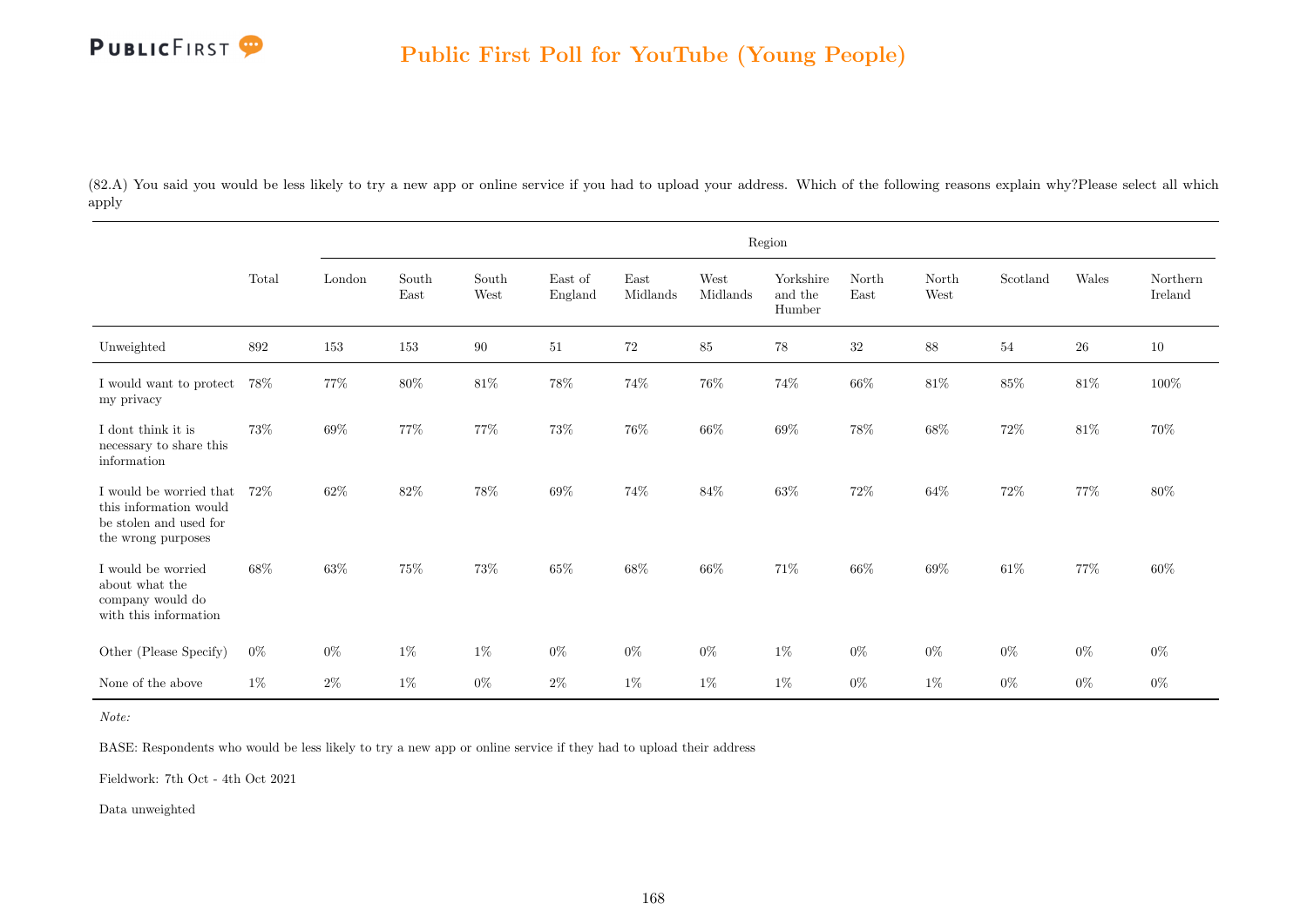

(82.B) You said you would be less likely to try a new app or online service if you had to upload your address. Which of the following reasons explain why?Please select all which apply

|                                                                                                   |       | Gender<br>Male<br>Female |        |         |        | Social Grade |         |                  | Age              |                    |                   | Age $\&$ Gender    |                   |
|---------------------------------------------------------------------------------------------------|-------|--------------------------|--------|---------|--------|--------------|---------|------------------|------------------|--------------------|-------------------|--------------------|-------------------|
|                                                                                                   | Total |                          |        | AB      | C1     | $\rm C2$     | DE      | $13 - 15$        | $16 - 17$        | Female 13<br>$-15$ | Male $13$ -<br>15 | Female 16<br>$-17$ | Male $16$ -<br>17 |
| Unweighted                                                                                        | 892   | $231\,$                  | 641    | $329\,$ | 223    | 150          | $172\,$ | $\boldsymbol{0}$ | $\boldsymbol{0}$ | $\overline{0}$     | $\overline{0}$    | $\overline{0}$     | $\overline{0}$    |
| I would want to protect<br>my privacy                                                             | 78%   | $71\%$                   | $81\%$ | $78\%$  | $82\%$ | $76\%$       | $75\%$  | $\ast$           | $\ast$           | $\ast$             | $\ast$            | $\ast$             | $\ast$            |
| I dont think it is<br>necessary to share this<br>information                                      | 73%   | $66\%$                   | $75\%$ | $71\%$  | 74%    | $76\%$       | 70%     | $\ast$           | $\ast$           | $\ast$             | $\ast$            | $\ast$             | $\ast$            |
| I would be worried that<br>this information would<br>be stolen and used for<br>the wrong purposes | 72%   | 67%                      | 74%    | $74\%$  | 74%    | $66\%$       | $70\%$  | $\ast$           | $\ast$           | $\ast$             | $\ast$            | $\ast$             | $\ast$            |
| I would be worried<br>about what the<br>company would do<br>with this information                 | 68%   | $60\%$                   | $72\%$ | $70\%$  | $71\%$ | $61\%$       | $66\%$  | $\ast$           | $\ast$           | $\ast$             | $\ast$            | $\ast$             | $\ast$            |
| Other (Please Specify)                                                                            | $0\%$ | $0\%$                    | $0\%$  | $0\%$   | $0\%$  | $1\%$        | $1\%$   | $\ast$           | $*$              | $\ast$             | $\ast$            | $\ast$             | $\ast$            |
| None of the above                                                                                 | $1\%$ | $2\%$                    | $0\%$  | $1\%$   | $1\%$  | $1\%$        | $2\%$   | $\ast$           | $\ast$           | $*$                | $\ast$            | $\ast$             | $*$               |

Note:

BASE: Respondents who would be less likely to try a new app or online service if they had to upload their address

Fieldwork: 7th Oct - 4th Oct 2021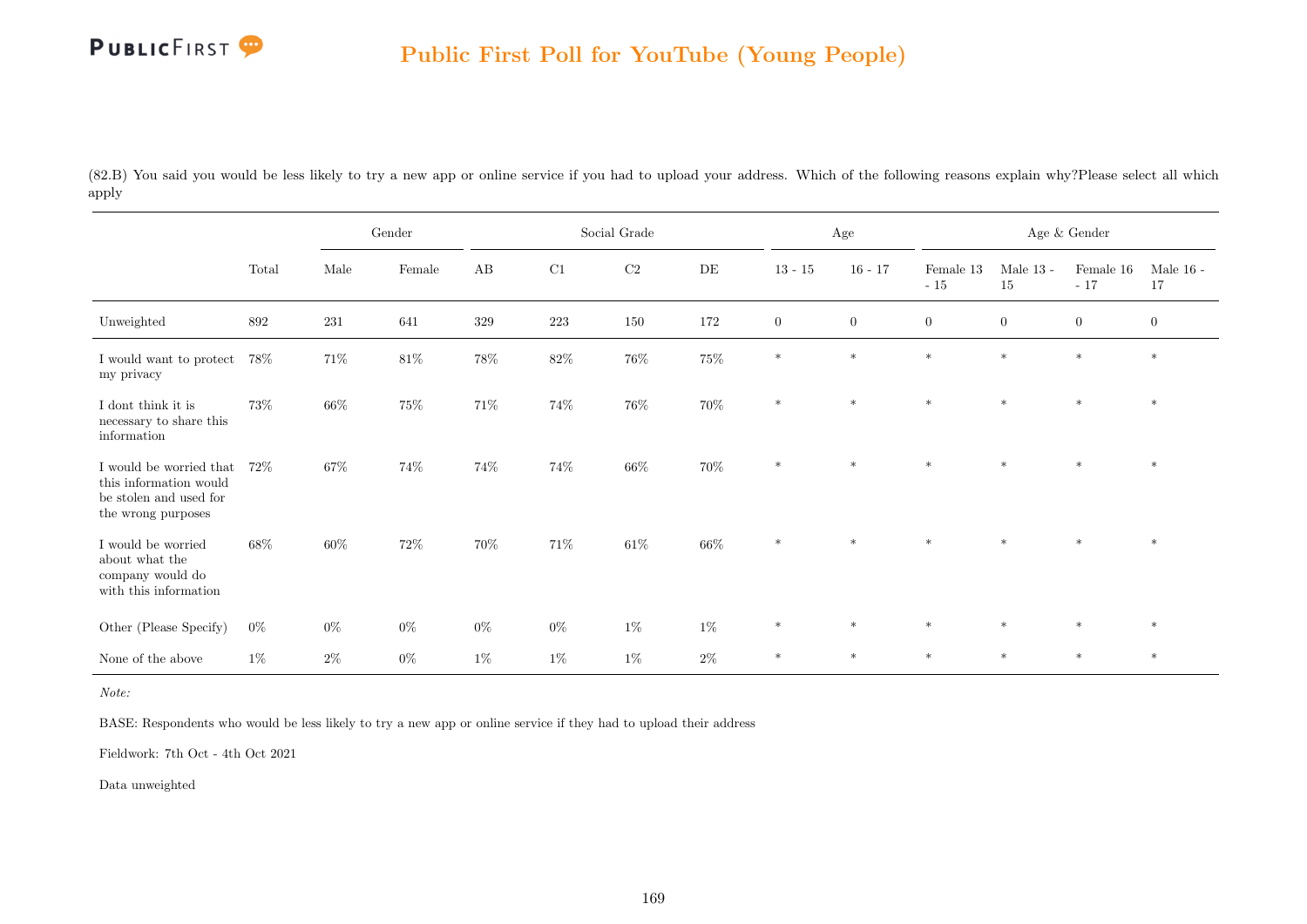# PUBLICFIRST<sup>9</sup>

(83.A) You said you would be less likely to try a new app or online service is you had to provide your parent or guardians credit card details. Which of the following reasons explain why?Please select all which apply

|                                                                                                   |        |        |               |               |                    |                  |                  | Region                         |               |               |          |        |                     |
|---------------------------------------------------------------------------------------------------|--------|--------|---------------|---------------|--------------------|------------------|------------------|--------------------------------|---------------|---------------|----------|--------|---------------------|
|                                                                                                   | Total  | London | South<br>East | South<br>West | East of<br>England | East<br>Midlands | West<br>Midlands | Yorkshire<br>and the<br>Humber | North<br>East | North<br>West | Scotland | Wales  | Northern<br>Ireland |
| Unweighted                                                                                        | 970    | 163    | 168           | 94            | 60                 | $74\,$           | $89\,$           | $78\,$                         | $38\,$        | 101           | $65\,$   | $\,29$ | $11\,$              |
| I would be worried that<br>this information would<br>be stolen and used for<br>the wrong purposes | 73%    | $65\%$ | 80%           | $79\%$        | 63%                | $74\%$           | $72\%$           | $71\%$                         | 74%           | $73\%$        | 83%      | $72\%$ | 64%                 |
| I dont think it is<br>necessary to share this<br>information                                      | 70%    | $65\%$ | 75%           | $81\%$        | $62\%$             | $72\%$           | $71\%$           | $68\%$                         | $63\%$        | $65\%$        | $72\%$   | $72\%$ | $73\%$              |
| I would be worried<br>about what the<br>company would do<br>with this information                 | $66\%$ | $64\%$ | 74%           | $72\%$        | $58\%$             | $68\%$           | $61\%$           | $64\%$                         | $55\%$        | $60\%$        | $63\%$   | $76\%$ | $55\%$              |
| My parents or<br>guardians wouldnt<br>want me to have access<br>to their credit card              | 60%    | $51\%$ | 64%           | $55\%$        | $57\%$             | $66\%$           | $65\%$           | 60%                            | 68%           | 56%           | $63\%$   | $62\%$ | 64%                 |
| I would want to protect $\,$ 51% $\,$<br>my privacy                                               |        | $47\%$ | 56%           | $61\%$        | $58\%$             | $54\%$           | $51\%$           | $49\%$                         | $37\%$        | 47%           | 49%      | 48\%   | 45%                 |
| My parents or<br>guardians dont have a<br>credit card                                             | $5\%$  | $6\%$  | $4\%$         | $5\%$         | $8\%$              | $8\%$            | $6\%$            | $3\%$                          | $8\%$         | $3\%$         | $5\%$    | $7\%$  | $0\%$               |
| I am not currently<br>earning                                                                     | 17%    | $20\%$ | 18%           | 12%           | $15\%$             | $16\%$           | $20\%$           | 14%                            | 21\%          | 19%           | $9\%$    | $24\%$ | 18%                 |
| Other (Please Specify)                                                                            | $1\%$  | $1\%$  | $0\%$         | $0\%$         | $3\%$              | $0\%$            | $0\%$            | $1\%$                          | $0\%$         | $0\%$         | $0\%$    | $0\%$  | $0\%$               |
| None of the above                                                                                 | $1\%$  | $1\%$  | $1\%$         | $0\%$         | $2\%$              | $1\%$            | $1\%$            | $0\%$                          | $0\%$         | $1\%$         | $2\%$    | $0\%$  | $9\%$               |

BASE: Respondents who would be less likely to try a new app or online service if they had to upload their parent or guardian's credit card details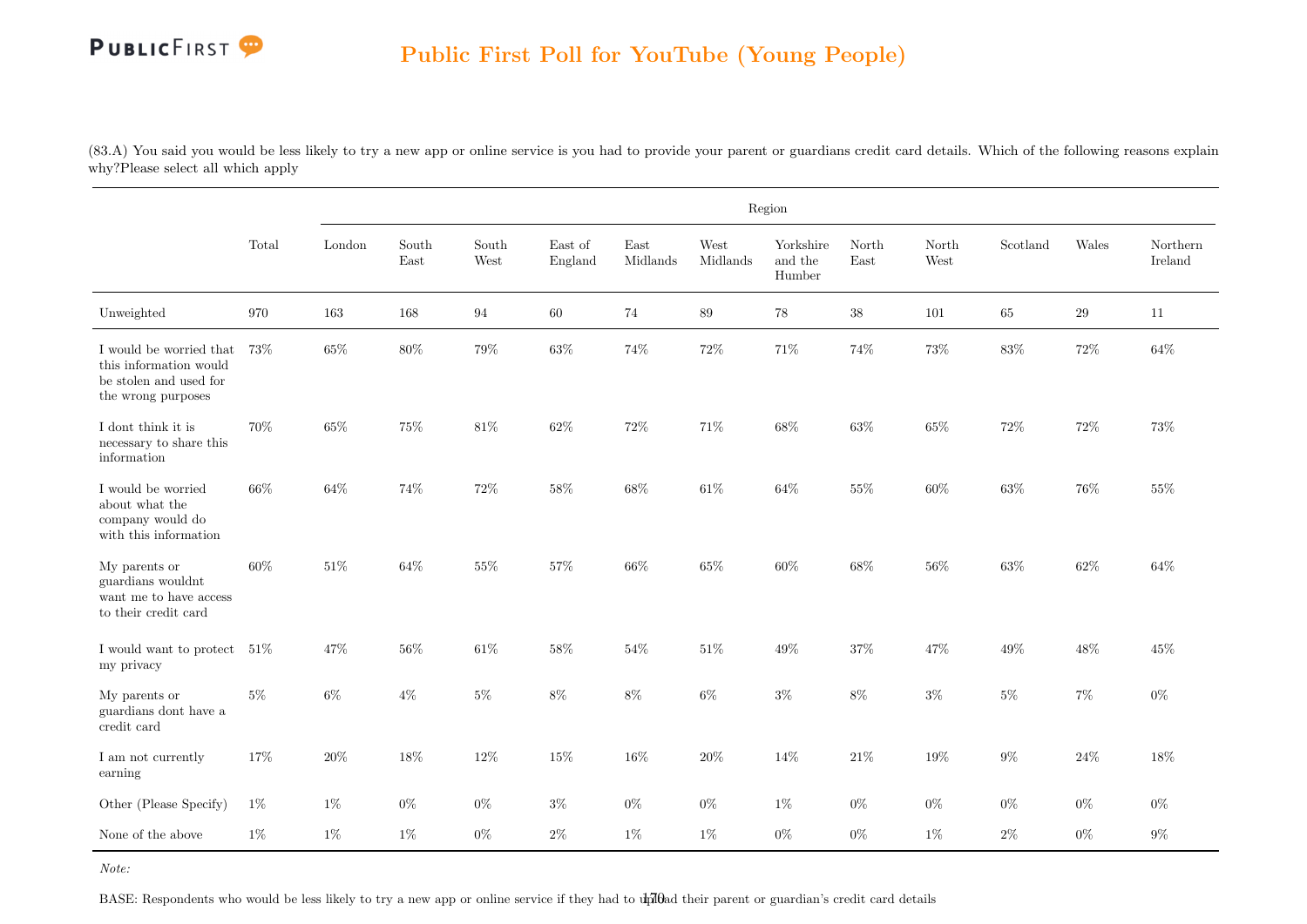### **PUBLICFIRST**

#### Public First Poll for YouTube (Young People)

(83.B) You said you would be less likely to try a new app or online service is you had to provide your parent or guardians credit card details. Which of the following reasons explain why?Please select all which apply

|                                                                                                   |       | Gender<br>Female<br>Male<br>683<br>266<br>64%<br>77% |        |        |         | Social Grade |           |              | Age            |                       |                   | Age $\&$ Gender        |                   |
|---------------------------------------------------------------------------------------------------|-------|------------------------------------------------------|--------|--------|---------|--------------|-----------|--------------|----------------|-----------------------|-------------------|------------------------|-------------------|
|                                                                                                   | Total |                                                      |        | AB     | C1      | $\rm C2$     | $\rm{DE}$ | $13 - 15$    | $16 - 17$      | Female 13<br>$\sim15$ | Male $13$ -<br>15 | Female 16<br>$\sim 17$ | Male $16$ -<br>17 |
| Unweighted                                                                                        | 970   |                                                      |        | 360    | $241\,$ | 163          | $190\,$   | $\mathbf{0}$ | $\overline{0}$ | $\overline{0}$        | $\overline{0}$    | $\overline{0}$         | $\boldsymbol{0}$  |
| I would be worried that<br>this information would<br>be stolen and used for<br>the wrong purposes | 73%   |                                                      |        | 74%    | $75\%$  | $72\%$       | $69\%$    | $\ast$       | $\ast$         | $\ast$                | $\ast$            | $\ast$                 | $\ast$            |
| I dont think it is<br>necessary to share this<br>information                                      | 70%   | $58\%$                                               | 75%    | $69\%$ | $73\%$  | $69\%$       | $68\%$    | $\ast$       | $\ast$         | $\ast$                | $\ast$            | $\ast$                 | $\ast$            |
| I would be worried<br>about what the<br>company would do<br>with this information                 | 66%   | $58\%$                                               | $69\%$ | $67\%$ | $69\%$  | $63\%$       | $61\%$    | $\ast$       | $\ast$         | $\ast$                | $\ast$            | $\ast$                 | $\ast$            |
| My parents or<br>guardians wouldnt<br>want me to have access<br>to their credit card              | 60%   | $67\%$                                               | $58\%$ | $62\%$ | $61\%$  | $61\%$       | $54\%$    | $\ast$       | $\ast$         | $\ast$                |                   | $\ast$                 | $\ast$            |
| I would want to protect $\,$ 51% $\,$<br>my privacy                                               |       | 44\%                                                 | $54\%$ | $52\%$ | 52%     | $52\%$       | 48%       | $\ast$       | $\ast$         | $\ast$                | $\ast$            |                        | $\ast$            |
| My parents or<br>guardians dont have a<br>credit card                                             | $5\%$ | $8\%$                                                | $4\%$  | $3\%$  | $3\%$   | $6\%$        | $12\%$    | $\ast$       | $\ast$         | $\ast$                | $\ast$            | $\ast$                 | $\ast$            |
| I am not currently<br>earning                                                                     | 17%   | $19\%$                                               | $17\%$ | $18\%$ | $14\%$  | $17\%$       | $21\%$    | $\ast$       | $\ast$         | $\ast$                | $\ast$            | $\ast$                 | $\ast$            |
| Other (Please Specify)                                                                            | $1\%$ | $0\%$                                                | $1\%$  | $1\%$  | $0\%$   | $0\%$        | $1\%$     | $\ast$       | $\ast$         | $\ast$                | $\ast$            | $\ast$                 | $\ast$            |
| None of the above                                                                                 | $1\%$ | $2\%$                                                | $1\%$  | $1\%$  | $1\%$   | $2\%$        | $1\%$     | $\ast$       | $\ast$         | $*$                   | $\ast$            | $\ast$                 | $\star$           |

Note:

BASE: Respondents who would be less likely to try a new app or online service if they had to upload their parent or guardian's credit card details

Fieldwork: 7th Oct - 4th Oct 2021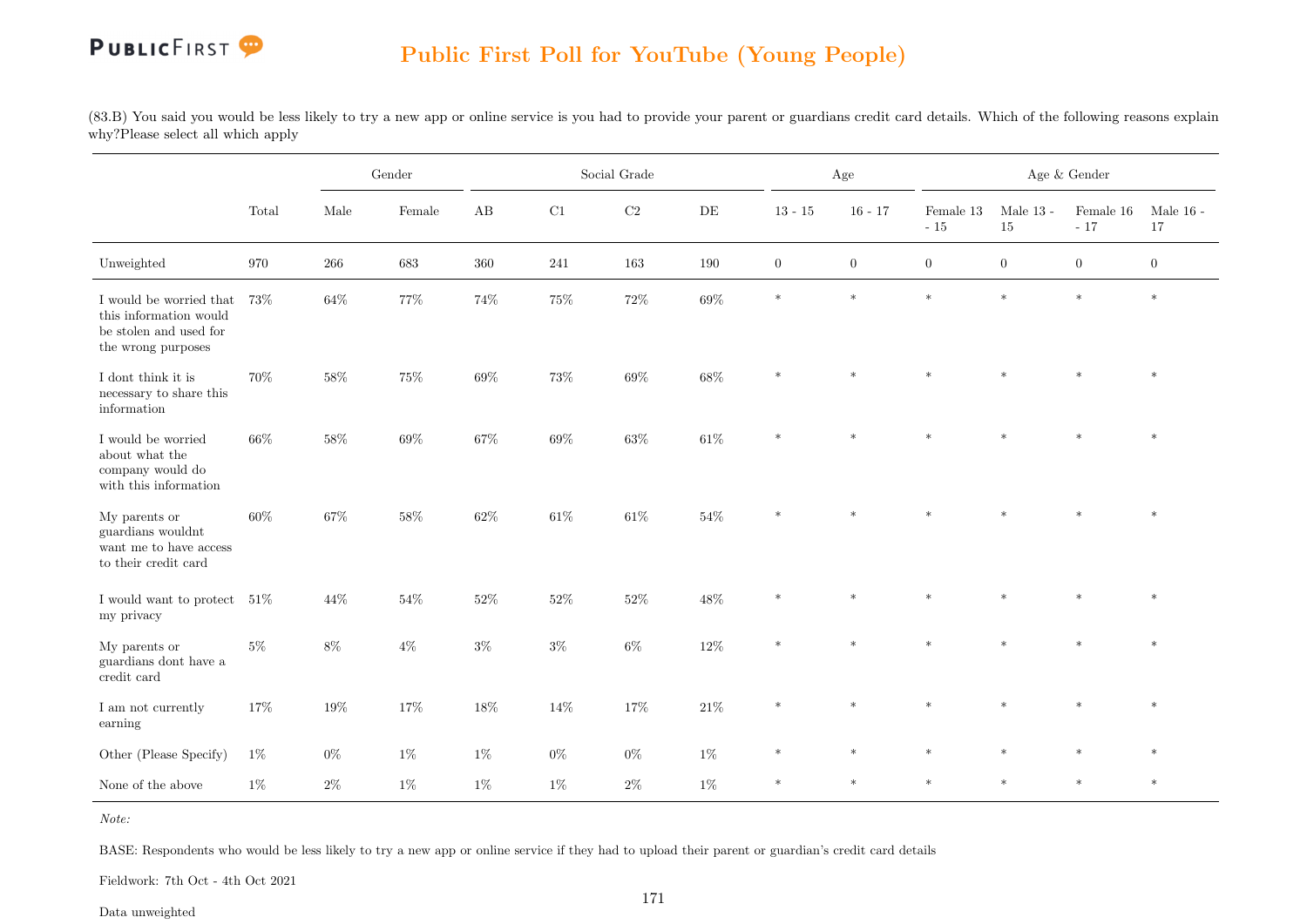

|  |  |  |  | $(84.A)$ Do you post photos, videos or other content online? |  |  |  |
|--|--|--|--|--------------------------------------------------------------|--|--|--|
|--|--|--|--|--------------------------------------------------------------|--|--|--|

|                   |       |        |               |               |                    |                  |                  | Region                         |               |               |          |        |                     |
|-------------------|-------|--------|---------------|---------------|--------------------|------------------|------------------|--------------------------------|---------------|---------------|----------|--------|---------------------|
|                   | Total | London | South<br>East | South<br>West | East of<br>England | East<br>Midlands | West<br>Midlands | Yorkshire<br>and the<br>Humber | North<br>East | North<br>West | Scotland | Wales  | Northern<br>Ireland |
| Unweighted        | 1267  | 218    | 199           | 112           | 84                 | 99               | 119              | 111                            | 50            | 136           | 86       | 38     | 15                  |
| Yes               | 60%   | $61\%$ | $60\%$        | 71%           | 58%                | 48\%             | $59\%$           | 57%                            | 58%           | 57%           | $66\%$   | $61\%$ | 53\%                |
| No                | 37%   | $34\%$ | $36\%$        | 28\%          | $39\%$             | 49\%             | 38%              | 41\%                           | 42\%          | $39\%$        | 28\%     | 37%    | 47%                 |
| Prefer not to say | $3\%$ | $5\%$  | $4\%$         | $2\%$         | $2\%$              | $2\%$            | $3\%$            | $3\%$                          | $0\%$         | $4\%$         | 6%       | $3\%$  | $0\%$               |

Note:

BASE: All Respondents

Fieldwork: 7th Oct - 4th Oct 2021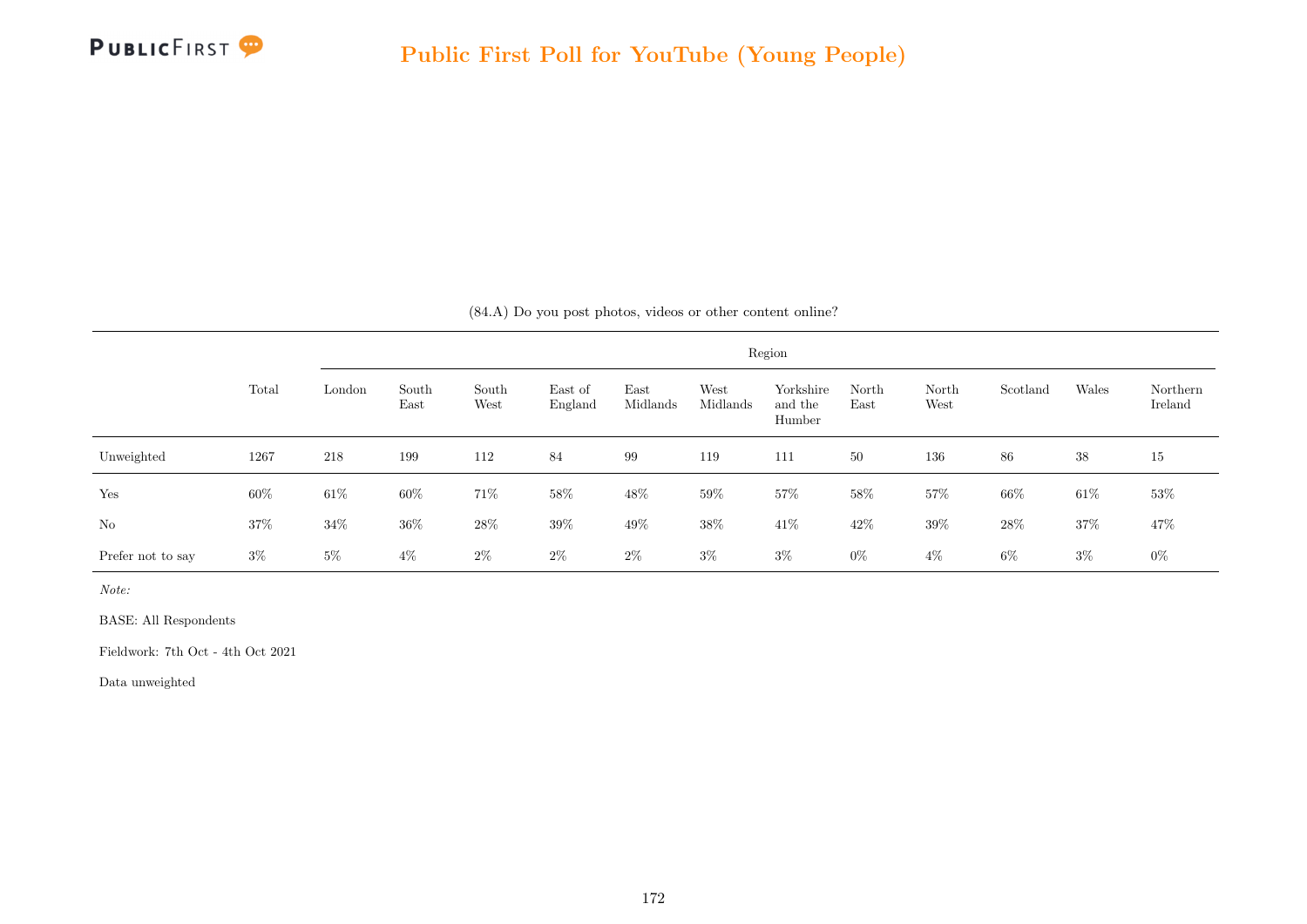

|                   | $(84.B)$ Do you post photos, videos or other content online? |        |                        |        |        |        |        |                |                |                    |                   |                    |                   |  |
|-------------------|--------------------------------------------------------------|--------|------------------------|--------|--------|--------|--------|----------------|----------------|--------------------|-------------------|--------------------|-------------------|--|
|                   |                                                              |        | Social Grade<br>Gender |        |        |        |        |                | Age            |                    |                   | Age & Gender       |                   |  |
|                   | Total                                                        | Male   | Female                 | AB     | C1     | C2     | DE     | $13 - 15$      | $16 - 17$      | Female 13<br>$-15$ | Male $13$ -<br>15 | Female 16<br>$-17$ | Male $16$ -<br>17 |  |
| Unweighted        | 1267                                                         | 383    | 861                    | 446    | 321    | 213    | 266    | $\overline{0}$ | $\overline{0}$ | $\overline{0}$     | $\overline{0}$    | $\overline{0}$     | $\overline{0}$    |  |
| Yes               | 60%                                                          | $51\%$ | $63\%$                 | $64\%$ | 56%    | $59\%$ | $57\%$ | $*$            | $*$            | $\ast$             | $*$               | $*$                | $*$               |  |
| No                | 37%                                                          | $48\%$ | 33%                    | $35\%$ | $38\%$ | $39\%$ | $39\%$ | $*$            | $\ast$         | $*$                | $\ast$            | $*$                | $*$               |  |
| Prefer not to say | $3\%$                                                        | $1\%$  | $4\%$                  | $1\%$  | $6\%$  | $2\%$  | $5\%$  | $*$            | $*$            | $*$                | $*$               | $*$                | $*$               |  |

Note:

BASE: All Respondents

Fieldwork: 7th Oct - 4th Oct 2021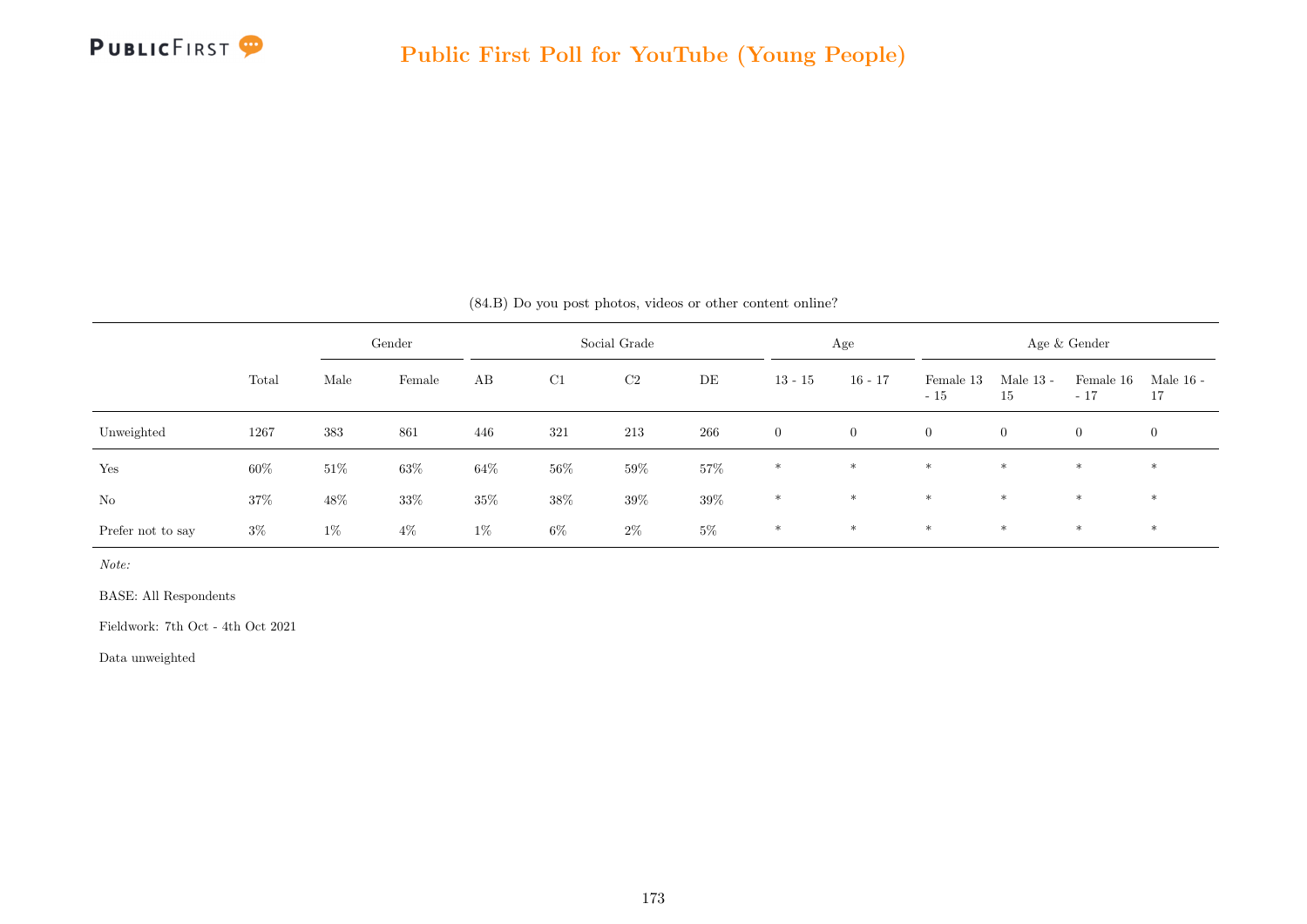

|                                                         |        |        |               |               |                    |                  |                  | Region                         |               |               |          |        |                     |
|---------------------------------------------------------|--------|--------|---------------|---------------|--------------------|------------------|------------------|--------------------------------|---------------|---------------|----------|--------|---------------------|
|                                                         | Total  | London | South<br>East | South<br>West | East of<br>England | East<br>Midlands | West<br>Midlands | Yorkshire<br>and the<br>Humber | North<br>East | North<br>West | Scotland | Wales  | Northern<br>Ireland |
| Unweighted                                              | 758    | 133    | 120           | 79            | $49\,$             | $48\,$           | 70               | 63                             | $\,29$        | $78\,$        | $58\,$   | $23\,$ | $8\,$               |
| Dont Know                                               | 8%     | $4\%$  | $5\%$         | $10\%$        | 10%                | $2\%$            | $9\%$            | $13\%$                         | $14\%$        | $9\%$         | $7\%$    | $17\%$ | $25\%$              |
| The platforms human<br>moderators                       | 57%    | 57%    | 63%           | $54\%$        | $43\%$             | $67\%$           | 59%              | $57\%$                         | 69%           | $51\%$        | 47%      | $57\%$ | $50\%$              |
| The police                                              | 55%    | $45\%$ | 60%           | $61\%$        | 59%                | $52\%$           | 56%              | $54\%$                         | 59%           | $55\%$        | 53%      | $61\%$ | $50\%$              |
| Anyone who is<br>mentioned/appears in<br>the video      | $42\%$ | $37\%$ | 43%           | $47\%$        | $29\%$             | $42\%$           | $49\%$           | $46\%$                         | $41\%$        | $49\%$        | $41\%$   | $43\%$ | $38\%$              |
| The platforms<br>algorithms i.e an<br>automated process | 32%    | 41\%   | 36%           | $29\%$        | 37%                | $27\%$           | 39%              | $14\%$                         | 24\%          | $26\%$        | 29%      | $26\%$ | 25%                 |
| None of the above                                       | $9\%$  | $12\%$ | $5\%$         | $10\%$        | $2\%$              | $10\%$           | $10\%$           | $6\%$                          | $3\%$         | 15%           | $16\%$   | $4\%$  | $0\%$               |

(85.A) You said you did post videos or other content online. Who do you think should be able to edit or take that content down, if anyone?Please select all that apply

Note:

BASE: Respodents who post photos, videos or other content online

Fieldwork: 7th Oct - 4th Oct 2021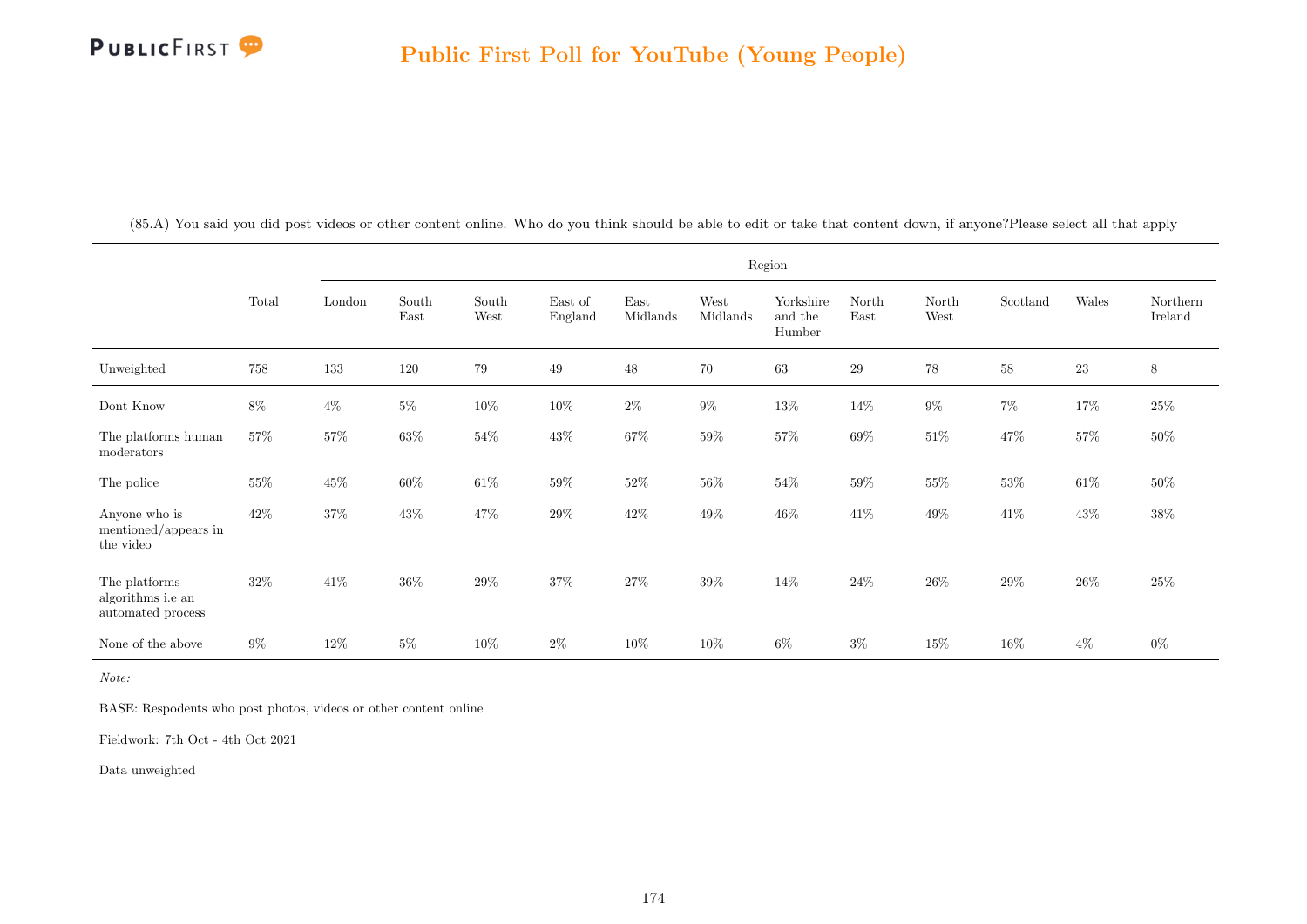

|                                                         |        |        | Gender |        |         | Social Grade   |         |                | $\rm Age$      |                    |                   | Age $\&$ Gender        |                        |
|---------------------------------------------------------|--------|--------|--------|--------|---------|----------------|---------|----------------|----------------|--------------------|-------------------|------------------------|------------------------|
|                                                         | Total  | Male   | Female | AB     | C1      | C <sub>2</sub> | DE      | $13 - 15$      | $16 - 17$      | Female 13<br>$-15$ | Male $13$ -<br>15 | Female $16\,$<br>$-17$ | Male $16$ - $\,$<br>17 |
| Unweighted                                              | 758    | 196    | 547    | 287    | $180\,$ | $127\,$        | $151\,$ | $\overline{0}$ | $\overline{0}$ | $\overline{0}$     | $\boldsymbol{0}$  | $\overline{0}$         | $\overline{0}$         |
| Dont Know                                               | $8\%$  | $8\%$  | $8\%$  | $4\%$  | $9\%$   | $8\%$          | $15\%$  | $\ast$         | $*$            | $\ast$             | $\ast$            | $\ast$                 | $\ast$                 |
| The platforms human<br>moderators                       | $57\%$ | $55\%$ | $57\%$ | $64\%$ | $54\%$  | $54\%$         | $46\%$  | $\ast$         | $*$            | $*$                | $*$               | $*$                    | $*$                    |
| The police                                              | $55\%$ | $48\%$ | $58\%$ | $58\%$ | $57\%$  | $50\%$         | $51\%$  | $\ast$         | $*$            | $\ast$             | $\ast$            | $\ast$                 | $*$                    |
| Anyone who is<br>mentioned/appears in<br>the video      | $42\%$ | $36\%$ | $44\%$ | $46\%$ | $37\%$  | $42\%$         | $41\%$  | $\ast$         | $\ast$         | $\ast$             | $\ast$            | $\ast$                 | $\ast$                 |
| The platforms<br>algorithms i.e an<br>automated process | 32%    | $37\%$ | $29\%$ | $34\%$ | $31\%$  | $26\%$         | $32\%$  | $\ast$         | $*$            | $\ast$             | $\ast$            | $\ast$                 | $*$                    |
| None of the above                                       | $9\%$  | $10\%$ | $9\%$  | $7\%$  | $13\%$  | $12\%$         | $7\%$   | $\ast$         | $\ast$         | $\ast$             | $\ast$            | $\ast$                 | $\ast$                 |

(85.B) You said you did post videos or other content online. Who do you think should be able to edit or take that content down, if anyone?Please select all that apply

Note:

BASE: Respodents who post photos, videos or other content online

Fieldwork: 7th Oct - 4th Oct 2021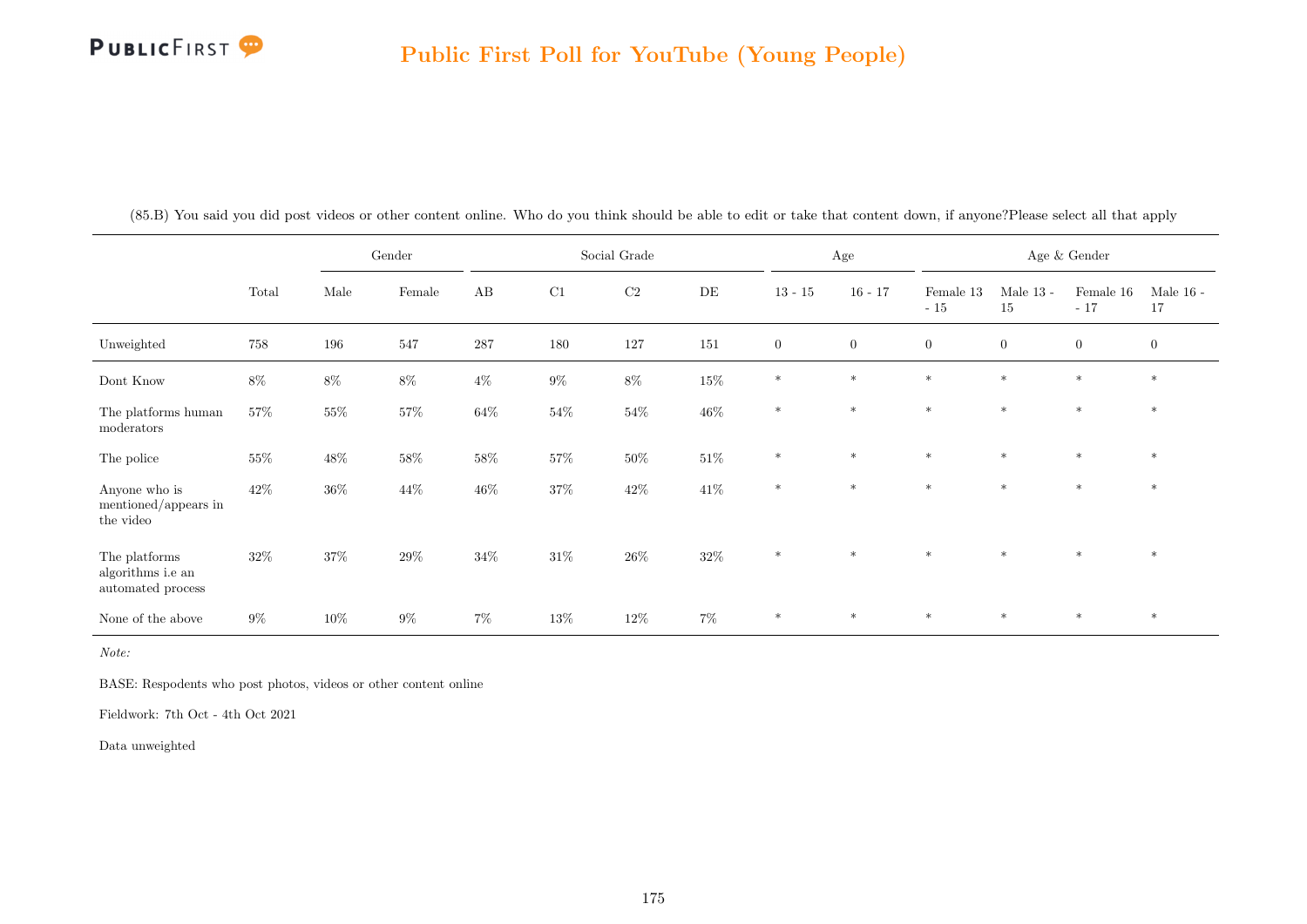

(86.A) Have you ever had lessons or teacher-led discussions in an educational setting (e.g school/college) about how to stay safe online?

|            |        | Region |               |               |                    |                  |                  |                                |               |               |          |       |                     |
|------------|--------|--------|---------------|---------------|--------------------|------------------|------------------|--------------------------------|---------------|---------------|----------|-------|---------------------|
|            | Total  | London | South<br>East | South<br>West | East of<br>England | East<br>Midlands | West<br>Midlands | Yorkshire<br>and the<br>Humber | North<br>East | North<br>West | Scotland | Wales | Northern<br>Ireland |
| Unweighted | 1267   | 218    | 199           | 112           | 84                 | 99               | 119              | 111                            | 50            | 136           | 86       | 38    | 15                  |
| Yes        | $88\%$ | 86%    | $90\%$        | $88\%$        | 85%                | 92%              | $89\%$           | $88\%$                         | $90\%$        | $86\%$        | 84\%     | 84\%  | $73\%$              |
| No         | $9\%$  | $9\%$  | $7\%$         | $9\%$         | 12%                | $5\%$            | $9\%$            | $7\%$                          | 10%           | 10%           | 8%       | 11%   | $13\%$              |
| Don't Know | $4\%$  | $5\%$  | $3\%$         | $3\%$         | $4\%$              | $3\%$            | $2\%$            | $5\%$                          | $0\%$         | $4\%$         | $8\%$    | $5\%$ | $13\%$              |

Note:

BASE: All Respondents

Fieldwork: 7th Oct - 4th Oct 2021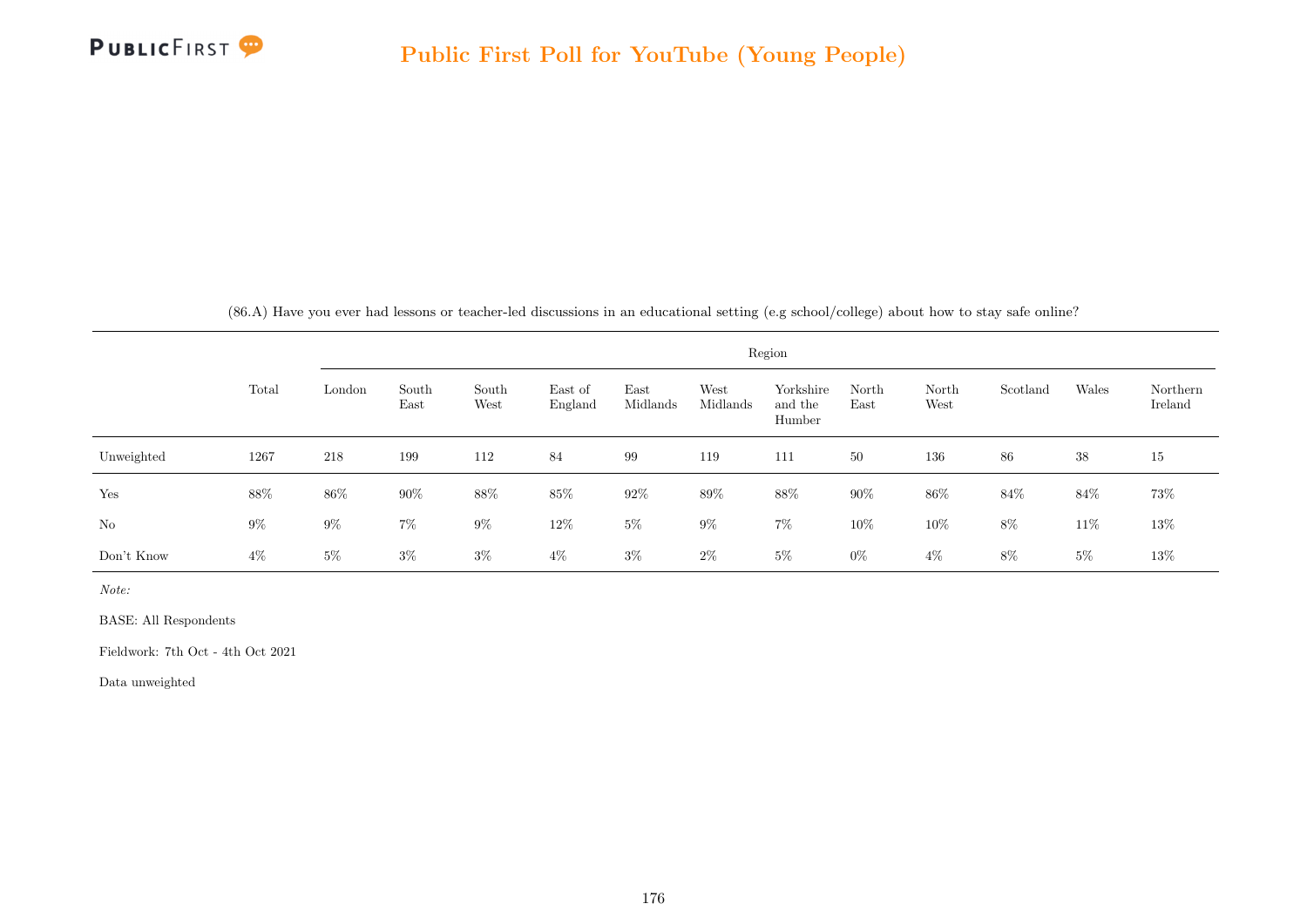

|  | (86.B) Have you ever had lessons or teacher-led discussions in an educational setting (e.g school/college) about how to stay safe online? |  |  |  |  |  |  |
|--|-------------------------------------------------------------------------------------------------------------------------------------------|--|--|--|--|--|--|
|  |                                                                                                                                           |  |  |  |  |  |  |

|            |       |        | Gender | Social Grade |       |                | Age   |                | Age & Gender   |                    |                   |                    |                 |
|------------|-------|--------|--------|--------------|-------|----------------|-------|----------------|----------------|--------------------|-------------------|--------------------|-----------------|
|            | Total | Male   | Female | AB           | C1    | C <sub>2</sub> | DE    | $13 - 15$      | $16 - 17$      | Female 13<br>$-15$ | Male $13$ -<br>15 | Female 16<br>$-17$ | Male 16 -<br>17 |
| Unweighted | 1267  | 383    | 861    | 446          | 321   | 213            | 266   | $\overline{0}$ | $\overline{0}$ | $\overline{0}$     | $\overline{0}$    | $\overline{0}$     | $\overline{0}$  |
| Yes        | 88%   | 83%    | $90\%$ | 89%          | 86%   | 86%            | 88%   | $*$            | $*$            | $*$                | $*$               | $*$                | $\ast$          |
| No         | $9\%$ | $14\%$ | $6\%$  | $9\%$        | 8%    | $10\%$         | $8\%$ | $*$            | $*$            | $*$                | $*$               | $*$                | $*$             |
| Don't Know | $4\%$ | $3\%$  | $4\%$  | $2\%$        | $6\%$ | $4\%$          | $5\%$ | $\ast$         | $*$            | $*$                | $*$               | $*$                | $*$             |

Note:

BASE: All Respondents

Fieldwork: 7th Oct - 4th Oct 2021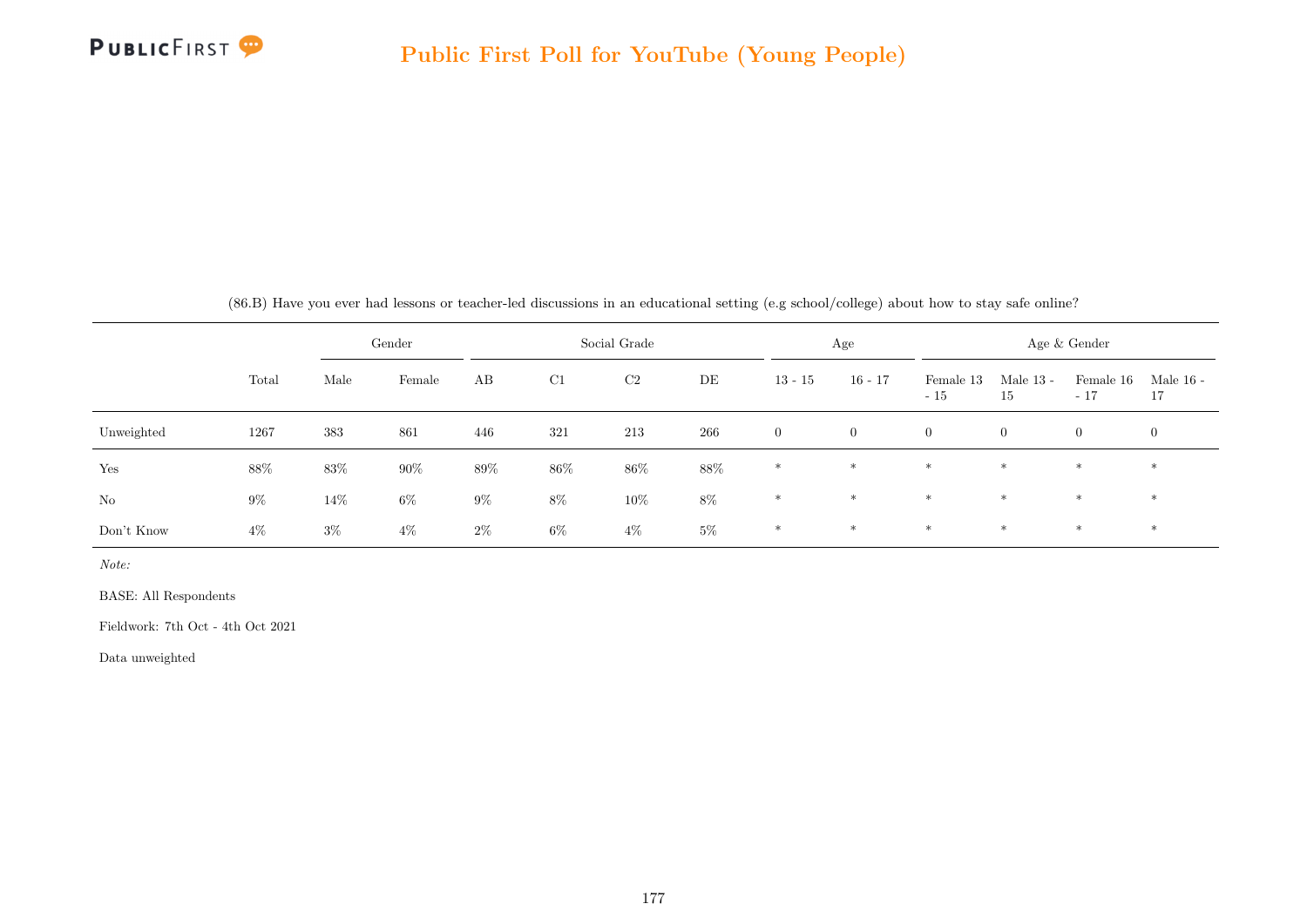

(87.A) Have you ever had any lessons or teacher-led discussions in an educational setting (e.g school/college) about behaving responsibly online?

|            |       | Region |               |               |                    |                  |                  |                                |               |               |          |        |                     |  |
|------------|-------|--------|---------------|---------------|--------------------|------------------|------------------|--------------------------------|---------------|---------------|----------|--------|---------------------|--|
|            | Total | London | South<br>East | South<br>West | East of<br>England | East<br>Midlands | West<br>Midlands | Yorkshire<br>and the<br>Humber | North<br>East | North<br>West | Scotland | Wales  | Northern<br>Ireland |  |
| Unweighted | 1267  | 218    | 199           | 112           | 84                 | 99               | 119              | 111                            | 50            | 136           | 86       | 38     | 15                  |  |
| Yes        | 88%   | 87\%   | 88%           | 88%           | 86%                | $92\%$           | 87%              | 93%                            | $90\%$        | 83%           | $90\%$   | $89\%$ | 80%                 |  |
| No         | $8\%$ | $9\%$  | 8%            | $10\%$        | $8\%$              | $5\%$            | 10%              | $6\%$                          | $6\%$         | 11\%          | $6\%$    | $8\%$  | $0\%$               |  |
| Don't Know | $4\%$ | $4\%$  | $4\%$         | $2\%$         | $6\%$              | $3\%$            | $3\%$            | $1\%$                          | $4\%$         | $6\%$         | $5\%$    | $3\%$  | $20\%$              |  |

Note:

BASE: All Respondents

Fieldwork: 7th Oct - 4th Oct 2021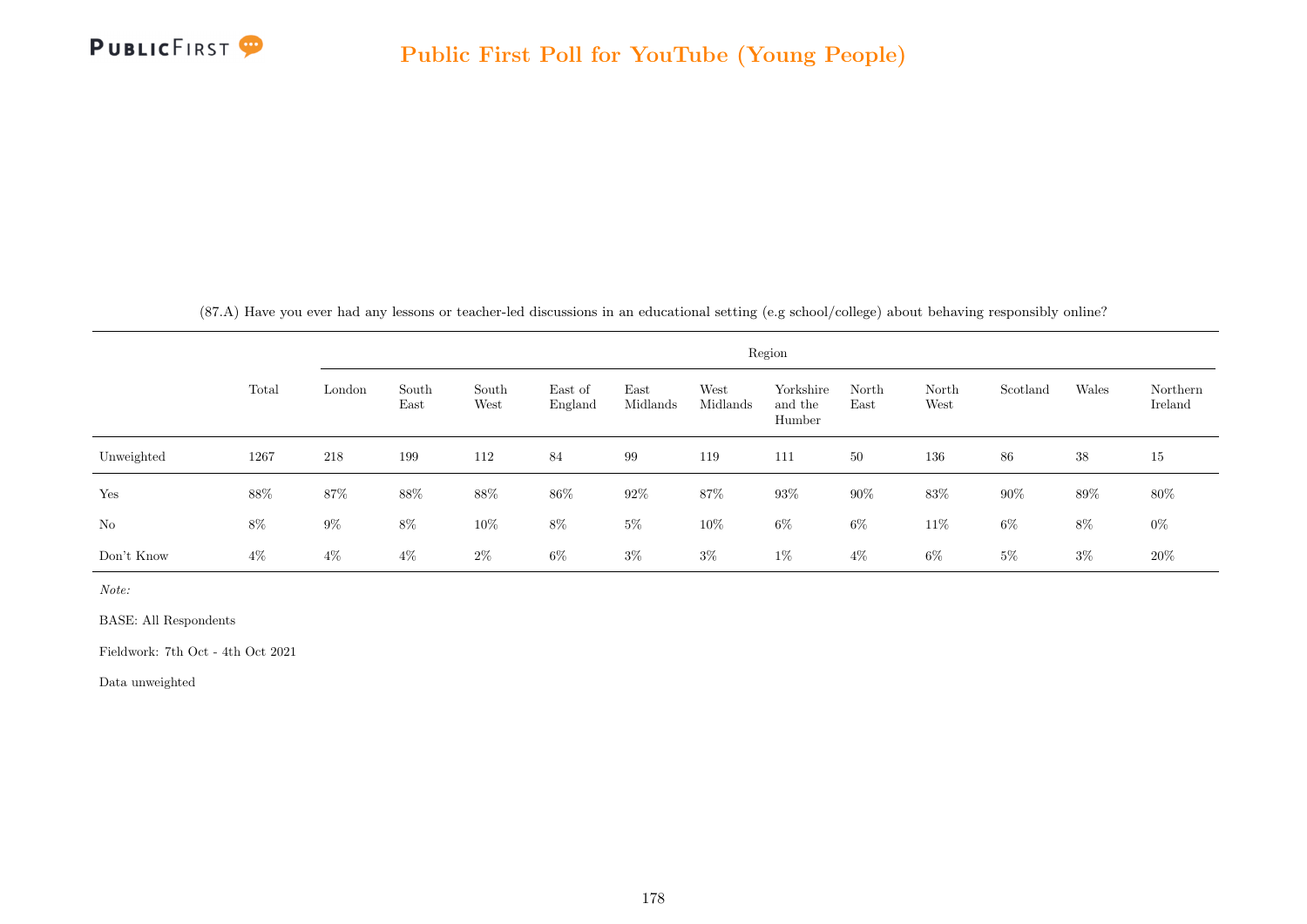

|  | (87.B) Have you ever had any lessons or teacher-led discussions in an educational setting (e.g school/college) about behaving responsibly online? |  |  |  |
|--|---------------------------------------------------------------------------------------------------------------------------------------------------|--|--|--|
|  |                                                                                                                                                   |  |  |  |

|            |        |       | Gender |       |       | Social Grade |        | Age            |                | Age & Gender       |                   |                    |                 |
|------------|--------|-------|--------|-------|-------|--------------|--------|----------------|----------------|--------------------|-------------------|--------------------|-----------------|
|            | Total  | Male  | Female | AB    | C1    | C2           | DE     | $13 - 15$      | $16 - 17$      | Female 13<br>$-15$ | Male $13$ -<br>15 | Female 16<br>$-17$ | Male 16 -<br>17 |
| Unweighted | 1267   | 383   | 861    | 446   | 321   | 213          | 266    | $\overline{0}$ | $\overline{0}$ | $\overline{0}$     | $\overline{0}$    | $\overline{0}$     | $\overline{0}$  |
| Yes        | $88\%$ | 84%   | 90%    | 89%   | 87%   | 87%          | $87\%$ | $*$            | $*$            | $*$                | $*$               | $*$                | $\ast$          |
| No         | $8\%$  | 13%   | $6\%$  | $9\%$ | $6\%$ | $10\%$       | $9\%$  | $*$            | $*$            | $*$                | $*$               | $*$                | $*$             |
| Don't Know | $4\%$  | $4\%$ | $4\%$  | $2\%$ | $7\%$ | $3\%$        | $4\%$  | $\ast$         | $\ast$         | $*$                | $*$               | $*$                | $\ast$          |

Note:

BASE: All Respondents

Fieldwork: 7th Oct - 4th Oct 2021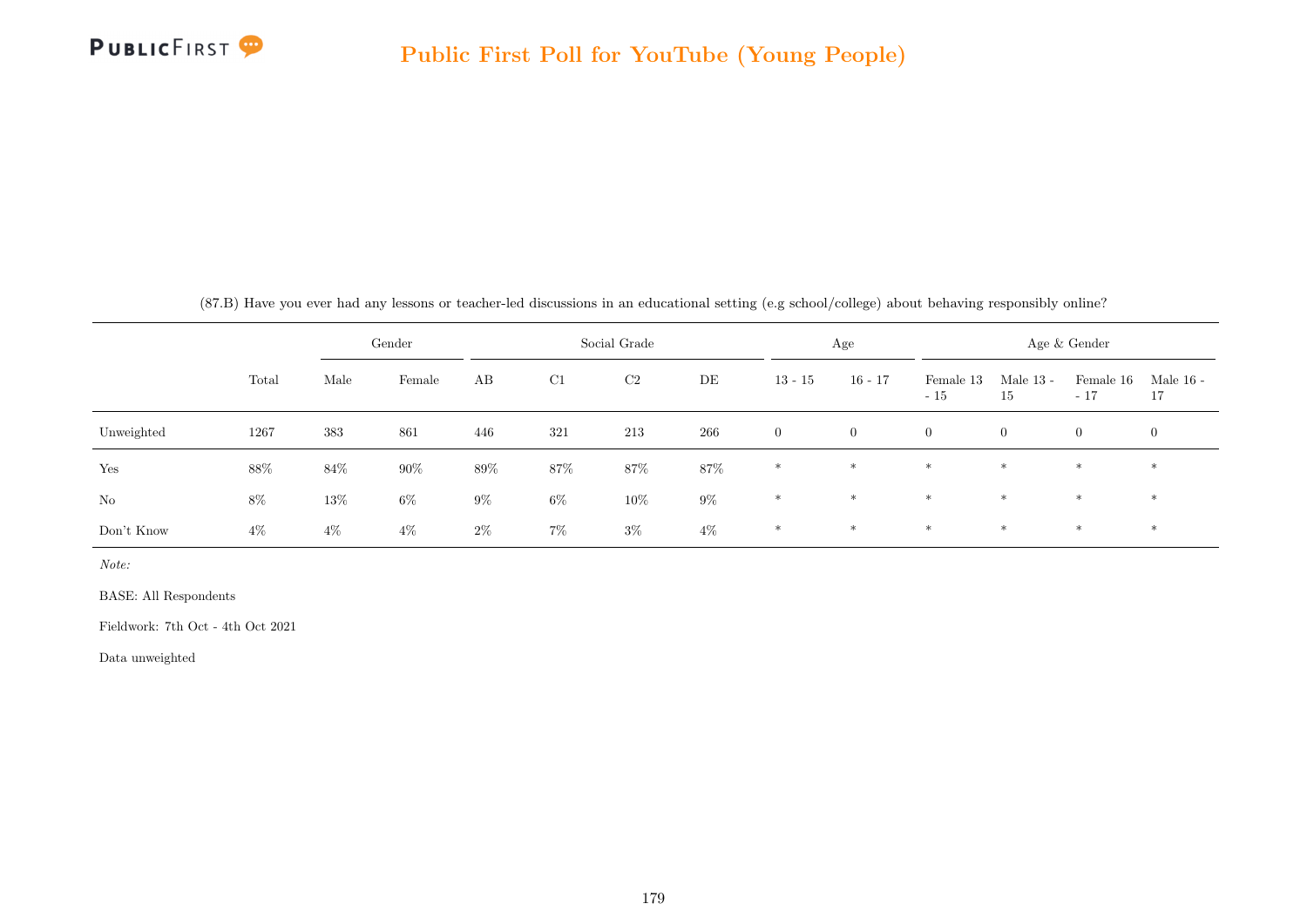

|  |  |  | (88.A) Do you think teachers are equipped to help students stay safe online? |  |  |  |  |
|--|--|--|------------------------------------------------------------------------------|--|--|--|--|
|  |  |  |                                                                              |  |  |  |  |

|            |        |        |               |               |                    |                  |                  | Region                         |               |               |          |        |                     |
|------------|--------|--------|---------------|---------------|--------------------|------------------|------------------|--------------------------------|---------------|---------------|----------|--------|---------------------|
|            | Total  | London | South<br>East | South<br>West | East of<br>England | East<br>Midlands | West<br>Midlands | Yorkshire<br>and the<br>Humber | North<br>East | North<br>West | Scotland | Wales  | Northern<br>Ireland |
| Unweighted | 1267   | 218    | 199           | 112           | 84                 | 99               | 119              | 111                            | 50            | 136           | 86       | 38     | 15                  |
| Yes        | $58\%$ | 58\%   | $56\%$        | 50%           | $61\%$             | $56\%$           | 67%              | 66%                            | 60%           | $61\%$        | 48\%     | $50\%$ | $40\%$              |
| No         | $27\%$ | $24\%$ | $30\%$        | 35\%          | $26\%$             | $31\%$           | 18%              | $20\%$                         | 22\%          | 25\%          | 35%      | $34\%$ | $7\%$               |
| Don't Know | 16%    | $17\%$ | $14\%$        | 15%           | $13\%$             | 13%              | $15\%$           | $14\%$                         | 18%           | $14\%$        | 17%      | $16\%$ | $53\%$              |

BASE: All Respondents

Fieldwork: 7th Oct - 4th Oct 2021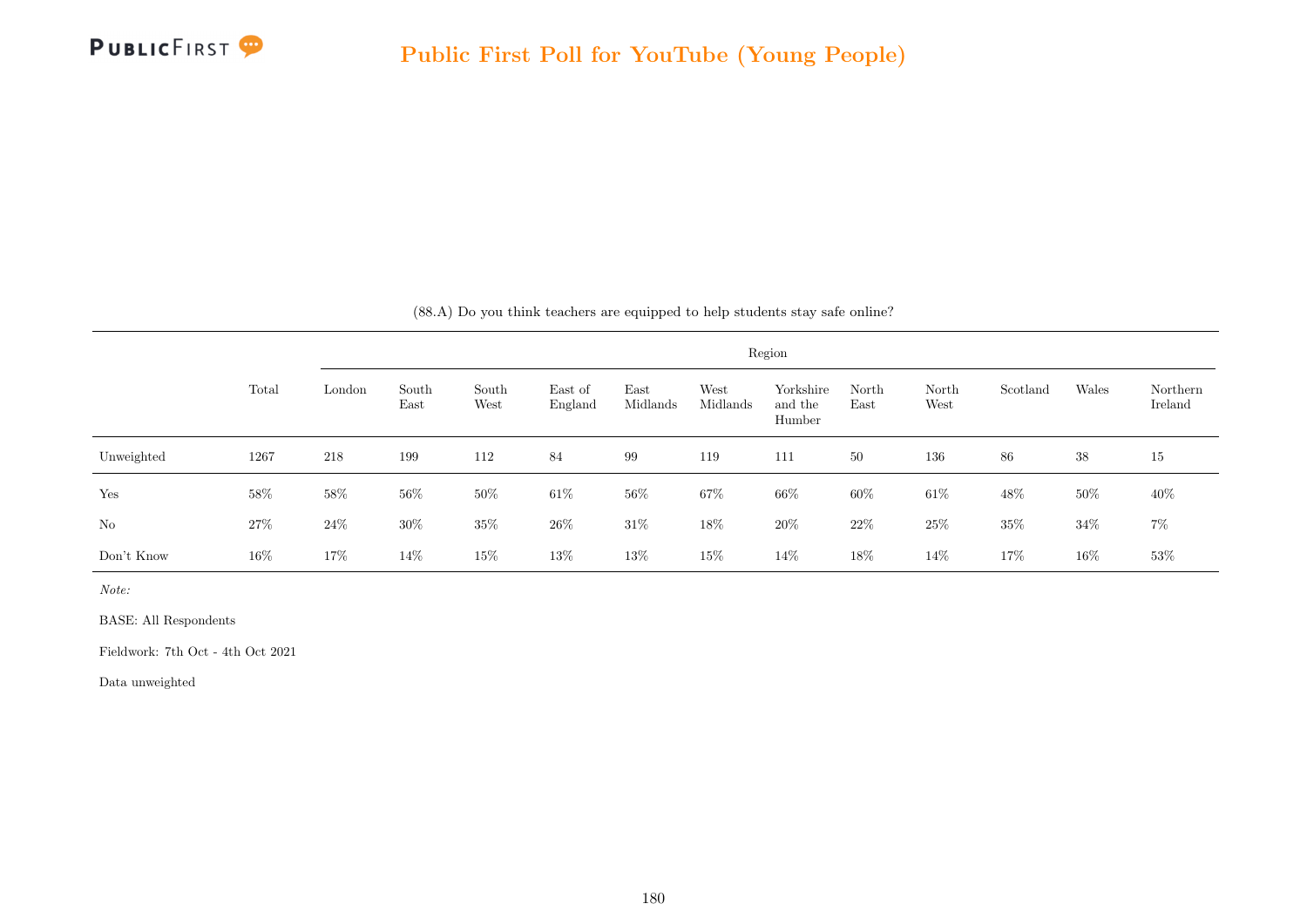|            |        |        | Gender |        |     | Social Grade |        |                | Age            |                    |                   | Age & Gender       |                 |
|------------|--------|--------|--------|--------|-----|--------------|--------|----------------|----------------|--------------------|-------------------|--------------------|-----------------|
|            | Total  | Male   | Female | AB     | C1  | C2           | DE     | $13 - 15$      | $16 - 17$      | Female 13<br>$-15$ | Male $13$ -<br>15 | Female 16<br>$-17$ | Male 16 -<br>17 |
| Unweighted | 1267   | 383    | 861    | 446    | 321 | 213          | 266    | $\overline{0}$ | $\overline{0}$ | $\overline{0}$     | $\overline{0}$    | $\overline{0}$     | $\overline{0}$  |
| Yes        | 58%    | $63\%$ | 57%    | $61\%$ | 57% | 55%          | 57%    | $*$            | $*$            | $\ast$             | $*$               | $\ast$             | $\ast$          |
| No         | 27\%   | $24\%$ | 27%    | $29\%$ | 24% | $25\%$       | $27\%$ | $\ast$         | $*$            | $\ast$             | $*$               | $\ast$             | $\ast$          |
| Don't Know | $16\%$ | 13%    | $16\%$ | $11\%$ | 19% | 20%          | $16\%$ | $*$            | $*$            | $*$                | $*$               | $*$                | $*$             |

(88.B) Do you think teachers are equipped to help students stay safe online?

Note:

BASE: All Respondents

Fieldwork: 7th Oct - 4th Oct 2021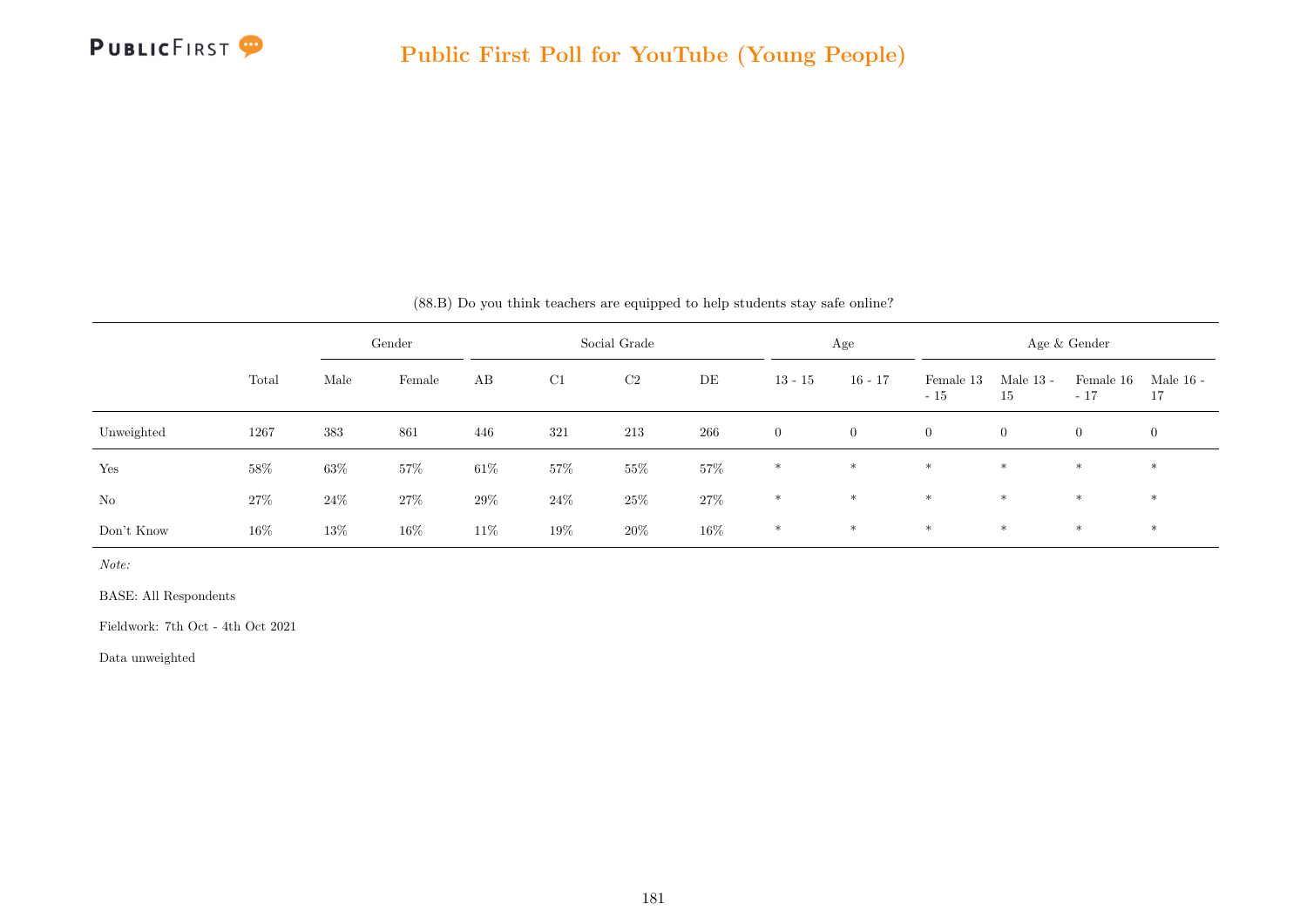

|                                                              |        |        |               |               |                    |                                   |                  | Region                         |               |               |          |        |                     |
|--------------------------------------------------------------|--------|--------|---------------|---------------|--------------------|-----------------------------------|------------------|--------------------------------|---------------|---------------|----------|--------|---------------------|
|                                                              | Total  | London | South<br>East | South<br>West | East of<br>England | $\operatorname{East}$<br>Midlands | West<br>Midlands | Yorkshire<br>and the<br>Humber | North<br>East | North<br>West | Scotland | Wales  | Northern<br>Ireland |
| Unweighted                                                   | 338    | $53\,$ | $60\,$        | $39\,$        | $22\,$             | $31\,$                            | 21               | $23\,$                         | 11            | 34            | $30\,$   | $13\,$ | $\mathbf{1}$        |
| They dont have enough<br>time to dedicate to this            | $61\%$ | $57\%$ | $70\%$        | $46\%$        | $64\%$             | $58\%$                            | $67\%$           | $61\%$                         | $36\%$        | $71\%$        | $60\%$   | $69\%$ | $0\%$               |
| Technology moves too<br>fast for them to keep<br>up to date. | $54\%$ | $62\%$ | 62%           | $56\%$        | $55\%$             | $29\%$                            | $43\%$           | $48\%$                         | $45\%$        | $68\%$        | $47\%$   | $62\%$ | $100\%$             |
| Teachers dont use the<br>same devices/apps that<br>I do      | $51\%$ | $51\%$ | 45%           | $59\%$        | 45%                | $58\%$                            | 38%              | $61\%$                         | 36%           | $65\%$        | 50%      | $31\%$ | 100%                |
| Dont know                                                    | $5\%$  | $4\%$  | $0\%$         | $8\%$         | $5\%$              | $3\%$                             | $10\%$           | $13\%$                         | $18\%$        | $3\%$         | $0\%$    | $8\%$  | $0\%$               |
| Teachers dont have<br>access to good<br>information          | $35\%$ | $32\%$ | $37\%$        | $41\%$        | $27\%$             | $32\%$                            | $29\%$           | $30\%$                         | $18\%$        | $41\%$        | $43\%$   | $31\%$ | $0\%$               |
| Other (Please Specify)                                       | $7\%$  | $6\%$  | $10\%$        | $8\%$         | $14\%$             | $3\%$                             | $10\%$           | $4\%$                          | 27\%          | $0\%$         | $7\%$    | $8\%$  | $0\%$               |

(89.A) You said you did not think teachers are equipped to help students stay safe online. Why?

Note:

BASE: Respondents who don't think teachers are equipped to help students stay safe online

Fieldwork: 7th Oct - 4th Oct 2021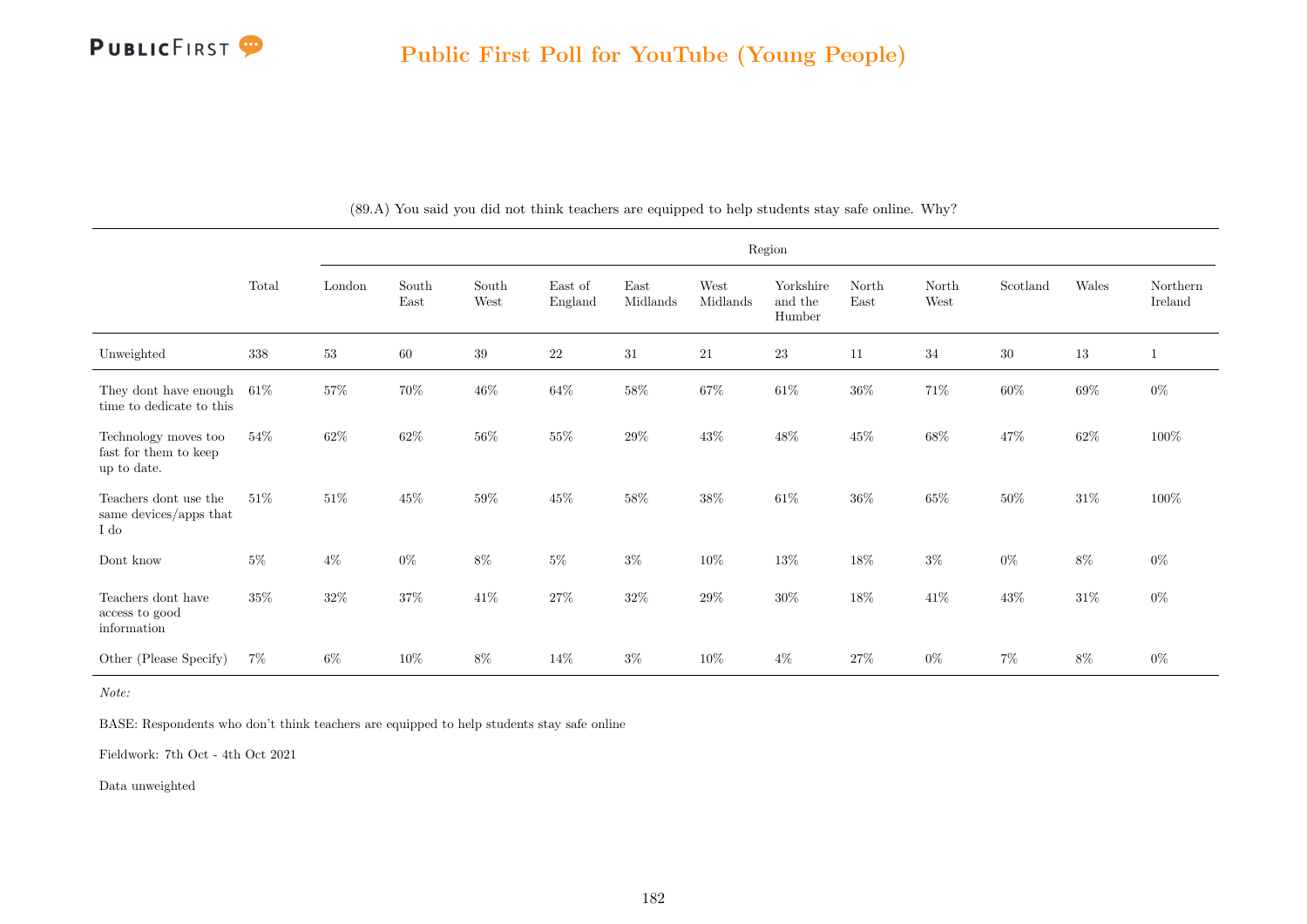

|                                                              |        |                   | Gender |          |        | Social Grade |           |                | Age              |                    |                   | Age & Gender         |                   |
|--------------------------------------------------------------|--------|-------------------|--------|----------|--------|--------------|-----------|----------------|------------------|--------------------|-------------------|----------------------|-------------------|
|                                                              | Total  | Male              | Female | $\rm AB$ | C1     | $\rm{C2}$    | $\rm{DE}$ | $13 - 15$      | $16 - 17$        | Female 13<br>$-15$ | Male $13$ -<br>15 | Female $16$<br>$-17$ | Male $16$ -<br>17 |
| Unweighted                                                   | 338    | $\boldsymbol{93}$ | 232    | 128      | 77     | 54           | $72\,$    | $\overline{0}$ | $\boldsymbol{0}$ | $\mathbf{0}$       | $\mathbf{0}$      | $\overline{0}$       | $\overline{0}$    |
| They dont have enough<br>time to dedicate to this            | $61\%$ | $58\%$            | $60\%$ | $59\%$   | $62\%$ | $57\%$       | $64\%$    | $*$            | $*$              | $\ast$             | $*$               | $*$                  | $\ast$            |
| Technology moves too<br>fast for them to keep<br>up to date. | $54\%$ | $60\%$            | $52\%$ | $58\%$   | $53\%$ | $48\%$       | $53\%$    | $*$            | $*$              | $\ast$             | $\ast$            | $\ast$               | $\ast$            |
| Teachers dont use the<br>same devices/apps that<br>I do      | 51\%   | $48\%$            | $51\%$ | 55%      | $45\%$ | $54\%$       | 47%       | $*$            | $*$              | $*$                | $*$               | $\ast$               | $*$               |
| Dont know                                                    | $5\%$  | $9\%$             | $3\%$  | $3\%$    | $3\%$  | $6\%$        | $10\%$    | $*$            | $*$              | $*$                | $*$               | $*$                  | $*$               |
| Teachers dont have<br>access to good<br>information          | 35%    | $34\%$            | $34\%$ | $30\%$   | $39\%$ | $46\%$       | $31\%$    | $*$            | $*$              | $*$                | $*$               | $\ast$               | $\ast$            |
| Other (Please Specify)                                       | $7\%$  | $6\%$             | $7\%$  | $8\%$    | $10\%$ | $2\%$        | $8\%$     | $\ast$         | $*$              | $*$                | $\ast$            | $\ast$               | $\ast$            |

(89.B) You said you did not think teachers are equipped to help students stay safe online. Why?

Note:

BASE: Respondents who don't think teachers are equipped to help students stay safe online

Fieldwork: 7th Oct - 4th Oct 2021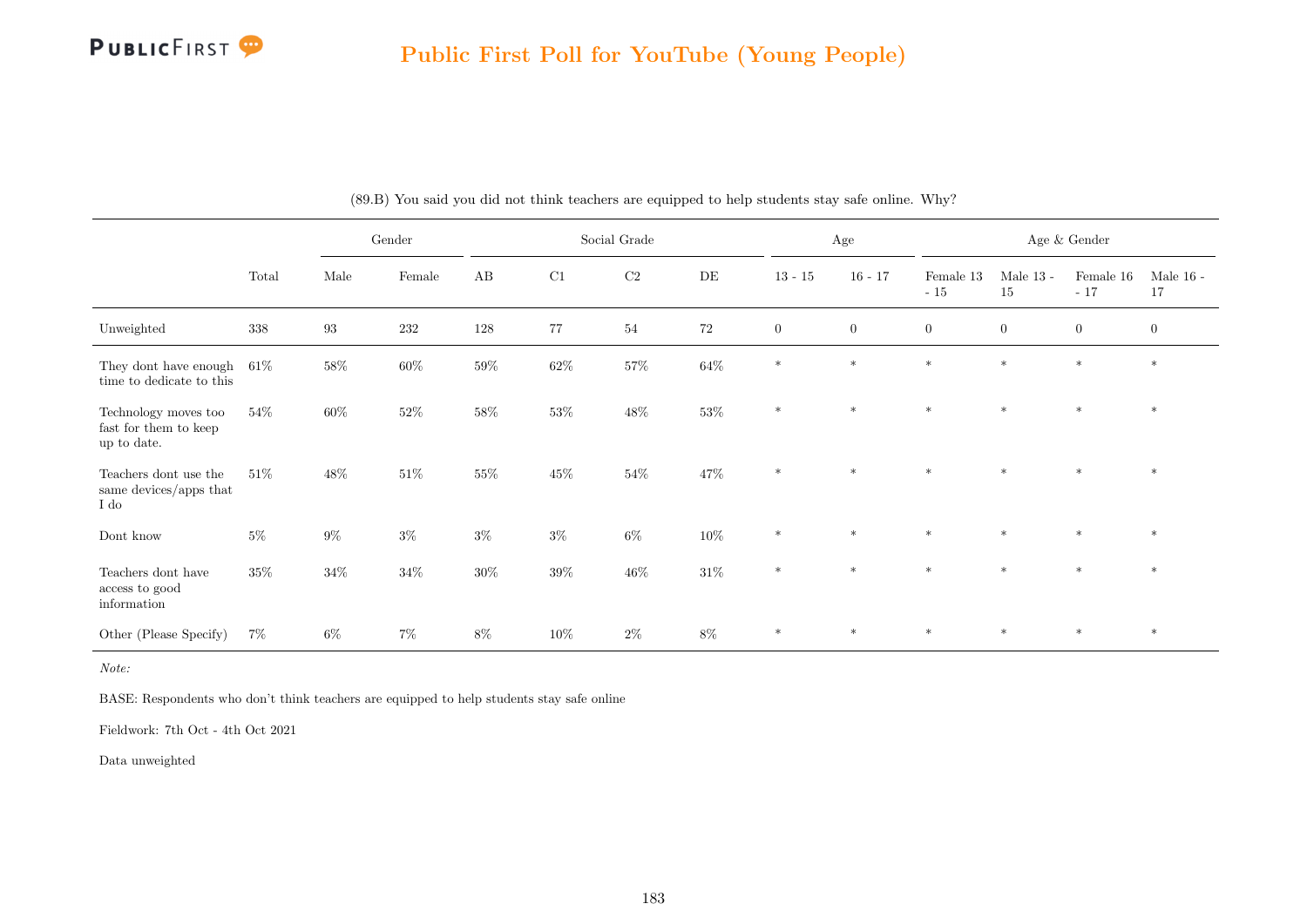

(90.A) Do you think social media accounts should be age-restricted i.e i anyone under a certain age should not be able to use TikTok or Youtube?

|            |        |        |               |               |                    |                  |                  | Region                         |               |               |          |       |                     |
|------------|--------|--------|---------------|---------------|--------------------|------------------|------------------|--------------------------------|---------------|---------------|----------|-------|---------------------|
|            | Total  | London | South<br>East | South<br>West | East of<br>England | East<br>Midlands | West<br>Midlands | Yorkshire<br>and the<br>Humber | North<br>East | North<br>West | Scotland | Wales | Northern<br>Ireland |
| Unweighted | 1267   | 218    | 199           | 112           | 84                 | 99               | 119              | 111                            | 50            | 136           | 86       | 38    | 15                  |
| Yes        | 71\%   | 74%    | 75%           | 71\%          | $68\%$             | 71\%             | 70%              | 66%                            | 84%           | 71%           | 64\%     | 76%   | 60%                 |
| No         | 16\%   | $15\%$ | 16\%          | $21\%$        | 19%                | $12\%$           | 16%              | $21\%$                         | $6\%$         | 15%           | $22\%$   | 13%   | $7\%$               |
| Don't know | $12\%$ | $11\%$ | $10\%$        | $9\%$         | 13%                | 17%              | 14\%             | $14\%$                         | $10\%$        | 14%           | 14%      | 11\%  | $33\%$              |

Note:

BASE: All Respondents

Fieldwork: 7th Oct - 4th Oct 2021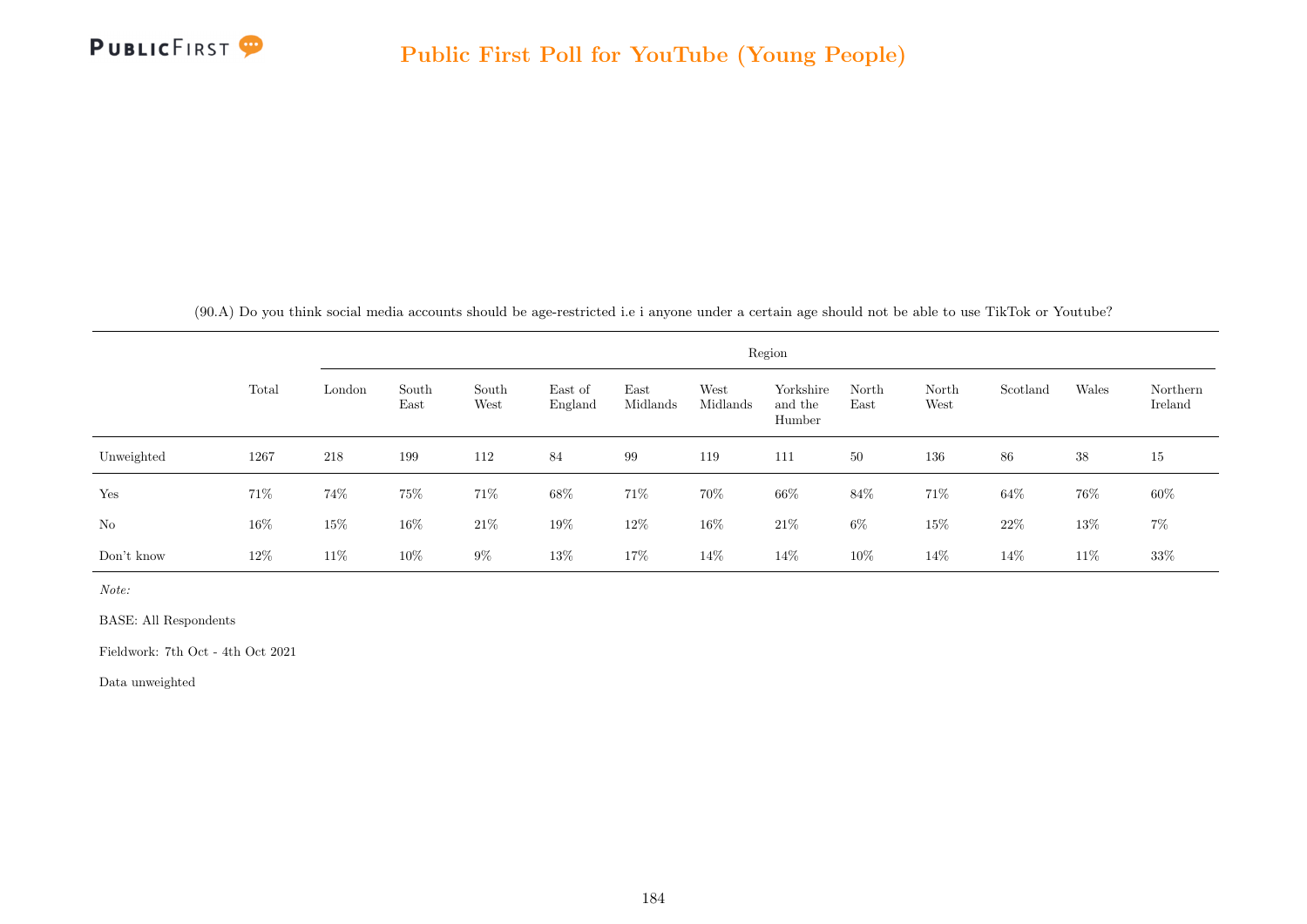

|  | (90.B) Do you think social media accounts should be age-restricted i.e i anyone under a certain age should not be able to use TikTok or Youtube? |  |  |  |
|--|--------------------------------------------------------------------------------------------------------------------------------------------------|--|--|--|
|  |                                                                                                                                                  |  |  |  |

|            |       |      | Gender |        |      | Social Grade |           |                | Age            |                    |                   | Age & Gender       |                 |
|------------|-------|------|--------|--------|------|--------------|-----------|----------------|----------------|--------------------|-------------------|--------------------|-----------------|
|            | Total | Male | Female | AB     | C1   | C2           | $\rm{DE}$ | $13 - 15$      | $16 - 17$      | Female 13<br>$-15$ | Male $13$ -<br>15 | Female 16<br>$-17$ | Male 16 -<br>17 |
| Unweighted | 1267  | 383  | 861    | 446    | 321  | 213          | 266       | $\overline{0}$ | $\overline{0}$ | $\overline{0}$     | $\overline{0}$    | $\overline{0}$     | $\overline{0}$  |
| Yes        | 71\%  | 70%  | 72\%   | 76%    | 71\% | 68%          | 67%       | $*$            | $*$            | $*$                | $*$               | $*$                | $*$             |
| No         | 16%   | 17%  | 16%    | $15\%$ | 12\% | $21\%$       | $18\%$    | $*$            | $*$            | $*$                | $*$               | $*$                | $*$             |
| Don't know | 12\%  | 13%  | 12\%   | $8\%$  | 17%  | 12\%         | $15\%$    | $\ast$         | $*$            | $*$                | $*$               | $*$                | $\ast$          |

BASE: All Respondents

Fieldwork: 7th Oct - 4th Oct 2021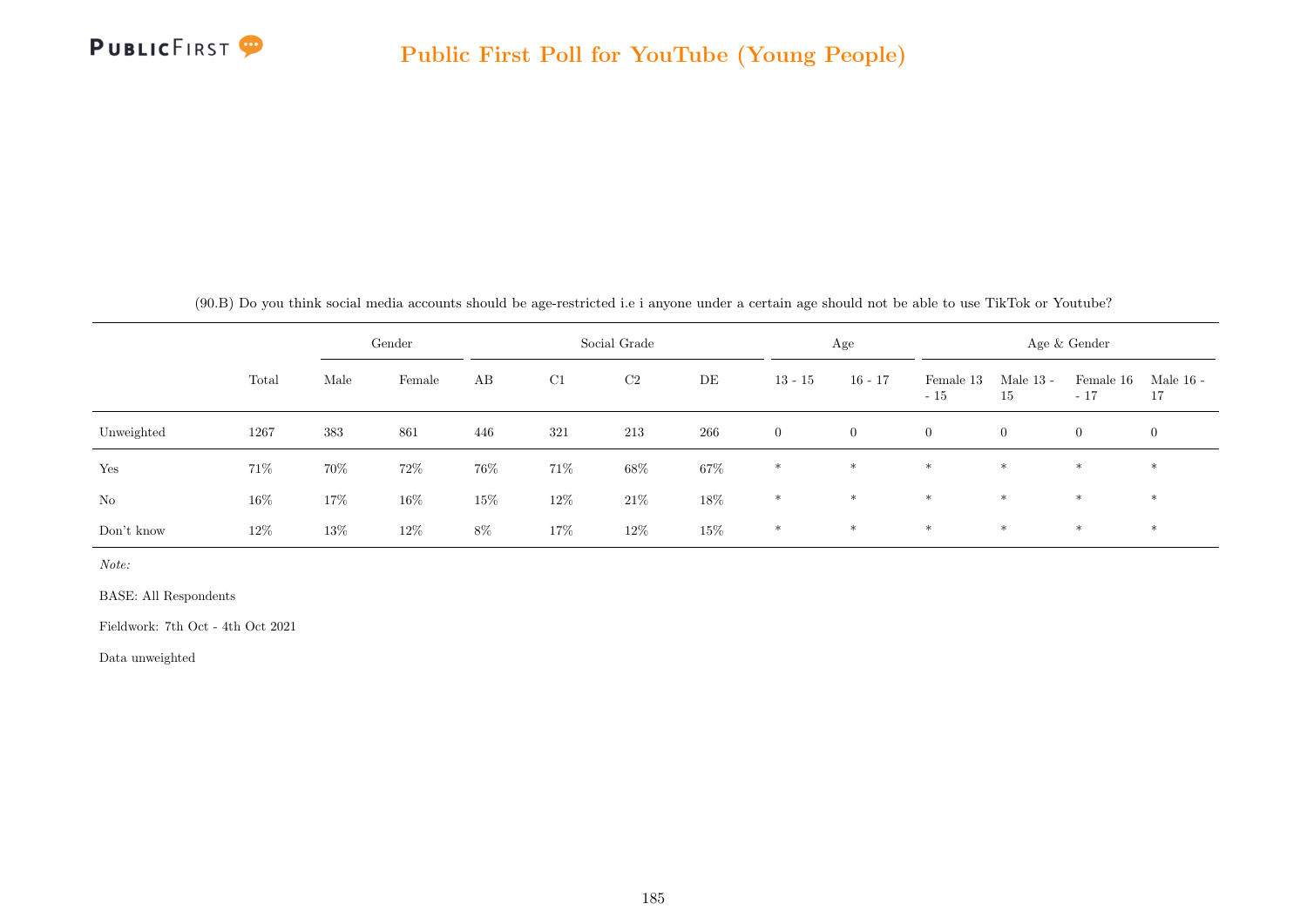## **PUBLICFIRST**

#### Public First Poll for YouTube (Young People)

|                |        |        |            |            |                    |                     |                  | Region                      |            |            |          |        |                     |
|----------------|--------|--------|------------|------------|--------------------|---------------------|------------------|-----------------------------|------------|------------|----------|--------|---------------------|
|                | Total  | London | South East | South West | East of<br>England | $\rm East$ Midlands | West<br>Midlands | Yorkshire and<br>the Humber | North East | North West | Scotland | Wales  | Northern<br>Ireland |
| Unweighted     | 904    | 162    | 149        | 79         | $57\,$             | 70                  | $83\,$           | 73                          | $42\,$     | $96\,$     | $55\,$   | $29\,$ | 9                   |
| 5 years old    | $0\%$  | $1\%$  | $0\%$      | $0\%$      | $0\%$              | $0\%$               | $0\%$            | $0\%$                       | $0\%$      | $1\%$      | $0\%$    | $0\%$  | 0%                  |
| 6              | $0\%$  | $0\%$  | $0\%$      | $0\%$      | $0\%$              | $0\%$               | $0\%$            | $0\%$                       | $0\%$      | $0\%$      | $0\%$    | $0\%$  | $0\%$               |
| $\overline{7}$ | $0\%$  | $0\%$  | $0\%$      | $0\%$      | $0\%$              | $0\%$               | $0\%$            | $0\%$                       | $0\%$      | $0\%$      | $0\%$    | $0\%$  | $0\%$               |
| 8              | $0\%$  | $0\%$  | $0\%$      | $1\%$      | $0\%$              | $0\%$               | $1\%$            | $0\%$                       | $0\%$      | $1\%$      | $0\%$    | $0\%$  | $0\%$               |
| 9              | $0\%$  | $1\%$  | $0\%$      | $0\%$      | $0\%$              | $0\%$               | $0\%$            | $0\%$                       | $0\%$      | $2\%$      | $0\%$    | $0\%$  | 11%                 |
| 10             | $6\%$  | $4\%$  | $5\%$      | $8\%$      | $2\%$              | 7%                  | $5\%$            | 11%                         | 12%        | $6\%$      | $2\%$    | $0\%$  | $0\%$               |
| 11             | $5\%$  | $5\%$  | $7\%$      | 11%        | $5\%$              | $3\%$               | $5\%$            | $5\%$                       | $2\%$      | $4\%$      | $2\%$    | $0\%$  | 11%                 |
| 12             | 17%    | $22\%$ | 17%        | 14%        | 11%                | 11%                 | 23%              | 16%                         | 14%        | 14%        | $25\%$   | 17%    | $11\%$              |
| 13             | $35\%$ | $31\%$ | $36\%$     | $42\%$     | 49%                | 34%                 | 34%              | $30\%$                      | $38\%$     | $30\%$     | $31\%$   | 48%    | $22\%$              |
| 14             | 13%    | 15%    | 13%        | $6\%$      | $9\%$              | 17%                 | $8\%$            | 12%                         | 14%        | 14%        | 18%      | 17%    | 22%                 |
| 15             | $8\%$  | $7\%$  | $5\%$      | $9\%$      | $9\%$              | $10\%$              | $8\%$            | $5\%$                       | $5\%$      | 10%        | $9\%$    | 10%    | $0\%$               |
| 16             | 11%    | 10%    | $12\%$     | $5\%$      | $12\%$             | 14%                 | 14%              | 14%                         | 12%        | $9\%$      | $9\%$    | $7\%$  | $22\%$              |
| 17             | $0\%$  | 1%     | $0\%$      | $0\%$      | $2\%$              | $0\%$               | $0\%$            | $1\%$                       | $0\%$      | $0\%$      | $0\%$    | $0\%$  | $0\%$               |
| 18             | $3\%$  | $3\%$  | $3\%$      | $4\%$      | $2\%$              | $3\%$               | $1\%$            | $3\%$                       | $0\%$      | $5\%$      | $2\%$    | $0\%$  | $0\%$               |
| 19 or above    | 0%     | $0\%$  | $1\%$      | $0\%$      | $0\%$              | $0\%$               | $0\%$            | $0\%$                       | $0\%$      | $1\%$      | $0\%$    | $0\%$  | $0\%$               |
| Don't Know     | $1\%$  | 1%     | $1\%$      | $0\%$      | 0%                 | $0\%$               | $0\%$            | 1%                          | $2\%$      | $2\%$      | $2\%$    | $0\%$  | $0\%$               |

(91.A) You said that you think social media accounts should be age-restricted. What age do you think someone should have to be to set up a social media account?

Note:

BASE: Respondents who think social median accounts should be age-restricted.

Fieldwork: 7th Oct - 4th Oct 2021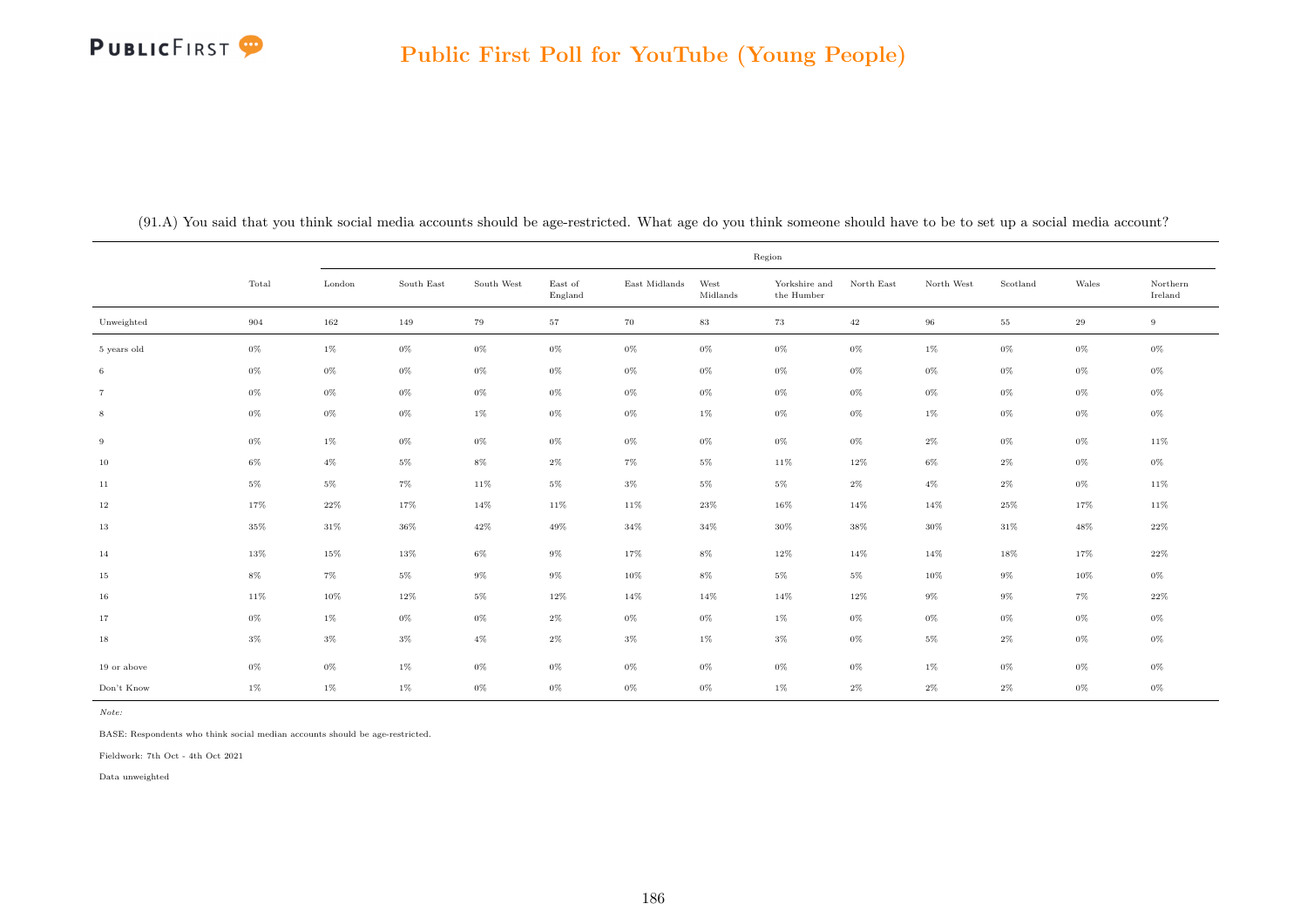## **PUBLICFIRST**

#### Public First Poll for YouTube (Young People)

|                |        |                    | Gender          |                      |             | Social Grade |           |                | Age            |                                       |          | Age $\&$ Gender             |                  |
|----------------|--------|--------------------|-----------------|----------------------|-------------|--------------|-----------|----------------|----------------|---------------------------------------|----------|-----------------------------|------------------|
|                | Total  | Male               | $\mbox{Female}$ | $\mathbf A\mathbf B$ | $_{\rm C1}$ | $_{\rm C2}$  | $\rm{DE}$ | $13 - 15$      | $16 - 17$      | Female 13 - 15 $\,$ Male 13 - 15 $\,$ |          | Female 16 - 17 Male 16 - 17 |                  |
| Unweighted     | 904    | $\boldsymbol{268}$ | 622             | 340                  | $229\,$     | 144          | 178       | $\overline{0}$ | $\overline{0}$ | $\overline{0}$                        | $\theta$ | $\mathbf{0}$                | $\boldsymbol{0}$ |
| 5 years old    | $0\%$  | $0\%$              | $0\%$           | $0\%$                | $0\%$       | $1\%$        | 1%        | $\ast$         | $\ast$         | $\ast$                                | $\ast$   | $\ast$                      | $*$              |
| $\,6\,$        | $0\%$  | $0\%$              | $0\%$           | $0\%$                | $0\%$       | 0%           | 0%        | $\ast$         | $\ast$         | $\ast$                                | $\ast$   | $\ast$                      | $\ast$           |
| $\overline{7}$ | $0\%$  | $0\%$              | $0\%$           | $0\%$                | $0\%$       | $0\%$        | 0%        | $\ast$         | $\ast$         | $\ast$                                | $\star$  | $\star$                     | $\ast$           |
| $\,$ 8 $\,$    | $0\%$  | $0\%$              | $0\%$           | $0\%$                | $1\%$       | $0\%$        | $1\%$     | $\ast$         | $\ast$         | $\ast$                                | $\ast$   | $\ast$                      | $\ast$           |
| 9              | $0\%$  | $0\%$              | $0\%$           | $0\%$                | $1\%$       | $1\%$        | $0\%$     | $\ast$         | $\ast$         | $\ast$                                | $\ast$   | $*$                         | $\ast$           |
| 10             | $6\%$  | $6\%$              | $5\%$           | $7\%$                | $7\%$       | $2\%$        | $3\%$     | $\ast$         | $\ast$         | $\ast$                                | $\ast$   | $\ast$                      | $*$              |
| 11             | $5\%$  | $4\%$              | $6\%$           | $7\%$                | $4\%$       | $4\%$        | $3\%$     | $\ast$         | $\ast$         | $\ast$                                | $\ast$   | $\ast$                      | $*$              |
| 12             | 17%    | $15\%$             | $18\%$          | 19%                  | 17%         | $22\%$       | $12\%$    | $\ast$         | $\ast$         | $\ast$                                | $\ast$   | $*$                         | $\ast$           |
| 13             | $35\%$ | $31\%$             | $37\%$          | $32\%$               | $35\%$      | $36\%$       | $40\%$    | $\ast$         | $\ast$         | $\ast$                                | $\ast$   | $\ast$                      | $\ast$           |
| 14             | 13%    | $15\%$             | 13%             | $13\%$               | 14%         | $12\%$       | $12\%$    | $\ast$         | $\ast$         | $\ast$                                | $\ast$   | $*$                         | $\ast$           |
| 15             | $8\%$  | $7\%$              | $8\%$           | $8\%$                | $6\%$       | $8\%$        | 10%       | $\ast$         | $\ast$         | $\ast$                                | $\ast$   | $\ast$                      | $*$              |
| 16             | $11\%$ | $14\%$             | $10\%$          | $10\%$               | $12\%$      | $10\%$       | 15%       | $\ast$         | $\ast$         | $\ast$                                | $\ast$   | $\ast$                      | $\ast$           |
| 17             | $0\%$  | $1\%$              | $0\%$           | $0\%$                | $0\%$       | $1\%$        | 0%        | $\ast$         | $\ast$         | $\ast$                                | $\ast$   | $\ast$                      | $\ast$           |
| 18             | $3\%$  | $4\%$              | $2\%$           | $3\%$                | $2\%$       | $2\%$        | 3%        | $\ast$         | $\ast$         | $\ast$                                | $\ast$   | $\star$                     | $\ast$           |
| 19 or above    | $0\%$  | $0\%$              | $0\%$           | $1\%$                | $0\%$       | $1\%$        | 0%        | $\ast$         | $\ast$         | $\ast$                                | $\ast$   | $\ast$                      | $\ast$           |
| Don't Know     | $1\%$  | $2\%$              | $0\%$           | $1\%$                | $0\%$       | $1\%$        | $1\%$     | $\ast$         | $\ast$         | $\ast$                                | $\ast$   | $*$                         | $\ast$           |

(91.B) You said that you think social media accounts should be age-restricted. What age do you think someone should have to be to set up a social media account?

Note:

BASE: Respondents who think social median accounts should be age-restricted.

Fieldwork: 7th Oct - 4th Oct 2021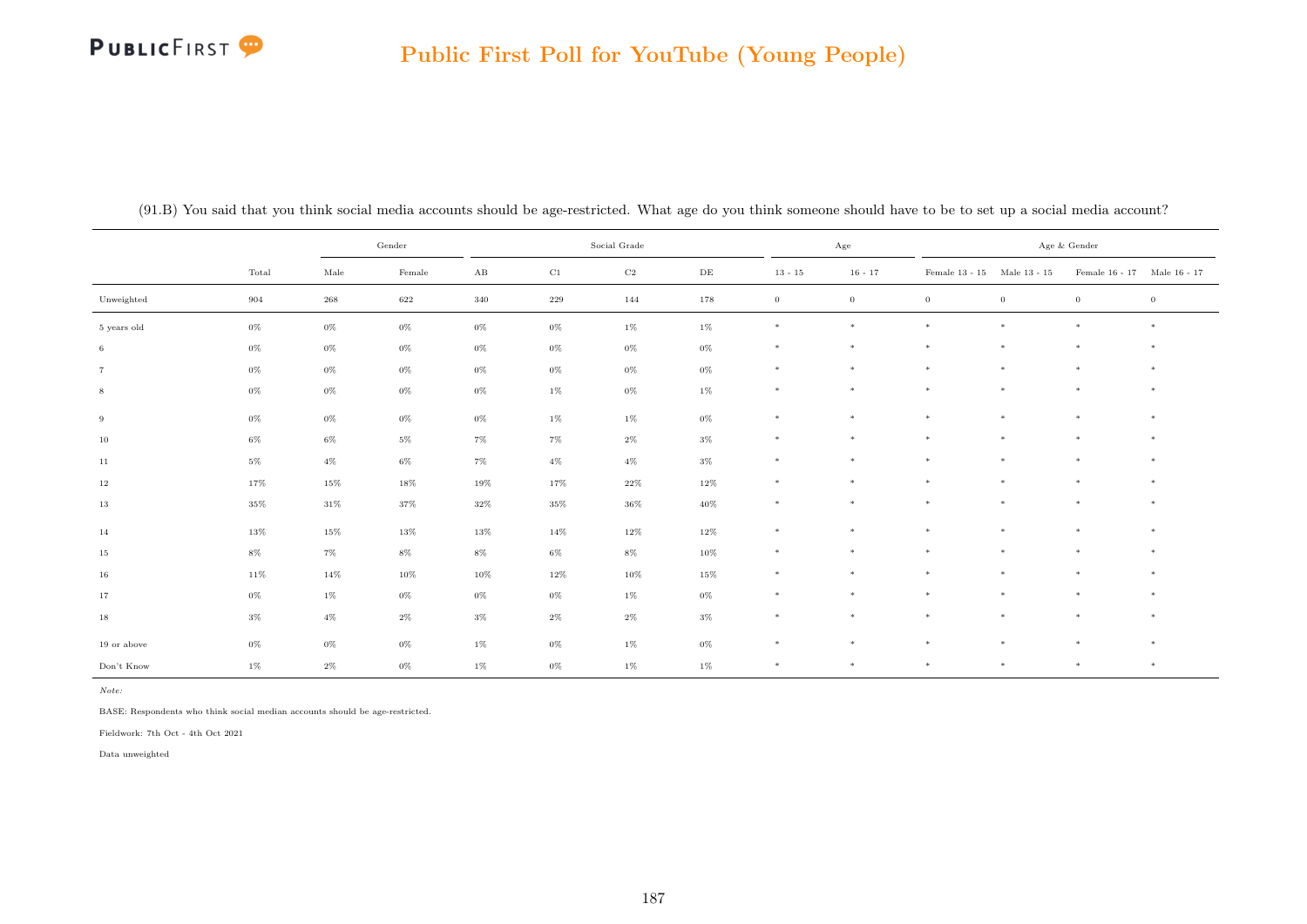

|                                                         |        |        |               |               |                    |                  |                  | Region                         |               |               |          |        |                     |
|---------------------------------------------------------|--------|--------|---------------|---------------|--------------------|------------------|------------------|--------------------------------|---------------|---------------|----------|--------|---------------------|
|                                                         | Total  | London | South<br>East | South<br>West | East of<br>England | East<br>Midlands | West<br>Midlands | Yorkshire<br>and the<br>Humber | North<br>East | North<br>West | Scotland | Wales  | Northern<br>Ireland |
| Unweighted                                              | 1267   | 218    | 199           | 112           | 84                 | 99               | 119              | 111                            | 50            | 136           | 86       | 38     | 15                  |
| Yes, this service has an<br>age requirement             | $37\%$ | 43\%   | 38%           | 35%           | 36%                | $40\%$           | 42\%             | $35\%$                         | 46%           | $31\%$        | 34\%     | $26\%$ | $20\%$              |
| No, this service does<br>not have an age<br>requirement | 32\%   | $30\%$ | 33%           | 29%           | $32\%$             | 28\%             | 35%              | $32\%$                         | 32%           | $36\%$        | 34\%     | $32\%$ | 33\%                |
| Don't know                                              | 30%    | 27%    | 29%           | $36\%$        | 32\%               | $31\%$           | 23\%             | 32\%                           | 22\%          | 33\%          | 33%      | 42\%   | 47%                 |

(92.A) As far as you are aware, do the following services require you to be a certain age to create an account?: YouTube

Note:

BASE: All Respondents

Fieldwork: 7th Oct - 4th Oct 2021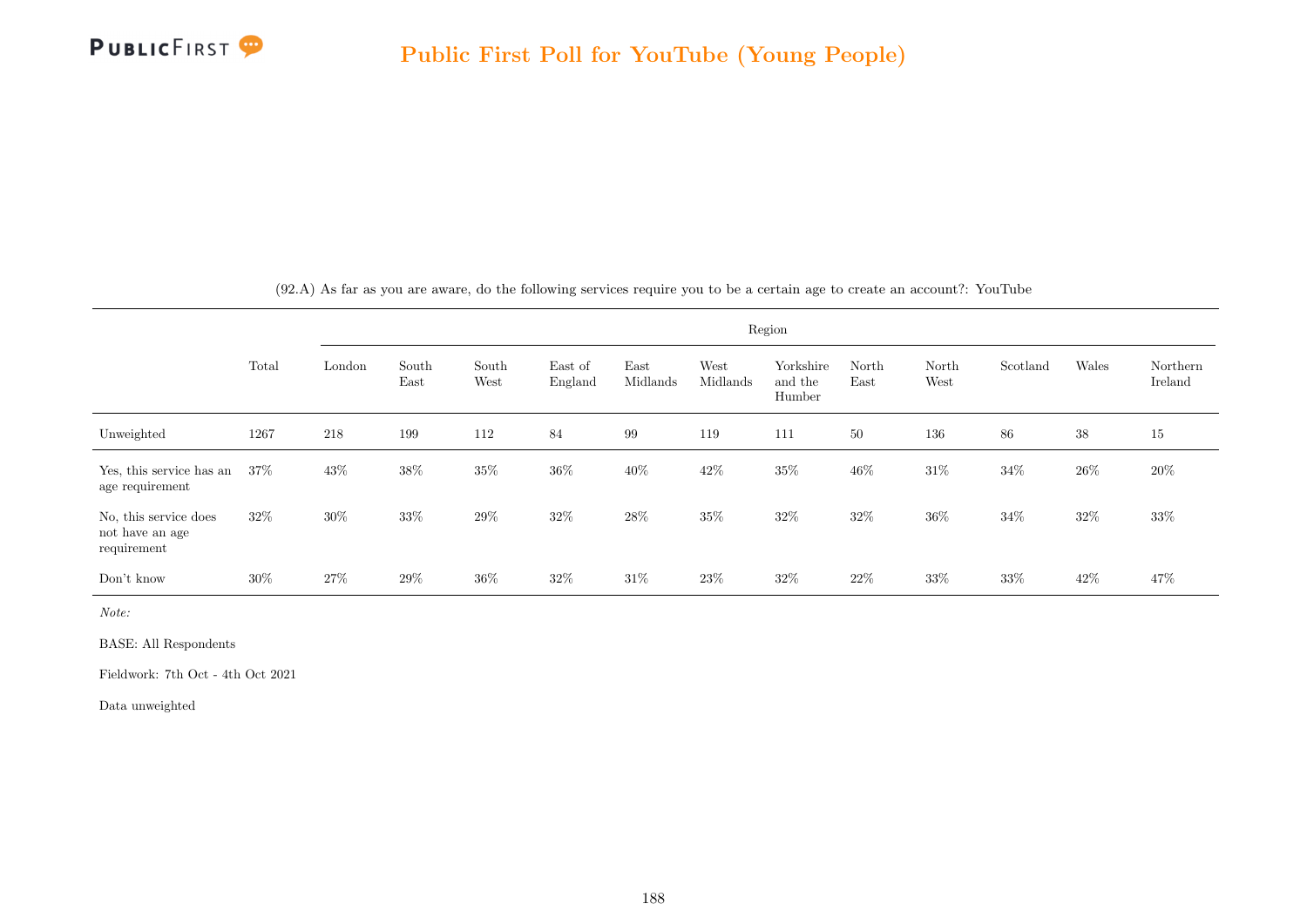

|                                                         |        |        | Gender |        |        | Social Grade |        |                | Age          |                    |                   | Age & Gender       |                   |
|---------------------------------------------------------|--------|--------|--------|--------|--------|--------------|--------|----------------|--------------|--------------------|-------------------|--------------------|-------------------|
|                                                         | Total  | Male   | Female | AB     | C1     | C2           | DE     | $13 - 15$      | $16 - 17$    | Female 13<br>$-15$ | Male $13$ -<br>15 | Female 16<br>$-17$ | Male $16$ -<br>17 |
| Unweighted                                              | 1267   | 383    | 861    | 446    | 321    | 213          | 266    | $\overline{0}$ | $\mathbf{0}$ | $\overline{0}$     | $\overline{0}$    | $\overline{0}$     | $\overline{0}$    |
| Yes, this service has an<br>age requirement             | $37\%$ | $39\%$ | 36%    | $42\%$ | 36%    | $28\%$       | $39\%$ | $\ast$         | $*$          | $\ast$             | $\ast$            | $\ast$             | $\ast$            |
| No, this service does<br>not have an age<br>requirement | $32\%$ | $31\%$ | 33%    | 35%    | 32%    | $35\%$       | $26\%$ | $\ast$         | $*$          | $*$                | $*$               | $*$                | $\ast$            |
| Don't know                                              | 30%    | $30\%$ | $31\%$ | $24\%$ | $32\%$ | 37%          | $35\%$ | $\ast$         | $\ast$       | $*$                | $*$               | $\ast$             | $\ast$            |

(92.B) As far as you are aware, do the following services require you to be a certain age to create an account?: YouTube

Note:

BASE: All Respondents

Fieldwork: 7th Oct - 4th Oct 2021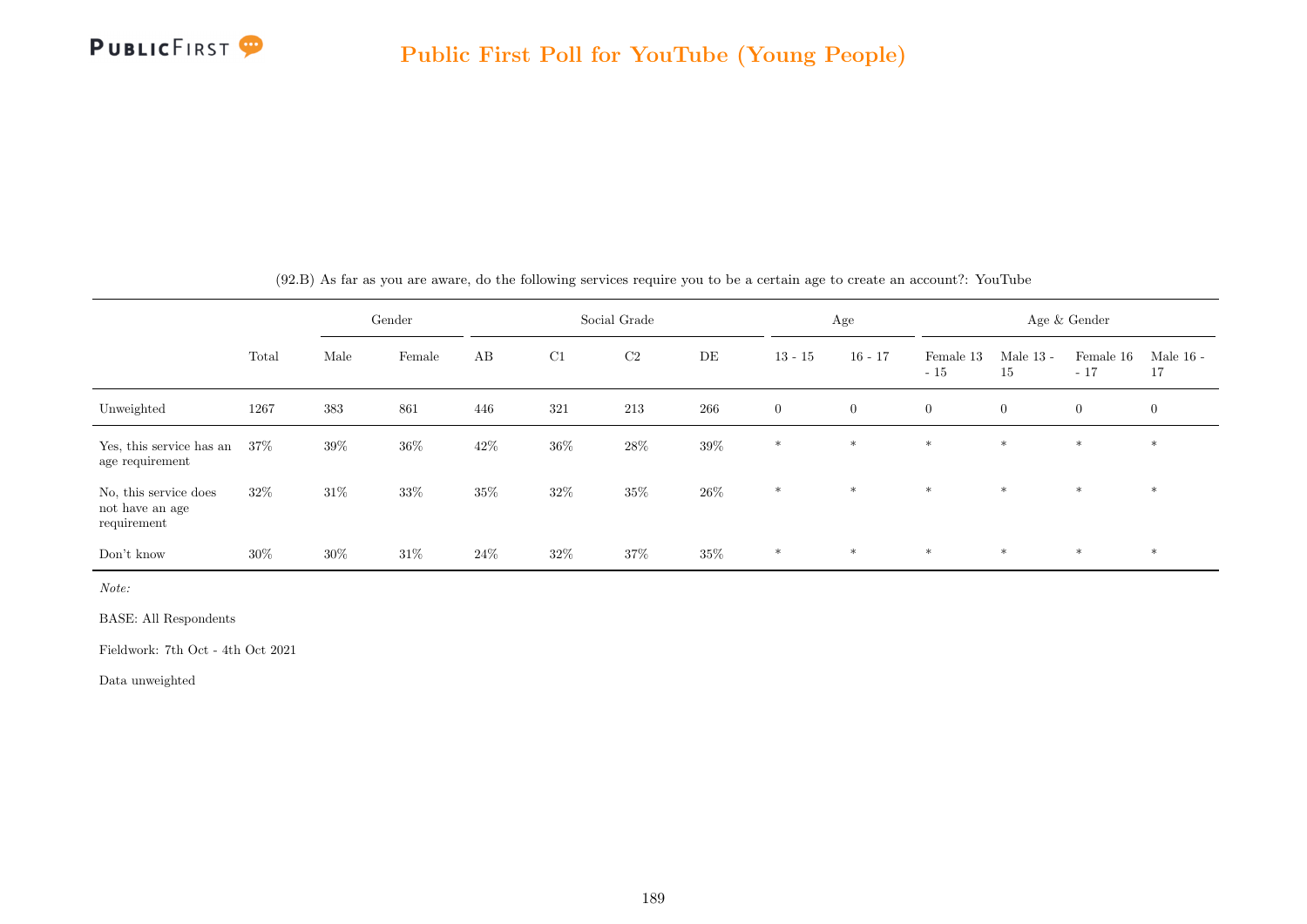

|                                                         |       |        |               |               |                    |                  |                  | Region                         |               |               |          |        |                     |
|---------------------------------------------------------|-------|--------|---------------|---------------|--------------------|------------------|------------------|--------------------------------|---------------|---------------|----------|--------|---------------------|
|                                                         | Total | London | South<br>East | South<br>West | East of<br>England | East<br>Midlands | West<br>Midlands | Yorkshire<br>and the<br>Humber | North<br>East | North<br>West | Scotland | Wales  | Northern<br>Ireland |
| Unweighted                                              | 1267  | 218    | 199           | 112           | 84                 | 99               | 119              | 111                            | 50            | 136           | 86       | 38     | 15                  |
| Yes, this service has an<br>age requirement             | 73%   | $68\%$ | 73%           | $70\%$        | 74%                | $78\%$           | 72%              | 79%                            | $80\%$        | 74%           | 72%      | $76\%$ | $67\%$              |
| No, this service does<br>not have an age<br>requirement | 6%    | $9\%$  | $5\%$         | $7\%$         | $5\%$              | $4\%$            | $6\%$            | $5\%$                          | 8%            | $7\%$         | $6\%$    | $5\%$  | $0\%$               |
| Don't know                                              | 21%   | 23\%   | 22\%          | 23\%          | 21\%               | 18%              | 22\%             | 15%                            | 12\%          | 19%           | 22\%     | 18%    | $33\%$              |

(93.A) As far as you are aware, do the following services require you to be a certain age to create an account?: Facebook

Note:

BASE: All Respondents

Fieldwork: 7th Oct - 4th Oct 2021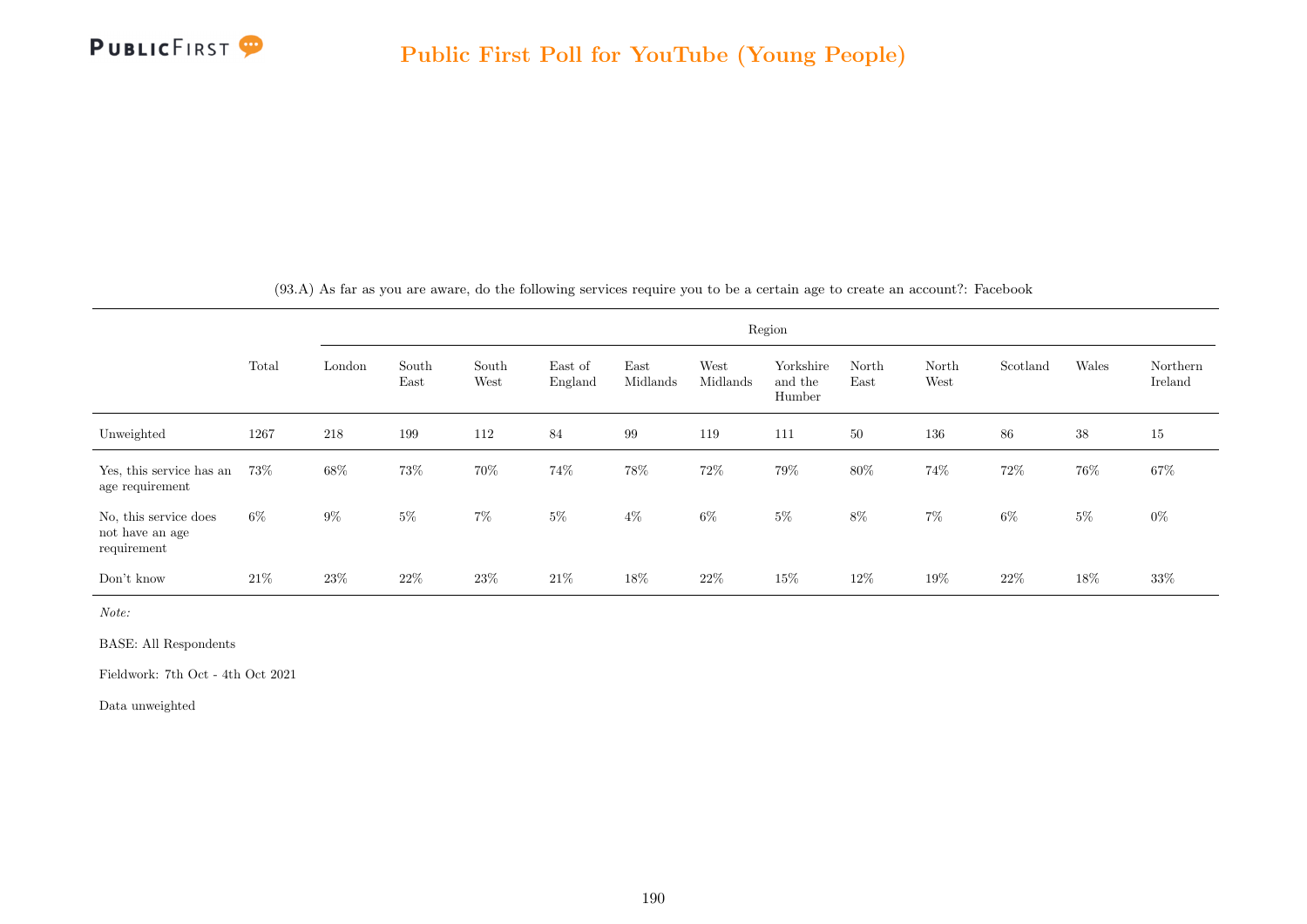

|                                                         |        |        | Gender |        |        | Social Grade |        |                | Age          |                    |                   | Age $\&$ Gender    |                   |
|---------------------------------------------------------|--------|--------|--------|--------|--------|--------------|--------|----------------|--------------|--------------------|-------------------|--------------------|-------------------|
|                                                         | Total  | Male   | Female | AB     | C1     | C2           | DE     | $13 - 15$      | $16 - 17$    | Female 13<br>$-15$ | Male $13$ -<br>15 | Female 16<br>$-17$ | Male $16$ -<br>17 |
| Unweighted                                              | 1267   | 383    | 861    | 446    | 321    | 213          | 266    | $\overline{0}$ | $\mathbf{0}$ | $\overline{0}$     | $\overline{0}$    | $\overline{0}$     | $\overline{0}$    |
| Yes, this service has an<br>age requirement             | 73%    | 67%    | 76%    | 74%    | 72%    | 74%          | $72\%$ | $*$            | $*$          | $*$                | $\ast$            | $*$                | $\ast$            |
| No, this service does<br>not have an age<br>requirement | $6\%$  | $9\%$  | $5\%$  | $7\%$  | $7\%$  | $5\%$        | $5\%$  | $\ast$         | $*$          | $*$                | $*$               | $*$                | $\ast$            |
| Don't know                                              | $21\%$ | $24\%$ | 19%    | $20\%$ | $20\%$ | $22\%$       | 24\%   | $\ast$         | $\ast$       | $*$                | $*$               | $*$                | $*$               |

(93.B) As far as you are aware, do the following services require you to be a certain age to create an account?: Facebook

Note:

BASE: All Respondents

Fieldwork: 7th Oct - 4th Oct 2021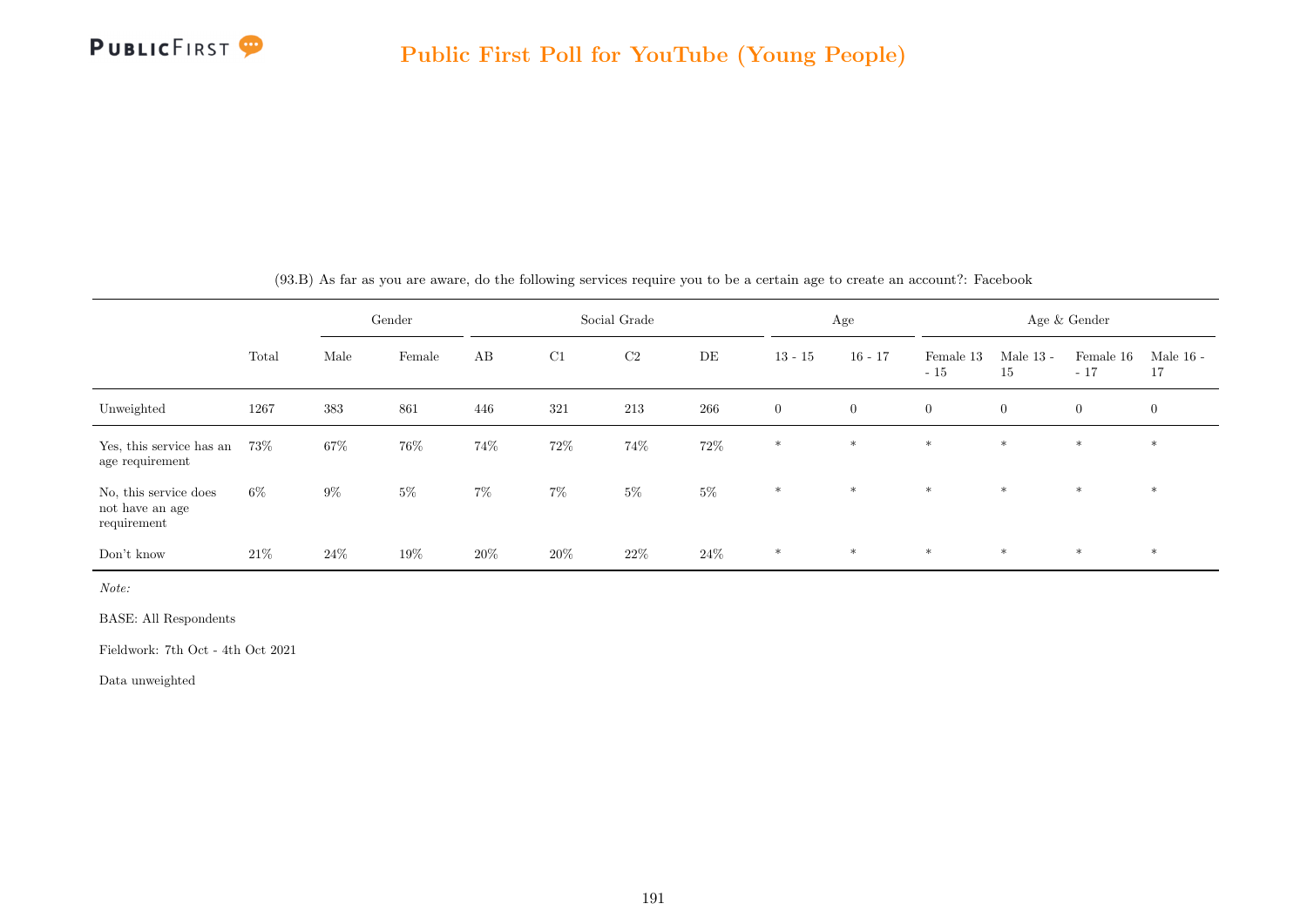

|                                                         |        |        |               |               |                    |                  |                  | Region                         |               |               |          |        |                     |
|---------------------------------------------------------|--------|--------|---------------|---------------|--------------------|------------------|------------------|--------------------------------|---------------|---------------|----------|--------|---------------------|
|                                                         | Total  | London | South<br>East | South<br>West | East of<br>England | East<br>Midlands | West<br>Midlands | Yorkshire<br>and the<br>Humber | North<br>East | North<br>West | Scotland | Wales  | Northern<br>Ireland |
| Unweighted                                              | 1267   | 218    | 199           | 112           | 84                 | 99               | 119              | 111                            | 50            | 136           | 86       | 38     | 15                  |
| Yes, this service has an<br>age requirement             | $19\%$ | $22\%$ | 15%           | $18\%$        | 15%                | $19\%$           | 24%              | $20\%$                         | 20%           | $16\%$        | 23%      | $18\%$ | $20\%$              |
| No, this service does<br>not have an age<br>requirement | 45\%   | 47%    | 50%           | 45%           | 43%                | 44\%             | 38%              | $48\%$                         | 46%           | $46\%$        | 41\%     | 34%    | 33\%                |
| Don't know                                              | 36\%   | $31\%$ | $36\%$        | 38%           | 42\%               | $36\%$           | 38\%             | 32\%                           | 34%           | 38%           | 36%      | 47\%   | 47%                 |

(94.A) As far as you are aware, do the following services require you to be a certain age to create an account?: Google

Note:

BASE: All Respondents

Fieldwork: 7th Oct - 4th Oct 2021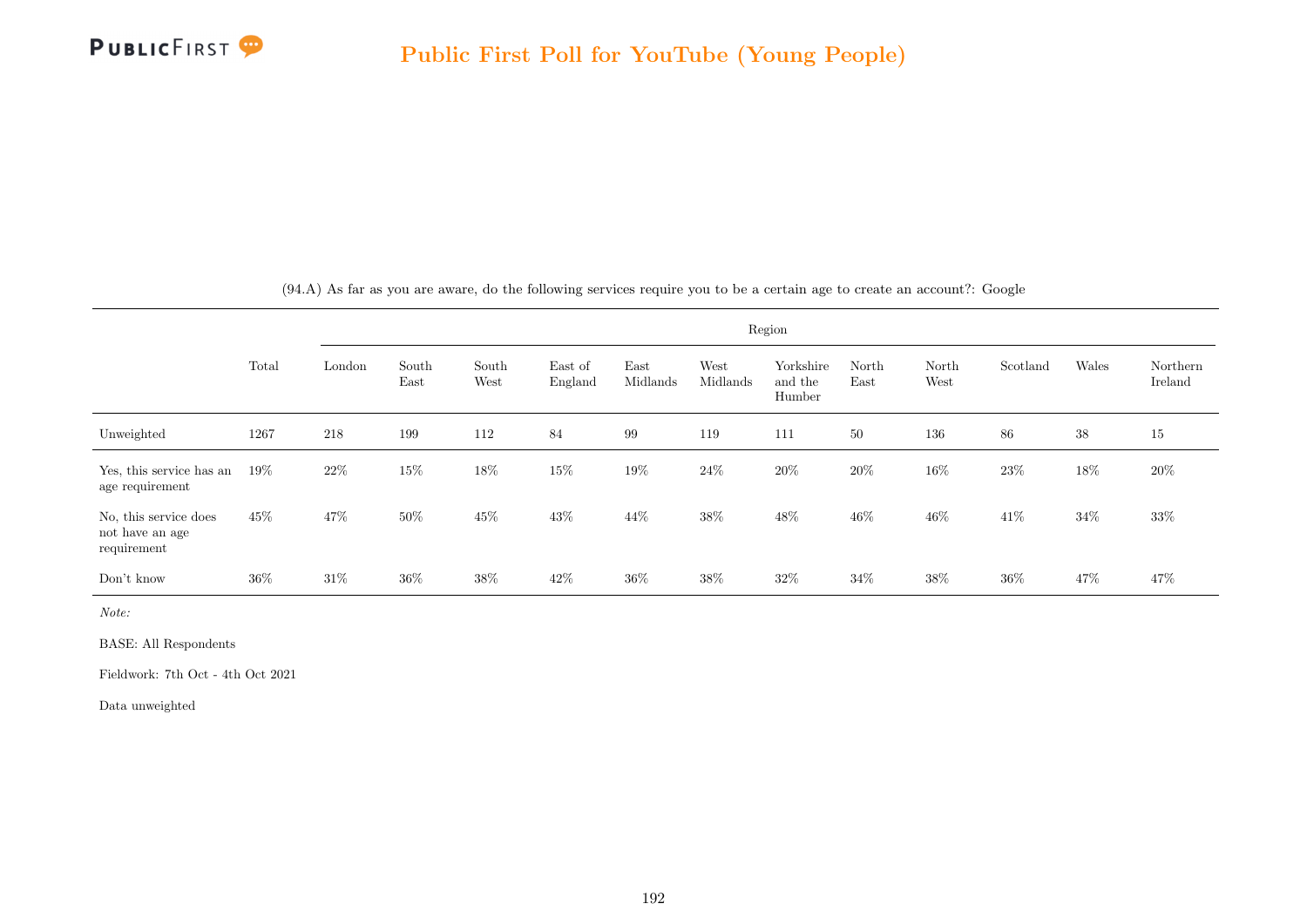

|                                                         |        |        | Gender |        |        | Social Grade |        |                | Age            |                    |                   | Age & Gender       |                   |
|---------------------------------------------------------|--------|--------|--------|--------|--------|--------------|--------|----------------|----------------|--------------------|-------------------|--------------------|-------------------|
|                                                         | Total  | Male   | Female | AB     | C1     | C2           | DE     | $13 - 15$      | $16 - 17$      | Female 13<br>$-15$ | Male $13$ -<br>15 | Female 16<br>$-17$ | Male $16$ -<br>17 |
| Unweighted                                              | 1267   | 383    | 861    | 446    | 321    | 213          | 266    | $\overline{0}$ | $\overline{0}$ | $\overline{0}$     | $\overline{0}$    | $\mathbf{0}$       | $\mathbf{0}$      |
| Yes, this service has an<br>age requirement             | $19\%$ | 23\%   | 17%    | 23\%   | $18\%$ | $11\%$       | $21\%$ | $\ast$         | $*$            | $*$                | $*$               | $*$                | $\ast$            |
| No, this service does<br>not have an age<br>requirement | 45%    | 42\%   | 46%    | $46\%$ | 44\%   | 48%          | 39%    | $\ast$         | $*$            | $*$                | $*$               | $*$                | $*$               |
| Don't know                                              | $36\%$ | $35\%$ | $36\%$ | $31\%$ | 38%    | 41\%         | $39\%$ | $*$            | $*$            | $\ast$             | $*$               | $*$                | $*$               |

(94.B) As far as you are aware, do the following services require you to be a certain age to create an account?: Google

Note:

BASE: All Respondents

Fieldwork: 7th Oct - 4th Oct 2021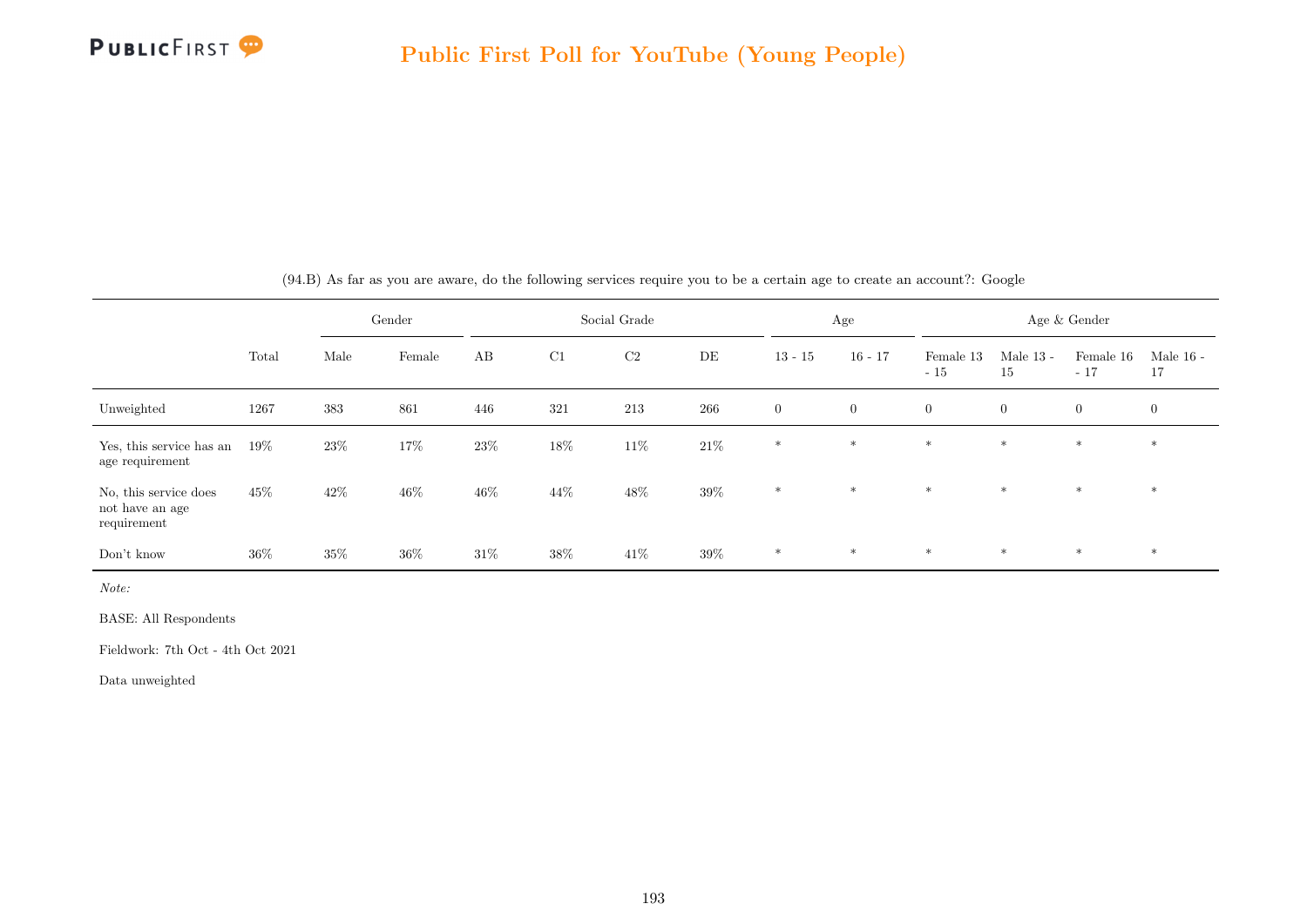

|                                                         |        |        |               |               |                    |                  |                  | Region                         |               |               |          |        |                     |
|---------------------------------------------------------|--------|--------|---------------|---------------|--------------------|------------------|------------------|--------------------------------|---------------|---------------|----------|--------|---------------------|
|                                                         | Total  | London | South<br>East | South<br>West | East of<br>England | East<br>Midlands | West<br>Midlands | Yorkshire<br>and the<br>Humber | North<br>East | North<br>West | Scotland | Wales  | Northern<br>Ireland |
| Unweighted                                              | 1267   | 218    | 199           | 112           | 84                 | 99               | 119              | 111                            | 50            | 136           | 86       | 38     | 15                  |
| Yes, this service has an<br>age requirement             | $56\%$ | $61\%$ | 55%           | 55%           | 54%                | 57%              | 57%              | 59%                            | 54%           | 54%           | 57%      | $50\%$ | $40\%$              |
| No, this service does<br>not have an age<br>requirement | 8%     | $9\%$  | $6\%$         | $5\%$         | $6\%$              | $11\%$           | $7\%$            | $6\%$                          | 16%           | $9\%$         | $13\%$   | $11\%$ | $0\%$               |
| Don't know                                              | $36\%$ | $29\%$ | 39%           | $39\%$        | 40\%               | $32\%$           | $36\%$           | $35\%$                         | $30\%$        | 38%           | $30\%$   | $39\%$ | $60\%$              |

(95.A) As far as you are aware, do the following services require you to be a certain age to create an account?: Twitter

Note:

BASE: All Respondents

Fieldwork: 7th Oct - 4th Oct 2021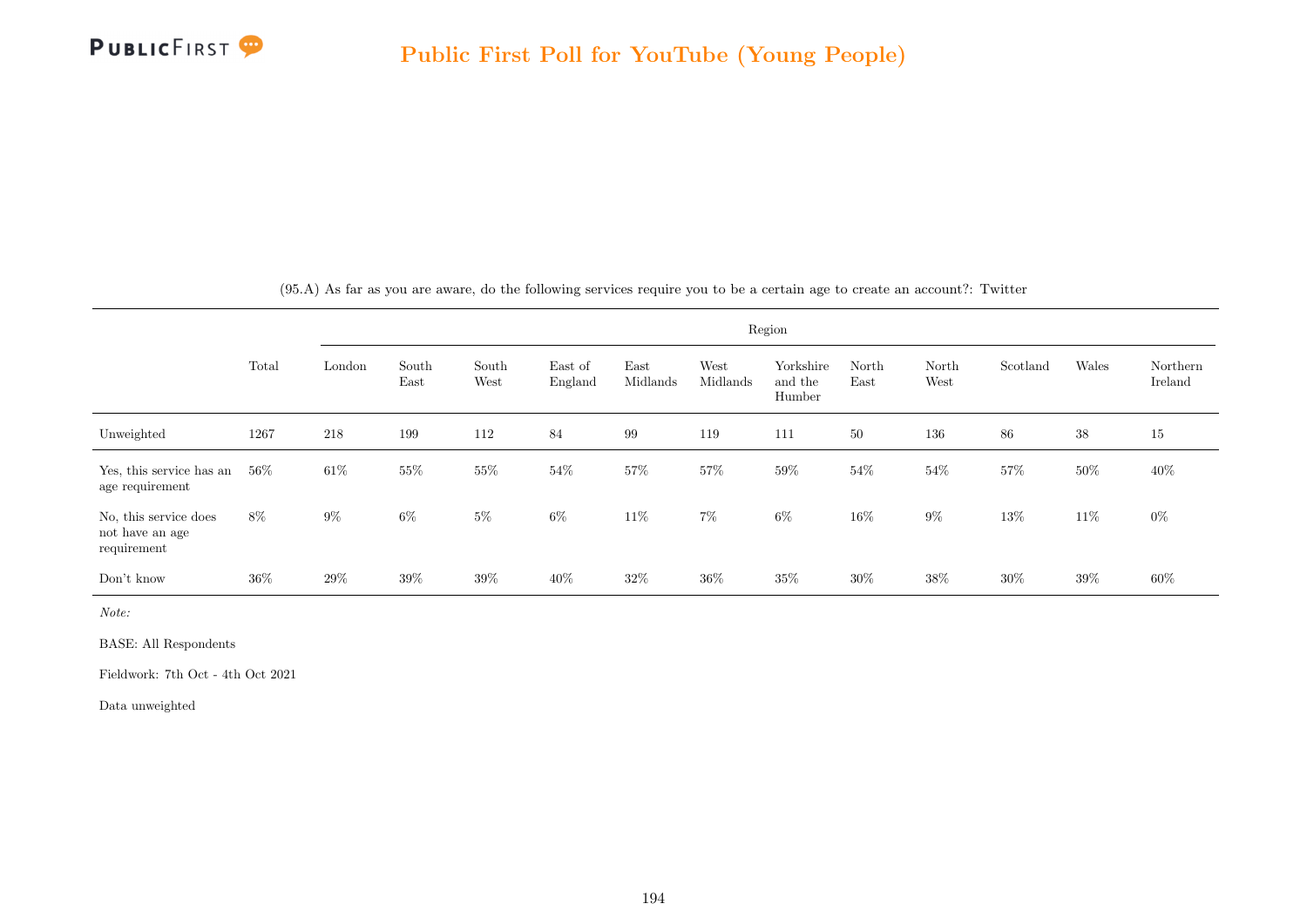

|                                                         |        |        | Gender |        |        | Social Grade |        |                | Age            |                    |                   | Age & Gender       |                   |
|---------------------------------------------------------|--------|--------|--------|--------|--------|--------------|--------|----------------|----------------|--------------------|-------------------|--------------------|-------------------|
|                                                         | Total  | Male   | Female | AB     | C1     | C2           | DE     | $13 - 15$      | $16 - 17$      | Female 13<br>$-15$ | Male $13$ -<br>15 | Female 16<br>$-17$ | Male $16$ -<br>17 |
| Unweighted                                              | 1267   | 383    | 861    | 446    | 321    | 213          | 266    | $\overline{0}$ | $\overline{0}$ | $\overline{0}$     | $\overline{0}$    | $\mathbf{0}$       | $\mathbf{0}$      |
| Yes, this service has an<br>age requirement             | $56\%$ | $52\%$ | $58\%$ | $60\%$ | 55%    | $50\%$       | $55\%$ | $\ast$         | $*$            | $*$                | $*$               | $*$                | $\ast$            |
| No, this service does<br>not have an age<br>requirement | 8%     | 10%    | 8%     | $9\%$  | $9\%$  | 6%           | $8\%$  | $\ast$         | $*$            | $*$                | $*$               | $*$                | $*$               |
| Don't know                                              | $36\%$ | 38%    | 35%    | $30\%$ | $36\%$ | 44\%         | 37%    | $*$            | $*$            | $*$                | $*$               | $*$                | $*$               |

(95.B) As far as you are aware, do the following services require you to be a certain age to create an account?: Twitter

Note:

BASE: All Respondents

Fieldwork: 7th Oct - 4th Oct 2021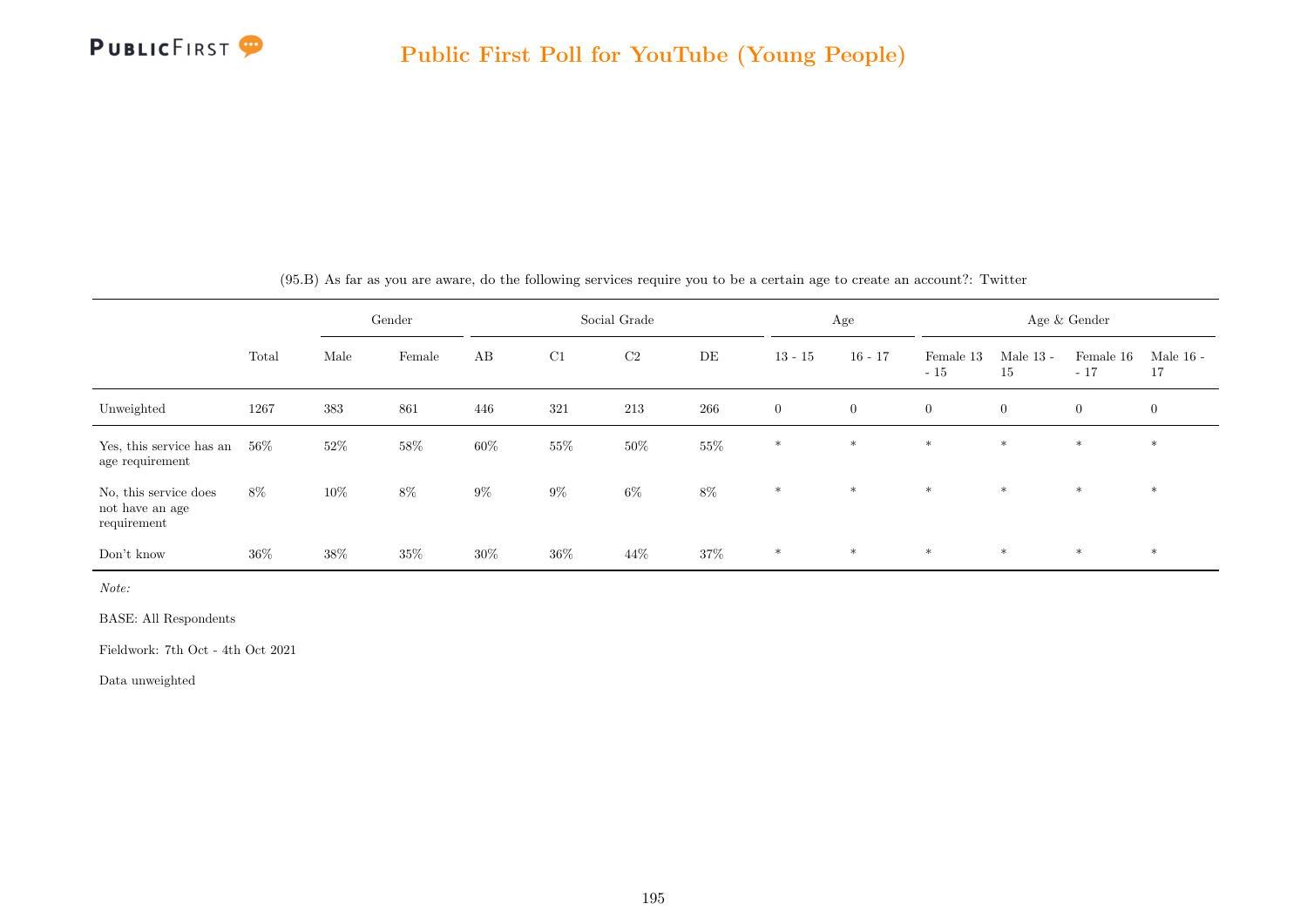

|                                                         |       |        |               |               |                    |                  |                  | Region                         |               |               |          |        |                     |
|---------------------------------------------------------|-------|--------|---------------|---------------|--------------------|------------------|------------------|--------------------------------|---------------|---------------|----------|--------|---------------------|
|                                                         | Total | London | South<br>East | South<br>West | East of<br>England | East<br>Midlands | West<br>Midlands | Yorkshire<br>and the<br>Humber | North<br>East | North<br>West | Scotland | Wales  | Northern<br>Ireland |
| Unweighted                                              | 1267  | 218    | 199           | 112           | 84                 | 99               | 119              | 111                            | 50            | 136           | 86       | 38     | 15                  |
| Yes, this service has an<br>age requirement             | 69%   | 73%    | 70%           | 73%           | 71%                | 69%              | 71%              | 70%                            | 72%           | 57%           | 64\%     | 66%    | $53\%$              |
| No, this service does<br>not have an age<br>requirement | $9\%$ | $8\%$  | $8\%$         | $9\%$         | $7\%$              | $7\%$            | $7\%$            | $8\%$                          | 8%            | $13\%$        | 10%      | $8\%$  | $0\%$               |
| Don't know                                              | 22\%  | 18%    | 22%           | 18%           | 21\%               | $24\%$           | 22%              | $22\%$                         | 20%           | 29%           | 26\%     | $26\%$ | 47%                 |

(96.A) As far as you are aware, do the following services require you to be a certain age to create an account?: Instagram

Note:

BASE: All Respondents

Fieldwork: 7th Oct - 4th Oct 2021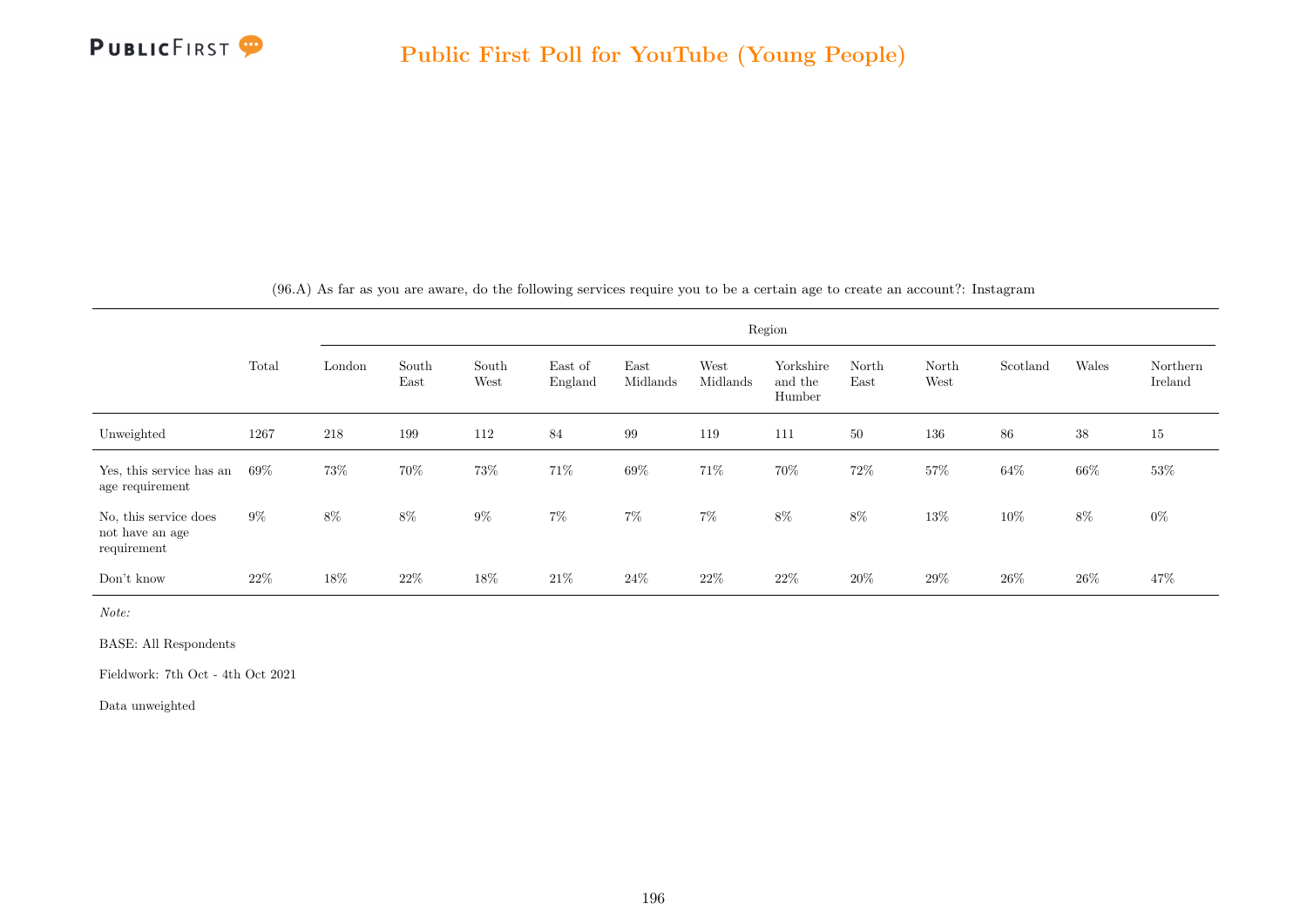

|                                                         |        |        | Gender |       |       | Social Grade |        |                | Age          |                    |                   | Age & Gender       |                   |
|---------------------------------------------------------|--------|--------|--------|-------|-------|--------------|--------|----------------|--------------|--------------------|-------------------|--------------------|-------------------|
|                                                         | Total  | Male   | Female | AB    | C1    | C2           | DE     | $13 - 15$      | $16 - 17$    | Female 13<br>$-15$ | Male $13$ -<br>15 | Female 16<br>$-17$ | Male $16$ -<br>17 |
| Unweighted                                              | 1267   | 383    | 861    | 446   | 321   | 213          | 266    | $\overline{0}$ | $\mathbf{0}$ | $\overline{0}$     | $\overline{0}$    | $\overline{0}$     | $\overline{0}$    |
| Yes, this service has an<br>age requirement             | $69\%$ | 58%    | 74%    | 73%   | 68%   | $68\%$       | $64\%$ | $\ast$         | $*$          | $\ast$             | $\ast$            | $\ast$             | $\ast$            |
| No, this service does<br>not have an age<br>requirement | $9\%$  | $11\%$ | 8%     | $9\%$ | $9\%$ | $9\%$        | $7\%$  | $*$            | $*$          | $*$                | $*$               | $*$                | $\ast$            |
| Don't know                                              | 22\%   | $31\%$ | 18%    | 19%   | 23\%  | $23\%$       | 29%    | $\ast$         | $\ast$       | $*$                | $*$               | $*$                | $\ast$            |

(96.B) As far as you are aware, do the following services require you to be a certain age to create an account?: Instagram

Note:

BASE: All Respondents

Fieldwork: 7th Oct - 4th Oct 2021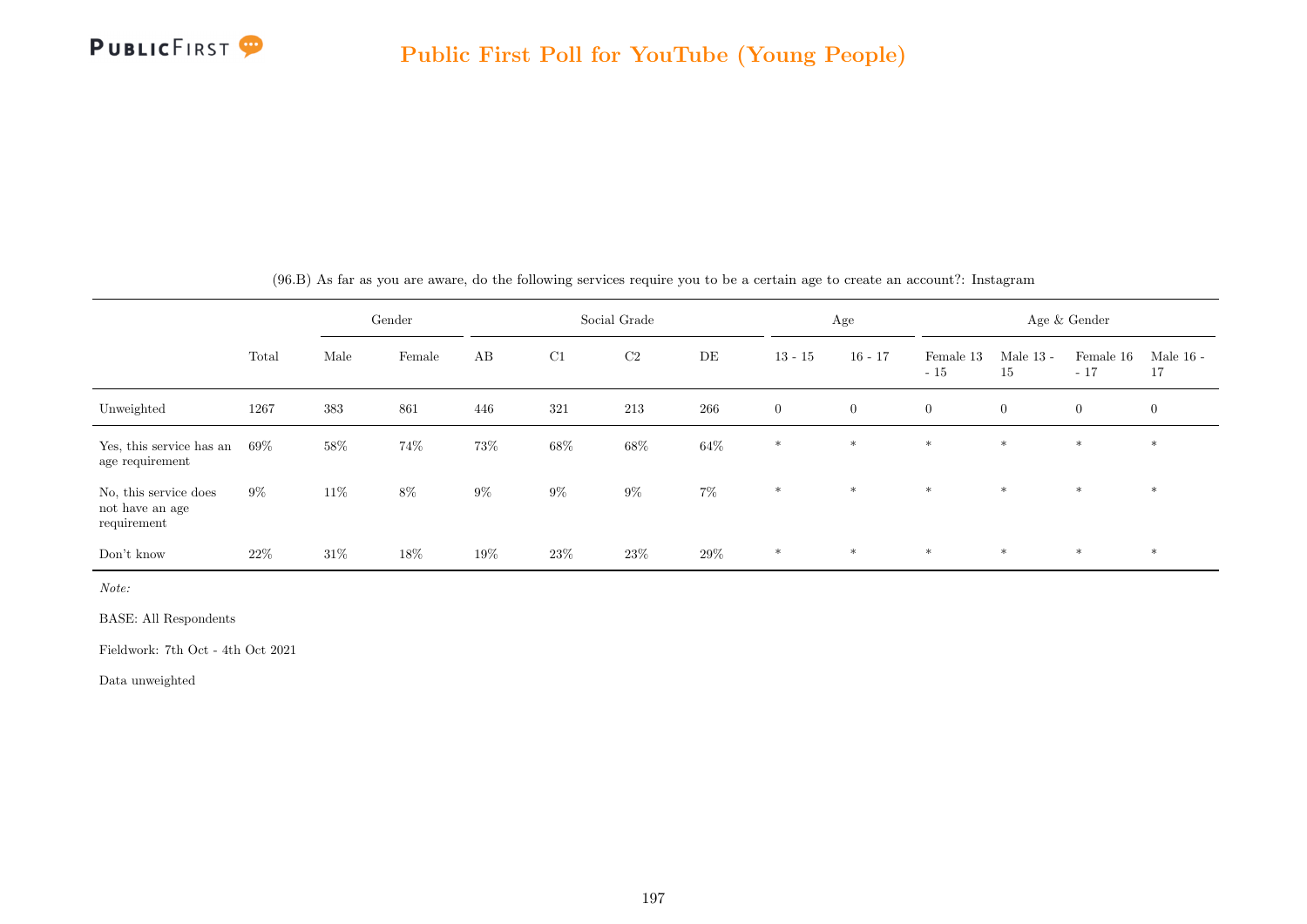

|                                                         |        |        |               |               |                    |                  |                  | Region                         |               |               |          |        |                     |
|---------------------------------------------------------|--------|--------|---------------|---------------|--------------------|------------------|------------------|--------------------------------|---------------|---------------|----------|--------|---------------------|
|                                                         | Total  | London | South<br>East | South<br>West | East of<br>England | East<br>Midlands | West<br>Midlands | Yorkshire<br>and the<br>Humber | North<br>East | North<br>West | Scotland | Wales  | Northern<br>Ireland |
| Unweighted                                              | 1267   | 218    | 199           | 112           | 84                 | 99               | 119              | 111                            | 50            | 136           | 86       | 38     | 15                  |
| Yes, this service has an<br>age requirement             | $59\%$ | 64\%   | 58%           | 59%           | 54%                | 53%              | 62\%             | $63\%$                         | 58%           | 52\%          | 63%      | $53\%$ | 47\%                |
| No, this service does<br>not have an age<br>requirement | 11\%   | 14\%   | 8%            | $11\%$        | 11\%               | 8%               | 10%              | $12\%$                         | $16\%$        | $15\%$        | $9\%$    | 11%    | $7\%$               |
| Don't know                                              | 30%    | 22\%   | 35%           | 30%           | 36\%               | 39%              | 28\%             | 25\%                           | 26\%          | 32\%          | 28\%     | 37%    | 47%                 |

(97.A) As far as you are aware, do the following services require you to be a certain age to create an account?: Snap

Note:

BASE: All Respondents

Fieldwork: 7th Oct - 4th Oct 2021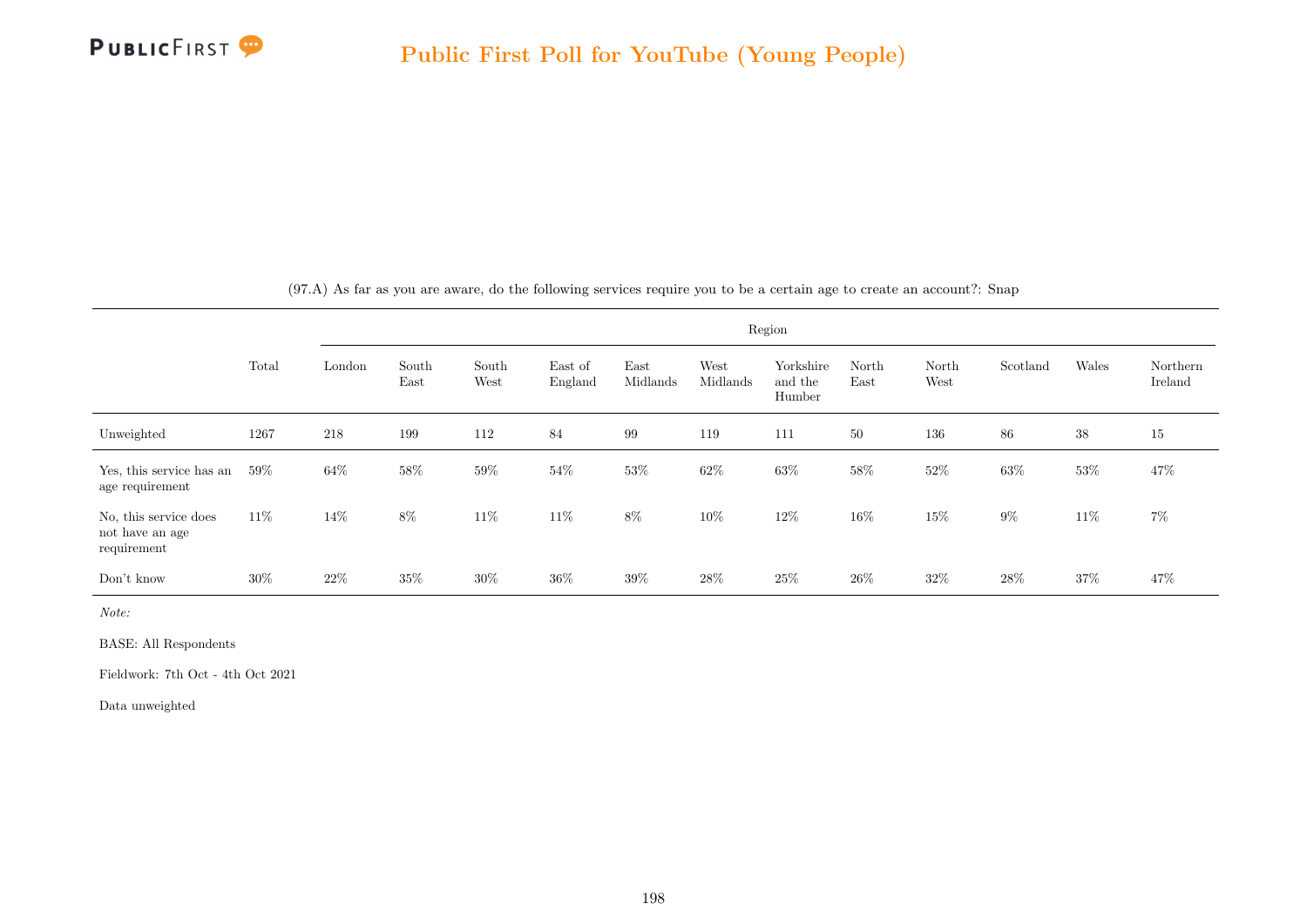|                                                         |        |      | Gender |        |        | Social Grade |        |                | Age          |                    |                   | Age & Gender       |                   |
|---------------------------------------------------------|--------|------|--------|--------|--------|--------------|--------|----------------|--------------|--------------------|-------------------|--------------------|-------------------|
|                                                         | Total  | Male | Female | AB     | C1     | $\rm C2$     | DE     | $13 - 15$      | $16 - 17$    | Female 13<br>$-15$ | Male $13$ -<br>15 | Female 16<br>$-17$ | Male $16$ -<br>17 |
| Unweighted                                              | 1267   | 383  | 861    | 446    | 321    | 213          | 266    | $\overline{0}$ | $\mathbf{0}$ | $\overline{0}$     | $\overline{0}$    | $\overline{0}$     | $\mathbf{0}$      |
| Yes, this service has an<br>age requirement             | $59\%$ | 45\% | 65%    | $62\%$ | 57%    | $52\%$       | 59%    | $\ast$         | $\ast$       | $*$                | $*$               | $\ast$             | $\ast$            |
| No, this service does<br>not have an age<br>requirement | 11\%   | 14\% | 10%    | $12\%$ | $11\%$ | $12\%$       | $9\%$  | $\ast$         | $*$          | $*$                | $*$               | $*$                | $\ast$            |
| Don't know                                              | $30\%$ | 40%  | $26\%$ | $26\%$ | $32\%$ | $36\%$       | $32\%$ | $*$            | $\ast$       | $*$                | $*$               | $*$                | $\ast$            |

(97.B) As far as you are aware, do the following services require you to be a certain age to create an account?: Snap

Note:

BASE: All Respondents

Fieldwork: 7th Oct - 4th Oct 2021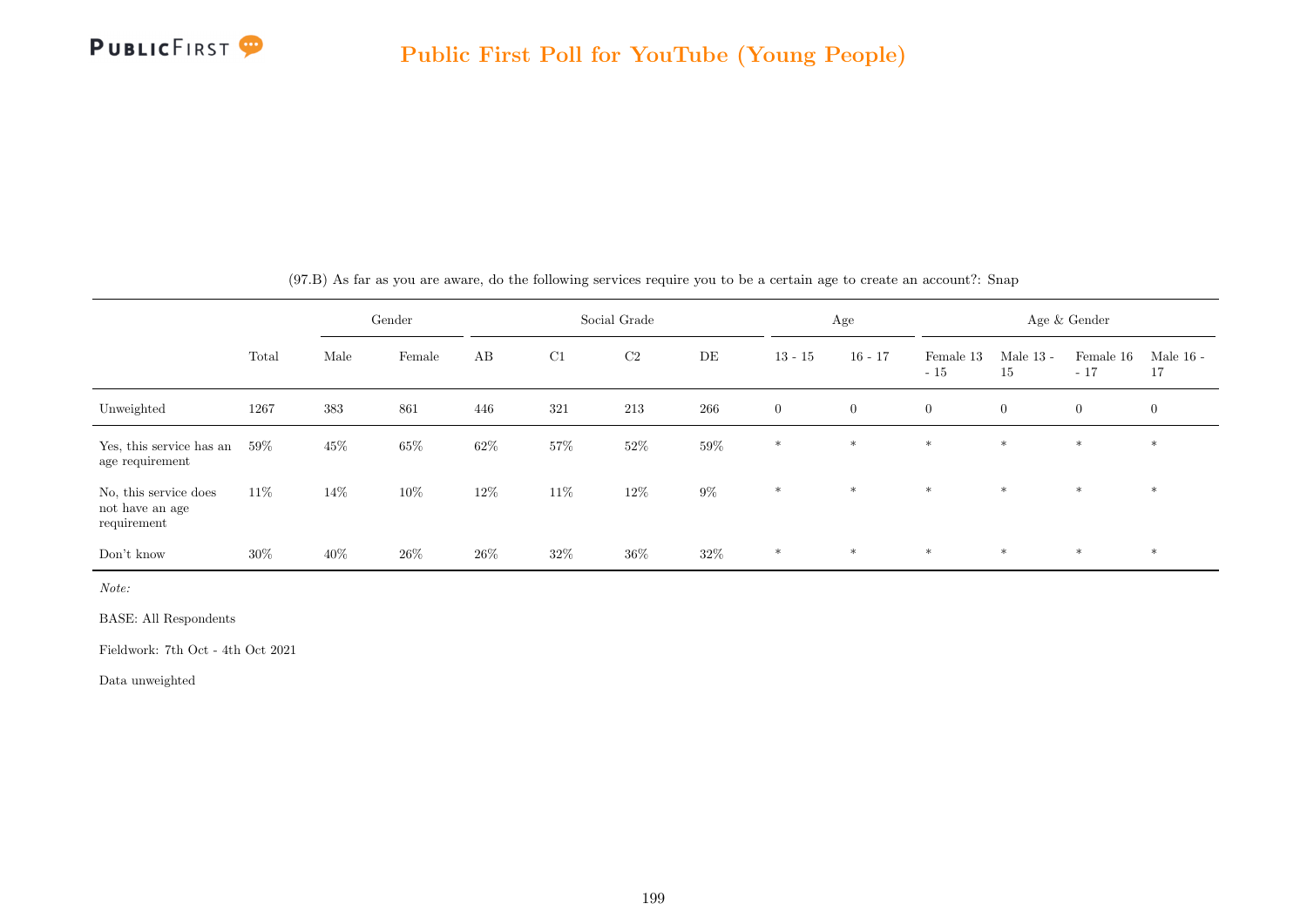

|                                                         |        |        |               |               |                    |                  |                  | Region                         |               |               |          |        |                     |
|---------------------------------------------------------|--------|--------|---------------|---------------|--------------------|------------------|------------------|--------------------------------|---------------|---------------|----------|--------|---------------------|
|                                                         | Total  | London | South<br>East | South<br>West | East of<br>England | East<br>Midlands | West<br>Midlands | Yorkshire<br>and the<br>Humber | North<br>East | North<br>West | Scotland | Wales  | Northern<br>Ireland |
| Unweighted                                              | 1267   | 218    | 199           | 112           | 84                 | 99               | 119              | 111                            | 50            | 136           | $86\,$   | $38\,$ | 15                  |
| Yes, this service has an<br>age requirement             | $56\%$ | 58%    | 62%           | 57%           | 58%                | $60\%$           | 52%              | 47\%                           | $58\%$        | $45\%$        | 58%      | $58\%$ | 53%                 |
| No, this service does<br>not have an age<br>requirement | 15%    | 15%    | $7\%$         | $14\%$        | 14%                | 15%              | 22\%             | $15\%$                         | $18\%$        | $20\%$        | $16\%$   | $16\%$ | $13\%$              |
| Don't know                                              | 29%    | 27%    | $31\%$        | 29%           | 27\%               | $25\%$           | 26\%             | 38\%                           | 24%           | 35\%          | 26\%     | $26\%$ | $33\%$              |

(98.A) As far as you are aware, do the following services require you to be a certain age to create an account?: Tiktok

Note:

BASE: All Respondents

Fieldwork: 7th Oct - 4th Oct 2021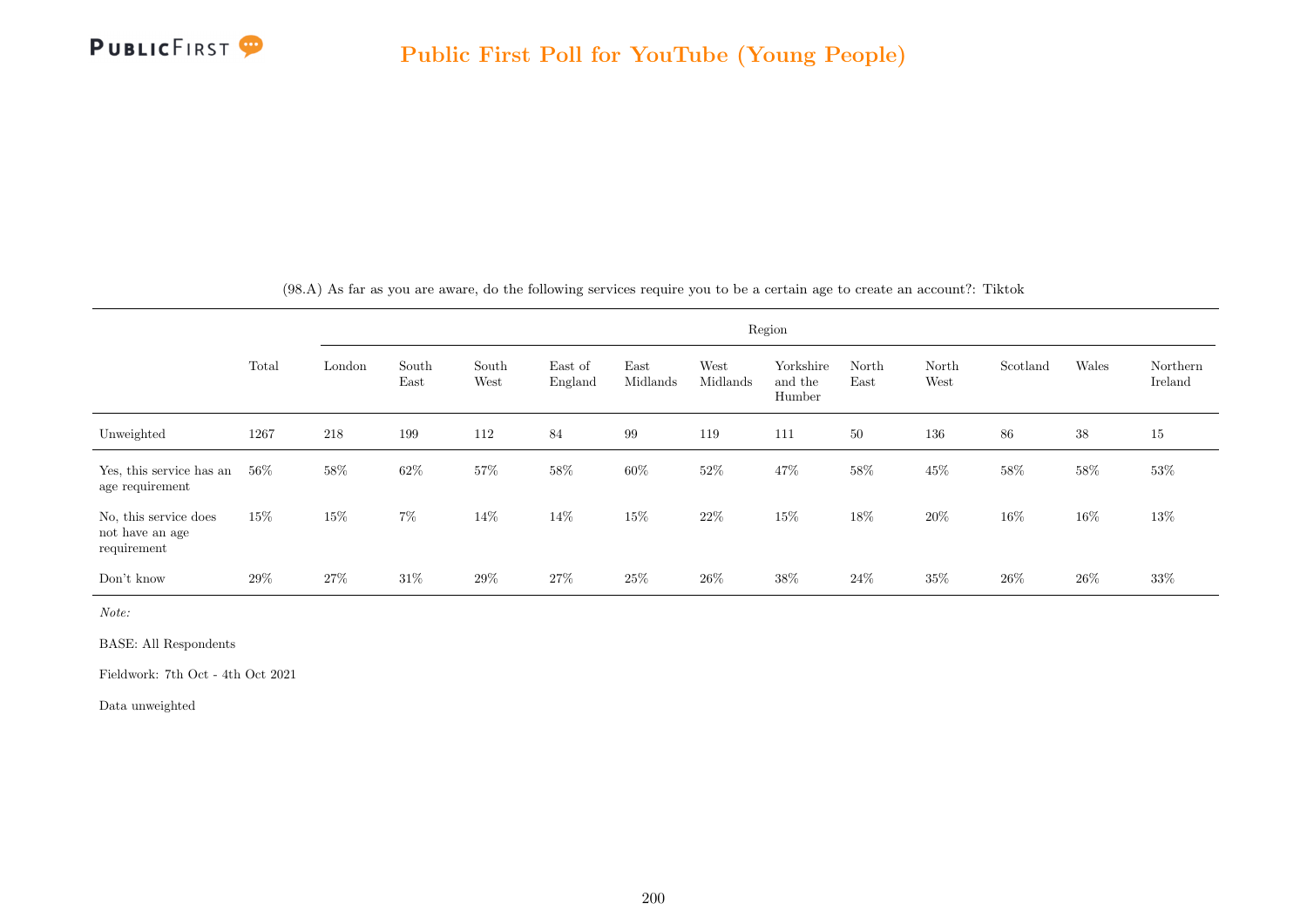

|                                                         |       |        | Gender |        |     | Social Grade |        |                | Age          |                    |                   | Age $\&$ Gender    |                   |
|---------------------------------------------------------|-------|--------|--------|--------|-----|--------------|--------|----------------|--------------|--------------------|-------------------|--------------------|-------------------|
|                                                         | Total | Male   | Female | AB     | C1  | C2           | DE     | $13 - 15$      | $16 - 17$    | Female 13<br>$-15$ | Male $13$ -<br>15 | Female 16<br>$-17$ | Male $16$ -<br>17 |
| Unweighted                                              | 1267  | 383    | 861    | 446    | 321 | 213          | 266    | $\overline{0}$ | $\mathbf{0}$ | $\overline{0}$     | $\overline{0}$    | $\overline{0}$     | $\overline{0}$    |
| Yes, this service has an<br>age requirement             | 56%   | $46\%$ | 60%    | 57%    | 57% | 49\%         | $57\%$ | $\ast$         | $*$          | $*$                | $*$               | $*$                | $\ast$            |
| No, this service does<br>not have an age<br>requirement | 15%   | 17%    | 14%    | 17%    | 14% | $16\%$       | $12\%$ | $*$            | $*$          | $*$                | $*$               | $*$                | $\ast$            |
| Don't know                                              | 29%   | $36\%$ | $26\%$ | $26\%$ | 29% | $34\%$       | $30\%$ | $\ast$         | $*$          | $*$                | $*$               | $*$                | $*$               |

(98.B) As far as you are aware, do the following services require you to be a certain age to create an account?: Tiktok

Note:

BASE: All Respondents

Fieldwork: 7th Oct - 4th Oct 2021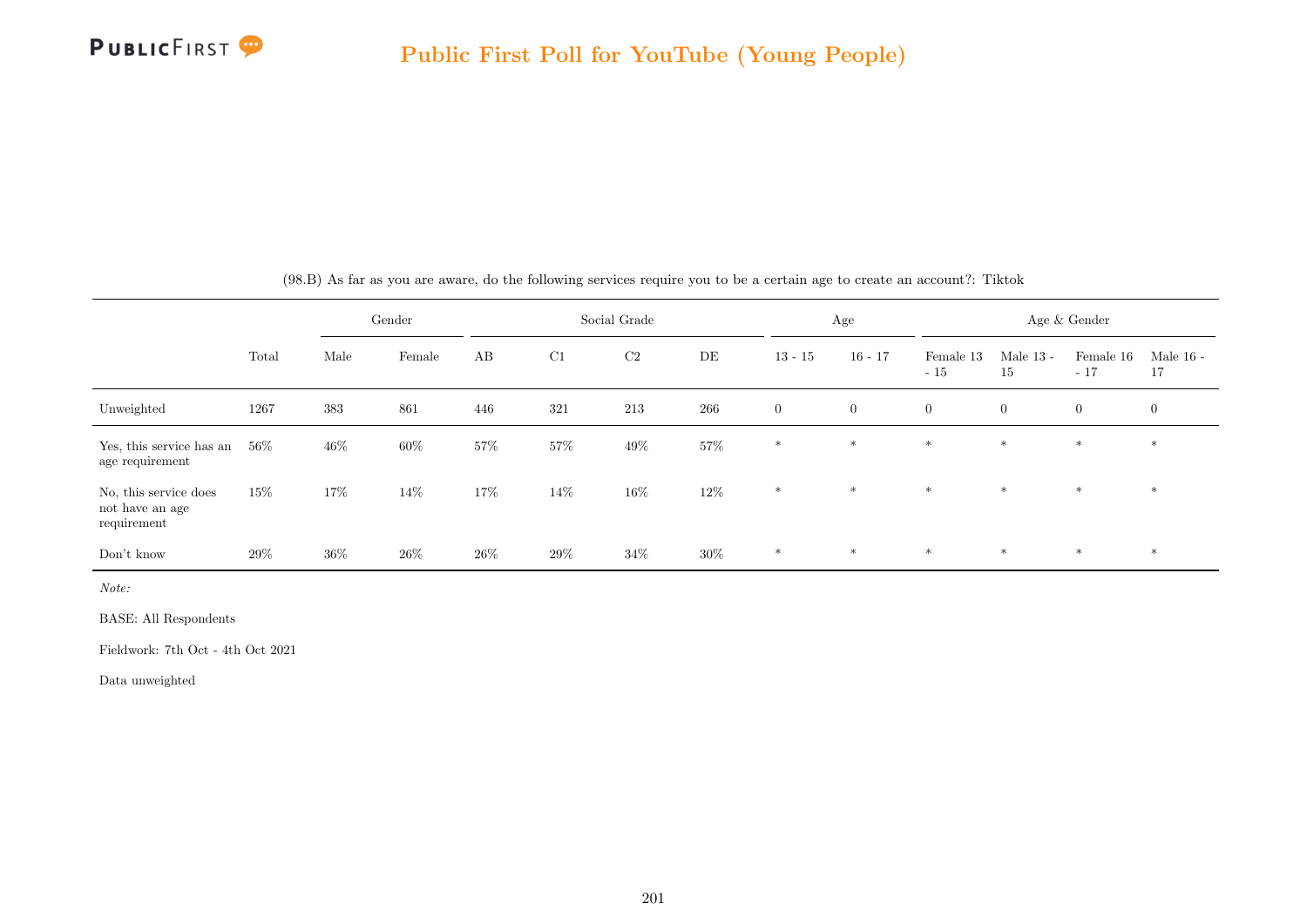

|                                                  | Region         |         |               |               |                                     |                  |                  |                                |               |               |          |         |                     |
|--------------------------------------------------|----------------|---------|---------------|---------------|-------------------------------------|------------------|------------------|--------------------------------|---------------|---------------|----------|---------|---------------------|
|                                                  | $\mbox{Total}$ | London  | South<br>East | South<br>West | $\operatorname{East}$ of<br>England | East<br>Midlands | West<br>Midlands | Yorkshire<br>and the<br>Humber | North<br>East | North<br>West | Scotland | Wales   | Northern<br>Ireland |
| Unweighted                                       | 1267           | 218     | 199           | 112           | 84                                  | 99               | 119              | 111                            | 50            | 136           | 86       | $38\,$  | 15                  |
| Strongly agree                                   | $11\%$         | $12\%$  | $10\%$        | $10\%$        | $10\%$                              | $8\%$            | $12\%$           | $9\%$                          | $22\%$        | $15\%$        | $7\%$    | $5\%$   | $13\%$              |
| Agree                                            | $16\%$         | $17\%$  | $15\%$        | $14\%$        | $21\%$                              | $9\%$            | $18\%$           | $14\%$                         | $12\%$        | $17\%$        | 19%      | $13\%$  | $13\%$              |
| Neither agree nor<br>disagree                    | $24\%$         | $19\%$  | $19\%$        | $24\%$        | $21\%$                              | $33\%$           | $24\%$           | $24\%$                         | $26\%$        | $35\%$        | 17%      | $29\%$  | $20\%$              |
| $\begin{array}{c} \textbf{Disagree} \end{array}$ | $30\%$         | $33\%$  | 37%           | $31\%$        | $24\%$                              | $23\%$           | $34\%$           | $35\%$                         | $32\%$        | $15\%$        | $36\%$   | $32\%$  | $27\%$              |
| Strongly disagree                                | $15\%$         | $16\%$  | $15\%$        | $17\%$        | 14\%                                | $22\%$           | $8\%$            | $14\%$                         | $4\%$         | $15\%$        | 17%      | $16\%$  | $7\%$               |
| Don't Know                                       | $4\%$          | $3\%$   | $5\%$         | $4\%$         | $10\%$                              | $4\%$            | $3\%$            | $3\%$                          | $4\%$         | $4\%$         | $3\%$    | $5\%$   | $20\%$              |
| Total Agree:                                     | $27\%$         | $30\%$  | $25\%$        | $24\%$        | $31\%$                              | $17\%$           | $30\%$           | $23\%$                         | $34\%$        | $32\%$        | $26\%$   | $18\%$  | $27\%$              |
| Total Disagree:                                  | $45\%$         | $48\%$  | $52\%$        | $48\%$        | $38\%$                              | $45\%$           | $42\%$           | $50\%$                         | $36\%$        | $29\%$        | $53\%$   | $47\%$  | $33\%$              |
| Net:                                             | $-18%$         | $-18\%$ | $-27%$        | $-24\%$       | $-7%$                               | $-28\%$          | $-12%$           | -26 $%$                        | $-2\%$        | $3\%$         | $-28\%$  | $-29\%$ | $-7%$               |

(99.A) Do you agree or disagree with the following:Only those with accounts should be able to use platforms like Youtube

Note:

BASE: All Respondents

Fieldwork: 7th Oct - 4th Oct 2021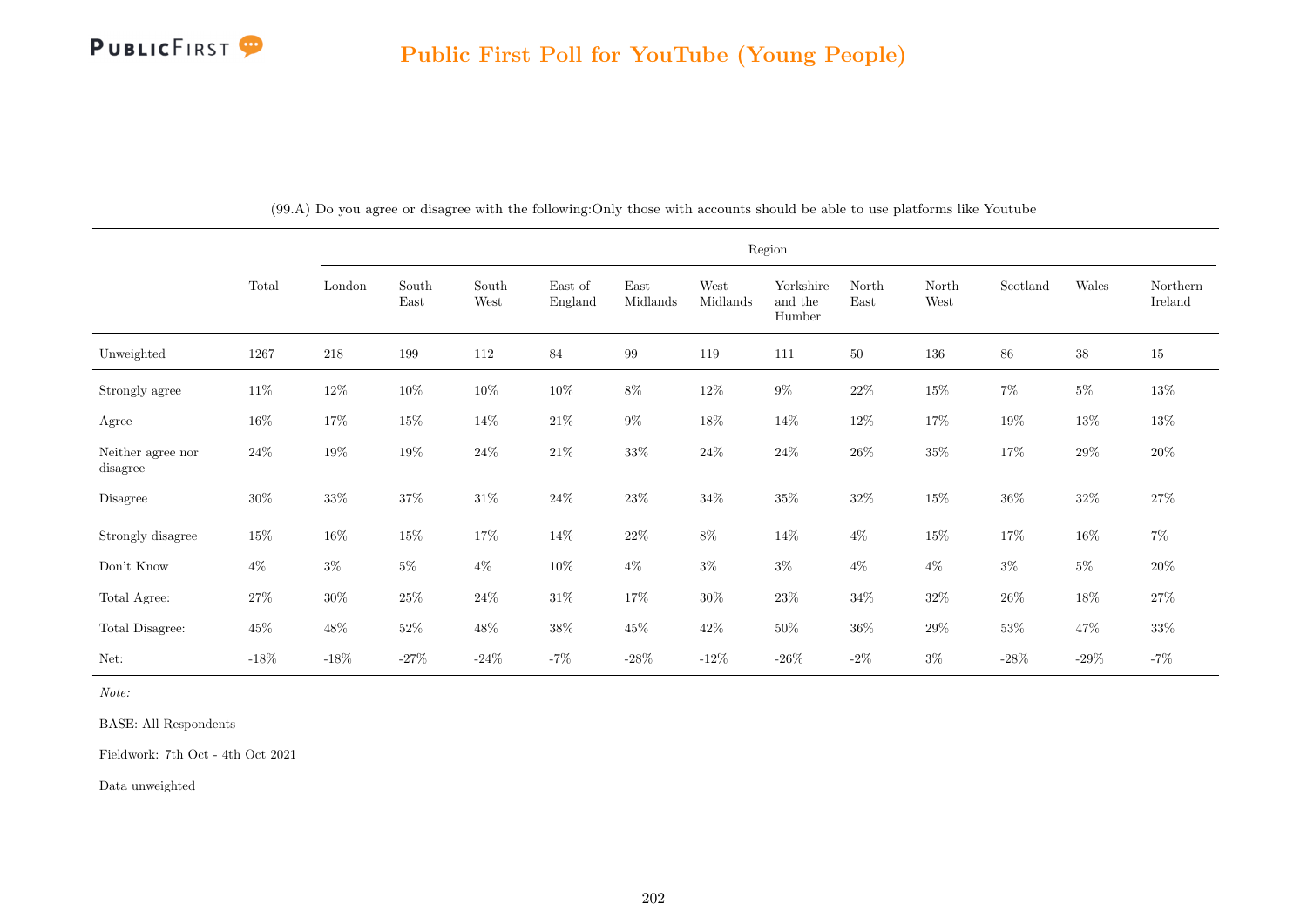## **PUBLICFIRST**

# Public First Poll for YouTube (Young People)

|                               |          | Gender |        | Social Grade |         |          | Age       |              | Age $\&$ Gender |                    |                   |                    |                   |
|-------------------------------|----------|--------|--------|--------------|---------|----------|-----------|--------------|-----------------|--------------------|-------------------|--------------------|-------------------|
|                               | Total    | Male   | Female | AB           | C1      | $\rm C2$ | $\rm{DE}$ | $13 - 15$    | $16 - 17$       | Female 13<br>$-15$ | Male $13$ -<br>15 | Female 16<br>$-17$ | Male $16$ -<br>17 |
| Unweighted                    | $1267\,$ | 383    | 861    | 446          | 321     | $213\,$  | 266       | $\mathbf{0}$ | $\mathbf{0}$    | $\overline{0}$     | $\overline{0}$    | $\overline{0}$     | $\mathbf{0}$      |
| Strongly agree                | $11\%$   | $16\%$ | $9\%$  | $12\%$       | $10\%$  | $8\%$    | $13\%$    | $\ast$       | $*$             | $\ast$             | $\ast$            | $\ast$             | $\ast$            |
| Agree                         | $16\%$   | $21\%$ | $14\%$ | $19\%$       | $15\%$  | $15\%$   | $13\%$    | $\ast$       | $\ast$          | $*$                | $\ast$            | $\ast$             | $\ast$            |
| Neither agree nor<br>disagree | $24\%$   | $22\%$ | $25\%$ | $17\%$       | $28\%$  | $31\%$   | $26\%$    | $\ast$       | $\ast$          | $\ast$             | $\ast$            | $\ast$             | $*$               |
| Disagree                      | $30\%$   | $23\%$ | $33\%$ | $33\%$       | $30\%$  | $30\%$   | $27\%$    | $\ast$       | $\ast$          | $\ast$             | $\ast$            | $\ast$             | $\ast$            |
| Strongly disagree             | $15\%$   | $13\%$ | $15\%$ | $17\%$       | $11\%$  | $13\%$   | $14\%$    | $\ast$       | $*$             | $*$                | $*$               | $*$                | $\ast$            |
| Don't Know                    | $4\%$    | $5\%$  | $3\%$  | $2\%$        | $6\%$   | $4\%$    | $7\%$     | $\ast$       | $\ast$          | $\ast$             | $\ast$            | $\ast$             | $\ast$            |
| Total Agree:                  | $27\%$   | $37\%$ | $23\%$ | $30\%$       | $26\%$  | $23\%$   | $26\%$    | $\ast$       | $\ast$          | $\ast$             | $\ast$            | $\ast$             | $*$               |
| Total Disagree:               | $45\%$   | $36\%$ | $49\%$ | $51\%$       | $41\%$  | $43\%$   | $41\%$    | $\ast$       | $\ast$          | $\ast$             | $\ast$            | $\ast$             | $\ast$            |
| Net:                          | $-18%$   | $1\%$  | -26%   | $-20\%$      | $-16\%$ | $-20\%$  | $-15\%$   | $\ast$       | $*$             | $*$                | $*$               | $*$                | $*$               |

(99.B) Do you agree or disagree with the following:Only those with accounts should be able to use platforms like Youtube

Note:

BASE: All Respondents

Fieldwork: 7th Oct - 4th Oct 2021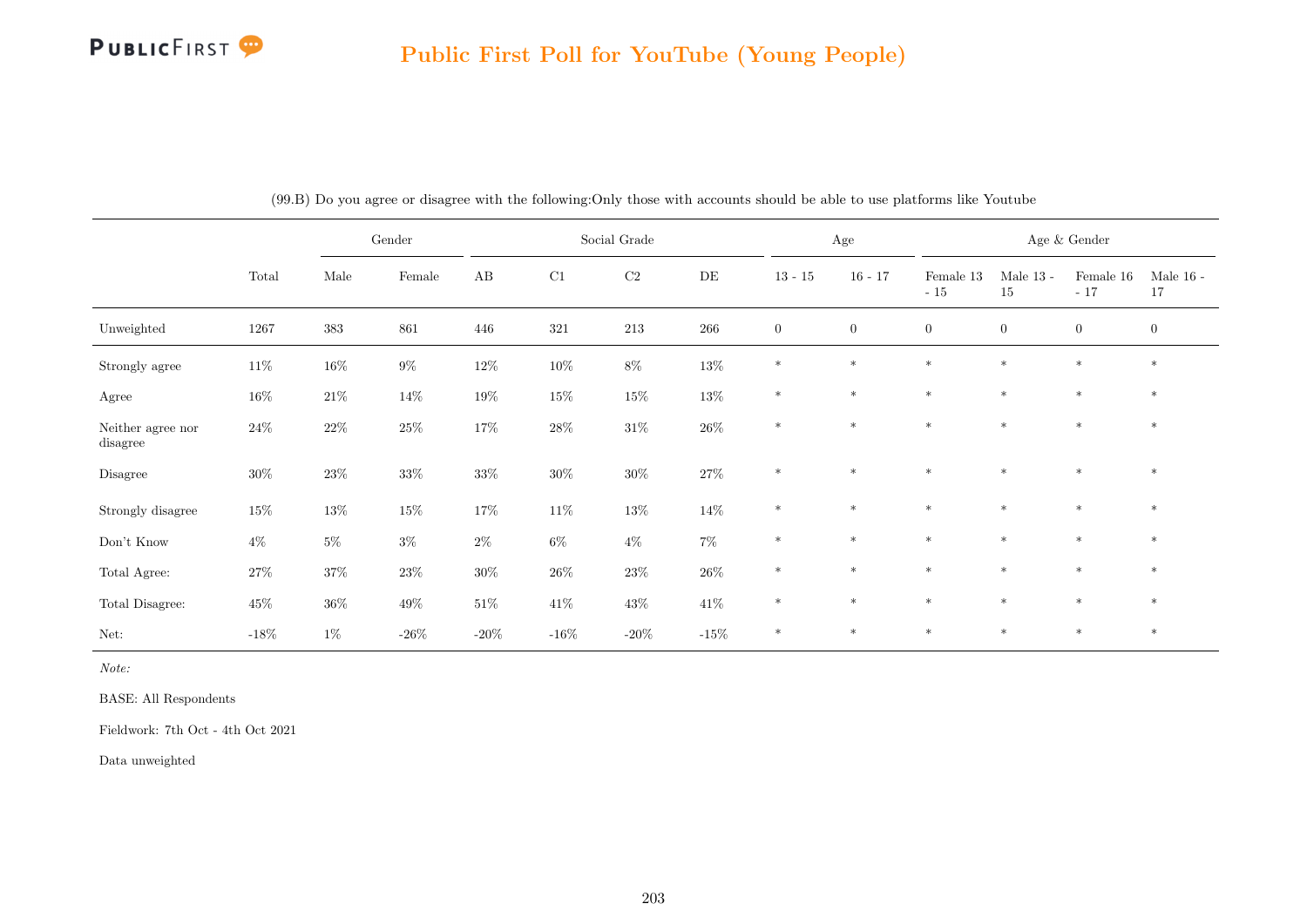

(100.A) Imagine you had to choose between the following options: Would you prefer to keep access to Youtube or go without access to Youtube for one month and get paid £1.25?

|                                                            |        | Region |               |               |                    |                  |                  |                                |               |               |          |        |                     |  |
|------------------------------------------------------------|--------|--------|---------------|---------------|--------------------|------------------|------------------|--------------------------------|---------------|---------------|----------|--------|---------------------|--|
|                                                            | Total  | London | South<br>East | South<br>West | East of<br>England | East<br>Midlands | West<br>Midlands | Yorkshire<br>and the<br>Humber | North<br>East | North<br>West | Scotland | Wales  | Northern<br>Ireland |  |
| Unweighted                                                 | 428    | 70     | 67            | $32\,$        | 32                 | 34               | 43               | 38                             | 14            | 50            | 31       | 9      | 8                   |  |
| I would give up access<br>to Youtube and get<br>paid £1.25 | $20\%$ | 24\%   | 18%           | 19%           | $6\%$              | $24\%$           | 26%              | 18%                            | $7\%$         | 18%           | 19%      | $33\%$ | 25\%                |  |
| I would keep access to<br>Youtube                          | 74%    | 71\%   | 76%           | 75%           | 78%                | $62\%$           | 67%              | 74%                            | 93%           | 78%           | 77%      | 56%    | 75%                 |  |
| Dont Know                                                  | $7\%$  | $4\%$  | $6\%$         | 6%            | 16%                | 15%              | $7\%$            | 8%                             | $0\%$         | $4\%$         | $3\%$    | 11\%   | $0\%$               |  |

Note:

BASE: Question randomly assigned to respondents

Fieldwork: 7th Oct - 4th Oct 2021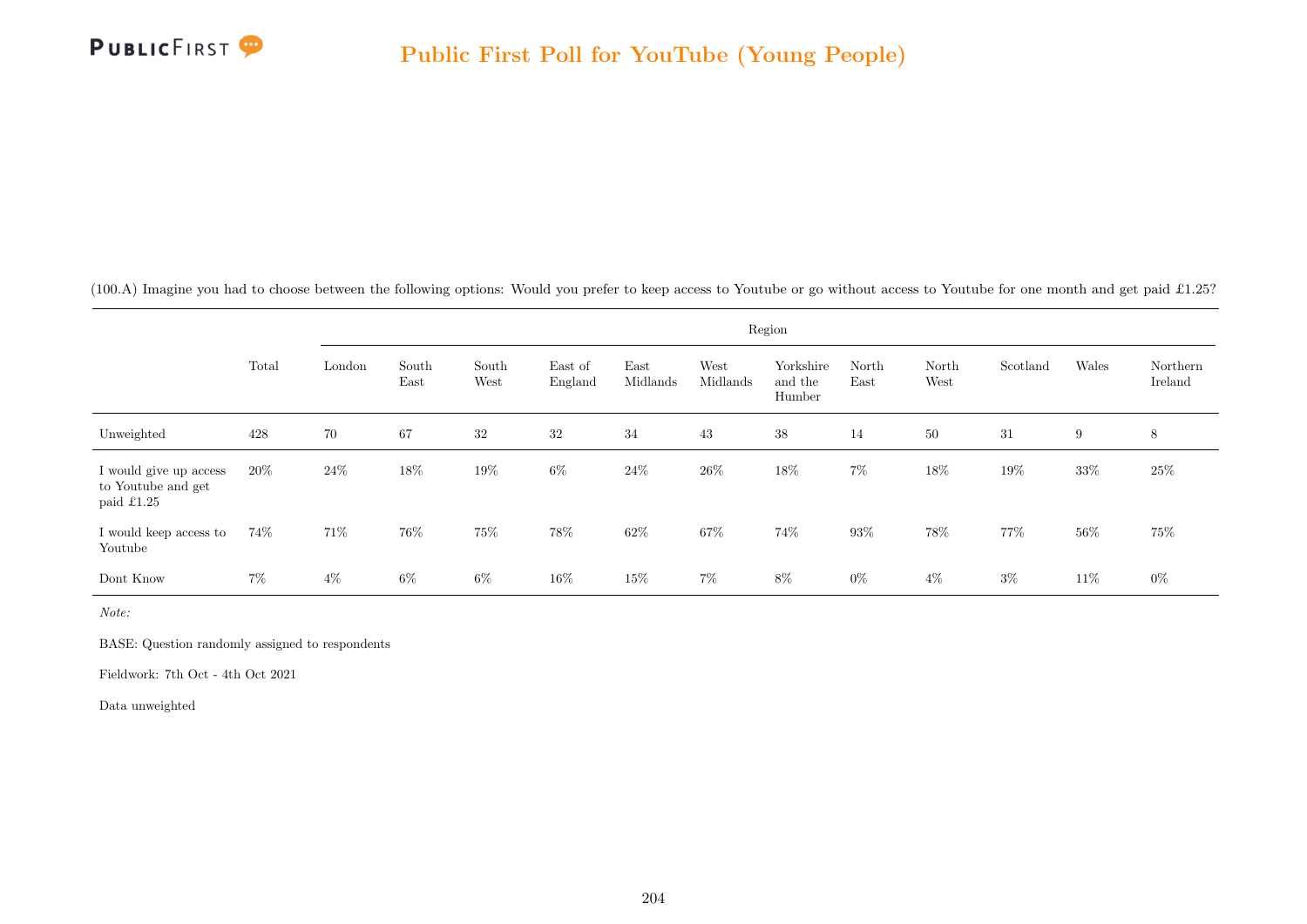

|  |  |  |  |  |  | (100.B) Imagine you had to choose between the following options: Would you prefer to keep access to Youtube or go without access to Youtube for one month and get paid £1.25? |
|--|--|--|--|--|--|-------------------------------------------------------------------------------------------------------------------------------------------------------------------------------|
|--|--|--|--|--|--|-------------------------------------------------------------------------------------------------------------------------------------------------------------------------------|

|                                                            |       | Gender |        | Social Grade |       |                |        | Age            |                | Age & Gender       |                   |                    |                   |
|------------------------------------------------------------|-------|--------|--------|--------------|-------|----------------|--------|----------------|----------------|--------------------|-------------------|--------------------|-------------------|
|                                                            | Total | Male   | Female | AB           | C1    | C <sub>2</sub> | DE     | $13 - 15$      | $16 - 17$      | Female 13<br>$-15$ | Male $13$ -<br>15 | Female 16<br>$-17$ | Male $16$ -<br>17 |
| Unweighted                                                 | 428   | 124    | 293    | 151          | 111   | 76             | 85     | $\overline{0}$ | $\overline{0}$ | $\overline{0}$     | $\overline{0}$    | $\overline{0}$     | $\mathbf{0}$      |
| I would give up access<br>to Youtube and get<br>paid £1.25 | 20%   | 21\%   | 19%    | 23%          | 15%   | $17\%$         | 19%    | $\ast$         | $*$            | $*$                | $\ast$            | $*$                | $\ast$            |
| I would keep access to<br>Youtube                          | 74%   | 70%    | 75%    | 73%          | 76%   | $80\%$         | $69\%$ | $\ast$         | $*$            | $*$                | $*$               | $*$                | $*$               |
| Dont Know                                                  | $7\%$ | $9\%$  | $6\%$  | $4\%$        | $9\%$ | $3\%$          | 12%    | $\ast$         | $\ast$         | $*$                | $*$               | $\ast$             | $*$               |

BASE: Question randomly assigned to respondents

Fieldwork: 7th Oct - 4th Oct 2021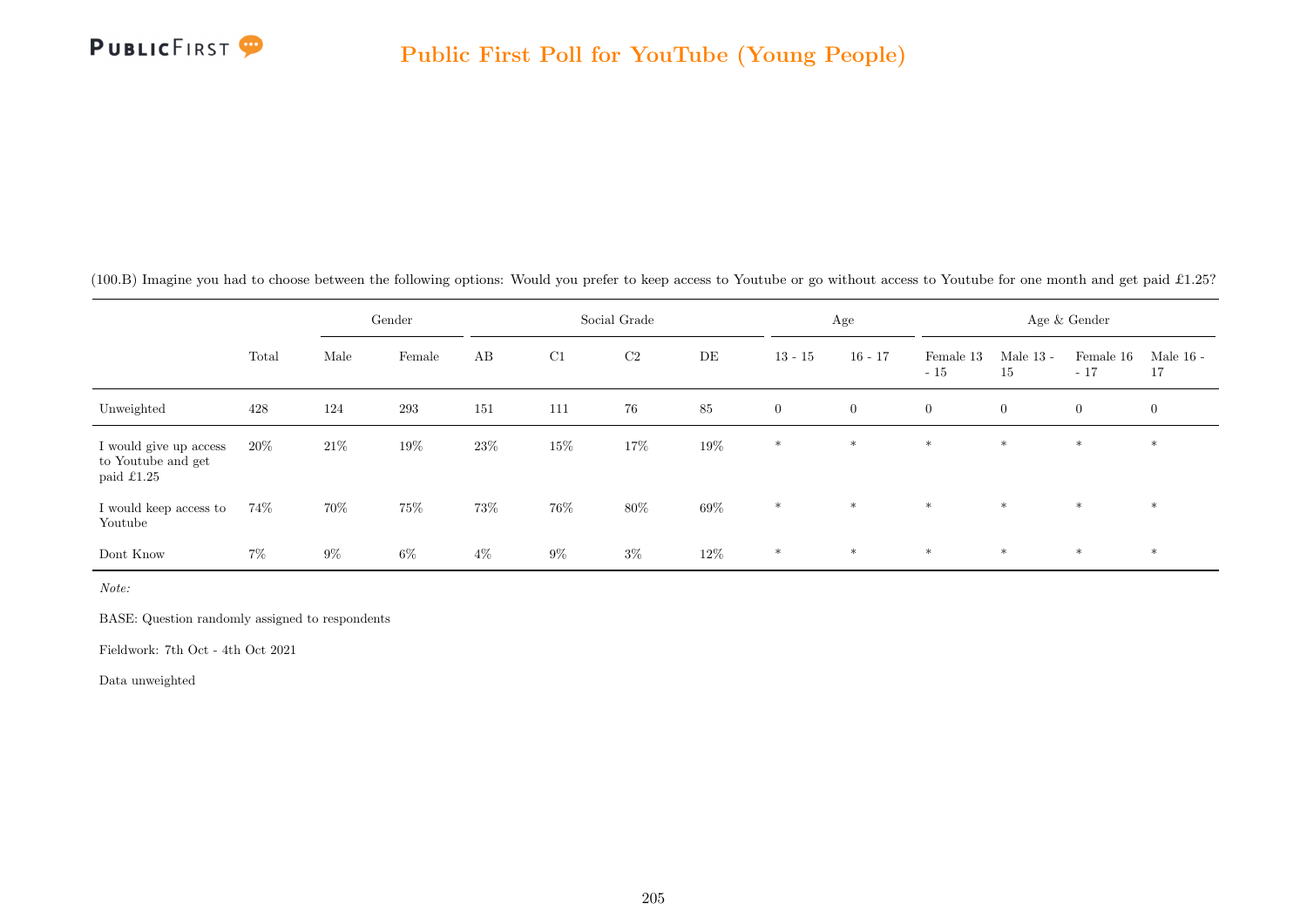

(101.A) Imagine you had to choose between the following options: Would you prefer to keep access to Youtube or go without access to Youtube for one month and get paid £2.50?

|                                                            |       |        | Region        |               |                    |                  |                  |                                |               |               |          |        |                     |  |  |
|------------------------------------------------------------|-------|--------|---------------|---------------|--------------------|------------------|------------------|--------------------------------|---------------|---------------|----------|--------|---------------------|--|--|
|                                                            | Total | London | South<br>East | South<br>West | East of<br>England | East<br>Midlands | West<br>Midlands | Yorkshire<br>and the<br>Humber | North<br>East | North<br>West | Scotland | Wales  | Northern<br>Ireland |  |  |
| Unweighted                                                 | 441   | 73     | 60            | 40            | 26                 | 36               | 49               | 33                             | 22            | 50            | 36       | 11     | 5                   |  |  |
| I would give up access<br>to Youtube and get<br>paid £2.50 | 25\%  | 30%    | 20%           | 32%           | 12%                | $25\%$           | $27\%$           | $33\%$                         | 23%           | $24\%$        | 25%      | $9\%$  | $0\%$               |  |  |
| I would keep access to<br>Youtube                          | 67%   | 62%    | 73%           | 60%           | 81\%               | 69%              | 69%              | 58%                            | 59%           | 68%           | 67%      | $91\%$ | 80%                 |  |  |
| Dont Know                                                  | $8\%$ | $8\%$  | $7\%$         | $8\%$         | 8%                 | $6\%$            | $4\%$            | $9\%$                          | 18%           | 8%            | 8%       | $0\%$  | 20%                 |  |  |

Note:

BASE: Question randomly assigned to respondents

Fieldwork: 7th Oct - 4th Oct 2021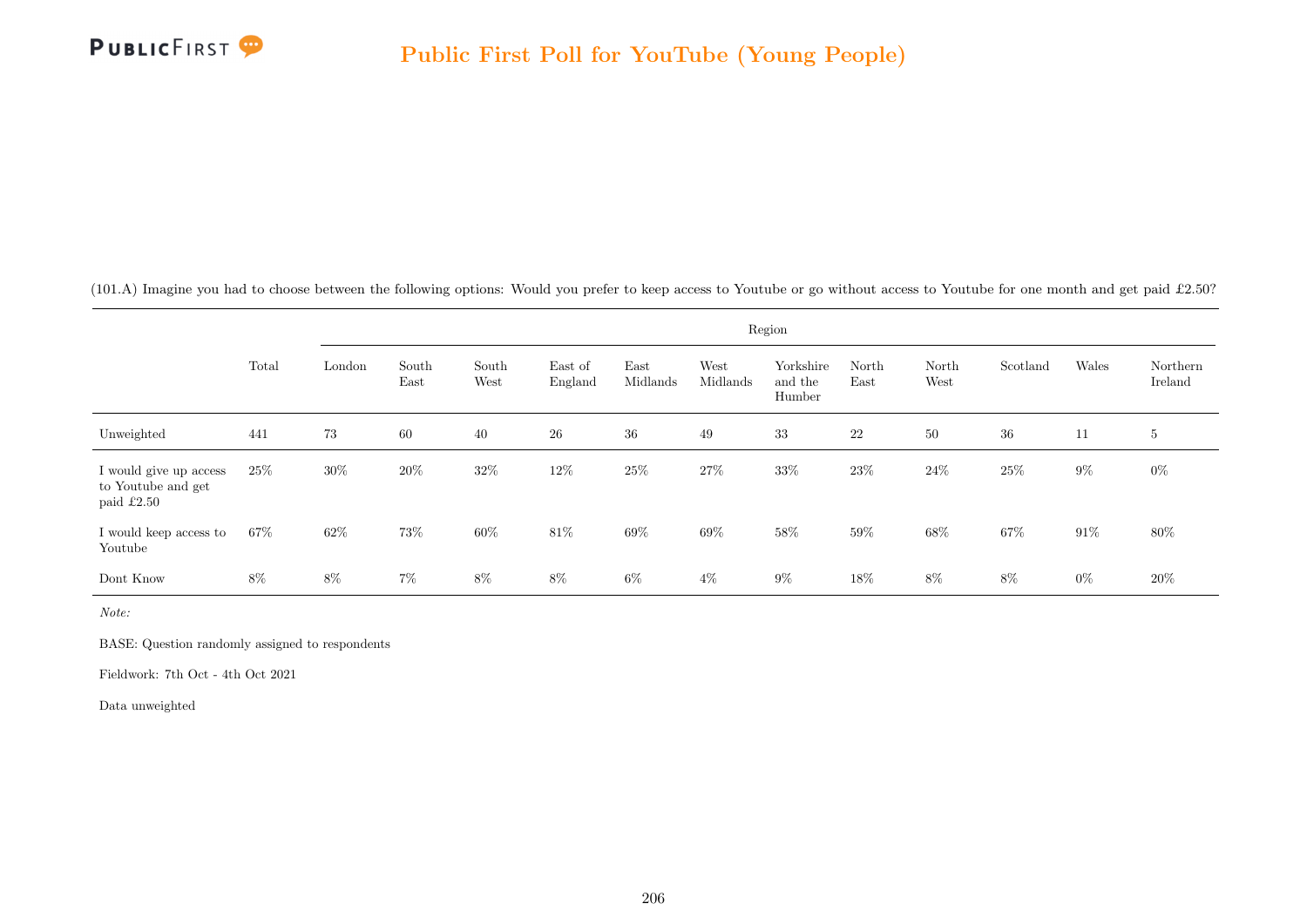

|  |  |  |  |  | (101.B) Imagine you had to choose between the following options: Would you prefer to keep access to Youtube or go without access to Youtube for one month and get paid £2.50? |  |  |
|--|--|--|--|--|-------------------------------------------------------------------------------------------------------------------------------------------------------------------------------|--|--|
|--|--|--|--|--|-------------------------------------------------------------------------------------------------------------------------------------------------------------------------------|--|--|

|                                                              | Gender |      | Social Grade |        |      |                | Age    |                | Age & Gender   |                    |                   |                    |                   |
|--------------------------------------------------------------|--------|------|--------------|--------|------|----------------|--------|----------------|----------------|--------------------|-------------------|--------------------|-------------------|
|                                                              | Total  | Male | Female       | AB     | C1   | C <sub>2</sub> | DE     | $13 - 15$      | $16 - 17$      | Female 13<br>$-15$ | Male $13$ -<br>15 | Female 16<br>$-17$ | Male $16$ -<br>17 |
| Unweighted                                                   | 441    | 141  | 291          | 146    | 114  | 83             | 92     | $\overline{0}$ | $\overline{0}$ | $\overline{0}$     | $\overline{0}$    | $\overline{0}$     | $\overline{0}$    |
| I would give up access<br>to Youtube and get<br>paid $£2.50$ | 25\%   | 22\% | $26\%$       | $31\%$ | 22%  | $23\%$         | $21\%$ | $\ast$         | $*$            | $*$                | $*$               | $*$                | $*$               |
| I would keep access to<br>Youtube                            | 67%    | 70%  | 66%          | $63\%$ | 68\% | $67\%$         | 75%    | $\ast$         | $*$            | $*$                | $*$               | $*$                | $*$               |
| Dont Know                                                    | 8%     | 8%   | $8\%$        | $6\%$  | 11\% | 10%            | $4\%$  | $\ast$         | $\ast$         | $\ast$             | $*$               | $*$                | $*$               |

BASE: Question randomly assigned to respondents

Fieldwork: 7th Oct - 4th Oct 2021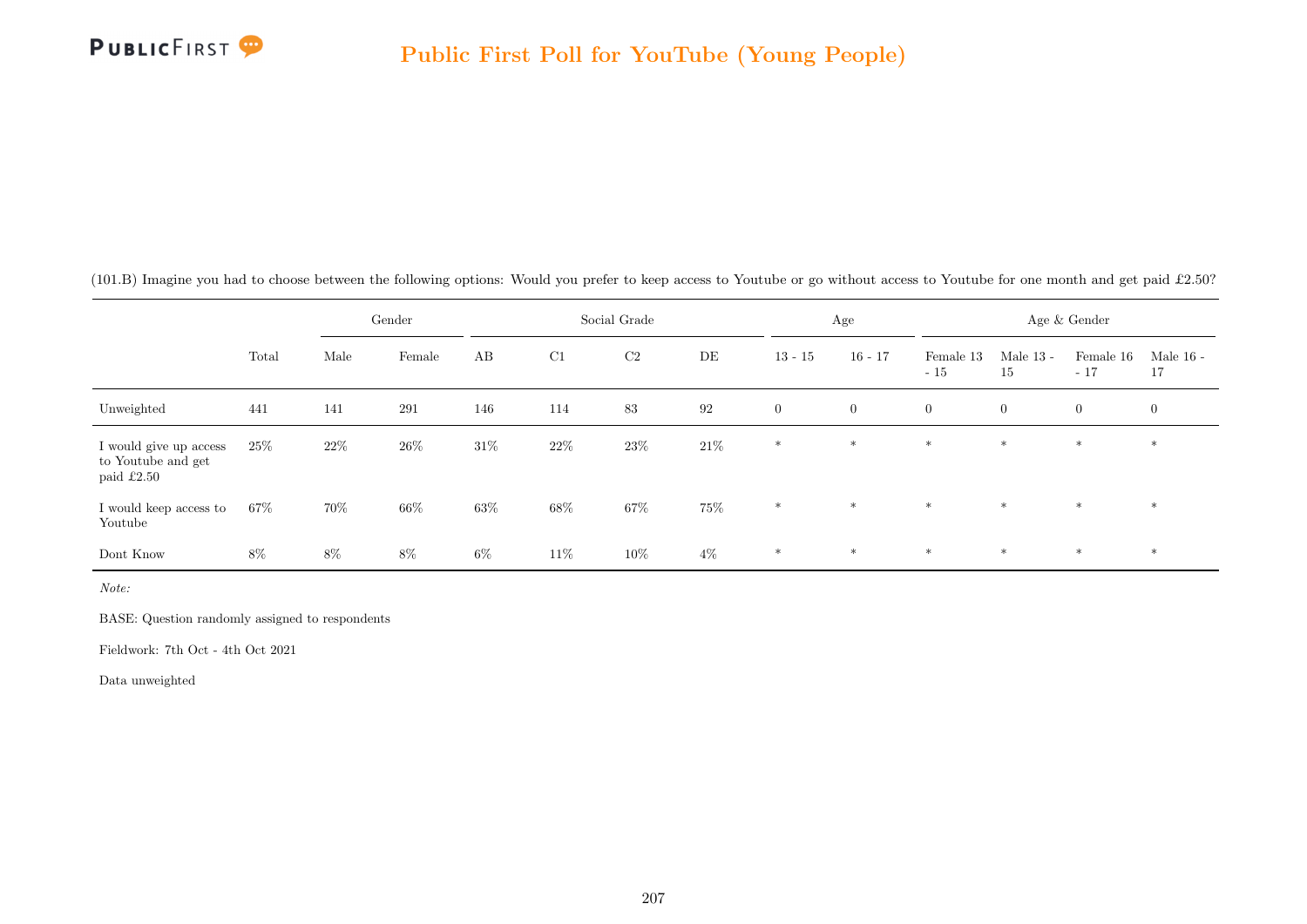

(102.A) Imagine you had to choose between the following options: Would you prefer to keep access to Youtube or go without access to Youtube for one month and get paid £5?

|                                                         |       | Region |               |               |                    |                  |                  |                                |               |               |          |       |                     |  |
|---------------------------------------------------------|-------|--------|---------------|---------------|--------------------|------------------|------------------|--------------------------------|---------------|---------------|----------|-------|---------------------|--|
|                                                         | Total | London | South<br>East | South<br>West | East of<br>England | East<br>Midlands | West<br>Midlands | Yorkshire<br>and the<br>Humber | North<br>East | North<br>West | Scotland | Wales | Northern<br>Ireland |  |
| Unweighted                                              | 422   | 84     | 53            | 43            | 33                 | 28               | 43               | 30                             | 16            | 44            | 30       | 16    | $\overline{2}$      |  |
| I would give up access<br>to Youtube and get<br>paid £5 | 29%   | 35%    | 26%           | 28%           | 21\%               | 29%              | 19%              | $27\%$                         | 38%           | 36%           | 30%      | 44%   | $0\%$               |  |
| I would keep access to<br>Youtube                       | 64%   | $58\%$ | 64%           | 72%           | 67%                | 68%              | 81\%             | 60%                            | 62%           | 57%           | 63%      | 44%   | 100%                |  |
| Dont Know                                               | 6%    | $7\%$  | $9\%$         | $0\%$         | 12%                | $4\%$            | $0\%$            | 13%                            | $0\%$         | $7\%$         | $7\%$    | 12%   | $0\%$               |  |

Note:

BASE: Question randomly assigned to respondents

Fieldwork: 7th Oct - 4th Oct 2021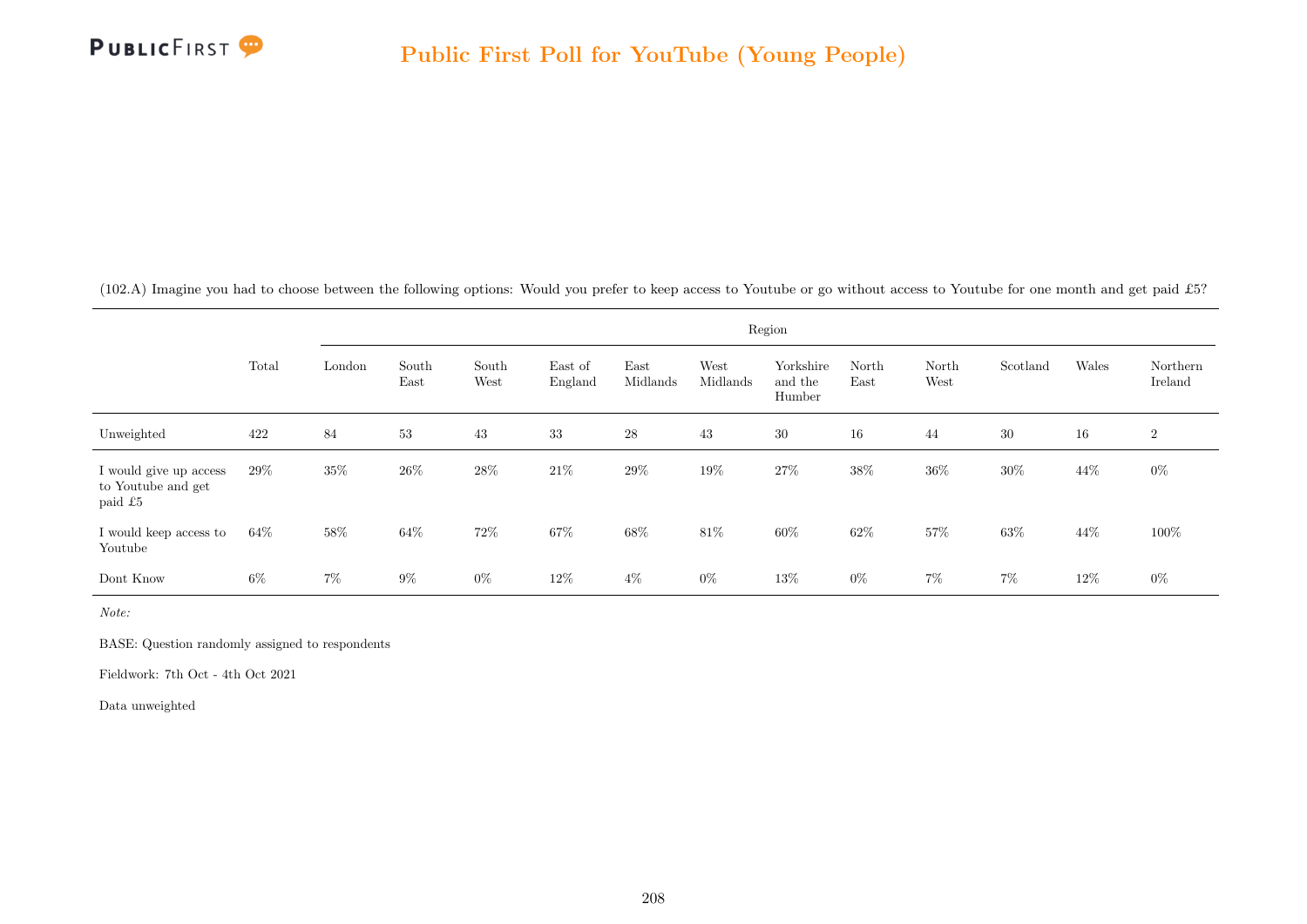

|  | (102.B) Imagine you had to choose between the following options: Would you prefer to keep access to Youtube or go without access to Youtube for one month and get paid £5? |  |
|--|----------------------------------------------------------------------------------------------------------------------------------------------------------------------------|--|
|--|----------------------------------------------------------------------------------------------------------------------------------------------------------------------------|--|

|                                                         |       | Gender |        | Social Grade |        |                |        | Age            |                | Age & Gender       |                   |                    |                   |
|---------------------------------------------------------|-------|--------|--------|--------------|--------|----------------|--------|----------------|----------------|--------------------|-------------------|--------------------|-------------------|
|                                                         | Total | Male   | Female | AB           | C1     | C <sub>2</sub> | DE     | $13 - 15$      | $16 - 17$      | Female 13<br>$-15$ | Male $13$ -<br>15 | Female 16<br>$-17$ | Male $16$ -<br>17 |
| Unweighted                                              | 422   | 114    | 301    | 153          | 101    | 65             | 94     | $\overline{0}$ | $\overline{0}$ | $\overline{0}$     | $\overline{0}$    | $\mathbf{0}$       | $\mathbf{0}$      |
| I would give up access<br>to Youtube and get<br>paid £5 | 29%   | $25\%$ | 31\%   | $32\%$       | 35%    | $26\%$         | $21\%$ | $\ast$         | $*$            | $*$                | $\ast$            | $\ast$             | $\ast$            |
| I would keep access to<br>Youtube                       | 64%   | 67%    | $63\%$ | $65\%$       | $56\%$ | $68\%$         | $70\%$ | $\ast$         | $*$            | $*$                | $\ast$            | $\ast$             | $*$               |
| Dont Know                                               | $6\%$ | 8%     | $6\%$  | $3\%$        | $9\%$  | $6\%$          | $9\%$  | $\ast$         | $\ast$         | $*$                | $\ast$            | $\ast$             | $*$               |

BASE: Question randomly assigned to respondents

Fieldwork: 7th Oct - 4th Oct 2021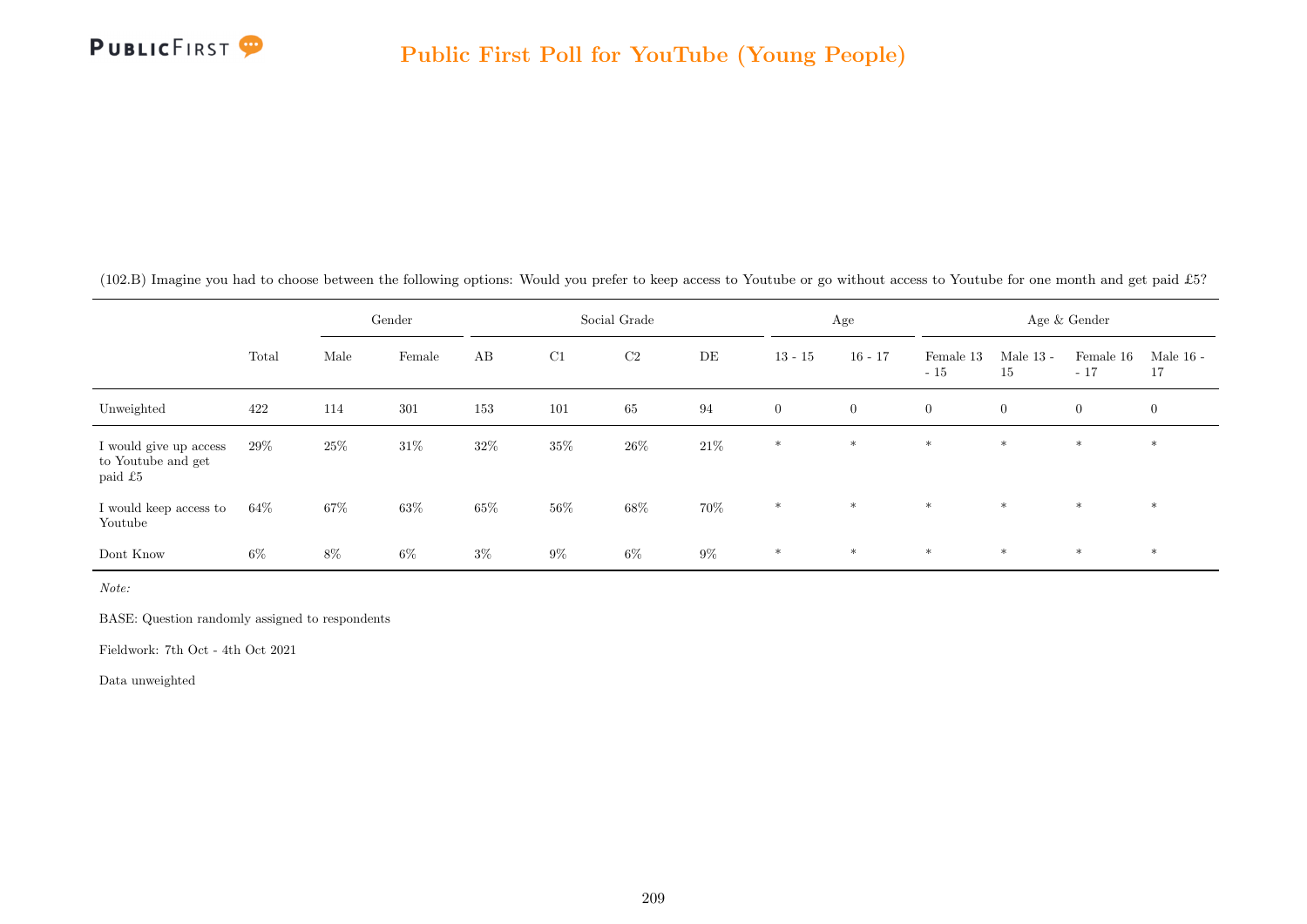

(103.A) Imagine you had to choose between the following options: Would you prefer to keep access to Youtube or go without access to Youtube for one month and get paid £10?

|                                                          |       | Region |               |               |                    |                  |                  |                                |               |               |          |        |                     |  |
|----------------------------------------------------------|-------|--------|---------------|---------------|--------------------|------------------|------------------|--------------------------------|---------------|---------------|----------|--------|---------------------|--|
|                                                          | Total | London | South<br>East | South<br>West | East of<br>England | East<br>Midlands | West<br>Midlands | Yorkshire<br>and the<br>Humber | North<br>East | North<br>West | Scotland | Wales  | Northern<br>Ireland |  |
| Unweighted                                               | 395   | 65     | 63            | 42            | 34                 | 31               | 32               | 30                             | 17            | 43            | 25       | 8      | $5\phantom{.0}$     |  |
| I would give up access<br>to Youtube and get<br>paid £10 | 37%   | $31\%$ | 27%           | $57\%$        | 44%                | $32\%$           | $28\%$           | $33\%$                         | 29%           | 40%           | 48%      | $38\%$ | $80\%$              |  |
| I would keep access to<br>Youtube                        | 57%   | 63%    | 65%           | 38%           | 44%                | 65%              | 66%              | 63%                            | 65%           | 53%           | 48%      | 62%    | $0\%$               |  |
| Dont Know                                                | 6%    | $6\%$  | $8\%$         | $5\%$         | 12%                | $3\%$            | $6\%$            | $3\%$                          | $6\%$         | $7\%$         | $4\%$    | $0\%$  | $20\%$              |  |

Note:

BASE: Question randomly assigned to respondents

Fieldwork: 7th Oct - 4th Oct 2021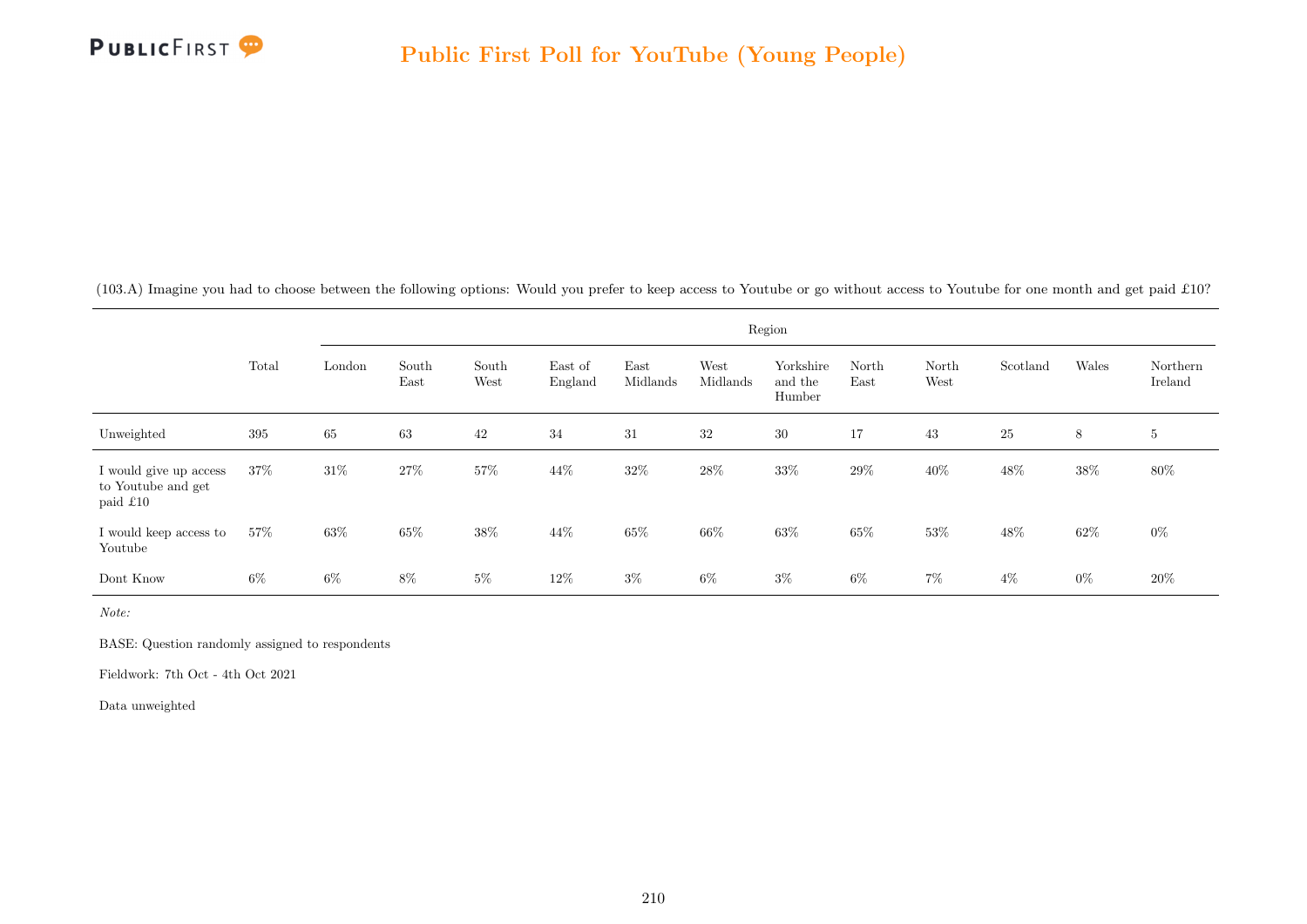

|  |  |  |  |  | (103.B) Imagine you had to choose between the following options: Would you prefer to keep access to Youtube or go without access to Youtube for one month and get paid £10? |
|--|--|--|--|--|-----------------------------------------------------------------------------------------------------------------------------------------------------------------------------|
|--|--|--|--|--|-----------------------------------------------------------------------------------------------------------------------------------------------------------------------------|

|                                                          |        | Gender |        | Social Grade |                   |        |        | Age            |                | Age & Gender       |                   |                    |                   |
|----------------------------------------------------------|--------|--------|--------|--------------|-------------------|--------|--------|----------------|----------------|--------------------|-------------------|--------------------|-------------------|
|                                                          | Total  | Male   | Female | AB           | C1                | C2     | DE     | $13 - 15$      | $16 - 17$      | Female 13<br>$-15$ | Male $13$ -<br>15 | Female 16<br>$-17$ | Male $16$ -<br>17 |
| Unweighted                                               | 395    | 135    | 257    | 142          | $\boldsymbol{98}$ | 67     | 79     | $\overline{0}$ | $\overline{0}$ | $\overline{0}$     | $\overline{0}$    | $\overline{0}$     | $\overline{0}$    |
| I would give up access<br>to Youtube and get<br>paid £10 | 37%    | 30%    | 41\%   | $35\%$       | 38%               | $39\%$ | $39\%$ | $*$            | $*$            | $\ast$             | $*$               | $\ast$             | $\ast$            |
| I would keep access to<br>Youtube                        | $57\%$ | 62\%   | 54%    | $61\%$       | 53%               | $52\%$ | $57\%$ | $*$            | $*$            | $*$                | $*$               | $*$                | $*$               |
| Dont Know                                                | $6\%$  | $7\%$  | $5\%$  | $4\%$        | $9\%$             | $9\%$  | $4\%$  | $\ast$         | $*$            | $*$                | $*$               | $*$                | $*$               |

BASE: Question randomly assigned to respondents

Fieldwork: 7th Oct - 4th Oct 2021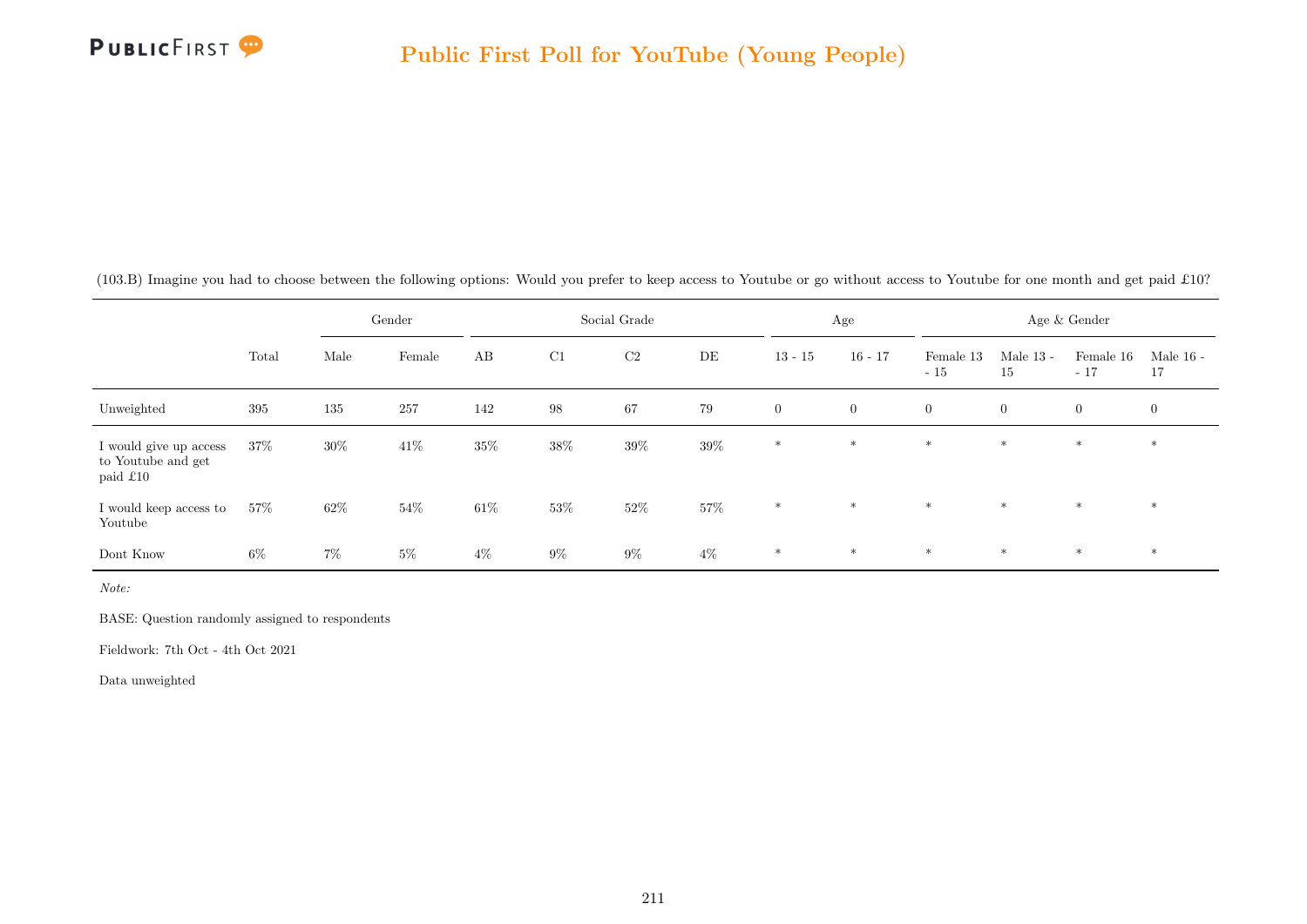

(104.A) Imagine you had to choose between the following options: Would you prefer to keep access to Youtube or go without access to Youtube for one month and get paid £20?

|                                                          | Region |        |               |               |                    |                  |                  |                                |               |               |          |        |                     |
|----------------------------------------------------------|--------|--------|---------------|---------------|--------------------|------------------|------------------|--------------------------------|---------------|---------------|----------|--------|---------------------|
|                                                          | Total  | London | South<br>East | South<br>West | East of<br>England | East<br>Midlands | West<br>Midlands | Yorkshire<br>and the<br>Humber | North<br>East | North<br>West | Scotland | Wales  | Northern<br>Ireland |
| Unweighted                                               | 429    | 74     | 62            | 35            | $24\,$             | 30               | 41               | 46                             | 18            | 44            | 33       | 14     | 8                   |
| I would give up access<br>to Youtube and get<br>paid £20 | 51\%   | 45%    | 50%           | $60\%$        | 42%                | 43%              | 49%              | $54\%$                         | 39%           | 59%           | 55%      | 71\%   | $50\%$              |
| I would keep access to<br>Youtube                        | 41\%   | 46%    | 42%           | $34\%$        | 46%                | 50%              | 49%              | 39%                            | 56%           | 34%           | 39%      | 14%    | 25\%                |
| Dont Know                                                | 8%     | $9\%$  | $8\%$         | 6%            | 12%                | $7\%$            | $2\%$            | $7\%$                          | $6\%$         | $7\%$         | $6\%$    | $14\%$ | 25\%                |

Note:

BASE: Question randomly assigned to respondents

Fieldwork: 7th Oct - 4th Oct 2021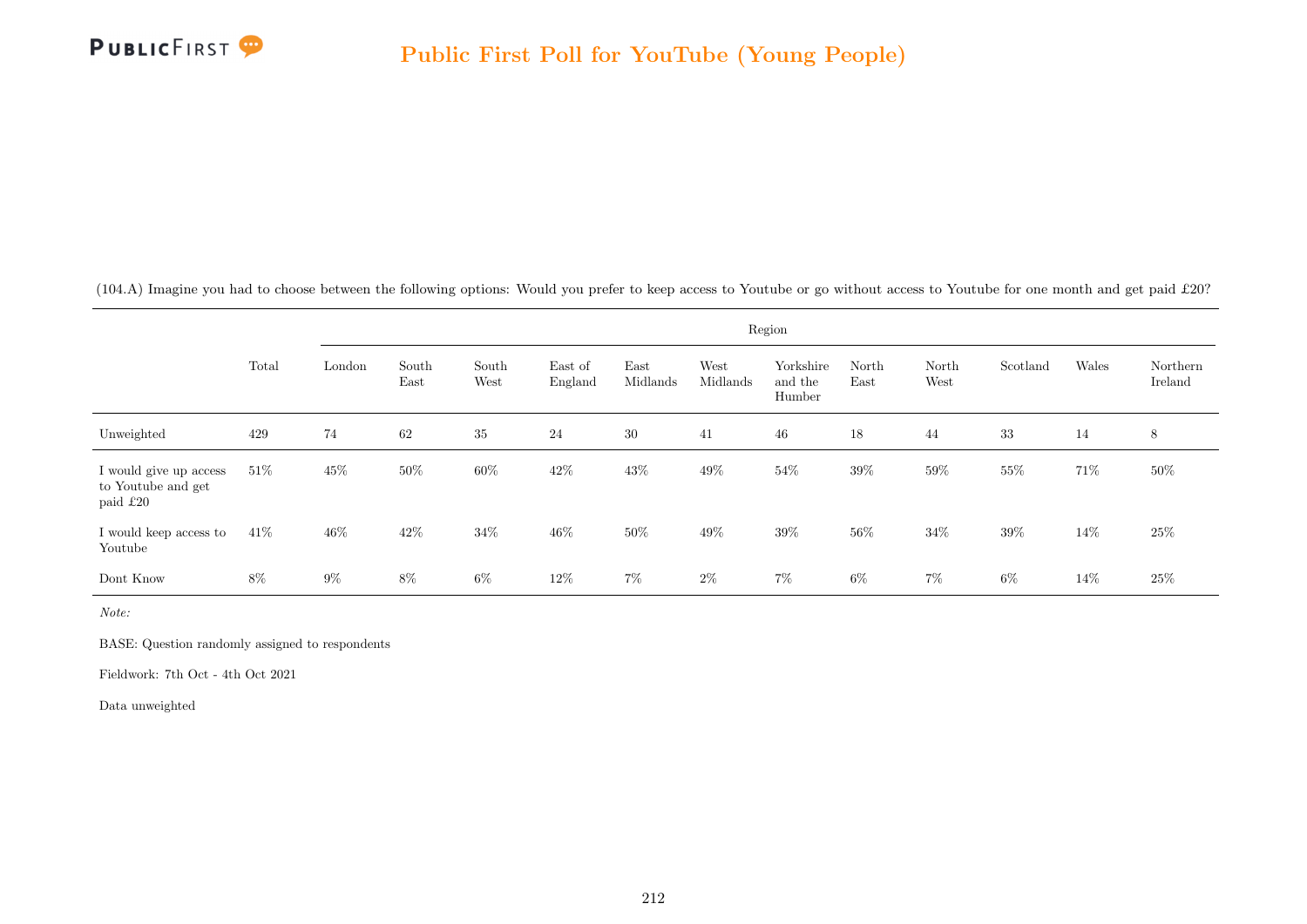

|  |  |  |  |  | (104.B) Imagine you had to choose between the following options: Would you prefer to keep access to Youtube or go without access to Youtube for one month and get paid £20? |
|--|--|--|--|--|-----------------------------------------------------------------------------------------------------------------------------------------------------------------------------|
|--|--|--|--|--|-----------------------------------------------------------------------------------------------------------------------------------------------------------------------------|

|                                                          |        | Gender |        | Social Grade |        |        |        | Age            |                | Age & Gender       |                   |                    |                   |
|----------------------------------------------------------|--------|--------|--------|--------------|--------|--------|--------|----------------|----------------|--------------------|-------------------|--------------------|-------------------|
|                                                          | Total  | Male   | Female | AB           | C1     | C2     | DE     | $13 - 15$      | $16 - 17$      | Female 13<br>$-15$ | Male $13$ -<br>15 | Female 16<br>$-17$ | Male $16$ -<br>17 |
| Unweighted                                               | 429    | 135    | 289    | 152          | 107    | 68     | 93     | $\overline{0}$ | $\overline{0}$ | $\overline{0}$     | $\overline{0}$    | $\overline{0}$     | $\overline{0}$    |
| I would give up access<br>to Youtube and get<br>paid £20 | $51\%$ | 41\%   | 56%    | 55%          | 50%    | $49\%$ | $45\%$ | $*$            | $*$            | $*$                | $*$               | $\ast$             | $\ast$            |
| I would keep access to<br>Youtube                        | 41\%   | $50\%$ | $37\%$ | $40\%$       | $41\%$ | $38\%$ | 47%    | $\ast$         | $*$            | $*$                | $*$               | $*$                | $\ast$            |
| Dont Know                                                | 8%     | $8\%$  | $7\%$  | $5\%$        | $9\%$  | 13%    | $8\%$  | $\ast$         | $*$            | $*$                | $*$               | $*$                | $*$               |

BASE: Question randomly assigned to respondents

Fieldwork: 7th Oct - 4th Oct 2021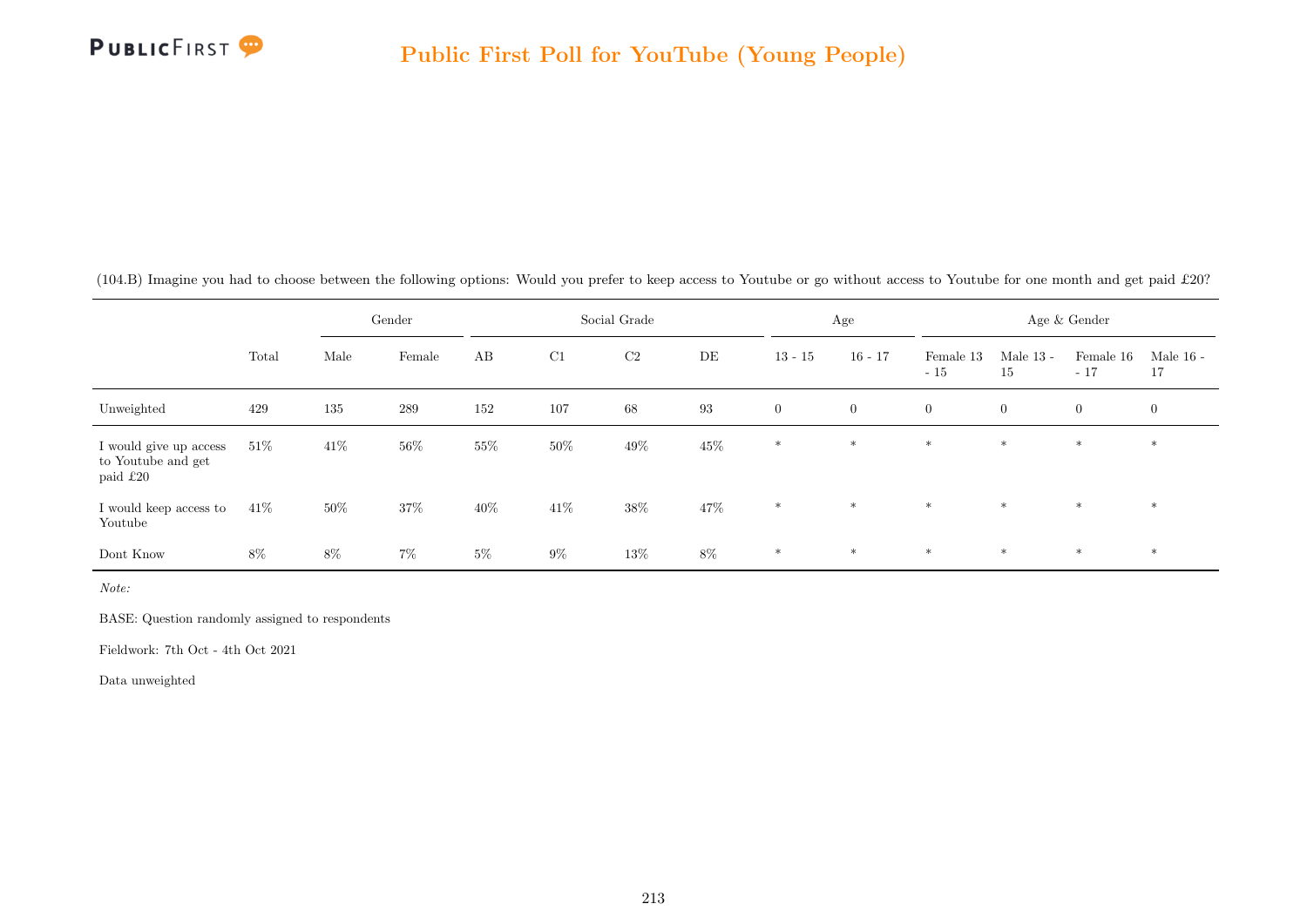

(105.A) Imagine you had to choose between the following options: Would you prefer to keep access to Youtube or go without access to Youtube for one month and get paid £50?

|                                                          | Region |        |               |               |                    |                  |                  |                                |               |               |          |       |                     |
|----------------------------------------------------------|--------|--------|---------------|---------------|--------------------|------------------|------------------|--------------------------------|---------------|---------------|----------|-------|---------------------|
|                                                          | Total  | London | South<br>East | South<br>West | East of<br>England | East<br>Midlands | West<br>Midlands | Yorkshire<br>and the<br>Humber | North<br>East | North<br>West | Scotland | Wales | Northern<br>Ireland |
| Unweighted                                               | 410    | 80     | 71            | 34            | <b>25</b>          | 35               | 33               | 38                             | 12            | 39            | 27       | 11    | $5^{\circ}$         |
| I would give up access<br>to Youtube and get<br>paid £50 | $63\%$ | 60%    | 63%           | 56%           | 40%                | $89\%$           | 64%              | $68\%$                         | 42%           | 62%           | 74%      | 64%   | 20%                 |
| I would keep access to<br>Youtube                        | $30\%$ | 32%    | 32%           | $35\%$        | 48%                | 11\%             | 33%              | $18\%$                         | 50%           | 33%           | 19%      | $9\%$ | 40\%                |
| Dont Know                                                | 8%     | $8\%$  | $4\%$         | $9\%$         | 12%                | $0\%$            | $3\%$            | 13%                            | 8%            | $5\%$         | $7\%$    | 27%   | 40%                 |

Note:

BASE: Question randomly assigned to respondents

Fieldwork: 7th Oct - 4th Oct 2021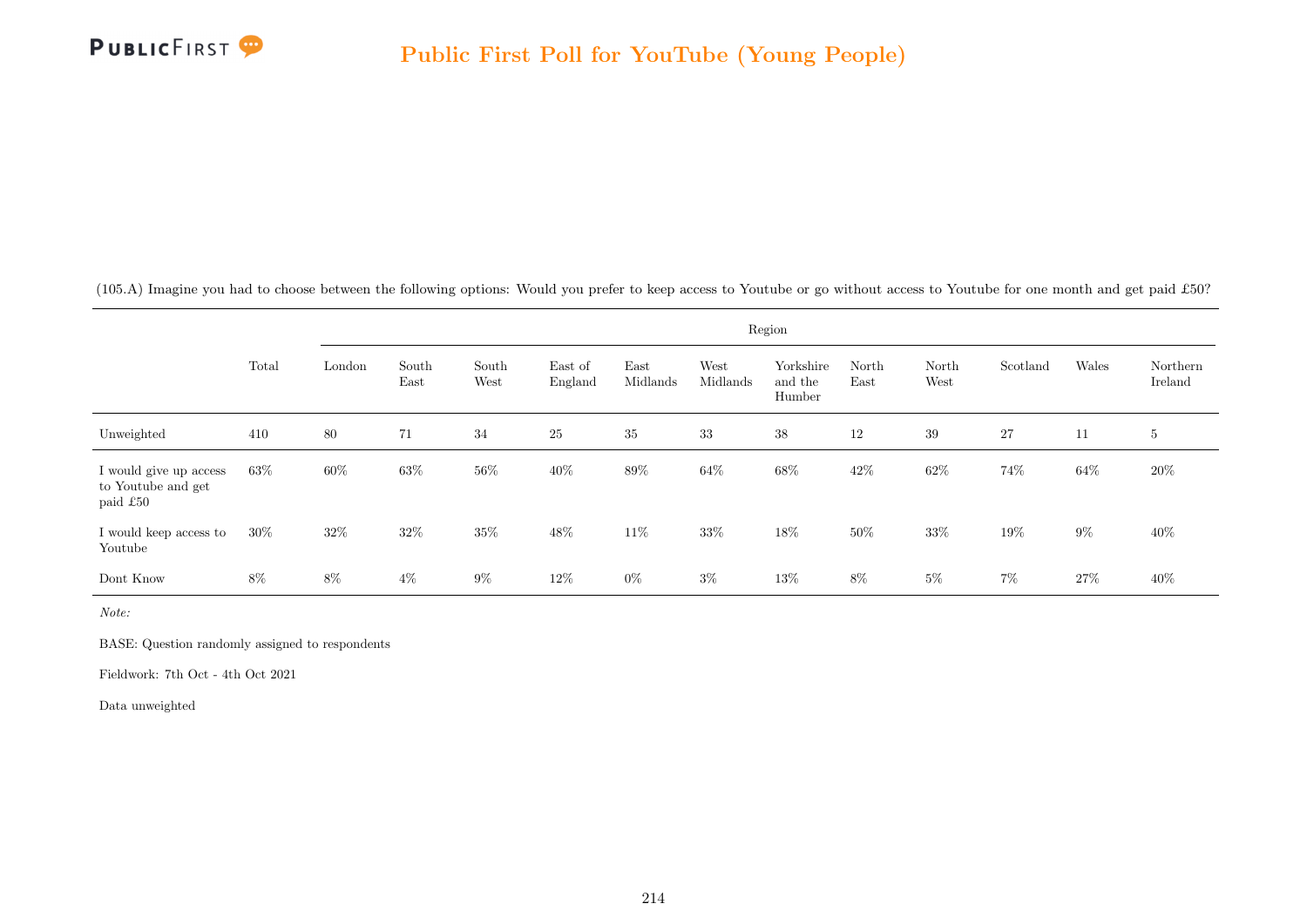

|  |  |  |  |  | (105.B) Imagine you had to choose between the following options: Would you prefer to keep access to Youtube or go without access to Youtube for one month and get paid £50? |
|--|--|--|--|--|-----------------------------------------------------------------------------------------------------------------------------------------------------------------------------|
|--|--|--|--|--|-----------------------------------------------------------------------------------------------------------------------------------------------------------------------------|

|                                                          |        | Gender |         | Social Grade |        |        |        | Age          |                | Age & Gender       |                   |                    |                   |
|----------------------------------------------------------|--------|--------|---------|--------------|--------|--------|--------|--------------|----------------|--------------------|-------------------|--------------------|-------------------|
|                                                          | Total  | Male   | Female  | AB           | C1     | C2     | DE     | $13 - 15$    | $16 - 17$      | Female 13<br>$-15$ | Male $13$ -<br>15 | Female 16<br>$-17$ | Male $16$ -<br>17 |
| Unweighted                                               | 410    | 121    | $280\,$ | 149          | 104    | 59     | 96     | $\mathbf{0}$ | $\overline{0}$ | $\overline{0}$     | $\overline{0}$    | $\overline{0}$     | $\overline{0}$    |
| I would give up access<br>to Youtube and get<br>paid £50 | 63%    | 53%    | $68\%$  | $65\%$       | 63%    | $64\%$ | 56%    | $*$          | $*$            | $*$                | $*$               | $\ast$             | $\ast$            |
| I would keep access to<br>Youtube                        | $30\%$ | $36\%$ | 27%     | $30\%$       | $26\%$ | $31\%$ | $34\%$ | $\ast$       | $*$            | $*$                | $*$               | $*$                | $*$               |
| Dont Know                                                | 8%     | 12\%   | $5\%$   | $5\%$        | 11\%   | $5\%$  | $9\%$  | $\ast$       | $\ast$         | $*$                | $*$               | $*$                | $*$               |

BASE: Question randomly assigned to respondents

Fieldwork: 7th Oct - 4th Oct 2021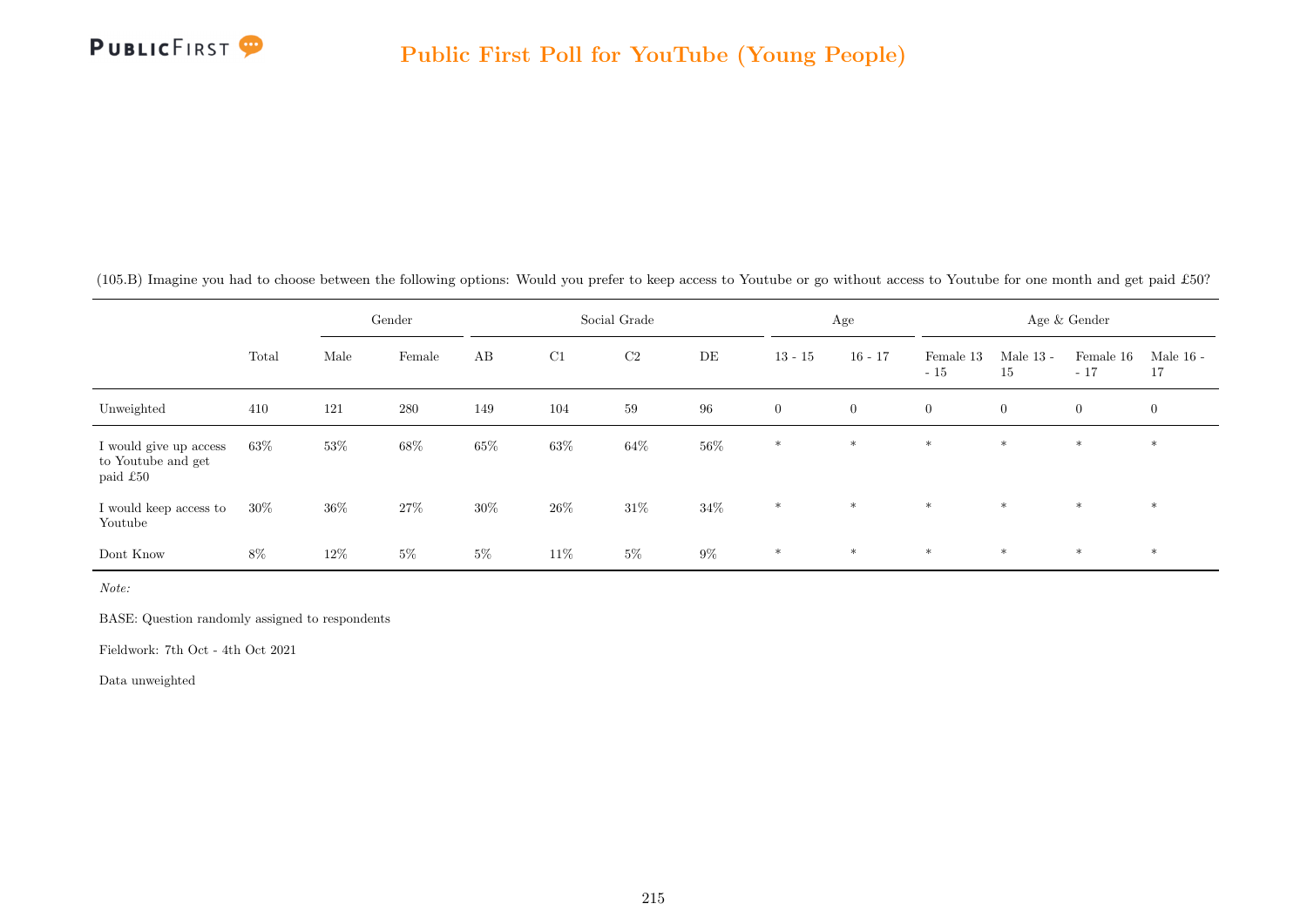

(106.A) Imagine you had to choose between the following options: Would you prefer to keep access to Youtube or go without access to Youtube for one month and get paid £100?

|                                                           |       | Region |               |               |                    |                  |                  |                                |               |               |          |       |                     |
|-----------------------------------------------------------|-------|--------|---------------|---------------|--------------------|------------------|------------------|--------------------------------|---------------|---------------|----------|-------|---------------------|
|                                                           | Total | London | South<br>East | South<br>West | East of<br>England | East<br>Midlands | West<br>Midlands | Yorkshire<br>and the<br>Humber | North<br>East | North<br>West | Scotland | Wales | Northern<br>Ireland |
| Unweighted                                                | 416   | 81     | 63            | 38            | 33                 | 36               | 30               | 37                             | 15            | 45            | 17       | 15    | 6                   |
| I would give up access<br>to Youtube and get<br>paid £100 | 78%   | 80%    | 84%           | $68\%$        | 79%                | 81\%             | 80%              | 78%                            | 87%           | 64%           | 94%      | 67%   | 50%                 |
| I would keep access to<br>Youtube                         | 17%   | 14%    | 14%           | $21\%$        | 15%                | 14%              | 17%              | 19%                            | 13%           | 33%           | $6\%$    | 27%   | $0\%$               |
| Dont Know                                                 | $5\%$ | 6%     | $2\%$         | 11\%          | $6\%$              | $6\%$            | $3\%$            | $3\%$                          | $0\%$         | $2\%$         | $0\%$    | $7\%$ | $50\%$              |

Note:

BASE: Question randomly assigned to respondents

Fieldwork: 7th Oct - 4th Oct 2021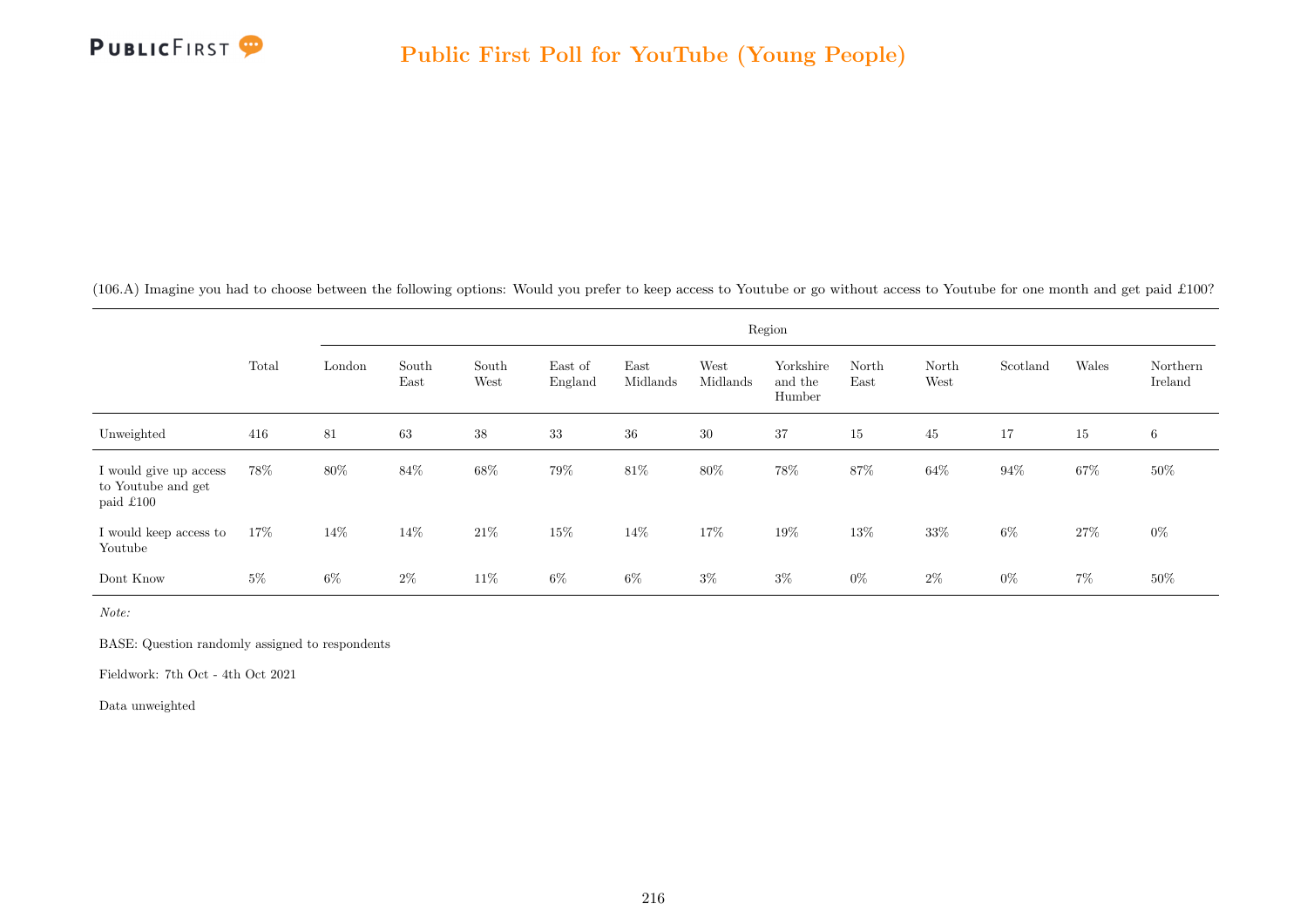

|  |  |  |  |  | (106.B) Imagine you had to choose between the following options: Would you prefer to keep access to Youtube or go without access to Youtube for one month and get paid £100? |
|--|--|--|--|--|------------------------------------------------------------------------------------------------------------------------------------------------------------------------------|
|--|--|--|--|--|------------------------------------------------------------------------------------------------------------------------------------------------------------------------------|

|                                                           |       | Gender |           | Social Grade |        |                |        |                | Age            | Age & Gender       |                   |                    |                   |
|-----------------------------------------------------------|-------|--------|-----------|--------------|--------|----------------|--------|----------------|----------------|--------------------|-------------------|--------------------|-------------------|
|                                                           | Total | Male   | Female    | AB           | C1     | C <sub>2</sub> | DE     | $13 - 15$      | $16 - 17$      | Female 13<br>$-15$ | Male $13$ -<br>15 | Female 16<br>$-17$ | Male $16$ -<br>17 |
| Unweighted                                                | 416   | 126    | $\bf 285$ | 144          | 104    | 68             | 95     | $\overline{0}$ | $\overline{0}$ | $\overline{0}$     | $\overline{0}$    | $\overline{0}$     | $\mathbf{0}$      |
| I would give up access<br>to Youtube and get<br>paid £100 | 78%   | $68\%$ | 82\%      | $82\%$       | 70%    | $78\%$         | $78\%$ | $*$            | $*$            | $*$                | $\ast$            | $*$                | $\ast$            |
| I would keep access to<br>Youtube                         | 17%   | $24\%$ | $14\%$    | $15\%$       | $24\%$ | $13\%$         | $18\%$ | $\ast$         | $*$            | $*$                | $*$               | $*$                | $*$               |
| Dont Know                                                 | $5\%$ | 8%     | $4\%$     | $3\%$        | $6\%$  | $9\%$          | $4\%$  | $\ast$         | $\ast$         | $*$                | $*$               | $\ast$             | $\ast$            |

Note:

BASE: Question randomly assigned to respondents

Fieldwork: 7th Oct - 4th Oct 2021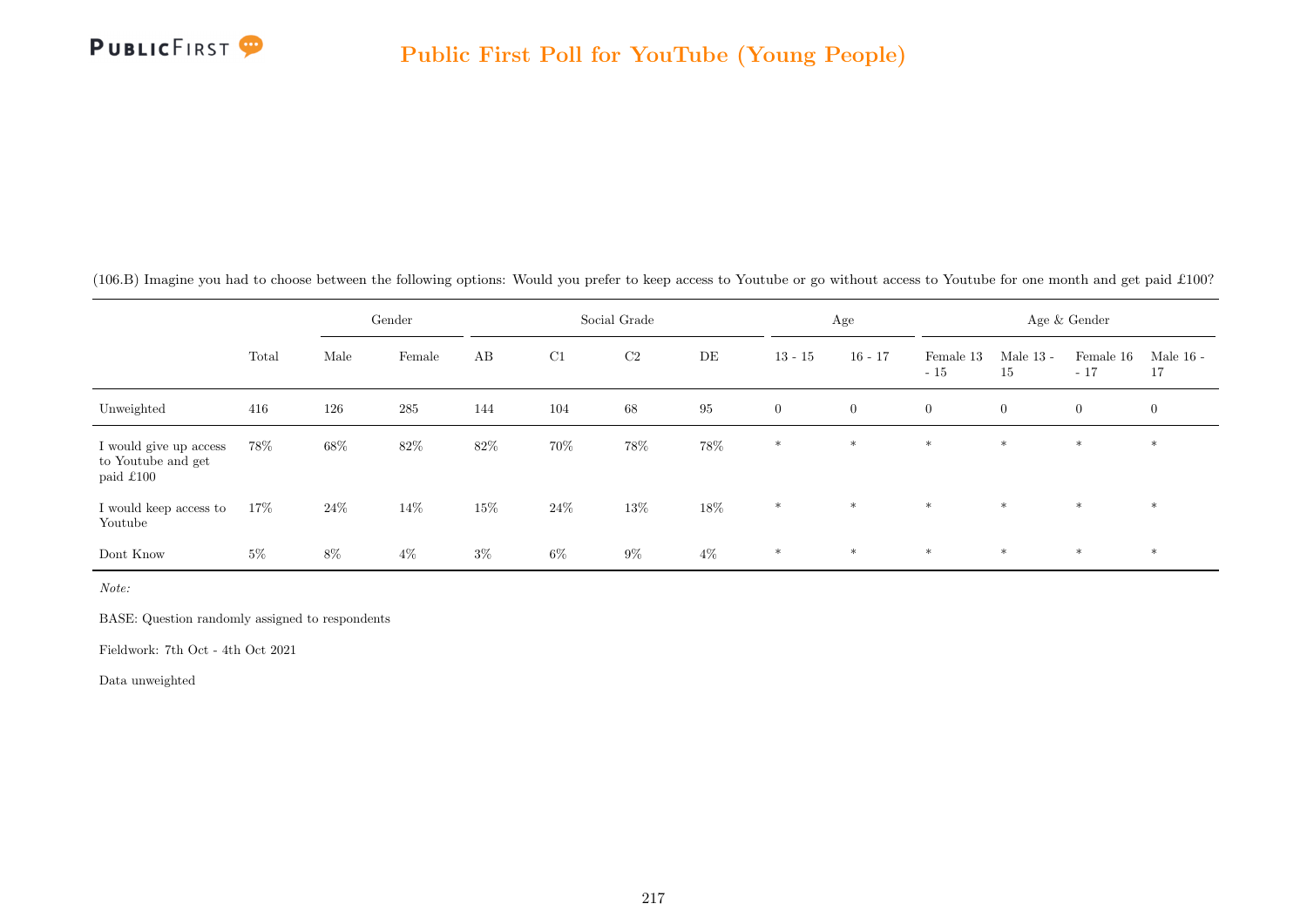

(107.A) Imagine you had to choose between the following options: Would you prefer to keep access to Youtube or go without access to Youtube for one month and get paid £200?

|                                                           |        | Region |               |               |                    |                  |                  |                                |               |               |          |       |                     |  |
|-----------------------------------------------------------|--------|--------|---------------|---------------|--------------------|------------------|------------------|--------------------------------|---------------|---------------|----------|-------|---------------------|--|
|                                                           | Total  | London | South<br>East | South<br>West | East of<br>England | East<br>Midlands | West<br>Midlands | Yorkshire<br>and the<br>Humber | North<br>East | North<br>West | Scotland | Wales | Northern<br>Ireland |  |
| Unweighted                                                | 439    | 69     | 78            | 33            | $22\,$             | 33               | 43               | 41                             | $20\,$        | 51            | 31       | 16    | $\overline{2}$      |  |
| I would give up access<br>to Youtube and get<br>paid £200 | 77%    | 75%    | 82%           | $85\%$        | 73%                | 88%              | 70%              | 71\%                           | 95%           | 67%           | 74%      | 75%   | 100%                |  |
| I would keep access to<br>Youtube                         | $16\%$ | 22%    | 12%           | $9\%$         | 18%                | $6\%$            | 21%              | 20%                            | $0\%$         | 25\%          | 19%      | 19%   | $0\%$               |  |
| Dont Know                                                 | $7\%$  | $3\%$  | $6\%$         | $6\%$         | $9\%$              | $6\%$            | $9\%$            | 10%                            | $5\%$         | 8%            | 6%       | 6%    | $0\%$               |  |

Note:

BASE: Question randomly assigned to respondents

Fieldwork: 7th Oct - 4th Oct 2021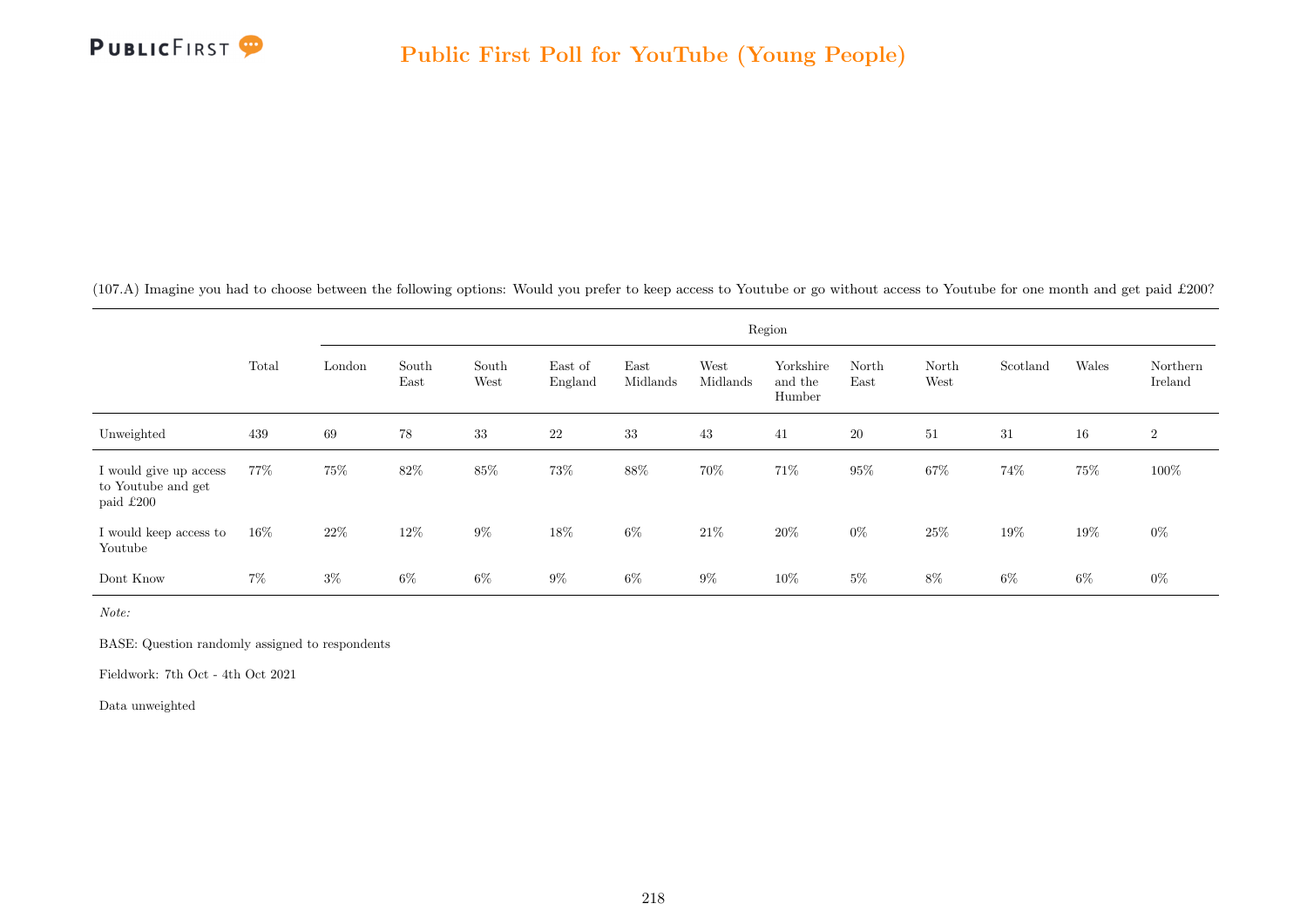

| (107.B) Imagine you had to choose between the following options: Would you prefer to keep access to Youtube or go without access to Youtube for one month and get paid £200? |  |  |  |  |
|------------------------------------------------------------------------------------------------------------------------------------------------------------------------------|--|--|--|--|
|------------------------------------------------------------------------------------------------------------------------------------------------------------------------------|--|--|--|--|

|                                                           |       |      | Gender |        | Social Grade |        |       |                | Age          | Age & Gender       |                   |                    |                   |
|-----------------------------------------------------------|-------|------|--------|--------|--------------|--------|-------|----------------|--------------|--------------------|-------------------|--------------------|-------------------|
|                                                           | Total | Male | Female | AB     | C1           | C2     | DE    | $13 - 15$      | $16 - 17$    | Female 13<br>$-15$ | Male $13$ -<br>15 | Female 16<br>$-17$ | Male $16$ -<br>17 |
| Unweighted                                                | 439   | 122  | 306    | 154    | 122          | 75     | 81    | $\overline{0}$ | $\mathbf{0}$ | $\boldsymbol{0}$   | $\overline{0}$    | $\overline{0}$     | $\overline{0}$    |
| I would give up access<br>to Youtube and get<br>paid £200 | 77%   | 69%  | 81\%   | 78%    | 77%          | 79%    | 75%   | $\ast$         | $*$          | $\ast$             | $*$               | $*$                | $\ast$            |
| I would keep access to<br>Youtube                         | 16%   | 20%  | 14%    | $18\%$ | 16%          | $15\%$ | 16%   | $*$            | $*$          | $*$                | $*$               | $*$                | $*$               |
| Dont Know                                                 | $7\%$ | 11\% | $5\%$  | $4\%$  | $7\%$        | $7\%$  | $9\%$ | $*$            | $\ast$       | $\ast$             | $\ast$            | $\ast$             | $\ast$            |

Note:

BASE: Question randomly assigned to respondents

Fieldwork: 7th Oct - 4th Oct 2021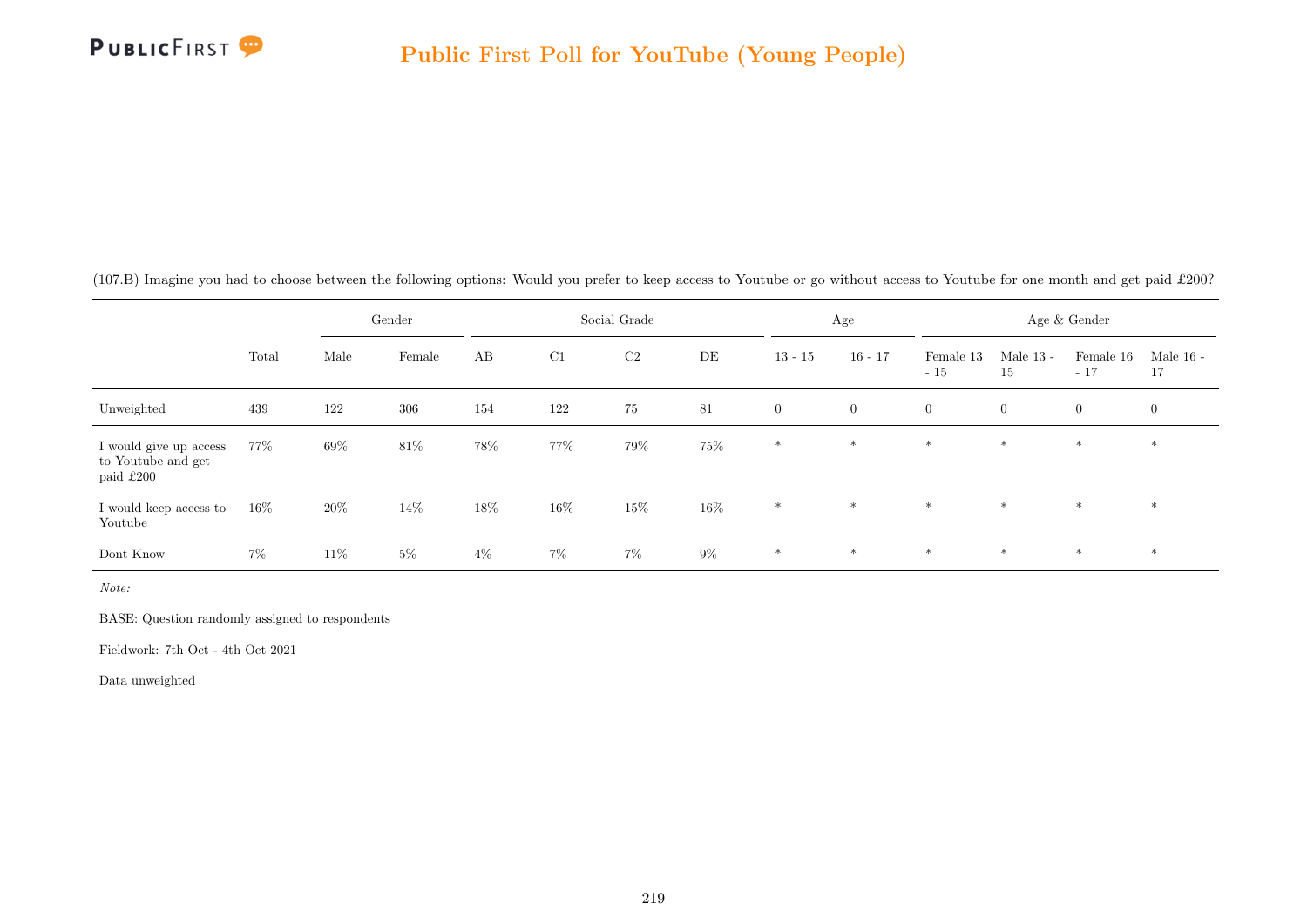

(108.A) Imagine you had to choose between the following options: Would you prefer to keep access to Youtube or go without access to Youtube for one month and get paid £500?

|                                                           |       | Region |               |               |                    |                  |                  |                                |               |               |          |       |                     |
|-----------------------------------------------------------|-------|--------|---------------|---------------|--------------------|------------------|------------------|--------------------------------|---------------|---------------|----------|-------|---------------------|
|                                                           | Total | London | South<br>East | South<br>West | East of<br>England | East<br>Midlands | West<br>Midlands | Yorkshire<br>and the<br>Humber | North<br>East | North<br>West | Scotland | Wales | Northern<br>Ireland |
| Unweighted                                                | 421   | 58     | $80\,$        | 39            | 23                 | 34               | 43               | 40                             | 16            | 42            | 28       | 14    | $\overline{4}$      |
| I would give up access<br>to Youtube and get<br>paid £500 | 85%   | 91%    | 88%           | $95\%$        | 78%                | $85\%$           | 86%              | 80%                            | 94%           | 76%           | 75%      | 71%   | $100\%$             |
| I would keep access to<br>Youtube                         | 10%   | $9\%$  | $8\%$         | $5\%$         | 17%                | $9\%$            | $9\%$            | $12\%$                         | $6\%$         | 17%           | 11%      | 14%   | $0\%$               |
| Dont Know                                                 | $5\%$ | $0\%$  | $5\%$         | $0\%$         | $4\%$              | $6\%$            | $5\%$            | $8\%$                          | $0\%$         | $7\%$         | 14%      | 14%   | $0\%$               |

Note:

BASE: Question randomly assigned to respondents

Fieldwork: 7th Oct - 4th Oct 2021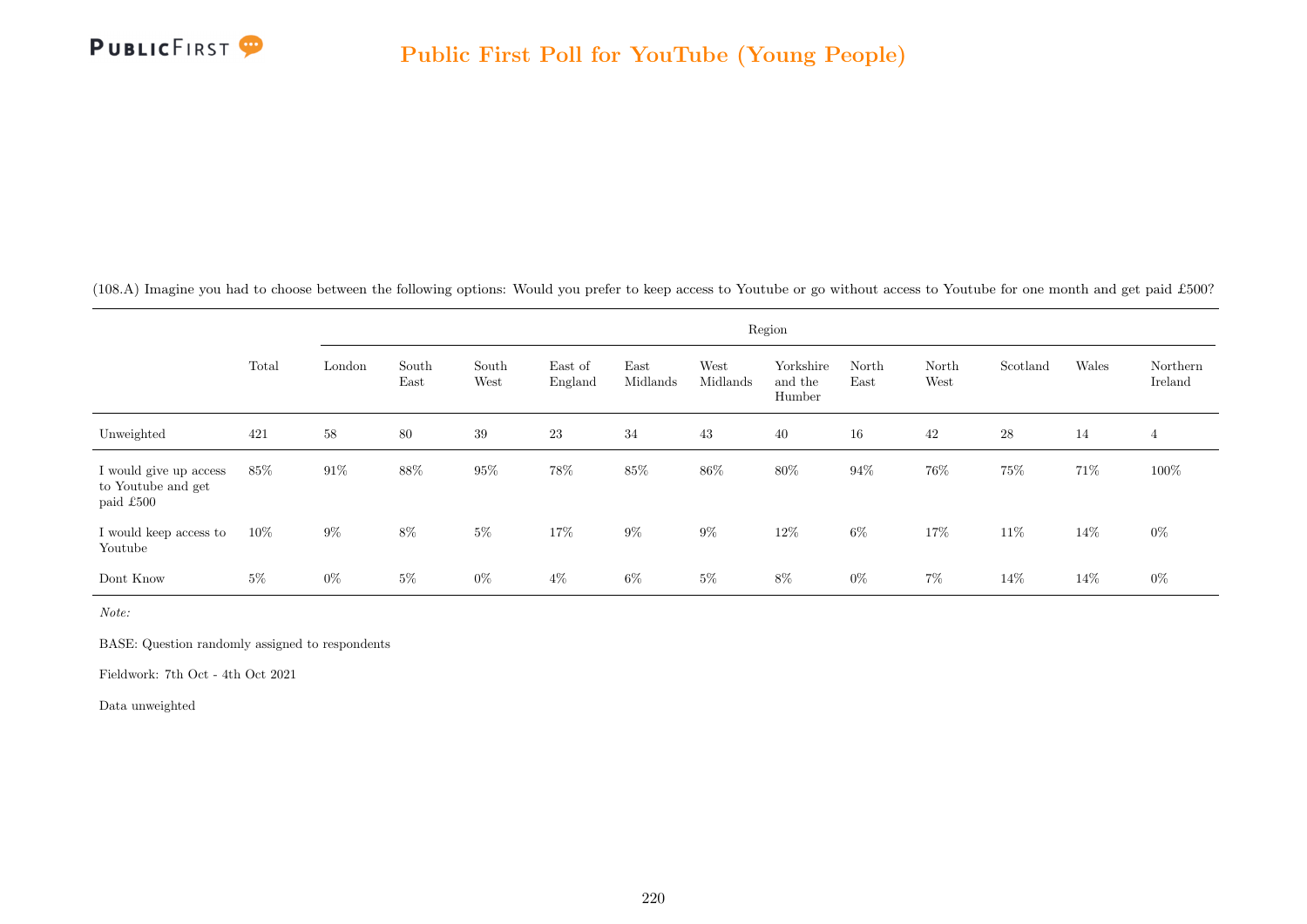

| (108.B) Imagine you had to choose between the following options: Would you prefer to keep access to Youtube or go without access to Youtube for one month and get paid £500? |  |  |
|------------------------------------------------------------------------------------------------------------------------------------------------------------------------------|--|--|
|------------------------------------------------------------------------------------------------------------------------------------------------------------------------------|--|--|

|                                                           |        | Gender |        | Social Grade |       |        |        |                | Age          | Age & Gender       |                   |                    |                   |
|-----------------------------------------------------------|--------|--------|--------|--------------|-------|--------|--------|----------------|--------------|--------------------|-------------------|--------------------|-------------------|
|                                                           | Total  | Male   | Female | AB           | C1    | C2     | DE     | $13 - 15$      | $16 - 17$    | Female 13<br>$-15$ | Male $13$ -<br>15 | Female 16<br>$-17$ | Male $16$ -<br>17 |
| Unweighted                                                | 421    | 131    | 281    | 147          | 102   | 78     | 83     | $\overline{0}$ | $\mathbf{0}$ | $\boldsymbol{0}$   | $\overline{0}$    | $\overline{0}$     | $\overline{0}$    |
| I would give up access<br>to Youtube and get<br>paid £500 | 85%    | 80%    | 89%    | $84\%$       | 85%   | $88\%$ | $84\%$ | $\ast$         | $*$          | $\ast$             | $*$               | $*$                | $\ast$            |
| I would keep access to<br>Youtube                         | $10\%$ | 13%    | $8\%$  | 14\%         | $9\%$ | $6\%$  | $7\%$  | $*$            | $*$          | $*$                | $*$               | $*$                | $*$               |
| Dont Know                                                 | $5\%$  | $7\%$  | $4\%$  | $2\%$        | $6\%$ | $5\%$  | 8%     | $*$            | $\ast$       | $\ast$             | $\ast$            | $\ast$             | $\ast$            |

Note:

BASE: Question randomly assigned to respondents

Fieldwork: 7th Oct - 4th Oct 2021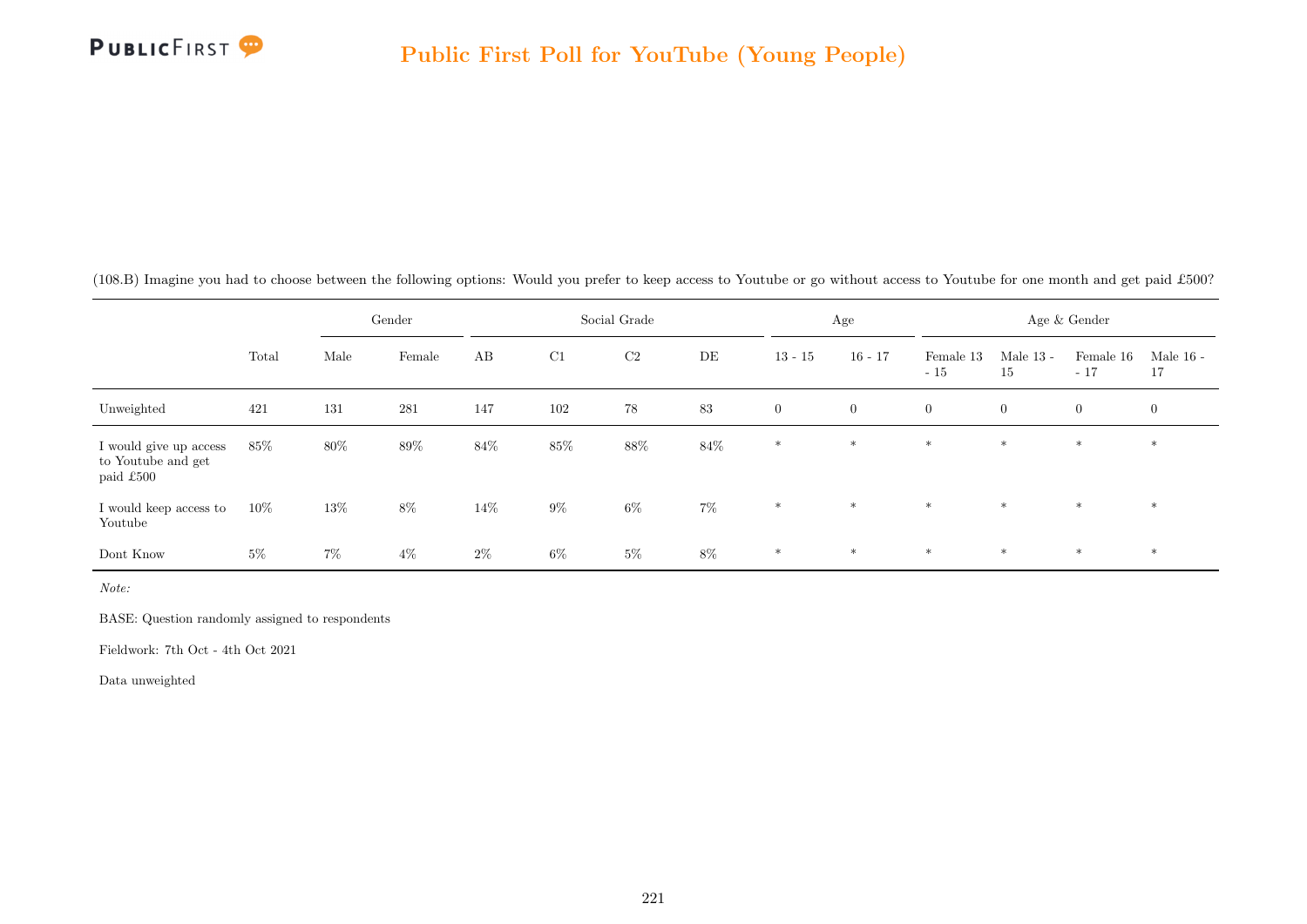

(109.A) Imagine you had to choose between the following options: Would you prefer to keep access to Google Search or go without access to Google Search for one month and get paid £1.25?

|                                                                          |        | Region |               |               |                    |                  |                  |                                |               |               |          |       |                     |  |
|--------------------------------------------------------------------------|--------|--------|---------------|---------------|--------------------|------------------|------------------|--------------------------------|---------------|---------------|----------|-------|---------------------|--|
|                                                                          | Total  | London | South<br>East | South<br>West | East of<br>England | East<br>Midlands | West<br>Midlands | Yorkshire<br>and the<br>Humber | North<br>East | North<br>West | Scotland | Wales | Northern<br>Ireland |  |
| Unweighted                                                               | 414    | 74     | 64            | $36\,$        | $25\,$             | 34               | $36\,$           | $32\,$                         | $20\,$        | 42            | 30       | 14    | 7                   |  |
| I would give up access<br>to Google Search and<br>get paid $\pounds1.25$ | $16\%$ | 23%    | 16%           | 17%           | 20%                | $18\%$           | 11\%             | $9\%$                          | 15%           | $17\%$        | $10\%$   | $7\%$ | $0\%$               |  |
| I would keep access to<br>Google Search                                  | 81\%   | 74%    | 81\%          | 81\%          | 76%                | 82%              | 89%              | 84\%                           | 85%           | 83%           | 83%      | 86%   | 71\%                |  |
| Dont Know                                                                | $3\%$  | $3\%$  | $3\%$         | $3\%$         | $4\%$              | $0\%$            | $0\%$            | $6\%$                          | $0\%$         | $0\%$         | $7\%$    | $7\%$ | $29\%$              |  |

Note:

BASE: Question randomly assigned to respondents

Fieldwork: 7th Oct - 4th Oct 2021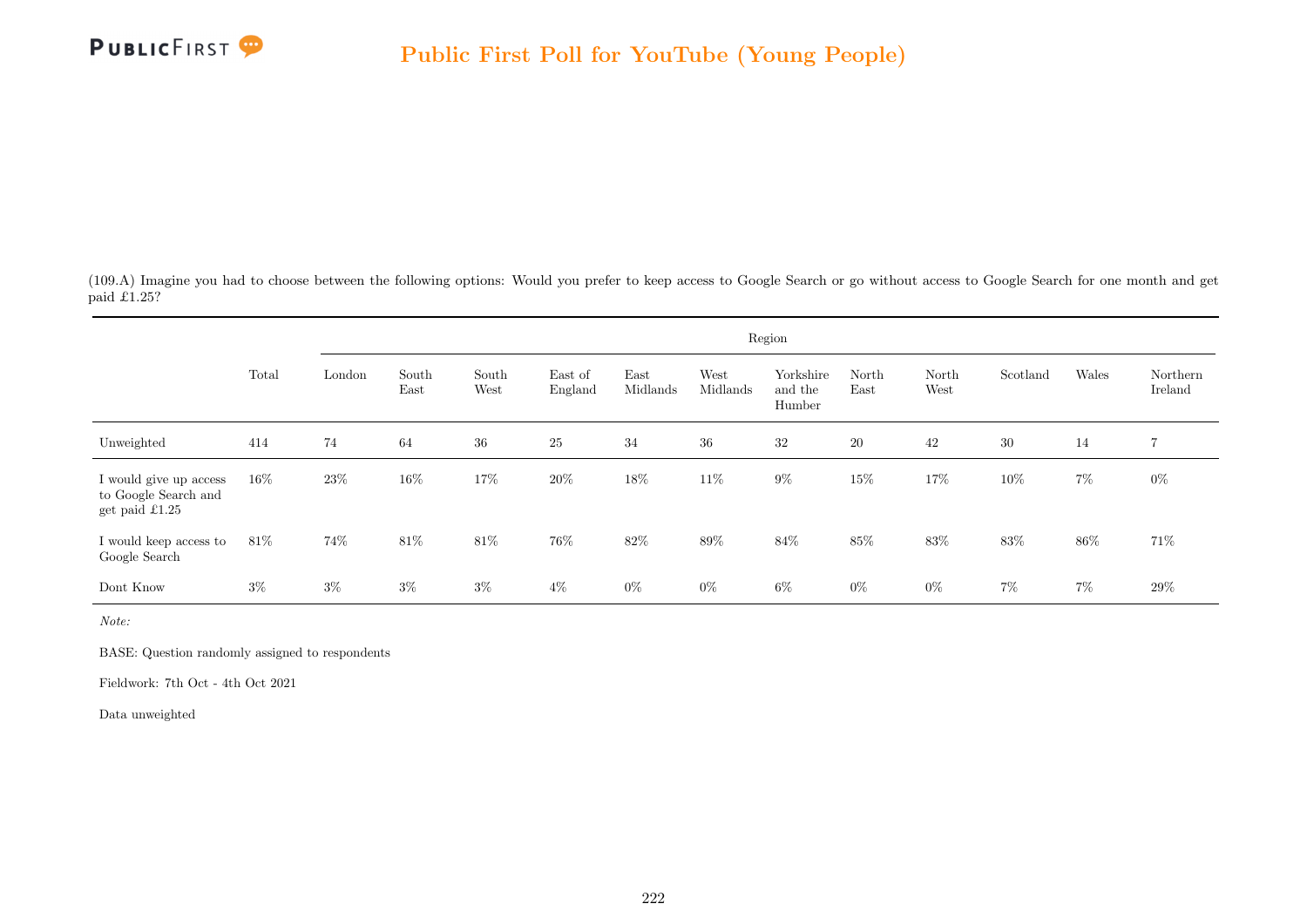

(109.B) Imagine you had to choose between the following options: Would you prefer to keep access to Google Search or go without access to Google Search for one month and get paid £1.25?

|                                                                          |        | Gender |        | Social Grade |       |                |        |                | Age            | Age & Gender       |                   |                    |                   |
|--------------------------------------------------------------------------|--------|--------|--------|--------------|-------|----------------|--------|----------------|----------------|--------------------|-------------------|--------------------|-------------------|
|                                                                          | Total  | Male   | Female | AB           | C1    | C <sub>2</sub> | DE     | $13 - 15$      | $16 - 17$      | Female 13<br>$-15$ | Male $13$ -<br>15 | Female 16<br>$-17$ | Male $16$ -<br>17 |
| Unweighted                                                               | 414    | 138    | 271    | 142          | 104   | 65             | 99     | $\overline{0}$ | $\overline{0}$ | $\overline{0}$     | $\overline{0}$    | $\overline{0}$     | $\overline{0}$    |
| I would give up access<br>to Google Search and<br>get paid $\pounds1.25$ | $16\%$ | 24\%   | 11\%   | $15\%$       | 19%   | 17%            | $13\%$ | $*$            | $*$            | $*$                | $*$               | $*$                | $*$               |
| I would keep access to<br>Google Search                                  | $81\%$ | 71%    | $87\%$ | 84\%         | 75%   | $80\%$         | $84\%$ | $\ast$         | $\ast$         | $*$                | $\ast$            | $\ast$             | $\ast$            |
| Dont Know                                                                | $3\%$  | $5\%$  | $1\%$  | $1\%$        | $6\%$ | $3\%$          | $3\%$  | $\ast$         | $\ast$         | $\ast$             | $*$               | $*$                | $*$               |

Note:

BASE: Question randomly assigned to respondents

Fieldwork: 7th Oct - 4th Oct 2021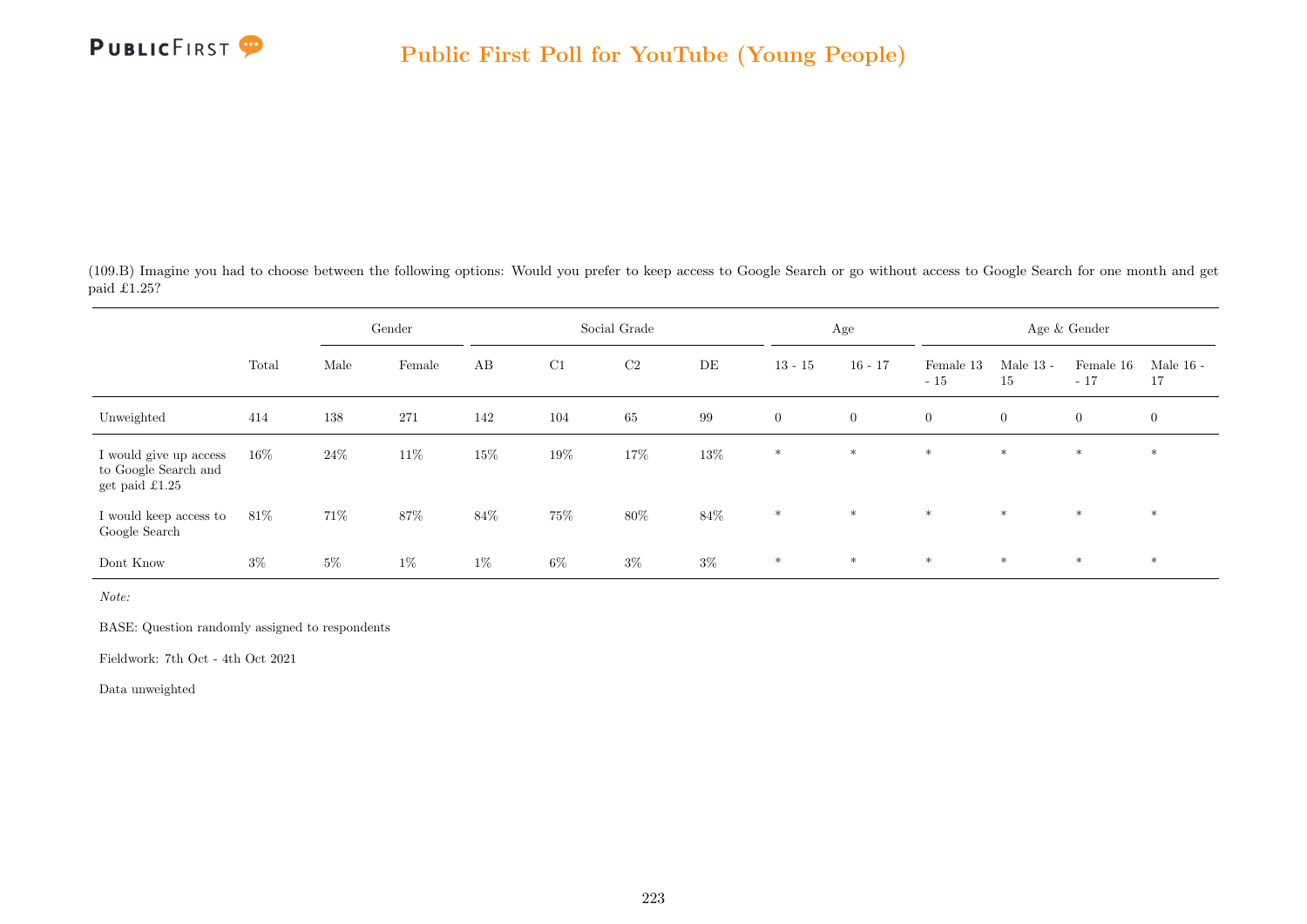

(110.A) Imagine you had to choose between the following options: Would you prefer to keep access to Google Search or go without access to Google Search for one month and get paid £2.50?

|                                                                    |       | Region |               |               |                    |                  |                  |                                |               |               |          |       |                     |  |
|--------------------------------------------------------------------|-------|--------|---------------|---------------|--------------------|------------------|------------------|--------------------------------|---------------|---------------|----------|-------|---------------------|--|
|                                                                    | Total | London | South<br>East | South<br>West | East of<br>England | East<br>Midlands | West<br>Midlands | Yorkshire<br>and the<br>Humber | North<br>East | North<br>West | Scotland | Wales | Northern<br>Ireland |  |
| Unweighted                                                         | 413   | 61     | 66            | 43            | 29                 | $39\,$           | 41               | 34                             | 18            | 44            | $26\,$   | 9     | 3                   |  |
| I would give up access<br>to Google Search and<br>get paid $£2.50$ | 15%   | 11\%   | 17%           | 16\%          | $21\%$             | $18\%$           | 17%              | 12%                            | $6\%$         | $18\%$        | 8%       | $0\%$ | $0\%$               |  |
| I would keep access to<br>Google Search                            | 81\%  | 84%    | 82%           | 79%           | 76%                | 74%              | 78%              | 79%                            | 89%           | 73%           | 92%      | 100%  | 100%                |  |
| Dont Know                                                          | $5\%$ | $5\%$  | $2\%$         | $5\%$         | $3\%$              | 8%               | $5\%$            | $9\%$                          | $6\%$         | $9\%$         | $0\%$    | $0\%$ | $0\%$               |  |

Note:

BASE: Question randomly assigned to respondents

Fieldwork: 7th Oct - 4th Oct 2021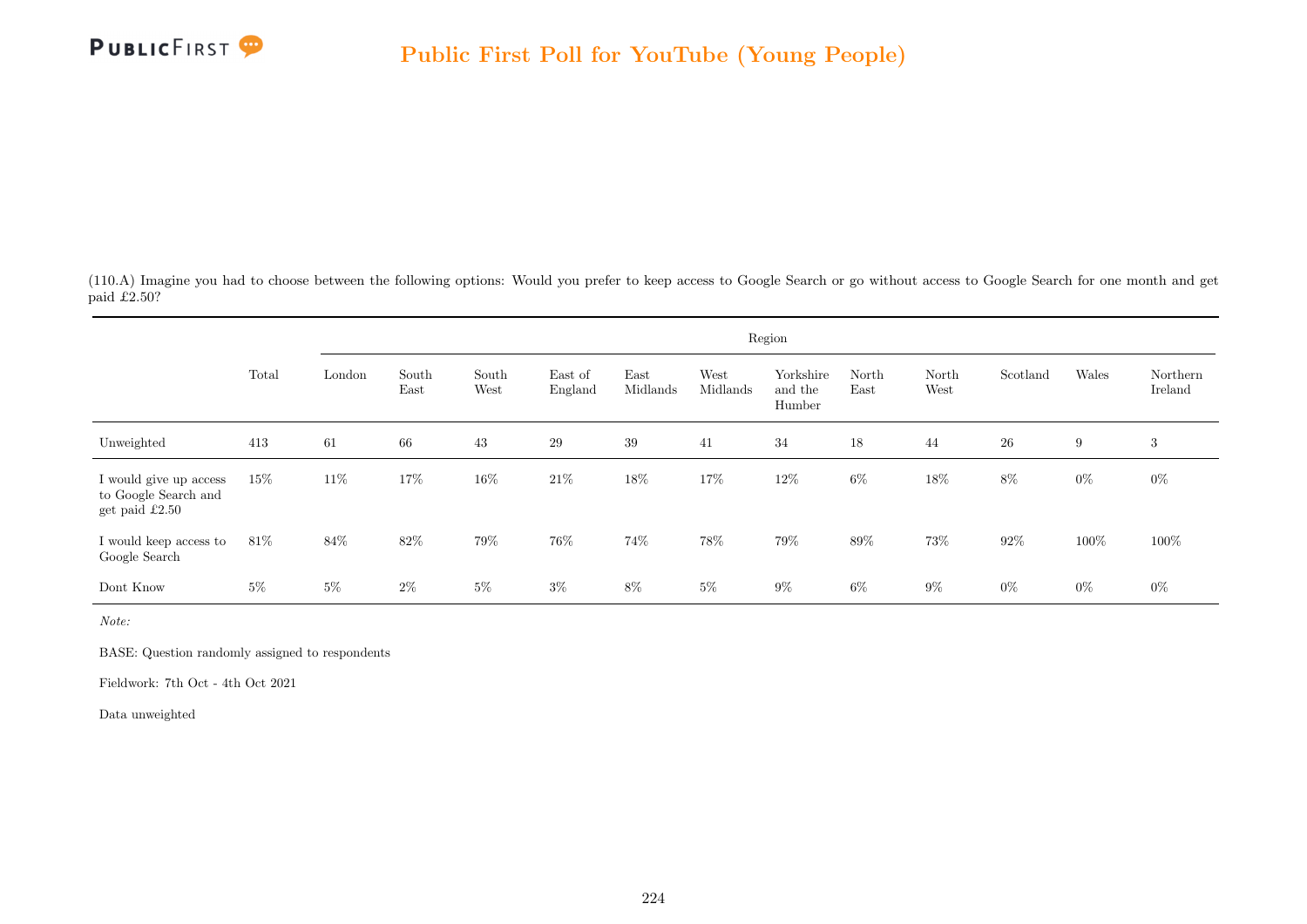

(110.B) Imagine you had to choose between the following options: Would you prefer to keep access to Google Search or go without access to Google Search for one month and get paid £2.50?

|                                                                    |        |       | Gender |        |       | Social Grade   |          |                | Age            |                    |                   | Age $\&$ Gender    |                   |
|--------------------------------------------------------------------|--------|-------|--------|--------|-------|----------------|----------|----------------|----------------|--------------------|-------------------|--------------------|-------------------|
|                                                                    | Total  | Male  | Female | AB     | C1    | C <sub>2</sub> | DE       | $13 - 15$      | $16 - 17$      | Female 13<br>$-15$ | Male $13$ -<br>15 | Female 16<br>$-17$ | Male $16$ -<br>17 |
| Unweighted                                                         | 413    | 135   | 270    | 136    | 96    | 79             | $\rm 95$ | $\overline{0}$ | $\overline{0}$ | $\overline{0}$     | $\overline{0}$    | $\overline{0}$     | $\overline{0}$    |
| I would give up access<br>to Google Search and<br>get paid $£2.50$ | $15\%$ | 19%   | 12%    | $16\%$ | 12%   | $16\%$         | 14\%     | $\ast$         | $*$            | $*$                | $*$               | $\ast$             | $\ast$            |
| I would keep access to<br>Google Search                            | $81\%$ | 76%   | 84\%   | $81\%$ | 81\%  | $80\%$         | $80\%$   | $*$            | $*$            | $*$                | $*$               | $*$                | $*$               |
| Dont Know                                                          | $5\%$  | $5\%$ | $4\%$  | $3\%$  | $6\%$ | $4\%$          | $6\%$    | $*$            | $\ast$         | $\ast$             | $*$               | $*$                | $*$               |

Note:

BASE: Question randomly assigned to respondents

Fieldwork: 7th Oct - 4th Oct 2021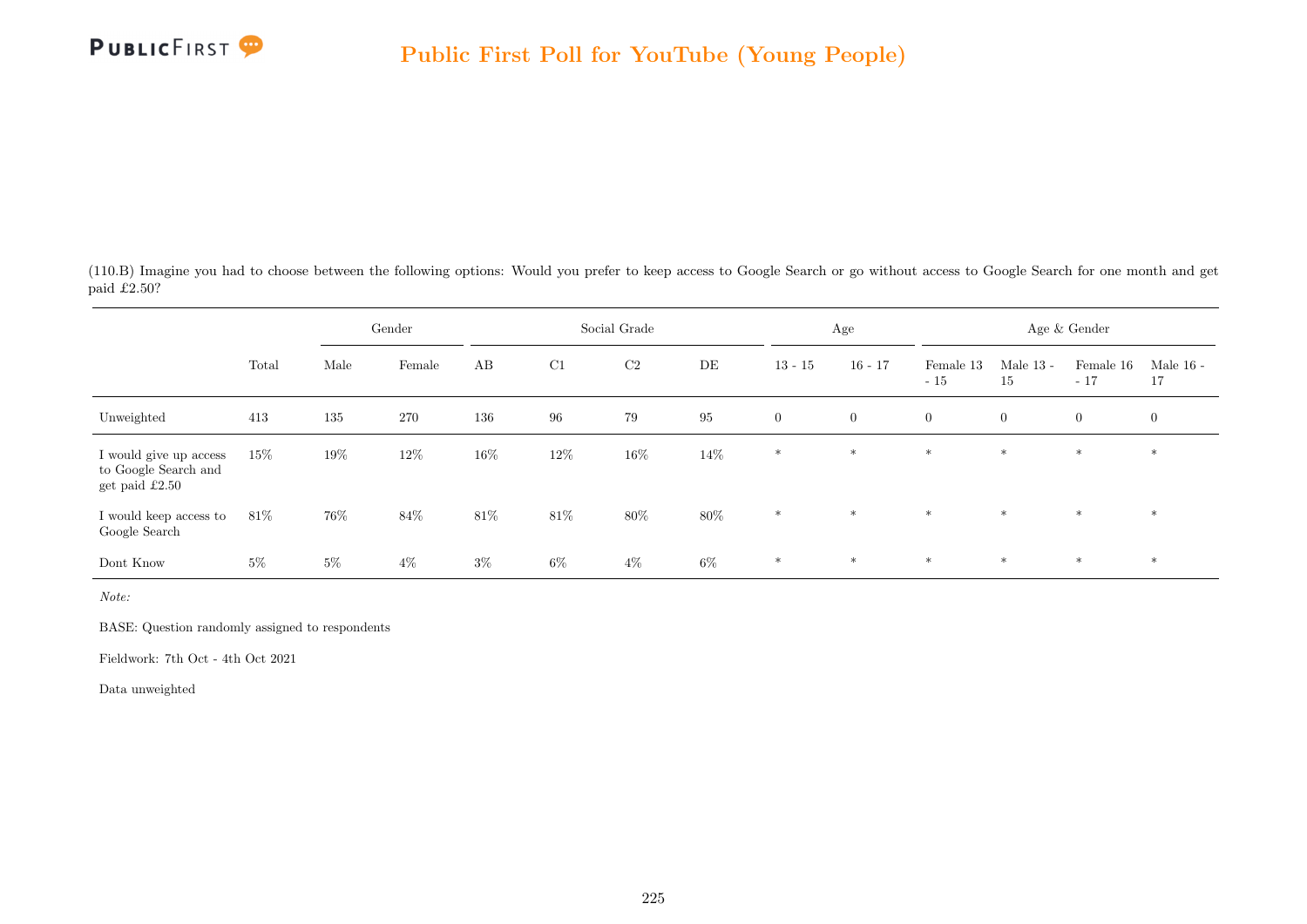

(111.A) Imagine you had to choose between the following options: Would you prefer to keep access to Google Search or go without access to Google Search for one month and get paid £5?

|                                                               | Region<br>Wales<br>South<br>West<br>Yorkshire<br>Total<br>South<br>East<br>Scotland<br>Northern<br>East of<br>North<br>North<br>London<br>West<br>Midlands<br>Midlands<br>Ireland<br>East<br>England<br>East<br>West<br>and the<br>Humber<br>23<br>89<br>68<br>$30\,$<br>33<br>43<br>32<br>42<br>439<br>13<br>17<br>$5\,$<br>44<br>15%<br>$30\%$<br>27%<br>15%<br>$22\%$<br>$8\%$<br>$12\%$<br>15%<br>14%<br>29%<br>26\%<br>$0\%$<br>$19\%$ |       |       |       |       |       |       |       |       |       |        |     |       |
|---------------------------------------------------------------|---------------------------------------------------------------------------------------------------------------------------------------------------------------------------------------------------------------------------------------------------------------------------------------------------------------------------------------------------------------------------------------------------------------------------------------------|-------|-------|-------|-------|-------|-------|-------|-------|-------|--------|-----|-------|
|                                                               |                                                                                                                                                                                                                                                                                                                                                                                                                                             |       |       |       |       |       |       |       |       |       |        |     |       |
| Unweighted                                                    |                                                                                                                                                                                                                                                                                                                                                                                                                                             |       |       |       |       |       |       |       |       |       |        |     |       |
| I would give up access<br>to Google Search and<br>get paid £5 |                                                                                                                                                                                                                                                                                                                                                                                                                                             |       |       |       |       |       |       |       |       |       |        |     |       |
| I would keep access to<br>Google Search                       | $75\%$                                                                                                                                                                                                                                                                                                                                                                                                                                      | 81\%  | 79%   | 64%   | 67%   | 76%   | 77%   | 75%   | 92%   | 71\%  | $61\%$ | 76% | 100%  |
| Dont Know                                                     | $6\%$                                                                                                                                                                                                                                                                                                                                                                                                                                       | $4\%$ | $6\%$ | $7\%$ | $7\%$ | $9\%$ | $9\%$ | $3\%$ | $0\%$ | $0\%$ | 13%    | 12% | $0\%$ |

Note:

BASE: Question randomly assigned to respondents

Fieldwork: 7th Oct - 4th Oct 2021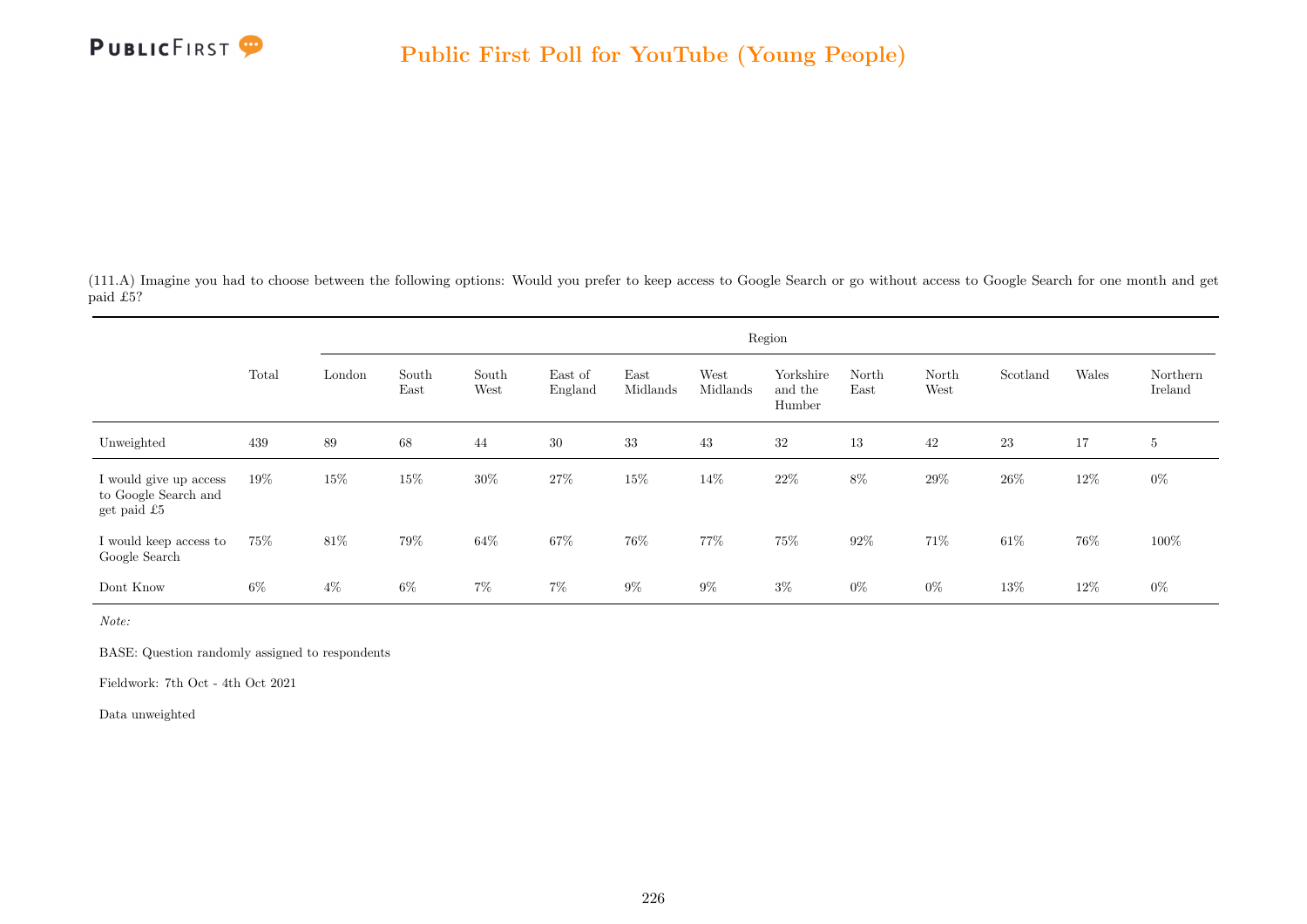

(111.B) Imagine you had to choose between the following options: Would you prefer to keep access to Google Search or go without access to Google Search for one month and get paid £5?

|                                                               |        |        | Gender |       |        | Social Grade   |       |              | Age            |                    |                   | Age & Gender       |                   |
|---------------------------------------------------------------|--------|--------|--------|-------|--------|----------------|-------|--------------|----------------|--------------------|-------------------|--------------------|-------------------|
|                                                               | Total  | Male   | Female | AB    | C1     | C <sub>2</sub> | DE    | $13 - 15$    | $16 - 17$      | Female 13<br>$-15$ | Male $13$ -<br>15 | Female 16<br>$-17$ | Male $16$ -<br>17 |
| Unweighted                                                    | 439    | 122    | 305    | 157   | 118    | 65             | 92    | $\mathbf{0}$ | $\overline{0}$ | $\overline{0}$     | $\overline{0}$    | $\overline{0}$     | $\overline{0}$    |
| I would give up access<br>to Google Search and<br>get paid £5 | $19\%$ | 24\%   | 17%    | 20%   | $22\%$ | $18\%$         | 14\%  | $*$          | $*$            | $*$                | $*$               | $*$                | $*$               |
| I would keep access to<br>Google Search                       | $75\%$ | $72\%$ | 77%    | 78%   | $67\%$ | 77%            | 79%   | $\ast$       | $\ast$         | $*$                | $\ast$            | $\ast$             | $\ast$            |
| Dont Know                                                     | $6\%$  | $4\%$  | $6\%$  | $1\%$ | 11\%   | $5\%$          | $7\%$ | $\ast$       | $\ast$         | $\ast$             | $*$               | $*$                | $*$               |

Note:

BASE: Question randomly assigned to respondents

Fieldwork: 7th Oct - 4th Oct 2021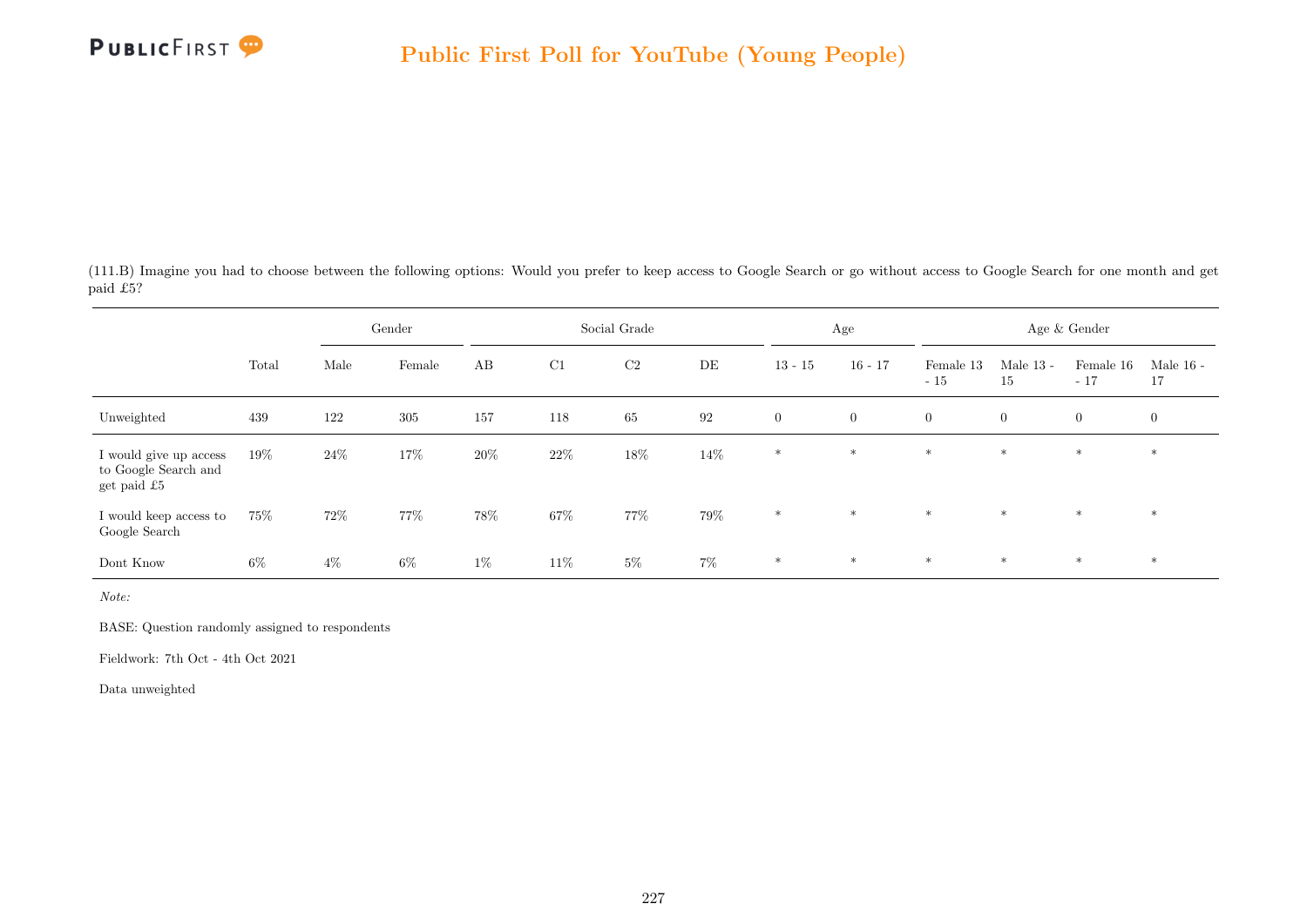

(112.A) Imagine you had to choose between the following options: Would you prefer to keep access to Google Search or go without access to Google Search for one month and get paid £10?

|                                                                |        |        |               |               |                    |                  |                  | Region                         |               |               |          |        |                     |
|----------------------------------------------------------------|--------|--------|---------------|---------------|--------------------|------------------|------------------|--------------------------------|---------------|---------------|----------|--------|---------------------|
|                                                                | Total  | London | South<br>East | South<br>West | East of<br>England | East<br>Midlands | West<br>Midlands | Yorkshire<br>and the<br>Humber | North<br>East | North<br>West | Scotland | Wales  | Northern<br>Ireland |
| Unweighted                                                     | 436    | 72     | 73            | $36\,$        | $27\,$             | 25               | 47               | 39                             | 16            | 48            | 33       | 12     | 8                   |
| I would give up access<br>to Google Search and<br>get paid £10 | $27\%$ | 28%    | 15%           | 36\%          | 30%                | 44\%             | 30%              | 18%                            | 12%           | $42\%$        | 27\%     | 8%     | 12\%                |
| I would keep access to<br>Google Search                        | $66\%$ | 67%    | 78%           | $61\%$        | 56%                | 48%              | 62\%             | 74%                            | 81\%          | 54%           | 70%      | $92\%$ | $50\%$              |
| Dont Know                                                      | $7\%$  | $6\%$  | $7\%$         | $3\%$         | 15%                | 8%               | $9\%$            | $8\%$                          | $6\%$         | $4\%$         | $3\%$    | $0\%$  | 38\%                |

Note:

BASE: Question randomly assigned to respondents

Fieldwork: 7th Oct - 4th Oct 2021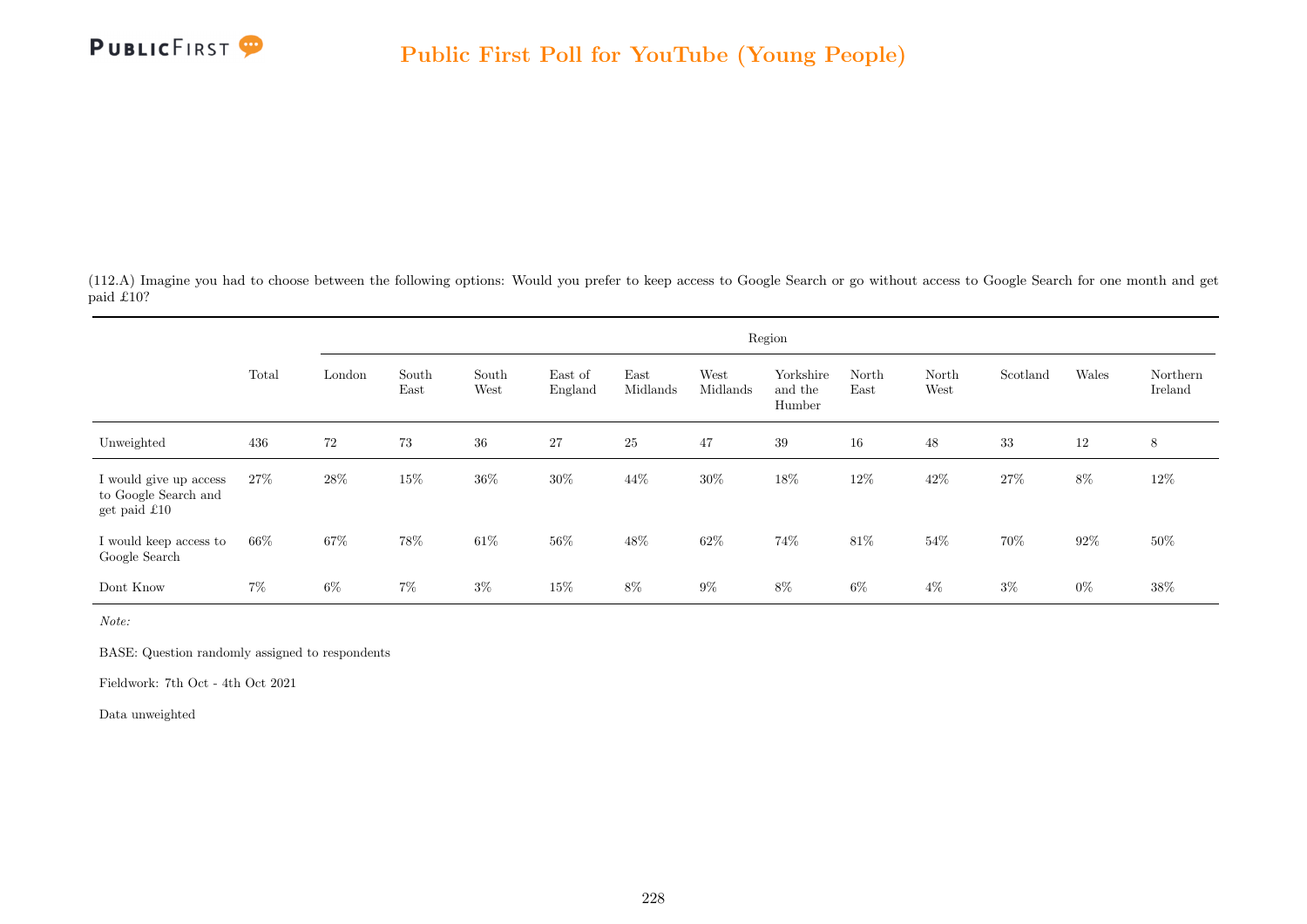

(112.B) Imagine you had to choose between the following options: Would you prefer to keep access to Google Search or go without access to Google Search for one month and get paid £10?

|                                                                |        |        | Gender |        |     | Social Grade   |        |                  | Age            |                    |                   | Age $\&$ Gender    |                   |
|----------------------------------------------------------------|--------|--------|--------|--------|-----|----------------|--------|------------------|----------------|--------------------|-------------------|--------------------|-------------------|
|                                                                | Total  | Male   | Female | AB     | C1  | C <sub>2</sub> | DE     | $13 - 15$        | $16 - 17$      | Female 13<br>$-15$ | Male $13$ -<br>15 | Female 16<br>$-17$ | Male $16$ -<br>17 |
| Unweighted                                                     | 436    | 144    | 286    | 153    | 119 | 81             | 78     | $\boldsymbol{0}$ | $\overline{0}$ | $\overline{0}$     | $\overline{0}$    | $\overline{0}$     | $\overline{0}$    |
| I would give up access<br>to Google Search and<br>get paid £10 | 27\%   | 29%    | 26\%   | $25\%$ | 29% | $30\%$         | $26\%$ | $\ast$           | $\ast$         | $*$                | $*$               | $\ast$             | $\ast$            |
| I would keep access to<br>Google Search                        | $66\%$ | $62\%$ | 69%    | $69\%$ | 63% | $64\%$         | $68\%$ | $*$              | $\ast$         | $\ast$             | $*$               | $*$                | $*$               |
| Dont Know                                                      | $7\%$  | $9\%$  | $5\%$  | $6\%$  | 8%  | $6\%$          | $6\%$  | $\ast$           | $\ast$         | $\ast$             | $*$               | $*$                | $*$               |

Note:

BASE: Question randomly assigned to respondents

Fieldwork: 7th Oct - 4th Oct 2021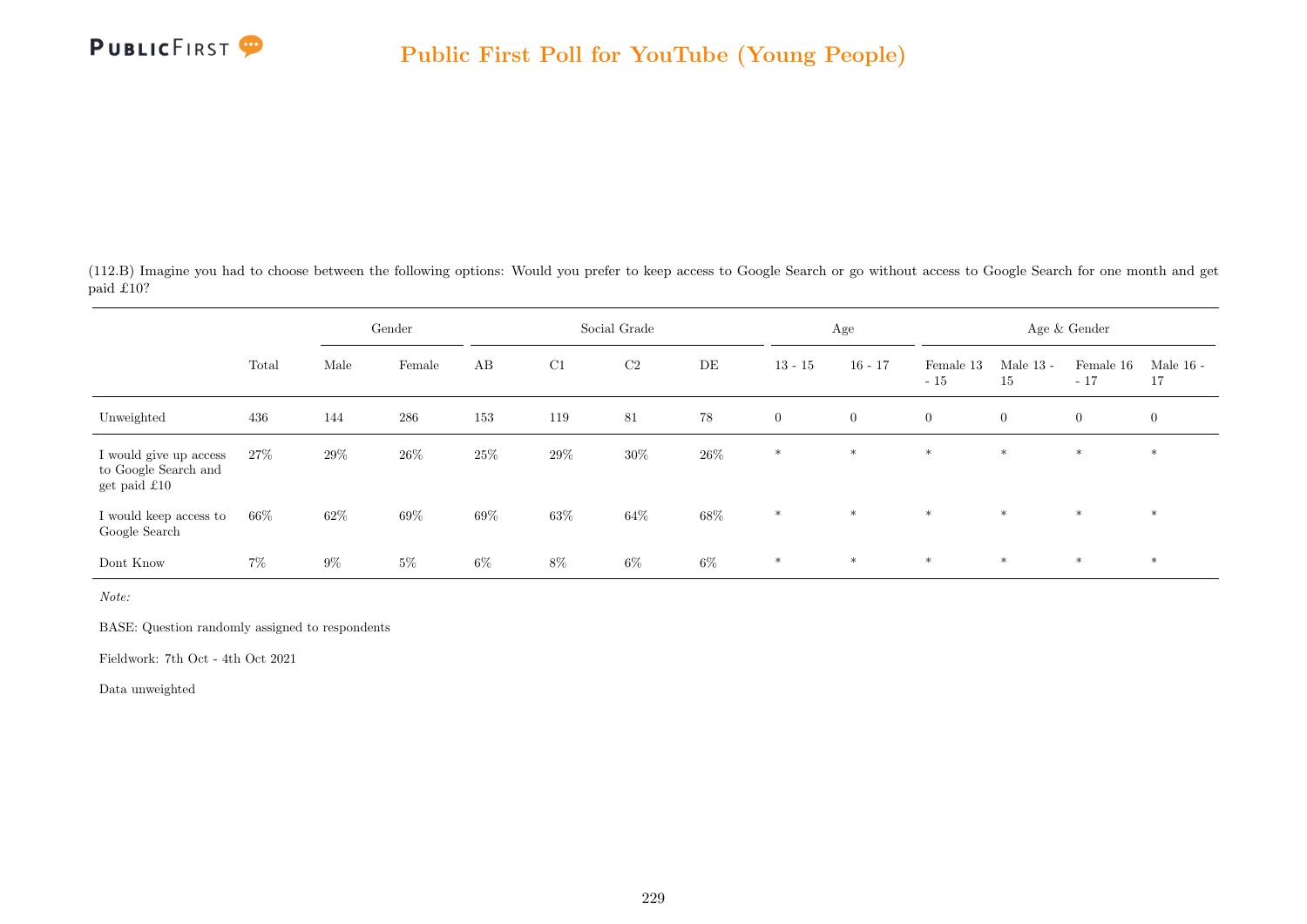

(113.A) Imagine you had to choose between the following options: Would you prefer to keep access to Google Search or go without access to Google Search for one month and get paid £20?

|                                                                |       |        |               |               |                    |                  |                  | Region                         |               |               |          |        |                     |
|----------------------------------------------------------------|-------|--------|---------------|---------------|--------------------|------------------|------------------|--------------------------------|---------------|---------------|----------|--------|---------------------|
|                                                                | Total | London | South<br>East | South<br>West | East of<br>England | East<br>Midlands | West<br>Midlands | Yorkshire<br>and the<br>Humber | North<br>East | North<br>West | Scotland | Wales  | Northern<br>Ireland |
| Unweighted                                                     | 420   | 77     | 67            | 43            | $\sqrt{28}$        | 33               | 40               | 38                             | 12            | 46            | 23       | 11     | $\boldsymbol{2}$    |
| I would give up access<br>to Google Search and<br>get paid £20 | 36\%  | 32\%   | 37%           | 30%           | 43\%               | $45\%$           | 42\%             | 26\%                           | 33%           | $48\%$        | $26\%$   | $36\%$ | $0\%$               |
| I would keep access to<br>Google Search                        | 57\%  | $61\%$ | 57%           | 65%           | 50%                | 55%              | 55%              | 66%                            | $58\%$        | 41%           | $61\%$   | 64%    | 100%                |
| Dont Know                                                      | 6%    | $6\%$  | $6\%$         | $5\%$         | $7\%$              | $0\%$            | $2\%$            | 8%                             | 8%            | 11\%          | 13%      | $0\%$  | $0\%$               |

Note:

BASE: Question randomly assigned to respondents

Fieldwork: 7th Oct - 4th Oct 2021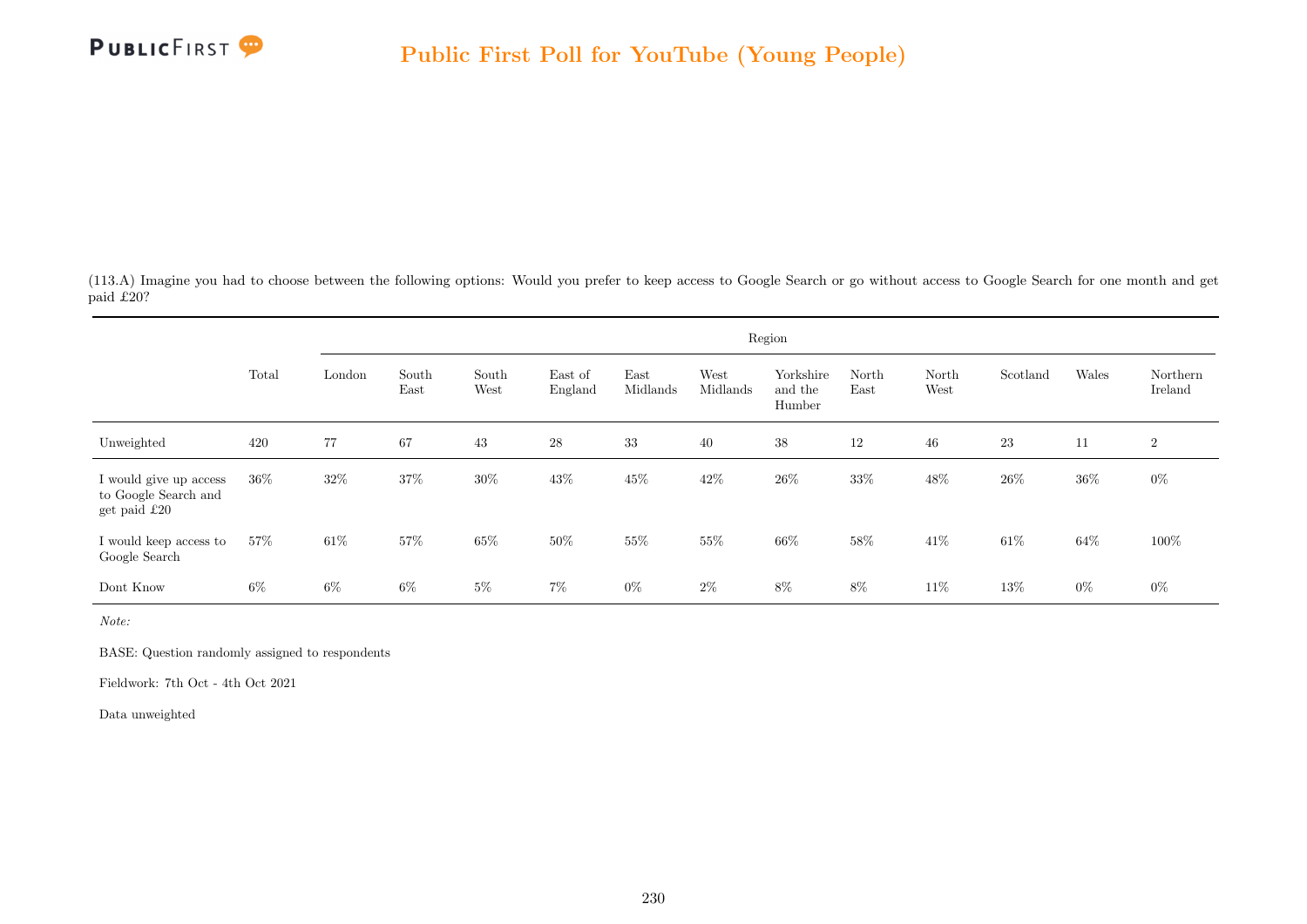

(113.B) Imagine you had to choose between the following options: Would you prefer to keep access to Google Search or go without access to Google Search for one month and get paid £20?

|                                                                  |        |        | Gender |       |        | Social Grade   |        |                | Age            |                    |                   | Age $\&$ Gender    |                   |
|------------------------------------------------------------------|--------|--------|--------|-------|--------|----------------|--------|----------------|----------------|--------------------|-------------------|--------------------|-------------------|
|                                                                  | Total  | Male   | Female | AB    | C1     | C <sub>2</sub> | DE     | $13 - 15$      | $16 - 17$      | Female 13<br>$-15$ | Male $13$ -<br>15 | Female 16<br>$-17$ | Male $16$ -<br>17 |
| Unweighted                                                       | 420    | 116    | 297    | 150   | 100    | 70             | 94     | $\overline{0}$ | $\overline{0}$ | $\overline{0}$     | $\overline{0}$    | $\overline{0}$     | $\overline{0}$    |
| I would give up access<br>to Google Search and<br>get paid $£20$ | $36\%$ | $41\%$ | 35%    | 39%   | 28\%   | $37\%$         | 43%    | $*$            | $*$            | $*$                | $*$               | $\ast$             | $\ast$            |
| I would keep access to<br>Google Search                          | 57%    | 53%    | 59%    | 57%   | $64\%$ | $54\%$         | $52\%$ | $*$            | $*$            | $*$                | $*$               | $*$                | $\ast$            |
| Dont Know                                                        | $6\%$  | $7\%$  | $6\%$  | $5\%$ | $8\%$  | $9\%$          | $5\%$  | $\ast$         | $\ast$         | $\ast$             | $*$               | $*$                | $*$               |

Note:

BASE: Question randomly assigned to respondents

Fieldwork: 7th Oct - 4th Oct 2021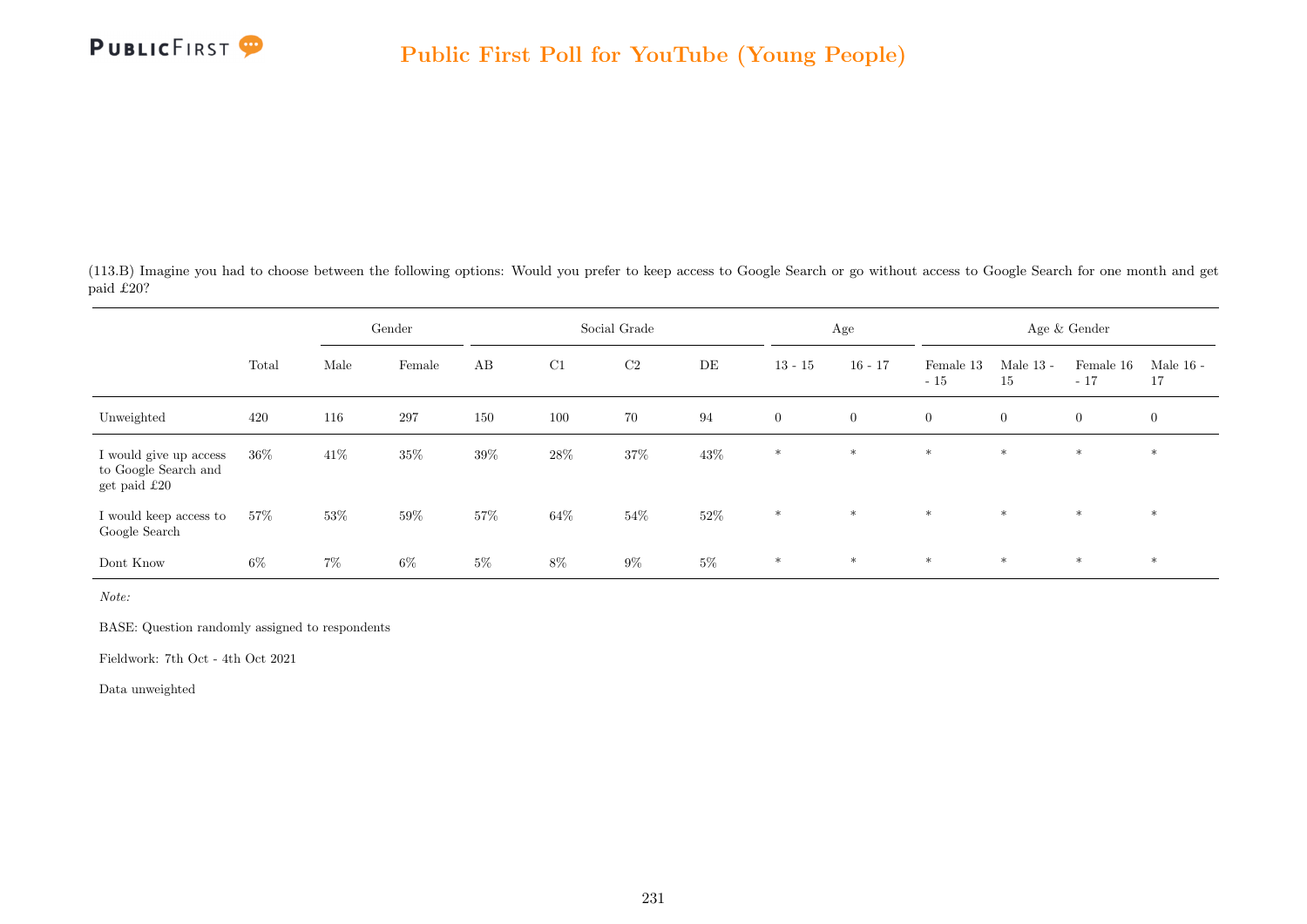

(114.A) Imagine you had to choose between the following options: Would you prefer to keep access to Google Search or go without access to Google Search for one month and get paid £50?

|                                                                |        |        |               |               |                    |                  |                  | Region                         |               |               |          |       |                     |
|----------------------------------------------------------------|--------|--------|---------------|---------------|--------------------|------------------|------------------|--------------------------------|---------------|---------------|----------|-------|---------------------|
|                                                                | Total  | London | South<br>East | South<br>West | East of<br>England | East<br>Midlands | West<br>Midlands | Yorkshire<br>and the<br>Humber | North<br>East | North<br>West | Scotland | Wales | Northern<br>Ireland |
| Unweighted                                                     | 436    | 76     | 70            | 33            | <b>20</b>          | 29               | 53               | 45                             | 16            | 49            | 34       | 8     | 3                   |
| I would give up access<br>to Google Search and<br>get paid £50 | $51\%$ | 45%    | 54%           | $58\%$        | 40\%               | $52\%$           | 49%              | $58\%$                         | 50%           | 57%           | 41\%     | 50%   | 33%                 |
| I would keep access to<br>Google Search                        | 45%    | 47\%   | 44%           | 42\%          | 60%                | 45\%             | 51\%             | 38%                            | 44%           | 37%           | 50%      | 50%   | 67%                 |
| Dont Know                                                      | $4\%$  | $8\%$  | $1\%$         | $0\%$         | $0\%$              | $3\%$            | $0\%$            | $4\%$                          | $6\%$         | $6\%$         | $9\%$    | $0\%$ | $0\%$               |

Note:

BASE: Question randomly assigned to respondents

Fieldwork: 7th Oct - 4th Oct 2021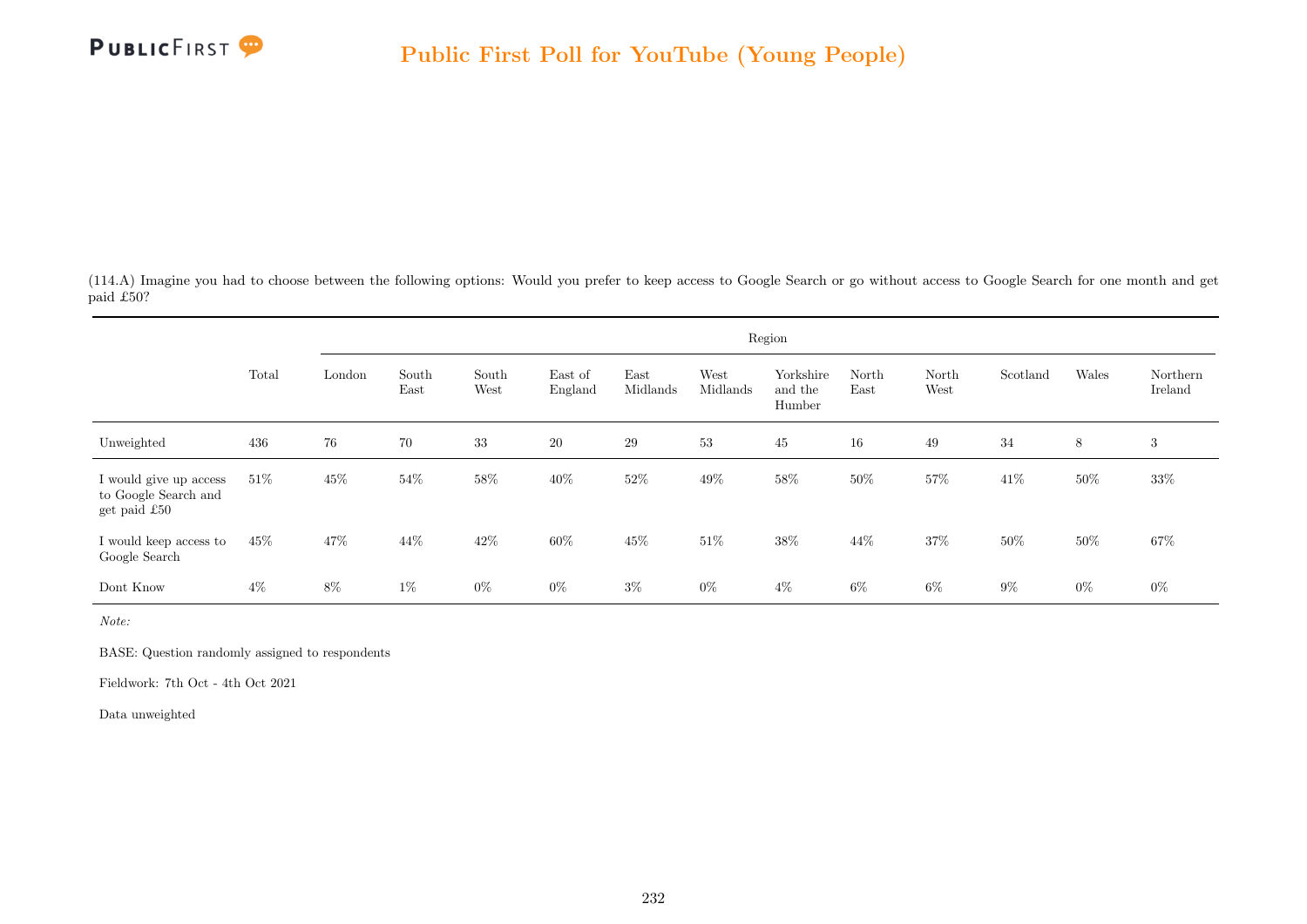

(114.B) Imagine you had to choose between the following options: Would you prefer to keep access to Google Search or go without access to Google Search for one month and get paid £50?

|                                                                |        |        | Gender |        |        | Social Grade   |        |              | Age            |                    |                   | Age & Gender       |                   |
|----------------------------------------------------------------|--------|--------|--------|--------|--------|----------------|--------|--------------|----------------|--------------------|-------------------|--------------------|-------------------|
|                                                                | Total  | Male   | Female | AB     | C1     | C <sub>2</sub> | DE     | $13 - 15$    | $16 - 17$      | Female 13<br>$-15$ | Male $13$ -<br>15 | Female 16<br>$-17$ | Male $16$ -<br>17 |
| Unweighted                                                     | 436    | 116    | 312    | 161    | 102    | 70             | 96     | $\mathbf{0}$ | $\overline{0}$ | $\overline{0}$     | $\overline{0}$    | $\overline{0}$     | $\overline{0}$    |
| I would give up access<br>to Google Search and<br>get paid £50 | $51\%$ | $49\%$ | $51\%$ | 56%    | $51\%$ | 40\%           | $50\%$ | $*$          | $*$            | $*$                | $*$               | $*$                | $*$               |
| I would keep access to<br>Google Search                        | $45\%$ | $42\%$ | 47%    | $42\%$ | $42\%$ | $54\%$         | $48\%$ | $\ast$       | $\ast$         | $*$                | $\ast$            | $\ast$             | $\ast$            |
| Dont Know                                                      | $4\%$  | $9\%$  | $2\%$  | $2\%$  | $7\%$  | $6\%$          | $2\%$  | $\ast$       | $\ast$         | $\ast$             | $*$               | $*$                | $*$               |

Note:

BASE: Question randomly assigned to respondents

Fieldwork: 7th Oct - 4th Oct 2021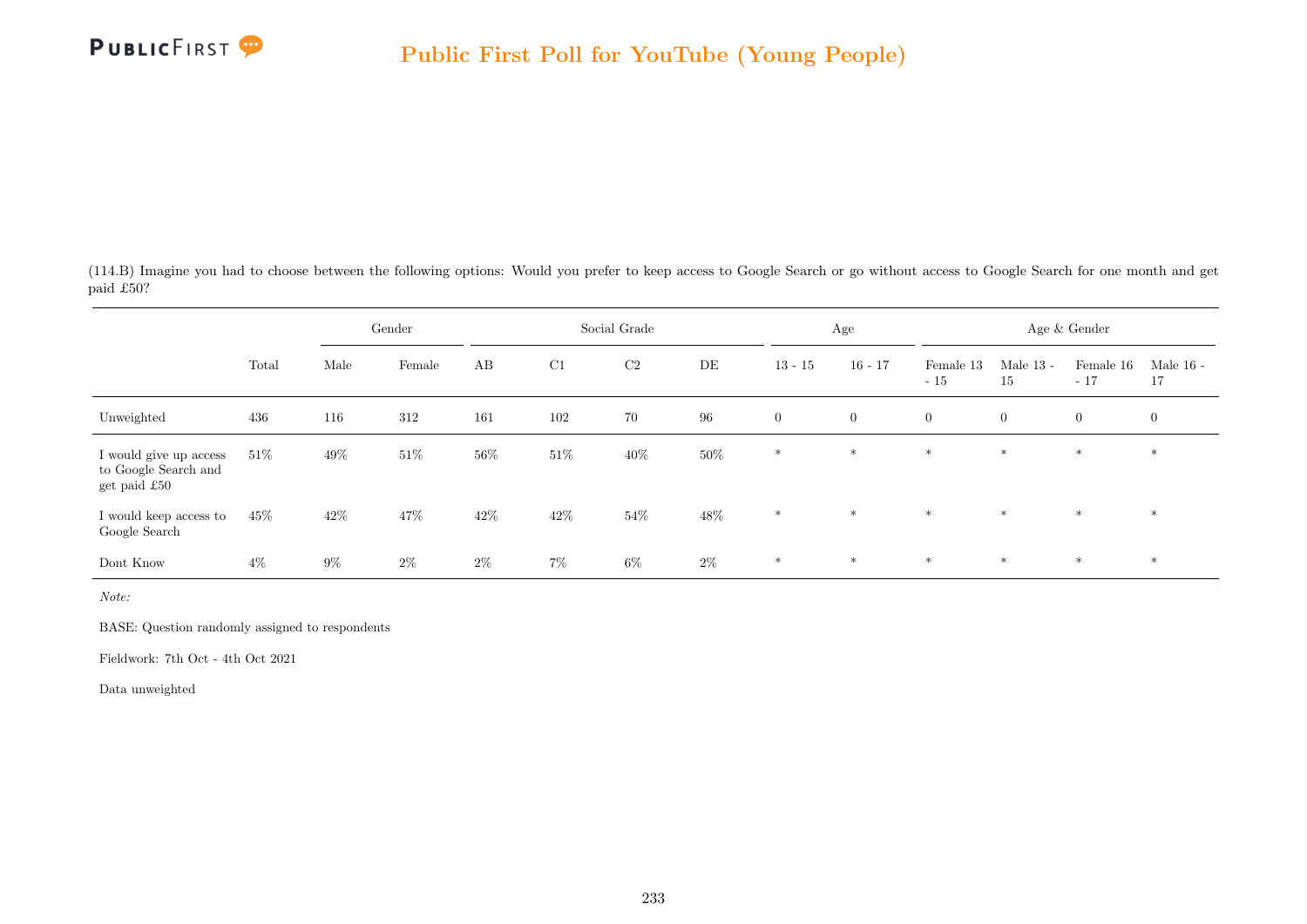

(115.A) Imagine you had to choose between the following options: Would you prefer to keep access to Google Search or go without access to Google Search for one month and get paid £100?

|                                                                 |        | Region<br>Wales<br>South<br>East<br>Yorkshire<br>West<br>Scotland<br>Northern<br>South<br>East of<br>North<br>North<br>London<br>Midlands<br>West<br>England<br>Midlands<br>Ireland<br>East<br>East<br>West<br>and the<br>Humber<br>$23\,$<br>65<br>65<br>32<br>31<br>30<br>39<br>$26\,$<br>16<br>15<br>45<br>$\overline{7}$<br>57%<br>$50\%$<br>71%<br>69%<br>62%<br>52%<br>67%<br>67%<br>44\%<br>56%<br>71%<br>62% |       |       |       |        |       |       |       |       |      |       |      |  |  |
|-----------------------------------------------------------------|--------|----------------------------------------------------------------------------------------------------------------------------------------------------------------------------------------------------------------------------------------------------------------------------------------------------------------------------------------------------------------------------------------------------------------------|-------|-------|-------|--------|-------|-------|-------|-------|------|-------|------|--|--|
|                                                                 | Total  |                                                                                                                                                                                                                                                                                                                                                                                                                      |       |       |       |        |       |       |       |       |      |       |      |  |  |
| Unweighted                                                      | 394    |                                                                                                                                                                                                                                                                                                                                                                                                                      |       |       |       |        |       |       |       |       |      |       |      |  |  |
| I would give up access<br>to Google Search and<br>get paid £100 | 59%    |                                                                                                                                                                                                                                                                                                                                                                                                                      |       |       |       |        |       |       |       |       |      |       |      |  |  |
| I would keep access to<br>Google Search                         | $35\%$ | 37%                                                                                                                                                                                                                                                                                                                                                                                                                  | 37%   | 44%   | 39%   | $26\%$ | 27%   | 23\%  | 33%   | 51\%  | 31\% | 38%   | 14\% |  |  |
| Dont Know                                                       | $5\%$  | $6\%$                                                                                                                                                                                                                                                                                                                                                                                                                | $2\%$ | $6\%$ | $9\%$ | $3\%$  | $7\%$ | $8\%$ | $0\%$ | $4\%$ | 8%   | $6\%$ | 14\% |  |  |

Note:

BASE: Question randomly assigned to respondents

Fieldwork: 7th Oct - 4th Oct 2021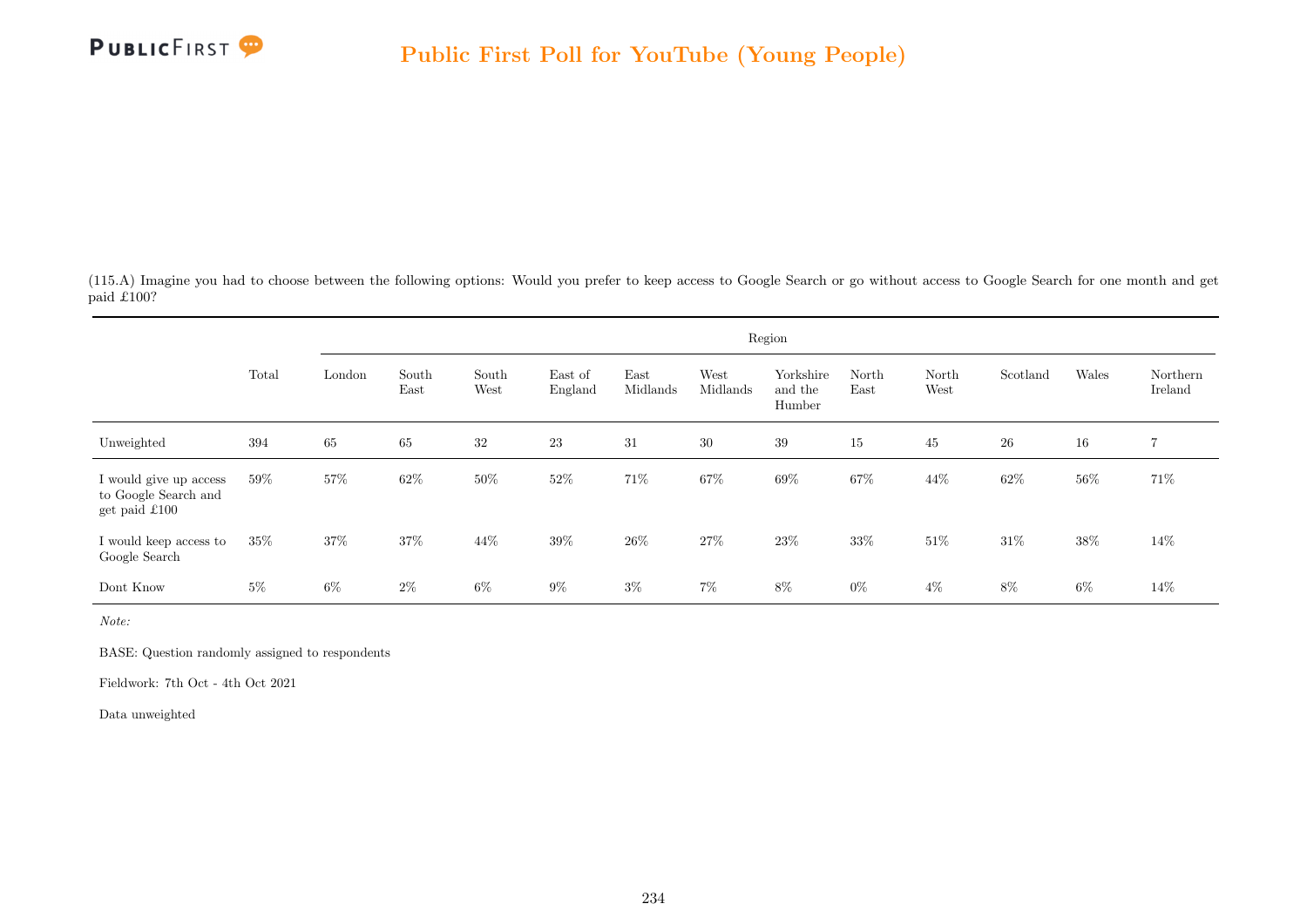

(115.B) Imagine you had to choose between the following options: Would you prefer to keep access to Google Search or go without access to Google Search for one month and get paid £100?

|                                                                 |        |        | Gender |        |        | Social Grade   |        |                | Age            |                    |                   | Age $\&$ Gender    |                   |
|-----------------------------------------------------------------|--------|--------|--------|--------|--------|----------------|--------|----------------|----------------|--------------------|-------------------|--------------------|-------------------|
|                                                                 | Total  | Male   | Female | AB     | C1     | C <sub>2</sub> | DE     | $13 - 15$      | $16 - 17$      | Female 13<br>$-15$ | Male $13$ -<br>15 | Female 16<br>$-17$ | Male $16$ -<br>17 |
| Unweighted                                                      | 394    | 127    | 261    | 133    | 102    | 72             | 78     | $\overline{0}$ | $\overline{0}$ | $\overline{0}$     | $\overline{0}$    | $\overline{0}$     | $\overline{0}$    |
| I would give up access<br>to Google Search and<br>get paid £100 | 59%    | 62%    | $58\%$ | $51\%$ | 64%    | $61\%$         | $69\%$ | $*$            | $*$            | $*$                | $*$               | $*$                | $*$               |
| I would keep access to<br>Google Search                         | $35\%$ | $28\%$ | $39\%$ | $46\%$ | $31\%$ | $31\%$         | $23\%$ | $*$            | $\ast$         | $*$                | $\ast$            | $\ast$             | $\ast$            |
| Dont Know                                                       | $5\%$  | $9\%$  | $3\%$  | $3\%$  | $5\%$  | $8\%$          | $8\%$  | $\ast$         | $\ast$         | $\ast$             | $*$               | $*$                | $*$               |

Note:

BASE: Question randomly assigned to respondents

Fieldwork: 7th Oct - 4th Oct 2021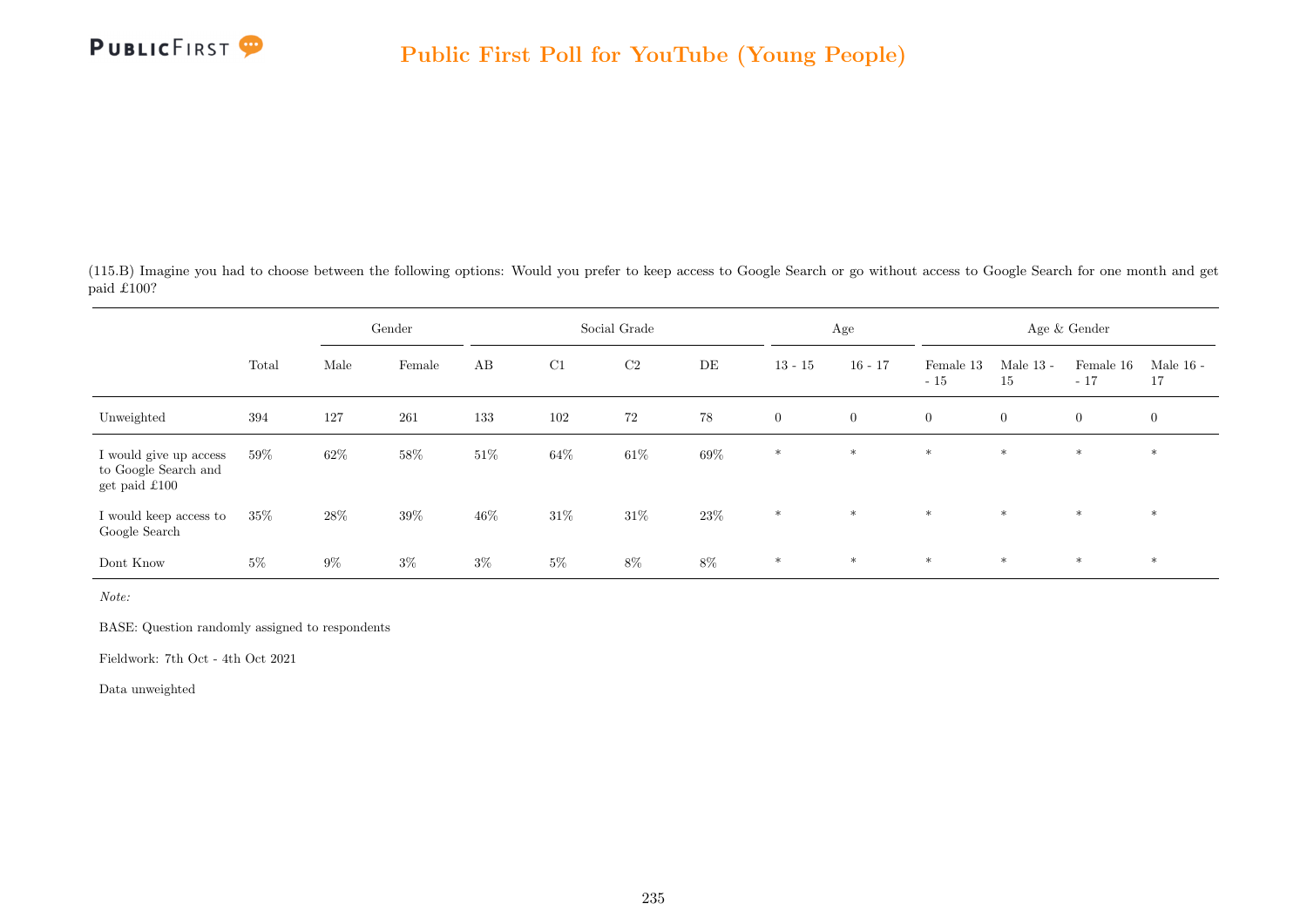

(116.A) Imagine you had to choose between the following options: Would you prefer to keep access to Google Search or go without access to Google Search for one month and get paid £200?

|                                                                 |       | Region<br>Wales<br>South<br>East<br>Yorkshire<br>West<br>Scotland<br>Northern<br>South<br>East of<br>North<br>North<br>London<br>Midlands<br>West<br>England<br>Midlands<br>Ireland<br>East<br>East<br>West<br>and the<br>Humber<br>70<br>34<br>$39\,$<br>${\bf 26}$<br>34<br>29<br>70<br>36<br>16<br>11<br>44<br>4<br>73%<br>$56\%$<br>74%<br>66%<br>$100\%$<br>74%<br>58%<br>58%<br>74%<br>50%<br>66%<br>$82\%$ |       |      |      |        |     |       |       |       |       |       |       |  |
|-----------------------------------------------------------------|-------|-------------------------------------------------------------------------------------------------------------------------------------------------------------------------------------------------------------------------------------------------------------------------------------------------------------------------------------------------------------------------------------------------------------------|-------|------|------|--------|-----|-------|-------|-------|-------|-------|-------|--|
|                                                                 | Total |                                                                                                                                                                                                                                                                                                                                                                                                                   |       |      |      |        |     |       |       |       |       |       |       |  |
| Unweighted                                                      | 413   |                                                                                                                                                                                                                                                                                                                                                                                                                   |       |      |      |        |     |       |       |       |       |       |       |  |
| I would give up access<br>to Google Search and<br>get paid £200 | 68%   |                                                                                                                                                                                                                                                                                                                                                                                                                   |       |      |      |        |     |       |       |       |       |       |       |  |
| I would keep access to<br>Google Search                         | 27%   | 26\%                                                                                                                                                                                                                                                                                                                                                                                                              | 24%   | 32%  | 31\% | $18\%$ | 35% | 24\%  | 50%   | 25%   | 31\%  | 18%   | $0\%$ |  |
| Dont Know                                                       | $5\%$ | $1\%$                                                                                                                                                                                                                                                                                                                                                                                                             | $1\%$ | 12\% | 11\% | $8\%$  | 8%  | $3\%$ | $0\%$ | $9\%$ | $3\%$ | $0\%$ | $0\%$ |  |

Note:

BASE: Question randomly assigned to respondents

Fieldwork: 7th Oct - 4th Oct 2021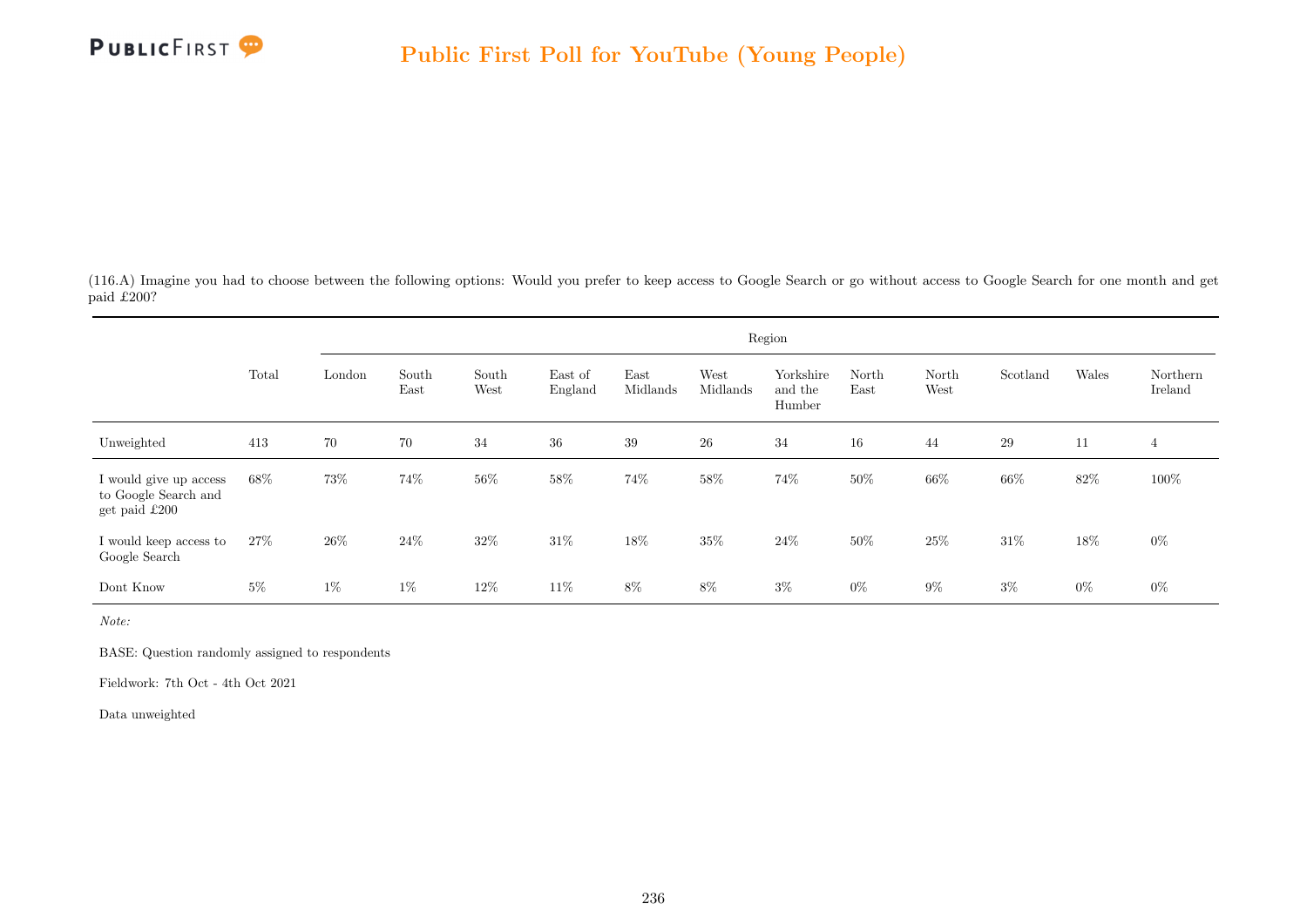

(116.B) Imagine you had to choose between the following options: Would you prefer to keep access to Google Search or go without access to Google Search for one month and get paid £200?

|                                                                 |        | Gender |        | Social Grade |        |                |        | Age          |                | Age & Gender       |                   |                    |                   |
|-----------------------------------------------------------------|--------|--------|--------|--------------|--------|----------------|--------|--------------|----------------|--------------------|-------------------|--------------------|-------------------|
|                                                                 | Total  | Male   | Female | AB           | C1     | C <sub>2</sub> | DE     | $13 - 15$    | $16 - 17$      | Female 13<br>$-15$ | Male $13$ -<br>15 | Female 16<br>$-17$ | Male $16$ -<br>17 |
| Unweighted                                                      | 413    | 130    | 277    | 136          | 117    | 72             | 82     | $\mathbf{0}$ | $\overline{0}$ | $\overline{0}$     | $\overline{0}$    | $\overline{0}$     | $\overline{0}$    |
| I would give up access<br>to Google Search and<br>get paid £200 | $68\%$ | 64%    | 70%    | $67\%$       | $68\%$ | $68\%$         | 71%    | $\ast$       | $*$            | $*$                | $*$               | $*$                | $*$               |
| I would keep access to<br>Google Search                         | $27\%$ | $28\%$ | $26\%$ | $29\%$       | $26\%$ | $31\%$         | $21\%$ | $\ast$       | $\ast$         | $*$                | $\ast$            | $\ast$             | $\ast$            |
| Dont Know                                                       | $5\%$  | 8%     | $4\%$  | $4\%$        | $6\%$  | $1\%$          | $9\%$  | $\ast$       | $\ast$         | $\ast$             | $*$               | $*$                | $*$               |

Note:

BASE: Question randomly assigned to respondents

Fieldwork: 7th Oct - 4th Oct 2021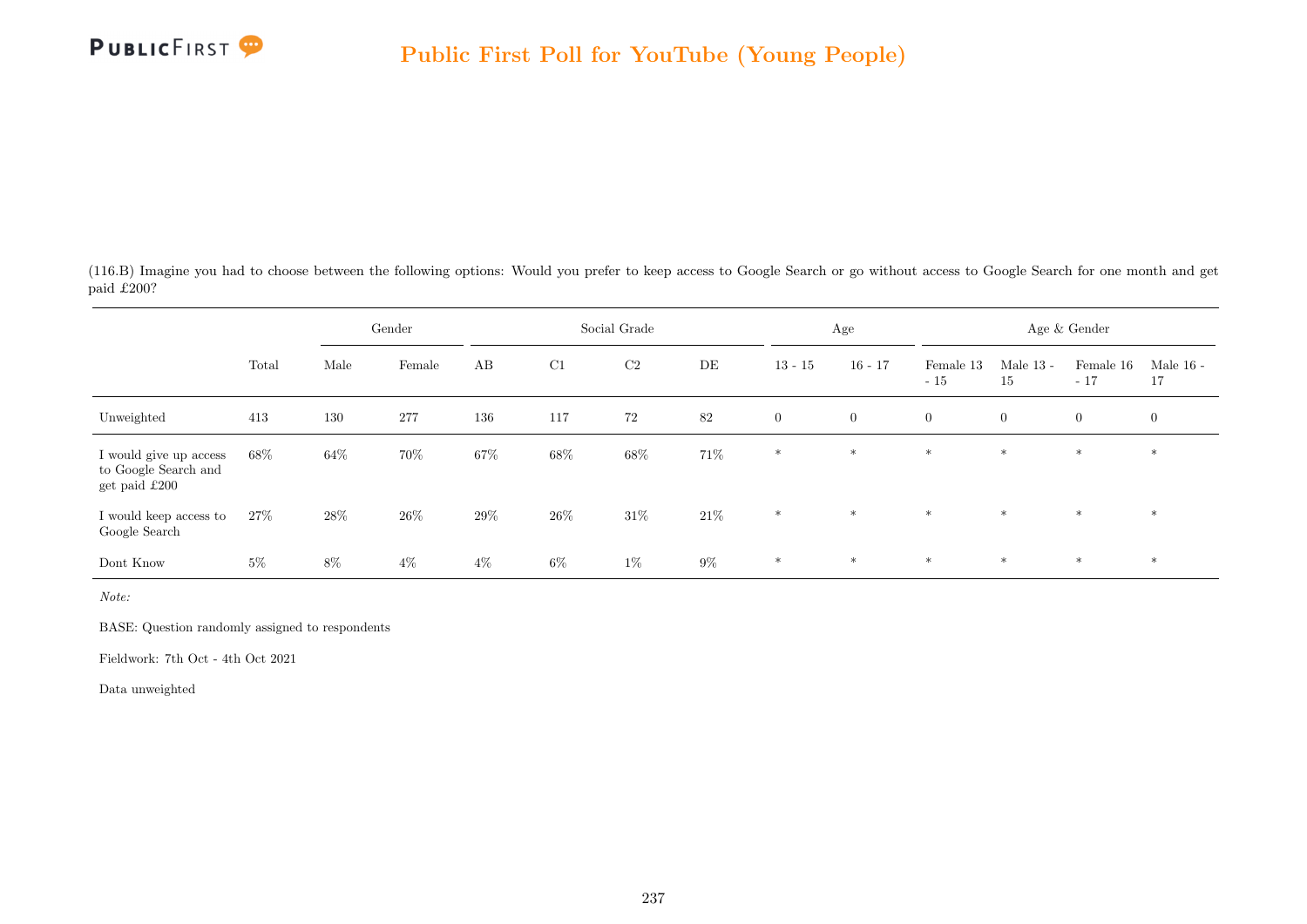

(117.A) Imagine you had to choose between the following options: Would you prefer to keep access to Google Search or go without access to Google Search for one month and get paid £500?

|                                                                 |        | Region |               |               |                    |                  |                  |                                |               |               |          |       |                     |
|-----------------------------------------------------------------|--------|--------|---------------|---------------|--------------------|------------------|------------------|--------------------------------|---------------|---------------|----------|-------|---------------------|
|                                                                 | Total  | London | South<br>East | South<br>West | East of<br>England | East<br>Midlands | West<br>Midlands | Yorkshire<br>and the<br>Humber | North<br>East | North<br>West | Scotland | Wales | Northern<br>Ireland |
| Unweighted                                                      | 442    | 70     | 60            | $35\,$        | 34                 | 34               | 41               | 40                             | 24            | 48            | 34       | 16    | 6                   |
| I would give up access<br>to Google Search and<br>get paid £500 | 74%    | 69%    | 77%           | 71%           | 74%                | 76%              | 76%              | 75%                            | 83%           | 65%           | 76%      | 81\%  | 67%                 |
| I would keep access to<br>Google Search                         | $20\%$ | $26\%$ | 18%           | $20\%$        | 18%                | $18\%$           | 17%              | 22\%                           | 12%           | 27%           | 15%      | 12%   | $0\%$               |
| Dont Know                                                       | $7\%$  | $6\%$  | $5\%$         | $9\%$         | $9\%$              | $6\%$            | $7\%$            | $2\%$                          | $4\%$         | $8\%$         | $9\%$    | $6\%$ | 33%                 |

Note:

BASE: Question randomly assigned to respondents

Fieldwork: 7th Oct - 4th Oct 2021